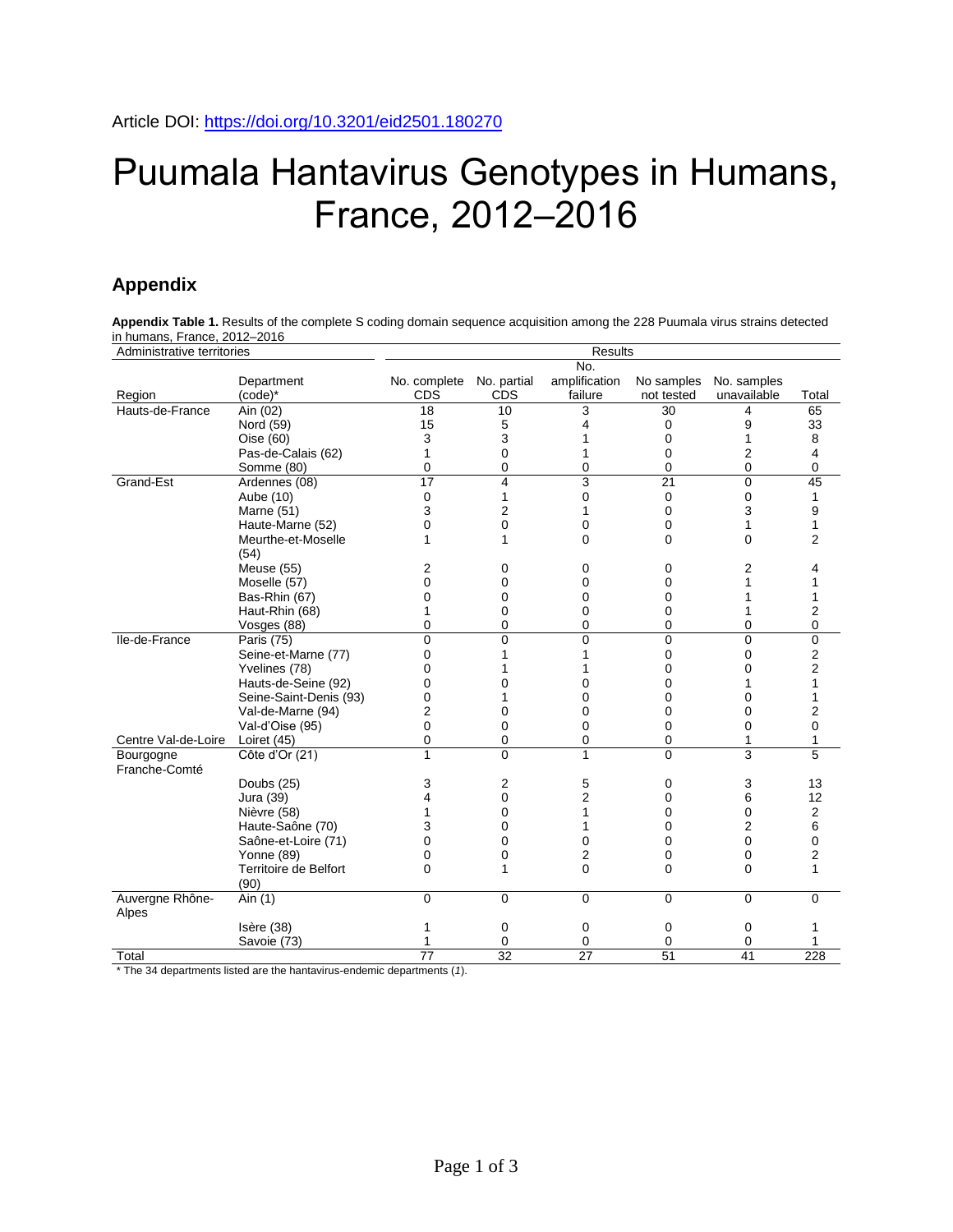| Heminested |                                                                                                                                                                                                                                    | Product size, |                      |           |                                 |
|------------|------------------------------------------------------------------------------------------------------------------------------------------------------------------------------------------------------------------------------------|---------------|----------------------|-----------|---------------------------------|
| RT-PCR     | Step                                                                                                                                                                                                                               | bp            | Primers              | Positions | Sequences (5'-3')               |
|            | RT-PCR                                                                                                                                                                                                                             | 920           | PUUV-S-9 F           | $9 - 31$  | GAC TCC TTG AAR AGY TRC TAC GA  |
|            |                                                                                                                                                                                                                                    |               | <b>PUUV-S-928 R</b>  | 928-909   | CTC CTG ARG CTG CRT ART CA      |
|            | <b>Nested PCR</b>                                                                                                                                                                                                                  | 700           | PUUV-S-9 F           | $9 - 31$  | GAC TCC TTG AAR AGY TRC TAC GA  |
|            |                                                                                                                                                                                                                                    |               | PUUV-S-708R          | 708–689   | KAC TCC CAT YAC AGG RCT CA      |
|            | RT-PCR                                                                                                                                                                                                                             | 725           | <b>PUUV-S-376 F</b>  | 376-395   | CCR AGT GGY CAA ACA GCR GA      |
|            |                                                                                                                                                                                                                                    |               | PUUV-F-1100 R        | 1100-1079 | CCA ACA GTT TTR GAH GCC ATR A   |
|            | <b>Nested PCR</b>                                                                                                                                                                                                                  | 629           | <b>PUUV-S-472 F</b>  | 472-491   | CGT GGG AGA CAR ACT GTR AA      |
|            |                                                                                                                                                                                                                                    |               | <b>PUUV-S-1100 R</b> | 376-395   | CCR AGT GGY CAA ACA GCR GA      |
| 3          | RT-PCR                                                                                                                                                                                                                             | 917           | PUUV-S-919 F         | 919-938   | GCY TCA GGA GAT CCD ACA TC      |
|            |                                                                                                                                                                                                                                    |               | <b>PUUV-S-1835 R</b> | 1835-1812 | CCT TGA AAA GCA ATC AAG AAA TC  |
|            | <b>Nested PCR</b>                                                                                                                                                                                                                  | 599           | <b>PUUV-S-919 F</b>  | 919-938   | GCY TCA GGA GAT CCD ACA TC      |
|            |                                                                                                                                                                                                                                    |               | <b>PUUV-S-1517 R</b> | 1517-1494 | YYT AYT TCC AGK TAA ACC CTG ATT |
|            | $\bullet$ . The contract of the contract of the contract of the contract of the contract of the contract of the contract of the contract of the contract of the contract of the contract of the contract of the contract of the co |               |                      |           | $\cdots$ $\sim$                 |

**Appendix Table 2.** Primers used in the 3 overlapping heminested RT-PCR assays performed to obtain the PUUV S CDS\*

\*Positions according to the sequence GenBank accession no U22423.1. RT-PCR, reverse transcription PCR.

**Appendix Figure.** Alignment of the small ARN coding domain sequences obtained from Puumala virus strains detected in humans, France, 2012–2016. The first 2 lines of the alignment colorized in red are repeated at each page change. Positions and sequences of primers and probes used to detect Puumala virus by real time RT-PCR are indicated (*2–7*), as well as those used to detect several hantavirus species, including Puumala virus, by nested RT-PCR (*8*).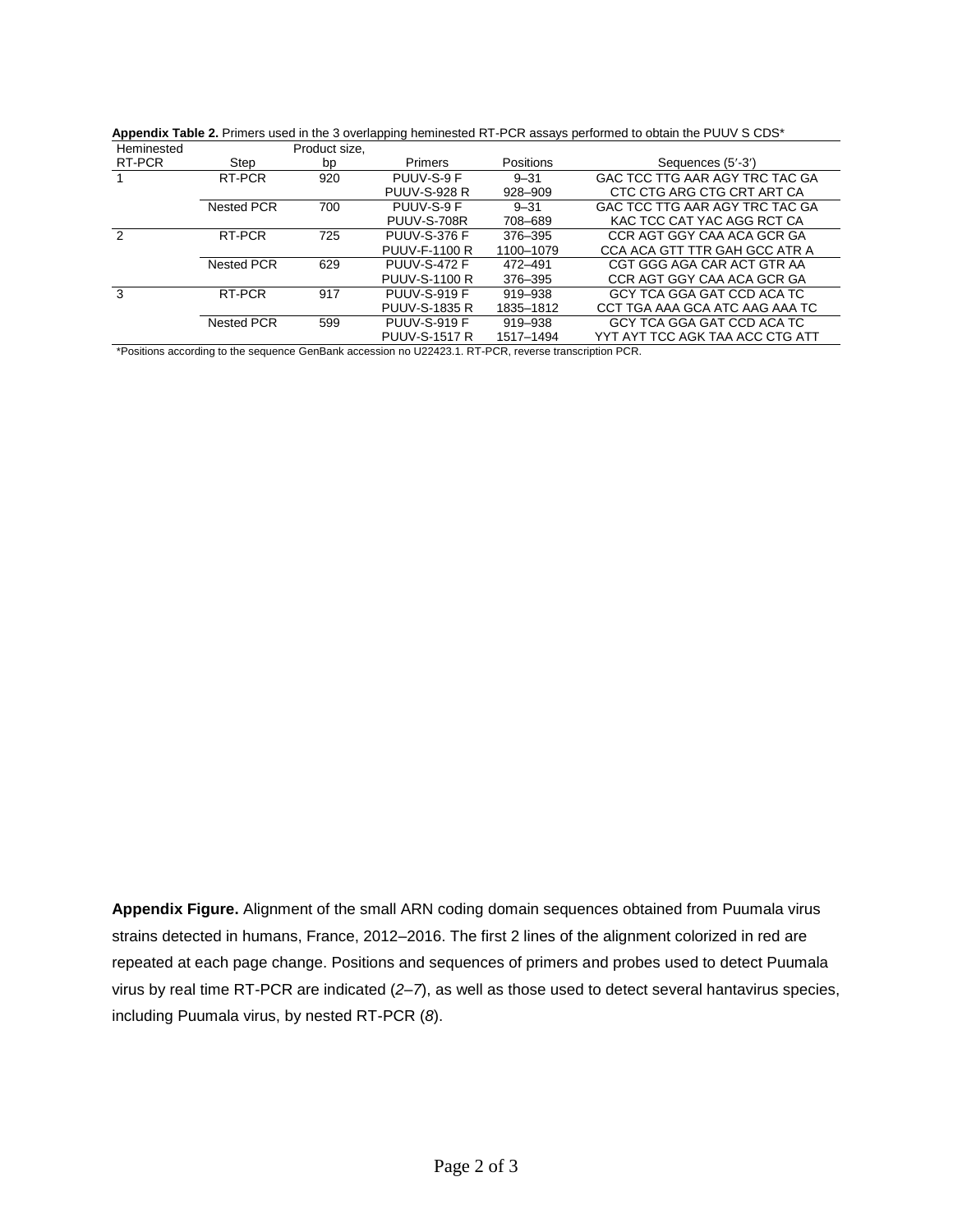|                                                                |                                                                                                                                                                                                                                                                                                                                                                                                                                                                                                                                      | 20 |                                                                                                                                           | 40 | 60 | 80 | 100 |       |
|----------------------------------------------------------------|--------------------------------------------------------------------------------------------------------------------------------------------------------------------------------------------------------------------------------------------------------------------------------------------------------------------------------------------------------------------------------------------------------------------------------------------------------------------------------------------------------------------------------------|----|-------------------------------------------------------------------------------------------------------------------------------------------|----|----|----|-----|-------|
| 2014.00598   PUUV   N   France   H.s.   59   FOURMIES          |                                                                                                                                                                                                                                                                                                                                                                                                                                                                                                                                      |    |                                                                                                                                           |    |    |    |     | : 100 |
| 2014.00233 PUUV N France H.s.  59 FOURMIES                     |                                                                                                                                                                                                                                                                                                                                                                                                                                                                                                                                      |    |                                                                                                                                           |    |    |    |     | 100   |
| 2014.00097   PUUV   N   France   H.s.   02   SAINT-MICHEL      |                                                                                                                                                                                                                                                                                                                                                                                                                                                                                                                                      |    |                                                                                                                                           |    |    |    |     | 100   |
| 2014.00488   PUUV   N   France   H.s.   08   SIGNY-LE-PETIT    |                                                                                                                                                                                                                                                                                                                                                                                                                                                                                                                                      |    |                                                                                                                                           |    |    |    |     | 100   |
| 2014.00613 PUUV N France H.s. 59 FOURMIES                      |                                                                                                                                                                                                                                                                                                                                                                                                                                                                                                                                      |    |                                                                                                                                           |    |    |    |     |       |
| 2015.00402   PUUV   N   France   H.s.   08   CHARLEVILLE-MEZIE |                                                                                                                                                                                                                                                                                                                                                                                                                                                                                                                                      |    |                                                                                                                                           |    |    |    |     |       |
| 2015.00422 PUUV N France H.s. 59 ANOR                          |                                                                                                                                                                                                                                                                                                                                                                                                                                                                                                                                      |    |                                                                                                                                           |    |    |    |     | 100   |
| 2015.00488   PUUV   N   France   H.s.   08   SEDAN             |                                                                                                                                                                                                                                                                                                                                                                                                                                                                                                                                      |    |                                                                                                                                           |    |    |    |     |       |
| 2015.00498   PUUV   N   France   H.s.   08   REMILLY-AILLICOUR |                                                                                                                                                                                                                                                                                                                                                                                                                                                                                                                                      |    |                                                                                                                                           |    |    |    |     |       |
| 2016.00295   PUUV   N   France   H.s.   08   CORNY-MACHEROMENI |                                                                                                                                                                                                                                                                                                                                                                                                                                                                                                                                      |    |                                                                                                                                           |    |    |    |     | 100   |
| 2016.00333 PUUV N France H.s. 59 FOURMIES                      |                                                                                                                                                                                                                                                                                                                                                                                                                                                                                                                                      |    |                                                                                                                                           |    |    |    |     |       |
| 2016.00345 PUUV N France H.s. 59 FOURMIES                      |                                                                                                                                                                                                                                                                                                                                                                                                                                                                                                                                      |    |                                                                                                                                           |    |    |    |     |       |
| 2016.00357   PUUV   N   France   H.s.   02   HIRSON            | $\overline{1}, \overline{2}, \overline{3}, \overline{4}, \overline{5}, \overline{5}, \overline{6}, \overline{7}, \overline{7}, \overline{8}, \overline{9}, \overline{1}, \overline{1}, \overline{2}, \overline{3}, \overline{3}, \overline{4}, \overline{5}, \overline{5}, \overline{1}, \overline{2}, \overline{2}, \overline{3}, \overline{3}, \overline{2}, \overline{2}, \overline{3}, \overline{3}, \overline{2}, \overline{3}, \overline{3}, \overline{2}, \overline{3}, \overline{3}, \overline{3}, \overline{3}, \overline{$ |    |                                                                                                                                           |    |    |    |     | 100   |
| 2016.00427 PUUV N France H.s. 59 FOURMIES                      |                                                                                                                                                                                                                                                                                                                                                                                                                                                                                                                                      |    |                                                                                                                                           |    |    |    |     | 100   |
| 2016.00469   PUUV   N   France   H.s.   02   PREMONTRE         |                                                                                                                                                                                                                                                                                                                                                                                                                                                                                                                                      |    |                                                                                                                                           |    |    |    |     |       |
|                                                                |                                                                                                                                                                                                                                                                                                                                                                                                                                                                                                                                      |    |                                                                                                                                           |    |    |    |     |       |
| AJ277075.1 PUUV N Belgium M.g. Montbliart/CG14444              |                                                                                                                                                                                                                                                                                                                                                                                                                                                                                                                                      |    |                                                                                                                                           |    |    |    |     |       |
| 2014.000531PUUVINIFranceIH.s.1081SECHEVALI                     |                                                                                                                                                                                                                                                                                                                                                                                                                                                                                                                                      |    |                                                                                                                                           |    |    |    |     | 100   |
| KT247593.1 PUUV N France M.g. 08 Ardennes/Mg75/201             |                                                                                                                                                                                                                                                                                                                                                                                                                                                                                                                                      |    |                                                                                                                                           |    |    |    |     |       |
| $KT247592.1$  PUUV N France M.q. 08 Ardennes/Mq156/20          |                                                                                                                                                                                                                                                                                                                                                                                                                                                                                                                                      |    |                                                                                                                                           |    |    |    |     |       |
| 2015.00019 PUUV N France H.s. 08 ETEIGNIERES                   |                                                                                                                                                                                                                                                                                                                                                                                                                                                                                                                                      |    |                                                                                                                                           |    |    |    |     |       |
| 2016.00239   PUUV   N   France   H.s.   08   VIREUX-MOLHAIN    |                                                                                                                                                                                                                                                                                                                                                                                                                                                                                                                                      |    |                                                                                                                                           |    |    |    |     |       |
| 2015.00329 PUUV N France H.s. 08 BOGNY-SUR-MEUSE               |                                                                                                                                                                                                                                                                                                                                                                                                                                                                                                                                      |    |                                                                                                                                           |    |    |    |     |       |
| 2014.00209 PUUV N France H.s. 08 TREMBLOIS-LES-ROC             |                                                                                                                                                                                                                                                                                                                                                                                                                                                                                                                                      |    |                                                                                                                                           |    |    |    |     |       |
| 2015.00456   PUUV   N   France   H.s.   94   ALFORTVILLE       |                                                                                                                                                                                                                                                                                                                                                                                                                                                                                                                                      |    |                                                                                                                                           |    |    |    |     | 100   |
| 2012.00018   PUUV   N   France   H.s.   08   ROCROI            |                                                                                                                                                                                                                                                                                                                                                                                                                                                                                                                                      |    |                                                                                                                                           |    |    |    |     | 100   |
| AJ277032.1 PUUV N Belgium M.g. Momignies/47Cg/96               |                                                                                                                                                                                                                                                                                                                                                                                                                                                                                                                                      |    |                                                                                                                                           |    |    |    |     |       |
| AJ277034.1 PUUV N Belgium M.g. Couvin/59Cg/97                  |                                                                                                                                                                                                                                                                                                                                                                                                                                                                                                                                      |    |                                                                                                                                           |    |    |    |     | 100   |
| AJ277033.1 PUUV N Belgium M.g. Momignies/55Cg/96               |                                                                                                                                                                                                                                                                                                                                                                                                                                                                                                                                      |    |                                                                                                                                           |    |    |    |     | 100   |
| 2012.00638 PUUV N France H.s. 08 GIVET                         |                                                                                                                                                                                                                                                                                                                                                                                                                                                                                                                                      |    |                                                                                                                                           |    |    |    |     |       |
| 2015.00328   PUUV   N   France   H.s.   08   VRIGNE-MEUSE      |                                                                                                                                                                                                                                                                                                                                                                                                                                                                                                                                      |    |                                                                                                                                           |    |    |    |     |       |
| 2015.00419 PUUV N France H.s. 08 DOUZY                         |                                                                                                                                                                                                                                                                                                                                                                                                                                                                                                                                      |    |                                                                                                                                           |    |    |    |     | 100   |
| 2016.00310   PUUV   N   France   H.s.   08   THIN-LE-MOUTIER   |                                                                                                                                                                                                                                                                                                                                                                                                                                                                                                                                      |    | $\mathcal{L}^{(1)}$ . The contract of the contract of the contract of the contract of the contract of the contract of $\mathcal{L}^{(1)}$ |    |    |    |     | 100   |
| AJ277030.1 PUUV N Belgium M.g. Thuin/33Cq/96                   |                                                                                                                                                                                                                                                                                                                                                                                                                                                                                                                                      |    |                                                                                                                                           |    |    |    |     |       |
| AJ238779.1  PUUV   N   Germany   M. q.   NRW/Cq-Erft           |                                                                                                                                                                                                                                                                                                                                                                                                                                                                                                                                      |    |                                                                                                                                           |    |    |    |     |       |
| 2014.00276 PUUV N France H.s. 59 LILLE                         |                                                                                                                                                                                                                                                                                                                                                                                                                                                                                                                                      |    |                                                                                                                                           |    |    |    |     | 100   |
| U22423.1 PUUV N Belgium M.g. CG13891                           |                                                                                                                                                                                                                                                                                                                                                                                                                                                                                                                                      |    |                                                                                                                                           |    |    |    |     |       |
| 2014.00321  PUUV   N   France   H.s.   59   FOURMIES           |                                                                                                                                                                                                                                                                                                                                                                                                                                                                                                                                      |    |                                                                                                                                           |    |    |    |     | 100   |
| 2015.00457   PUUV   N   France   H.s.   55   REVIGNY-SUR-ORNAI |                                                                                                                                                                                                                                                                                                                                                                                                                                                                                                                                      |    |                                                                                                                                           |    |    |    |     | 100   |
| 2013.00250   PUUV   N   France   H.s.   62   VENDIN-LS-BTHUNE  |                                                                                                                                                                                                                                                                                                                                                                                                                                                                                                                                      |    |                                                                                                                                           |    |    |    |     |       |
| 2016.00282   PUUV   N   France   H.s.   59   MORBECOUE         |                                                                                                                                                                                                                                                                                                                                                                                                                                                                                                                                      |    |                                                                                                                                           |    |    |    |     | : 100 |
| AJ277076.1 PUUV N Belgium M.g. Montbliart/CG14445              |                                                                                                                                                                                                                                                                                                                                                                                                                                                                                                                                      |    |                                                                                                                                           |    |    |    |     |       |
| 2014.00153 PUUV N France H.s. 02 BUIRONFOSSE                   |                                                                                                                                                                                                                                                                                                                                                                                                                                                                                                                                      |    |                                                                                                                                           |    |    |    |     | 100   |
|                                                                | $\ldots, \ldots, A, \ldots, \ldots, A, \ldots, A, \ldots, \ldots, \ldots, \ldots, \ldots, \ldots, \ldots, A, \ldots, A, \ldots, \ldots, A, \ldots, A, \ldots, \ldots, A, \ldots, \ldots, \ldots$                                                                                                                                                                                                                                                                                                                                     |    |                                                                                                                                           |    |    |    |     |       |
| 2014.00171 PUUV N France H.s. 59 SAINT-SAULVE                  |                                                                                                                                                                                                                                                                                                                                                                                                                                                                                                                                      |    |                                                                                                                                           |    |    |    |     |       |
|                                                                |                                                                                                                                                                                                                                                                                                                                                                                                                                                                                                                                      |    |                                                                                                                                           |    |    |    |     |       |
| 2014.00499   PUUV   N   France   H.s.   94   CHAMPIGNY-SUR-MAR |                                                                                                                                                                                                                                                                                                                                                                                                                                                                                                                                      |    |                                                                                                                                           |    |    |    |     |       |
| 2012.00057 PUUV N France H.s. 59 COUSOLRE                      |                                                                                                                                                                                                                                                                                                                                                                                                                                                                                                                                      |    |                                                                                                                                           |    |    |    |     |       |
| 2012.00349   PUUV   N   France   H.s.   02   ENGLANCOURT       |                                                                                                                                                                                                                                                                                                                                                                                                                                                                                                                                      |    |                                                                                                                                           |    |    |    |     |       |
| 2014.00135 PUUV N France H.s. 02 ATHIES-SOUS-LAON              |                                                                                                                                                                                                                                                                                                                                                                                                                                                                                                                                      |    |                                                                                                                                           |    |    |    |     |       |
| 2014.00184   PUUV   N   France   H.s.   59   FOURMIES          |                                                                                                                                                                                                                                                                                                                                                                                                                                                                                                                                      |    |                                                                                                                                           |    |    |    |     | 100   |
| 2016.00182   PUUV   N   France   H.s.   08   BOULZICOURT       |                                                                                                                                                                                                                                                                                                                                                                                                                                                                                                                                      |    |                                                                                                                                           |    |    |    |     |       |
| 2016.00286  PUUV  N   France   H.s.   02   TRUCY               |                                                                                                                                                                                                                                                                                                                                                                                                                                                                                                                                      |    |                                                                                                                                           |    |    |    |     |       |
| 2016.00325   PUUV   N   France   H.s.   59   AULNOYE-AYMERIES  |                                                                                                                                                                                                                                                                                                                                                                                                                                                                                                                                      |    |                                                                                                                                           |    |    |    |     | 100   |
| 2016.00452 PUUV N France H.s. 02 LAON                          |                                                                                                                                                                                                                                                                                                                                                                                                                                                                                                                                      |    |                                                                                                                                           |    |    |    |     | 100   |
| 2016.00467   PUUV   N   France   H.s.   02   AISNE             |                                                                                                                                                                                                                                                                                                                                                                                                                                                                                                                                      |    |                                                                                                                                           |    |    |    |     |       |
|                                                                |                                                                                                                                                                                                                                                                                                                                                                                                                                                                                                                                      |    |                                                                                                                                           |    |    |    |     |       |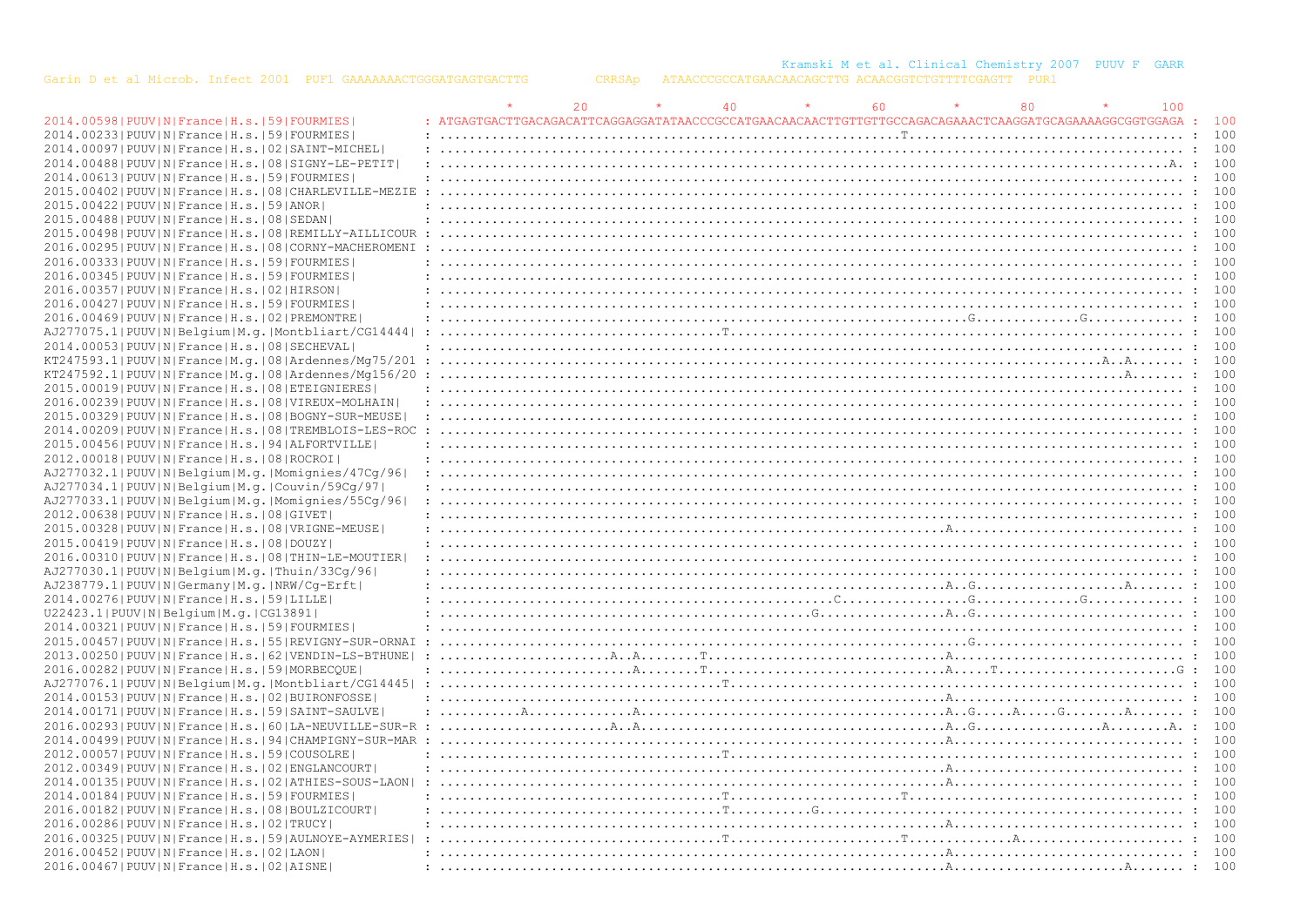Kramski M et al. Clinical Chemistry 2007 PUUV F GARR

|                                                                |                                                                                                                                                                                                                                                                                                                                                                                                                                                             | 20 | 40 | 60 | 80 | 100 |     |
|----------------------------------------------------------------|-------------------------------------------------------------------------------------------------------------------------------------------------------------------------------------------------------------------------------------------------------------------------------------------------------------------------------------------------------------------------------------------------------------------------------------------------------------|----|----|----|----|-----|-----|
| 2014.00598   PUUV   N   France   H.s.   59   FOURMIES          |                                                                                                                                                                                                                                                                                                                                                                                                                                                             |    |    |    |    |     |     |
| 2015.00657   PUUV   N   France   H.s.   02   CILLY             |                                                                                                                                                                                                                                                                                                                                                                                                                                                             |    |    |    |    |     | 100 |
| 2015.00526   PUUV   N   France   H.s.   08   MONTHERME         |                                                                                                                                                                                                                                                                                                                                                                                                                                                             |    |    |    |    |     | 100 |
| 2015.00045 PUUV N France H.s. 59 FOURMIES                      |                                                                                                                                                                                                                                                                                                                                                                                                                                                             |    |    |    |    |     |     |
| 2015.00430   PUUV   N   France   H.s.   02   MONTCORNET        |                                                                                                                                                                                                                                                                                                                                                                                                                                                             |    |    |    |    |     |     |
| 2016.00311  PUUV   N   France   H.s.   02   LAON               |                                                                                                                                                                                                                                                                                                                                                                                                                                                             |    |    |    |    |     |     |
| AJ277031.1  PUUV   N   Belgium   M.g.   Montbliart/23Cq/96     |                                                                                                                                                                                                                                                                                                                                                                                                                                                             |    |    |    |    |     |     |
| 2016.00326 PUUV N France H.s. 02 LAON                          |                                                                                                                                                                                                                                                                                                                                                                                                                                                             |    |    |    |    |     |     |
| 2016.00353 PUUV N France H.s. 02 CESSIERES                     |                                                                                                                                                                                                                                                                                                                                                                                                                                                             |    |    |    |    |     |     |
| 2012.00061   PUUV   N   France   H.s.   02   LANISCOURT        |                                                                                                                                                                                                                                                                                                                                                                                                                                                             |    |    |    |    |     |     |
|                                                                |                                                                                                                                                                                                                                                                                                                                                                                                                                                             |    |    |    |    |     |     |
| 2014.00174   PUUV   N   France   H.s.   02   ST-ERME-OUTRE-ET- |                                                                                                                                                                                                                                                                                                                                                                                                                                                             |    |    |    |    |     |     |
| 2016.00268   PUUV   N   France   H.s.   02   PRESLES-ET-THIERN |                                                                                                                                                                                                                                                                                                                                                                                                                                                             |    |    |    |    |     |     |
| 2015.00660   PUUV   N   France   H.s.   02   VIC-SUR-AISNE     | $: \ldots \ldots \ldots \ldots \ldots \ldots \ldots$                                                                                                                                                                                                                                                                                                                                                                                                        |    |    |    |    |     |     |
| 2012.00025 PUUV N France H.s. 51 SAINTE-MENEHOULD              |                                                                                                                                                                                                                                                                                                                                                                                                                                                             |    |    |    |    |     |     |
| 2015.00665 PUUV N France H.s. 51 REIMS                         |                                                                                                                                                                                                                                                                                                                                                                                                                                                             |    |    |    |    |     |     |
|                                                                |                                                                                                                                                                                                                                                                                                                                                                                                                                                             |    |    |    |    |     |     |
| 2012.00123   PUUV   N   France   H.s.   55   BAR-LE-DUC        |                                                                                                                                                                                                                                                                                                                                                                                                                                                             |    |    |    |    |     |     |
| 2012.00278   PUUV   N   France   H.s.   51   REIMS             |                                                                                                                                                                                                                                                                                                                                                                                                                                                             |    |    |    |    |     |     |
| 2015.00185 PUUV N France H.s. 68 FELLERING                     |                                                                                                                                                                                                                                                                                                                                                                                                                                                             |    |    |    |    |     |     |
| KJ994776.1  PUUV   N   Germany   M.q.   Mu / 07 / 1219   2007  |                                                                                                                                                                                                                                                                                                                                                                                                                                                             |    |    |    |    |     |     |
| 2012.00086 PUUV N France H.s 58 CHEVROCHES                     |                                                                                                                                                                                                                                                                                                                                                                                                                                                             |    |    |    |    |     |     |
| $KT247595.1 PUUV N France M,q. 45  Orleans/Mq29/2010$          |                                                                                                                                                                                                                                                                                                                                                                                                                                                             |    |    |    |    |     | 100 |
| KT247594.1 PUUV N France M.q. 45 Orleans/Mq23/2010             |                                                                                                                                                                                                                                                                                                                                                                                                                                                             |    |    |    |    |     |     |
|                                                                |                                                                                                                                                                                                                                                                                                                                                                                                                                                             |    |    |    |    |     |     |
| 2012.00301 PUUV N France H.s.   25   MOUTHE                    |                                                                                                                                                                                                                                                                                                                                                                                                                                                             |    |    |    |    |     |     |
| AM695638.1 PUUV N France M.q. Miqnovillard/CqY02/2             | $\ldots, G_{i_1}, \ldots, G_{i_k}, \ldots, G_{i_k}, \ldots, G_{i_k}, \ldots, G_{i_k}, \ldots, G_{i_k}, \ldots, G_{i_k}, \ldots, G_{i_k}, \ldots, G_{i_k}, \ldots, G_{i_k}, \ldots, G_{i_k}, \ldots, G_{i_k}, \ldots, G_{i_k}, \ldots, G_{i_k}, \ldots, G_{i_k}, \ldots, G_{i_k}, \ldots, G_{i_k}, \ldots, G_{i_k}, \ldots, G_{i_k}, \ldots, G_{i_k}, \ldots, G_{i_k}, \ldots, G_{i_k}, \ldots, G_{i_k}, \ldots, G_{i_k}, \ldots$                            |    |    |    |    |     |     |
| KT247597.1 PUUV N France M.g. 39 Jura/Mg214/2010               |                                                                                                                                                                                                                                                                                                                                                                                                                                                             |    |    |    |    |     |     |
| KT247596.2 PUUV N France M.g.   39 Jura/Mg2/2010               |                                                                                                                                                                                                                                                                                                                                                                                                                                                             |    |    |    |    |     |     |
|                                                                |                                                                                                                                                                                                                                                                                                                                                                                                                                                             |    |    |    |    |     |     |
| 2012.00102 PUUV N France H.s. 39 COISERETTE                    |                                                                                                                                                                                                                                                                                                                                                                                                                                                             |    |    |    |    |     |     |
| 2012.00536  PUUV  N   France   H.s.   39   LA-PESSE            |                                                                                                                                                                                                                                                                                                                                                                                                                                                             |    |    |    |    |     |     |
| 2014.00622 PUUV N France H.s. 39 ARBOIS                        | $: \ldots, \ldots, \ldots, \ldots, \mathbb{A} \ldots, \mathbb{A} \ldots, \ldots, \ldots, \mathbb{A} \ldots, \mathbb{A} \ldots, \mathbb{A} \ldots, \mathbb{A} \ldots, \mathbb{A} \ldots, \mathbb{A} \ldots, \mathbb{A} \ldots, \mathbb{A} \ldots, \mathbb{A} \ldots, \mathbb{A} \ldots, \mathbb{A} \ldots, \mathbb{A} \ldots, \mathbb{A} \ldots, \mathbb{A} \ldots, \mathbb{A} \ldots, \mathbb{A} \ldots, \mathbb{A} \ldots, \mathbb{A$                      |    |    |    |    |     |     |
| 2015.00567 PUUV N France H.s. 70 RIOZ                          |                                                                                                                                                                                                                                                                                                                                                                                                                                                             |    |    |    |    |     |     |
| 2014.00637   PUUV   N   France   H.s.   25   SAULES            |                                                                                                                                                                                                                                                                                                                                                                                                                                                             |    |    |    |    |     |     |
| 2012.00396   PUUV   N   France   H.s.   39   SAINT-CLAUDE      | $: \ldots, \ldots, \ldots, \ldots, \mathbb{A} \ldots, \mathbb{A} \ldots, \ldots, \ldots, \mathbb{A} \ldots, \mathbb{A} \ldots, \mathbb{A} \ldots, \mathbb{A} \ldots, \mathbb{A} \ldots, \mathbb{A} \ldots, \mathbb{A} \ldots, \mathbb{A} \ldots, \mathbb{A} \ldots, \mathbb{A} \ldots, \mathbb{A} \ldots, \mathbb{A} \ldots, \mathbb{A} \ldots, \mathbb{A} \ldots, \mathbb{A} \ldots, \mathbb{A} \ldots, \mathbb{A} \ldots, \mathbb{A$                      |    |    |    |    |     |     |
| 2014.00120   PUUV   N   France   H.s.   38   LE-MOUTARET       | $: \ldots, \ldots, \ldots, \ldots, \mathbb{A} \ldots, \mathbb{A} \ldots, \ldots, \ldots, \mathbb{A} \ldots, \mathbb{A} \ldots, \mathbb{A} \ldots, \mathbb{A} \ldots, \mathbb{A} \ldots, \mathbb{A} \ldots, \mathbb{A} \ldots, \mathbb{A} \ldots, \mathbb{A} \ldots, \mathbb{A} \ldots, \mathbb{A} \ldots, \mathbb{A} \ldots, \mathbb{A} \ldots, \mathbb{A} \ldots, \mathbb{A} \ldots, \mathbb{A} \ldots, \mathbb{A} \ldots, \mathbb{A$                      |    |    |    |    |     |     |
| 2015.00153   PUUV   N   France   H.s.   73   GREZY-SUR-ISERE   |                                                                                                                                                                                                                                                                                                                                                                                                                                                             |    |    |    |    |     |     |
| 2015.00504   PUUV   N   France   H.s.   70   RONCHAMP          |                                                                                                                                                                                                                                                                                                                                                                                                                                                             |    |    |    |    |     |     |
| 2016.00275   PUUV   N   France   H.s.   21   JALLANGES         | $: \ldots, \ldots, \ldots, \ldots, \texttt{r}, \ldots, \texttt{A}, \ldots, \ldots, \ldots, \texttt{A}, \ldots, \texttt{A}, \ldots, \texttt{A}, \ldots, \texttt{A}, \ldots, \texttt{A}, \ldots, \texttt{A}, \ldots, \texttt{A}, \ldots, \texttt{A}, \ldots, \texttt{A}, \ldots, \texttt{A}, \ldots, \texttt{A}, \ldots, \texttt{A}, \ldots, \texttt{A}, \ldots, \texttt{A}, \ldots, \texttt{A}, \ldots, \texttt{A}, \ldots, \texttt{A}, \ldots, \texttt{A$   |    |    |    |    |     |     |
| 2016.00320  PUUV   N   France   H.s.   25   SAINT-VIT          |                                                                                                                                                                                                                                                                                                                                                                                                                                                             |    |    |    |    |     |     |
| 2015.00410 PUUV N France H.s. 70 ANGIREY                       |                                                                                                                                                                                                                                                                                                                                                                                                                                                             |    |    |    |    |     |     |
| DQ016430.2 PUUV N Germany M.q. Bavaria/CG33/04                 |                                                                                                                                                                                                                                                                                                                                                                                                                                                             |    |    |    |    |     |     |
| DO016432.2   PUUV   N   Germany   M.g.   Bavaria/CG41/04       |                                                                                                                                                                                                                                                                                                                                                                                                                                                             |    |    |    |    |     |     |
| AY954723.2 PUUV N Germany M.g. Bavaria-CG34/04                 |                                                                                                                                                                                                                                                                                                                                                                                                                                                             |    |    |    |    |     | 100 |
| AY954722.2   PUUV   N   Germany   M. g.   Bavaria-CG9/04       |                                                                                                                                                                                                                                                                                                                                                                                                                                                             |    |    |    |    |     |     |
| 2012.00402   PUUV   N   France   H.s.   60   GOUVIEUX          |                                                                                                                                                                                                                                                                                                                                                                                                                                                             |    |    |    |    |     |     |
| 2014.00540 PUUV N France H.s. 60 CHAMBLY                       |                                                                                                                                                                                                                                                                                                                                                                                                                                                             |    |    |    |    |     |     |
| AJ314600.1 PUUV N Balkan M.g. Balkan-1                         |                                                                                                                                                                                                                                                                                                                                                                                                                                                             |    |    |    |    |     | 100 |
| AJ314601.1 PUUV N Balkan M.g. Balkan-2                         |                                                                                                                                                                                                                                                                                                                                                                                                                                                             |    |    |    |    |     |     |
|                                                                |                                                                                                                                                                                                                                                                                                                                                                                                                                                             |    |    |    |    |     |     |
| FN377821.1  PUUV   N   Hungary   M.g.   Mg9/HungaryTR17/00     |                                                                                                                                                                                                                                                                                                                                                                                                                                                             |    |    |    |    |     |     |
| $FN377822.1 PUUV N Hungary M,q.$ $Mq23/HungaryTR17/00$         |                                                                                                                                                                                                                                                                                                                                                                                                                                                             |    |    |    |    |     |     |
| GQ339473.1 PUUV N Sweden M.q. Kiviniemi/Mq3/05                 |                                                                                                                                                                                                                                                                                                                                                                                                                                                             |    |    |    |    |     |     |
| GO339474.1 PUUV N Sweden M.g. Kiviniemi/Mg5/05                 |                                                                                                                                                                                                                                                                                                                                                                                                                                                             |    |    |    |    |     | 100 |
| GQ339475.1 PUUV N Sweden M.g. Kiviniemi/Mg6/05                 | $: \ldots, \ldots, \ldots, \ldots, \mathbb{F}, \ldots, \mathbb{A}, \ldots, \mathbb{F}, \ldots, \mathbb{F}, \ldots, \mathbb{G}, \ldots, \mathbb{G}, \ldots, \mathbb{G}, \ldots, \mathbb{A}, \ldots, \mathbb{F}, \ldots, \mathbb{A}, \ldots, \mathbb{A}, \ldots, \mathbb{A}, \ldots, \mathbb{A}, \ldots, \mathbb{A}, \ldots, \mathbb{A}, \ldots, \mathbb{A}, \ldots, \mathbb{A}, \ldots, \mathbb{A}, \ldots, \mathbb{A}, \ldots, \mathbb{A}, \ldots, \mathbb$ |    |    |    |    |     | 100 |
| GO339476.1 PUUV N Sweden M.g. Aijajarvi/Mg7/05                 |                                                                                                                                                                                                                                                                                                                                                                                                                                                             |    |    |    |    |     |     |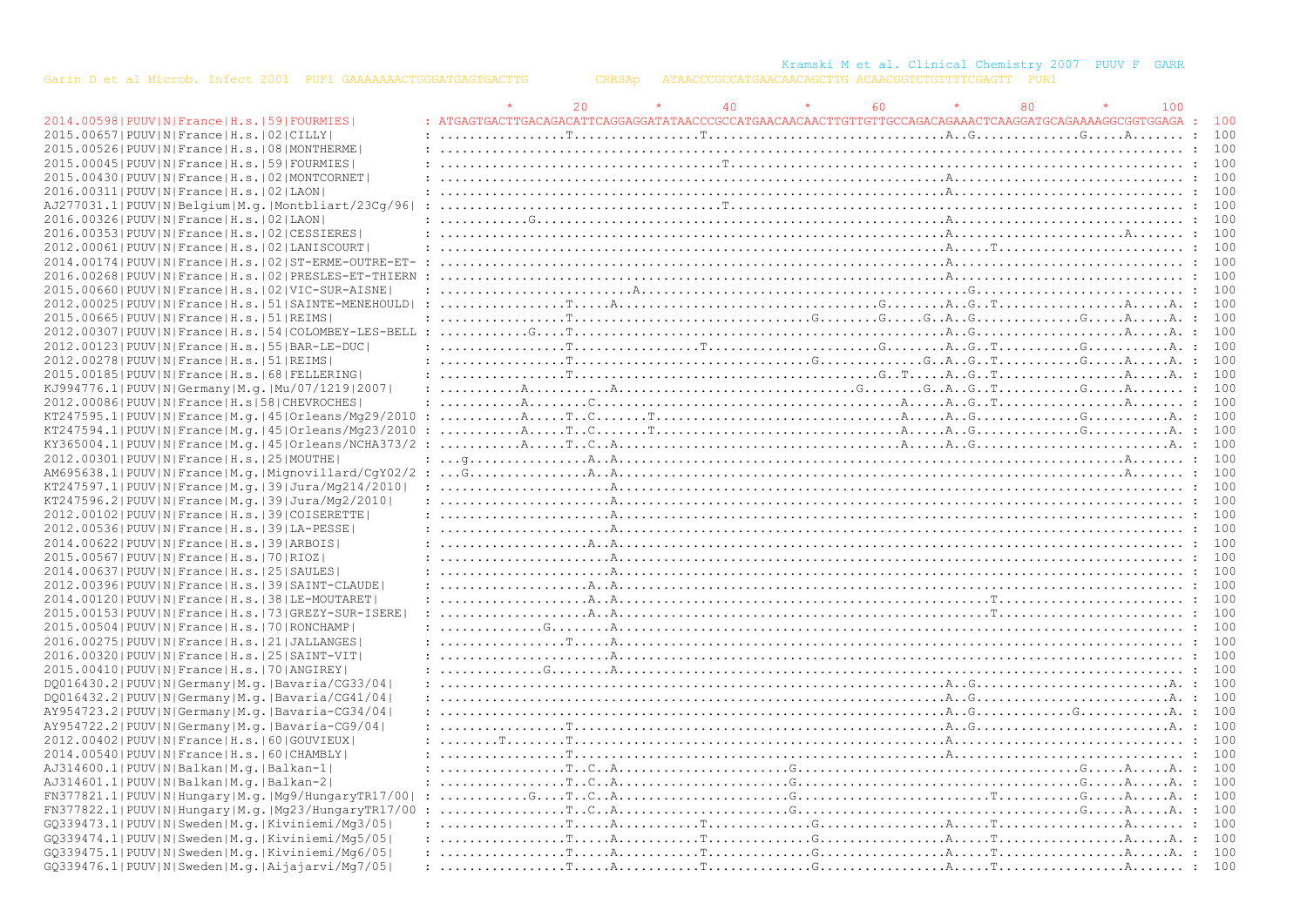Kramski M et al. Clinical Chemistry 2007 PUUV F GARR

|                                                            |                                                                                                                                                                                                                                                                                                                                                                                                                                                                                                                       | 20 <sup>o</sup> | 40 | 60 | 80 | 100 |       |
|------------------------------------------------------------|-----------------------------------------------------------------------------------------------------------------------------------------------------------------------------------------------------------------------------------------------------------------------------------------------------------------------------------------------------------------------------------------------------------------------------------------------------------------------------------------------------------------------|-----------------|----|----|----|-----|-------|
| 2014.00598   PUUV   N   France   H.s.   59   FOURMIES      |                                                                                                                                                                                                                                                                                                                                                                                                                                                                                                                       |                 |    |    |    |     |       |
| GO339477.1 PUUV N Sweden M.g. Aijajarvi/Mg9/05             |                                                                                                                                                                                                                                                                                                                                                                                                                                                                                                                       |                 |    |    |    |     |       |
| GQ339478.1 PUUV N Sweden M.g. Jockfall/Mg12/05             |                                                                                                                                                                                                                                                                                                                                                                                                                                                                                                                       |                 |    |    |    |     |       |
| GO339482.1 PUUV N Sweden M.q. Kalvudden/Mg22/05            |                                                                                                                                                                                                                                                                                                                                                                                                                                                                                                                       |                 |    |    |    |     |       |
| GQ339479.1 PUUV N Sweden M.q. Moskosel/Mq17/05             |                                                                                                                                                                                                                                                                                                                                                                                                                                                                                                                       |                 |    |    |    |     |       |
| GO339481.1 PUUV N Sweden M.g. Ljustrask/Mg20/05            |                                                                                                                                                                                                                                                                                                                                                                                                                                                                                                                       |                 |    |    |    |     |       |
| GQ339480.1 PUUV N Sweden M.g. Gyttjea/Mq19/05              |                                                                                                                                                                                                                                                                                                                                                                                                                                                                                                                       |                 |    |    |    |     |       |
| AY526219.1 PUUV N Sweden Human Umea/hu                     |                                                                                                                                                                                                                                                                                                                                                                                                                                                                                                                       |                 |    |    |    |     |       |
| AJ223380.1 PUUV N Sweden M.g. Tavelsjo/Cq81/94             |                                                                                                                                                                                                                                                                                                                                                                                                                                                                                                                       |                 |    |    |    |     |       |
| U14137.1 PUUV N Bosnia-H. M.q. Vranica                     |                                                                                                                                                                                                                                                                                                                                                                                                                                                                                                                       |                 |    |    |    |     |       |
| AJ223371.1 PUUV N Sweden M.q. Huqqberqet/Cq36/94           |                                                                                                                                                                                                                                                                                                                                                                                                                                                                                                                       |                 |    |    |    |     |       |
| Z48586.1 PUUV N Sweden M.g. Vindeln/L20Cq/83               |                                                                                                                                                                                                                                                                                                                                                                                                                                                                                                                       |                 |    |    |    |     |       |
| AJ223374.1 PUUV N Sweden M.q. Mellansel/Cq47/94            |                                                                                                                                                                                                                                                                                                                                                                                                                                                                                                                       |                 |    |    |    |     |       |
|                                                            |                                                                                                                                                                                                                                                                                                                                                                                                                                                                                                                       |                 |    |    |    |     |       |
| AJ223375.1 PUUV N Sweden M.q. Mellansel/Cq49/94            |                                                                                                                                                                                                                                                                                                                                                                                                                                                                                                                       |                 |    |    |    |     |       |
| AJ238791.1 PUUV N Denmark M.q. Fyn/19                      |                                                                                                                                                                                                                                                                                                                                                                                                                                                                                                                       |                 |    |    |    |     |       |
| AJ278092.1 PUUV N Denmark M.g. Fyn47                       |                                                                                                                                                                                                                                                                                                                                                                                                                                                                                                                       |                 |    |    |    |     |       |
| AJ278093.1 PUUV N Denmark M.q. Fyn131                      | $: \ldots, \ldots, \ldots, \ldots, \mathbb{C} \ldots \mathbb{A}, \ldots, \ldots, \ldots, \ldots, \mathbb{C} \ldots, \mathbb{C} \ldots, \mathbb{C} \ldots, \mathbb{C} \ldots, \mathbb{C} \ldots, \mathbb{C} \ldots, \mathbb{C} \ldots, \mathbb{A} \ldots, \mathbb{A} \ldots, \mathbb{A} \ldots, \mathbb{A} \ldots, \mathbb{A} \ldots, \mathbb{A} \ldots, \mathbb{A} \ldots, \mathbb{A} \ldots, \mathbb{A} \ldots, \mathbb{A} \ldots, \math$                                                                            |                 |    |    |    |     | 100   |
| AJ223368.1 PUUV N Norway M.g. Eidsvoll/1124v               |                                                                                                                                                                                                                                                                                                                                                                                                                                                                                                                       |                 |    |    |    |     |       |
| AJ223369.1 PUUV N Norway M.g. Eidsvoll/Cq1138/87           | $: \ldots \ldots \ldots \ldots \ldots$ $T \ldots C \ldots A \ldots C \ldots G \ldots \ldots \ldots G \ldots \ldots \ldots C \ldots \ldots \ldots \ldots \ldots \ldots \ldots A \ldots \ldots A \ldots \ldots A \ldots \ldots A \ldots \ldots \ldots \ldots C \ldots \ldots \ldots \ldots \ldots A \ldots \ldots A \ldots \ldots A \ldots \ldots A \ldots \ldots A \ldots \ldots A \ldots \ldots A \ldots \ldots A \ldots \ldots A \ldots \ldots \ldots A \ldots \ldots \ldots A \ldots \ldots \ldots A \ldots \ldots$ |                 |    |    |    |     |       |
| $JN657228.1$  PUUV N Latvia M.q. Jelqava/Mq149/2008        |                                                                                                                                                                                                                                                                                                                                                                                                                                                                                                                       |                 |    |    |    |     |       |
| KX757839.1  PUUV   N   Lithuania   M. g.   LT15/164   2015 |                                                                                                                                                                                                                                                                                                                                                                                                                                                                                                                       |                 |    |    |    |     |       |
| KX757840.1 PUUV N Lithuania M.g. LT15/174 2015             |                                                                                                                                                                                                                                                                                                                                                                                                                                                                                                                       |                 |    |    |    |     |       |
| KX815394.1  PUUV   N   Poland   M.q.   KS13/855   2009     |                                                                                                                                                                                                                                                                                                                                                                                                                                                                                                                       |                 |    |    |    |     |       |
| KX757841.1  PUUV   N   Lithuania   M. g.   LT15/201   2015 |                                                                                                                                                                                                                                                                                                                                                                                                                                                                                                                       |                 |    |    |    |     |       |
| AJ314598.1 PUUV N Russia M.g. Baltic/49Cq/00               |                                                                                                                                                                                                                                                                                                                                                                                                                                                                                                                       |                 |    |    |    |     | : 100 |
| AJ314599.1  PUUV   N   Russia   M.g.   Baltic/205Cq/00     |                                                                                                                                                                                                                                                                                                                                                                                                                                                                                                                       |                 |    |    |    |     | : 100 |
| JN657229.1 PUUV N Latvia M.g. Madona/Mg99/2008             |                                                                                                                                                                                                                                                                                                                                                                                                                                                                                                                       |                 |    |    |    |     |       |
| JN657232.1 PUUV N Latvia M.g. Madona/Mg233/2008            | $: \ldots, \ldots, G, \ldots, \ldots, G, A, \ldots, \ldots, \ldots, G, G, \ldots, G, G, \ldots, G, \ldots, G, G, \ldots, G, G, \ldots, G, G, \ldots, G, G, \ldots, G, G, \ldots, G, G, \ldots, G, G, \ldots, G, G, \ldots, G, G, \ldots, G, G, \ldots, G, G, \ldots, G, G, \ldots, G, G, \ldots, G, G, \ldots, G, G, \ldots, G, G, \ldots, G, G, \ldots, G, G, \ldots, G, G, \ldots, G, G, \ldots, G, G$                                                                                                              |                 |    |    |    |     | : 100 |
| JN657230.1 PUUV N Latvia M.g. Jelgava/Mg136/2008           | $: \ldots, \ldots, G, \ldots, \ldots, G, \ldots, G, \ldots, \ldots, G, \ldots, G, \ldots, \ldots, \ldots, \ldots, \ldots, G, \ldots, G, \ldots, G, \ldots, G, G, \ldots, G, G, \ldots, G, \ldots, G, \ldots, G, \ldots, G, \ldots, G, \ldots, G, \ldots, G, \ldots, G, \ldots, G, \ldots, G, \ldots, G, \ldots, G, \ldots, G, \ldots, G, \ldots, G, \ldots, G, \ldots, G, \ldots, G, \ldots, G, \ldots, G, \ldots, G, \$                                                                                              |                 |    |    |    |     | : 100 |
| $JN657231.1 PUUV N Latvia M,q. Jelqava/Mq140/2008 $        |                                                                                                                                                                                                                                                                                                                                                                                                                                                                                                                       |                 |    |    |    |     |       |
| Z30707.1 PUUV N Russia M.g. Udmurtia/458Cg/88              |                                                                                                                                                                                                                                                                                                                                                                                                                                                                                                                       |                 |    |    |    |     | 100   |
| Z30706.1 PUUV N Russia M.g. Udmurtia/444Cq/88              |                                                                                                                                                                                                                                                                                                                                                                                                                                                                                                                       |                 |    |    |    |     |       |
| Z84204.1 PUUV N Russia M.q. Kazan                          |                                                                                                                                                                                                                                                                                                                                                                                                                                                                                                                       |                 |    |    |    |     | : 100 |
| Z30708.1 PUUV N Russia M.g. Udmurtia/338Cq/92              |                                                                                                                                                                                                                                                                                                                                                                                                                                                                                                                       |                 |    |    |    |     |       |
| Z21497.1 PUUV N Russia M.g. Udmurtia/894Cg/91              |                                                                                                                                                                                                                                                                                                                                                                                                                                                                                                                       |                 |    |    |    |     |       |
| AB433843.2   PUUV   N   Russia   M.g.   Samara 49/CG/2005  |                                                                                                                                                                                                                                                                                                                                                                                                                                                                                                                       |                 |    |    |    |     | : 100 |
| AB433845.2 PUUV N Russia M.g. Samara 94/CG/2005            |                                                                                                                                                                                                                                                                                                                                                                                                                                                                                                                       |                 |    |    |    |     |       |
| L11347.1  PUUV   N   Russia   Human   P360                 |                                                                                                                                                                                                                                                                                                                                                                                                                                                                                                                       |                 |    |    |    |     |       |
| AB297665.2 PUUV N Russia M.g. DTK/Ufa-97 1997              |                                                                                                                                                                                                                                                                                                                                                                                                                                                                                                                       |                 |    |    |    |     | : 100 |
| M32750.1 PUUV N Russia M.q. CG1820                         |                                                                                                                                                                                                                                                                                                                                                                                                                                                                                                                       |                 |    |    |    |     | : 100 |
| AF442613.1 PUUV N Russia M.g.  CG17/Baskiria-2001          |                                                                                                                                                                                                                                                                                                                                                                                                                                                                                                                       |                 |    |    |    |     |       |
| KX815395.1  PUUV   N   Poland   M.g.   KS14/118   2009     |                                                                                                                                                                                                                                                                                                                                                                                                                                                                                                                       |                 |    |    |    |     | : 100 |
| GQ339483.1 PUUV N Sweden M.q. Bergsjobo/Mg25/05            |                                                                                                                                                                                                                                                                                                                                                                                                                                                                                                                       |                 |    |    |    |     | : 100 |
| AJ223377.1 PUUV N Sweden M.g. Solleftea/Cq6/95             |                                                                                                                                                                                                                                                                                                                                                                                                                                                                                                                       |                 |    |    |    |     | : 100 |
| GQ339484.1 PUUV N Sweden M.q. Faboviken/Mq26/05            |                                                                                                                                                                                                                                                                                                                                                                                                                                                                                                                       |                 |    |    |    |     |       |
| GQ339485.1 PUUV N Sweden M.q. Mangelbo/Mg1/05              |                                                                                                                                                                                                                                                                                                                                                                                                                                                                                                                       |                 |    |    |    |     |       |
| $GQ339486.1$   PUUV N Sweden M.q. Munga/Mg2/05             |                                                                                                                                                                                                                                                                                                                                                                                                                                                                                                                       |                 |    |    |    |     | 100   |
| G0339487.1 PUUV N Sweden M.g. Munga/Mg16/05                |                                                                                                                                                                                                                                                                                                                                                                                                                                                                                                                       |                 |    |    |    |     |       |
| AJ223376.1 PUUV N Sweden M.g. Solleftea/Cq3/95             |                                                                                                                                                                                                                                                                                                                                                                                                                                                                                                                       |                 |    |    |    |     |       |
| AF367071.1 PUUV N Russia M.r. CRF366                       |                                                                                                                                                                                                                                                                                                                                                                                                                                                                                                                       |                 |    |    |    |     |       |
| AF367064.1  PUUV   N   Russia   M. q.   CG144              |                                                                                                                                                                                                                                                                                                                                                                                                                                                                                                                       |                 |    |    |    |     |       |
| AF367065.1  PUUV   N   Russia   M.q.   CG168               |                                                                                                                                                                                                                                                                                                                                                                                                                                                                                                                       |                 |    |    |    |     |       |
| AF367068.1 PUUV N Russia M.g. CG315                        |                                                                                                                                                                                                                                                                                                                                                                                                                                                                                                                       |                 |    |    |    |     |       |
| AF367069.1 PUUV N Russia M.r. CRF161                       |                                                                                                                                                                                                                                                                                                                                                                                                                                                                                                                       |                 |    |    |    |     |       |
|                                                            |                                                                                                                                                                                                                                                                                                                                                                                                                                                                                                                       |                 |    |    |    |     |       |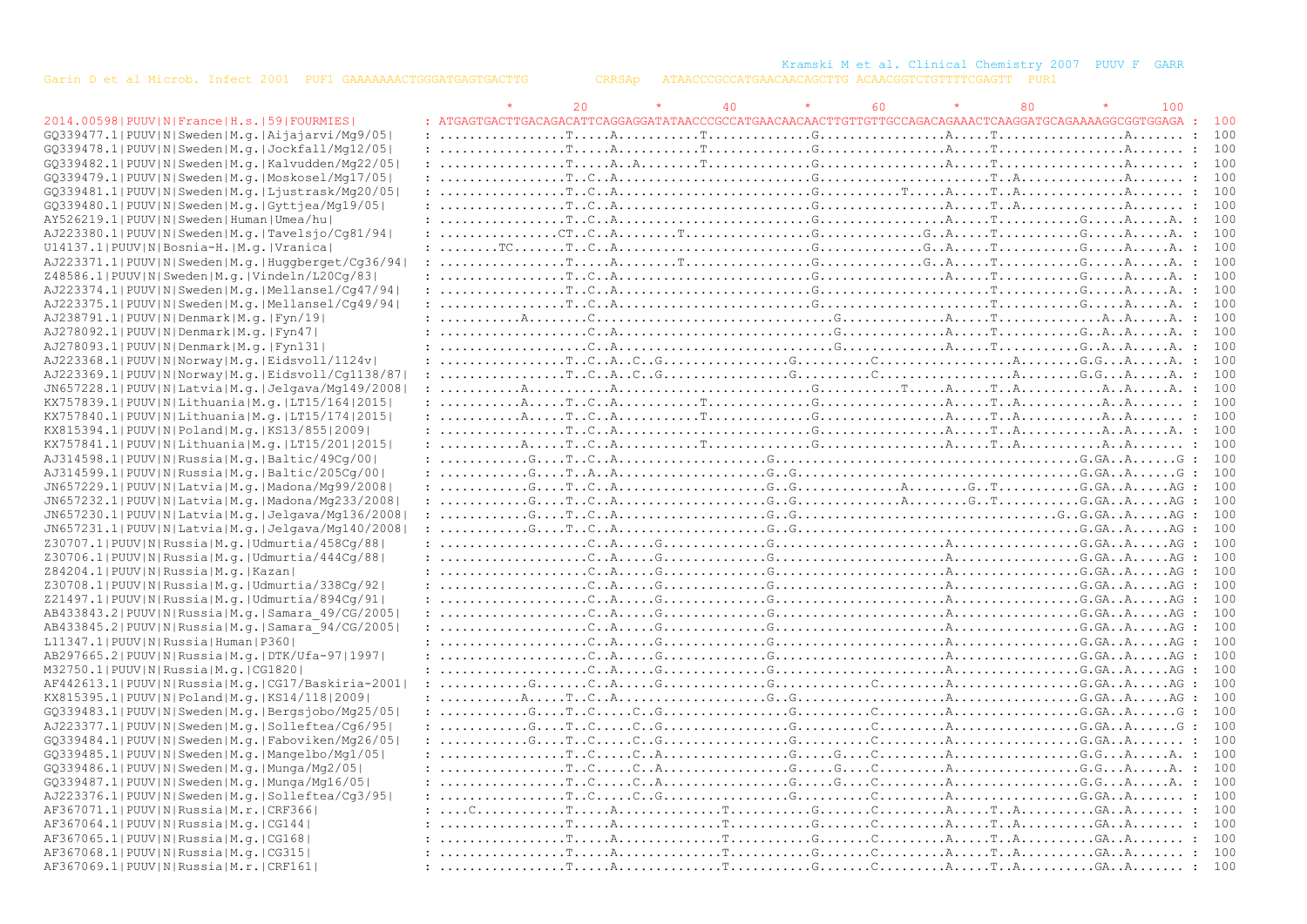Kramski M et al. Clinical Chemistry 2007 PUUV F GARR

|                                                         |                                                                                                                                                                                                                                                           | 20 | $\star$ | 40 | $\star$ | -60 |  | 100 |       |
|---------------------------------------------------------|-----------------------------------------------------------------------------------------------------------------------------------------------------------------------------------------------------------------------------------------------------------|----|---------|----|---------|-----|--|-----|-------|
| 2014.00598   PUUV   N   France   H.s.   59   FOURMIES   |                                                                                                                                                                                                                                                           |    |         |    |         |     |  |     | - 100 |
| AF367070.1  PUUV   N   Russia   M.r.   CRF308           |                                                                                                                                                                                                                                                           |    |         |    |         |     |  |     | 100   |
| AF367066.1  PUUV   N   Russia   M. g.   CG215           |                                                                                                                                                                                                                                                           |    |         |    |         |     |  |     | 100   |
| AF367067.1  PUUV   N   Russia   M. g.   CG222           |                                                                                                                                                                                                                                                           |    |         |    |         |     |  |     | 100   |
| Z46942.1  PUUV   N   Finland   M.q.   Puumala/1324Cq/79 |                                                                                                                                                                                                                                                           |    |         |    |         |     |  |     | 100   |
| Z30702.1 PUUV N Finland M.g. Evo/12Cq/93                |                                                                                                                                                                                                                                                           |    |         |    |         |     |  |     | 100   |
| Z30703.1 PUUV N Finland M.g. Evo/13Cq/93                |                                                                                                                                                                                                                                                           |    |         |    |         |     |  |     | 100   |
| Z30704.1 PUUV N Finland M.g. Evo/14Cq/93                |                                                                                                                                                                                                                                                           |    |         |    |         |     |  |     | 100   |
| Z30705.1 PUUV N Finland M.g. Evo/15Cq/93                | $: \ldots \ldots \ldots \ldots \ldots \ldots$                                                                                                                                                                                                             |    |         |    |         |     |  |     | 100   |
| Z69985.1 PUUV N Finland M.g. Virrat/25Cq/95             |                                                                                                                                                                                                                                                           |    |         |    |         |     |  |     | 100   |
| JN831947.1 PUUV N Finland Pieksamaki/human lung/20      |                                                                                                                                                                                                                                                           |    |         |    |         |     |  |     | 100   |
| JN831943.1 PUUV N Finland Pieksamaki/Mq7/2008           |                                                                                                                                                                                                                                                           |    |         |    |         |     |  |     | 100   |
| JN831950.1 PUUV N Finland Pieksamaki/human kidney/      |                                                                                                                                                                                                                                                           |    |         |    |         |     |  |     | 100   |
| JQ319166.1 PUUV N Finland Konnevesi/Mq 014B/2005        |                                                                                                                                                                                                                                                           |    |         |    |         |     |  |     | 100   |
| JQ319169.1 PUUV N Finland Konnevesi/Mq 027B/2005        |                                                                                                                                                                                                                                                           |    |         |    |         |     |  |     | 100   |
| JQ319167.1 PUUV N Finland Konnevesi/Mq 015B/2005        |                                                                                                                                                                                                                                                           |    |         |    |         |     |  |     | 100   |
| JQ319164.1 PUUV N Finland Konnevesi/Mq 06B/2005         |                                                                                                                                                                                                                                                           |    |         |    |         |     |  |     | 100   |
| JQ319165.1 PUUV N Finland Konnevesi/Mq 09B/2005         |                                                                                                                                                                                                                                                           |    |         |    |         |     |  |     | 100   |
| JQ319170.1 PUUV N Finland Konnevesi/Mq 074B/2005        |                                                                                                                                                                                                                                                           |    |         |    |         |     |  |     | 100   |
| JQ319171.1 PUUV N Finland Konnevesi/Mq M114B/2005       |                                                                                                                                                                                                                                                           |    |         |    |         |     |  |     | 100   |
| AJ238788.1 PUUV N Russia M.g. Karhumaki                 |                                                                                                                                                                                                                                                           |    |         |    |         |     |  |     | 100   |
| AJ238789.1 PUUV N Russia M.q. Kolodozero                |                                                                                                                                                                                                                                                           |    |         |    |         |     |  |     | 100   |
| $AJ314597.1 PUV N Finland M,q. Pallasjarvi/63Cq/98$     |                                                                                                                                                                                                                                                           |    |         |    |         |     |  |     | 100   |
| NC 005224.1 PUUV N Finland M.g. Sotkamo-revu-NCBI2 :    |                                                                                                                                                                                                                                                           |    |         |    |         |     |  |     | 100   |
| AJ238790.1 PUUV N Russia M.g. Gomselga                  |                                                                                                                                                                                                                                                           |    |         |    |         |     |  |     | 100   |
| AB010731.1 Hokkaido-V N Japan M.r. Tobetsu-60Cr-93 :    |                                                                                                                                                                                                                                                           |    |         |    |         |     |  |     | 100   |
| AB010730.1 Hokkaido-V N Japan M.r. Kamiiso-8Cr-95       |                                                                                                                                                                                                                                                           |    |         |    |         |     |  |     | 100   |
| JX046487.1 Muju-V N South-Korea M.r.   11-5 2011        |                                                                                                                                                                                                                                                           |    |         |    |         |     |  |     | 100   |
| JX046484.1 Muju-V N South-Korea M.r.   11-4  2011       |                                                                                                                                                                                                                                                           |    |         |    |         |     |  |     | 100   |
| JX028273.1 Muju-V N South-Korea M.r. 11-1 2011          |                                                                                                                                                                                                                                                           |    |         |    |         |     |  |     | 100   |
| DQ138128.1 Muju-V N South-Korea E.r. 00-18              |                                                                                                                                                                                                                                                           |    |         |    |         |     |  |     | 100   |
| DO138140.1 Muju-V N South-Korea E.r. 99-27              |                                                                                                                                                                                                                                                           |    |         |    |         |     |  |     | 100   |
| DQ138133.1 Muju-V N South-Korea E.r. 96-1               |                                                                                                                                                                                                                                                           |    |         |    |         |     |  |     | 100   |
| DQ138142.1 Muju-V N South-Korea E.r. 99-28              | : A.AGAAA $A_1, A_2, A_3, A_4, A_5, A_6, A_7, A_8, A_9, A_1, A_1, A_2, A_3, A_4, A_5, A_6, A_7, A_8, A_9, A_1, A_2, A_3, A_4, A_5, A_6, A_7, A_8, A_9, A_9, A_1, A_2, A_3, A_1, A_2, A_3, A_4, A_5, A_6, A_7, A_8, A_9, A_1, A_2, A_3, A_4, A_5, A_6, A_$ |    |         |    |         |     |  |     |       |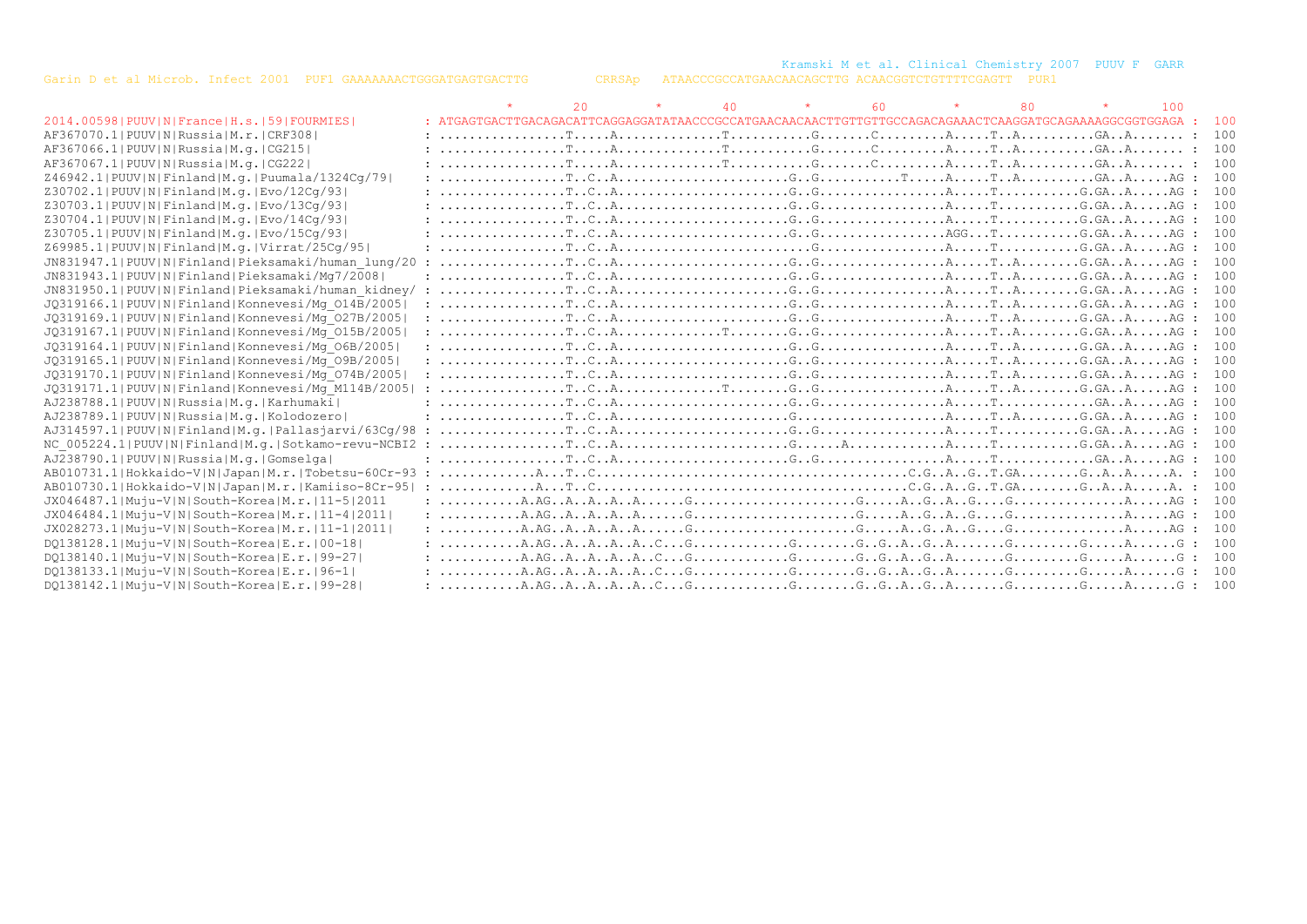Lagerqvist N et al. J Clin Microbiol 2016 PUUV F TGGACCCRGATGACGTTAACPUUV\_PACACTGCAAGCAAG*YGTTGTYTGTCACAGTCGTCAC* PUUV\_R<br>Kramski M et al. Clin Chemistry 2007 (end PUUV F) TGGACCCRGATGACGTTAA PUUVTMGB CAACARACAGTGTCAGCA (en

|                                                                |                                                                                                                                                                                                                                                                                                                                                                                                                                                                                                                                      |                                                                                                                                                                                                                                     |     | Evander M et al. J Clin Microbiol | 2007 | S237<br>GGCAGA |         |       |
|----------------------------------------------------------------|--------------------------------------------------------------------------------------------------------------------------------------------------------------------------------------------------------------------------------------------------------------------------------------------------------------------------------------------------------------------------------------------------------------------------------------------------------------------------------------------------------------------------------------|-------------------------------------------------------------------------------------------------------------------------------------------------------------------------------------------------------------------------------------|-----|-----------------------------------|------|----------------|---------|-------|
|                                                                |                                                                                                                                                                                                                                                                                                                                                                                                                                                                                                                                      | 120                                                                                                                                                                                                                                 | 140 | 160                               | 180  |                | 200     |       |
| 2014.00598   PUUV   N   France   H.s.   59   FOURMIES          |                                                                                                                                                                                                                                                                                                                                                                                                                                                                                                                                      |                                                                                                                                                                                                                                     |     |                                   |      |                |         |       |
| 2014.00233 PUUV N France H.s. 59 FOURMIES                      |                                                                                                                                                                                                                                                                                                                                                                                                                                                                                                                                      |                                                                                                                                                                                                                                     |     |                                   |      |                |         | 200   |
| 2014.00097 PUUV N France H.s. 02 SAINT-MICHEL                  |                                                                                                                                                                                                                                                                                                                                                                                                                                                                                                                                      |                                                                                                                                                                                                                                     |     |                                   |      |                |         | - 200 |
| 2014.00488   PUUV   N   France   H.s.   08   SIGNY-LE-PETIT    |                                                                                                                                                                                                                                                                                                                                                                                                                                                                                                                                      |                                                                                                                                                                                                                                     |     |                                   |      |                |         | 200   |
| 2014.00613 PUUV N France H.s. 59 FOURMIES                      |                                                                                                                                                                                                                                                                                                                                                                                                                                                                                                                                      |                                                                                                                                                                                                                                     |     |                                   |      |                |         | 200   |
|                                                                |                                                                                                                                                                                                                                                                                                                                                                                                                                                                                                                                      |                                                                                                                                                                                                                                     |     |                                   |      |                |         |       |
| 2015.00402   PUUV   N   France   H.s.   08   CHARLEVILLE-MEZIE |                                                                                                                                                                                                                                                                                                                                                                                                                                                                                                                                      |                                                                                                                                                                                                                                     |     |                                   |      |                |         |       |
| 2015.00422   PUUV   N   France   H.s.   59   ANOR              |                                                                                                                                                                                                                                                                                                                                                                                                                                                                                                                                      |                                                                                                                                                                                                                                     |     |                                   |      |                |         | 200   |
| 2015.00488 PUUV N France H.s. 08 SEDAN                         |                                                                                                                                                                                                                                                                                                                                                                                                                                                                                                                                      |                                                                                                                                                                                                                                     |     |                                   |      |                |         |       |
| 2015.00498   PUUV   N   France   H.s.   08   REMILLY-AILLICOUR |                                                                                                                                                                                                                                                                                                                                                                                                                                                                                                                                      |                                                                                                                                                                                                                                     |     |                                   |      |                |         | 200   |
| 2016.00295 PUUV N France H.s. 08 CORNY-MACHEROMENI             |                                                                                                                                                                                                                                                                                                                                                                                                                                                                                                                                      |                                                                                                                                                                                                                                     |     |                                   |      |                |         | 200   |
| 2016.00333  PUUV   N   France   H.s.   59   FOURMIES           |                                                                                                                                                                                                                                                                                                                                                                                                                                                                                                                                      |                                                                                                                                                                                                                                     |     |                                   |      |                |         |       |
| 2016.00345 PUUV N France H.s. 59 FOURMIES                      |                                                                                                                                                                                                                                                                                                                                                                                                                                                                                                                                      |                                                                                                                                                                                                                                     |     |                                   |      |                |         |       |
| 2016.00357 PUUV N France H.s. 02 HIRSON                        |                                                                                                                                                                                                                                                                                                                                                                                                                                                                                                                                      |                                                                                                                                                                                                                                     |     |                                   |      |                |         | 200   |
| 2016.00427   PUUV   N   France   H.s.   59   FOURMIES          | $\overline{1}, \overline{1}, \overline{1}, \overline{1}, \overline{1}, \overline{1}, \overline{1}, \overline{1}, \overline{1}, \overline{1}, \overline{1}, \overline{1}, \overline{1}, \overline{1}, \overline{1}, \overline{1}, \overline{1}, \overline{1}, \overline{1}, \overline{1}, \overline{1}, \overline{1}, \overline{1}, \overline{1}, \overline{1}, \overline{1}, \overline{1}, \overline{1}, \overline{1}, \overline{1}, \overline{1}, \overline{1}, \overline{1}, \overline{1}, \overline{1}, \overline{1}, \overline{$ |                                                                                                                                                                                                                                     |     |                                   |      |                |         | 200   |
| 2016.00469 PUUV N France H.s. 02 PREMONTRE                     |                                                                                                                                                                                                                                                                                                                                                                                                                                                                                                                                      |                                                                                                                                                                                                                                     |     |                                   |      |                |         |       |
| AJ277075.1 PUUV N Belgium M.g. Montbliart/CG14444              |                                                                                                                                                                                                                                                                                                                                                                                                                                                                                                                                      |                                                                                                                                                                                                                                     |     |                                   |      |                |         | 200   |
|                                                                |                                                                                                                                                                                                                                                                                                                                                                                                                                                                                                                                      |                                                                                                                                                                                                                                     |     |                                   |      |                |         |       |
| 2014.00053 PUUV N France H.s. 08 SECHEVAL                      |                                                                                                                                                                                                                                                                                                                                                                                                                                                                                                                                      |                                                                                                                                                                                                                                     |     |                                   |      |                |         | 200   |
| KT247593.1 PUUV N France M.q. 08 Ardennes/Mq75/201             |                                                                                                                                                                                                                                                                                                                                                                                                                                                                                                                                      |                                                                                                                                                                                                                                     |     |                                   |      |                |         |       |
| $KT247592.1 PUUV N France M,q. 08 Ardennes/Mq156/20$           |                                                                                                                                                                                                                                                                                                                                                                                                                                                                                                                                      |                                                                                                                                                                                                                                     |     |                                   |      |                |         | 200   |
| 2015.00019 PUUV N France H.s. 08 ETEIGNIERES                   |                                                                                                                                                                                                                                                                                                                                                                                                                                                                                                                                      |                                                                                                                                                                                                                                     |     |                                   |      |                |         | 200   |
| 2016.00239   PUUV   N   France   H.s.   08   VIREUX-MOLHAIN    |                                                                                                                                                                                                                                                                                                                                                                                                                                                                                                                                      |                                                                                                                                                                                                                                     |     |                                   |      |                |         |       |
| 2015.00329   PUUV   N   France   H.s.   08   BOGNY-SUR-MEUSE   |                                                                                                                                                                                                                                                                                                                                                                                                                                                                                                                                      |                                                                                                                                                                                                                                     |     |                                   |      |                |         | 200   |
| 2014.00209   PUUV   N   France   H.s.   08   TREMBLOIS-LES-ROC |                                                                                                                                                                                                                                                                                                                                                                                                                                                                                                                                      |                                                                                                                                                                                                                                     |     |                                   |      |                |         | 200   |
| 2015.00456 PUUV N France H.s. 94 ALFORTVILLE                   |                                                                                                                                                                                                                                                                                                                                                                                                                                                                                                                                      |                                                                                                                                                                                                                                     |     |                                   |      |                |         |       |
| 2012.00018   PUUV   N   France   H.s.   08   ROCROI            |                                                                                                                                                                                                                                                                                                                                                                                                                                                                                                                                      |                                                                                                                                                                                                                                     |     |                                   |      |                |         | 200   |
| AJ277032.1 PUUV N Belgium M.g. Momignies/47Cg/96               |                                                                                                                                                                                                                                                                                                                                                                                                                                                                                                                                      |                                                                                                                                                                                                                                     |     |                                   |      |                |         | 200   |
|                                                                |                                                                                                                                                                                                                                                                                                                                                                                                                                                                                                                                      |                                                                                                                                                                                                                                     |     |                                   |      |                |         |       |
| AJ277034.1 PUUV N Belgium M.g. Couvin/59Cq/97                  |                                                                                                                                                                                                                                                                                                                                                                                                                                                                                                                                      |                                                                                                                                                                                                                                     |     |                                   |      |                |         |       |
| AJ277033.1 PUUV N Belgium M.g. Momignies/55Cg/96               |                                                                                                                                                                                                                                                                                                                                                                                                                                                                                                                                      |                                                                                                                                                                                                                                     |     |                                   |      |                | . 200   |       |
| 2012.00638 PUUV N France H.s. 08 GIVET                         |                                                                                                                                                                                                                                                                                                                                                                                                                                                                                                                                      |                                                                                                                                                                                                                                     |     |                                   |      |                |         | 200   |
| 2015.00328   PUUV   N   France   H.s.   08   VRIGNE-MEUSE      |                                                                                                                                                                                                                                                                                                                                                                                                                                                                                                                                      |                                                                                                                                                                                                                                     |     |                                   |      |                |         |       |
| 2015.00419 PUUV N France H.s. 08 DOUZY                         |                                                                                                                                                                                                                                                                                                                                                                                                                                                                                                                                      |                                                                                                                                                                                                                                     |     |                                   |      |                |         | 200   |
| 2016.00310 PUUV N France H.s. 08 THIN-LE-MOUTIER               |                                                                                                                                                                                                                                                                                                                                                                                                                                                                                                                                      |                                                                                                                                                                                                                                     |     |                                   |      |                | $\cdot$ | 200   |
| AJ277030.1 PUUV N Belgium M.g. Thuin/33Cq/96                   |                                                                                                                                                                                                                                                                                                                                                                                                                                                                                                                                      |                                                                                                                                                                                                                                     |     |                                   |      |                |         |       |
| AJ238779.1 PUUV N Germany M.g. NRW/Cg-Erft                     |                                                                                                                                                                                                                                                                                                                                                                                                                                                                                                                                      |                                                                                                                                                                                                                                     |     |                                   |      |                |         | 200   |
| 2014.00276 PUUV N France H.s. 59 LILLE                         |                                                                                                                                                                                                                                                                                                                                                                                                                                                                                                                                      |                                                                                                                                                                                                                                     |     |                                   |      |                |         | 200   |
| U22423.1 PUUV N Belgium M.g. CG13891                           |                                                                                                                                                                                                                                                                                                                                                                                                                                                                                                                                      |                                                                                                                                                                                                                                     |     |                                   |      |                |         |       |
| 2014.00321  PUUV   N   France   H.s.   59   FOURMIES           |                                                                                                                                                                                                                                                                                                                                                                                                                                                                                                                                      |                                                                                                                                                                                                                                     |     |                                   |      |                |         | - 200 |
| 2015.00457   PUUV   N   France   H.s.   55   REVIGNY-SUR-ORNAI |                                                                                                                                                                                                                                                                                                                                                                                                                                                                                                                                      | $\ldots$ G, $\ldots$ , The continuous continuous continuous continuous continuous continuous continuous continuous continuous continuous continuous continuous continuous continuous continuous continuous continuous continuous co |     |                                   |      |                |         | 200   |
| 2013.00250 PUUV N France H.s. 62 VENDIN-LS-BTHUNE              |                                                                                                                                                                                                                                                                                                                                                                                                                                                                                                                                      |                                                                                                                                                                                                                                     |     |                                   |      |                |         |       |
|                                                                |                                                                                                                                                                                                                                                                                                                                                                                                                                                                                                                                      |                                                                                                                                                                                                                                     |     |                                   |      |                |         |       |
| 2016.00282   PUUV   N   France   H.s.   59   MORBECOUE         |                                                                                                                                                                                                                                                                                                                                                                                                                                                                                                                                      |                                                                                                                                                                                                                                     |     |                                   |      |                |         | 200   |
| AJ277076.1 PUUV N Belgium M.g. Montbliart/CG14445              |                                                                                                                                                                                                                                                                                                                                                                                                                                                                                                                                      |                                                                                                                                                                                                                                     |     |                                   |      |                |         | 200   |
| 2014.00153 PUUV N France H.s. 02 BUIRONFOSSE                   |                                                                                                                                                                                                                                                                                                                                                                                                                                                                                                                                      |                                                                                                                                                                                                                                     |     |                                   |      |                |         |       |
| 2014.00171 PUUV N France H.s. 59 SAINT-SAULVE                  |                                                                                                                                                                                                                                                                                                                                                                                                                                                                                                                                      |                                                                                                                                                                                                                                     |     |                                   |      |                |         | 200   |
| 2016.00293   PUUV   N   France   H.s.   60   LA-NEUVILLE-SUR-R |                                                                                                                                                                                                                                                                                                                                                                                                                                                                                                                                      |                                                                                                                                                                                                                                     |     |                                   |      |                |         | 200   |
| 2014.00499 PUUV N France H.s. 94 CHAMPIGNY-SUR-MAR             |                                                                                                                                                                                                                                                                                                                                                                                                                                                                                                                                      |                                                                                                                                                                                                                                     |     |                                   |      |                |         | 200   |
| 2012.00057 PUUV N France H.s. 59 COUSOLRE                      |                                                                                                                                                                                                                                                                                                                                                                                                                                                                                                                                      |                                                                                                                                                                                                                                     |     |                                   |      |                |         | 200   |
| 2012.00349 PUUV N France H.s. 02 ENGLANCOURT                   |                                                                                                                                                                                                                                                                                                                                                                                                                                                                                                                                      |                                                                                                                                                                                                                                     |     |                                   |      |                |         | 200   |
| 2014.00135 PUUV N France H.s. 02 ATHIES-SOUS-LAON              |                                                                                                                                                                                                                                                                                                                                                                                                                                                                                                                                      |                                                                                                                                                                                                                                     |     |                                   |      |                |         |       |
| 2014.00184   PUUV   N   France   H.s.   59   FOURMIES          |                                                                                                                                                                                                                                                                                                                                                                                                                                                                                                                                      |                                                                                                                                                                                                                                     |     |                                   |      |                |         | 200   |
| 2016.00182   PUUV   N   France   H.s.   08   BOULZICOURT       |                                                                                                                                                                                                                                                                                                                                                                                                                                                                                                                                      |                                                                                                                                                                                                                                     |     |                                   |      |                |         | 200   |
|                                                                |                                                                                                                                                                                                                                                                                                                                                                                                                                                                                                                                      |                                                                                                                                                                                                                                     |     |                                   |      |                |         |       |
| 2016.00286 PUUV N France H.s. 02 TRUCY                         |                                                                                                                                                                                                                                                                                                                                                                                                                                                                                                                                      |                                                                                                                                                                                                                                     |     |                                   |      |                |         | 200   |
| 2016.00325 PUUV N France H.s. 59 AULNOYE-AYMERIES              |                                                                                                                                                                                                                                                                                                                                                                                                                                                                                                                                      |                                                                                                                                                                                                                                     |     |                                   |      |                |         | 200   |
| 2016.00452 PUUV N France H.s. 02 LAON                          |                                                                                                                                                                                                                                                                                                                                                                                                                                                                                                                                      |                                                                                                                                                                                                                                     |     |                                   |      |                |         | 200   |
| 2016.00467 PUUV N France H.s. 02 AISNE                         |                                                                                                                                                                                                                                                                                                                                                                                                                                                                                                                                      |                                                                                                                                                                                                                                     |     |                                   |      |                |         | 200   |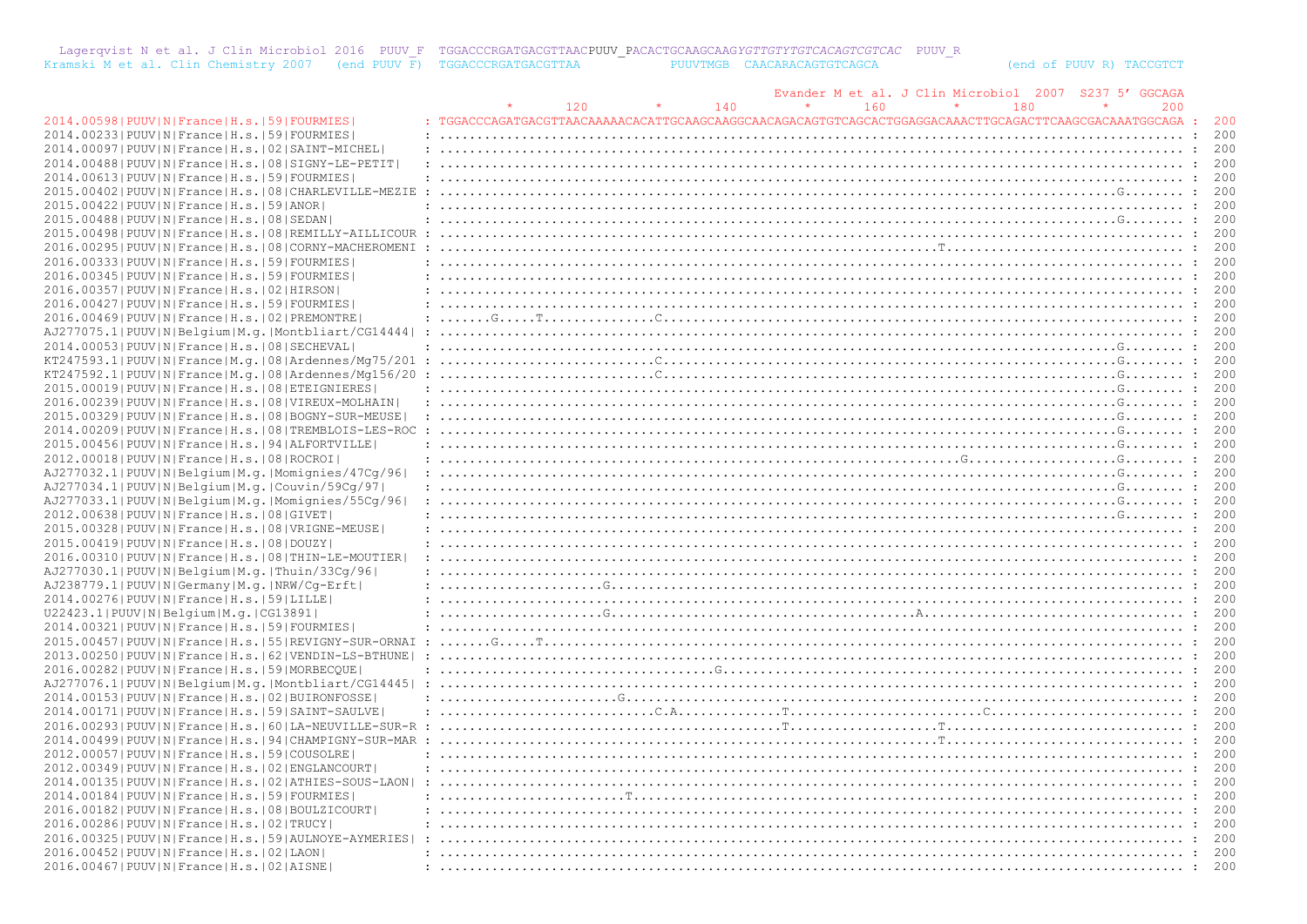Lagerqvist N et al. J Clin Microbiol 2016 PUUV\_F TGGACCCRGATGACGTTAACPUUV\_PACACTGCAAGCAAG*YGTTGTYTGTCACAGTCGTCAC* PUUV\_R Kramski M et al. Clin Chemistry 2007 (end PUUV F) TGGACCCRGATGACGTTAA PUUVTMGB CAACARACAGTGTCAGCA (end of PUUV R) TACCGTCT

|                                                                |     |     |     | Evander M et al. J Clin Microbiol 2007 | S2375' | GGCAGA |       |
|----------------------------------------------------------------|-----|-----|-----|----------------------------------------|--------|--------|-------|
|                                                                | 120 | 140 | 160 | 180                                    |        | 200    |       |
| 2014.00598   PUUV   N   France   H.s.   59   FOURMIES          |     |     |     |                                        |        |        |       |
| 2015.00657 PUUV N France H.s. 02 CILLY                         |     |     |     |                                        |        |        | 200   |
| 2015.00526   PUUV   N   France   H.s.   08   MONTHERME         |     |     |     |                                        |        |        | - 200 |
| 2015.00045   PUUV   N   France   H.s.   59   FOURMIES          |     |     |     |                                        |        |        | 200   |
|                                                                |     |     |     |                                        |        |        | 200   |
| 2015.00430   PUUV   N   France   H.s.   02   MONTCORNET        |     |     |     |                                        |        |        |       |
| 2016.00311 PUUV N France H.s. 02 LAON                          |     |     |     |                                        |        |        |       |
| AJ277031.1 PUUV N Belgium M.g. Montbliart/23Cq/96              |     |     |     |                                        |        |        | 200   |
| 2016.00326  PUUV   N   France   H.s.   02   LAON               |     |     |     |                                        |        |        | 200   |
| 2016.00353 PUUV N France H.s. 02 CESSIERES                     |     |     |     |                                        |        |        | 200   |
| 2012.00061 PUUV N France H.s. 02 LANISCOURT                    |     |     |     |                                        |        |        |       |
| 2014.00174 PUUV N France H.s. 02 ST-ERME-OUTRE-ET-             |     |     |     |                                        |        |        | 200   |
| 2016.00268   PUUV   N   France   H.s.   02   PRESLES-ET-THIERN |     |     |     |                                        |        |        |       |
| 2015.00660   PUUV   N   France   H.s.   02   VIC-SUR-AISNE     |     |     |     |                                        |        |        |       |
| 2012.00025 PUUV N France H.s. 51 SAINTE-MENEHOULD              |     |     |     |                                        |        |        | 200   |
| 2015.00665 PUUV N France H.s. 51 REIMS                         |     |     |     |                                        |        |        | 200   |
|                                                                |     |     |     |                                        |        |        |       |
| 2012.00307 PUUV N France H.s. 54 COLOMBEY-LES-BELL             |     |     |     |                                        |        |        | 200   |
| 2012.00123   PUUV   N   France   H.s.   55   BAR-LE-DUC        |     |     |     |                                        |        |        | - 200 |
| 2012.00278   PUUV   N   France   H.s.   51   REIMS             |     |     |     |                                        |        |        | 200   |
| 2015.00185 PUUV N France H.s. 68 FELLERING                     |     |     |     |                                        |        |        | 200   |
| KJ994776.1  PUUV   N   Germany   M. q.   Mu / 07 / 1219   2007 |     |     |     |                                        |        |        | 200   |
| 2012.00086 PUUV N France H.s 58 CHEVROCHES                     |     |     |     |                                        |        |        | 200   |
| KT247595.1 PUUV N France M.g. 45 Orleans/Mg29/2010             |     |     |     |                                        |        |        |       |
| $KT247594.1 PUUV N Frame M,q. 45 Orleans/Mq23/2010$            |     |     |     |                                        |        |        | 200   |
| $KY365004.1 PUUV N France M,q. 45 Orleans/NCHA373/2$           |     |     |     |                                        |        |        | 200   |
| 2012.00301   PUUV   N   France   H.s.   25   MOUTHE            |     |     |     |                                        |        |        | 200   |
|                                                                |     |     |     |                                        |        |        |       |
| AM695638.1 PUUV N France M.g. Mignovillard/CqY02/2             |     |     |     |                                        |        |        | 200   |
| KT247597.1 PUUV N France M.g. 39 Jura/Mg214/2010               |     |     |     |                                        |        |        | 200   |
| KT247596.2 PUUV N France M.q. 39 Jura/Mq2/2010                 |     |     |     |                                        |        |        | 200   |
| 2012.00102 PUUV N France H.s. 39 COISERETTE                    |     |     |     |                                        |        |        | 200   |
| 2012.00536 PUUV N France H.s. 39 LA-PESSE                      |     |     |     |                                        |        |        | 200   |
| 2014.00622 PUUV N France H.s. 39 ARBOIS                        |     |     |     |                                        |        |        | 200   |
| 2015.00567 PUUV N France H.s. 70 RIOZ                          |     |     |     |                                        |        |        | 200   |
| 2014.00637   PUUV   N   France   H.s.   25   SAULES            |     |     |     |                                        |        |        | 200   |
| 2012.00396 PUUV N France H.s. 39 SAINT-CLAUDE                  |     |     |     |                                        |        |        |       |
| 2014.00120   PUUV   N   France   H.s.   38   LE-MOUTARET       |     |     |     |                                        |        |        | 200   |
| 2015.00153 PUUV N France H.s. 73 GREZY-SUR-ISERE               |     |     |     |                                        |        |        | 200   |
| 2015.00504   PUUV   N   France   H.s.   70   RONCHAMP          |     |     |     |                                        |        |        |       |
|                                                                |     |     |     |                                        |        |        |       |
| 2016.00275   PUUV   N   France   H.s.   21   JALLANGES         |     |     |     |                                        |        |        | 200   |
| 2016.00320  PUUV   N   France   H.s.   25   SAINT-VIT          |     |     |     |                                        |        |        | 200   |
| 2015.00410 PUUV N France H.s. 70 ANGIREY                       |     |     |     |                                        |        |        |       |
| DO016430.2   PUUV   N   Germany   M.g.   Bavaria/CG33/04       |     |     |     |                                        |        |        | 200   |
| DQ016432.2   PUUV   N   Germany   M.g.   Bavaria/CG41/04       |     |     |     |                                        |        |        | 200   |
| AY954723.2   PUUV   N   Germany   M.g.   Bavaria-CG34/04       |     |     |     |                                        |        |        | 200   |
| AY954722.2   PUUV   N   Germany   M.q.   Bavaria-CG9/04        |     |     |     |                                        |        |        | 200   |
| 2012.00402 PUUV N France H.s. 60 GOUVIEUX                      |     |     |     |                                        |        |        | 200   |
| 2014.00540 PUUV N France H.s. 60 CHAMBLY                       |     |     |     |                                        |        |        |       |
| AJ314600.1 PUUV N Balkan M.q. Balkan-1                         |     |     |     |                                        |        |        | 200   |
|                                                                |     |     |     |                                        |        |        | 200   |
| AJ314601.1  PUUV  N  Balkan   M.q.   Balkan-2                  |     |     |     |                                        |        |        |       |
| FN377821.1 PUUV N Hungary M.g. Mg9/HungaryTR17/00              |     |     |     |                                        |        |        |       |
| FN377822.1 PUUV N Hungary M.g. Mg23/HungaryTR17/00             |     |     |     |                                        |        |        |       |
| GO339473.1 PUUV N Sweden M.g. Kiviniemi/Mg3/05                 |     |     |     |                                        |        |        | 200   |
| GO339474.1 PUUV N Sweden M.g. Kiviniemi/Mg5/05                 |     |     |     |                                        |        |        |       |
| GO339475.1 PUUV N Sweden M.g. Kiviniemi/Mg6/05                 |     |     |     |                                        |        |        | 200   |
| GQ339476.1 PUUV N Sweden M.g. Aijajarvi/Mg7/05                 |     |     |     |                                        |        |        | 200   |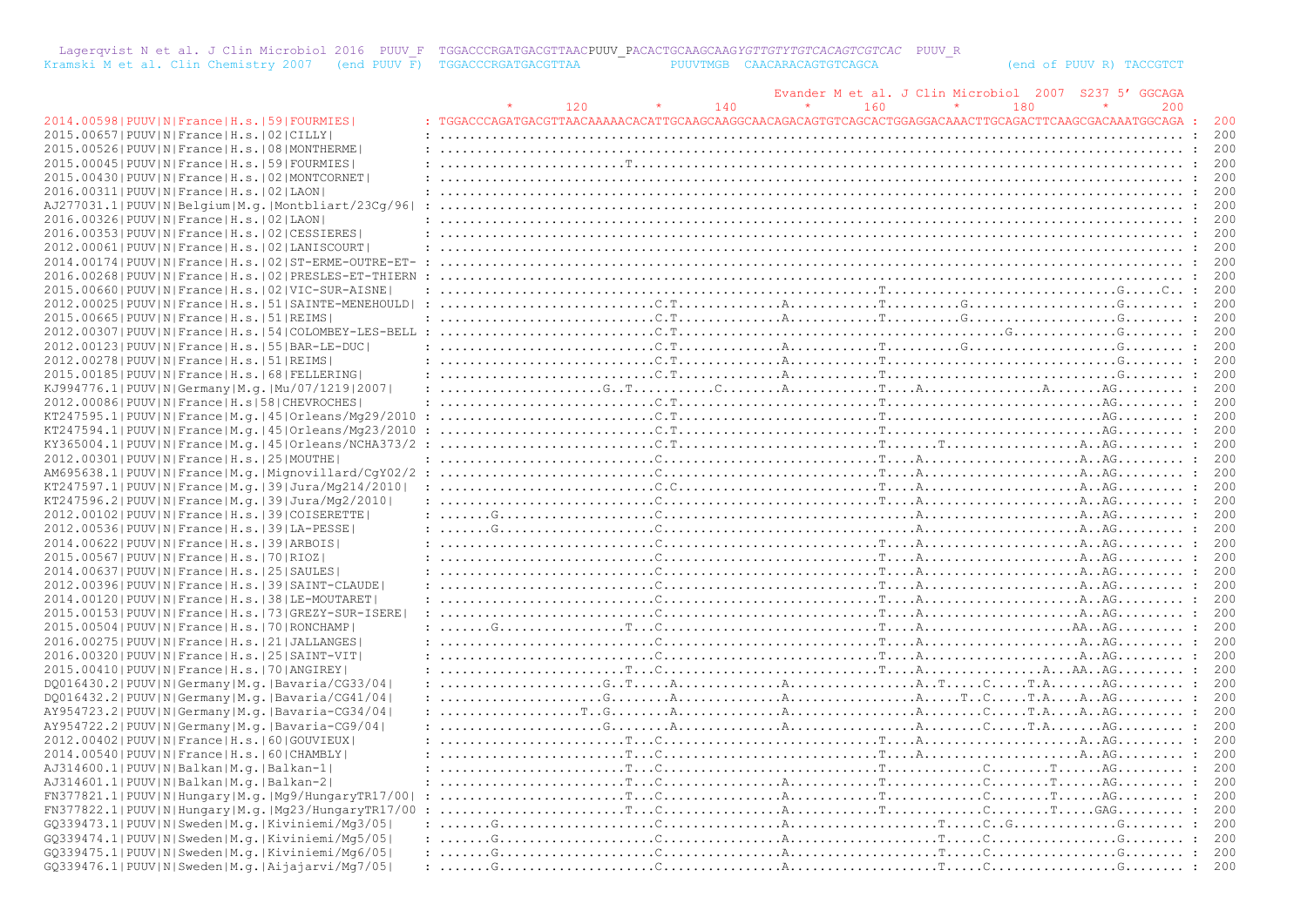Lagerqvist N et al. J Clin Microbiol 2016 PUUV\_F TGGACCCRGATGACGTTAACPUUV\_PACACTGCAAGCAAG*YGTTGTYTGTCACAGTCGTCAC* PUUV\_R Kramski M et al. Clin Chemistry 2007 (end PUUV F) TGGACCCRGATGACGTTAA PUUVTMGB CAACARACAGTGTCAGCA (end of PUUV R) TACCGTCT

|                                                            |                                                                                                                                                                                                                                                                                                                                                                                                                                                             |     |     |     |         |     | Evander M et al. J Clin Microbiol 2007 S237 5' GGCAGA |  |
|------------------------------------------------------------|-------------------------------------------------------------------------------------------------------------------------------------------------------------------------------------------------------------------------------------------------------------------------------------------------------------------------------------------------------------------------------------------------------------------------------------------------------------|-----|-----|-----|---------|-----|-------------------------------------------------------|--|
|                                                            |                                                                                                                                                                                                                                                                                                                                                                                                                                                             | 120 | 140 | 160 | $\star$ | 180 | 200                                                   |  |
| 2014.00598   PUUV   N   France   H.s.   59   FOURMIES      |                                                                                                                                                                                                                                                                                                                                                                                                                                                             |     |     |     |         |     |                                                       |  |
| GQ339477.1 PUUV N Sweden M.g. Aijajarvi/Mg9/05             |                                                                                                                                                                                                                                                                                                                                                                                                                                                             |     |     |     |         |     |                                                       |  |
| GQ339478.1 PUUV N Sweden M.q. Jockfall/Mq12/05             |                                                                                                                                                                                                                                                                                                                                                                                                                                                             |     |     |     |         |     |                                                       |  |
| GQ339482.1 PUUV N Sweden M.q. Kalvudden/Mq22/05            |                                                                                                                                                                                                                                                                                                                                                                                                                                                             |     |     |     |         |     |                                                       |  |
| GQ339479.1 PUUV N Sweden M.q. Moskosel/Mq17/05             |                                                                                                                                                                                                                                                                                                                                                                                                                                                             |     |     |     |         |     |                                                       |  |
| GQ339481.1 PUUV N Sweden M.q. Ljustrask/Mq20/05            |                                                                                                                                                                                                                                                                                                                                                                                                                                                             |     |     |     |         |     |                                                       |  |
| GQ339480.1 PUUV N Sweden M.g. Gyttjea/Mg19/05              |                                                                                                                                                                                                                                                                                                                                                                                                                                                             |     |     |     |         |     |                                                       |  |
| AY526219.1 PUUV N Sweden Human Umea/hu                     |                                                                                                                                                                                                                                                                                                                                                                                                                                                             |     |     |     |         |     |                                                       |  |
| AJ223380.1 PUUV N Sweden M.g. Tavelsjo/Cg81/94             |                                                                                                                                                                                                                                                                                                                                                                                                                                                             |     |     |     |         |     |                                                       |  |
| U14137.1 PUUV N Bosnia-H. M.g. Vranica                     |                                                                                                                                                                                                                                                                                                                                                                                                                                                             |     |     |     |         |     |                                                       |  |
| AJ223371.1 PUUV N Sweden M.g. Huqqberget/Cq36/94           |                                                                                                                                                                                                                                                                                                                                                                                                                                                             |     |     |     |         |     |                                                       |  |
| Z48586.1 PUUV N Sweden M.g. Vindeln/L20Cq/83               |                                                                                                                                                                                                                                                                                                                                                                                                                                                             |     |     |     |         |     |                                                       |  |
| AJ223374.1 PUUV N Sweden M.q. Mellansel/Cq47/94            |                                                                                                                                                                                                                                                                                                                                                                                                                                                             |     |     |     |         |     |                                                       |  |
| AJ223375.1 PUUV N Sweden M.g. Mellansel/Cg49/94            |                                                                                                                                                                                                                                                                                                                                                                                                                                                             |     |     |     |         |     |                                                       |  |
| AJ238791.1 PUUV N Denmark M.g. Fyn/19                      |                                                                                                                                                                                                                                                                                                                                                                                                                                                             |     |     |     |         |     |                                                       |  |
| AJ278092.1 PUUV N Denmark M.q. Fyn47                       |                                                                                                                                                                                                                                                                                                                                                                                                                                                             |     |     |     |         |     |                                                       |  |
| AJ278093.1  PUUV   N   Denmark   M.q.   Fyn131             |                                                                                                                                                                                                                                                                                                                                                                                                                                                             |     |     |     |         |     |                                                       |  |
| AJ223368.1 PUUV N Norway M.q. Eidsvoll/1124v               |                                                                                                                                                                                                                                                                                                                                                                                                                                                             |     |     |     |         |     |                                                       |  |
| AJ223369.1 PUUV N Norway M.g. Eidsvoll/Cq1138/87           |                                                                                                                                                                                                                                                                                                                                                                                                                                                             |     |     |     |         |     |                                                       |  |
| JN657228.1 PUUV N Latvia M.g. Jelgava/Mg149/2008           |                                                                                                                                                                                                                                                                                                                                                                                                                                                             |     |     |     |         |     |                                                       |  |
| KX757839.1  PUUV   N   Lithuania   M.q.   LT15/164   2015  | $: \ldots \ldots \ldots \ldots \ldots \ldots \ldots \ldots$                                                                                                                                                                                                                                                                                                                                                                                                 |     |     |     |         |     |                                                       |  |
| KX757840.1  PUUV   N   Lithuania   M. q.   LT15/174   2015 |                                                                                                                                                                                                                                                                                                                                                                                                                                                             |     |     |     |         |     |                                                       |  |
| KX815394.1 PUUV N Poland M.g. KS13/855 2009                |                                                                                                                                                                                                                                                                                                                                                                                                                                                             |     |     |     |         |     |                                                       |  |
| KX757841.1 PUUV N Lithuania M.g. LT15/201 2015             |                                                                                                                                                                                                                                                                                                                                                                                                                                                             |     |     |     |         |     |                                                       |  |
| AJ314598.1 PUUV N Russia M.g. Baltic/49Cq/00               | $: \ldots, \ldots, \ldots, \ldots, G, \ldots, G, \ldots, G, \ldots, G, \ldots, G, \ldots, G, \ldots, G, \ldots, G, \ldots, G, \ldots, G, \ldots, G, \ldots, G, \ldots, G, \ldots, G, \ldots, G, \ldots, G, \ldots, G, \ldots, G, \ldots, G, \ldots, G, \ldots, G, \ldots, G, \ldots, G, \ldots, G, \ldots, G, \ldots, G, \ldots, G, \ldots, G, \ldots, G, \ldots, G, \ldots, G, \ldots, G, \ldots, G, \ldots, G, \ldots$                                    |     |     |     |         |     |                                                       |  |
| AJ314599.1 PUUV N Russia M.g. Baltic/205Cg/00              |                                                                                                                                                                                                                                                                                                                                                                                                                                                             |     |     |     |         |     |                                                       |  |
| JN657229.1  PUUV   N   Latvia   M.g.   Madona/Mg99/2008    |                                                                                                                                                                                                                                                                                                                                                                                                                                                             |     |     |     |         |     |                                                       |  |
| JN657232.1 PUUV N Latvia M.g. Madona/Mg233/2008            | $: \ldots, \ldots, \ldots, \ldots, G, \ldots, G, \ldots, G, \ldots, \ldots, G, \ldots, \ldots, G, \ldots, G, \ldots, G, \ldots, G, \ldots, G, \ldots, G, \ldots, G, \ldots, G, \ldots, G, \ldots, G, \ldots, G, \ldots, G, \ldots, G, \ldots, G, \ldots, G, \ldots, G, \ldots, G, \ldots, G, \ldots, G, \ldots, G, \ldots, G, \ldots, G, \ldots, G, \ldots, G, \ldots, G, \ldots, G, \ldots, G, \ldots, G, \ldots, G, \$                                    |     |     |     |         |     |                                                       |  |
|                                                            | $: \ldots, \ldots, \ldots, \ldots, G, \ldots, G, \ldots, G, \ldots, \ldots, G, \ldots, \ldots, G, \ldots, G, \ldots, G, \ldots, G, \ldots, G, \ldots, G, \ldots, G, \ldots, G, \ldots, G, \ldots, G, \ldots, G, \ldots, G, \ldots, G, \ldots, G, \ldots, G, \ldots, G, \ldots, G, \ldots, G, \ldots, G, \ldots, G, \ldots, G, \ldots, G, \ldots, G, \ldots, G, \ldots, G, \ldots, G, \ldots, G, \ldots, G, \ldots, G, \$                                    |     |     |     |         |     |                                                       |  |
| JN657230.1 PUUV N Latvia M.g. Jelgava/Mg136/2008           |                                                                                                                                                                                                                                                                                                                                                                                                                                                             |     |     |     |         |     |                                                       |  |
| JN657231.1 PUUV N Latvia M.g. Jelgava/Mg140/2008           |                                                                                                                                                                                                                                                                                                                                                                                                                                                             |     |     |     |         |     |                                                       |  |
| Z30707.1 PUUV N Russia M.g. Udmurtia/458Cq/88              |                                                                                                                                                                                                                                                                                                                                                                                                                                                             |     |     |     |         |     |                                                       |  |
| Z30706.1 PUUV N Russia M.g. Udmurtia/444Cq/88              |                                                                                                                                                                                                                                                                                                                                                                                                                                                             |     |     |     |         |     |                                                       |  |
| Z84204.1 PUUV N Russia M.q. Kazan                          |                                                                                                                                                                                                                                                                                                                                                                                                                                                             |     |     |     |         |     |                                                       |  |
| Z30708.1 PUUV N Russia M.g. Udmurtia/338Cq/92              |                                                                                                                                                                                                                                                                                                                                                                                                                                                             |     |     |     |         |     |                                                       |  |
| Z21497.1  PUUV   N   Russia   M.g.   Udmurtia / 894Cq / 91 |                                                                                                                                                                                                                                                                                                                                                                                                                                                             |     |     |     |         |     |                                                       |  |
| AB433843.2 PUUV N Russia M.g. Samara 49/CG/2005            |                                                                                                                                                                                                                                                                                                                                                                                                                                                             |     |     |     |         |     |                                                       |  |
| AB433845.2   PUUV   N   Russia   M.g.   Samara 94/CG/2005  |                                                                                                                                                                                                                                                                                                                                                                                                                                                             |     |     |     |         |     |                                                       |  |
| L11347.1 PUUV N Russia Human P360                          | $: \ldots, G, \ldots, G, \ldots, G, \ldots, G, \ldots, G, \ldots, G, \ldots, G, \ldots, G, \ldots, G, \ldots, G, \ldots, G, \ldots, G, \ldots, G, \ldots, G, \ldots, G, \ldots, G, \ldots, G, \ldots, G, \ldots, G, \ldots, G, \ldots, G, \ldots, G, \ldots, G, \ldots, G, \ldots, G, \ldots, G, \ldots, G, \ldots, G, \ldots, G, \ldots, G, \ldots, G, \ldots, G, \ldots, G, \ldots, G, \ldots, G, \ldots, G, \ldots$                                      |     |     |     |         |     |                                                       |  |
| AB297665.2 PUUV N Russia M.g. DTK/Ufa-97 1997              | $\ldots$ $\ldots$ $\ldots$ $\ldots$ $\ldots$ $\ldots$ $\ldots$ $\ldots$ $\ldots$ $\ldots$ $\ldots$ $\ldots$ $\ldots$ $\ldots$ $\ldots$ $\ldots$ $\ldots$ $\ldots$ $\ldots$ $\ldots$ $\ldots$ $\ldots$ $\ldots$ $\ldots$ $\ldots$ $\ldots$ $\ldots$ $\ldots$ $\ldots$ $\ldots$ $\ldots$ $\ldots$ $\ldots$ $\ldots$ $\ldots$ $\ldots$ $\ldots$                                                                                                                |     |     |     |         |     |                                                       |  |
| M32750.1 PUUV N Russia M.q. CG1820                         |                                                                                                                                                                                                                                                                                                                                                                                                                                                             |     |     |     |         |     |                                                       |  |
| $AF442613.1 PUUV N Russia M.q. CG17/Baskiria-2001 $        |                                                                                                                                                                                                                                                                                                                                                                                                                                                             |     |     |     |         |     |                                                       |  |
| KX815395.1 PUUV N Poland M.g. KS14/118 2009                |                                                                                                                                                                                                                                                                                                                                                                                                                                                             |     |     |     |         |     |                                                       |  |
| GQ339483.1 PUUV N Sweden M.q. Bergsjobo/Mg25/05            | $: \ldots, \ldots, \ldots, \ldots, \mathbb{G}, \ldots, \mathbb{C}, \ldots, \ldots, \ldots, \ldots, \ldots, \ldots, \mathbb{G}, \ldots, \mathbb{G}, \ldots, \mathbb{G}, \ldots, \mathbb{G}, \ldots, \mathbb{G}, \ldots, \mathbb{G}, \ldots, \mathbb{G}, \ldots, \mathbb{G}, \ldots, \mathbb{G}, \ldots, \mathbb{G}, \ldots, \mathbb{G}, \ldots, \mathbb{G}, \ldots, \mathbb{G}, \ldots, \mathbb{G}, \ldots, \mathbb{G}, \ldots, \mathbb{G}, \ldots, \mathbb$ |     |     |     |         |     |                                                       |  |
| AJ223377.1 PUUV N Sweden M.g. Solleftea/Cq6/95             |                                                                                                                                                                                                                                                                                                                                                                                                                                                             |     |     |     |         |     |                                                       |  |
| GQ339484.1 PUUV N Sweden M.q. Faboviken/Mq26/05            |                                                                                                                                                                                                                                                                                                                                                                                                                                                             |     |     |     |         |     |                                                       |  |
| GQ339485.1 PUUV N Sweden M.g. Mangelbo/Mg1/05              | $: \ldots, \ldots, \ldots, \ldots, G, \ldots, G, \ldots, G, \ldots, G, \ldots, G, \ldots, G, \ldots, G, \ldots, G, \ldots, G, \ldots, G, \ldots, G, \ldots, G, \ldots, G, \ldots, G, \ldots, G, \ldots, G, \ldots, G, \ldots, G, \ldots, G, \ldots, G, \ldots, G, \ldots, G, \ldots, G, \ldots, G, \ldots, G, \ldots, G, \ldots, G, \ldots, G, \ldots, G, \ldots, G, \ldots, G, \ldots, G, \ldots, G, \ldots, G, \ldots$                                    |     |     |     |         |     |                                                       |  |
| GQ339486.1 PUUV N Sweden M.g. Munga/Mg2/05                 | $: \ldots, \ldots, \ldots, \ldots, \mathbb{G}, \ldots, \mathbb{C}, \ldots, \mathbb{A}, \ldots, \mathbb{A}, \ldots, \ldots, \ldots, \mathbb{G}, \ldots, \mathbb{G}, \ldots, \mathbb{G}, \ldots, \mathbb{G}, \ldots, \mathbb{G}, \ldots, \mathbb{G}, \ldots, \mathbb{G}, \ldots, \mathbb{G}, \ldots, \mathbb{G}, \ldots, \mathbb{G}, \ldots, \mathbb{G}, \ldots, \mathbb{G}, \ldots, \mathbb{G}, \ldots, \mathbb{G}, \ldots, \mathbb{G}, \ldots, \mathbb{G$   |     |     |     |         |     |                                                       |  |
| GQ339487.1   PUUV   N   Sweden   M.q.   Munga/Mg16/05      |                                                                                                                                                                                                                                                                                                                                                                                                                                                             |     |     |     |         |     |                                                       |  |
| AJ223376.1 PUUV N Sweden M.q. Solleftea/Cq3/95             |                                                                                                                                                                                                                                                                                                                                                                                                                                                             |     |     |     |         |     |                                                       |  |
| AF367071.1  PUUV   N   Russia   M.r.   CRF366              |                                                                                                                                                                                                                                                                                                                                                                                                                                                             |     |     |     |         |     |                                                       |  |
| AF367064.1 PUUV N Russia M.g.   CG144                      | $: \ldots, \ldots, \ldots, \ldots, \mathbb{T}, \ldots, \ldots, \mathbb{C}, \ldots, \mathbb{C}, \ldots, \ldots, \mathbb{C}, \ldots, \mathbb{C}, \ldots, \mathbb{C}, \ldots, \mathbb{C}, \ldots, \mathbb{A}, \ldots, \mathbb{A}, \mathbb{GAG}, \ldots, \ldots, \mathbb{C}$                                                                                                                                                                                    |     |     |     |         |     |                                                       |  |
| AF367065.1  PUUV   N   Russia   M.q.   CG168               |                                                                                                                                                                                                                                                                                                                                                                                                                                                             |     |     |     |         |     |                                                       |  |
| AF367068.1 PUUV N Russia M.q. CG315                        |                                                                                                                                                                                                                                                                                                                                                                                                                                                             |     |     |     |         |     |                                                       |  |
| AF367069.1 PUUV N Russia M.r. CRF161                       |                                                                                                                                                                                                                                                                                                                                                                                                                                                             |     |     |     |         |     |                                                       |  |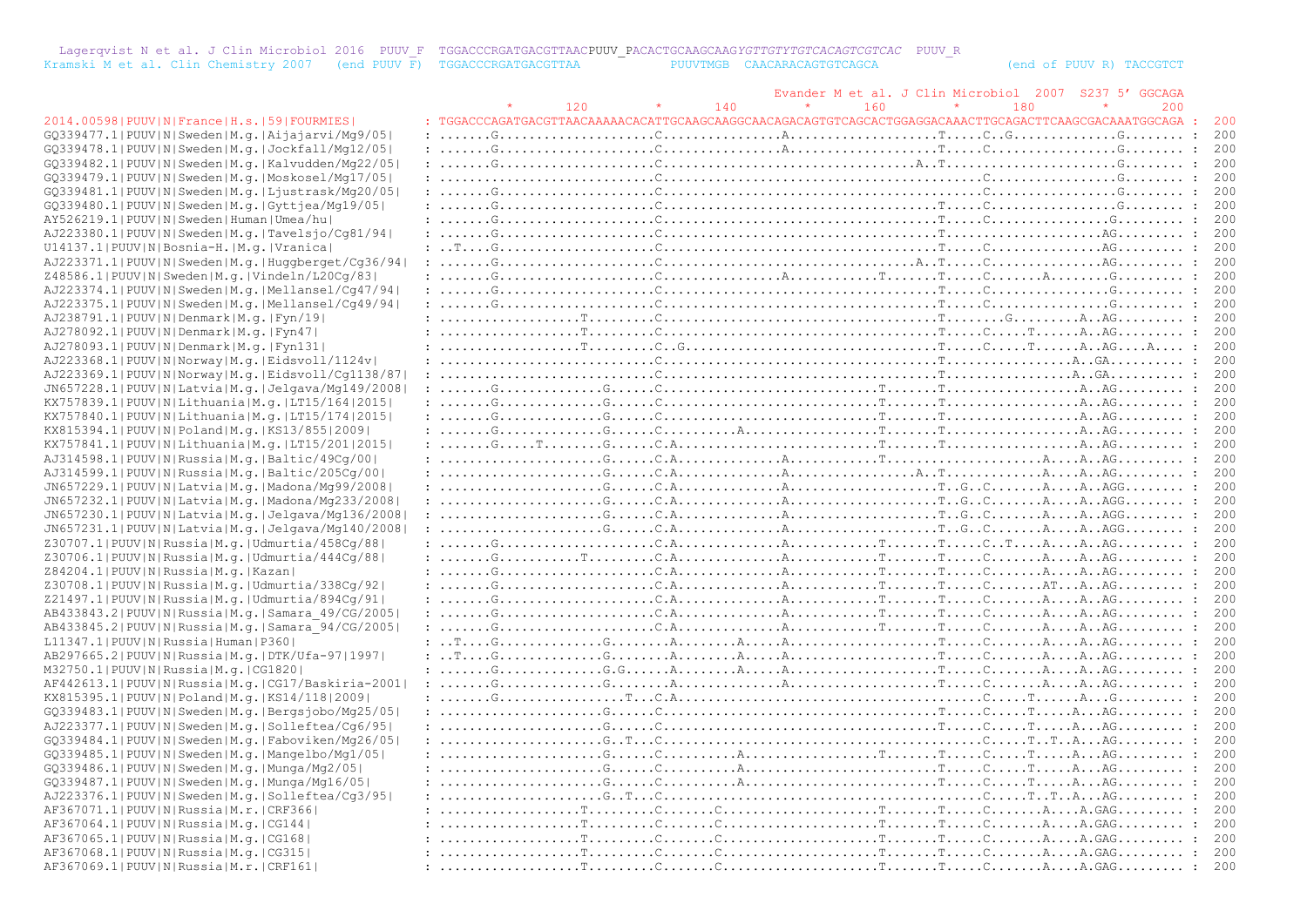|                                                                       |  | Lagerqvist N et al. J Clin Microbiol 2016 PUUV F TGGACCCRGATGACGTTAACPUUV PACACTGCAAGCAAGYGTTGTYTGTCACAGTCGTCAC PUUV R |  |
|-----------------------------------------------------------------------|--|------------------------------------------------------------------------------------------------------------------------|--|
| Kramski M et al. Clin Chemistry 2007 (end PUUV F) TGGACCCRGATGACGTTAA |  | PUUVTMGB CAACARACAGTGTCAGCA                                                                                            |  |

(end of PUUV R) TACCGTCT

|                                                         |     |     |     | Evander M et al. J Clin Microbiol 2007 |     | S237 5' GGCAGA |     |
|---------------------------------------------------------|-----|-----|-----|----------------------------------------|-----|----------------|-----|
|                                                         | 120 | 140 | 160 |                                        | 180 | 200            |     |
| 2014.00598   PUUV   N   France   H.s.   59   FOURMIES   |     |     |     |                                        |     |                | 200 |
| AF367070.1 PUUV N Russia M.r. CRF308                    |     |     |     |                                        |     |                |     |
| AF367066.1  PUUV   N   Russia   M.q.   CG215            |     |     |     |                                        |     |                | 200 |
| AF367067.1 PUUV N Russia M.g.   CG222                   |     |     |     |                                        |     |                | 200 |
| Z46942.1  PUUV   N   Finland   M.g.   Puumala/1324Cq/79 |     |     |     |                                        |     |                | 200 |
| Z30702.1 PUUV N Finland M.g. Evo/12Cq/93                |     |     |     |                                        |     |                | 200 |
| Z30703.1  PUUV   N   Finland   M.q.   Evo / 13Cq / 93   |     |     |     |                                        |     |                | 200 |
| Z30704.1 PUUV N Finland M.g. Evo/14Cq/93                |     |     |     |                                        |     |                | 200 |
| Z30705.1 PUUV N Finland M.g. Evo/15Cq/93                |     |     |     |                                        |     |                | 200 |
| Z69985.1 PUUV N Finland M.g. Virrat/25Cq/95             |     |     |     |                                        |     |                | 200 |
| JN831947.1 PUUV N Finland Pieksamaki/human lung/20      |     |     |     |                                        |     |                | 200 |
| JN831943.1 PUUV N Finland Pieksamaki/Mq7/2008           |     |     |     |                                        |     |                | 200 |
| JN831950.1 PUUV N Finland Pieksamaki/human kidney/ :    |     |     |     |                                        |     |                | 200 |
| JQ319166.1 PUUV N Finland Konnevesi/Mq 014B/2005        |     |     |     |                                        |     |                | 200 |
| J0319169.1 PUUV N Finland Konnevesi/Mq 027B/2005        |     |     |     |                                        |     |                | 200 |
| JQ319167.1 PUUV N Finland Konnevesi/Mq 015B/2005        |     |     |     |                                        |     |                | 200 |
| JQ319164.1 PUUV N Finland Konnevesi/Mq 06B/2005         |     |     |     |                                        |     |                | 200 |
| JQ319165.1 PUUV N Finland Konnevesi/Mq 09B/2005         |     |     |     |                                        |     |                | 200 |
| JQ319170.1  PUUV   N   Finland   Konnevesi/Mq 074B/2005 |     |     |     |                                        |     |                | 200 |
| JQ319171.1 PUUV N Finland Konnevesi/Mq M114B/2005       |     |     |     |                                        |     |                | 200 |
| AJ238788.1 PUUV N Russia M.g. Karhumaki                 |     |     |     |                                        |     |                | 200 |
| AJ238789.1 PUUV N Russia M.g. Kolodozero                |     |     |     |                                        |     |                | 200 |
| AJ314597.1 PUUV N Finland M.g. Pallasjarvi/63Cq/98      |     |     |     |                                        |     |                |     |
| NC 005224.1 PUUV N Finland M.g. Sotkamo-revu-NCBI2      |     |     |     |                                        |     |                |     |
| AJ238790.1 PUUV N Russia M.g. Gomselga                  |     |     |     |                                        |     |                | 200 |
| AB010731.1 Hokkaido-V N Japan M.r. Tobetsu-60Cr-93      |     |     |     |                                        |     |                | 200 |
| AB010730.1 Hokkaido-V N Japan M.r. Kamiiso-8Cr-95       |     |     |     |                                        |     |                |     |
| JX046487.1 Muju-V N South-Korea M.r. 11-5 2011          |     |     |     |                                        |     |                | 200 |
| JX046484.1 Muju-V N South-Korea M.r. 11-4 2011          |     |     |     |                                        |     |                |     |
| JX028273.1 Muju-V N South-Korea M.r. 11-1 2011          |     |     |     |                                        |     |                |     |
| DO138128.1 Muju-V N South-Korea E.r. 00-18              |     |     |     |                                        |     |                |     |
| DO138140.1 Muju-V N South-Korea E.r. 99-27              |     |     |     |                                        |     |                |     |
| DO138133.1 Muju-V N South-Korea E.r. 96-1               |     |     |     |                                        |     |                |     |
| DO138142.1 Muju-V N South-Korea E.r.   99-28            |     |     |     |                                        |     |                |     |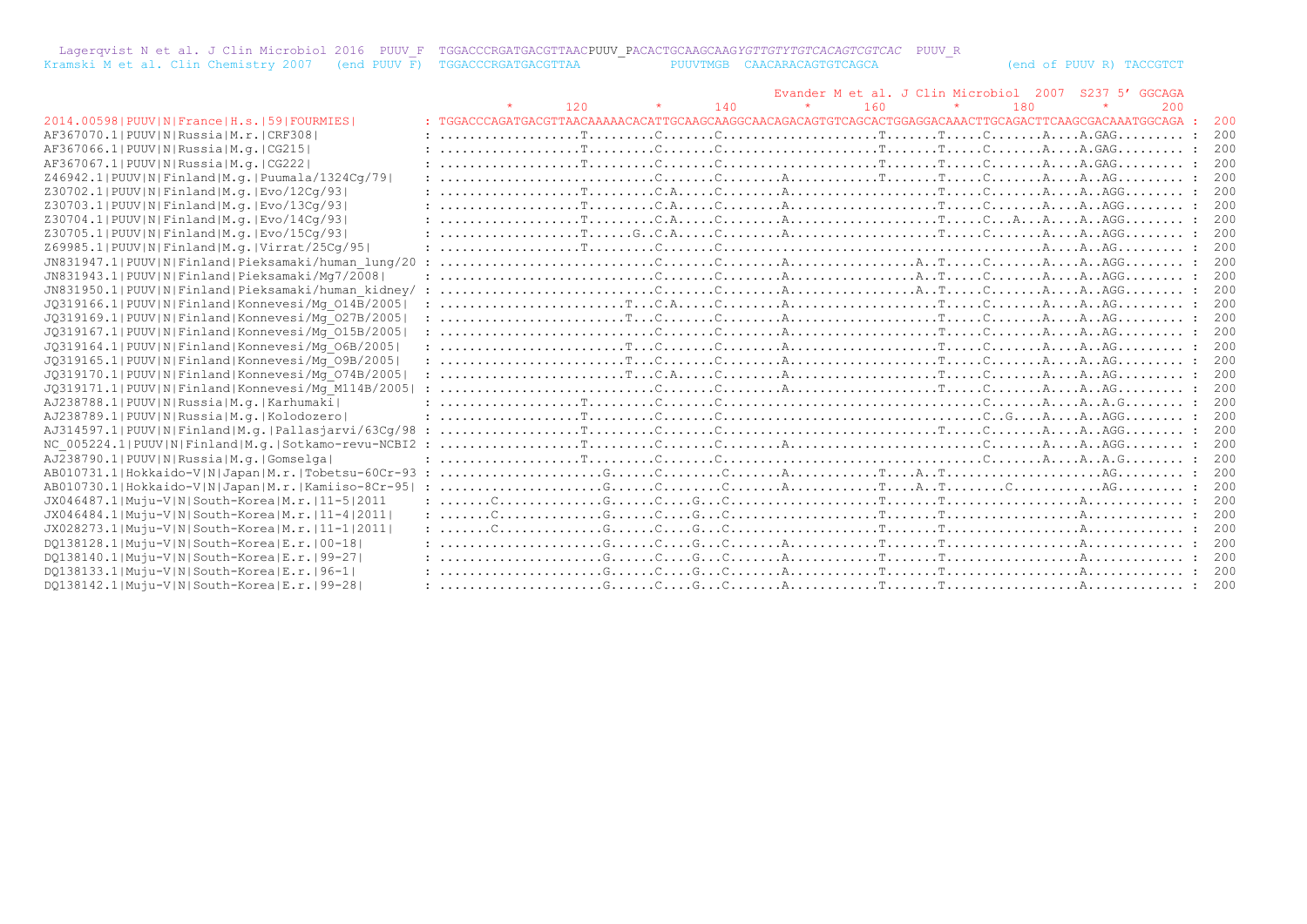|                                                                |               |     |                               |     | Bowen MD et al. J Med Virol 1997 PPT334C TATGGIAAT                                                                                                                                                                                              |     |                                          |     |     |
|----------------------------------------------------------------|---------------|-----|-------------------------------|-----|-------------------------------------------------------------------------------------------------------------------------------------------------------------------------------------------------------------------------------------------------|-----|------------------------------------------|-----|-----|
|                                                                |               |     |                               |     | ACYACACAGGKCC PUUV R Kramski M et al. Clinical Chemistry 2007                                                                                                                                                                                   |     |                                          |     |     |
|                                                                |               |     |                               |     | GTTGACCCTAACTCGGTCTAC S304 3'                                                                                                                                                                                                                   |     |                                          |     |     |
|                                                                | TGCTGTGTCCAGG |     | TGGATACAAAGCCTACTGAT S263-282 |     |                                                                                                                                                                                                                                                 |     | (Evander M et al. J Clin Microbiol 2007) |     |     |
|                                                                | $\star$       | 220 |                               | 240 | 260<br>$\sim$ 100 $\pm$                                                                                                                                                                                                                         | 280 |                                          | 300 |     |
| 2014.00598   PUUV   N   France   H.s.   59   FOURMIES          |               |     |                               |     | TGCTGTGTCCAGGAAAAAAATGGATACTAAACCTACTGACCCGACTGGGATTGAGCCTGATGACCATCTCAAAGAGCGATCAAGCCTCAGATATGGGAAT : 300                                                                                                                                      |     |                                          |     |     |
| 2014.00233 PUUV N France H.s. 59 FOURMIES                      |               |     |                               |     |                                                                                                                                                                                                                                                 |     |                                          |     | 300 |
| 2014.00097   PUUV   N   France   H.s.   02   SAINT-MICHEL      |               |     |                               |     |                                                                                                                                                                                                                                                 |     |                                          |     |     |
|                                                                |               |     |                               |     |                                                                                                                                                                                                                                                 |     |                                          |     |     |
| 2014.00488   PUUV   N   France   H.s.   08   SIGNY-LE-PETIT    |               |     |                               |     |                                                                                                                                                                                                                                                 |     |                                          |     |     |
| 2014.00613 PUUV N France H.s. 59 FOURMIES                      |               |     |                               |     |                                                                                                                                                                                                                                                 |     |                                          |     |     |
| 2015.00402   PUUV   N   France   H.s.   08   CHARLEVILLE-MEZIE |               |     |                               |     |                                                                                                                                                                                                                                                 |     |                                          |     |     |
| 2015.00422   PUUV   N   France   H.s.   59   ANOR              |               |     |                               |     |                                                                                                                                                                                                                                                 |     |                                          |     |     |
| 2015.00488 PUUV N France H.s. 08 SEDAN                         |               |     |                               |     |                                                                                                                                                                                                                                                 |     |                                          |     |     |
| 2015.00498   PUUV   N   France   H.s.   08   REMILLY-AILLICOUR |               |     |                               |     |                                                                                                                                                                                                                                                 |     |                                          |     |     |
| 2016.00295 PUUV N France H.s. 08 CORNY-MACHEROMENI             |               |     |                               |     |                                                                                                                                                                                                                                                 |     |                                          |     |     |
| 2016.00333 PUUV N France H.s. 59 FOURMIES                      |               |     |                               |     |                                                                                                                                                                                                                                                 |     |                                          |     |     |
| 2016.00345 PUUV N France H.s. 59 FOURMIES                      |               |     |                               |     |                                                                                                                                                                                                                                                 |     |                                          |     |     |
| 2016.00357 PUUV N France H.s. 02 HIRSON                        |               |     |                               |     |                                                                                                                                                                                                                                                 |     |                                          |     |     |
| 2016.00427 PUUV N France H.s. 59 FOURMIES                      |               |     |                               |     |                                                                                                                                                                                                                                                 |     |                                          |     |     |
| 2016.00469 PUUV N France H.s. 02 PREMONTRE                     |               |     |                               |     | $: \ldots \ldots \ldots \ldots \mathbb{G} \ldots \mathbb{G} \ldots \ldots \ldots \ldots \ldots \ldots \ldots \ldots \ldots \ldots \ldots \ldots \mathbb{G} \ldots \ldots \ldots \ldots \ldots \ldots \ldots \ldots \ldots \ldots \ldots \vdots$ |     |                                          |     |     |
| AJ277075.1 PUUV N Belgium M.g. Montbliart/CG14444              |               |     |                               |     |                                                                                                                                                                                                                                                 |     |                                          |     |     |
| 2014.00053 PUUV N France H.s. 08 SECHEVAL                      |               |     |                               |     |                                                                                                                                                                                                                                                 |     |                                          |     |     |
|                                                                |               |     |                               |     |                                                                                                                                                                                                                                                 |     |                                          |     |     |
| $KT247593.1 PUUV N France M,q. 08 Ardennes/Mq75/201:$          |               |     |                               |     |                                                                                                                                                                                                                                                 |     |                                          |     |     |
| KT247592.1 PUUV N France M.q. 08 Ardennes/Mq156/20             |               |     |                               |     |                                                                                                                                                                                                                                                 |     |                                          |     |     |
| 2015.00019   PUUV   N   France   H.s.   08   ETEIGNIERES       |               |     |                               |     |                                                                                                                                                                                                                                                 |     |                                          |     |     |
| 2016.00239   PUUV   N   France   H.s.   08   VIREUX-MOLHAIN    |               |     |                               |     |                                                                                                                                                                                                                                                 |     |                                          |     |     |
| 2015.00329 PUUV N France H.s. 08 BOGNY-SUR-MEUSE               |               |     |                               |     |                                                                                                                                                                                                                                                 |     |                                          |     |     |
| 2014.00209 PUUV N France H.s. 08 TREMBLOIS-LES-ROC             |               |     |                               |     |                                                                                                                                                                                                                                                 |     |                                          |     |     |
| 2015.00456 PUUV N France H.s. 94 ALFORTVILLE                   |               |     |                               |     |                                                                                                                                                                                                                                                 |     |                                          |     |     |
| 2012.00018   PUUV   N   France   H.s.   08   ROCROI            |               |     |                               |     |                                                                                                                                                                                                                                                 |     |                                          |     |     |
| AJ277032.1 PUUV N Belgium M.g. Momignies/47Cg/96               |               |     |                               |     |                                                                                                                                                                                                                                                 |     |                                          |     |     |
| AJ277034.1 PUUV N Belgium M.g. Couvin/59Cq/97                  |               |     |                               |     |                                                                                                                                                                                                                                                 |     |                                          |     |     |
| AJ277033.1 PUUV N Belgium M.g. Momignies/55Cg/96               |               |     |                               |     |                                                                                                                                                                                                                                                 |     |                                          |     |     |
| 2012.00638 PUUV N France H.s. 08 GIVET                         |               |     |                               |     |                                                                                                                                                                                                                                                 |     |                                          |     |     |
| 2015.00328   PUUV   N   France   H.s.   08   VRIGNE-MEUSE      |               |     |                               |     |                                                                                                                                                                                                                                                 |     |                                          |     |     |
| 2015.00419 PUUV N France H.s. 08 DOUZY                         |               |     |                               |     |                                                                                                                                                                                                                                                 |     |                                          |     | 300 |
| 2016.00310 PUUV N France H.s. 08 THIN-LE-MOUTIER               |               |     |                               |     |                                                                                                                                                                                                                                                 |     |                                          |     |     |
|                                                                |               |     |                               |     |                                                                                                                                                                                                                                                 |     |                                          |     |     |
| AJ277030.1 PUUV N Belgium M.g. Thuin/33Cq/96                   |               |     |                               |     |                                                                                                                                                                                                                                                 |     |                                          |     |     |
| AJ238779.1 PUUV N Germany M.g. NRW/Cq-Erft                     |               |     |                               |     |                                                                                                                                                                                                                                                 |     |                                          |     |     |
| 2014.00276 PUUV N France H.s. 59 LILLE                         |               |     |                               |     |                                                                                                                                                                                                                                                 |     |                                          |     |     |
| U22423.1 PUUV N Belgium M.g. CG13891                           |               |     |                               |     |                                                                                                                                                                                                                                                 |     |                                          |     |     |
| 2014.00321  PUUV   N   France   H.s.   59   FOURMIES           |               |     |                               |     |                                                                                                                                                                                                                                                 |     |                                          |     |     |
| 2015.00457   PUUV   N   France   H.s.   55   REVIGNY-SUR-ORNAI |               |     |                               |     | $\ldots \ldots \ldots \ldots \ldots \ldots$                                                                                                                                                                                                     |     |                                          |     |     |
| 2013.00250 PUUV N France H.s. 62 VENDIN-LS-BTHUNE              |               |     |                               |     |                                                                                                                                                                                                                                                 |     |                                          |     |     |
| 2016.00282   PUUV   N   France   H.s.   59   MORBECQUE         |               |     |                               |     |                                                                                                                                                                                                                                                 |     |                                          |     | 300 |
| AJ277076.1 PUUV N Belgium M.g. Montbliart/CG14445              |               |     |                               |     |                                                                                                                                                                                                                                                 |     |                                          |     |     |
| 2014.00153 PUUV N France H.s. 02 BUIRONFOSSE                   |               |     |                               |     |                                                                                                                                                                                                                                                 |     |                                          |     | 300 |
| 2014.00171 PUUV N France H.s. 59 SAINT-SAULVE                  |               |     |                               |     |                                                                                                                                                                                                                                                 |     |                                          |     |     |
|                                                                |               |     |                               |     |                                                                                                                                                                                                                                                 |     |                                          |     | 300 |
| 2014.00499 PUUV N France H.s. 94 CHAMPIGNY-SUR-MAR             |               |     |                               |     |                                                                                                                                                                                                                                                 |     |                                          |     |     |
|                                                                |               |     |                               |     |                                                                                                                                                                                                                                                 |     |                                          |     |     |
| 2012.00057 PUUV N France H.s. 59 COUSOLRE                      |               |     |                               |     |                                                                                                                                                                                                                                                 |     |                                          |     |     |
| 2012.00349   PUUV   N   France   H.s.   02   ENGLANCOURT       |               |     |                               |     |                                                                                                                                                                                                                                                 |     |                                          |     |     |
| 2014.00135 PUUV N France H.s. 02 ATHIES-SOUS-LAON              |               |     |                               |     |                                                                                                                                                                                                                                                 |     |                                          |     |     |
| 2014.00184   PUUV   N   France   H.s.   59   FOURMIES          |               |     |                               |     |                                                                                                                                                                                                                                                 |     |                                          |     |     |
| 2016.00182   PUUV   N   France   H.s.   08   BOULZICOURT       |               |     |                               |     |                                                                                                                                                                                                                                                 |     |                                          |     |     |
| 2016.00286 PUUV N France H.s. 02 TRUCY                         |               |     |                               |     |                                                                                                                                                                                                                                                 |     |                                          |     |     |
| 2016.00325 PUUV N France H.s. 59 AULNOYE-AYMERIES              |               |     |                               |     |                                                                                                                                                                                                                                                 |     |                                          |     |     |
| 2016.00452 PUUV N France H.s. 02 LAON                          |               |     |                               |     |                                                                                                                                                                                                                                                 |     |                                          |     |     |
| 2016.00467 PUUV N France H.s.   02   AISNE                     |               |     |                               |     |                                                                                                                                                                                                                                                 |     |                                          |     |     |
|                                                                |               |     |                               |     |                                                                                                                                                                                                                                                 |     |                                          |     |     |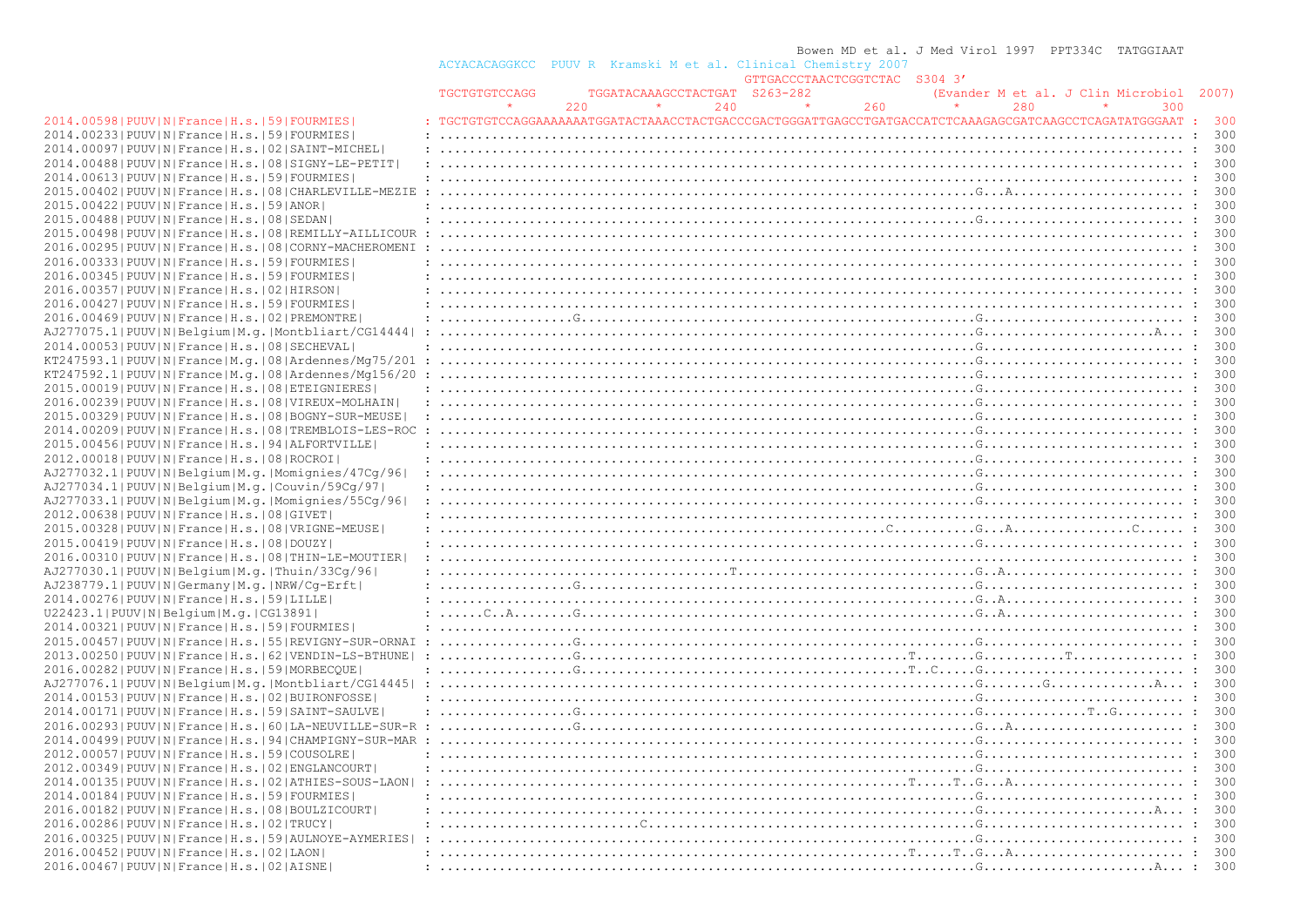|                                                                 |                                                                                                                                                                                                                                                                                                                                                                                                                                                           |     |                               |     | Bowen MD et al. J Med Virol 1997 PPT334C TATGGIAAT |         |     |         |                                          |       |
|-----------------------------------------------------------------|-----------------------------------------------------------------------------------------------------------------------------------------------------------------------------------------------------------------------------------------------------------------------------------------------------------------------------------------------------------------------------------------------------------------------------------------------------------|-----|-------------------------------|-----|----------------------------------------------------|---------|-----|---------|------------------------------------------|-------|
|                                                                 | ACYACACAGGKCC PUUV R Kramski M et al. Clinical Chemistry 2007                                                                                                                                                                                                                                                                                                                                                                                             |     |                               |     |                                                    |         |     |         |                                          |       |
|                                                                 |                                                                                                                                                                                                                                                                                                                                                                                                                                                           |     |                               |     | GTTGACCCTAACTCGGTCTAC S304 3'                      |         |     |         |                                          |       |
|                                                                 | TGCTGTGTCCAGG                                                                                                                                                                                                                                                                                                                                                                                                                                             |     | TGGATACAAAGCCTACTGAT S263-282 |     |                                                    |         |     |         | (Evander M et al. J Clin Microbiol 2007) |       |
|                                                                 | $\star$                                                                                                                                                                                                                                                                                                                                                                                                                                                   | 220 | $\star$                       | 240 | $\sim$ $\sim$ $\star$ $\sim$<br>260                | $\star$ | 280 | $\star$ | 300                                      |       |
| 2014.00598   PUUV   N   France   H.s.   59   FOURMIES           | : TGCTGTGTCCAGGAAAAAAATGGATACTAAACCTACTGACCCGACTGGGATTGAGCCTGATGACCATCTCAAAGAGCGATCAAGCCTCAGATATGGGAAT : 300                                                                                                                                                                                                                                                                                                                                              |     |                               |     |                                                    |         |     |         |                                          |       |
| 2015.00657 PUUV N France H.s. 02 CILLY                          |                                                                                                                                                                                                                                                                                                                                                                                                                                                           |     |                               |     |                                                    |         |     |         |                                          |       |
| 2015.00526 PUUV N France H.s. 08 MONTHERME                      |                                                                                                                                                                                                                                                                                                                                                                                                                                                           |     |                               |     |                                                    |         |     |         |                                          |       |
| 2015.00045 PUUV N France H.s. 59 FOURMIES                       |                                                                                                                                                                                                                                                                                                                                                                                                                                                           |     |                               |     |                                                    |         |     |         |                                          |       |
| 2015.00430   PUUV   N   France   H.s.   02   MONTCORNET         |                                                                                                                                                                                                                                                                                                                                                                                                                                                           |     |                               |     |                                                    |         |     |         |                                          |       |
| 2016.00311 PUUV N France H.s. 02 LAON                           |                                                                                                                                                                                                                                                                                                                                                                                                                                                           |     |                               |     |                                                    |         |     |         |                                          |       |
|                                                                 |                                                                                                                                                                                                                                                                                                                                                                                                                                                           |     |                               |     |                                                    |         |     |         |                                          |       |
| AJ277031.1 PUUV N Belgium M.g. Montbliart/23Cq/96               |                                                                                                                                                                                                                                                                                                                                                                                                                                                           |     |                               |     |                                                    |         |     |         |                                          |       |
| 2016.00326  PUUV   N   France   H.s.   02   LAON                |                                                                                                                                                                                                                                                                                                                                                                                                                                                           |     |                               |     |                                                    |         |     |         |                                          |       |
| 2016.00353 PUUV N France H.s. 02 CESSIERES                      |                                                                                                                                                                                                                                                                                                                                                                                                                                                           |     |                               |     |                                                    |         |     |         |                                          |       |
| 2012.00061 PUUV N France H.s. 02 LANISCOURT                     |                                                                                                                                                                                                                                                                                                                                                                                                                                                           |     |                               |     |                                                    |         |     |         |                                          |       |
|                                                                 |                                                                                                                                                                                                                                                                                                                                                                                                                                                           |     |                               |     |                                                    |         |     |         |                                          |       |
| 2016.00268 PUUV N France H.s. 02 PRESLES-ET-THIERN :            |                                                                                                                                                                                                                                                                                                                                                                                                                                                           |     |                               |     |                                                    |         |     |         |                                          |       |
| 2015.00660   PUUV   N   France   H.s.   02   VIC-SUR-AISNE      |                                                                                                                                                                                                                                                                                                                                                                                                                                                           |     |                               |     |                                                    |         |     |         |                                          |       |
| 2012.00025 PUUV N France H.s. 51 SAINTE-MENEHOULD               | $\ldots \ldots \ldots \ldots \ldots \ldots$                                                                                                                                                                                                                                                                                                                                                                                                               |     |                               |     |                                                    |         |     |         |                                          |       |
| 2015.00665 PUUV N France H.s. 51 REIMS                          |                                                                                                                                                                                                                                                                                                                                                                                                                                                           |     |                               |     |                                                    |         |     |         |                                          |       |
| 2012.00307 PUUV N France H.s. 54 COLOMBEY-LES-BELL              |                                                                                                                                                                                                                                                                                                                                                                                                                                                           |     |                               |     |                                                    |         |     |         |                                          |       |
| 2012.00123 PUUV N France H.s. 55 BAR-LE-DUC                     |                                                                                                                                                                                                                                                                                                                                                                                                                                                           |     |                               |     |                                                    |         |     |         |                                          |       |
| 2012.00278   PUUV   N   France   H.s.   51   REIMS              |                                                                                                                                                                                                                                                                                                                                                                                                                                                           |     |                               |     |                                                    |         |     |         |                                          |       |
| 2015.00185 PUUV N France H.s. 68 FELLERING                      | $: \ldots \ldots \ldots \ldots \ldots \ldots$                                                                                                                                                                                                                                                                                                                                                                                                             |     |                               |     |                                                    |         |     |         |                                          |       |
| KJ994776.1  PUUV   N   Germany   M. g.   Mu / 07 / 1219   2007  |                                                                                                                                                                                                                                                                                                                                                                                                                                                           |     |                               |     |                                                    |         |     |         |                                          |       |
| 2012.00086 PUUV N France H.s 58 CHEVROCHES                      |                                                                                                                                                                                                                                                                                                                                                                                                                                                           |     |                               |     |                                                    |         |     |         |                                          |       |
| KT247595.1 PUUV N France M.q. 45 Orleans/Mg29/2010              |                                                                                                                                                                                                                                                                                                                                                                                                                                                           |     |                               |     |                                                    |         |     |         |                                          |       |
| KT247594.1 PUUV N France M.q. 45 Orleans/Mg23/2010              |                                                                                                                                                                                                                                                                                                                                                                                                                                                           |     |                               |     |                                                    |         |     |         |                                          |       |
| $KY365004.1 PUUV N France M,q. 45 Orleans/NCHA373/2:$           |                                                                                                                                                                                                                                                                                                                                                                                                                                                           |     |                               |     |                                                    |         |     |         |                                          |       |
|                                                                 |                                                                                                                                                                                                                                                                                                                                                                                                                                                           |     |                               |     |                                                    |         |     |         |                                          |       |
| 2012.00301 PUUV N France H.s. 25 MOUTHE                         |                                                                                                                                                                                                                                                                                                                                                                                                                                                           |     |                               |     |                                                    |         |     |         |                                          |       |
| AM695638.1 PUUV N France M.g. Mignovillard/CqY02/2              |                                                                                                                                                                                                                                                                                                                                                                                                                                                           |     |                               |     |                                                    |         |     |         |                                          |       |
| KT247597.1  PUUV   N   France   M.g.   39   Jura / Mg214 / 2010 |                                                                                                                                                                                                                                                                                                                                                                                                                                                           |     |                               |     |                                                    |         |     |         |                                          |       |
| KT247596.2 PUUV N France M.g. 39 Jura/Mg2/2010                  | $: \ldots, \ldots, \ldots, \mathbb{G}, \ldots, \mathbb{G}, \ldots, \mathbb{G}, \ldots, \mathbb{G}, \ldots, \mathbb{G}, \ldots, \mathbb{G}, \ldots, \mathbb{G}, \ldots, \mathbb{G}, \ldots, \mathbb{G}, \ldots, \mathbb{G}, \ldots, \mathbb{G}, \ldots, \mathbb{G}, \ldots, \mathbb{G}, \ldots, \mathbb{G}, \ldots, \mathbb{G}, \ldots, \mathbb{G}, \ldots, \mathbb{G}, \ldots, \mathbb{G}, \ldots, \mathbb{G}, \ldots, \mathbb{G}, \ldots, \mathbb{G}, \$ |     |                               |     |                                                    |         |     |         |                                          | 300   |
| 2012.00102 PUUV N France H.s. 39 COISERETTE                     |                                                                                                                                                                                                                                                                                                                                                                                                                                                           |     |                               |     |                                                    |         |     |         |                                          |       |
| 2012.00536  PUUV   N   France   H.s.   39   LA-PESSE            |                                                                                                                                                                                                                                                                                                                                                                                                                                                           |     |                               |     |                                                    |         |     |         |                                          |       |
| 2014.00622 PUUV N France H.s. 39 ARBOIS                         |                                                                                                                                                                                                                                                                                                                                                                                                                                                           |     |                               |     |                                                    |         |     |         |                                          |       |
| 2015.00567 PUUV N France H.s. 70 RIOZ                           |                                                                                                                                                                                                                                                                                                                                                                                                                                                           |     |                               |     |                                                    |         |     |         |                                          |       |
| 2014.00637 PUUV N France H.s.  25 SAULES                        |                                                                                                                                                                                                                                                                                                                                                                                                                                                           |     |                               |     |                                                    |         |     |         |                                          | 300   |
| 2012.00396 PUUV N France H.s. 39 SAINT-CLAUDE                   |                                                                                                                                                                                                                                                                                                                                                                                                                                                           |     |                               |     |                                                    |         |     |         |                                          |       |
| 2014.00120 PUUV N France H.s. 38 LE-MOUTARET                    |                                                                                                                                                                                                                                                                                                                                                                                                                                                           |     |                               |     |                                                    |         |     |         |                                          |       |
| 2015.00153 PUUV N France H.s. 73 GREZY-SUR-ISERE                |                                                                                                                                                                                                                                                                                                                                                                                                                                                           |     |                               |     |                                                    |         |     |         |                                          |       |
| 2015.00504   PUUV   N   France   H.s.   70   RONCHAMP           |                                                                                                                                                                                                                                                                                                                                                                                                                                                           |     |                               |     |                                                    |         |     |         |                                          | 300   |
| 2016.00275   PUUV   N   France   H.s.   21   JALLANGES          |                                                                                                                                                                                                                                                                                                                                                                                                                                                           |     |                               |     |                                                    |         |     |         |                                          |       |
| 2016.00320 PUUV N France H.s. 25 SAINT-VIT                      |                                                                                                                                                                                                                                                                                                                                                                                                                                                           |     |                               |     |                                                    |         |     |         |                                          |       |
| 2015.00410   PUUV   N   France   H.s.   70   ANGIREY            |                                                                                                                                                                                                                                                                                                                                                                                                                                                           |     |                               |     |                                                    |         |     |         |                                          |       |
| DO016430.2   PUUV   N   Germany   M.g.   Bavaria/CG33/04        | $: \ldots, \ldots, C, \ldots, G, \ldots, G, \ldots, G, \ldots, T, \ldots, \ldots, C, A, A, \ldots, \ldots, C, \ldots, A, \ldots, G, \ldots, A, \ldots, G, \ldots, G, \ldots, G, \ldots, G, \ldots, G, \ldots, G, \ldots, G, \ldots, G, \ldots, G, \ldots, G, \ldots, G, \ldots, G, \ldots, G, \ldots, G, \ldots, G, \ldots, G, \ldots, G, \ldots, G, \ldots, G, \ldots, G, \ldots, G, \ldots, G, \ldots, G, \ldots, G$                                    |     |                               |     |                                                    |         |     |         |                                          |       |
| DQ016432.2   PUUV   N   Germany   M.g.   Bavaria/CG41/04        |                                                                                                                                                                                                                                                                                                                                                                                                                                                           |     |                               |     |                                                    |         |     |         |                                          |       |
| AY954723.2   PUUV   N   Germany   M.g.   Bavaria-CG34/04        |                                                                                                                                                                                                                                                                                                                                                                                                                                                           |     |                               |     |                                                    |         |     |         |                                          |       |
| AY954722.2   PUUV   N   Germany   M.g.   Bavaria-CG9/04         |                                                                                                                                                                                                                                                                                                                                                                                                                                                           |     |                               |     |                                                    |         |     |         |                                          |       |
| 2012.00402 PUUV N France H.s. 60 GOUVIEUX                       |                                                                                                                                                                                                                                                                                                                                                                                                                                                           |     |                               |     |                                                    |         |     |         |                                          | 300   |
|                                                                 |                                                                                                                                                                                                                                                                                                                                                                                                                                                           |     |                               |     |                                                    |         |     |         |                                          |       |
| 2014.00540 PUUV N France H.s. 60 CHAMBLY                        |                                                                                                                                                                                                                                                                                                                                                                                                                                                           |     |                               |     |                                                    |         |     |         |                                          |       |
| AJ314600.1 PUUV N Balkan M.g. Balkan-1                          |                                                                                                                                                                                                                                                                                                                                                                                                                                                           |     |                               |     |                                                    |         |     |         |                                          | 300   |
| AJ314601.1 PUUV N Balkan M.g. Balkan-2                          |                                                                                                                                                                                                                                                                                                                                                                                                                                                           |     |                               |     |                                                    |         |     |         |                                          | - 300 |
| $FN377821.1 PUUV N Hungary M,q. Mq9/HungaryTR17/00 $            |                                                                                                                                                                                                                                                                                                                                                                                                                                                           |     |                               |     |                                                    |         |     |         |                                          | - 300 |
| $FN377822.1 PUUV N Hungary M,q. Mq23/HungaryTR17/00$            |                                                                                                                                                                                                                                                                                                                                                                                                                                                           |     |                               |     |                                                    |         |     |         |                                          | - 300 |
| $GQ339473.1 PUUV N Sweden M.q. Kiviniemi/Mq3/05 $               |                                                                                                                                                                                                                                                                                                                                                                                                                                                           |     |                               |     |                                                    |         |     |         |                                          | - 300 |
| GQ339474.1 PUUV N Sweden M.g. Kiviniemi/Mg5/05                  |                                                                                                                                                                                                                                                                                                                                                                                                                                                           |     |                               |     |                                                    |         |     |         |                                          | - 300 |
| $GQ339475.1 PUUV N Sweden M.q. Kiviniemi/Mq6/05 $               |                                                                                                                                                                                                                                                                                                                                                                                                                                                           |     |                               |     |                                                    |         |     |         |                                          | - 300 |
| GQ339476.1 PUUV N Sweden M.q. Aijajarvi/Mq7/05                  |                                                                                                                                                                                                                                                                                                                                                                                                                                                           |     |                               |     |                                                    |         |     |         |                                          |       |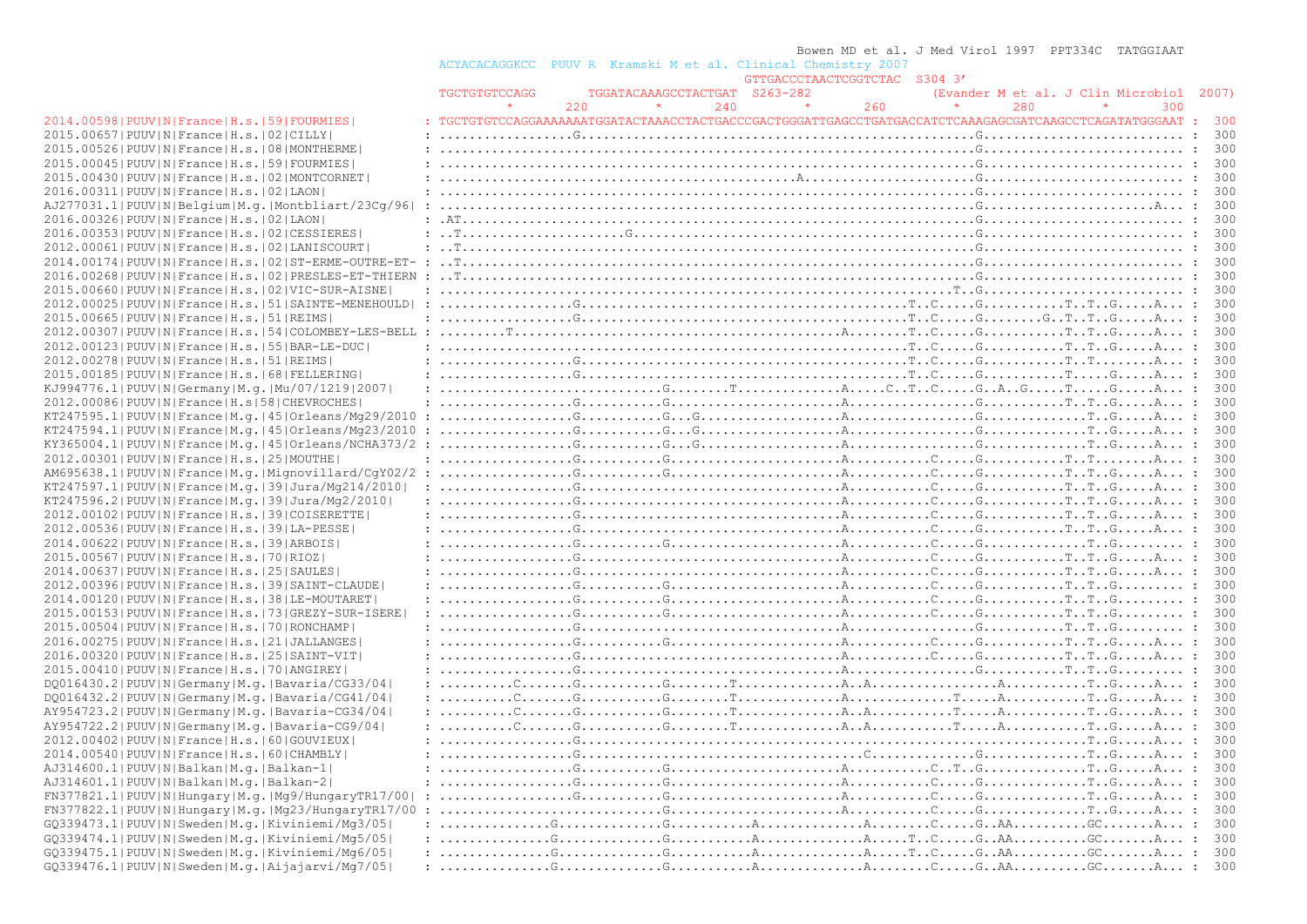#### Bowen MD et al. J Med Virol 1997 PPT334C TATGGIAAT

ACYACACAGGKCC PUUV R Kramski M et al. Clinical Chemistry 2007

| GTTGACCCTAACTCGGTCTAC S304 3' |  |
|-------------------------------|--|
|                               |  |

|                                                                                              | TGCTGTGTCCAGG                                                                                                                                                                                                                                                                                                                                                                                                                                               | TGGATACAAAGCCTACTGAT S263-282 |     |     |     | (Evander M et al. J Clin Microbiol 2007) |     |
|----------------------------------------------------------------------------------------------|-------------------------------------------------------------------------------------------------------------------------------------------------------------------------------------------------------------------------------------------------------------------------------------------------------------------------------------------------------------------------------------------------------------------------------------------------------------|-------------------------------|-----|-----|-----|------------------------------------------|-----|
|                                                                                              |                                                                                                                                                                                                                                                                                                                                                                                                                                                             | $\star$<br>220                | 240 | 260 | 280 |                                          | 300 |
| 2014.00598   PUUV   N   France   H.s.   59   FOURMIES                                        | : TGCTGTGTCCAGGAAAAAAATGGATACTAAACCTACTGACCCGACTGGGATTGAGCCTGATGACCATCTCAAAGAGCGATCAAGCCTCAGATATGGGAAT : 300                                                                                                                                                                                                                                                                                                                                                |                               |     |     |     |                                          |     |
| GQ339477.1 PUUV N Sweden M.g. Aijajarvi/Mg9/05                                               |                                                                                                                                                                                                                                                                                                                                                                                                                                                             |                               |     |     |     |                                          | 300 |
| GQ339478.1 PUUV N Sweden M.g. Jockfall/Mg12/05                                               |                                                                                                                                                                                                                                                                                                                                                                                                                                                             |                               |     |     |     |                                          | 300 |
| GQ339482.1 PUUV N Sweden M.q. Kalvudden/Mq22/05                                              |                                                                                                                                                                                                                                                                                                                                                                                                                                                             |                               |     |     |     |                                          | 300 |
| GQ339479.1 PUUV N Sweden M.g. Moskosel/Mg17/05                                               |                                                                                                                                                                                                                                                                                                                                                                                                                                                             |                               |     |     |     |                                          | 300 |
| GQ339481.1 PUUV N Sweden M.q. Ljustrask/Mq20/05                                              |                                                                                                                                                                                                                                                                                                                                                                                                                                                             |                               |     |     |     |                                          | 300 |
| GQ339480.1 PUUV N Sweden M.g. Gyttjea/Mg19/05                                                |                                                                                                                                                                                                                                                                                                                                                                                                                                                             |                               |     |     |     |                                          | 300 |
| AY526219.1 PUUV N Sweden Human Umea/hu                                                       |                                                                                                                                                                                                                                                                                                                                                                                                                                                             |                               |     |     |     |                                          | 300 |
| AJ223380.1 PUUV N Sweden M.g. Tavelsjo/Cq81/94                                               |                                                                                                                                                                                                                                                                                                                                                                                                                                                             |                               |     |     |     |                                          | 300 |
| U14137.1 PUUV N Bosnia-H. M.q. Vranica                                                       |                                                                                                                                                                                                                                                                                                                                                                                                                                                             |                               |     |     |     |                                          | 300 |
| $AJ223371.1$  PUUV N Sweden M.q. Huqqberqet/Cq36/94                                          | $: \ldots, \ldots, \ldots, \mathbb{G}, \ldots, \mathbb{A}, \mathbb{G}, \ldots, \mathbb{T}, \mathbb{A}, \ldots, \ldots, \mathbb{A}, \ldots, \mathbb{G}, \ldots, \mathbb{G}, \ldots, \ldots, \mathbb{G}, \ldots, \mathbb{G}, \ldots, \mathbb{A}, \ldots, \mathbb{G}$                                                                                                                                                                                          |                               |     |     |     |                                          | 300 |
| Z48586.1 PUUV N Sweden M.g. Vindeln/L20Cq/83                                                 |                                                                                                                                                                                                                                                                                                                                                                                                                                                             |                               |     |     |     |                                          | 300 |
| AJ223374.1 PUUV N Sweden M.q. Mellansel/Cq47/94                                              |                                                                                                                                                                                                                                                                                                                                                                                                                                                             |                               |     |     |     |                                          | 300 |
| AJ223375.1 PUUV N Sweden M.g. Mellansel/Cq49/94                                              |                                                                                                                                                                                                                                                                                                                                                                                                                                                             |                               |     |     |     |                                          | 300 |
| AJ238791.1 PUUV N Denmark M.q. Fyn/19                                                        |                                                                                                                                                                                                                                                                                                                                                                                                                                                             |                               |     |     |     |                                          | 300 |
| AJ278092.1 PUUV N Denmark M.g. Fyn47                                                         |                                                                                                                                                                                                                                                                                                                                                                                                                                                             |                               |     |     |     |                                          | 300 |
| AJ278093.1 PUUV N Denmark M.q. Fyn131                                                        |                                                                                                                                                                                                                                                                                                                                                                                                                                                             |                               |     |     |     |                                          | 300 |
| AJ223368.1 PUUV N Norway M.q. Eidsvoll/1124v                                                 |                                                                                                                                                                                                                                                                                                                                                                                                                                                             |                               |     |     |     |                                          | 300 |
| AJ223369.1 PUUV N Norway M.g. Eidsvoll/Cg1138/87                                             |                                                                                                                                                                                                                                                                                                                                                                                                                                                             |                               |     |     |     |                                          | 300 |
| JN657228.1 PUUV N Latvia M.g. Jelgava/Mg149/2008                                             |                                                                                                                                                                                                                                                                                                                                                                                                                                                             |                               |     |     |     |                                          | 300 |
| KX757839.1  PUUV   N   Lithuania   M. g.   LT15/164   2015                                   |                                                                                                                                                                                                                                                                                                                                                                                                                                                             |                               |     |     |     |                                          | 300 |
| KX757840.1  PUUV   N   Lithuania   M.g.   LT15/174   2015                                    |                                                                                                                                                                                                                                                                                                                                                                                                                                                             |                               |     |     |     |                                          | 300 |
| KX815394.1  PUUV   N   Poland   M. q.   KS13/855   2009                                      |                                                                                                                                                                                                                                                                                                                                                                                                                                                             |                               |     |     |     |                                          | 300 |
| KX757841.1  PUUV   N   Lithuania   M. g.   LT15/201  2015                                    |                                                                                                                                                                                                                                                                                                                                                                                                                                                             |                               |     |     |     |                                          | 300 |
| AJ314598.1 PUUV N Russia M.g. Baltic/49Cg/00                                                 |                                                                                                                                                                                                                                                                                                                                                                                                                                                             |                               |     |     |     |                                          |     |
| AJ314599.1 PUUV N Russia M.g. Baltic/205Cg/00                                                |                                                                                                                                                                                                                                                                                                                                                                                                                                                             |                               |     |     |     |                                          | 300 |
| JN657229.1   PUUV   N   Latvia   M.g.   Madona/Mg99/2008                                     |                                                                                                                                                                                                                                                                                                                                                                                                                                                             |                               |     |     |     |                                          | 300 |
| JN657232.1 PUUV N Latvia M.g. Madona/Mg233/2008                                              |                                                                                                                                                                                                                                                                                                                                                                                                                                                             |                               |     |     |     |                                          |     |
| JN657230.1 PUUV N Latvia M.g. Jelgava/Mg136/2008                                             |                                                                                                                                                                                                                                                                                                                                                                                                                                                             |                               |     |     |     |                                          | 300 |
| JN657231.1 PUUV N Latvia M.g. Jelgava/Mg140/2008                                             |                                                                                                                                                                                                                                                                                                                                                                                                                                                             |                               |     |     |     |                                          | 300 |
| Z30707.1 PUUV N Russia M.g. Udmurtia/458Cg/88                                                |                                                                                                                                                                                                                                                                                                                                                                                                                                                             |                               |     |     |     |                                          | 300 |
| Z30706.1 PUUV N Russia M.g. Udmurtia/444Cg/88                                                |                                                                                                                                                                                                                                                                                                                                                                                                                                                             |                               |     |     |     |                                          | 300 |
| Z84204.1 PUUV N Russia M.g. Kazan                                                            |                                                                                                                                                                                                                                                                                                                                                                                                                                                             |                               |     |     |     |                                          | 300 |
| Z30708.1 PUUV N Russia M.g. Udmurtia/338Cq/92                                                |                                                                                                                                                                                                                                                                                                                                                                                                                                                             |                               |     |     |     |                                          | 300 |
| Z21497.1  PUUV   N   Russia   M.g.   Udmurtia / 894Cq / 91                                   |                                                                                                                                                                                                                                                                                                                                                                                                                                                             |                               |     |     |     |                                          | 300 |
| AB433843.2 PUUV N Russia M.g. Samara 49/CG/2005                                              |                                                                                                                                                                                                                                                                                                                                                                                                                                                             |                               |     |     |     |                                          | 300 |
| AB433845.2 PUUV N Russia M.g. Samara 94/CG/2005                                              |                                                                                                                                                                                                                                                                                                                                                                                                                                                             |                               |     |     |     |                                          | 300 |
| L11347.1 PUUV N Russia Human P360                                                            |                                                                                                                                                                                                                                                                                                                                                                                                                                                             |                               |     |     |     |                                          | 300 |
| AB297665.2 PUUV N Russia M.q. DTK/Ufa-97 1997                                                |                                                                                                                                                                                                                                                                                                                                                                                                                                                             |                               |     |     |     |                                          | 300 |
| M32750.1 PUUV N Russia M.q. CG1820                                                           |                                                                                                                                                                                                                                                                                                                                                                                                                                                             |                               |     |     |     |                                          | 300 |
| AF442613.1 PUUV N Russia M.g. CG17/Baskiria-2001                                             |                                                                                                                                                                                                                                                                                                                                                                                                                                                             |                               |     |     |     |                                          | 300 |
| KX815395.1 PUUV N Poland M.g. KS14/118 2009                                                  |                                                                                                                                                                                                                                                                                                                                                                                                                                                             |                               |     |     |     |                                          | 300 |
| GQ339483.1 PUUV N Sweden M.g. Bergsjobo/Mg25/05                                              |                                                                                                                                                                                                                                                                                                                                                                                                                                                             |                               |     |     |     |                                          | 300 |
| AJ223377.1 PUUV N Sweden M.q. Solleftea/Cq6/95                                               |                                                                                                                                                                                                                                                                                                                                                                                                                                                             |                               |     |     |     |                                          | 300 |
| GQ339484.1 PUUV N Sweden M.g. Faboviken/Mg26/05                                              |                                                                                                                                                                                                                                                                                                                                                                                                                                                             |                               |     |     |     |                                          | 300 |
| GQ339485.1 PUUV N Sweden M.g. Mangelbo/Mg1/05 <br>GQ339486.1 PUUV N Sweden M.g. Munga/Mg2/05 | $: \ldots, \ldots, \mathbb{C}, \ldots, \ldots, \ldots, \ldots, \ldots, \mathbb{T}, \ldots, \ldots, \ldots, \mathbb{C}, \ldots, \mathbb{C}, \ldots, \mathbb{C}, \ldots, \mathbb{C}, \ldots, \mathbb{C}, \ldots, \mathbb{C}, \ldots, \mathbb{C}, \ldots, \mathbb{C}, \ldots, \mathbb{C}, \ldots, \mathbb{C}, \ldots, \mathbb{C}, \ldots, \mathbb{C}, \ldots, \mathbb{C}, \ldots, \mathbb{C}, \ldots, \mathbb{C}, \ldots, \mathbb{C}, \ldots, \mathbb{C}, \ld$ |                               |     |     |     |                                          | 300 |
| GQ339487.1   PUUV   N   Sweden   M.g.   Munga / Mg16/05                                      |                                                                                                                                                                                                                                                                                                                                                                                                                                                             |                               |     |     |     |                                          | 300 |
| AJ223376.1 PUUV N Sweden M.g. Solleftea/Cq3/95                                               |                                                                                                                                                                                                                                                                                                                                                                                                                                                             |                               |     |     |     |                                          | 300 |
| AF367071.1 PUUV N Russia M.r. CRF366                                                         |                                                                                                                                                                                                                                                                                                                                                                                                                                                             |                               |     |     |     |                                          | 300 |
| AF367064.1  PUUV   N   Russia   M.q.   CG144                                                 |                                                                                                                                                                                                                                                                                                                                                                                                                                                             |                               |     |     |     |                                          | 300 |
| AF367065.1 PUUV N Russia M.g. CG168                                                          |                                                                                                                                                                                                                                                                                                                                                                                                                                                             |                               |     |     |     |                                          | 300 |
| AF367068.1 PUUV N Russia M.g. CG315                                                          |                                                                                                                                                                                                                                                                                                                                                                                                                                                             |                               |     |     |     |                                          | 300 |
| AF367069.1 PUUV N Russia M.r. CRF161                                                         |                                                                                                                                                                                                                                                                                                                                                                                                                                                             |                               |     |     |     |                                          | 300 |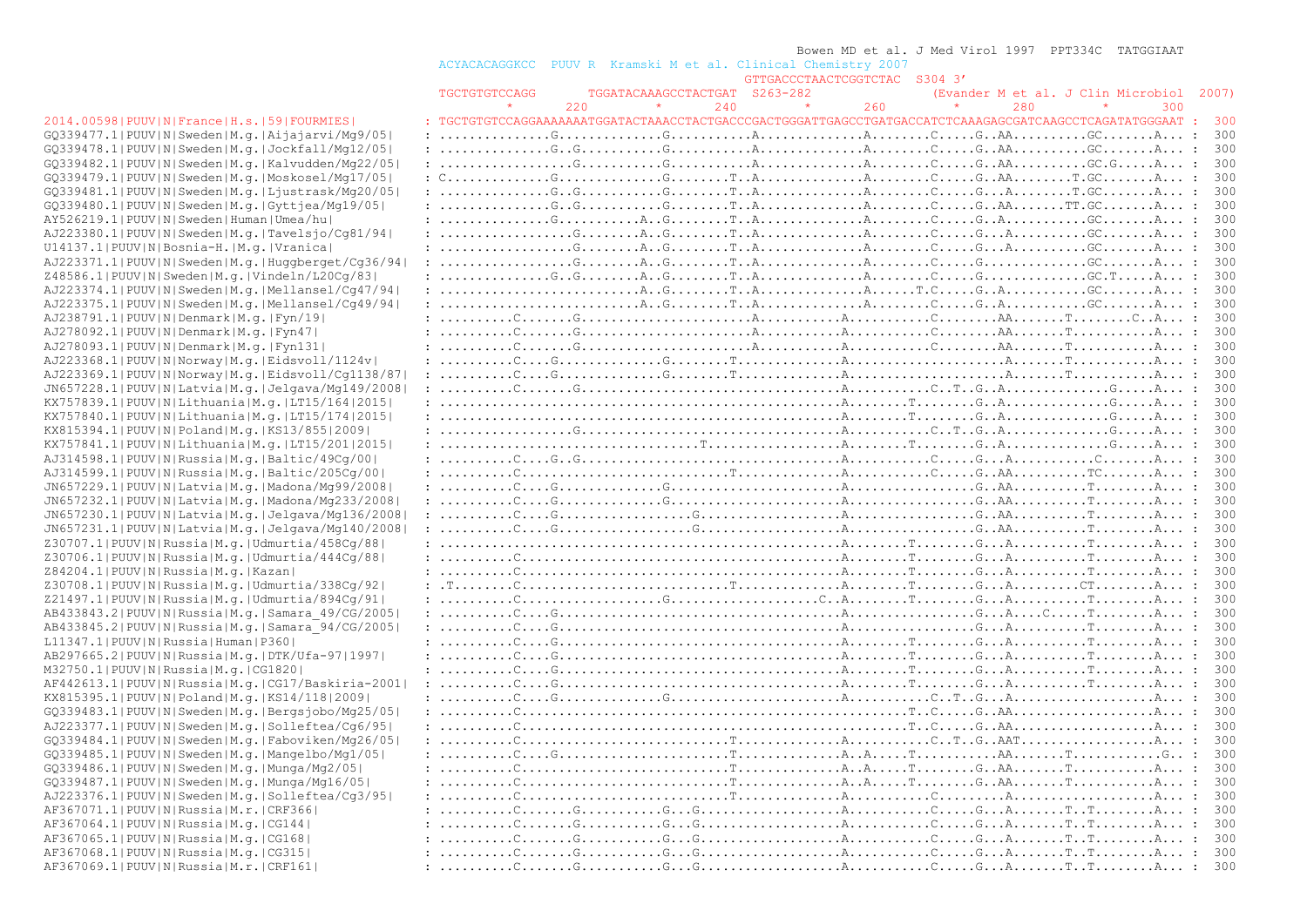|                                                              |                                                                                                          |     |                               |     |         |                                                 | Bowen MD et al. J Med Virol 1997 PPT334C TATGGIAAT |     |                                          |     |
|--------------------------------------------------------------|----------------------------------------------------------------------------------------------------------|-----|-------------------------------|-----|---------|-------------------------------------------------|----------------------------------------------------|-----|------------------------------------------|-----|
|                                                              | ACYACACAGGKCC                                                                                            |     |                               |     |         | PUUV R Kramski M et al. Clinical Chemistry 2007 |                                                    |     |                                          |     |
|                                                              |                                                                                                          |     |                               |     |         | GTTGACCCTAACTCGGTCTAC S304 3'                   |                                                    |     |                                          |     |
|                                                              | TGCTGTGTCCAGG                                                                                            |     | TGGATACAAAGCCTACTGAT S263-282 |     |         |                                                 |                                                    |     | (Evander M et al. J Clin Microbiol 2007) |     |
|                                                              |                                                                                                          | 220 |                               | 240 | $\star$ | 260                                             |                                                    | 280 | 300                                      |     |
| 2014.00598   PUUV   N   France   H.s.   59   FOURMIES        | : TGCTGTGTCCAGGAAAAAAATGGATACTAAACCTACTGACCCGACTGGGATTGAGCCTGATGACCATCTCAAAGAGCGATCAAGCCTCAGATATGGGAAT : |     |                               |     |         |                                                 |                                                    |     |                                          | 300 |
| AF367070.1  PUUV   N   Russia   M.r.   CRF308                |                                                                                                          |     |                               |     |         |                                                 |                                                    |     |                                          | 300 |
| AF367066.1 PUUV N Russia M.q. CG215                          |                                                                                                          |     |                               |     |         |                                                 |                                                    |     |                                          | 300 |
| AF367067.1 PUUV N Russia M.g.   CG222                        |                                                                                                          |     |                               |     |         |                                                 |                                                    |     |                                          | 300 |
| Z46942.1 PUUV N Finland M.q. Puumala/1324Cq/79               |                                                                                                          |     |                               |     |         |                                                 |                                                    |     |                                          | 300 |
| Z30702.1  PUUV   N   Finland   M. q.   Evo / 12Cq / 93       |                                                                                                          |     |                               |     |         |                                                 |                                                    |     |                                          | 300 |
| Z30703.1  PUUV   N   Finland   M.q.   Evo/13Cq/93            |                                                                                                          |     |                               |     |         |                                                 |                                                    |     |                                          | 300 |
| Z30704.1  PUUV   N   Finland   M.q.   Evo / 14Cq / 93        |                                                                                                          |     |                               |     |         |                                                 |                                                    |     |                                          | 300 |
| Z30705.1 PUUV N Finland M.q. Evo/15Cq/93                     |                                                                                                          |     |                               |     |         |                                                 |                                                    |     |                                          | 300 |
| Z69985.1 PUUV N Finland M.g. Virrat/25Cq/95                  |                                                                                                          |     |                               |     |         |                                                 |                                                    |     |                                          | 300 |
| JN831947.1 PUUV N Finland Pieksamaki/human lung/20           |                                                                                                          |     |                               |     |         |                                                 |                                                    |     |                                          | 300 |
| JN831943.1 PUUV N Finland Pieksamaki/Mq7/2008                |                                                                                                          |     |                               |     |         |                                                 |                                                    |     |                                          | 300 |
| JN831950.1 PUUV N Finland Pieksamaki/human kidney/ :         |                                                                                                          |     |                               |     |         |                                                 |                                                    |     |                                          | 300 |
| JQ319166.1 PUUV N Finland Konnevesi/Mq 014B/2005             |                                                                                                          |     |                               |     |         |                                                 |                                                    |     |                                          | 300 |
| JQ319169.1 PUUV N Finland Konnevesi/Mq 027B/2005             |                                                                                                          |     |                               |     |         |                                                 |                                                    |     |                                          | 300 |
| JQ319167.1 PUUV N Finland Konnevesi/Mg <sup>O15B</sup> /2005 |                                                                                                          |     |                               |     |         |                                                 |                                                    |     |                                          | 300 |
| JQ319164.1 PUUV N Finland Konnevesi/Mq 06B/2005              |                                                                                                          |     |                               |     |         |                                                 |                                                    |     |                                          | 300 |
| JQ319165.1 PUUV N Finland Konnevesi/Mq 09B/2005              |                                                                                                          |     |                               |     |         |                                                 |                                                    |     |                                          | 300 |
| JQ319170.1 PUUV N Finland Konnevesi/Mq 074B/2005             |                                                                                                          |     |                               |     |         |                                                 |                                                    |     |                                          | 300 |
| JQ319171.1 PUUV N Finland Konnevesi/Mq M114B/2005            |                                                                                                          |     |                               |     |         |                                                 |                                                    |     |                                          | 300 |
| AJ238788.1 PUUV N Russia M.g. Karhumaki                      |                                                                                                          |     |                               |     |         |                                                 |                                                    |     |                                          | 300 |
| AJ238789.1 PUUV N Russia M.g. Kolodozero                     |                                                                                                          |     |                               |     |         |                                                 |                                                    |     |                                          | 300 |
|                                                              |                                                                                                          |     |                               |     |         |                                                 |                                                    |     |                                          | 300 |
| NC 005224.1 PUUV N Finland M.g. Sotkamo-revu-NCBI2 :         |                                                                                                          |     |                               |     |         |                                                 |                                                    |     |                                          | 300 |
| AJ238790.1 PUUV N Russia M.g. Gomselga                       |                                                                                                          |     |                               |     |         |                                                 |                                                    |     |                                          | 300 |
|                                                              |                                                                                                          |     |                               |     |         |                                                 |                                                    |     |                                          | 300 |
|                                                              |                                                                                                          |     |                               |     |         |                                                 |                                                    |     |                                          | 300 |
| JX046487.1 Muju-V N South-Korea M.r. 11-5 2011               |                                                                                                          |     |                               |     |         |                                                 |                                                    |     |                                          | 300 |
| JX046484.1 Muju-V N South-Korea M.r.   11-4  2011            |                                                                                                          |     |                               |     |         |                                                 |                                                    |     |                                          | 300 |
| JX028273.1 Muju-V N South-Korea M.r.   11-1 2011             |                                                                                                          |     |                               |     |         |                                                 |                                                    |     |                                          | 300 |
| DQ138128.1 Muju-V N South-Korea E.r. 00-18                   |                                                                                                          |     |                               |     |         |                                                 |                                                    |     |                                          | 300 |
| D0138140.1 Muju-V N South-Korea E.r.   99-27                 |                                                                                                          |     |                               |     |         |                                                 |                                                    |     |                                          | 300 |
| DO138133.1 Muju-V N South-Korea E.r. 96-1                    |                                                                                                          |     |                               |     |         |                                                 |                                                    |     |                                          | 300 |
| DO138142.1 Muju-V N South-Korea E.r.   99-28                 |                                                                                                          |     |                               |     |         |                                                 |                                                    |     |                                          | 300 |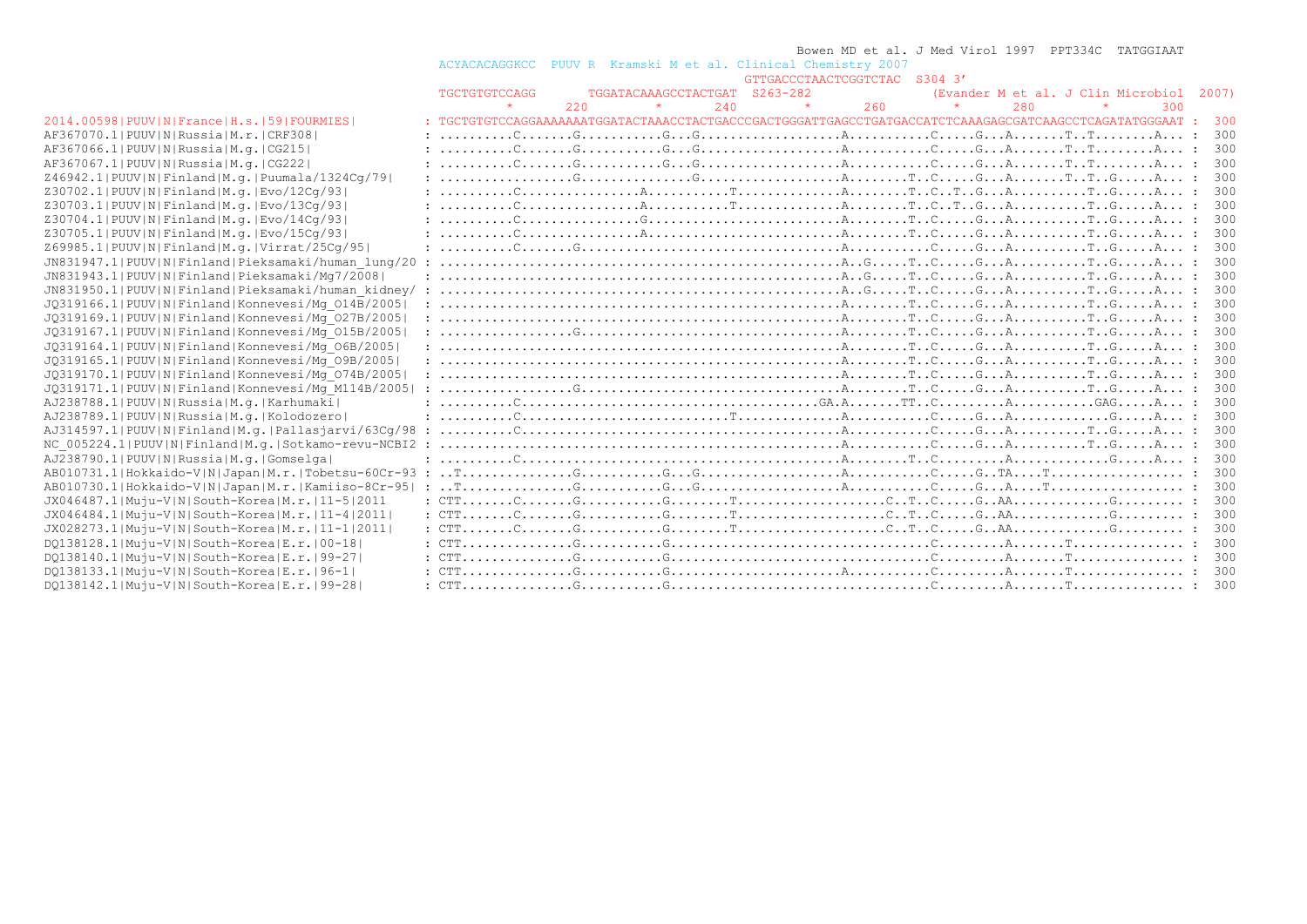| Aitichou M at al J Virol Meth 2005 HANTAV1U                    |  |     |                                                                                                                                                                                                                                                                                                                                                                                                                                                                  | GWGGVCARACAGCWGAYT |     |     | PUU1P TTCACAATTCCTATCA |     |                  |
|----------------------------------------------------------------|--|-----|------------------------------------------------------------------------------------------------------------------------------------------------------------------------------------------------------------------------------------------------------------------------------------------------------------------------------------------------------------------------------------------------------------------------------------------------------------------|--------------------|-----|-----|------------------------|-----|------------------|
|                                                                |  | 320 |                                                                                                                                                                                                                                                                                                                                                                                                                                                                  | 340                | 360 | 380 |                        | 400 |                  |
| 2014.00598 PUUV N France H.s. 59 FOURMIES                      |  |     | : GTCCTTGATGTGAATGCCATTGATATAGAAGAACCAAGTGGTCAAACAGCAGACTGGTATACAATTGGAGTGTATGTTATAGGCTTCACACTCCCCATCA : 400                                                                                                                                                                                                                                                                                                                                                     |                    |     |     |                        |     |                  |
| 2014.00233 PUUV N France H.s. 59 FOURMIES                      |  |     |                                                                                                                                                                                                                                                                                                                                                                                                                                                                  |                    |     |     |                        |     | 400              |
| 2014.00097 PUUV N France H.s. 02 SAINT-MICHEL                  |  |     |                                                                                                                                                                                                                                                                                                                                                                                                                                                                  |                    |     |     |                        |     | 400              |
| 2014.00488   PUUV   N   France   H.s.   08   SIGNY-LE-PETIT    |  |     |                                                                                                                                                                                                                                                                                                                                                                                                                                                                  |                    |     |     |                        |     | 400              |
| 2014.00613 PUUV N France H.s. 59 FOURMIES                      |  |     |                                                                                                                                                                                                                                                                                                                                                                                                                                                                  |                    |     |     |                        |     | 400              |
| 2015.00402   PUUV   N   France   H.s.   08   CHARLEVILLE-MEZIE |  |     |                                                                                                                                                                                                                                                                                                                                                                                                                                                                  |                    |     |     |                        |     |                  |
| 2015.00422   PUUV   N   France   H.s.   59   ANOR              |  |     |                                                                                                                                                                                                                                                                                                                                                                                                                                                                  |                    |     |     |                        |     | : 400            |
| 2015.00488 PUUV N France H.s. 08 SEDAN                         |  |     |                                                                                                                                                                                                                                                                                                                                                                                                                                                                  |                    |     |     |                        |     | 400              |
| 2015.00498   PUUV   N   France   H.s.   08   REMILLY-AILLICOUR |  |     |                                                                                                                                                                                                                                                                                                                                                                                                                                                                  |                    |     |     |                        |     | 400              |
|                                                                |  |     |                                                                                                                                                                                                                                                                                                                                                                                                                                                                  |                    |     |     |                        |     |                  |
| 2016.00295 PUUV N France H.s. 08 CORNY-MACHEROMENI             |  |     |                                                                                                                                                                                                                                                                                                                                                                                                                                                                  |                    |     |     |                        |     |                  |
| 2016.00333 PUUV N France H.s. 59 FOURMIES                      |  |     |                                                                                                                                                                                                                                                                                                                                                                                                                                                                  |                    |     |     |                        |     | 400              |
| 2016.00345 PUUV N France H.s. 59 FOURMIES                      |  |     |                                                                                                                                                                                                                                                                                                                                                                                                                                                                  |                    |     |     |                        |     | 400              |
| 2016.00357 PUUV N France H.s. 02 HIRSON                        |  |     |                                                                                                                                                                                                                                                                                                                                                                                                                                                                  |                    |     |     |                        |     | 400              |
| 2016.00427   PUUV   N   France   H.s.   59   FOURMIES          |  |     |                                                                                                                                                                                                                                                                                                                                                                                                                                                                  |                    |     |     |                        |     | 400              |
| 2016.00469   PUUV   N   France   H.s.   02   PREMONTRE         |  |     |                                                                                                                                                                                                                                                                                                                                                                                                                                                                  |                    |     |     |                        |     | 400              |
| AJ277075.1 PUUV N Belgium M.g. Montbliart/CG14444              |  |     |                                                                                                                                                                                                                                                                                                                                                                                                                                                                  |                    |     |     |                        |     | : 400            |
| 2014.00053 PUUV N France H.s. 08 SECHEVAL                      |  |     |                                                                                                                                                                                                                                                                                                                                                                                                                                                                  |                    |     |     |                        |     | : 400            |
| KT247593.1 PUUV N France M.q. 08 Ardennes/Mq75/201             |  |     |                                                                                                                                                                                                                                                                                                                                                                                                                                                                  |                    |     |     |                        |     | 400<br>$\cdot$ . |
| $KT247592.1 PUUV N France M.q. 08 Ardennes/Mq156/20$           |  |     | $: \ldots \ldots \ldots \mathbb{R} \ldots \mathbb{T} \ldots \mathbb{T} \ldots \mathbb{R} \ldots \mathbb{R} \ldots \mathbb{R} \ldots \mathbb{R} \ldots \mathbb{R} \ldots \mathbb{R} \ldots \mathbb{R} \ldots \mathbb{R} \ldots \mathbb{R} \ldots \mathbb{R} \ldots \mathbb{R} \ldots \mathbb{R} \ldots \mathbb{R} \ldots \mathbb{R} \ldots \mathbb{R} \ldots \mathbb{R} \ldots \mathbb{R} \ldots \mathbb{R} \ldots \mathbb{R} \ldots \mathbb{R} \ldots \mathbb{R$ |                    |     |     |                        |     | : 400            |
| 2015.00019 PUUV N France H.s. 08 ETEIGNIERES                   |  |     |                                                                                                                                                                                                                                                                                                                                                                                                                                                                  |                    |     |     |                        |     | 400              |
| 2016.00239   PUUV   N   France   H.s.   08   VIREUX-MOLHAIN    |  |     |                                                                                                                                                                                                                                                                                                                                                                                                                                                                  |                    |     |     |                        |     | 400<br>$\cdot$   |
| 2015.00329   PUUV   N   France   H.s.   08   BOGNY-SUR-MEUSE   |  |     |                                                                                                                                                                                                                                                                                                                                                                                                                                                                  |                    |     |     |                        |     |                  |
| 2014.00209   PUUV   N   France   H.s.   08   TREMBLOIS-LES-ROC |  |     |                                                                                                                                                                                                                                                                                                                                                                                                                                                                  |                    |     |     |                        |     | 400              |
| 2015.00456 PUUV N France H.s. 94 ALFORTVILLE                   |  |     |                                                                                                                                                                                                                                                                                                                                                                                                                                                                  |                    |     |     |                        |     | $\cdot$ .<br>400 |
| 2012.00018 PUUV N France H.s. 08 ROCROI                        |  |     |                                                                                                                                                                                                                                                                                                                                                                                                                                                                  |                    |     |     |                        |     |                  |
| AJ277032.1 PUUV N Belgium M.g. Momignies/47Cg/96               |  |     |                                                                                                                                                                                                                                                                                                                                                                                                                                                                  |                    |     |     |                        |     | 400              |
| AJ277034.1 PUUV N Belgium M.g. Couvin/59Cg/97                  |  |     |                                                                                                                                                                                                                                                                                                                                                                                                                                                                  |                    |     |     |                        |     | 400<br>$\sim$    |
| AJ277033.1 PUUV N Belgium M.g. Momignies/55Cg/96               |  |     |                                                                                                                                                                                                                                                                                                                                                                                                                                                                  |                    |     |     |                        |     |                  |
| 2012.00638 PUUV N France H.s. 08 GIVET                         |  |     |                                                                                                                                                                                                                                                                                                                                                                                                                                                                  |                    |     |     |                        |     | 400              |
| 2015.00328   PUUV   N   France   H.s.   08   VRIGNE-MEUSE      |  |     |                                                                                                                                                                                                                                                                                                                                                                                                                                                                  |                    |     |     |                        |     | 400<br>$\cdot$   |
| 2015.00419 PUUV N France H.s. 08 DOUZY                         |  |     |                                                                                                                                                                                                                                                                                                                                                                                                                                                                  |                    |     |     |                        |     |                  |
| 2016.00310   PUUV   N   France   H.s.   08   THIN-LE-MOUTIER   |  |     |                                                                                                                                                                                                                                                                                                                                                                                                                                                                  |                    |     |     |                        |     |                  |
| AJ277030.1 PUUV N Belgium M.g. Thuin/33Cq/96                   |  |     |                                                                                                                                                                                                                                                                                                                                                                                                                                                                  |                    |     |     |                        |     | 400              |
| AJ238779.1  PUUV   N   Germany   M.q.   NRW/Cq-Erft            |  |     |                                                                                                                                                                                                                                                                                                                                                                                                                                                                  |                    |     |     |                        |     |                  |
|                                                                |  |     |                                                                                                                                                                                                                                                                                                                                                                                                                                                                  |                    |     |     |                        |     | : 400            |
| 2014.00276 PUUV N France H.s. 59 LILLE                         |  |     |                                                                                                                                                                                                                                                                                                                                                                                                                                                                  |                    |     |     |                        |     | 400              |
| U22423.1 PUUV N Belgium M.g. CG13891                           |  |     |                                                                                                                                                                                                                                                                                                                                                                                                                                                                  |                    |     |     |                        |     |                  |
| 2014.00321  PUUV   N   France   H.s.   59   FOURMIES           |  |     |                                                                                                                                                                                                                                                                                                                                                                                                                                                                  |                    |     |     |                        |     | 400              |
| 2015.00457   PUUV   N   France   H.s.   55   REVIGNY-SUR-ORNAI |  |     |                                                                                                                                                                                                                                                                                                                                                                                                                                                                  |                    |     |     |                        |     | 400              |
| 2013.00250 PUUV N France H.s. 62 VENDIN-LS-BTHUNE              |  |     |                                                                                                                                                                                                                                                                                                                                                                                                                                                                  |                    |     |     |                        |     | 400              |
| 2016.00282 PUUV N France H.s. 59 MORBECOUE                     |  |     |                                                                                                                                                                                                                                                                                                                                                                                                                                                                  |                    |     |     |                        |     | 400              |
| AJ277076.1 PUUV N Belgium M.g. Montbliart/CG14445              |  |     |                                                                                                                                                                                                                                                                                                                                                                                                                                                                  |                    |     |     |                        |     | 400              |
| 2014.00153 PUUV N France H.s. 02 BUIRONFOSSE                   |  |     |                                                                                                                                                                                                                                                                                                                                                                                                                                                                  |                    |     |     |                        |     | 400              |
| 2014.00171 PUUV N France H.s. 59 SAINT-SAULVE                  |  |     |                                                                                                                                                                                                                                                                                                                                                                                                                                                                  |                    |     |     |                        |     | 400              |
| 2016.00293   PUUV   N   France   H.s.   60   LA-NEUVILLE-SUR-R |  |     |                                                                                                                                                                                                                                                                                                                                                                                                                                                                  |                    |     |     |                        |     | : 400            |
| 2014.00499   PUUV   N   France   H.s.   94   CHAMPIGNY-SUR-MAR |  |     |                                                                                                                                                                                                                                                                                                                                                                                                                                                                  |                    |     |     |                        |     | 400              |
| 2012.00057 PUUV N France H.s. 59 COUSOLRE                      |  |     |                                                                                                                                                                                                                                                                                                                                                                                                                                                                  |                    |     |     |                        |     |                  |
| 2012.00349 PUUV N France H.s. 02 ENGLANCOURT                   |  |     |                                                                                                                                                                                                                                                                                                                                                                                                                                                                  |                    |     |     |                        |     |                  |
| 2014.00135   PUUV   N   France   H.s.   02   ATHIES-SOUS-LAON  |  |     |                                                                                                                                                                                                                                                                                                                                                                                                                                                                  |                    |     |     |                        |     | 400              |
| 2014.00184 PUUV N France H.s. 59 FOURMIES                      |  |     |                                                                                                                                                                                                                                                                                                                                                                                                                                                                  |                    |     |     |                        |     |                  |
| 2016.00182 PUUV N France H.s. 08 BOULZICOURT                   |  |     |                                                                                                                                                                                                                                                                                                                                                                                                                                                                  |                    |     |     |                        |     | : 400            |
| 2016.00286 PUUV N France H.s. 02 TRUCY                         |  |     |                                                                                                                                                                                                                                                                                                                                                                                                                                                                  |                    |     |     |                        |     | 400              |
| 2016.00325 PUUV N France H.s. 59 AULNOYE-AYMERIES              |  |     |                                                                                                                                                                                                                                                                                                                                                                                                                                                                  |                    |     |     |                        |     |                  |
| 2016.00452 PUUV N France H.s. 02 LAON                          |  |     |                                                                                                                                                                                                                                                                                                                                                                                                                                                                  |                    |     |     |                        |     |                  |
| 2016.00467   PUUV   N   France   H.s.   02   AISNE             |  |     |                                                                                                                                                                                                                                                                                                                                                                                                                                                                  |                    |     |     |                        |     | 400              |
|                                                                |  |     |                                                                                                                                                                                                                                                                                                                                                                                                                                                                  |                    |     |     |                        |     |                  |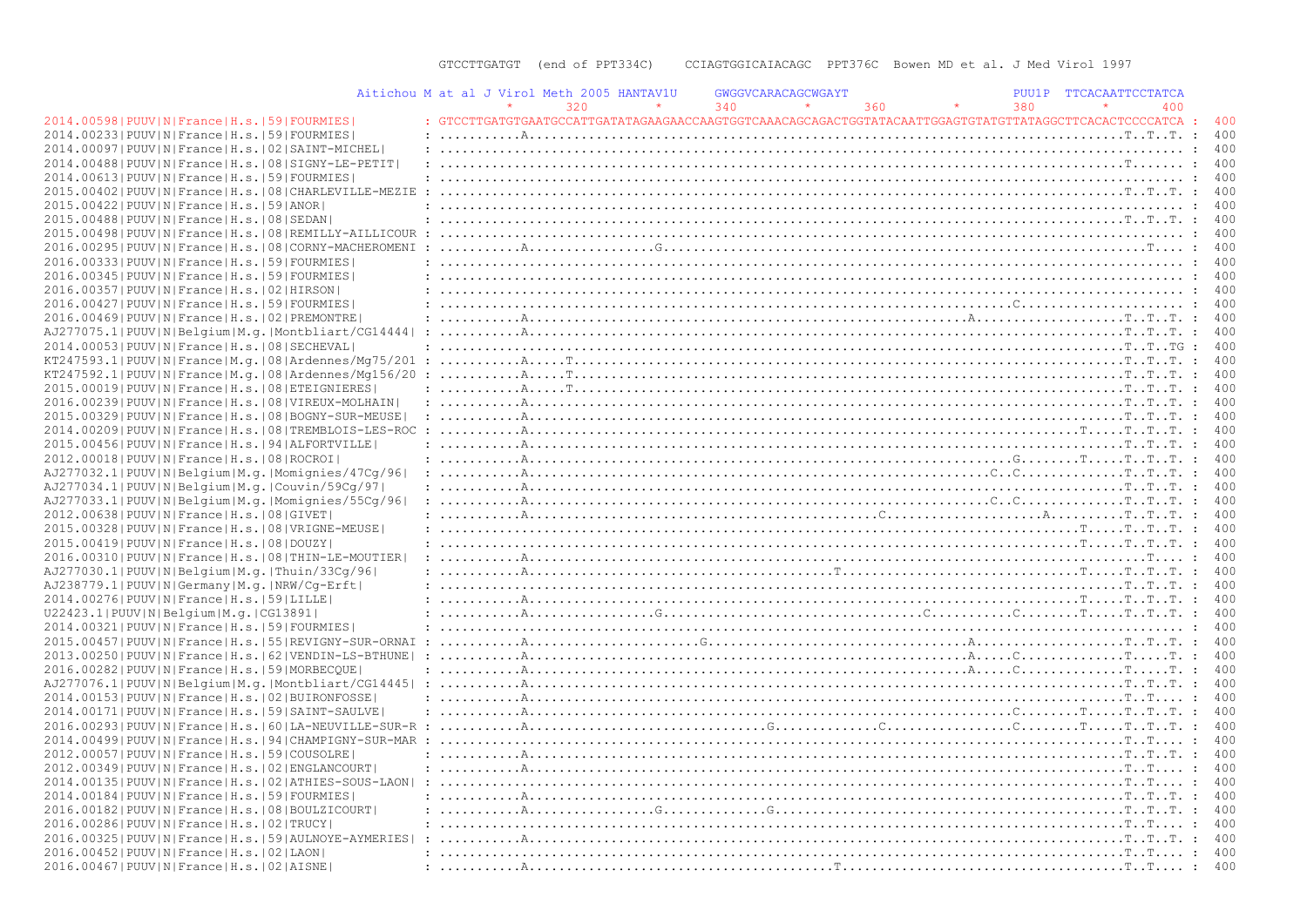|                                                                | Aitichou M at al J Virol Meth 2005 HANTAV1U | GWGGVCARACAGCWGAYT                                                                                                                                                                                                                                                                                                                                                                                                                                          |     | PUU1P | TTCACAATTCCTATCA |             |     |
|----------------------------------------------------------------|---------------------------------------------|-------------------------------------------------------------------------------------------------------------------------------------------------------------------------------------------------------------------------------------------------------------------------------------------------------------------------------------------------------------------------------------------------------------------------------------------------------------|-----|-------|------------------|-------------|-----|
|                                                                | 320                                         | 340                                                                                                                                                                                                                                                                                                                                                                                                                                                         | 360 | 380   | 400              |             |     |
| 2014.00598   PUUV   N   France   H.s.   59   FOURMIES          |                                             | : GTCCTTGATGTGAATGCCATTGATATAGAAGAACCAAGTGGTCAAACAGCAGACTGGTATACAATTGGAGTGTATGTTATAGGCTTCACACTCCCCATCA : 400                                                                                                                                                                                                                                                                                                                                                |     |       |                  |             |     |
| 2015.00657 PUUV N France H.s.   02 CILLY                       |                                             |                                                                                                                                                                                                                                                                                                                                                                                                                                                             |     |       |                  |             | 400 |
| 2015.00526 PUUV N France H.s. 08 MONTHERME                     |                                             |                                                                                                                                                                                                                                                                                                                                                                                                                                                             |     |       |                  |             |     |
| 2015.00045 PUUV N France H.s. 59 FOURMIES                      |                                             |                                                                                                                                                                                                                                                                                                                                                                                                                                                             |     |       |                  |             |     |
| 2015.00430 PUUV N France H.s. 02 MONTCORNET                    |                                             |                                                                                                                                                                                                                                                                                                                                                                                                                                                             |     |       |                  |             | 400 |
| 2016.00311 PUUV N France H.s. 02 LAON                          |                                             |                                                                                                                                                                                                                                                                                                                                                                                                                                                             |     |       |                  |             |     |
| AJ277031.1 PUUV N Belgium M.g. Montbliart/23Cq/96              |                                             |                                                                                                                                                                                                                                                                                                                                                                                                                                                             |     |       |                  |             |     |
| 2016.00326 PUUV N France H.s. 02 LAON                          |                                             |                                                                                                                                                                                                                                                                                                                                                                                                                                                             |     |       |                  |             | 400 |
| 2016.00353 PUUV N France H.s. 02 CESSIERES                     |                                             |                                                                                                                                                                                                                                                                                                                                                                                                                                                             |     |       |                  |             |     |
| 2012.00061 PUUV N France H.s. 02 LANISCOURT                    |                                             |                                                                                                                                                                                                                                                                                                                                                                                                                                                             |     |       |                  |             |     |
| 2014.00174   PUUV   N   France   H.s.   02   ST-ERME-OUTRE-ET- |                                             |                                                                                                                                                                                                                                                                                                                                                                                                                                                             |     |       |                  |             | 400 |
| 2016.00268   PUUV   N   France   H.s.   02   PRESLES-ET-THIERN |                                             |                                                                                                                                                                                                                                                                                                                                                                                                                                                             |     |       |                  |             |     |
| 2015.00660 PUUV N France H.s. 02 VIC-SUR-AISNE                 |                                             |                                                                                                                                                                                                                                                                                                                                                                                                                                                             |     |       |                  |             |     |
| 2012.00025 PUUV N France H.s. 51 SAINTE-MENEHOULD              |                                             |                                                                                                                                                                                                                                                                                                                                                                                                                                                             |     |       |                  |             | 400 |
| 2015.00665 PUUV N France H.s. 51 REIMS                         |                                             | $: \ldots, \ldots, A, \ldots, \ldots, C, \ldots, G, \ldots, \ldots, \ldots, \ldots, \ldots, \ldots, A, \ldots, C, \ldots, T, \ldots, T, \ldots, T, \ldots, T, \ldots, T$                                                                                                                                                                                                                                                                                    |     |       |                  |             |     |
|                                                                |                                             |                                                                                                                                                                                                                                                                                                                                                                                                                                                             |     |       |                  |             |     |
|                                                                |                                             |                                                                                                                                                                                                                                                                                                                                                                                                                                                             |     |       |                  |             |     |
| 2012.00123  PUUV   N   France   H.s.   55   BAR-LE-DUC         |                                             |                                                                                                                                                                                                                                                                                                                                                                                                                                                             |     |       |                  |             | 400 |
| 2012.00278   PUUV   N   France   H.s.   51   REIMS             |                                             |                                                                                                                                                                                                                                                                                                                                                                                                                                                             |     |       |                  |             |     |
| 2015.00185 PUUV N France H.s. 68 FELLERING                     |                                             |                                                                                                                                                                                                                                                                                                                                                                                                                                                             |     |       |                  |             |     |
| KJ994776.1  PUUV   N   Germany   M.q.   Mu / 07 / 1219   2007  |                                             |                                                                                                                                                                                                                                                                                                                                                                                                                                                             |     |       |                  |             | 400 |
| 2012.00086 PUUV N France H.s 58 CHEVROCHES                     |                                             |                                                                                                                                                                                                                                                                                                                                                                                                                                                             |     |       |                  |             |     |
|                                                                |                                             |                                                                                                                                                                                                                                                                                                                                                                                                                                                             |     |       |                  |             |     |
| KT247594.1 PUUV N France M.q. 45 Orleans/Mq23/2010             |                                             |                                                                                                                                                                                                                                                                                                                                                                                                                                                             |     |       |                  | : 400       |     |
|                                                                |                                             |                                                                                                                                                                                                                                                                                                                                                                                                                                                             |     |       |                  | $\cdot$ 400 |     |
| 2012.00301 PUUV N France H.s. 25 MOUTHE                        |                                             |                                                                                                                                                                                                                                                                                                                                                                                                                                                             |     |       |                  |             |     |
|                                                                |                                             |                                                                                                                                                                                                                                                                                                                                                                                                                                                             |     |       |                  | : 400       |     |
| KT247597.1 PUUV N France M.q. 39 Jura/Mq214/2010               |                                             |                                                                                                                                                                                                                                                                                                                                                                                                                                                             |     |       |                  |             |     |
| KT247596.2 PUUV N France M.q. 39 Jura/Mq2/2010                 |                                             |                                                                                                                                                                                                                                                                                                                                                                                                                                                             |     |       |                  |             |     |
| 2012.00102 PUUV N France H.s. 39 COISERETTE                    |                                             |                                                                                                                                                                                                                                                                                                                                                                                                                                                             |     |       |                  | : 400       |     |
| 2012.00536  PUUV  N   France   H.s.   39   LA-PESSE            |                                             |                                                                                                                                                                                                                                                                                                                                                                                                                                                             |     |       |                  |             | 400 |
| 2014.00622 PUUV N France H.s. 39 ARBOIS                        |                                             |                                                                                                                                                                                                                                                                                                                                                                                                                                                             |     |       |                  |             |     |
| 2015.00567 PUUV N France H.s. 70 RIOZ                          |                                             |                                                                                                                                                                                                                                                                                                                                                                                                                                                             |     |       |                  | : 400       |     |
| 2014.00637 PUUV N France H.s. 25 SAULES                        |                                             |                                                                                                                                                                                                                                                                                                                                                                                                                                                             |     |       |                  |             |     |
| 2012.00396 PUUV N France H.s. 39 SAINT-CLAUDE                  |                                             |                                                                                                                                                                                                                                                                                                                                                                                                                                                             |     |       |                  |             |     |
| 2014.00120   PUUV   N   France   H.s.   38   LE-MOUTARET       |                                             |                                                                                                                                                                                                                                                                                                                                                                                                                                                             |     |       |                  | : 400       |     |
| 2015.00153 PUUV N France H.s. 73 GREZY-SUR-ISERE               |                                             |                                                                                                                                                                                                                                                                                                                                                                                                                                                             |     |       |                  |             | 400 |
| 2015.00504   PUUV   N   France   H.s.   70   RONCHAMP          |                                             |                                                                                                                                                                                                                                                                                                                                                                                                                                                             |     |       |                  |             |     |
| 2016.00275 PUUV N France H.s. 21 JALLANGES                     |                                             |                                                                                                                                                                                                                                                                                                                                                                                                                                                             |     |       |                  | : 400       |     |
| 2016.00320 PUUV N France H.s. 25 SAINT-VIT                     |                                             |                                                                                                                                                                                                                                                                                                                                                                                                                                                             |     |       |                  |             |     |
| 2015.00410 PUUV N France H.s. 70 ANGIREY                       |                                             |                                                                                                                                                                                                                                                                                                                                                                                                                                                             |     |       |                  |             |     |
| DQ016430.2 PUUV N Germany M.q. Bavaria/CG33/04                 |                                             |                                                                                                                                                                                                                                                                                                                                                                                                                                                             |     |       |                  |             |     |
| DQ016432.2   PUUV   N   Germany   M.q.   Bavaria/CG41/04       |                                             |                                                                                                                                                                                                                                                                                                                                                                                                                                                             |     |       |                  |             | 400 |
| AY954723.2   PUUV   N   Germany   M.g.   Bavaria-CG34/04       |                                             |                                                                                                                                                                                                                                                                                                                                                                                                                                                             |     |       |                  |             |     |
| AY954722.2   PUUV   N   Germany   M.q.   Bavaria-CG9/04        |                                             |                                                                                                                                                                                                                                                                                                                                                                                                                                                             |     |       |                  |             |     |
| 2012.00402   PUUV   N   France   H.s.   60   GOUVIEUX          |                                             |                                                                                                                                                                                                                                                                                                                                                                                                                                                             |     |       |                  |             |     |
| 2014.00540 PUUV N France H.s. 60 CHAMBLY                       |                                             |                                                                                                                                                                                                                                                                                                                                                                                                                                                             |     |       |                  |             |     |
| AJ314600.1 PUUV N Balkan M.g. Balkan-1                         |                                             |                                                                                                                                                                                                                                                                                                                                                                                                                                                             |     |       |                  |             |     |
| AJ314601.1 PUUV N Balkan M.g. Balkan-2                         |                                             |                                                                                                                                                                                                                                                                                                                                                                                                                                                             |     |       |                  |             |     |
| FN377821.1  PUUV   N   Hungary   M.g.   Mg9/ Hungary TR17/00   |                                             | $: \ldots, \ldots, \mathbb{A}, \ldots, \ldots, \ldots, \mathbb{G}, \ldots, \mathbb{G}, \ldots, \mathbb{G}, \ldots, \mathbb{G}, \ldots, \mathbb{G}, \ldots, \mathbb{G}, \ldots, \mathbb{G}, \ldots, \mathbb{G}, \ldots, \mathbb{G}, \ldots, \mathbb{G}, \ldots, \mathbb{G}, \ldots, \mathbb{G}, \ldots, \mathbb{G}, \ldots, \mathbb{G}, \ldots, \mathbb{G}, \ldots, \mathbb{G}, \ldots, \mathbb{G}, \ldots, \mathbb{G}, \ldots, \mathbb{G}, \ldots, \mathbb$ |     |       |                  |             |     |
|                                                                |                                             |                                                                                                                                                                                                                                                                                                                                                                                                                                                             |     |       |                  |             |     |
| FN377822.1 PUUV N Hungary M.g. Mg23/HungaryTR17/00             |                                             |                                                                                                                                                                                                                                                                                                                                                                                                                                                             |     |       |                  |             |     |
| GQ339473.1 PUUV N Sweden M.g. Kiviniemi/Mg3/05                 |                                             |                                                                                                                                                                                                                                                                                                                                                                                                                                                             |     |       |                  |             |     |
| GQ339474.1 PUUV N Sweden M.g. Kiviniemi/Mg5/05                 |                                             |                                                                                                                                                                                                                                                                                                                                                                                                                                                             |     |       |                  |             | 400 |
| GQ339475.1 PUUV N Sweden M.g. Kiviniemi/Mg6/05                 |                                             |                                                                                                                                                                                                                                                                                                                                                                                                                                                             |     |       |                  |             |     |
| GO339476.1 PUUV N Sweden M.g. Aijajarvi/Mg7/05                 |                                             |                                                                                                                                                                                                                                                                                                                                                                                                                                                             |     |       |                  |             |     |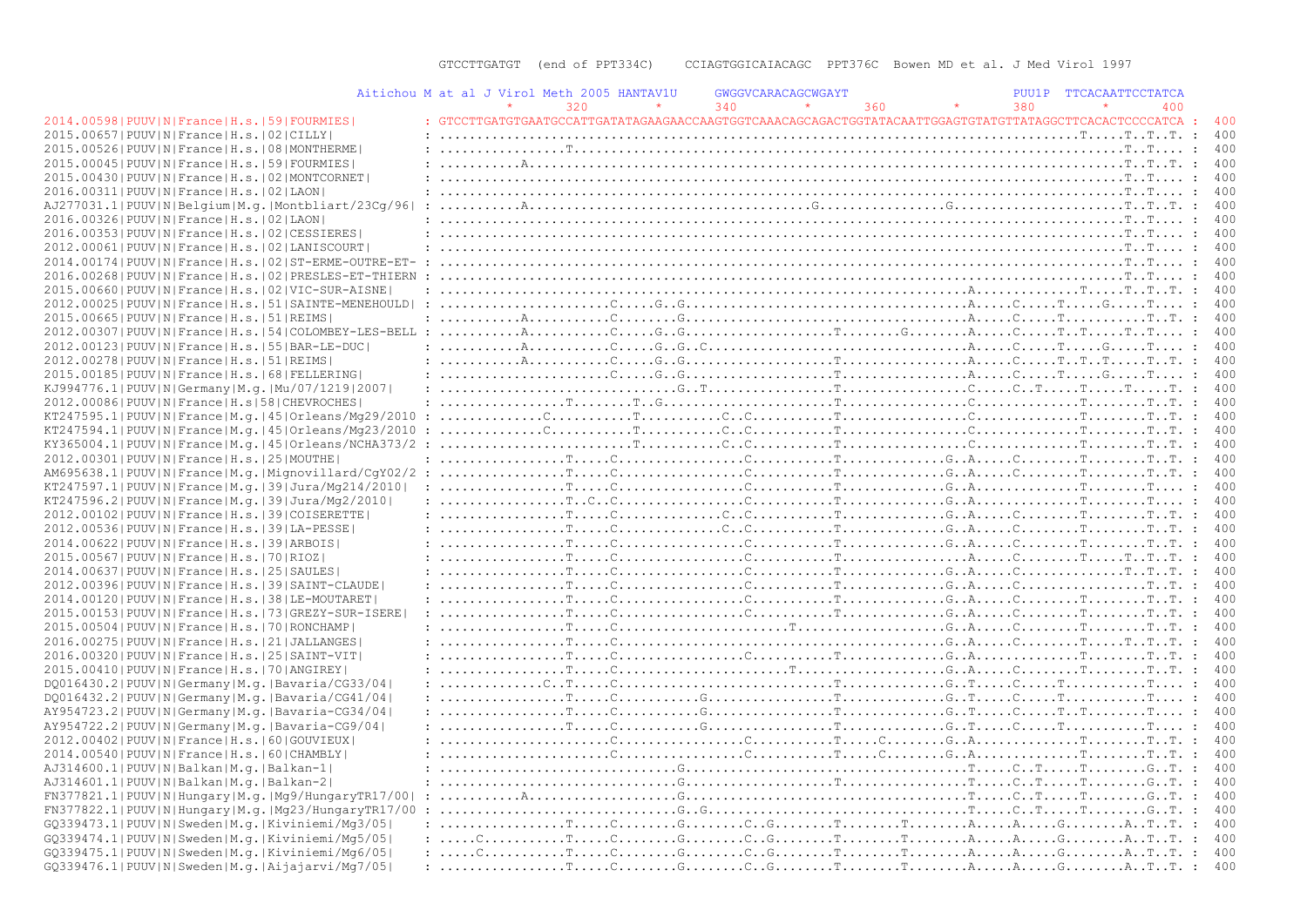|                                                                                                   | Aitichou M at al J Virol Meth 2005 HANTAV1U                                                                                                                                                                                                                                                                                                                                                                              | GWGGVCARACAGCWGAYT |            | PUU1P TTCACAATTCCTATCA |
|---------------------------------------------------------------------------------------------------|--------------------------------------------------------------------------------------------------------------------------------------------------------------------------------------------------------------------------------------------------------------------------------------------------------------------------------------------------------------------------------------------------------------------------|--------------------|------------|------------------------|
|                                                                                                   | 320                                                                                                                                                                                                                                                                                                                                                                                                                      | 340                | 380<br>360 | 400                    |
| 2014.00598   PUUV   N   France   H.s.   59   FOURMIES                                             | : GTCCTTGATGTGAATGCCATTGATATAGAAGAACCAAGTGGTCAAACAGCAGACTGGTATACAATTGGAGTGTATGTTATAGGCTTCACACTCCCCATCA :                                                                                                                                                                                                                                                                                                                 |                    |            | 400                    |
| GQ339477.1 PUUV N Sweden M.q. Aijajarvi/Mq9/05                                                    |                                                                                                                                                                                                                                                                                                                                                                                                                          |                    |            | 400                    |
| GQ339478.1 PUUV N Sweden M.q. Jockfall/Mq12/05                                                    |                                                                                                                                                                                                                                                                                                                                                                                                                          |                    |            | 400                    |
| GQ339482.1 PUUV N Sweden M.q. Kalvudden/Mq22/05                                                   |                                                                                                                                                                                                                                                                                                                                                                                                                          |                    |            | 400                    |
| GQ339479.1 PUUV N Sweden M.q. Moskosel/Mq17/05                                                    |                                                                                                                                                                                                                                                                                                                                                                                                                          |                    |            | $\cdot$ :<br>400       |
| GQ339481.1 PUUV N Sweden M.q. Ljustrask/Mq20/05                                                   |                                                                                                                                                                                                                                                                                                                                                                                                                          |                    |            | 400                    |
| GQ339480.1 PUUV N Sweden M.g. Gyttjea/Mq19/05                                                     |                                                                                                                                                                                                                                                                                                                                                                                                                          |                    |            | 400                    |
| AY526219.1 PUUV N Sweden Human Umea/hu                                                            |                                                                                                                                                                                                                                                                                                                                                                                                                          |                    |            | $\cdot$ :<br>400       |
| AJ223380.1 PUUV N Sweden M.g. Tavelsjo/Cg81/94                                                    |                                                                                                                                                                                                                                                                                                                                                                                                                          |                    |            | 400                    |
| U14137.1 PUUV N Bosnia-H. M.g. Vranica                                                            |                                                                                                                                                                                                                                                                                                                                                                                                                          |                    |            | 400                    |
| AJ223371.1 PUUV N Sweden M.q. Huqqberqet/Cq36/94                                                  |                                                                                                                                                                                                                                                                                                                                                                                                                          |                    |            | $\cdot$ :<br>400       |
| Z48586.1 PUUV N Sweden M.g. Vindeln/L20Cq/83                                                      |                                                                                                                                                                                                                                                                                                                                                                                                                          |                    |            | 400                    |
| AJ223374.1 PUUV N Sweden M.g. Mellansel/Cg47/94                                                   |                                                                                                                                                                                                                                                                                                                                                                                                                          |                    |            | 400                    |
| AJ223375.1 PUUV N Sweden M.q. Mellansel/Cq49/94                                                   |                                                                                                                                                                                                                                                                                                                                                                                                                          |                    |            |                        |
| AJ238791.1 PUUV N Denmark M.q. Fyn/19                                                             |                                                                                                                                                                                                                                                                                                                                                                                                                          |                    |            | 400                    |
| AJ278092.1 PUUV N Denmark M.q. Fyn47                                                              |                                                                                                                                                                                                                                                                                                                                                                                                                          |                    |            | 400                    |
| AJ278093.1 PUUV N Denmark M.g. Fyn131                                                             |                                                                                                                                                                                                                                                                                                                                                                                                                          |                    |            | 400                    |
| AJ223368.1 PUUV N Norway M.q. Eidsvoll/1124v                                                      |                                                                                                                                                                                                                                                                                                                                                                                                                          |                    |            | 400                    |
| AJ223369.1 PUUV N Norway M.g. Eidsvoll/Cq1138/87                                                  |                                                                                                                                                                                                                                                                                                                                                                                                                          |                    |            | 400                    |
| JN657228.1 PUUV N Latvia M.g. Jelgava/Mg149/2008                                                  |                                                                                                                                                                                                                                                                                                                                                                                                                          |                    |            | 400                    |
| KX757839.1 PUUV N Lithuania M.q. LT15/164 2015                                                    |                                                                                                                                                                                                                                                                                                                                                                                                                          |                    |            | -400                   |
| KX757840.1 PUUV N Lithuania M.q. LT15/174 2015                                                    | $: \ldots, \ldots, A, \ldots, T, \ldots, T, \ldots, G, \ldots, G, \ldots, G, \ldots, \ldots, \ldots, A, \ldots, A, \ldots, G, \ldots, T, \ldots, T, \ldots, T, \ldots, T, \ldots, T, \ldots, T, \ldots, G, \ldots, G, \ldots, G, \ldots, G, \ldots, G, \ldots, G, \ldots, G, \ldots, G, \ldots, G, \ldots, G, \ldots, G, \ldots, G, \ldots, G, \ldots, G, \ldots, G, \ldots, G, \ldots, G, \ldots, G, \ldots, G, \ldots$ |                    |            | 400                    |
| KX815394.1  PUUV   N   Poland   M.q.   KS13/855   2009                                            |                                                                                                                                                                                                                                                                                                                                                                                                                          |                    |            |                        |
| KX757841.1 PUUV N Lithuania M.g. LT15/201 2015                                                    |                                                                                                                                                                                                                                                                                                                                                                                                                          |                    |            |                        |
| AJ314598.1 PUUV N Russia M.q. Baltic/49Cq/00                                                      |                                                                                                                                                                                                                                                                                                                                                                                                                          |                    |            | 400                    |
| AJ314599.1 PUUV N Russia M.g. Baltic/205Cg/00                                                     |                                                                                                                                                                                                                                                                                                                                                                                                                          |                    |            | 400                    |
|                                                                                                   |                                                                                                                                                                                                                                                                                                                                                                                                                          |                    |            | 400                    |
| JN657229.1 PUUV N Latvia M.g. Madona/Mg99/2008<br>JN657232.1 PUUV N Latvia M.g. Madona/Mg233/2008 |                                                                                                                                                                                                                                                                                                                                                                                                                          |                    |            | 400                    |
| JN657230.1 PUUV N Latvia M.g. Jelgava/Mg136/2008                                                  |                                                                                                                                                                                                                                                                                                                                                                                                                          |                    |            | 400                    |
| JN657231.1 PUUV N Latvia M.g. Jelgava/Mg140/2008                                                  |                                                                                                                                                                                                                                                                                                                                                                                                                          |                    |            | 400                    |
|                                                                                                   |                                                                                                                                                                                                                                                                                                                                                                                                                          |                    |            | 400                    |
| Z30707.1 PUUV N Russia M.g. Udmurtia/458Cg/88                                                     |                                                                                                                                                                                                                                                                                                                                                                                                                          |                    |            |                        |
| Z30706.1 PUUV N Russia M.g. Udmurtia/444Cq/88                                                     |                                                                                                                                                                                                                                                                                                                                                                                                                          |                    |            | 400                    |
| Z84204.1 PUUV N Russia M.q. Kazan                                                                 |                                                                                                                                                                                                                                                                                                                                                                                                                          |                    |            | 400                    |
| Z30708.1  PUUV   N   Russia   M.g.   Udmurtia / 338Cg / 92                                        |                                                                                                                                                                                                                                                                                                                                                                                                                          |                    |            | 400                    |
| Z21497.1 PUUV N Russia M.g. Udmurtia/894Cg/91                                                     |                                                                                                                                                                                                                                                                                                                                                                                                                          |                    |            | 400                    |
| AB433843.2 PUUV N Russia M.g. Samara 49/CG/2005                                                   |                                                                                                                                                                                                                                                                                                                                                                                                                          |                    |            | 400                    |
| AB433845.2 PUUV N Russia M.g. Samara 94/CG/2005                                                   |                                                                                                                                                                                                                                                                                                                                                                                                                          |                    |            | 400                    |
| L11347.1  PUUV   N   Russia   Human   P360                                                        |                                                                                                                                                                                                                                                                                                                                                                                                                          |                    |            | 400                    |
| AB297665.2 PUUV N Russia M.g. DTK/Ufa-97 1997                                                     |                                                                                                                                                                                                                                                                                                                                                                                                                          |                    |            | 400                    |
| M32750.1 PUUV N Russia M.q. CG1820                                                                |                                                                                                                                                                                                                                                                                                                                                                                                                          |                    |            | 400                    |
| AF442613.1 PUUV N Russia M.g. CG17/Baskiria-2001                                                  |                                                                                                                                                                                                                                                                                                                                                                                                                          |                    |            | 400                    |
| KX815395.1  PUUV   N   Poland   M.q.   KS14/118   2009                                            |                                                                                                                                                                                                                                                                                                                                                                                                                          |                    |            | 400                    |
| GQ339483.1 PUUV N Sweden M.g. Bergsjobo/Mg25/05                                                   |                                                                                                                                                                                                                                                                                                                                                                                                                          |                    |            | 400                    |
| AJ223377.1 PUUV N Sweden M.q. Solleftea/Cq6/95                                                    |                                                                                                                                                                                                                                                                                                                                                                                                                          |                    |            |                        |
| GQ339484.1 PUUV N Sweden M.q. Faboviken/Mq26/05                                                   |                                                                                                                                                                                                                                                                                                                                                                                                                          |                    |            | 400                    |
| GQ339485.1 PUUV N Sweden M.q. Mangelbo/Mg1/05                                                     |                                                                                                                                                                                                                                                                                                                                                                                                                          |                    |            |                        |
| GQ339486.1 PUUV N Sweden M.q. Munga/Mg2/05                                                        |                                                                                                                                                                                                                                                                                                                                                                                                                          |                    |            |                        |
| GQ339487.1 PUUV N Sweden M.g. Munga/Mg16/05                                                       |                                                                                                                                                                                                                                                                                                                                                                                                                          |                    |            |                        |
| AJ223376.1 PUUV N Sweden M.q. Solleftea/Cq3/95                                                    |                                                                                                                                                                                                                                                                                                                                                                                                                          |                    |            |                        |
| AF367071.1  PUUV   N   Russia   M.r.   CRF366                                                     |                                                                                                                                                                                                                                                                                                                                                                                                                          |                    |            | 400                    |
| AF367064.1  PUUV   N   Russia   M.q.   CG144                                                      |                                                                                                                                                                                                                                                                                                                                                                                                                          |                    |            | 400                    |
| AF367065.1 PUUV N Russia M.q. CG168                                                               |                                                                                                                                                                                                                                                                                                                                                                                                                          |                    |            | 400                    |
| AF367068.1  PUUV   N   Russia   M. q.   CG315                                                     |                                                                                                                                                                                                                                                                                                                                                                                                                          |                    |            |                        |
| AF367069.1 PUUV N Russia M.r. CRF161                                                              |                                                                                                                                                                                                                                                                                                                                                                                                                          |                    |            |                        |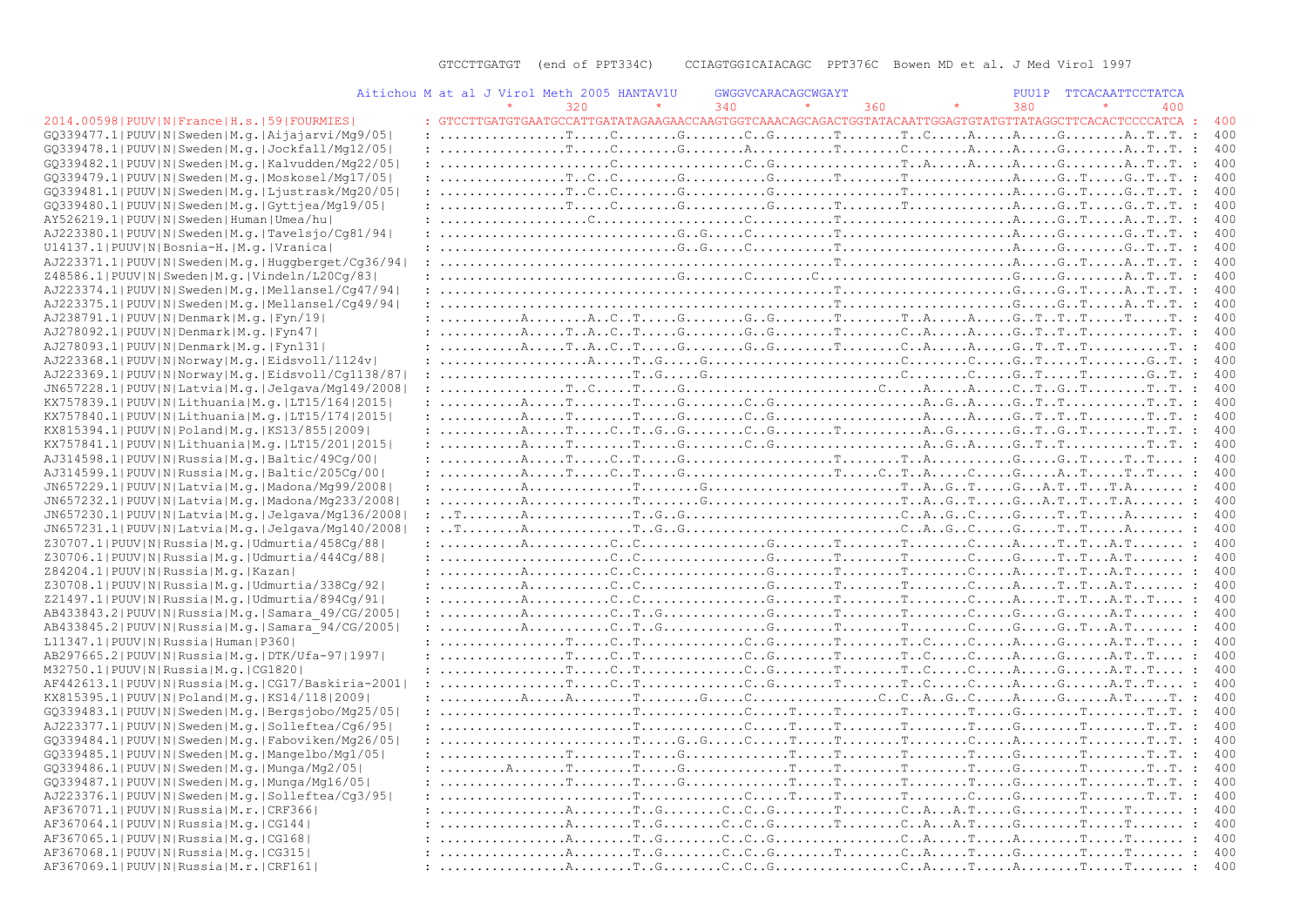|                                                         | Aitichou M at al J Virol Meth 2005 HANTAV1U |     |                                                                                                                                                                                                                                                                                                                                                                                                                                                                      |     | GWGGVCARACAGCWGAYT |     |         | PUU1P | TTCACAATTCCTATCA |     |     |
|---------------------------------------------------------|---------------------------------------------|-----|----------------------------------------------------------------------------------------------------------------------------------------------------------------------------------------------------------------------------------------------------------------------------------------------------------------------------------------------------------------------------------------------------------------------------------------------------------------------|-----|--------------------|-----|---------|-------|------------------|-----|-----|
|                                                         |                                             | 320 |                                                                                                                                                                                                                                                                                                                                                                                                                                                                      | 340 |                    | 360 | $\star$ | 380   |                  | 400 |     |
| 2014.00598   PUUV   N   France   H.s.   59   FOURMIES   |                                             |     | : GTCCTTGATGTGAATGCCATTGATATAGAAGAACCAAGTGGTCAAACAGCAGACTGGTATACAATTGGAGTGTATGTTATGGCTTCACACTCCCCATCA :                                                                                                                                                                                                                                                                                                                                                              |     |                    |     |         |       |                  |     | 400 |
| AF367070.11PUUVINIRussialM.r.ICRF3081                   |                                             |     |                                                                                                                                                                                                                                                                                                                                                                                                                                                                      |     |                    |     |         |       |                  |     | 400 |
| AF367066.1  PUUV   N   Russia   M. g.   CG215           |                                             |     |                                                                                                                                                                                                                                                                                                                                                                                                                                                                      |     |                    |     |         |       |                  |     | 400 |
| AF367067.1  PUUV   N   Russia   M.q.   CG222            |                                             |     |                                                                                                                                                                                                                                                                                                                                                                                                                                                                      |     |                    |     |         |       |                  |     | 400 |
| Z46942.1  PUUV   N   Finland   M.q.   Puumala/1324Cq/79 |                                             |     |                                                                                                                                                                                                                                                                                                                                                                                                                                                                      |     |                    |     |         |       |                  |     | 400 |
| Z30702.1 PUUV N Finland M.g. Evo/12Cq/93                |                                             |     |                                                                                                                                                                                                                                                                                                                                                                                                                                                                      |     |                    |     |         |       |                  |     | 400 |
| Z30703.1  PUUV   N   Finland   M. q.   Evo / 13Cq / 93  |                                             |     |                                                                                                                                                                                                                                                                                                                                                                                                                                                                      |     |                    |     |         |       |                  |     | 400 |
| Z30704.1 PUUV N Finland M.g. Evo/14Cq/93                |                                             |     |                                                                                                                                                                                                                                                                                                                                                                                                                                                                      |     |                    |     |         |       |                  |     | 400 |
| Z30705.1 PUUV N Finland M.g. Evo/15Cq/93                |                                             |     |                                                                                                                                                                                                                                                                                                                                                                                                                                                                      |     |                    |     |         |       |                  |     |     |
| Z69985.1 PUUV N Finland M.g. Virrat/25Cq/95             |                                             |     |                                                                                                                                                                                                                                                                                                                                                                                                                                                                      |     |                    |     |         |       |                  |     |     |
| JN831947.1 PUUV N Finland Pieksamaki/human lung/20      |                                             |     |                                                                                                                                                                                                                                                                                                                                                                                                                                                                      |     |                    |     |         |       |                  |     | 400 |
| JN831943.1 PUUV N Finland Pieksamaki/Mg7/2008           |                                             |     |                                                                                                                                                                                                                                                                                                                                                                                                                                                                      |     |                    |     |         |       |                  |     | 400 |
| JN831950.1 PUUV N Finland Pieksamaki/human kidney/      |                                             |     |                                                                                                                                                                                                                                                                                                                                                                                                                                                                      |     |                    |     |         |       |                  |     | 400 |
| JQ319166.1 PUUV N Finland Konnevesi/Mq 014B/2005        |                                             |     |                                                                                                                                                                                                                                                                                                                                                                                                                                                                      |     |                    |     |         |       |                  |     | 400 |
| JQ319169.1 PUUV N Finland Konnevesi/Mq 027B/2005        |                                             |     |                                                                                                                                                                                                                                                                                                                                                                                                                                                                      |     |                    |     |         |       |                  |     |     |
| JQ319167.1 PUUV N Finland Konnevesi/Mq 015B/2005        |                                             |     |                                                                                                                                                                                                                                                                                                                                                                                                                                                                      |     |                    |     |         |       |                  |     | 400 |
| JQ319164.1 PUUV N Finland Konnevesi/Mq 06B/2005         |                                             |     |                                                                                                                                                                                                                                                                                                                                                                                                                                                                      |     |                    |     |         |       |                  |     | 400 |
| JQ319165.1 PUUV N Finland Konnevesi/Mq 09B/2005         |                                             |     |                                                                                                                                                                                                                                                                                                                                                                                                                                                                      |     |                    |     |         |       |                  |     | 400 |
| JQ319170.1 PUUV N Finland Konnevesi/Mq 074B/2005        |                                             |     | $: \ldots, \ldots, \ldots, \mathbb{A}, \ldots, \mathbb{T} \ldots \mathbb{G}, \ldots, \ldots, \mathbb{C} \ldots \mathbb{G}, \ldots, \mathbb{T} \ldots, \mathbb{T} \ldots, \mathbb{C} \ldots, \mathbb{C} \ldots, \mathbb{C} \ldots, \mathbb{A}, \ldots, \ldots, \mathbb{C} \ldots, \mathbb{T} \ldots, \mathbb{T} \ldots, \mathbb{T} \ldots, \mathbb{T} \ldots, \mathbb{T} \ldots, \mathbb{T} \ldots, \mathbb{T} \ldots, \mathbb{T} \ldots, \mathbb{T} \ldots, \mathbb$ |     |                    |     |         |       |                  |     | 400 |
| JQ319171.1 PUUV N Finland Konnevesi/Mq M114B/2005       |                                             |     |                                                                                                                                                                                                                                                                                                                                                                                                                                                                      |     |                    |     |         |       |                  |     | 400 |
| AJ238788.1 PUUV N Russia M.g. Karhumaki                 |                                             |     |                                                                                                                                                                                                                                                                                                                                                                                                                                                                      |     |                    |     |         |       |                  |     |     |
| AJ238789.1 PUUV N Russia M.g. Kolodozero                |                                             |     |                                                                                                                                                                                                                                                                                                                                                                                                                                                                      |     |                    |     |         |       |                  |     | 400 |
| AJ314597.1 PUUV N Finland M.q. Pallasjarvi/63Cq/98 :    |                                             |     |                                                                                                                                                                                                                                                                                                                                                                                                                                                                      |     |                    |     |         |       |                  |     | 400 |
| NC 005224.1 PUUV N Finland M.g. Sotkamo-revu-NCBI2 :    |                                             |     |                                                                                                                                                                                                                                                                                                                                                                                                                                                                      |     |                    |     |         |       |                  |     | 400 |
| AJ238790.1 PUUV N Russia M.g. Gomselga                  |                                             |     |                                                                                                                                                                                                                                                                                                                                                                                                                                                                      |     |                    |     |         |       |                  |     | 400 |
| AB010731.1 Hokkaido-V N Japan M.r. Tobetsu-60Cr-93      |                                             |     |                                                                                                                                                                                                                                                                                                                                                                                                                                                                      |     |                    |     |         |       |                  |     | 400 |
| AB010730.1 Hokkaido-V N Japan M.r. Kamiiso-8Cr-95       |                                             |     |                                                                                                                                                                                                                                                                                                                                                                                                                                                                      |     |                    |     |         |       |                  |     | 400 |
| JX046487.1 Muju-V N South-Korea M.r. 11-5 2011          |                                             |     |                                                                                                                                                                                                                                                                                                                                                                                                                                                                      |     |                    |     |         |       |                  |     | 400 |
| JX046484.1 Muju-V N South-Korea M.r.   11-4   2011      |                                             |     |                                                                                                                                                                                                                                                                                                                                                                                                                                                                      |     |                    |     |         |       |                  |     | 400 |
| JX028273.1 Muju-V N South-Korea M.r. 11-1 2011          |                                             |     |                                                                                                                                                                                                                                                                                                                                                                                                                                                                      |     |                    |     |         |       |                  |     | 400 |
| DQ138128.1 Muju-V N South-Korea E.r. 00-18              |                                             |     |                                                                                                                                                                                                                                                                                                                                                                                                                                                                      |     |                    |     |         |       |                  |     | 400 |
| DO138140.1 Muju-V N South-Korea E.r. 99-27              |                                             |     |                                                                                                                                                                                                                                                                                                                                                                                                                                                                      |     |                    |     |         |       |                  |     | 400 |
| DO138133.1 Muju-V N South-Korea E.r. 96-1               |                                             |     |                                                                                                                                                                                                                                                                                                                                                                                                                                                                      |     |                    |     |         |       |                  |     | 400 |
| DO138142.1 Muju-V N South-Korea E.r. 99-28              |                                             |     |                                                                                                                                                                                                                                                                                                                                                                                                                                                                      |     |                    |     |         |       |                  |     |     |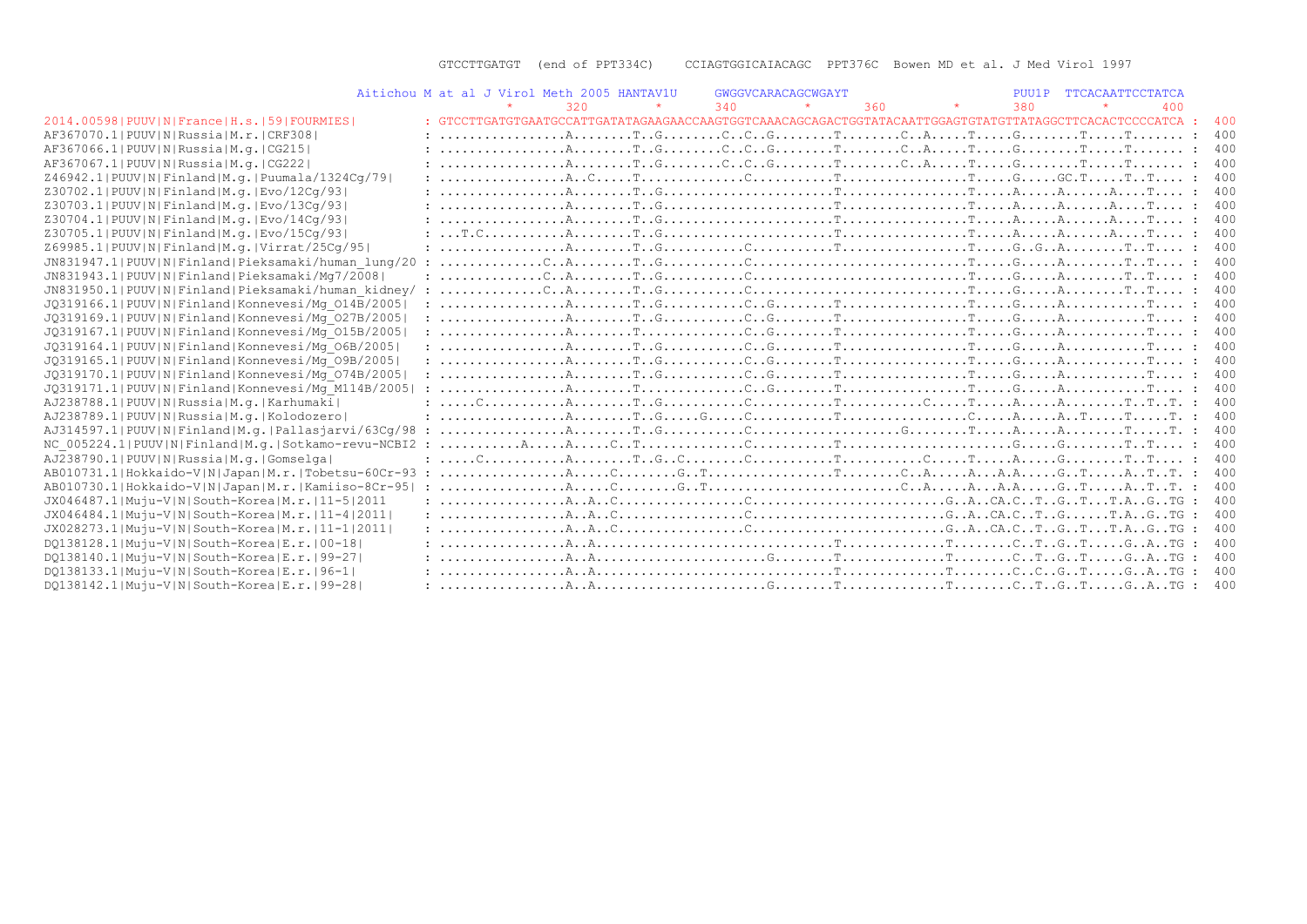|                                                                | TTTTGAAGGC |     | (PUU1P) Aitichou M at al J Virol Meth 2005)                                                                                                                                                                                                                                                                                                                                                                                                                                                                        |     |     |     |     |
|----------------------------------------------------------------|------------|-----|--------------------------------------------------------------------------------------------------------------------------------------------------------------------------------------------------------------------------------------------------------------------------------------------------------------------------------------------------------------------------------------------------------------------------------------------------------------------------------------------------------------------|-----|-----|-----|-----|
|                                                                |            | 420 | 440                                                                                                                                                                                                                                                                                                                                                                                                                                                                                                                | 460 | 480 | 500 |     |
| 2014.00598   PUUV   N   France   H.s.   59   FOURMIES          |            |     | : TCCTGAAGGCTTTATATATGTTGTCAACACGTGGGAGACAAACTGTGAAGGAAAACAAAGGGACTCGTATCCGTTTTAAAGATGACACTTCCTTTGAGGA :                                                                                                                                                                                                                                                                                                                                                                                                           |     |     |     | 500 |
| 2014.00233 PUUV N France H.s. 59 FOURMIES                      |            |     |                                                                                                                                                                                                                                                                                                                                                                                                                                                                                                                    |     |     |     | 500 |
| 2014.00097   PUUV   N   France   H.s.   02   SAINT-MICHEL      |            |     |                                                                                                                                                                                                                                                                                                                                                                                                                                                                                                                    |     |     |     | 500 |
| 2014.00488   PUUV   N   France   H.s.   08   SIGNY-LE-PETIT    |            |     |                                                                                                                                                                                                                                                                                                                                                                                                                                                                                                                    |     |     |     | 500 |
| 2014.00613 PUUV N France H.s. 59 FOURMIES                      |            |     |                                                                                                                                                                                                                                                                                                                                                                                                                                                                                                                    |     |     |     | 500 |
| 2015.00402   PUUV   N   France   H.s.   08   CHARLEVILLE-MEZIE |            |     |                                                                                                                                                                                                                                                                                                                                                                                                                                                                                                                    |     |     |     |     |
|                                                                |            |     |                                                                                                                                                                                                                                                                                                                                                                                                                                                                                                                    |     |     |     |     |
| 2015.00422 PUUV N France H.s. 59 ANOR                          |            |     |                                                                                                                                                                                                                                                                                                                                                                                                                                                                                                                    |     |     |     | 500 |
| 2015.00488 PUUV N France H.s. 08 SEDAN                         |            |     |                                                                                                                                                                                                                                                                                                                                                                                                                                                                                                                    |     |     |     | 500 |
| 2015.00498   PUUV   N   France   H.s.   08   REMILLY-AILLICOUR |            |     |                                                                                                                                                                                                                                                                                                                                                                                                                                                                                                                    |     |     |     | 500 |
| 2016.00295 PUUV N France H.s. 08 CORNY-MACHEROMENI             |            |     |                                                                                                                                                                                                                                                                                                                                                                                                                                                                                                                    |     |     |     | 500 |
| 2016.00333 PUUV N France H.s.  59 FOURMIES                     |            |     |                                                                                                                                                                                                                                                                                                                                                                                                                                                                                                                    |     |     |     | 500 |
| 2016.00345 PUUV N France H.s. 59 FOURMIES                      |            |     |                                                                                                                                                                                                                                                                                                                                                                                                                                                                                                                    |     |     |     |     |
| 2016.00357 PUUV N France H.s. 02 HIRSON                        |            |     |                                                                                                                                                                                                                                                                                                                                                                                                                                                                                                                    |     |     |     | 500 |
| 2016.00427   PUUV   N   France   H.s.   59   FOURMIES          |            |     |                                                                                                                                                                                                                                                                                                                                                                                                                                                                                                                    |     |     |     | 500 |
| 2016.00469 PUUV N France H.s. 02 PREMONTRE                     |            |     |                                                                                                                                                                                                                                                                                                                                                                                                                                                                                                                    |     |     |     | 500 |
| AJ277075.1 PUUV N Belgium M.g. Montbliart/CG14444              |            |     |                                                                                                                                                                                                                                                                                                                                                                                                                                                                                                                    |     |     |     | 500 |
| 2014.00053 PUUV N France H.s. 08 SECHEVAL                      |            |     |                                                                                                                                                                                                                                                                                                                                                                                                                                                                                                                    |     |     |     | 500 |
| $KT247593.1 PUUV N France M,q. 08 Ardennes/Mq75/201$           |            |     |                                                                                                                                                                                                                                                                                                                                                                                                                                                                                                                    |     |     |     | 500 |
|                                                                |            |     |                                                                                                                                                                                                                                                                                                                                                                                                                                                                                                                    |     |     |     | 500 |
| $KT247592.1$  PUUV N France M.q. 08 Ardennes/Mq156/20          |            |     |                                                                                                                                                                                                                                                                                                                                                                                                                                                                                                                    |     |     |     |     |
| 2015.00019   PUUV   N   France   H.s.   08   ETEIGNIERES       |            |     |                                                                                                                                                                                                                                                                                                                                                                                                                                                                                                                    |     |     |     | 500 |
| 2016.00239   PUUV   N   France   H.s.   08   VIREUX-MOLHAIN    |            |     |                                                                                                                                                                                                                                                                                                                                                                                                                                                                                                                    |     |     |     | 500 |
| 2015.00329   PUUV   N   France   H.s.   08   BOGNY-SUR-MEUSE   |            |     |                                                                                                                                                                                                                                                                                                                                                                                                                                                                                                                    |     |     |     | 500 |
| 2014.00209 PUUV N France H.s. 08 TREMBLOIS-LES-ROC             |            |     |                                                                                                                                                                                                                                                                                                                                                                                                                                                                                                                    |     |     |     | 500 |
| 2015.00456 PUUV N France H.s. 94 ALFORTVILLE                   |            |     |                                                                                                                                                                                                                                                                                                                                                                                                                                                                                                                    |     |     |     | 500 |
| 2012.00018 PUUV N France H.s. 08 ROCROI                        |            |     |                                                                                                                                                                                                                                                                                                                                                                                                                                                                                                                    |     |     |     | 500 |
| AJ277032.1 PUUV N Belgium M.g. Momignies/47Cg/96               |            |     |                                                                                                                                                                                                                                                                                                                                                                                                                                                                                                                    |     |     |     | 500 |
| AJ277034.1 PUUV N Belgium M.g. Couvin/59Cg/97                  |            |     | $: \ldots, \ldots, \ldots, \ldots, \ldots, \ldots, \ldots, \ldots, \mathbb{R}, \ldots, \ldots, \mathbb{R}, \ldots, \ldots, \mathbb{R}, \ldots, \ldots, \mathbb{C}, \ldots, \ldots, \mathbb{C}, \ldots, \mathbb{C}, \ldots, \mathbb{C}, \ldots, \mathbb{C}$                                                                                                                                                                                                                                                         |     |     |     | 500 |
| AJ277033.1 PUUV N Belgium M.g. Momignies/55Cg/96               |            |     |                                                                                                                                                                                                                                                                                                                                                                                                                                                                                                                    |     |     |     | 500 |
| 2012.00638 PUUV N France H.s. 08 GIVET                         |            |     |                                                                                                                                                                                                                                                                                                                                                                                                                                                                                                                    |     |     |     | 500 |
| 2015.00328   PUUV   N   France   H.s.   08   VRIGNE-MEUSE      |            |     |                                                                                                                                                                                                                                                                                                                                                                                                                                                                                                                    |     |     |     | 500 |
| 2015.00419 PUUV N France H.s. 08 DOUZY                         |            |     |                                                                                                                                                                                                                                                                                                                                                                                                                                                                                                                    |     |     |     | 500 |
| 2016.00310 PUUV N France H.s. 08 THIN-LE-MOUTIER               |            |     |                                                                                                                                                                                                                                                                                                                                                                                                                                                                                                                    |     |     |     | 500 |
| AJ277030.1 PUUV N Belgium M.g. Thuin/33Cg/96                   |            |     |                                                                                                                                                                                                                                                                                                                                                                                                                                                                                                                    |     |     |     | 500 |
| AJ238779.1 PUUV N Germany M.g. NRW/Cq-Erft                     |            |     |                                                                                                                                                                                                                                                                                                                                                                                                                                                                                                                    |     |     |     | 500 |
| 2014.00276 PUUV N France H.s. 59 LILLE                         |            |     |                                                                                                                                                                                                                                                                                                                                                                                                                                                                                                                    |     |     |     | 500 |
| U22423.1 PUUV N Belgium M.g. CG13891                           |            |     |                                                                                                                                                                                                                                                                                                                                                                                                                                                                                                                    |     |     |     | 500 |
| 2014.00321 PUUV N France H.s. 59 FOURMIES                      |            |     |                                                                                                                                                                                                                                                                                                                                                                                                                                                                                                                    |     |     |     | 500 |
|                                                                |            |     |                                                                                                                                                                                                                                                                                                                                                                                                                                                                                                                    |     |     |     | 500 |
| 2015.00457 PUUV N France H.s. 55 REVIGNY-SUR-ORNAI             |            |     |                                                                                                                                                                                                                                                                                                                                                                                                                                                                                                                    |     |     |     | 500 |
| 2013.00250   PUUV   N   France   H.s.   62   VENDIN-LS-BTHUNE  |            |     |                                                                                                                                                                                                                                                                                                                                                                                                                                                                                                                    |     |     |     |     |
| 2016.00282 PUUV N France H.s. 59 MORBECQUE                     |            |     |                                                                                                                                                                                                                                                                                                                                                                                                                                                                                                                    |     |     |     | 500 |
|                                                                |            |     |                                                                                                                                                                                                                                                                                                                                                                                                                                                                                                                    |     |     |     | 500 |
| 2014.00153 PUUV N France H.s. 02 BUIRONFOSSE                   |            |     | $: \ldots \ldots \ldots \text{CC}, \ldots \ldots \ldots \ldots \ldots \ldots \ldots \ldots \ldots \ldots \text{AC}, \ldots \text{AC}, \ldots \text{AC}, \ldots \text{AC}, \ldots \text{AC}, \ldots \text{AC}, \ldots \text{AC}, \ldots \text{AC}, \ldots \text{AC}, \ldots \text{AC}, \ldots \text{AC}, \ldots \text{AC}, \ldots \text{AC}, \ldots \text{AC}, \ldots \text{AC}, \ldots \text{AC}, \ldots \text{AC}, \ldots \text{AC}, \ldots \text{AC}, \ldots \text{AC}, \ldots \text{AC}, \ldots \text{AC}, \ld$ |     |     |     | 500 |
| 2014.00171 PUUV N France H.s. 59 SAINT-SAULVE                  |            |     |                                                                                                                                                                                                                                                                                                                                                                                                                                                                                                                    |     |     |     | 500 |
|                                                                |            |     |                                                                                                                                                                                                                                                                                                                                                                                                                                                                                                                    |     |     |     | 500 |
| 2014.00499 PUUV N France H.s. 94 CHAMPIGNY-SUR-MAR             |            |     | $: \ldots \ldots \ldots$                                                                                                                                                                                                                                                                                                                                                                                                                                                                                           |     |     |     | 500 |
| 2012.00057 PUUV N France H.s. 59 COUSOLRE                      |            |     |                                                                                                                                                                                                                                                                                                                                                                                                                                                                                                                    |     |     |     | 500 |
| 2012.00349   PUUV   N   France   H.s.   02   ENGLANCOURT       |            |     |                                                                                                                                                                                                                                                                                                                                                                                                                                                                                                                    |     |     |     | 500 |
| 2014.00135   PUUV   N   France   H.s.   02   ATHIES-SOUS-LAON  |            |     | $: \ldots \ldots \ldots$                                                                                                                                                                                                                                                                                                                                                                                                                                                                                           |     |     |     | 500 |
| 2014.00184 PUUV N France H.s. 59 FOURMIES                      |            |     |                                                                                                                                                                                                                                                                                                                                                                                                                                                                                                                    |     |     |     | 500 |
| 2016.00182 PUUV N France H.s. 08 BOULZICOURT                   |            |     | $: \ldots \ldots \ldots$                                                                                                                                                                                                                                                                                                                                                                                                                                                                                           |     |     |     | 500 |
| 2016.00286 PUUV N France H.s. 02 TRUCY                         |            |     | $: \ldots, \ldots, \mathbb{C}, \ldots, \ldots, \ldots, \ldots, \ldots, \mathbb{C}, \ldots, \mathbb{C}, \ldots, \ldots, \mathbb{C}, \ldots, \ldots, \mathbb{C}, \ldots, \mathbb{C}, \ldots, \mathbb{C}, \ldots, \mathbb{C}, \ldots, \mathbb{C}, \ldots, \mathbb{C}, \ldots, \mathbb{C}, \ldots, \mathbb{C}, \ldots, \mathbb{C}, \ldots, \mathbb{C}, \ldots, \mathbb{C}, \ldots, \mathbb{C}, \ldots, \mathbb{C}, \ldots, \mathbb{C}, \ldots, \mathbb{C}, \$                                                          |     |     |     | 500 |
| 2016.00325 PUUV N France H.s.  59 AULNOYE-AYMERIES             |            |     | $: \ldots, \ldots, \mathbb{C}, \ldots, \mathbb{C}, \ldots, \mathbb{C}, \ldots, \mathbb{C}, \ldots, \mathbb{C}, \ldots, \mathbb{C}, \ldots, \mathbb{C}, \ldots, \mathbb{C}, \ldots, \mathbb{C}, \ldots, \mathbb{C}, \ldots, \mathbb{C}, \ldots, \mathbb{C}, \ldots, \mathbb{C}, \ldots, \mathbb{C}, \ldots, \mathbb{C}, \ldots, \mathbb{C}, \ldots, \mathbb{C}, \ldots, \mathbb{C}, \ldots, \mathbb{C}, \ldots, \mathbb{C}, \ldots, \mathbb{C}, \ldots, \$                                                          |     |     |     | 500 |
| 2016.00452 PUUV N France H.s. 02 LAON                          |            |     |                                                                                                                                                                                                                                                                                                                                                                                                                                                                                                                    |     |     |     | 500 |
| 2016.00467   PUUV   N   France   H.s.   02   AISNE             |            |     | $: \ldots, \mathbb{C}, \ldots, \mathbb{C}, \ldots, \mathbb{C}$                                                                                                                                                                                                                                                                                                                                                                                                                                                     |     |     |     | 500 |
|                                                                |            |     |                                                                                                                                                                                                                                                                                                                                                                                                                                                                                                                    |     |     |     |     |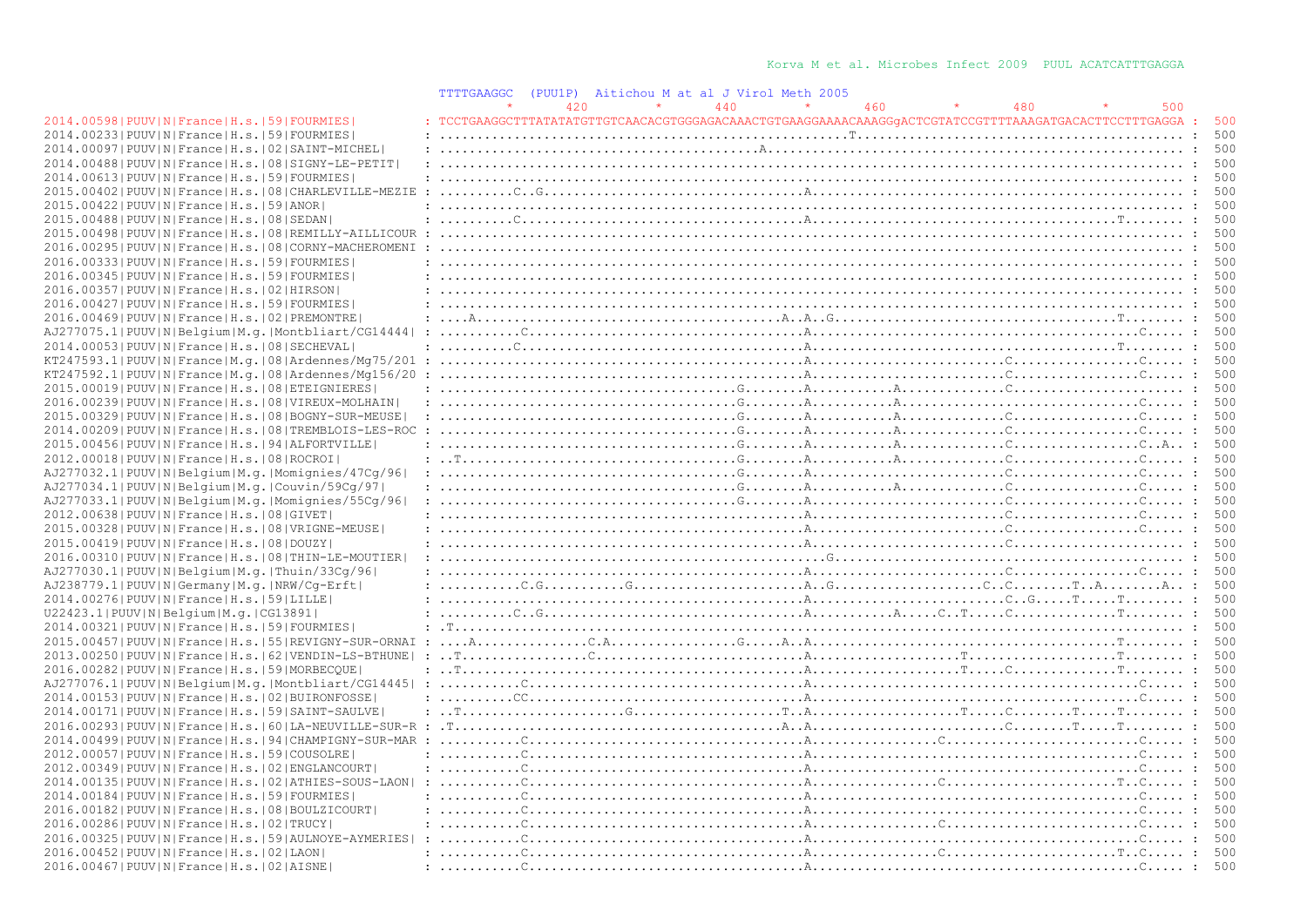|                                                                  | <b>TTTTGAAGGC</b> | (PUU1P) | Aitichou M at al J Virol Meth 2005                                                                                                                                                                                                                                                                                                                                                                                     |     |     |     |     |
|------------------------------------------------------------------|-------------------|---------|------------------------------------------------------------------------------------------------------------------------------------------------------------------------------------------------------------------------------------------------------------------------------------------------------------------------------------------------------------------------------------------------------------------------|-----|-----|-----|-----|
|                                                                  |                   | 420     | 440                                                                                                                                                                                                                                                                                                                                                                                                                    | 460 | 480 | 500 |     |
| 2014.00598   PUUV   N   France   H.s.   59   FOURMIES            |                   |         | : TCCTGAAGGCTTTATATATGTTGTCAACACGTGGGAGACAAACTGTGAAGGAAAACAAAGGGACTCGTATCCGTTTTAAAGATGACACTTCCTTTGAGGA :                                                                                                                                                                                                                                                                                                               |     |     |     | 500 |
| 2015.00657 PUUV N France H.s. 02 CILLY                           |                   |         |                                                                                                                                                                                                                                                                                                                                                                                                                        |     |     |     | 500 |
| 2015.00526 PUUV N France H.s. 08 MONTHERME                       |                   |         |                                                                                                                                                                                                                                                                                                                                                                                                                        |     |     |     | 500 |
| 2015.00045 PUUV N France H.s. 59 FOURMIES                        |                   |         | $: \ldots \ldots \ldots$                                                                                                                                                                                                                                                                                                                                                                                               |     |     |     | 500 |
| 2015.00430 PUUV N France H.s. 02 MONTCORNET                      |                   |         |                                                                                                                                                                                                                                                                                                                                                                                                                        |     |     |     | 500 |
| 2016.00311 PUUV N France H.s. 02 LAON                            |                   |         | $: \ldots \ldots \ldots \ldots$                                                                                                                                                                                                                                                                                                                                                                                        |     |     |     | 500 |
| AJ277031.1 PUUV N Belgium M.g. Montbliart/23Cq/96                |                   |         |                                                                                                                                                                                                                                                                                                                                                                                                                        |     |     |     | 500 |
| 2016.00326 PUUV N France H.s. 02 LAON                            |                   |         |                                                                                                                                                                                                                                                                                                                                                                                                                        |     |     |     | 500 |
| 2016.00353 PUUV N France H.s. 02 CESSIERES                       |                   |         |                                                                                                                                                                                                                                                                                                                                                                                                                        |     |     |     | 500 |
| 2012.00061 PUUV N France H.s. 02 LANISCOURT                      |                   |         |                                                                                                                                                                                                                                                                                                                                                                                                                        |     |     |     | 500 |
| 2014.00174   PUUV   N   France   H.s.   02   ST-ERME-OUTRE-ET- : |                   |         |                                                                                                                                                                                                                                                                                                                                                                                                                        |     |     |     | 500 |
| 2016.00268   PUUV   N   France   H.s.   02   PRESLES-ET-THIERN   |                   |         |                                                                                                                                                                                                                                                                                                                                                                                                                        |     |     |     | 500 |
| 2015.00660   PUUV   N   France   H.s.   02   VIC-SUR-AISNE       |                   |         |                                                                                                                                                                                                                                                                                                                                                                                                                        |     |     |     | 500 |
| 2012.00025 PUUV N France H.s. 51 SAINTE-MENEHOULD                |                   |         |                                                                                                                                                                                                                                                                                                                                                                                                                        |     |     |     | 500 |
|                                                                  |                   |         |                                                                                                                                                                                                                                                                                                                                                                                                                        |     |     |     |     |
| 2015.00665 PUUV N France H.s. 51 REIMS                           |                   |         |                                                                                                                                                                                                                                                                                                                                                                                                                        |     |     |     | 500 |
|                                                                  |                   |         |                                                                                                                                                                                                                                                                                                                                                                                                                        |     |     |     | 500 |
| 2012.00123  PUUV   N   France   H.s.   55   BAR-LE-DUC           |                   |         |                                                                                                                                                                                                                                                                                                                                                                                                                        |     |     |     | 500 |
| 2012.00278   PUUV   N   France   H.s.   51   REIMS               |                   |         |                                                                                                                                                                                                                                                                                                                                                                                                                        |     |     |     | 500 |
| 2015.00185 PUUV N France H.s. 68 FELLERING                       |                   |         |                                                                                                                                                                                                                                                                                                                                                                                                                        |     |     |     | 500 |
| KJ994776.1 PUUV N Germany M.g. Mu/07/1219 2007                   |                   |         |                                                                                                                                                                                                                                                                                                                                                                                                                        |     |     |     | 500 |
| 2012.00086 PUUV N France H.s 58 CHEVROCHES                       |                   |         |                                                                                                                                                                                                                                                                                                                                                                                                                        |     |     |     | 500 |
|                                                                  |                   |         |                                                                                                                                                                                                                                                                                                                                                                                                                        |     |     |     | 500 |
| KT247594.1 PUUV N France M.q. 45 Orleans/Mg23/2010               | $\cdot$           |         | $\dots, A, \dots, CC, G, C, \dots, C, T, \dots, A, \dots, G, \dots, A, \dots, G, A, \dots, G, A, \dots, T, A, \dots, T, A, T, \dots, A, \dots;$                                                                                                                                                                                                                                                                        |     |     |     | 500 |
| $KY365004.1 PUUV N France M.q. 45 Orleans/NCHA373/2$             |                   |         |                                                                                                                                                                                                                                                                                                                                                                                                                        |     |     |     | 500 |
| 2012.00301 PUUV N France H.s. 25 MOUTHE                          |                   |         |                                                                                                                                                                                                                                                                                                                                                                                                                        |     |     |     | 500 |
|                                                                  |                   |         |                                                                                                                                                                                                                                                                                                                                                                                                                        |     |     |     | 500 |
| KT247597.1 PUUV N France M.q. 39 Jura/Mq214/2010                 |                   |         |                                                                                                                                                                                                                                                                                                                                                                                                                        |     |     |     | 500 |
| KT247596.2 PUUV N France M.g. 39 Jura/Mg2/2010                   |                   |         |                                                                                                                                                                                                                                                                                                                                                                                                                        |     |     |     | 500 |
| 2012.00102 PUUV N France H.s. 39 COISERETTE                      |                   |         |                                                                                                                                                                                                                                                                                                                                                                                                                        |     |     |     | 500 |
| 2012.00536 PUUV N France H.s. 39 LA-PESSE                        |                   |         |                                                                                                                                                                                                                                                                                                                                                                                                                        |     |     |     | 500 |
| 2014.00622 PUUV N France H.s. 39 ARBOIS                          |                   |         |                                                                                                                                                                                                                                                                                                                                                                                                                        |     |     |     | 500 |
| 2015.00567 PUUV N France H.s. 70 RIOZ                            |                   |         |                                                                                                                                                                                                                                                                                                                                                                                                                        |     |     |     | 500 |
| 2014.00637 PUUV N France H.s. 25 SAULES                          |                   |         |                                                                                                                                                                                                                                                                                                                                                                                                                        |     |     |     | 500 |
| 2012.00396 PUUV N France H.s. 39 SAINT-CLAUDE                    |                   |         | $: \ldots, T.A. \ldots, C. \ldots, C. \ldots, A. \ldots, \ldots, G. \ldots, A. \ldots, T. \ldots, C. \ldots, T. \ldots, A. \ldots, G. \ldots, G. \ldots, A. \ldots, A. \ldots, A. \ldots, A. \ldots, A. \ldots, A. \ldots, A. \ldots, A. \ldots, A. \ldots, A. \ldots, A. \ldots, A. \ldots, A. \ldots, A. \ldots, A. \ldots, A. \ldots, A. \ldots, A. \ldots, A. \ldots, A. \ldots, A. \ldots, A. \ldots, A. \ldots,$ |     |     |     | 500 |
| 2014.00120   PUUV   N   France   H.s.   38   LE-MOUTARET         |                   |         |                                                                                                                                                                                                                                                                                                                                                                                                                        |     |     |     | 500 |
| 2015.00153 PUUV N France H.s. 73 GREZY-SUR-ISERE                 |                   |         |                                                                                                                                                                                                                                                                                                                                                                                                                        |     |     |     | 500 |
| 2015.00504   PUUV   N   France   H.s.   70   RONCHAMP            |                   |         |                                                                                                                                                                                                                                                                                                                                                                                                                        |     |     |     | 500 |
| 2016.00275 PUUV N France H.s. 21 JALLANGES                       |                   |         |                                                                                                                                                                                                                                                                                                                                                                                                                        |     |     |     | 500 |
| 2016.00320 PUUV N France H.s. 25 SAINT-VIT                       |                   |         |                                                                                                                                                                                                                                                                                                                                                                                                                        |     |     |     | 500 |
| 2015.00410 PUUV N France H.s. 70 ANGIREY                         |                   |         |                                                                                                                                                                                                                                                                                                                                                                                                                        |     |     |     | 500 |
|                                                                  |                   |         |                                                                                                                                                                                                                                                                                                                                                                                                                        |     |     |     | 500 |
| DQ016430.2   PUUV   N   Germany   M.g.   Bavaria/CG33/04         |                   |         |                                                                                                                                                                                                                                                                                                                                                                                                                        |     |     |     | 500 |
| DQ016432.2   PUUV   N   Germany   M.g.   Bavaria/CG41/04         |                   |         |                                                                                                                                                                                                                                                                                                                                                                                                                        |     |     |     |     |
| AY954723.2   PUUV   N   Germany   M.q.   Bavaria-CG34/04         |                   |         |                                                                                                                                                                                                                                                                                                                                                                                                                        |     |     |     | 500 |
| AY954722.2   PUUV   N   Germany   M. g.   Bavaria-CG9/04         |                   |         |                                                                                                                                                                                                                                                                                                                                                                                                                        |     |     |     | 500 |
| 2012.00402 PUUV N France H.s. 60 GOUVIEUX                        |                   |         |                                                                                                                                                                                                                                                                                                                                                                                                                        |     |     |     | 500 |
| 2014.00540 PUUV N France H.s. 60 CHAMBLY                         |                   |         |                                                                                                                                                                                                                                                                                                                                                                                                                        |     |     |     | 500 |
| AJ314600.1  PUUV   N   Balkan   M.g.   Balkan-1                  |                   |         | : $A_{1}, \ldots, A_{n}$ , $A_{n}, \ldots, A_{n}$ , $A_{n}, \ldots, A_{n}$ , $A_{n}, \ldots, A_{n}$ , $A_{n}, \ldots, A_{n}$ , $A_{n}, \ldots, A_{n}$ , $A_{n}, \ldots, A_{n}$ , $A_{n}, \ldots, A_{n}$                                                                                                                                                                                                                |     |     |     | 500 |
| AJ314601.1 PUUV N Balkan M.q. Balkan-2                           |                   |         | $: 1, 2, \ldots, A, C, C, \ldots, A, \ldots, A, \ldots, B, \ldots, B, \ldots, A, A, \ldots, A, A, C, A, \ldots, B, \ldots, B, \ldots, B, \ldots, A, \ldots, A, \ldots, A, \ldots, B, \ldots, B, \ldots, B, \ldots, B, \ldots, B, \ldots, B, \ldots, B, \ldots, B, \ldots, B, \ldots, B, \ldots, B, \ldots, B, \ldots, B, \ldots, B, \ldots, B, \ldots, B, \ldots, B, \ldots, B, \ldots, B, \ldots, B, \ldots$          |     |     |     | 500 |
| FN377821.1 PUUV N Hungary M.g. Mg9/HungaryTR17/00                |                   |         |                                                                                                                                                                                                                                                                                                                                                                                                                        |     |     |     | 500 |
| $FN377822.1 PUUV N Hungary M,q.  Mq23/HungaryTR17/00$            |                   |         | $A_1, \ldots, A_C, T, \ldots, A_1, \ldots, A_1, A_2, G_1, G_2, \ldots, A_2, A_3, \ldots, A_4, \ldots, A_1, G_2, A_3, \ldots, G_4, \ldots, T, A_1, A_2, \ldots, I_4, \ldots, I_5, \ldots, I_6, \ldots, I_7, \ldots, I_7, \ldots, I_8, \ldots, I_8, \ldots, I_9, \ldots, I_{10}$                                                                                                                                         |     |     |     | 500 |
| GQ339473.1 PUUV N Sweden M.g. Kiviniemi/Mq3/05                   |                   |         | : $TT.A. \ldots CC.T. C. \ldots C.A. \ldots \ldots A. G. \ldots T. \ldots G. \ldots G. \ldots A. A. C. \ldots C. \ldots C. \ldots T. \ldots A. \ldots \ldots$                                                                                                                                                                                                                                                          |     |     |     | 500 |
| GO339474.1 PUUV N Sweden M.g. Kiviniemi/Mg5/05                   |                   |         |                                                                                                                                                                                                                                                                                                                                                                                                                        |     |     |     | 500 |
| GQ339475.1 PUUV N Sweden M.g. Kiviniemi/Mg6/05                   |                   |         | $: .T.T.A. \ldots .C.C.T. .C \ldots .C.A. \ldots A. . G. \ldotsT \ldots . G. \ldots . A. . A. . C \ldots . C \ldots . C \ldots . A \ldots . A \ldots . A \ldots A \ldots$                                                                                                                                                                                                                                              |     |     |     | 500 |
| GQ339476.1 PUUV N Sweden M.g. Aijajarvi/Mg7/05                   |                   |         |                                                                                                                                                                                                                                                                                                                                                                                                                        |     |     |     | 500 |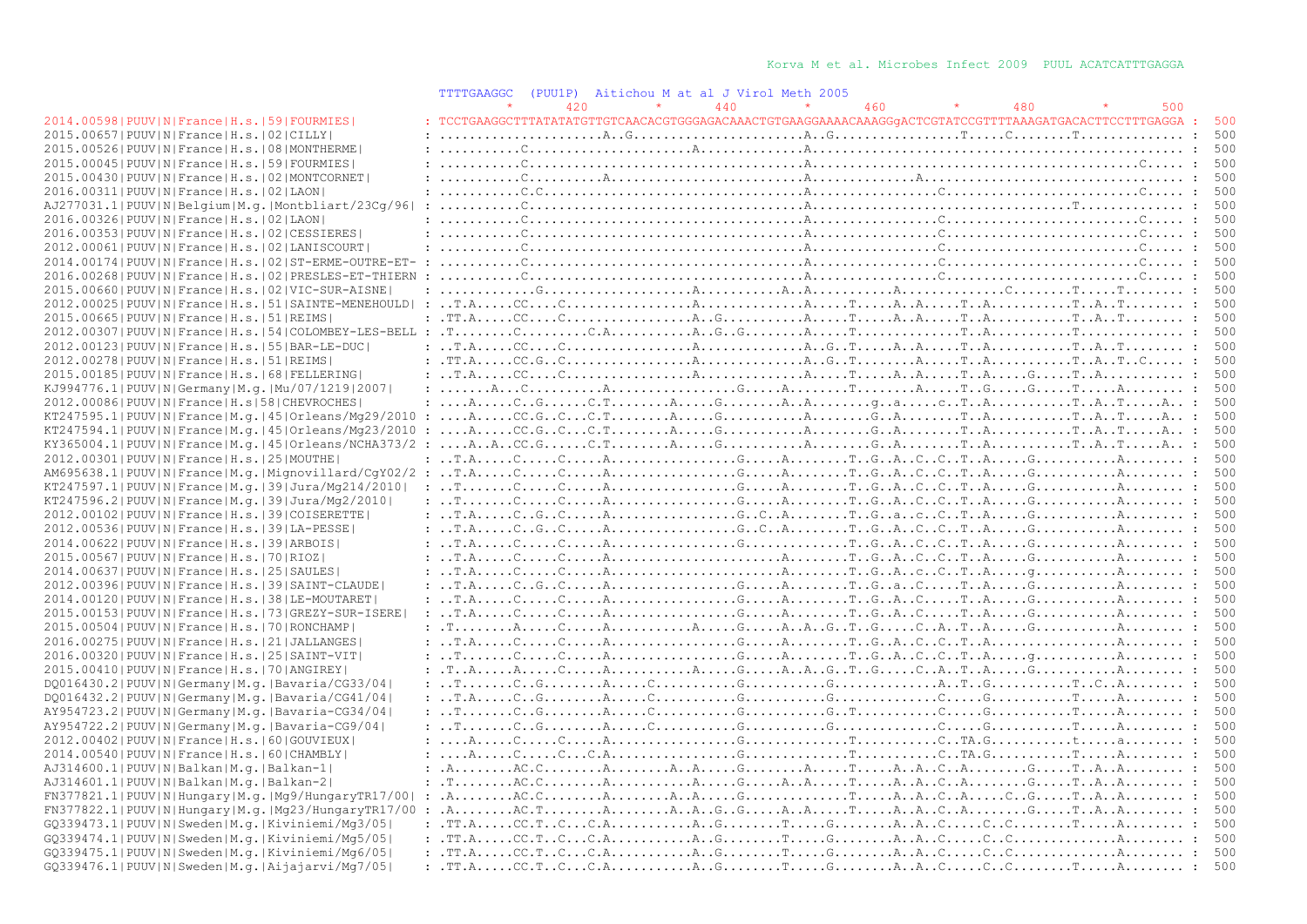### TTTTGAAGGC (PUU1P) Aitichou M at al J Virol Meth 2005

|                                                                                              | 111100000<br>$1 + 00 + 11$<br>Altruou nat<br>QT A ATTAT<br>THE CHILL AVVS<br>$\star$<br>$\star$                                                                                                                                                                                                                                                                                                                                     |
|----------------------------------------------------------------------------------------------|-------------------------------------------------------------------------------------------------------------------------------------------------------------------------------------------------------------------------------------------------------------------------------------------------------------------------------------------------------------------------------------------------------------------------------------|
|                                                                                              | 440<br>480<br>500<br>420<br>460<br>: TCCTGAAGGCTTTATATATGTTGTCAACACGTGGGAGACAAACTGTGAAGGAAAACAAAGGqACTCGTATCCGTTTTAAAGATGACACTTCCTTTGAGGA :                                                                                                                                                                                                                                                                                         |
| 2014.00598 PUUV N France H.s. 59 FOURMIES <br>GQ339477.1 PUUV N Sweden M.q. Aijajarvi/Mq9/05 | $: .\texttt{T.A.} \ldots .\texttt{C.C.} \texttt{T.}. \texttt{C.} \ldots .\texttt{A.} \ldots .\texttt{A.}. \texttt{C.} \ldots .\texttt{C.} \ldots .\texttt{C.} \ldots .\texttt{C.} \ldots .\texttt{C.} \ldots .\texttt{A.} \ldots .\texttt{A.} \ldots .\texttt{A.} \ldots .\texttt{A.} \ldots .\texttt{A.} \ldots .\texttt{A.} \ldots .\texttt{A.} \ldots .\texttt{A.} \ldots .\texttt{A.} \ldots .\texttt{A.} \ldots$               |
| GQ339478.1 PUUV N Sweden M.g. Jockfall/Mg12/05                                               |                                                                                                                                                                                                                                                                                                                                                                                                                                     |
|                                                                                              |                                                                                                                                                                                                                                                                                                                                                                                                                                     |
| GQ339482.1 PUUV N Sweden M.g. Kalvudden/Mg22/05                                              |                                                                                                                                                                                                                                                                                                                                                                                                                                     |
| GQ339479.1 PUUV N Sweden M.q. Moskosel/Mq17/05                                               |                                                                                                                                                                                                                                                                                                                                                                                                                                     |
| GQ339481.1 PUUV N Sweden M.g. Ljustrask/Mg20/05                                              |                                                                                                                                                                                                                                                                                                                                                                                                                                     |
| GQ339480.1 PUUV N Sweden M.g. Gyttjea/Mg19/05                                                |                                                                                                                                                                                                                                                                                                                                                                                                                                     |
| AY526219.1 PUUV N Sweden Human Umea/hu                                                       |                                                                                                                                                                                                                                                                                                                                                                                                                                     |
| AJ223380.1 PUUV N Sweden M.g. Tavelsjo/Cg81/94                                               |                                                                                                                                                                                                                                                                                                                                                                                                                                     |
| U14137.1 PUUV N Bosnia-H. M.g. Vranica                                                       |                                                                                                                                                                                                                                                                                                                                                                                                                                     |
| AJ223371.1 PUUV N Sweden M.g. Huggberget/Cg36/94                                             |                                                                                                                                                                                                                                                                                                                                                                                                                                     |
| Z48586.1 PUUV N Sweden M.g. Vindeln/L20Cg/83                                                 |                                                                                                                                                                                                                                                                                                                                                                                                                                     |
| AJ223374.1 PUUV N Sweden M.g. Mellansel/Cg47/94                                              |                                                                                                                                                                                                                                                                                                                                                                                                                                     |
| AJ223375.1 PUUV N Sweden M.g. Mellansel/Cg49/94                                              |                                                                                                                                                                                                                                                                                                                                                                                                                                     |
| AJ238791.1 PUUV N Denmark M.q. Fyn/19                                                        |                                                                                                                                                                                                                                                                                                                                                                                                                                     |
| AJ278092.1 PUUV N Denmark M.g. Fyn47                                                         | $: \ldots$ .AT.A $\dots$ C.GC. $\ldots$ .ATCA.GA. $\dots$ .GG. $\ldots$ G.T. $\ldots$ AGC $\ldots$ TATA $: \ldots$                                                                                                                                                                                                                                                                                                                  |
| AJ278093.1 PUUV N Denmark M.q. Fyn131                                                        |                                                                                                                                                                                                                                                                                                                                                                                                                                     |
| AJ223368.1 PUUV N Norway M.g. Eidsvoll/1124v                                                 |                                                                                                                                                                                                                                                                                                                                                                                                                                     |
| AJ223369.1 PUUV N Norway M.g. Eidsvoll/Cg1138/87                                             |                                                                                                                                                                                                                                                                                                                                                                                                                                     |
| JN657228.1 PUUV N Latvia M.g. Jelgava/Mg149/2008                                             | $: .T.T.A. \ldots A. \ldots .C. \ldots C.T. \ldots . \ldots .G. \ldots .A. \ldots .G. \ldots .G. \ldots .A. \ldots G. \ldots A. \ldots G. \ldots A. \ldots A. \ldots A. \ldots A. \ldots .$                                                                                                                                                                                                                                         |
| KX757839.1 PUUV N Lithuania M.q. LT15/164 2015                                               |                                                                                                                                                                                                                                                                                                                                                                                                                                     |
| KX757840.1 PUUV N Lithuania M.g. LT15/174 2015                                               |                                                                                                                                                                                                                                                                                                                                                                                                                                     |
| KX815394.1 PUUV N Poland M.q. KS13/855 2009                                                  | $: \ldots A, \ldots, C, \ldots, C, \ldots, C, T, \ldots, \ldots, C, \ldots, G, A, A, \ldots, T, \ldots, A, A, A, \ldots, A, A, \ldots, G, \ldots, T, A, A, \ldots, \ldots, T, A, \ldots, C, \ldots, C, \ldots, C, \ldots, C, \ldots, C, \ldots, C, \ldots, C, \ldots, C, \ldots, C, \ldots, C, \ldots, C, \ldots, C, \ldots, C, \ldots, C, \ldots, C, \ldots, T, \ldots, A, \ldots, A, \ldots, C, \ldots, C, \ld$                   |
| KX757841.1 PUUV N Lithuania M.g. LT15/201 2015                                               |                                                                                                                                                                                                                                                                                                                                                                                                                                     |
|                                                                                              |                                                                                                                                                                                                                                                                                                                                                                                                                                     |
| AJ314598.1 PUUV N Russia M.g. Baltic/49Cg/00                                                 |                                                                                                                                                                                                                                                                                                                                                                                                                                     |
| AJ314599.1 PUUV N Russia M.g. Baltic/205Cg/00                                                |                                                                                                                                                                                                                                                                                                                                                                                                                                     |
| JN657229.1 PUUV N Latvia M.g. Madona/Mg99/2008                                               |                                                                                                                                                                                                                                                                                                                                                                                                                                     |
| JN657232.1 PUUV N Latvia M.g. Madona/Mg233/2008                                              |                                                                                                                                                                                                                                                                                                                                                                                                                                     |
| JN657230.1 PUUV N Latvia M.g. Jelgava/Mg136/2008                                             |                                                                                                                                                                                                                                                                                                                                                                                                                                     |
| JN657231.1 PUUV N Latvia M.g. Jelgava/Mg140/2008                                             |                                                                                                                                                                                                                                                                                                                                                                                                                                     |
| Z30707.1 PUUV N Russia M.g. Udmurtia/458Cg/88                                                |                                                                                                                                                                                                                                                                                                                                                                                                                                     |
| Z30706.1 PUUV N Russia M.g. Udmurtia/444Cq/88                                                |                                                                                                                                                                                                                                                                                                                                                                                                                                     |
| Z84204.1 PUUV N Russia M.g. Kazan                                                            |                                                                                                                                                                                                                                                                                                                                                                                                                                     |
| Z30708.1 PUUV N Russia M.g. Udmurtia/338Cq/92                                                |                                                                                                                                                                                                                                                                                                                                                                                                                                     |
| Z21497.1 PUUV N Russia M.g. Udmurtia/894Cg/91                                                |                                                                                                                                                                                                                                                                                                                                                                                                                                     |
| AB433843.2 PUUV N Russia M.g. Samara 49/CG/2005                                              | $: .\texttt{T.A.} \dots .\texttt{C.} \dots .\texttt{C.} \dots .\texttt{A.} \dots .\texttt{C.} \dots .\texttt{A.} \dots .\texttt{A.} \dots .\texttt{A.} \dots .\texttt{A.} \dots .\texttt{C.} \dots .\texttt{A.} \dots .\texttt{A.} \dots .\texttt{A.} \dots .\texttt{A.} \dots .\texttt{A.} \dots .\texttt{A.} \dots .\texttt{A.} \dots .\texttt{A.} \dots .\texttt{A.} \dots .\texttt{A.} \dots .\texttt{A.} \dots .\texttt{A.} \$ |
| AB433845.2 PUUV N Russia M.g. Samara 94/CG/2005                                              | $: .\texttt{T.A.} \dots .\texttt{C.} \dots .\texttt{C.} \dots .\texttt{A.} \dots .\texttt{A.} \dots .\texttt{A.} \dots .\texttt{A.} \dots .\texttt{A.} \dots .\texttt{A.} \dots .\texttt{A.} \dots .\texttt{A.} \dots .\texttt{A.} \dots .\texttt{A.} \dots .\texttt{A.} \dots .\texttt{A.} \dots .\texttt{A.} \dots .\texttt{A.} \dots .\texttt{A.} \dots .\texttt{A.} \dots .\texttt{A.} \dots .\texttt{A.} \dots .\texttt{A.} \$ |
| L11347.1 PUUV N Russia Human P360                                                            |                                                                                                                                                                                                                                                                                                                                                                                                                                     |
| AB297665.2 PUUV N Russia M.g. DTK/Ufa-97 1997                                                | $: .\texttt{T}. \dots .\texttt{C} \dots .\dots .\dots .\dots .\dots .\texttt{A} \dots .\texttt{G} \dots .\texttt{A} \dots .\dots .\dots .\dots .\dots .\texttt{A} \dots .\texttt{B} \dots .\texttt{B} \dots .\texttt{B} \dots .\dots .\dots .\dots .\dots .\dots .\dots .$                                                                                                                                                          |
| M32750.1 PUUV N Russia M.g. CG1820                                                           |                                                                                                                                                                                                                                                                                                                                                                                                                                     |
| AF442613.1 PUUV N Russia M.g. CG17/Baskiria-2001                                             | : .TT.                                                                                                                                                                                                                                                                                                                                                                                                                              |
| KX815395.1 PUUV N Poland M.q. KS14/118 2009                                                  |                                                                                                                                                                                                                                                                                                                                                                                                                                     |
| GQ339483.1 PUUV N Sweden M.g. Bergsjobo/Mg25/05                                              |                                                                                                                                                                                                                                                                                                                                                                                                                                     |
| AJ223377.1 PUUV N Sweden M.g. Solleftea/Cq6/95                                               |                                                                                                                                                                                                                                                                                                                                                                                                                                     |
| GQ339484.1 PUUV N Sweden M.g. Faboviken/Mg26/05                                              |                                                                                                                                                                                                                                                                                                                                                                                                                                     |
|                                                                                              |                                                                                                                                                                                                                                                                                                                                                                                                                                     |
| GQ339485.1 PUUV N Sweden M.g. Mangelbo/Mg1/05                                                |                                                                                                                                                                                                                                                                                                                                                                                                                                     |
| GQ339486.1 PUUV N Sweden M.q. Munga/Mg2/05                                                   |                                                                                                                                                                                                                                                                                                                                                                                                                                     |
| GQ339487.1   PUUV   N   Sweden   M.g.   Munga/Mg16/05                                        |                                                                                                                                                                                                                                                                                                                                                                                                                                     |
| AJ223376.1 PUUV N Sweden M.g. Solleftea/Cg3/95                                               |                                                                                                                                                                                                                                                                                                                                                                                                                                     |
| AF367071.1 PUUV N Russia M.r. CRF366                                                         |                                                                                                                                                                                                                                                                                                                                                                                                                                     |
| AF367064.1 PUUV N Russia M.g. CG144                                                          |                                                                                                                                                                                                                                                                                                                                                                                                                                     |
| AF367065.1 PUUV N Russia M.q. CG168                                                          |                                                                                                                                                                                                                                                                                                                                                                                                                                     |
| AF367068.1 PUUV N Russia M.g. CG315                                                          |                                                                                                                                                                                                                                                                                                                                                                                                                                     |
| AF367069.1 PUUV N Russia M.r. CRF161                                                         |                                                                                                                                                                                                                                                                                                                                                                                                                                     |
|                                                                                              |                                                                                                                                                                                                                                                                                                                                                                                                                                     |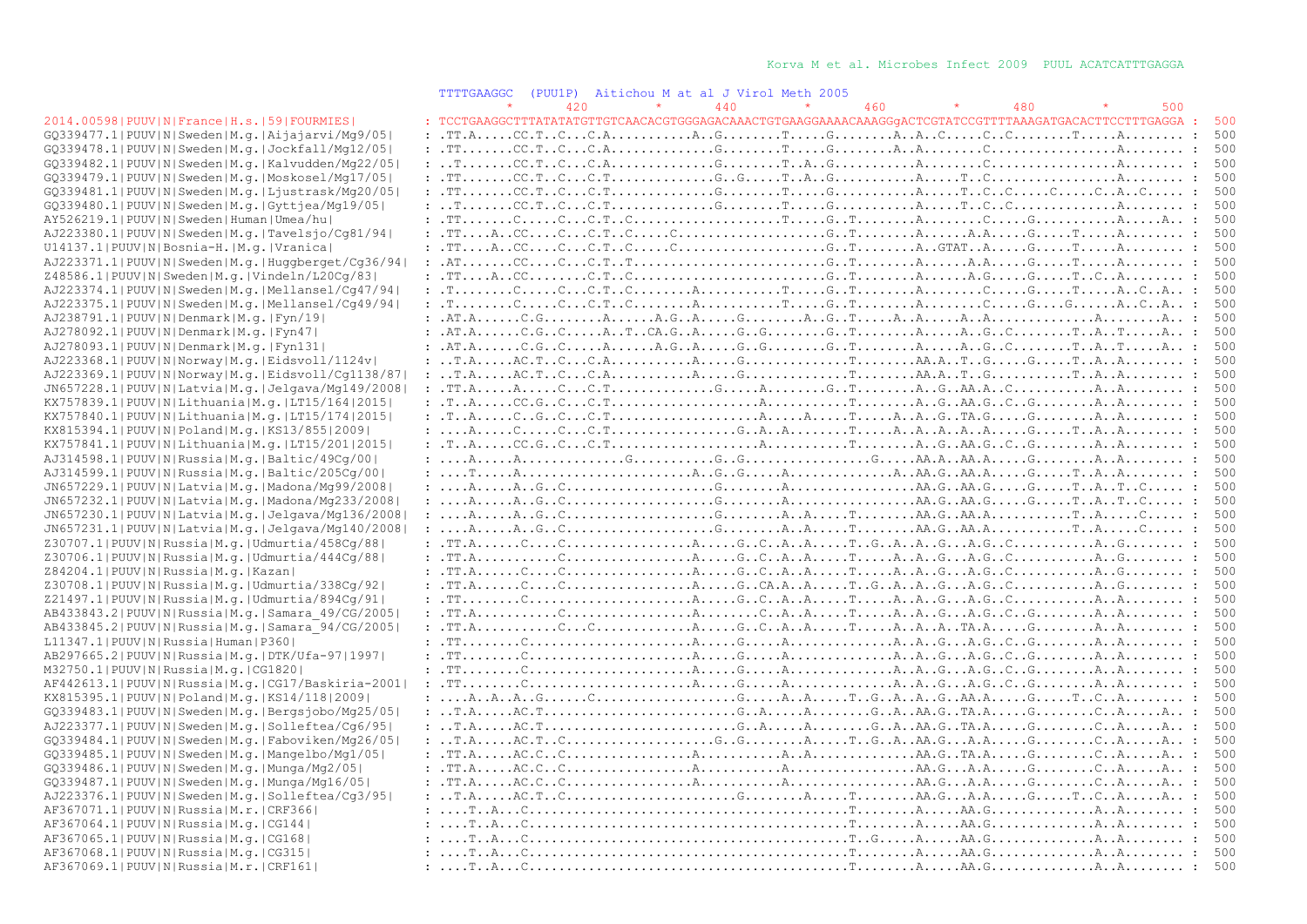|                                                         | <b>TTTTGAAGGC</b>                                                                                                                                                                                                                                                                                                                                                                                                                                                                                                 |     |         | (PUU1P) Aitichou M at al J Virol Meth 2005 |         |     |         |     |         |     |     |
|---------------------------------------------------------|-------------------------------------------------------------------------------------------------------------------------------------------------------------------------------------------------------------------------------------------------------------------------------------------------------------------------------------------------------------------------------------------------------------------------------------------------------------------------------------------------------------------|-----|---------|--------------------------------------------|---------|-----|---------|-----|---------|-----|-----|
|                                                         |                                                                                                                                                                                                                                                                                                                                                                                                                                                                                                                   | 420 | $\star$ | 440                                        | $\star$ | 460 | $\star$ | 480 | $\star$ | 500 |     |
| 2014.00598   PUUV   N   France   H.s.   59   FOURMIES   | : TCCTGAAGGCTTTATATATGTTGTCAACACGTGGGAGACAAACTGTGAAGGAAAACAAAGGqACTCGTATCCGTTTTAAAGATGACACTTCCTTTGAGGA :                                                                                                                                                                                                                                                                                                                                                                                                          |     |         |                                            |         |     |         |     |         |     | 500 |
| AF367070.1 PUUV N Russia M.r. CRF308                    |                                                                                                                                                                                                                                                                                                                                                                                                                                                                                                                   |     |         |                                            |         |     |         |     |         |     | 500 |
| AF367066.1 PUUV N Russia M.q. CG215                     |                                                                                                                                                                                                                                                                                                                                                                                                                                                                                                                   |     |         |                                            |         |     |         |     |         |     | 500 |
| AF367067.1  PUUV   N   Russia   M.q.   CG222            |                                                                                                                                                                                                                                                                                                                                                                                                                                                                                                                   |     |         |                                            |         |     |         |     |         |     | 500 |
| Z46942.1  PUUV   N   Finland   M.g.   Puumala/1324Cq/79 |                                                                                                                                                                                                                                                                                                                                                                                                                                                                                                                   |     |         |                                            |         |     |         |     |         |     | 500 |
| Z30702.1 PUUV N Finland M.g. Evo/12Cq/93                |                                                                                                                                                                                                                                                                                                                                                                                                                                                                                                                   |     |         |                                            |         |     |         |     |         |     | 500 |
| Z30703.1 PUUV N Finland M.g. Evo/13Cq/93                |                                                                                                                                                                                                                                                                                                                                                                                                                                                                                                                   |     |         |                                            |         |     |         |     |         |     | 500 |
| Z30704.1 PUUV N Finland M.g. Evo/14Cg/93                |                                                                                                                                                                                                                                                                                                                                                                                                                                                                                                                   |     |         |                                            |         |     |         |     |         |     | 500 |
| Z30705.1 PUUV N Finland M.g. Evo/15Cq/93                |                                                                                                                                                                                                                                                                                                                                                                                                                                                                                                                   |     |         |                                            |         |     |         |     |         |     | 500 |
| Z69985.1 PUUV N Finland M.g. Virrat/25Cq/95             |                                                                                                                                                                                                                                                                                                                                                                                                                                                                                                                   |     |         |                                            |         |     |         |     |         |     | 500 |
| JN831947.1 PUUV N Finland Pieksamaki/human lung/20      |                                                                                                                                                                                                                                                                                                                                                                                                                                                                                                                   |     |         |                                            |         |     |         |     |         |     | 500 |
| JN831943.1 PUUV N Finland Pieksamaki/Mq7/2008           | $: \ldots, \text{T. A. C.} \ldots, \text{C. } \ldots, \text{C. } \text{T. } \ldots, \text{G. } \ldots, \text{G. } \ldots, \text{G. } \ldots, \text{G. } \ldots, \text{G. } \ldots, \text{G. } \ldots, \text{G. } \ldots, \text{A. } \ldots, \text{A. } \ldots, \text{A. } \ldots, \text{A. } \ldots, \text{A. } \ldots, \text{A. } \ldots, \text{A. } \ldots, \text{A. } \ldots, \text{A. } \ldots, \text{A. } \ldots, \text{A. } \$                                                                              |     |         |                                            |         |     |         |     |         |     | 500 |
| JN831950.1 PUUV N Finland Pieksamaki/human kidney/      |                                                                                                                                                                                                                                                                                                                                                                                                                                                                                                                   |     |         |                                            |         |     |         |     |         |     | 500 |
| JQ319166.1 PUUV N Finland Konnevesi/Mg 014B/2005        |                                                                                                                                                                                                                                                                                                                                                                                                                                                                                                                   |     |         |                                            |         |     |         |     |         |     | 500 |
| JQ319169.1 PUUV N Finland Konnevesi/Mq 027B/2005        | : $T_1, \ldots, C_2, \ldots, C_n, \ldots, C_n, \ldots, C_n, \ldots, C_n, \ldots, C_n, \ldots, C_n, \ldots, C_n, \ldots, C_n, \ldots, C_n, \ldots, C_n, \ldots, C_n, \ldots, C_n, \ldots, C_n, \ldots, C_n, \ldots, C_n, \ldots, C_n, \ldots, C_n, \ldots, C_n, \ldots, C_n, \ldots, C_n, \ldots, C_n, \ldots, C_n, \ldots, C_n, \ldots, C_n, \ldots, C_n, \ldots, C_n, \ldots, C_n, \ldots, C_n, \ldots, C$                                                                                                       |     |         |                                            |         |     |         |     |         |     | 500 |
| JQ319167.1 PUUV N Finland Konnevesi/Mg 015B/2005        |                                                                                                                                                                                                                                                                                                                                                                                                                                                                                                                   |     |         |                                            |         |     |         |     |         |     | 500 |
| JQ319164.1 PUUV N Finland Konnevesi/Mq 06B/2005         |                                                                                                                                                                                                                                                                                                                                                                                                                                                                                                                   |     |         |                                            |         |     |         |     |         |     | 500 |
| JQ319165.1 PUUV N Finland Konnevesi/Mq 09B/2005         |                                                                                                                                                                                                                                                                                                                                                                                                                                                                                                                   |     |         |                                            |         |     |         |     |         |     | 500 |
| JQ319170.1  PUUV   N   Finland   Konnevesi/Mg 074B/2005 |                                                                                                                                                                                                                                                                                                                                                                                                                                                                                                                   |     |         |                                            |         |     |         |     |         |     | 500 |
| JQ319171.1 PUUV N Finland Konnevesi/Mq M114B/2005       |                                                                                                                                                                                                                                                                                                                                                                                                                                                                                                                   |     |         |                                            |         |     |         |     |         |     | 500 |
| AJ238788.1 PUUV N Russia M.q. Karhumaki                 |                                                                                                                                                                                                                                                                                                                                                                                                                                                                                                                   |     |         |                                            |         |     |         |     |         |     | 500 |
| AJ238789.1 PUUV N Russia M.g. Kolodozero                |                                                                                                                                                                                                                                                                                                                                                                                                                                                                                                                   |     |         |                                            |         |     |         |     |         |     | 500 |
| AJ314597.1 PUUV N Finland M.q. Pallasjarvi/63Cq/98 :    |                                                                                                                                                                                                                                                                                                                                                                                                                                                                                                                   |     |         |                                            |         |     |         |     |         |     | 500 |
| NC 005224.1 PUUV N Finland M.g. Sotkamo-revu-NCBI2 :    |                                                                                                                                                                                                                                                                                                                                                                                                                                                                                                                   |     |         |                                            |         |     |         |     |         |     | 500 |
| AJ238790.1 PUUV N Russia M.g. Gomselga                  |                                                                                                                                                                                                                                                                                                                                                                                                                                                                                                                   |     |         |                                            |         |     |         |     |         |     | 500 |
|                                                         |                                                                                                                                                                                                                                                                                                                                                                                                                                                                                                                   |     |         |                                            |         |     |         |     |         |     | 500 |
|                                                         |                                                                                                                                                                                                                                                                                                                                                                                                                                                                                                                   |     |         |                                            |         |     |         |     |         |     | 500 |
| JX046487.1 Muju-V N South-Korea M.r. 11-5 2011          |                                                                                                                                                                                                                                                                                                                                                                                                                                                                                                                   |     |         |                                            |         |     |         |     |         |     | 500 |
| JX046484.1 Muju-V N South-Korea M.r. 11-4 2011          | $: \ldots \ldots A \ldots AC \ldots C \ldots C \ldots C \ldots A \ldots T \ldots A \ldots C \ldots A \ldots T \ldots A \ldots C \ldots A \ldots A \ldots A \ldots C \ldots C \ldots A \ldots C \ldots A \ldots C \ldots A \ldots C \ldots A \ldots C \ldots A \ldots C \ldots A \ldots C \ldots A \ldots C \ldots A \ldots C \ldots A \ldots C \ldots A \ldots C \ldots A \ldots C \ldots A \ldots C \ldots A \ldots C \ldots A \ldots C \ldots C \ldots C \ldots A \ldots C \ldots C \ldots A \ldots C \ldots A$ |     |         |                                            |         |     |         |     |         |     | 500 |
| JX028273.1 Muju-V N South-Korea M.r. 11-1 2011          |                                                                                                                                                                                                                                                                                                                                                                                                                                                                                                                   |     |         |                                            |         |     |         |     |         |     | 500 |
| DQ138128.1 Muju-V N South-Korea E.r. 00-18              | $: \ldots \ldots A \ldots A \ldots G \ldots \ldots C \ldots A \ldots G \ldots A \ldots G \ldots A \ldots G \ldots T \ldots G \ldots A \ldots A \ldots T A \ldots G \ldots G \ldots G \ldots G \ldots A \ldots A \ldots A \ldots$                                                                                                                                                                                                                                                                                  |     |         |                                            |         |     |         |     |         |     | 500 |
| DQ138140.1 Muju-V N South-Korea E.r. 99-27              |                                                                                                                                                                                                                                                                                                                                                                                                                                                                                                                   |     |         |                                            |         |     |         |     |         |     | 500 |
| DQ138133.1 Muju-V N South-Korea E.r. 96-1               |                                                                                                                                                                                                                                                                                                                                                                                                                                                                                                                   |     |         |                                            |         |     |         |     |         |     | 500 |
| DQ138142.1 Muju-V N South-Korea E.r. 99-28              |                                                                                                                                                                                                                                                                                                                                                                                                                                                                                                                   |     |         |                                            |         |     |         |     |         |     | 500 |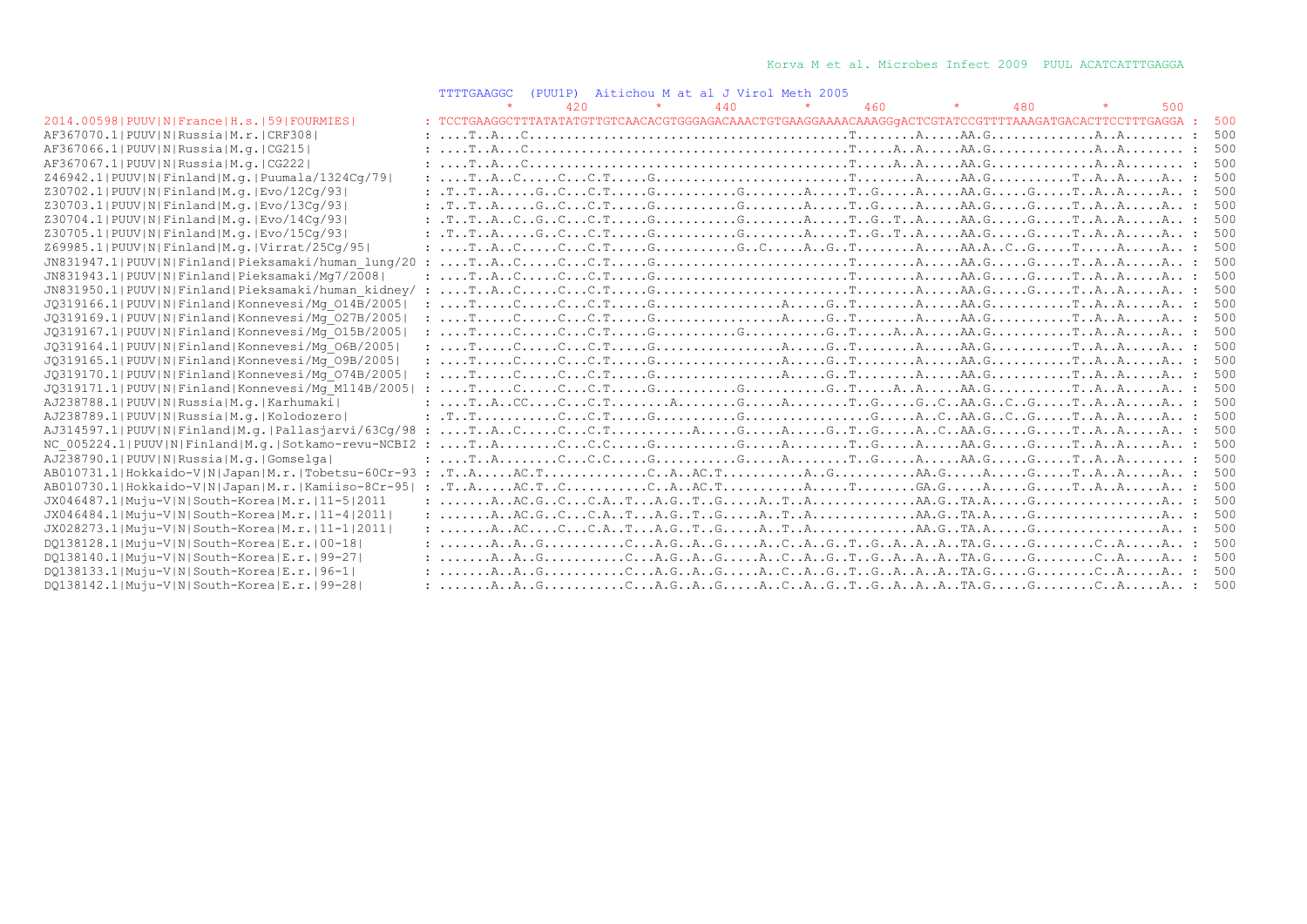| Korva M et al. Microbes Infect 2009 CAT (end of PUUL)          |     | PUU S TCCATGCCAACAGCCCAGTCAAC<br>CGTCTTCTCGAATGAGG PUU D<br>Aitichou M at al J Virol Meth 2005<br>CGWCTHCTYDAATGTGGWCCT HANTAV1L                                                                                                                                                                                                                                                                                                                                                                           |     |
|----------------------------------------------------------------|-----|------------------------------------------------------------------------------------------------------------------------------------------------------------------------------------------------------------------------------------------------------------------------------------------------------------------------------------------------------------------------------------------------------------------------------------------------------------------------------------------------------------|-----|
|                                                                | 520 | 540<br>560<br>580<br>600                                                                                                                                                                                                                                                                                                                                                                                                                                                                                   |     |
| 2014.00598   PUUV   N   France   H.s.   59   FOURMIES          |     |                                                                                                                                                                                                                                                                                                                                                                                                                                                                                                            | 600 |
| 2014.00233 PUUV N France H.s. 59 FOURMIES                      |     |                                                                                                                                                                                                                                                                                                                                                                                                                                                                                                            | 600 |
| 2014.00097 PUUV N France H.s. 02 SAINT-MICHEL                  |     |                                                                                                                                                                                                                                                                                                                                                                                                                                                                                                            | 600 |
| 2014.00488   PUUV   N   France   H.s.   08   SIGNY-LE-PETIT    |     |                                                                                                                                                                                                                                                                                                                                                                                                                                                                                                            |     |
| 2014.00613 PUUV N France H.s. 59 FOURMIES                      |     |                                                                                                                                                                                                                                                                                                                                                                                                                                                                                                            |     |
|                                                                |     |                                                                                                                                                                                                                                                                                                                                                                                                                                                                                                            | 600 |
| 2015.00402   PUUV   N   France   H.s.   08   CHARLEVILLE-MEZIE |     |                                                                                                                                                                                                                                                                                                                                                                                                                                                                                                            |     |
| 2015.00422   PUUV   N   France   H.s.   59   ANOR              |     |                                                                                                                                                                                                                                                                                                                                                                                                                                                                                                            | 600 |
| 2015.00488   PUUV   N   France   H.s.   08   SEDAN             |     |                                                                                                                                                                                                                                                                                                                                                                                                                                                                                                            | 600 |
| 2015.00498   PUUV   N   France   H.s.   08   REMILLY-AILLICOUR |     |                                                                                                                                                                                                                                                                                                                                                                                                                                                                                                            | 600 |
| 2016.00295 PUUV N France H.s. 08 CORNY-MACHEROMENI             |     | 600                                                                                                                                                                                                                                                                                                                                                                                                                                                                                                        |     |
| 2016.00333   PUUV   N   France   H.s.   59   FOURMIES          |     |                                                                                                                                                                                                                                                                                                                                                                                                                                                                                                            | 600 |
| 2016.00345 PUUV N France H.s. 59 FOURMIES                      |     |                                                                                                                                                                                                                                                                                                                                                                                                                                                                                                            | 600 |
| 2016.00357 PUUV N France H.s.   02   HIRSON                    |     |                                                                                                                                                                                                                                                                                                                                                                                                                                                                                                            | 600 |
| 2016.00427 PUUV N France H.s. 59 FOURMIES                      |     |                                                                                                                                                                                                                                                                                                                                                                                                                                                                                                            |     |
| 2016.00469 PUUV N France H.s. 02 PREMONTRE                     |     |                                                                                                                                                                                                                                                                                                                                                                                                                                                                                                            | 600 |
| AJ277075.1 PUUV N Belgium M.g. Montbliart/CG14444              |     |                                                                                                                                                                                                                                                                                                                                                                                                                                                                                                            | 600 |
| 2014.00053 PUUV N France H.s. 08 SECHEVAL                      |     | $: \ldots, \ldots, \ldots, \ldots, \mathbb{A}, \ldots, \ldots, \ldots, \ldots, \ldots, \mathbb{C}, \ldots, \ldots, \ldots, \ldots, \ldots, \mathbb{A}, \ldots, \mathbb{T}, \ldots, \ldots, \ldots, \mathbb{C}, \ldots, \mathbb{T}, \ldots, \mathbb{T}, \ldots, \mathbb{T}, \ldots, \mathbb{T}, \ldots, \mathbb{T}, \ldots, \mathbb{T}, \ldots, \mathbb{T}, \ldots, \mathbb{T}, \ldots, \mathbb{T}, \ldots, \mathbb{T}, \ldots, \mathbb{T}, \ldots, \mathbb{T}, \ldots, \mathbb{T}, \$                      | 600 |
| KT247593.1 PUUV N France M.g. 08 Ardennes/Mg75/201             |     |                                                                                                                                                                                                                                                                                                                                                                                                                                                                                                            | 600 |
| KT247592.1 PUUV N France M.q. 08 Ardennes/Mq156/20             |     |                                                                                                                                                                                                                                                                                                                                                                                                                                                                                                            | 600 |
| 2015.00019 PUUV N France H.s. 08 ETEIGNIERES                   |     |                                                                                                                                                                                                                                                                                                                                                                                                                                                                                                            | 600 |
| 2016.00239   PUUV   N   France   H.s.   08   VIREUX-MOLHAIN    |     |                                                                                                                                                                                                                                                                                                                                                                                                                                                                                                            | 600 |
| 2015.00329   PUUV   N   France   H.s.   08   BOGNY-SUR-MEUSE   |     |                                                                                                                                                                                                                                                                                                                                                                                                                                                                                                            | 600 |
| 2014.00209   PUUV   N   France   H.s.   08   TREMBLOIS-LES-ROC |     |                                                                                                                                                                                                                                                                                                                                                                                                                                                                                                            | 600 |
| 2015.00456 PUUV N France H.s. 94 ALFORTVILLE                   |     |                                                                                                                                                                                                                                                                                                                                                                                                                                                                                                            | 600 |
| 2012.00018   PUUV   N   France   H.s.   08   ROCROI            |     | 600                                                                                                                                                                                                                                                                                                                                                                                                                                                                                                        |     |
| AJ277032.1 PUUV N Belgium M.g. Momignies/47Cq/96               |     | $: \ldots, \ldots, \ldots, \ldots, \mathbb{A} \ldots, \mathbb{A} \ldots, \ldots, \mathbb{A} \ldots, \mathbb{A} \ldots, \mathbb{A} \ldots, \mathbb{A} \ldots, \mathbb{A} \ldots, \mathbb{A} \ldots, \mathbb{A} \ldots, \mathbb{A} \ldots, \mathbb{A} \ldots, \mathbb{A} \ldots, \mathbb{A} \ldots, \mathbb{A} \ldots, \mathbb{A} \ldots, \mathbb{A} \ldots, \mathbb{A} \ldots, \mathbb{A} \ldots, \mathbb{A} \ldots, \mathbb{A} \ldots$                                                                     | 600 |
| AJ277034.1 PUUV N Belgium M.g. Couvin/59Cg/97                  |     |                                                                                                                                                                                                                                                                                                                                                                                                                                                                                                            |     |
| AJ277033.1 PUUV N Belgium M.g. Momignies/55Cq/96               |     |                                                                                                                                                                                                                                                                                                                                                                                                                                                                                                            | 600 |
| 2012.00638 PUUV N France H.s. 08 GIVET                         |     |                                                                                                                                                                                                                                                                                                                                                                                                                                                                                                            | 600 |
| 2015.00328   PUUV   N   France   H.s.   08   VRIGNE-MEUSE      |     |                                                                                                                                                                                                                                                                                                                                                                                                                                                                                                            |     |
|                                                                |     |                                                                                                                                                                                                                                                                                                                                                                                                                                                                                                            | 600 |
| 2015.00419   PUUV   N   France   H.s.   08   DOUZY             |     |                                                                                                                                                                                                                                                                                                                                                                                                                                                                                                            |     |
| 2016.00310 PUUV N France H.s. 08 THIN-LE-MOUTIER               |     |                                                                                                                                                                                                                                                                                                                                                                                                                                                                                                            |     |
| AJ277030.1 PUUV N Belgium M.g. Thuin/33Cg/96                   |     | 600                                                                                                                                                                                                                                                                                                                                                                                                                                                                                                        |     |
| AJ238779.1 PUUV N Germany M.g. NRW/Cq-Erft                     |     |                                                                                                                                                                                                                                                                                                                                                                                                                                                                                                            | 600 |
| 2014.00276 PUUV N France H.s. 59 LILLE                         |     |                                                                                                                                                                                                                                                                                                                                                                                                                                                                                                            | 600 |
| U22423.1 PUUV N Belgium M.g. CG13891                           |     |                                                                                                                                                                                                                                                                                                                                                                                                                                                                                                            | 600 |
| 2014.00321 PUUV N France H.s. 59 FOURMIES                      |     |                                                                                                                                                                                                                                                                                                                                                                                                                                                                                                            | 600 |
| 2015.00457 PUUV N France H.s. 55 REVIGNY-SUR-ORNAI             |     |                                                                                                                                                                                                                                                                                                                                                                                                                                                                                                            |     |
| 2013.00250   PUUV   N   France   H.s.   62   VENDIN-LS-BTHUNE  |     | $: \ldots, \ldots, \ldots, \ldots, \mathbb{A}, \ldots, \ldots, \ldots, \ldots, \ldots, \ldots, \ldots, \mathbb{C}, \ldots, \ldots, \ldots, \ldots, \ldots, \mathbb{T}, \ldots, \ldots, \ldots, \mathbb{T}, \ldots, \ldots, \mathbb{T}, \ldots, \mathbb{T}, \ldots, \mathbb{T}, \ldots, \mathbb{T}, \ldots, \mathbb{T}, \ldots, \mathbb{T}, \ldots, \mathbb{T}, \ldots, \mathbb{T}, \ldots, \mathbb{T}, \ldots, \mathbb{T}, \ldots, \mathbb{T}, \ldots, \mathbb{T}, \ldots, \mathbb{T},$                    | 600 |
| 2016.00282   PUUV   N   France   H.s.   59   MORBECQUE         |     |                                                                                                                                                                                                                                                                                                                                                                                                                                                                                                            |     |
| AJ277076.1 PUUV N Belgium M.g. Montbliart/CG14445              |     |                                                                                                                                                                                                                                                                                                                                                                                                                                                                                                            | 600 |
| 2014.00153 PUUV N France H.s. 02 BUIRONFOSSE                   |     |                                                                                                                                                                                                                                                                                                                                                                                                                                                                                                            | 600 |
| 2014.00171 PUUV N France H.s. 59 SAINT-SAULVE                  |     |                                                                                                                                                                                                                                                                                                                                                                                                                                                                                                            |     |
| 2016.00293 PUUV N France H.s. 60 LA-NEUVILLE-SUR-R             |     |                                                                                                                                                                                                                                                                                                                                                                                                                                                                                                            | 600 |
| 2014.00499   PUUV   N   France   H.s.   94   CHAMPIGNY-SUR-MAR |     |                                                                                                                                                                                                                                                                                                                                                                                                                                                                                                            | 600 |
| 2012.00057 PUUV N France H.s. 59 COUSOLRE                      |     |                                                                                                                                                                                                                                                                                                                                                                                                                                                                                                            | 600 |
| 2012.00349   PUUV   N   France   H.s.   02   ENGLANCOURT       |     |                                                                                                                                                                                                                                                                                                                                                                                                                                                                                                            | 600 |
| 2014.00135 PUUV N France H.s.   02 ATHIES-SOUS-LAON            |     |                                                                                                                                                                                                                                                                                                                                                                                                                                                                                                            | 600 |
| 2014.00184   PUUV   N   France   H.s.   59   FOURMIES          |     |                                                                                                                                                                                                                                                                                                                                                                                                                                                                                                            | 600 |
| 2016.00182   PUUV   N   France   H.s.   08   BOULZICOURT       |     | $: \ldots$ , $\mathbb{T} \ldots \mathbb{T} \ldots \mathbb{T} \ldots \mathbb{T} \ldots \mathbb{T} \ldots \mathbb{T} \ldots \mathbb{T} \ldots \mathbb{T} \ldots \mathbb{T} \ldots \mathbb{T} \ldots \mathbb{T} \ldots \mathbb{T} \ldots \mathbb{T} \ldots \mathbb{T} \ldots \mathbb{T} \ldots \mathbb{T} \ldots \mathbb{T} \ldots \mathbb{T} \ldots \mathbb{T} \ldots \mathbb{T} \ldots \mathbb{T} \ldots \mathbb{T} \ldots \mathbb{T} \ldots \mathbb{T} \ldots \mathbb{T} \ldots \mathbb{T} \ldots \mathbb$ | 600 |
| 2016.00286   PUUV   N   France   H.s.   02   TRUCY             |     |                                                                                                                                                                                                                                                                                                                                                                                                                                                                                                            | 600 |
| 2016.00325 PUUV N France H.s. 59 AULNOYE-AYMERIES              |     |                                                                                                                                                                                                                                                                                                                                                                                                                                                                                                            | 600 |
| 2016.00452 PUUV N France H.s. 02 LAON                          |     |                                                                                                                                                                                                                                                                                                                                                                                                                                                                                                            | 600 |
| 2016.00467   PUUV   N   France   H.s.   02   AISNE             |     |                                                                                                                                                                                                                                                                                                                                                                                                                                                                                                            | 600 |
|                                                                |     |                                                                                                                                                                                                                                                                                                                                                                                                                                                                                                            |     |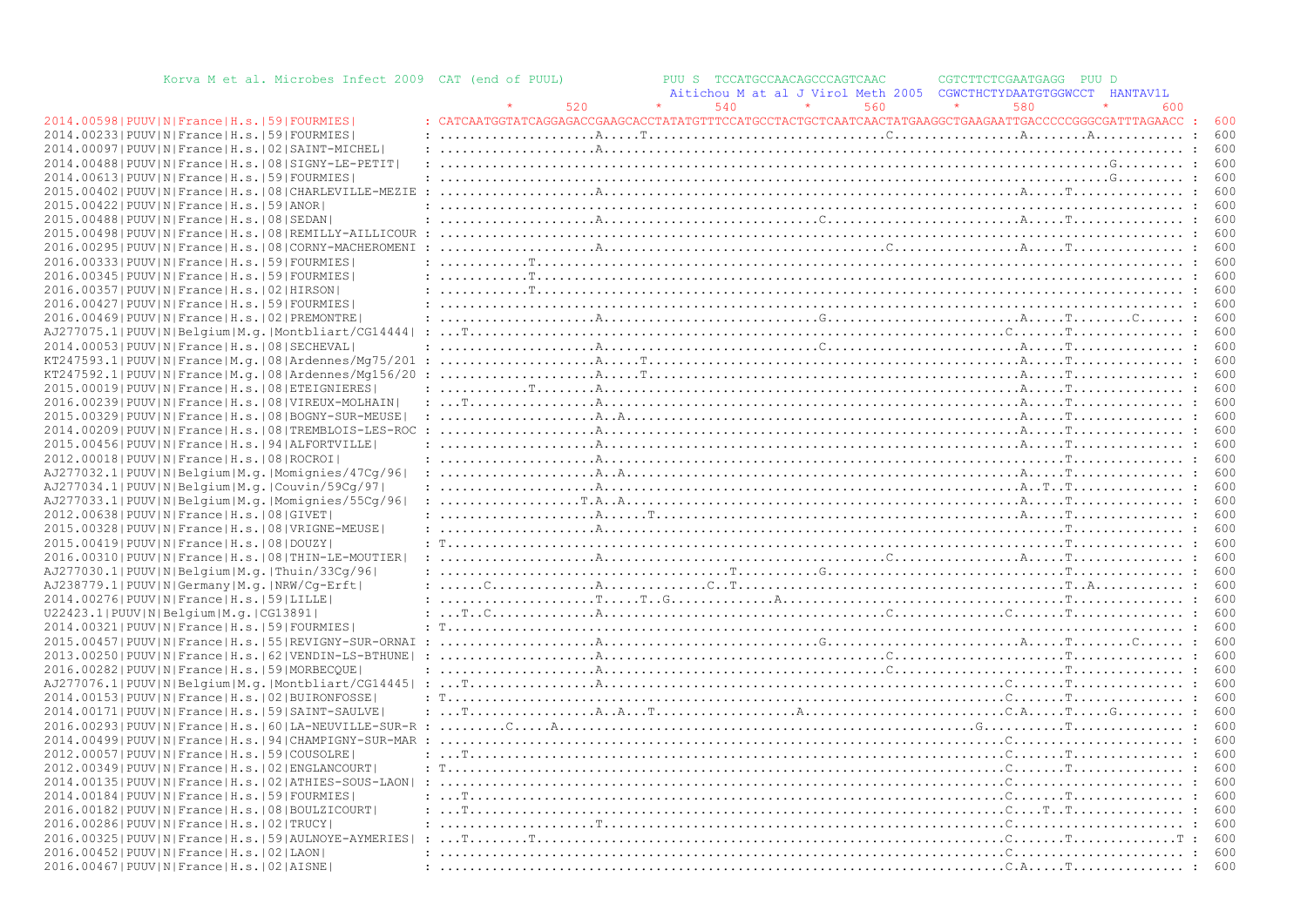| Korva M et al. Microbes Infect 2009 CAT (end of PUUL)          |     | PUU S TCCATGCCAACAGCCCAGTCAAC                                                                                                                                                                                                                                                                                                                                                                                                                                  | CGTCTTCTCGAATGAGG<br>PUU D     |                      |
|----------------------------------------------------------------|-----|----------------------------------------------------------------------------------------------------------------------------------------------------------------------------------------------------------------------------------------------------------------------------------------------------------------------------------------------------------------------------------------------------------------------------------------------------------------|--------------------------------|----------------------|
|                                                                |     | Aitichou M at al J Virol Meth 2005                                                                                                                                                                                                                                                                                                                                                                                                                             | CGWCTHCTYDAATGTGGWCCT HANTAV1L |                      |
|                                                                | 520 | 540<br>560                                                                                                                                                                                                                                                                                                                                                                                                                                                     | 580<br>600                     |                      |
| 2014.00598   PUUV   N   France   H.s.   59   FOURMIES          |     |                                                                                                                                                                                                                                                                                                                                                                                                                                                                |                                |                      |
| 2015.00657 PUUV N France H.s. 02 CILLY                         |     |                                                                                                                                                                                                                                                                                                                                                                                                                                                                |                                | 600                  |
| 2015.00526 PUUV N France H.s. 08 MONTHERME                     |     | $: \ldots, \ldots, \ldots, \ldots, \mathbb{A}, \ldots, \ldots, \ldots, \ldots, \ldots, \ldots, \mathbb{C}, \ldots, \ldots, \ldots, \ldots, \ldots, \mathbb{C}, \ldots, \ldots, \mathbb{T}, \ldots, \ldots, \ldots, \mathbb{C}, \ldots, \mathbb{C}, \ldots, \mathbb{C}, \ldots, \mathbb{C}, \ldots, \mathbb{C}, \ldots, \mathbb{C}, \ldots, \mathbb{C}, \ldots, \mathbb{C}, \ldots, \mathbb{C}, \ldots, \mathbb{C}, \ldots, \mathbb{C}, \ldots, \mathbb{C},$    |                                | 600                  |
|                                                                |     |                                                                                                                                                                                                                                                                                                                                                                                                                                                                |                                |                      |
| 2015.00045 PUUV N France H.s. 59 FOURMIES                      |     |                                                                                                                                                                                                                                                                                                                                                                                                                                                                |                                | 600                  |
| 2015.00430 PUUV N France H.s. 02 MONTCORNET                    |     |                                                                                                                                                                                                                                                                                                                                                                                                                                                                |                                | 600                  |
| 2016.00311 PUUV N France H.s. 02 LAON                          |     |                                                                                                                                                                                                                                                                                                                                                                                                                                                                |                                |                      |
| AJ277031.1 PUUV N Belgium M.g. Montbliart/23Cq/96              |     |                                                                                                                                                                                                                                                                                                                                                                                                                                                                |                                | 600                  |
| 2016.00326 PUUV N France H.s. 02 LAON                          |     |                                                                                                                                                                                                                                                                                                                                                                                                                                                                |                                | 600                  |
| 2016.00353 PUUV N France H.s. 02 CESSIERES                     |     |                                                                                                                                                                                                                                                                                                                                                                                                                                                                |                                |                      |
| 2012.00061 PUUV N France H.s. 02 LANISCOURT                    |     |                                                                                                                                                                                                                                                                                                                                                                                                                                                                |                                | 600                  |
| 2014.00174   PUUV   N   France   H.s.   02   ST-ERME-OUTRE-ET- |     |                                                                                                                                                                                                                                                                                                                                                                                                                                                                |                                |                      |
| 2016.00268   PUUV   N   France   H.s.   02   PRESLES-ET-THIERN |     |                                                                                                                                                                                                                                                                                                                                                                                                                                                                |                                | 600                  |
| 2015.00660 PUUV N France H.s. 02 VIC-SUR-AISNE                 |     |                                                                                                                                                                                                                                                                                                                                                                                                                                                                |                                | 600                  |
| 2012.00025 PUUV N France H.s. 51 SAINTE-MENEHOULD              |     |                                                                                                                                                                                                                                                                                                                                                                                                                                                                |                                |                      |
| 2015.00665  PUUV   N   France   H.s.   51   REIMS              |     |                                                                                                                                                                                                                                                                                                                                                                                                                                                                |                                | 600                  |
|                                                                |     |                                                                                                                                                                                                                                                                                                                                                                                                                                                                |                                | $\cdot$ .<br>600     |
| 2012.00123  PUUV   N   France   H.s.   55   BAR-LE-DUC         |     |                                                                                                                                                                                                                                                                                                                                                                                                                                                                |                                | 600                  |
| 2012.00278   PUUV   N   France   H.s.   51   REIMS             |     |                                                                                                                                                                                                                                                                                                                                                                                                                                                                |                                | 600                  |
|                                                                |     |                                                                                                                                                                                                                                                                                                                                                                                                                                                                |                                |                      |
| 2015.00185 PUUV N France H.s. 68 FELLERING                     |     |                                                                                                                                                                                                                                                                                                                                                                                                                                                                |                                | 600                  |
| KJ994776.1  PUUV   N   Germany   M. q.   Mu / 07 / 1219   2007 |     |                                                                                                                                                                                                                                                                                                                                                                                                                                                                |                                | 600                  |
| 2012.00086 PUUV N France H.s 58 CHEVROCHES                     |     |                                                                                                                                                                                                                                                                                                                                                                                                                                                                |                                | 600                  |
|                                                                |     |                                                                                                                                                                                                                                                                                                                                                                                                                                                                |                                | 600                  |
| KT247594.1 PUUV N France M.g. 45 Orleans/Mg23/2010             |     | : $T_1, \ldots, T_r, T_r, G_1, G_2, \ldots, G_r, \ldots, G_r, \ldots, G_r, \ldots, G_r, \ldots, G_r, \ldots, G_r, \ldots, G_r, \ldots, G_r, \ldots, G_r, \ldots, G_r, \ldots, G_r, \ldots, G_r, \ldots, G_r, \ldots, G_r, \ldots, G_r, \ldots, G_r, \ldots, G_r, \ldots, G_r, \ldots, G_r, \ldots, G_r, \ldots, G_r, \ldots, G_r, \ldots, G_r, \ldots, G_r, \ldots, G_r, \ldots, G_r, \ldots, G_r, \ldots, G_r,$                                               |                                | 600                  |
|                                                                |     |                                                                                                                                                                                                                                                                                                                                                                                                                                                                |                                | 600                  |
| 2012.00301  PUUV   N   France   H.s.   25   MOUTHE             |     | $: \ldots A, \ldots, C, T, A, \ldots, A, \ldots, T, G, \ldots, A, \ldots, A, \ldots, G, C, \ldots, A, A, \ldots, G, A, \ldots, T, T, A, \ldots, G, \ldots;$                                                                                                                                                                                                                                                                                                    |                                |                      |
|                                                                |     |                                                                                                                                                                                                                                                                                                                                                                                                                                                                |                                | 600                  |
| KT247597.1 PUUV N France M.q. 39 Jura/Mq214/2010               |     |                                                                                                                                                                                                                                                                                                                                                                                                                                                                |                                |                      |
| KT247596.2 PUUV N France M.q. 39 Jura/Mq2/2010                 |     | : $A_1, C_1, C_2, T_1, A_2, \ldots, A_n, \ldots, T, G_2, \ldots, A_n, \ldots, T, A_n, \ldots, T, G_3, \ldots, T, A_n, \ldots, T, A_n, \ldots, T, \ldots, T, \ldots, G_3, \ldots;$                                                                                                                                                                                                                                                                              |                                |                      |
| 2012.00102   PUUV   N   France   H.s.   39   COISERETTE        |     | $: \ldots A, \ldots, C, T, A, \ldots, A, \ldots, T, G, \ldots, A, \ldots, A, A, \ldots, C, \ldots, A, A, \ldots, G, A, T, T, \ldots, \ldots, C, T, T, \ldots, \ldots, T$ : 600                                                                                                                                                                                                                                                                                 |                                |                      |
| 2012.00536  PUUV  N   France   H.s.   39   LA-PESSE            |     | $: \ldots A, \ldots, C, T, A, \ldots, A, \ldots, T, G, \ldots, A, \ldots, A, A, \ldots, C, \ldots, A, A, \ldots, G, A, T, T, \ldots, \ldots, C, T, T, \ldots, \ldots, T$ : 600                                                                                                                                                                                                                                                                                 |                                |                      |
| 2014.00622 PUUV N France H.s. 39 ARBOIS                        |     |                                                                                                                                                                                                                                                                                                                                                                                                                                                                |                                | 600                  |
| 2015.00567 PUUV N France H.s. 70 RIOZ                          |     |                                                                                                                                                                                                                                                                                                                                                                                                                                                                |                                | 600                  |
| 2014.00637 PUUV N France H.s. 25 SAULES                        |     |                                                                                                                                                                                                                                                                                                                                                                                                                                                                |                                | 600                  |
|                                                                |     |                                                                                                                                                                                                                                                                                                                                                                                                                                                                |                                |                      |
| 2012.00396   PUUV   N   France   H.s.   39   SAINT-CLAUDE      |     |                                                                                                                                                                                                                                                                                                                                                                                                                                                                |                                |                      |
| 2014.00120   PUUV   N   France   H.s.   38   LE-MOUTARET       |     | $\ldots$ , , $\ldots$ , $\ldots$ , $\ldots$ , $\ldots$ , $\ldots$ , $\ldots$ , $\ldots$ , $\ldots$ , $\ldots$ , $\ldots$ , $\ldots$ , $\ldots$ , $\ldots$ , $\ldots$ , $\ldots$ , $\ldots$ , $\ldots$ , $\ldots$ , $\ldots$ , $\ldots$ , $\ldots$ , $\ldots$ , $\ldots$ , $\ldots$ , $\ldots$ , $\ldots$ , $\ldots$ , $\ldots$ , $\ldots$ , $\ldots$ ,                                                                                                         |                                | 600                  |
| 2015.00153 PUUV N France H.s. 73 GREZY-SUR-ISERE               |     | $: \ldots A, \ldots C, T, A, \ldots A, \ldots T, G, \ldots A, \ldots A, \ldots A, A, \ldots C, C, \ldots A, A, \ldots G, A, T, T, T, A, \ldots C, \ldots G, \ldots I$                                                                                                                                                                                                                                                                                          |                                | 600                  |
| 2015.00504   PUUV   N   France   H.s.   70   RONCHAMP          |     | : $A$ $CTCAT.GAAAAAGTCAGATATAG$                                                                                                                                                                                                                                                                                                                                                                                                                                |                                | 600                  |
| 2016.00275   PUUV   N   France   H.s.   21   JALLANGES         |     | : $A$ $CTAAT. GAAAACCAAGATTAG$                                                                                                                                                                                                                                                                                                                                                                                                                                 |                                | 600                  |
| 2016.00320 PUUV N France H.s. 25 SAINT-VIT                     |     |                                                                                                                                                                                                                                                                                                                                                                                                                                                                |                                | 600                  |
| 2015.00410 PUUV N France H.s. 70 ANGIREY                       |     |                                                                                                                                                                                                                                                                                                                                                                                                                                                                |                                | 600                  |
| DO016430.2   PUUV   N   Germany   M. g.   Bavaria/CG33/04      |     |                                                                                                                                                                                                                                                                                                                                                                                                                                                                |                                | 600                  |
| DQ016432.2   PUUV   N   Germany   M.g.   Bavaria/CG41/04       |     |                                                                                                                                                                                                                                                                                                                                                                                                                                                                |                                | 600<br>$\mathcal{L}$ |
| AY954723.2   PUUV   N   Germany   M. g.   Bavaria-CG34/04      |     |                                                                                                                                                                                                                                                                                                                                                                                                                                                                |                                | 600                  |
| AY954722.2   PUUV   N   Germany   M. g.   Bavaria-CG9/04       |     |                                                                                                                                                                                                                                                                                                                                                                                                                                                                |                                | : 600                |
| 2012.00402   PUUV   N   France   H.s.   60   GOUVIEUX          |     | $: \ldots A, \ldots C, T C, A, \ldots A, \ldots T, G, \ldots G, \ldots G, \ldots A, A, \ldots G, \ldots A, A, \ldots G, A, \ldots G, A, \ldots T, \ldots \ldots \ldots \ldots T$                                                                                                                                                                                                                                                                               |                                | 600<br>$\cdot$ :     |
| 2014.00540 PUUV N France H.s. 60 CHAMBLY                       |     |                                                                                                                                                                                                                                                                                                                                                                                                                                                                |                                | 600                  |
| AJ314600.1 PUUV N Balkan M.q. Balkan-1                         |     | $: \ldots$ T $\ldots$ . C $\ldots$ T $\ldots$ A $\ldots$ . A $\ldots$ T $\ldots$ $\ldots$ A $\ldots$ T $\ldots$ . A $\ldots$ A $\ldots$ C $\ldots$ A $\ldots$ . A $\ldots$ . GC $\ldots$ T $\ldots$ T $\ldots$ C $\ldots$ G $\ldots$ G $\ldots$ C $\ldots$ G $\ldots$ C $\ldots$ G $\ldots$ C $\ldots$ A $\ldots$                                                                                                                                              |                                | 600                  |
| AJ314601.1 PUUV N Balkan M.g. Balkan-2                         |     |                                                                                                                                                                                                                                                                                                                                                                                                                                                                |                                | 600                  |
| FN377821.1  PUUV   N   Hungary   M.g.   Mg9/HungaryTR17/00     |     | $: \ldots$ $\mathbb{T} \ldots \ldots \mathbb{C} \ldots \mathbb{T} \ldots \ldots \mathbb{A} \ldots \ldots \mathbb{C} \ldots \mathbb{A} \ldots \mathbb{A} \ldots \mathbb{A} \ldots \mathbb{C} \ldots \mathbb{A} \ldots \mathbb{C} \ldots \mathbb{A} \ldots \ldots \mathbb{C} \ldots \mathbb{C} \ldots \mathbb{C} \ldots \mathbb{C} \ldots \mathbb{C} \ldots \mathbb{C} \ldots \mathbb{C} \ldots \mathbb{C} \ldots \mathbb{C} \ldots \mathbb{C} \ldots \mathbb{C$ |                                | 600                  |
| FN377822.1  PUUV   N   Hungary   M.g.   Mg23/ Hungary TR17/00  |     |                                                                                                                                                                                                                                                                                                                                                                                                                                                                |                                | 600                  |
|                                                                |     |                                                                                                                                                                                                                                                                                                                                                                                                                                                                |                                |                      |
| GO339473.1 PUUV N Sweden M.g. Kiviniemi/Mg3/05                 |     |                                                                                                                                                                                                                                                                                                                                                                                                                                                                |                                | 600                  |
| GQ339474.1 PUUV N Sweden M.g. Kiviniemi/Mg5/05                 |     |                                                                                                                                                                                                                                                                                                                                                                                                                                                                |                                | 600                  |
| GQ339475.1 PUUV N Sweden M.g. Kiviniemi/Mq6/05                 |     |                                                                                                                                                                                                                                                                                                                                                                                                                                                                |                                | 600                  |
| GO339476.1 PUUV N Sweden M.g. Aijajarvi/Mg7/05                 |     |                                                                                                                                                                                                                                                                                                                                                                                                                                                                |                                | 600                  |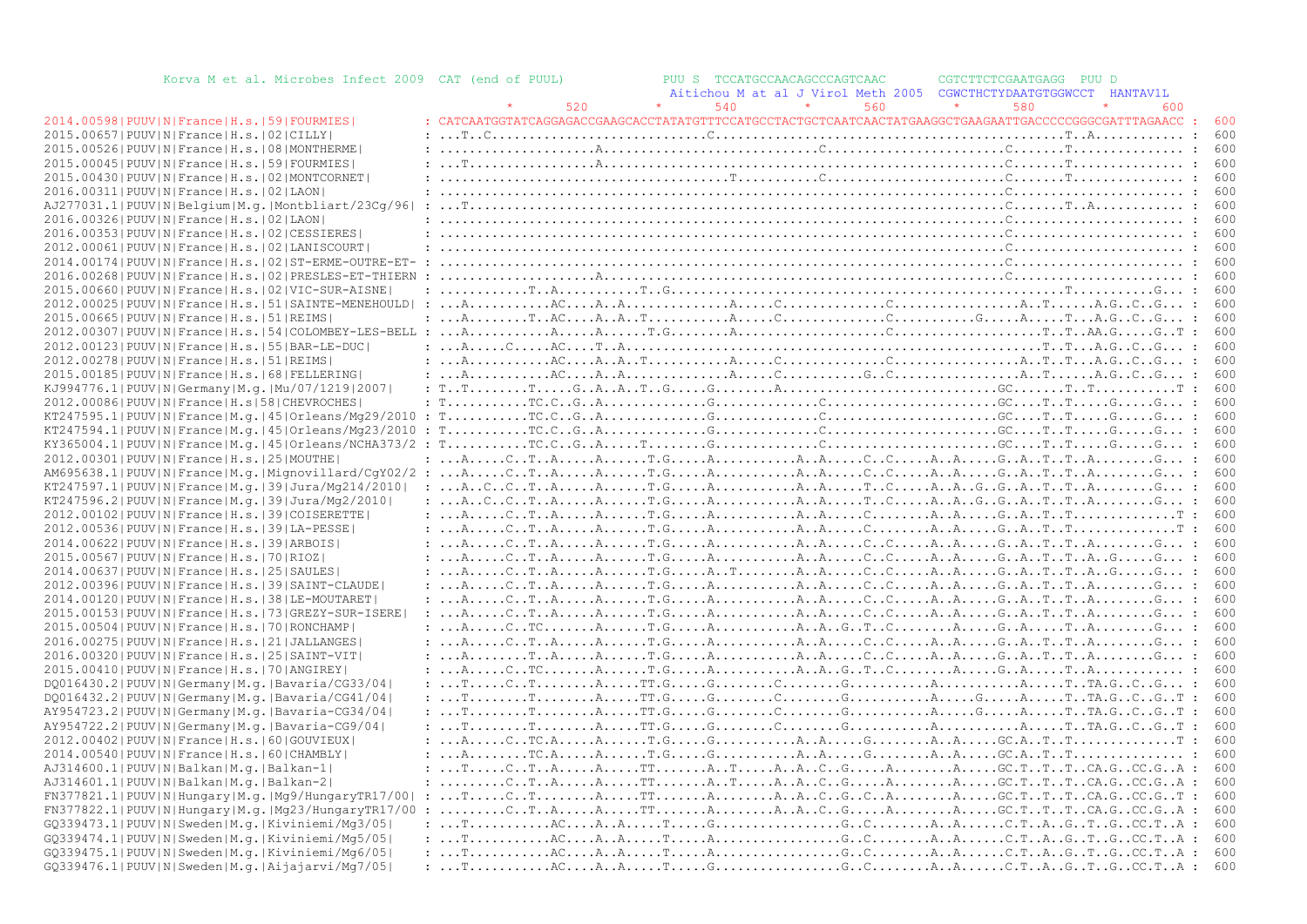| Korva M et al. Microbes Infect 2009 CAT (end of PUUL)                                                |     | PUU S TCCATGCCAACAGCCCAGTCAAC                                                                                                                                                                                                                                                                                                                                                                                                                                                                                                                                                                                                                                                                                                                                                               | CGTCTTCTCGAATGAGG<br>PUU D       |            |
|------------------------------------------------------------------------------------------------------|-----|---------------------------------------------------------------------------------------------------------------------------------------------------------------------------------------------------------------------------------------------------------------------------------------------------------------------------------------------------------------------------------------------------------------------------------------------------------------------------------------------------------------------------------------------------------------------------------------------------------------------------------------------------------------------------------------------------------------------------------------------------------------------------------------------|----------------------------------|------------|
|                                                                                                      |     | Aitichou M at al J Virol Meth 2005                                                                                                                                                                                                                                                                                                                                                                                                                                                                                                                                                                                                                                                                                                                                                          | CGWCTHCTYDAATGTGGWCCT HANTAV1L   |            |
|                                                                                                      | 520 | 540<br>560                                                                                                                                                                                                                                                                                                                                                                                                                                                                                                                                                                                                                                                                                                                                                                                  | 580<br>600                       |            |
| 2014.00598 PUUV N France H.s. 59 FOURMIES <br>GQ339477.1 PUUV N Sweden M.g. Aijajarvi/Mg9/05         |     |                                                                                                                                                                                                                                                                                                                                                                                                                                                                                                                                                                                                                                                                                                                                                                                             | $\cdot$ .                        | 600<br>600 |
| GQ339478.1 PUUV N Sweden M.g. Jockfall/Mg12/05                                                       |     | : $T_{1}, T_{2}, \ldots, C_{n}, R_{n}, \ldots, R_{n}, R_{n}, \ldots, R_{n}, R_{n}, \ldots, C_{n}, G_{n}, G_{n}, G_{n}, G_{n}, G_{n}, R_{n}, \ldots, C_{n}, R_{n}, R_{n}, T_{n}, G_{n}, G_{n}, R_{n}, R_{n}, \ldots, R_{n}, R_{n}, R_{n}, \ldots, R_{n}, R_{n}, R_{n}, \ldots, R_{n}, R_{n}, \ldots, R_{n}, R_{n}, \ldots, R_{n}, R_{n}, \ldots, R_{n}, R_{n}, \ldots, R_{n}, R_{n}, \ldots, R_{n}, R_{n}, \ld$                                                                                                                                                                                                                                                                                                                                                                              |                                  | 600        |
| GQ339482.1 PUUV N Sweden M.g. Kalvudden/Mg22/05                                                      |     | $: \ldots$ . T $\ldots$ . AC $\ldots$ . AC $\ldots$ . A. $\ldots$ . T $\ldots$ . G. T $\ldots$ . $\ldots$ . G. C. C. $\ldots$ . A. A. $\ldots$ . C. T. A. A. C. G. $\ldots$ C. T. A. $\vdots$                                                                                                                                                                                                                                                                                                                                                                                                                                                                                                                                                                                               |                                  | 600        |
| GQ339479.1 PUUV N Sweden M.g. Moskosel/Mg17/05                                                       |     | : $T_1, \ldots, T_r, R, \ldots, R, \ldots, T, \ldots, R, \ldots, R, \ldots, C, \ldots, C, \ldots, R, \ldots, G, \ldots, C, T, \ldots, R, \ldots, G, \ldots, G, \ldots, R, \ldots, G, \ldots, R, \ldots, G, \ldots, G, \ldots, G, \ldots, G, \ldots, G, \ldots, G, \ldots, G, \ldots, G, \ldots, G, \ldots, G, \ldots, G, \ldots, G, \ldots, G, \ldots, G, \ldots, G, \ldots, G, \ldots, G, \ldots, G, \ld$                                                                                                                                                                                                                                                                                                                                                                                  |                                  | 600        |
| GQ339481.1 PUUV N Sweden M.g. Ljustrask/Mq20/05                                                      |     |                                                                                                                                                                                                                                                                                                                                                                                                                                                                                                                                                                                                                                                                                                                                                                                             |                                  | 600        |
| GQ339480.1 PUUV N Sweden M.g. Gyttjea/Mg19/05                                                        |     |                                                                                                                                                                                                                                                                                                                                                                                                                                                                                                                                                                                                                                                                                                                                                                                             |                                  | 600        |
| AY526219.1 PUUV N Sweden Human Umea/hu                                                               |     |                                                                                                                                                                                                                                                                                                                                                                                                                                                                                                                                                                                                                                                                                                                                                                                             |                                  | 600        |
| AJ223380.1 PUUV N Sweden M.g. Tavelsjo/Cq81/94                                                       |     | $: \ldots \ldots \ldots \ldots$ AC $\ldots \ldots$ A. $\ldots \ldots \ldots$ A. $\ldots \ldots \ldots \ldots \ldots \ldots \ldots$ A. $\ldots \ldots \ldots \ldots \ldots \ldots$ C.TA. $\ldots$ T $\ldots \ldots$ CC.CA :                                                                                                                                                                                                                                                                                                                                                                                                                                                                                                                                                                  |                                  | 600        |
| U14137.1 PUUV N Bosnia-H. M.g. Vranica                                                               |     | $: \ldots \ldots \ldots \ldots \ldots$ AC $\dots \ldots$ A $\dots \ldots \ldots$ A $\dots \ldots \ldots \ldots$ A $\dots \ldots \ldots \ldots \ldots \ldots \ldots$ A $\dots \ldots \ldots \ldots \ldots$ A $\dots \ldots \ldots \ldots \ldots \ldots$ A $\dots \ldots \ldots \ldots \ldots \ldots \ldots \ldots$                                                                                                                                                                                                                                                                                                                                                                                                                                                                           |                                  | 600        |
| AJ223371.1 PUUV N Sweden M.g. Huqqberget/Cq36/94                                                     |     | $: T \ldots \ldots \ldots \ldots \ldots$ AC $\ldots \ldots$ A $\ldots \ldots \ldots$ A $\ldots \ldots \ldots \ldots \ldots \ldots$ A $\ldots \ldots \ldots \ldots$ A $\ldots \ldots \ldots$ A $\ldots \ldots \ldots \ldots$ A $\ldots \ldots \ldots \ldots$ A $\ldots \ldots \ldots \ldots$ A $\ldots \ldots \ldots \ldots$ A $\ldots \ldots \ldots \ldots$ A $\ldots \ldots \ldots \ldots$ A $\ldots \ldots \ldots \ldots \ldots$ A $\ldots \ldots \ldots$                                                                                                                                                                                                                                                                                                                                 |                                  | 600        |
| Z48586.1 PUUV N Sweden M.g. Vindeln/L20Cq/83                                                         |     |                                                                                                                                                                                                                                                                                                                                                                                                                                                                                                                                                                                                                                                                                                                                                                                             |                                  | 600        |
| AJ223374.1 PUUV N Sweden M.g. Mellansel/Cg47/94                                                      |     | $: T \dots \dots C \dots T \dots C \dots A \dots T \dots C \dots A \dots A \dots C \dots A \dots C \dots G \dots T \dots \dots A \dots A \dots C \dots C \dots A \dots A \dots C \dots C \dots A$                                                                                                                                                                                                                                                                                                                                                                                                                                                                                                                                                                                           | $\cdot$ :                        | 600        |
| AJ223375.1 PUUV N Sweden M.g. Mellansel/Cq49/94                                                      |     |                                                                                                                                                                                                                                                                                                                                                                                                                                                                                                                                                                                                                                                                                                                                                                                             |                                  | 600        |
| AJ238791.1 PUUV N Denmark M.q. Fyn/19                                                                |     |                                                                                                                                                                                                                                                                                                                                                                                                                                                                                                                                                                                                                                                                                                                                                                                             |                                  | 600        |
| AJ278092.1 PUUV N Denmark M.g. Fyn47 <br>AJ278093.1 PUUV N Denmark M.g. Fyn131                       |     | $\colon \ldots \mathbb{A}, \ldots \ldots \mathbb{A}, \mathbb{C}, \ldots \mathbb{A}, \ldots \mathbb{A}, \ldots \mathbb{C}, \ldots \mathbb{C}, \ldots \mathbb{C}, \ldots \mathbb{C}, \mathbb{C}, \ldots \mathbb{C}, \ldots \mathbb{A}, \ldots \mathbb{A}, \ldots \mathbb{C}, \ldots \mathbb{C}, \ldots \mathbb{C}, \mathbb{C}, \ldots \mathbb{C}, \ldots \mathbb{C}, \ldots \mathbb{C}, \ldots \mathbb{C}, \ldots \mathbb{C}, \ldots \mathbb{C}, \ldots \mathbb{C}, \ldots \mathbb{C$<br>$: \ldots \mathsf{A}, \ldots \mathsf{A}, \ldots \mathsf{A}, \mathsf{C}, \ldots \mathsf{A}, \ldots \mathsf{A}, \ldots \mathsf{A}, \ldots \mathsf{A}, \ldots \mathsf{C}, \mathsf{C}, \ldots \mathsf{C}, \ldots \mathsf{C}, \ldots \mathsf{A}, \ldots \mathsf{C}, \ldots \mathsf{C}, \ldots \mathsf{T}$ | $\ddot{\cdot}$<br>$\ddot{\cdot}$ | 600<br>600 |
| AJ223368.1 PUUV N Norway M.g. Eidsvoll/1124v                                                         |     | $: T \ldots \ldots \ldots C \ldots T \ldots A \ldots A \ldots A \ldots G \ldots G \ldots G \ldots A \ldots C \ldots A \ldots A \ldots A \ldots A \ldots A \ldots A \ldots A \ldots C \ldots G \ldots G \ldots G \ldots G$                                                                                                                                                                                                                                                                                                                                                                                                                                                                                                                                                                   |                                  | 600        |
| AJ223369.1 PUUV N Norway M.g. Eidsvoll/Cq1138/87                                                     |     | $: T \ldots \ldots C \ldots T \ldots A \ldots A \ldots A \ldots C \ldots G \ldots T \ldots \ldots A \ldots A \ldots C \ldots A \ldots A \ldots A \ldots A \ldots A \ldots A \ldots A \ldots A \ldots C \ldots C \ldots G \ldots G \ldots G$                                                                                                                                                                                                                                                                                                                                                                                                                                                                                                                                                 | $\mathbf{r}$                     | 600        |
| JN657228.1 PUUV N Latvia M.g. Jelgava/Mg149/2008                                                     |     |                                                                                                                                                                                                                                                                                                                                                                                                                                                                                                                                                                                                                                                                                                                                                                                             |                                  | 600        |
| KX757839.1 PUUV N Lithuania M.q. LT15/164 2015                                                       |     |                                                                                                                                                                                                                                                                                                                                                                                                                                                                                                                                                                                                                                                                                                                                                                                             |                                  | 600        |
| KX757840.1 PUUV N Lithuania M.g. LT15/174 2015                                                       |     |                                                                                                                                                                                                                                                                                                                                                                                                                                                                                                                                                                                                                                                                                                                                                                                             |                                  | 600        |
| KX815394.1 PUUV N Poland M.g. KS13/855 2009                                                          |     |                                                                                                                                                                                                                                                                                                                                                                                                                                                                                                                                                                                                                                                                                                                                                                                             |                                  | 600        |
| KX757841.1 PUUV N Lithuania M.g. LT15/201 2015                                                       |     |                                                                                                                                                                                                                                                                                                                                                                                                                                                                                                                                                                                                                                                                                                                                                                                             |                                  | 600        |
| AJ314598.1 PUUV N Russia M.q. Baltic/49Cq/00                                                         |     | : $T_{1}, \ldots, T_{n}, T_{n}, \ldots, T_{n}, T_{n}, \ldots, T_{n}, \ldots, T_{n}, \ldots, T_{n}, \ldots, T_{n}, \ldots, T_{n}, \ldots, T_{n}, \ldots, T_{n}, \ldots, T_{n}, \ldots, T_{n}, \ldots, T_{n}, \ldots, T_{n}, \ldots, T_{n}, \ldots, T_{n}, \ldots, T_{n}, \ldots, T_{n}, \ldots, T_{n}, \ldots, T_{n}, \ldots, T_{n}, \ldots, T_{n}, \ldots, T_{n}, \ldots, T_{n}, \ldots, T_{n}, \ldots, T_{n}, \ldots, T_{$                                                                                                                                                                                                                                                                                                                                                                 |                                  | 600        |
| AJ314599.1 PUUV N Russia M.q. Baltic/205Cq/00                                                        |     | $: \ldots$ $. \ldots$ $. \ldots$ $. \ldots$ $. \ldots$ $. \ldots$ $. \ldots$ $. \ldots$ $. \ldots$ $. \ldots$ $. \ldots$ $. \ldots$ $. \ldots$ $. \ldots$ $. \ldots$ $. \ldots$ $. \ldots$ $. \ldots$ $. \ldots$ $. \ldots$ $. \ldots$ $. \ldots$ $. \ldots$ $. \ldots$ $. \ldots$ $. \ldots$ $. \ldots$ $. \ldots$ $. \ldots$ $. \ldots$ $. \ldots$ $. \ld$                                                                                                                                                                                                                                                                                                                                                                                                                                |                                  | 600        |
| JN657229.1 PUUV N Latvia M.g. Madona/Mg99/2008                                                       |     |                                                                                                                                                                                                                                                                                                                                                                                                                                                                                                                                                                                                                                                                                                                                                                                             |                                  | 600        |
| JN657232.1 PUUV N Latvia M.g. Madona/Mg233/2008 <br>JN657230.1 PUUV N Latvia M.g. Jelgava/Mg136/2008 |     |                                                                                                                                                                                                                                                                                                                                                                                                                                                                                                                                                                                                                                                                                                                                                                                             |                                  | 600<br>600 |
| JN657231.1 PUUV N Latvia M.g. Jelgava/Mg140/2008                                                     |     | : $TTCCTAAAGCTCACAACCATGCTA$                                                                                                                                                                                                                                                                                                                                                                                                                                                                                                                                                                                                                                                                                                                                                                |                                  | 600        |
| Z30707.1 PUUV N Russia M.g. Udmurtia/458Cg/88                                                        |     | : $T_1, T_2, \ldots, C_n, T_2, \ldots, A_n, T_3, \ldots, T_n, A_3, \ldots, C_n, G_1, G_2, \ldots, G_n, G_3, \ldots, G_n, G_3, \ldots, G_n, G_3, G_3, G_4, G_5, G_6, G_7, \ldots, G_n, G_n, G_7, G_8, G_9, G_9, G_9, G_{10}, G_{11}, G_{12}, G_{13}, G_{14}, G_{15}, G_{16}, G_{17}, G_{18}, G_{19}, G_{10}, G_{11}, G_{12}, G_{13}, G_{14}, G_{15$                                                                                                                                                                                                                                                                                                                                                                                                                                          |                                  | 600        |
| Z30706.1 PUUV N Russia M.g. Udmurtia/444Cq/88                                                        |     |                                                                                                                                                                                                                                                                                                                                                                                                                                                                                                                                                                                                                                                                                                                                                                                             |                                  | 600        |
| Z84204.1 PUUV N Russia M.g. Kazan                                                                    |     |                                                                                                                                                                                                                                                                                                                                                                                                                                                                                                                                                                                                                                                                                                                                                                                             |                                  | 600        |
| Z30708.1 PUUV N Russia M.g. Udmurtia/338Cq/92                                                        |     |                                                                                                                                                                                                                                                                                                                                                                                                                                                                                                                                                                                                                                                                                                                                                                                             |                                  | 600        |
| Z21497.1 PUUV N Russia M.g. Udmurtia/894Cq/91                                                        |     | $: T_{1}, T_{2}, \ldots, C_{n}, \ldots, C_{n}, A_{n}, A_{n}, \ldots, A_{n}, \ldots, C_{n}, C_{n}, C_{n}, C_{n}, C_{n}, C_{n}, \ldots, C_{n}, C_{n}, C_{n}, A_{n}, \ldots, C_{n}, A_{n}, \ldots, C_{n}, A_{n}, \ldots, C_{n}, A_{n}, \ldots, C_{n}, A_{n}, \ldots, C_{n}, A_{n}, \ldots, C_{n}, A_{n}, \ldots, C_{n}, A_{n}, \ldots, C_{n}, A_{n}, \ldots, C_{n}, A_{n}, \ldots, C_{n}, A_{n}, \ldots, A_{n}, \ldots$                                                                                                                                                                                                                                                                                                                                                                        |                                  | 600        |
| AB433843.2 PUUV N Russia M.g. Samara 49/CG/2005                                                      |     | : $T_1, T_2, \ldots, C_2, \ldots, C_3, A_1, A_2, \ldots, A_1, \ldots, A_2, \ldots, A_3, \ldots, G_3, C_2, C_3, \ldots, C_3, C_3, \ldots, A_4, \ldots, A_5, \ldots, C_5, A_6, \ldots, C_6, A_7, \ldots, A_7, \ldots, A_8, \ldots, C_7, A_8, \ldots, C_8, A_9, \ldots, A_{10}, \ldots, A_{11}, \ldots, A_{10}, \ldots, A_{11}, \ldots, A_{10}, \ldots, A_{11},$                                                                                                                                                                                                                                                                                                                                                                                                                               |                                  | 600        |
| AB433845.2 PUUV N Russia M.g. Samara 94/CG/2005                                                      |     | : $T_1, T_2, \ldots, C_2, \ldots, A_1, \ldots, A_2, \ldots, A_1, \ldots, A_2, \ldots, A_2, \ldots, G_1, C_2, \ldots, C_2, \ldots, C_1, \ldots, A_2, \ldots, A_2, \ldots, A_2, \ldots, A_2, \ldots, A_2, \ldots, A_2, \ldots, A_2, \ldots, A_2, \ldots, A_2, \ldots, A_2, \ldots, A_2, \ldots, A_2, \ldots, A_2, \ldots, A_2, \ldots, A_2, \ldots, A_2, \ldots, A_$                                                                                                                                                                                                                                                                                                                                                                                                                          |                                  | 600        |
| L11347.1 PUUV N Russia Human P360                                                                    |     |                                                                                                                                                                                                                                                                                                                                                                                                                                                                                                                                                                                                                                                                                                                                                                                             |                                  | 600        |
| AB297665.2 PUUV N Russia M.q. DTK/Ufa-97 1997                                                        |     |                                                                                                                                                                                                                                                                                                                                                                                                                                                                                                                                                                                                                                                                                                                                                                                             |                                  | 600        |
| M32750.1 PUUV N Russia M.q. CG1820                                                                   |     |                                                                                                                                                                                                                                                                                                                                                                                                                                                                                                                                                                                                                                                                                                                                                                                             |                                  | 600        |
| AF442613.1 PUUV N Russia M.g. CG17/Baskiria-2001 <br>KX815395.1 PUUV N Poland M.g. KS14/118 2009     |     | $: \mathcal{T}.\ldots.\ldots.\mathcal{C}.\ldots.\ldots.\mathcal{A}.\ldots.\ldots.\mathcal{A}.\ldots.\ldots.\mathcal{C}.\ldots.\mathcal{C}.\ldots.\mathcal{C}.\ldots.\mathcal{C}.\ldots.\mathcal{C}.\ldots.\mathcal{C}.\mathcal{T}.\mathcal{A}.\ldots.\mathcal{C}.\mathcal{C}.\ldots.\mathcal{A}.\ldots.\mathcal{C}.\mathcal{C}.\ldots.\mathcal{A}.\ldots.\mathcal{C}.\mathcal{C}.\ldots.\mathcal{A}.\ldots.\mathcal{C}.\ldots.\mathcal{C}.\ldots.\mathcal{A}.\ldots.\mathcal{C}.\ld$                                                                                                                                                                                                                                                                                                        |                                  | 600        |
| GQ339483.1 PUUV N Sweden M.q. Bergsjobo/Mg25/05                                                      |     | : $T_{\dots}$ $T_{\dots}$ $T_{\dots}$ $T_{\dots}$ $T_{\dots}$ $T_{\dots}$ $T_{\dots}$ $T_{\dots}$ $T_{\dots}$ $T_{\dots}$ $T_{\dots}$ $T_{\dots}$ $T_{\dots}$ $T_{\dots}$ $T_{\dots}$ $T_{\dots}$ $T_{\dots}$ $T_{\dots}$ $T_{\dots}$ $T_{\dots}$ $T_{\dots}$ $T_{\dots}$ $T_{\dots}$ $T_{\dots}$ $T_{\dots}$ $T_{\dots}$ $T_{\dots}$ $T_{$<br>$: T. \ldots \ldots C. \ldots A. \ldots T. A. T T. \ldots G. \ldots G. \ldots A. . A. . G. . C. . A. \ldots A. . A. . A. . A. . A. . C. . G. C. A. :$                                                                                                                                                                                                                                                                                        |                                  | 600<br>600 |
| AJ223377.1 PUUV N Sweden M.g. Solleftea/Cq6/95                                                       |     | $: T. \ldots \ldots C. \ldots A. \ldots T. A. T T. \ldots G. \ldots G. \ldots A. . A. . G. . C. . A. \ldots A. \ldots G. . A. . A. . A. . C. . G. C. A. :$                                                                                                                                                                                                                                                                                                                                                                                                                                                                                                                                                                                                                                  |                                  | 600        |
| GQ339484.1 PUUV N Sweden M.q. Faboviken/Mq26/05                                                      |     | $: T_{1}, \ldots, C_{n}, T_{1}, \ldots, T_{n}, A_{n}, T_{1}, \ldots, G_{n}, T_{1}, \ldots, A_{n}, A_{n}, \ldots, A_{n}, A_{n}, \ldots, A_{n}, A_{n}, \ldots, C_{n}, A_{n}, \ldots, A_{n}, A_{n}, \ldots, C_{n}, A_{n}, A_{n}, \ldots, C_{n}, A_{n}, \ldots, A_{n}, A_{n}, \ldots, C_{n}, A_{n}, \ldots, C_{n}, A_{n}, \ldots, C_{n}, A_{n}, \ldots, C_{n}, A_{n}, \ldots, C_{n}, A_{n}, \ldots, C_{n}, A_{n}, \ldots$                                                                                                                                                                                                                                                                                                                                                                       |                                  | 600        |
| GQ339485.1 PUUV N Sweden M.g. Mangelbo/Mg1/05                                                        |     |                                                                                                                                                                                                                                                                                                                                                                                                                                                                                                                                                                                                                                                                                                                                                                                             |                                  | 600        |
| GQ339486.1 PUUV N Sweden M.g. Munga/Mg2/05                                                           |     |                                                                                                                                                                                                                                                                                                                                                                                                                                                                                                                                                                                                                                                                                                                                                                                             |                                  | 600        |
| GQ339487.1 PUUV N Sweden M.g. Munga/Mg16/05                                                          |     |                                                                                                                                                                                                                                                                                                                                                                                                                                                                                                                                                                                                                                                                                                                                                                                             |                                  | 600        |
| AJ223376.1 PUUV N Sweden M.q. Solleftea/Cq3/95                                                       |     |                                                                                                                                                                                                                                                                                                                                                                                                                                                                                                                                                                                                                                                                                                                                                                                             |                                  | 600        |
| AF367071.1 PUUV N Russia M.r. CRF366                                                                 |     | $: \ldots A, \ldots, C, A, \ldots, A, \ldots A, \ldots, T, \ldots, A, \ldots, A, \ldots, A, \ldots, A, \ldots, A, \ldots, C, C, \ldots, A, \ldots, C, \ldots, A, \ldots, C, C, \ldots, A, \ldots, C, C, \ldots, A, \ldots, C, C, \ldots, A, \ldots, C, \ldots, A, \ldots, C, \ldots, A, \ldots, C, \ldots, A, \ldots, C, \ldots, A, \ldots, C, \ldots, A, \ldots, C, \ldots, A, \ldots, C, \ldots, A, \ldots, C, \$                                                                                                                                                                                                                                                                                                                                                                         |                                  | 600        |
| AF367064.1 PUUV N Russia M.g. CG144                                                                  |     | $: \ldots A, \ldots, C, A, \ldots, A, A, \ldots T, \ldots, A, \ldots, A, \ldots, C, \ldots, A, \ldots, A, \ldots, A, \ldots, C, C, \ldots A, \ldots, C, C, \ldots A, \ldots, C, C, \ldots A, \ldots, C, C, \ldots A, \ldots, C, C, \ldots A, \ldots, C, C, \ldots A, \ldots, C, C, \ldots A, \ldots, C, C, \ldots A, \ldots, C, C, \ldots A, \ldots, C, C, \ldots A, \ldots, C, C, \ldots A, \ldots, C, C, \ldots A, \$                                                                                                                                                                                                                                                                                                                                                                     |                                  | 600        |
| AF367065.1 PUUV N Russia M.g. CG168                                                                  |     |                                                                                                                                                                                                                                                                                                                                                                                                                                                                                                                                                                                                                                                                                                                                                                                             |                                  | 600        |
| AF367068.1 PUUV N Russia M.g. CG315                                                                  |     | $: \ldots A, \ldots, C, A, \ldots, A, \ldots A, \ldots, C, \ldots A, \ldots, C, \ldots, C, \ldots, A, \ldots, A, \ldots, C, \ldots, A, \ldots, C, C, \ldots A, \ldots, C, C, \ldots A, \ldots, C, \ldots A, \ldots, C, \ldots, A, \ldots, C, \ldots, A, \ldots, C, \ldots, A, \ldots, C, \ldots, A, \ldots, C, \ldots, A, \ldots, C, \ldots, A, \ldots, C, \ldots, A, \ldots, C, \ldots, A, \ldots, C, \ldots, A, \ldots$                                                                                                                                                                                                                                                                                                                                                                   |                                  | 600        |

#### $2014.00598$  | PUUV | N | France | H.s. | 59 |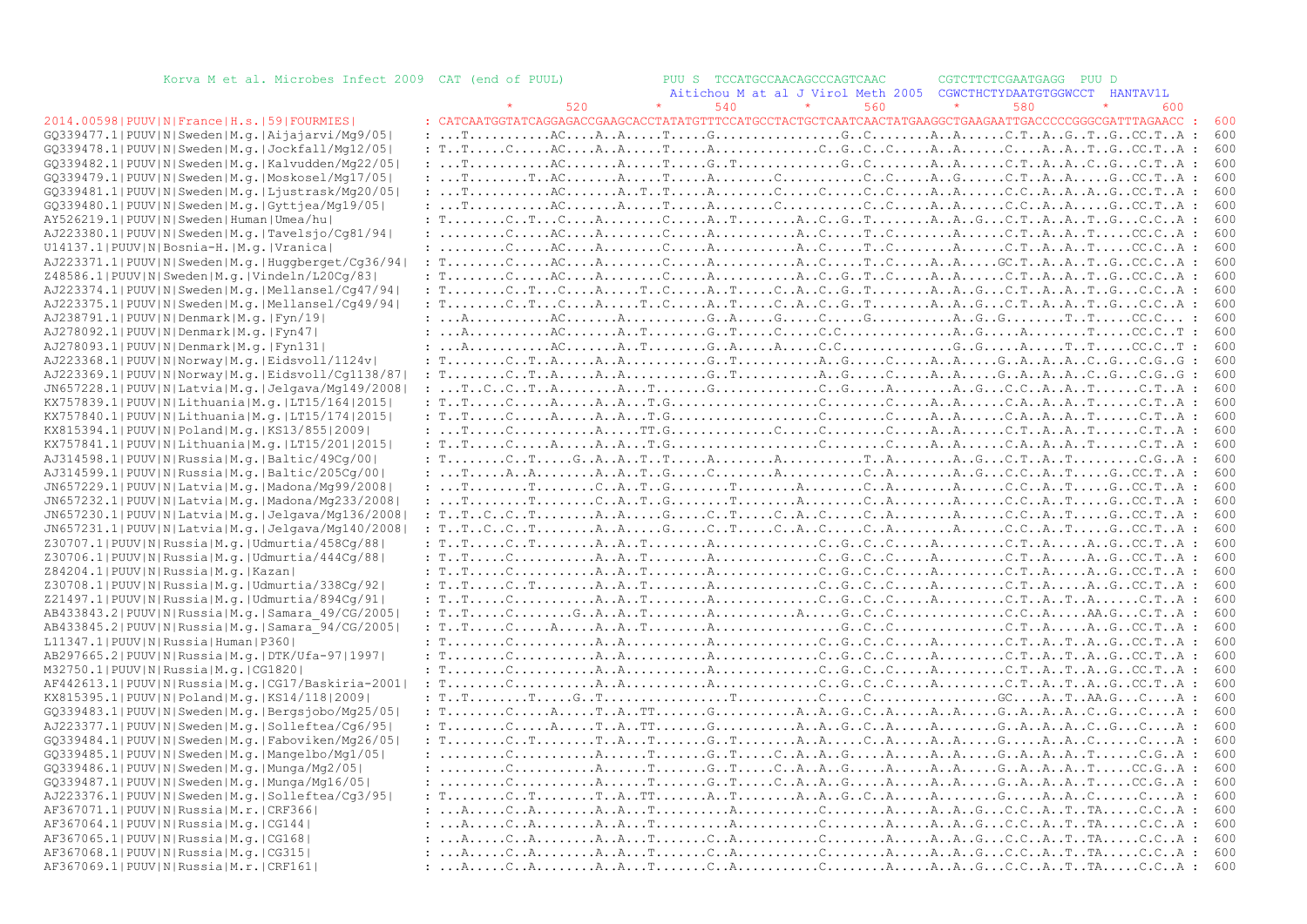| Korva M et al. Microbes Infect 2009 CAT (end of PUUL)          |  |     |     | PUU S TCCATGCCAACAGCCCAGTCAAC |                                                                                                                                                                                                                                                                                                                                                                                                                                                                                                             | CGTCTTCTCGAATGAGG PUU D        |     |     |  |
|----------------------------------------------------------------|--|-----|-----|-------------------------------|-------------------------------------------------------------------------------------------------------------------------------------------------------------------------------------------------------------------------------------------------------------------------------------------------------------------------------------------------------------------------------------------------------------------------------------------------------------------------------------------------------------|--------------------------------|-----|-----|--|
|                                                                |  |     |     |                               | Aitichou M at al J Virol Meth 2005                                                                                                                                                                                                                                                                                                                                                                                                                                                                          | CGWCTHCTYDAATGTGGWCCT HANTAV1L |     |     |  |
|                                                                |  | 520 | 540 |                               | 560                                                                                                                                                                                                                                                                                                                                                                                                                                                                                                         | 580                            | 600 |     |  |
| 2014.00598   PUUV   N   France   H.s.   59   FOURMIES          |  |     |     |                               |                                                                                                                                                                                                                                                                                                                                                                                                                                                                                                             |                                |     | 600 |  |
| AF367070.1 PUUV N Russia M.r. CRF308                           |  |     |     |                               | $: \ldots A, \ldots, C, A, \ldots, A, A, \ldots, T, \ldots, C, A, \ldots, C, \ldots, C, \ldots, A, \ldots, A, \ldots, A, \ldots, C, C, \ldots A, \ldots, T, \ldots, C, C, \ldots A$                                                                                                                                                                                                                                                                                                                         |                                |     | 600 |  |
| AF367066.1 PUUV N Russia M.q. CG215                            |  |     |     |                               | $: \ldots A, \ldots, C, A, \ldots, A, \ldots A, \ldots, C, \ldots A, \ldots, C, \ldots, C, \ldots, A, \ldots, A, \ldots, C, \ldots, A, \ldots, C, C, \ldots A, \ldots, C, C, \ldots A, \ldots, C, C, \ldots A, \ldots, C, \ldots A, \ldots, C, \ldots A, \ldots, C, \ldots A, \ldots, C, \ldots A, \ldots, C, \ldots A, \ldots, C, \ldots A, \ldots, C, \ldots A, \ldots, C, \ldots A, \ldots, C, \ldots A, \ldots, C, \ldots,$                                                                             |                                |     | 600 |  |
| AF367067.1  PUUV   N   Russia   M.q.   CG222                   |  |     |     |                               |                                                                                                                                                                                                                                                                                                                                                                                                                                                                                                             |                                |     | 600 |  |
| Z46942.1  PUUV   N   Finland   M.q.   Puumala/1324Cq/79        |  |     |     |                               | : CAGATTTCACGCAC.CAATA.GC.CA :                                                                                                                                                                                                                                                                                                                                                                                                                                                                              |                                |     | 600 |  |
| Z30702.1  PUUV   N   Finland   M.g.   Evo / 12Cg / 93          |  |     |     |                               |                                                                                                                                                                                                                                                                                                                                                                                                                                                                                                             |                                |     | 600 |  |
| Z30703.1 PUUV N Finland M.g. Evo/13Cq/93                       |  |     |     |                               |                                                                                                                                                                                                                                                                                                                                                                                                                                                                                                             |                                |     | 600 |  |
| Z30704.1 PUUV N Finland M.g. Evo/14Cq/93                       |  |     |     |                               |                                                                                                                                                                                                                                                                                                                                                                                                                                                                                                             |                                |     | 600 |  |
| Z30705.1 PUUV N Finland M.g. Evo/15Cq/93                       |  |     |     |                               |                                                                                                                                                                                                                                                                                                                                                                                                                                                                                                             |                                |     | 600 |  |
| Z69985.1 PUUV N Finland M.g. Virrat/25Cq/95                    |  |     |     |                               |                                                                                                                                                                                                                                                                                                                                                                                                                                                                                                             |                                |     | 600 |  |
|                                                                |  |     |     |                               |                                                                                                                                                                                                                                                                                                                                                                                                                                                                                                             |                                |     | 600 |  |
| JN831943.1 PUUV N Finland Pieksamaki/Mq7/2008                  |  |     |     |                               | $: \ldots$ $T \ldots$ $C \ldots A \ldots G \ldots G \ldots T \ldots C \ldots T \ldots C \ldots C \ldots C \ldots C \ldots C \ldots A \ldots A \ldots C \ldots A \ldots A \ldots T A \ldots C \ldots A \ldots C \ldots A \ldots C \ldots A \ldots C \ldots A \ldots C \ldots A \ldots C \ldots A \ldots C \ldots A \ldots C \ldots A \ldots C \ldots A \ldots C \ldots A \ldots C \ldots A \ldots C \ldots A \ldots C \ldots A \ldots C \ldots A \ldots C \ldots A \ldots C \ldots A \ldots C \ldots A$      |                                |     | 600 |  |
|                                                                |  |     |     |                               |                                                                                                                                                                                                                                                                                                                                                                                                                                                                                                             |                                |     | 600 |  |
| JQ319166.1 PUUV N Finland Konnevesi/Mq 014B/2005               |  |     |     |                               |                                                                                                                                                                                                                                                                                                                                                                                                                                                                                                             |                                |     | 600 |  |
| JQ319169.1 PUUV N Finland Konnevesi/Mq 027B/2005               |  |     |     |                               |                                                                                                                                                                                                                                                                                                                                                                                                                                                                                                             |                                |     | 600 |  |
| JQ319167.1 PUUV N Finland Konnevesi/Mq 015B/2005               |  |     |     |                               |                                                                                                                                                                                                                                                                                                                                                                                                                                                                                                             |                                |     | 600 |  |
| JQ319164.1 PUUV N Finland Konnevesi/Mq 06B/2005                |  |     |     |                               |                                                                                                                                                                                                                                                                                                                                                                                                                                                                                                             |                                |     | 600 |  |
| JQ319165.1 PUUV N Finland Konnevesi/Mq 09B/2005                |  |     |     |                               |                                                                                                                                                                                                                                                                                                                                                                                                                                                                                                             |                                |     | 600 |  |
| JQ319170.1 PUUV N Finland Konnevesi/Mq 074B/2005               |  |     |     |                               |                                                                                                                                                                                                                                                                                                                                                                                                                                                                                                             |                                |     | 600 |  |
| JQ319171.1 PUUV N Finland Konnevesi/Mq M114B/2005              |  |     |     |                               |                                                                                                                                                                                                                                                                                                                                                                                                                                                                                                             |                                |     | 600 |  |
| AJ238788.1 PUUV N Russia M.g. Karhumaki                        |  |     |     |                               |                                                                                                                                                                                                                                                                                                                                                                                                                                                                                                             |                                |     | 600 |  |
| AJ238789.1 PUUV N Russia M.q. Kolodozero                       |  |     |     |                               |                                                                                                                                                                                                                                                                                                                                                                                                                                                                                                             |                                |     | 600 |  |
| AJ314597.1  PUUV   N   Finland   M. g.   Pallasjarvi/63Cq/98 : |  |     |     |                               | $\ldots \ldots \ldots \ldots$ . A. $\ldots \ldots \ldots$ . TT $\ldots \ldots \ldots \ldots \ldots \ldots \ldots \ldots \ldots \ldots \ldots \ldots$ . A. $\ldots \ldots \ldots \ldots \ldots$ . A. $\ldots \ldots \ldots$ . A. $\ldots \ldots \ldots \ldots \ldots$                                                                                                                                                                                                                                        |                                |     | 600 |  |
| NC 005224.1 PUUV N Finland M.g. Sotkamo-revu-NCBI2 :           |  |     |     |                               | $\ldots \ldots \ldots \ldots$ . A. $\ldots \ldots \ldots$ . T $\ldots \ldots \ldots \ldots \ldots \ldots \ldots$ . A. $\ldots \ldots \ldots \ldots \ldots \ldots$ . A. $\ldots \ldots \ldots \ldots$ . A. $\ldots \ldots \ldots \ldots$ . A. $\ldots \ldots \ldots \ldots$ . A. $\ldots \ldots \ldots$ . A. $\ldots \ldots \ldots$ . A. $\ldots \ldots \ldots$ . A. $\ldots \ldots \ldots \ldots$                                                                                                           |                                |     | 600 |  |
| AJ238790.1 PUUV N Russia M.q. Gomselga                         |  |     |     |                               |                                                                                                                                                                                                                                                                                                                                                                                                                                                                                                             |                                |     | 600 |  |
| AB010731.1 Hokkaido-V N Japan M.r. Tobetsu-60Cr-93 :           |  |     |     |                               |                                                                                                                                                                                                                                                                                                                                                                                                                                                                                                             |                                |     | 600 |  |
| AB010730.1 Hokkaido-V N Japan M.r. Kamiiso-8Cr-95  :           |  |     |     |                               |                                                                                                                                                                                                                                                                                                                                                                                                                                                                                                             |                                |     | 600 |  |
| JX046487.1 Muju-V N South-Korea M.r. 11-5 2011                 |  |     |     |                               |                                                                                                                                                                                                                                                                                                                                                                                                                                                                                                             |                                |     | 600 |  |
| JX046484.1 Muju-V N South-Korea M.r.   11-4  2011              |  |     |     |                               |                                                                                                                                                                                                                                                                                                                                                                                                                                                                                                             |                                |     | 600 |  |
| JX028273.1 Muju-V N South-Korea M.r. 11-1 2011                 |  |     |     |                               | $: \ldots$ $T \ldots G \ldots T \ldots G \ldots G \ldots G \ldots A \ldots C \ldots A \ldots A \ldots C \ldots C \ldots A \ldots G \ldots G \ldots A \ldots G \ldots G \ldots G \ldots G \ldots G \ldots A \ldots C \ldots G \ldots A \ldots C \ldots G \ldots A \ldots C \ldots G \ldots A \ldots C \ldots G \ldots A \ldots C \ldots C \ldots G \ldots A \ldots C \ldots C \ldots A \ldots C \ldots A \ldots C \ldots C \ldots A \ldots C \ldots C \ldots A \ldots C \ldots C \ldots A \ldots C \ldots C$ |                                |     | 600 |  |
| DQ138128.1 Muju-V N South-Korea E.r. 00-18                     |  |     |     |                               |                                                                                                                                                                                                                                                                                                                                                                                                                                                                                                             |                                |     | 600 |  |
| DQ138140.1 Muju-V N South-Korea E.r. 99-27                     |  |     |     |                               |                                                                                                                                                                                                                                                                                                                                                                                                                                                                                                             |                                |     | 600 |  |
| DQ138133.1 Muju-V N South-Korea E.r. 96-1                      |  |     |     |                               |                                                                                                                                                                                                                                                                                                                                                                                                                                                                                                             |                                |     | 600 |  |
| DQ138142.1 Muju-V N South-Korea E.r. 99-28                     |  |     |     |                               | $: \ldots \ldots \ldots \ldots \text{TCA}.c \ldots \text{T.A}, \ldots \ldots \ldots \text{A}, \ldots \text{A}, \ldots \text{A}, \ldots \text{A}, \ldots \text{A}, \ldots \text{A}, \ldots \text{A}, \ldots \text{A}, \ldots \text{A}, \ldots \text{A}, \ldots \text{A}, \ldots \text{A}, \ldots \text{A}, \ldots \text{A}, \ldots \text{A}, \ldots \text{A}, \ldots \text{A}, \ldots \text{A}, \ldots \text{A}, \ldots \text{A}, \ldots \text{$                                                             |                                |     | 600 |  |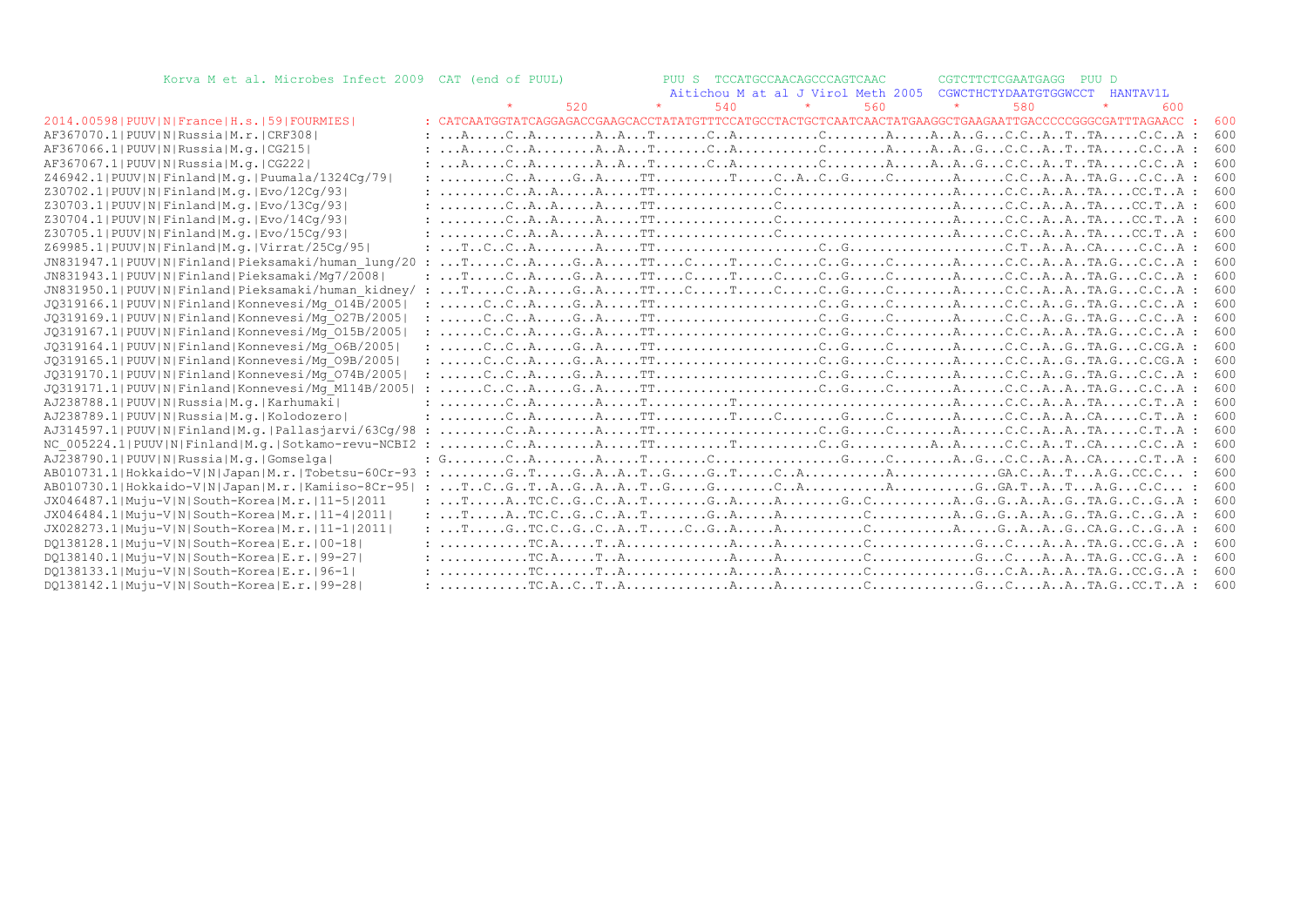|                                                                |                                                                                                                                                                                                                                                                                                                                                                                                                                                                        | Bowen MD | et al. J Med Virol 1997       | TACCCICAITAICCIAA | PPT716R |     |                |
|----------------------------------------------------------------|------------------------------------------------------------------------------------------------------------------------------------------------------------------------------------------------------------------------------------------------------------------------------------------------------------------------------------------------------------------------------------------------------------------------------------------------------------------------|----------|-------------------------------|-------------------|---------|-----|----------------|
|                                                                | 620                                                                                                                                                                                                                                                                                                                                                                                                                                                                    |          | 640                           | 660               | 680     | 700 |                |
| 2014.00598   PUUV   N   France   H.s.   59   FOURMIES          |                                                                                                                                                                                                                                                                                                                                                                                                                                                                        |          |                               |                   |         |     | 700            |
| 2014.002331PUUVINIFranceIH.s.1591FOURMIESI                     |                                                                                                                                                                                                                                                                                                                                                                                                                                                                        |          |                               |                   |         |     | 700            |
| 2014.00097   PUUV   N   France   H.s.   02   SAINT-MICHEL      |                                                                                                                                                                                                                                                                                                                                                                                                                                                                        |          |                               |                   |         |     | 700            |
| 2014.00488   PUUV   N   France   H.s.   08   SIGNY-LE-PETIT    |                                                                                                                                                                                                                                                                                                                                                                                                                                                                        |          |                               |                   |         |     | 700            |
| 2014.00613 PUUV N France H.s. 59 FOURMIES                      |                                                                                                                                                                                                                                                                                                                                                                                                                                                                        |          |                               |                   |         |     | 700            |
|                                                                |                                                                                                                                                                                                                                                                                                                                                                                                                                                                        |          |                               |                   |         |     | 700            |
| 2015.00402   PUUV   N   France   H.s.   08   CHARLEVILLE-MEZIE |                                                                                                                                                                                                                                                                                                                                                                                                                                                                        |          |                               |                   |         |     | 700            |
| 2015.00422 PUUV N France H.s. 59 ANOR                          |                                                                                                                                                                                                                                                                                                                                                                                                                                                                        |          |                               |                   |         |     |                |
| 2015.00488 PUUV N France H.s. 08 SEDAN                         |                                                                                                                                                                                                                                                                                                                                                                                                                                                                        |          |                               |                   |         |     | 700            |
| 2015.00498   PUUV   N   France   H.s.   08   REMILLY-AILLICOUR |                                                                                                                                                                                                                                                                                                                                                                                                                                                                        |          |                               |                   |         |     | 700            |
| 2016.00295 PUUV N France H.s. 08 CORNY-MACHEROMENI             |                                                                                                                                                                                                                                                                                                                                                                                                                                                                        |          |                               |                   |         |     | 700            |
| 2016.00333 PUUV N France H.s. 59 FOURMIES                      |                                                                                                                                                                                                                                                                                                                                                                                                                                                                        |          |                               |                   |         |     | 700            |
| 2016.00345 PUUV N France H.s. 59 FOURMIES                      |                                                                                                                                                                                                                                                                                                                                                                                                                                                                        |          |                               |                   |         |     | 700            |
| 2016.00357 PUUV N France H.s. 02 HIRSON                        |                                                                                                                                                                                                                                                                                                                                                                                                                                                                        |          |                               |                   |         |     | 700            |
| 2016.00427   PUUV   N   France   H.s.   59   FOURMIES          |                                                                                                                                                                                                                                                                                                                                                                                                                                                                        |          |                               |                   |         |     | 700            |
| 2016.00469 PUUV N France H.s. 02 PREMONTRE                     |                                                                                                                                                                                                                                                                                                                                                                                                                                                                        |          |                               |                   |         |     | 700            |
| AJ277075.1 PUUV N Belgium M.g. Montbliart/CG14444              |                                                                                                                                                                                                                                                                                                                                                                                                                                                                        |          |                               |                   |         |     | 700            |
| 2014.00053 PUUV N France H.s. 08 SECHEVAL                      |                                                                                                                                                                                                                                                                                                                                                                                                                                                                        |          |                               |                   |         |     | 700            |
| KT247593.1 PUUV N France M.q. 08 Ardennes/Mq75/201             |                                                                                                                                                                                                                                                                                                                                                                                                                                                                        |          |                               |                   |         |     | 700            |
| $KT247592.1 PUUV N France M,q. 08 Ardennes/Mq156/20$           |                                                                                                                                                                                                                                                                                                                                                                                                                                                                        |          |                               |                   |         |     | 700            |
| 2015.00019 PUUV N France H.s. 08 ETEIGNIERES                   |                                                                                                                                                                                                                                                                                                                                                                                                                                                                        |          |                               |                   |         |     | 700            |
| 2016.00239   PUUV   N   France   H.s.   08   VIREUX-MOLHAIN    |                                                                                                                                                                                                                                                                                                                                                                                                                                                                        |          |                               |                   |         |     | 700            |
| 2015.00329   PUUV   N   France   H.s.   08   BOGNY-SUR-MEUSE   |                                                                                                                                                                                                                                                                                                                                                                                                                                                                        |          |                               |                   |         |     | 700            |
| 2014.00209 PUUV N France H.s. 08 TREMBLOIS-LES-ROC             | <b>Service Start</b>                                                                                                                                                                                                                                                                                                                                                                                                                                                   |          |                               |                   |         |     | 700            |
| 2015.00456 PUUV N France H.s. 94 ALFORTVILLE                   |                                                                                                                                                                                                                                                                                                                                                                                                                                                                        |          |                               |                   |         |     | 700            |
| 2012.00018 PUUV N France H.s. 08 ROCROI                        |                                                                                                                                                                                                                                                                                                                                                                                                                                                                        |          |                               |                   |         |     | 700            |
| AJ277032.1 PUUV N Belgium M.g. Momignies/47Cg/96               |                                                                                                                                                                                                                                                                                                                                                                                                                                                                        |          |                               |                   |         |     | 700            |
| AJ277034.1 PUUV N Belgium M.g. Couvin/59Cq/97                  |                                                                                                                                                                                                                                                                                                                                                                                                                                                                        |          |                               |                   |         |     | 700            |
| AJ277033.1 PUUV N Belgium M.g. Momignies/55Cg/96               |                                                                                                                                                                                                                                                                                                                                                                                                                                                                        |          |                               |                   |         |     | 700            |
| 2012.00638 PUUV N France H.s. 08 GIVET                         |                                                                                                                                                                                                                                                                                                                                                                                                                                                                        |          |                               |                   |         |     | 700            |
| 2015.00328   PUUV   N   France   H.s.   08   VRIGNE-MEUSE      |                                                                                                                                                                                                                                                                                                                                                                                                                                                                        |          |                               |                   |         |     | 700            |
|                                                                |                                                                                                                                                                                                                                                                                                                                                                                                                                                                        |          |                               |                   |         |     | 700            |
| 2015.00419 PUUV N France H.s. 08 DOUZY                         |                                                                                                                                                                                                                                                                                                                                                                                                                                                                        |          |                               |                   |         |     |                |
| 2016.00310   PUUV   N   France   H.s.   08   THIN-LE-MOUTIER   |                                                                                                                                                                                                                                                                                                                                                                                                                                                                        |          | $\ldots \ldots \ldots \ldots$ |                   |         |     | 700            |
| AJ277030.1 PUUV N Belgium M.g. Thuin/33Cq/96                   |                                                                                                                                                                                                                                                                                                                                                                                                                                                                        |          |                               |                   |         |     | 700            |
| AJ238779.1 PUUV N Germany M.q. NRW/Cq-Erft                     |                                                                                                                                                                                                                                                                                                                                                                                                                                                                        |          |                               |                   |         |     | 700            |
| 2014.00276  PUUV  N   France   H.s.   59   LILLE               |                                                                                                                                                                                                                                                                                                                                                                                                                                                                        |          |                               |                   |         |     | 700            |
| U22423.1 PUUV N Belgium M.g. CG13891                           |                                                                                                                                                                                                                                                                                                                                                                                                                                                                        |          |                               |                   |         |     | 700            |
| 2014.00321 PUUV N France H.s. 59 FOURMIES                      |                                                                                                                                                                                                                                                                                                                                                                                                                                                                        |          |                               |                   |         |     | 700            |
| 2015.00457 PUUV N France H.s. 55 REVIGNY-SUR-ORNAI             |                                                                                                                                                                                                                                                                                                                                                                                                                                                                        |          |                               |                   |         |     | 700            |
| 2013.00250   PUUV   N   France   H.s.   62   VENDIN-LS-BTHUNE  |                                                                                                                                                                                                                                                                                                                                                                                                                                                                        |          |                               |                   |         |     | 700            |
| 2016.00282 PUUV N France H.s. 59 MORBECQUE                     |                                                                                                                                                                                                                                                                                                                                                                                                                                                                        |          |                               |                   |         |     | 700            |
| AJ277076.1 PUUV N Belgium M.g. Montbliart/CG14445              |                                                                                                                                                                                                                                                                                                                                                                                                                                                                        |          |                               |                   |         |     | 700            |
| 2014.00153 PUUV N France H.s. 02 BUIRONFOSSE                   |                                                                                                                                                                                                                                                                                                                                                                                                                                                                        |          |                               |                   |         |     | 700            |
| 2014.00171 PUUV N France H.s. 59 SAINT-SAULVE                  | : $G_{\cdot}, T_{\cdot}, \ldots, T_{\cdot}, T_{\cdot}, \ldots, T_{\cdot}, \ldots, T_{\cdot}, \ldots, T_{\cdot}, \ldots, T_{\cdot}, \ldots, T_{\cdot}, \ldots, T_{\cdot}, \ldots, T_{\cdot}, \ldots, T_{\cdot}, \ldots, T_{\cdot}, \ldots, T_{\cdot}, \ldots, T_{\cdot}, \ldots, T_{\cdot}, \ldots, T_{\cdot}, \ldots, T_{\cdot}, \ldots, T_{\cdot}, \ldots, T_{\cdot}, \ldots, T_{\cdot}, \ldots, T_{\cdot}, \ldots, T_{\cdot}, \ldots, T_{\cdot}, \ldots, T_{\cdot},$ |          |                               |                   |         |     | 700            |
| 2016.00293 PUUV N France H.s. 60 LA-NEUVILLE-SUR-R             |                                                                                                                                                                                                                                                                                                                                                                                                                                                                        |          |                               |                   |         |     | $\ldots$ : 700 |
| 2014.004991PUUVINIFranceIH.s.194ICHAMPIGNY-SUR-MAR             |                                                                                                                                                                                                                                                                                                                                                                                                                                                                        |          |                               |                   |         |     | 700            |
| 2012.00057 PUUV N France H.s. 59 COUSOLRE                      |                                                                                                                                                                                                                                                                                                                                                                                                                                                                        |          |                               |                   |         |     | 700            |
| 2012.00349   PUUV   N   France   H.s.   02   ENGLANCOURT       |                                                                                                                                                                                                                                                                                                                                                                                                                                                                        |          |                               |                   |         |     | 700            |
| 2014.00135 PUUV N France H.s. 02 ATHIES-SOUS-LAON              |                                                                                                                                                                                                                                                                                                                                                                                                                                                                        |          |                               |                   |         |     |                |
| 2014.00184 PUUV N France H.s. 59 FOURMIES                      |                                                                                                                                                                                                                                                                                                                                                                                                                                                                        |          |                               |                   |         |     | 700            |
| 2016.00182   PUUV   N   France   H.s.   08   BOULZICOURT       | $: \ldots, \ldots, \ldots, \mathbb{G}, \ldots, \mathbb{G}, \ldots, \ldots, \mathbb{G}, \ldots, \mathbb{G}, \ldots, \mathbb{G}, \ldots, \mathbb{G}, \ldots, \mathbb{G}, \ldots, \mathbb{G}, \ldots, \mathbb{G}, \ldots, \mathbb{G}, \ldots, \mathbb{G}, \ldots, \mathbb{G}, \ldots, \mathbb{G}, \ldots, \mathbb{G}, \ldots, \mathbb{G}, \ldots, \mathbb{G}, \ldots, \mathbb{G}, \ldots, \mathbb{G}, \ldots, \mathbb{G}, \ldots, \mathbb{G}, \ldots, \mathbb$            |          |                               |                   |         |     | 700            |
| 2016.00286 PUUV N France H.s. 02 TRUCY                         |                                                                                                                                                                                                                                                                                                                                                                                                                                                                        |          |                               |                   |         |     | 700            |
| 2016.00325   PUUV   N   France   H.s.   59   AULNOYE-AYMERIES  | $\ldots \ldots \ldots \ldots \ldots \ldots \ldots$                                                                                                                                                                                                                                                                                                                                                                                                                     |          |                               |                   |         |     | 700            |
| 2016.00452 PUUV N France H.s. 02 LAON                          |                                                                                                                                                                                                                                                                                                                                                                                                                                                                        |          |                               |                   |         |     | 700            |
| 2016.00467   PUUV   N   France   H.s.   02   AISNE             |                                                                                                                                                                                                                                                                                                                                                                                                                                                                        |          |                               |                   |         |     | 700            |
|                                                                |                                                                                                                                                                                                                                                                                                                                                                                                                                                                        |          |                               |                   |         |     |                |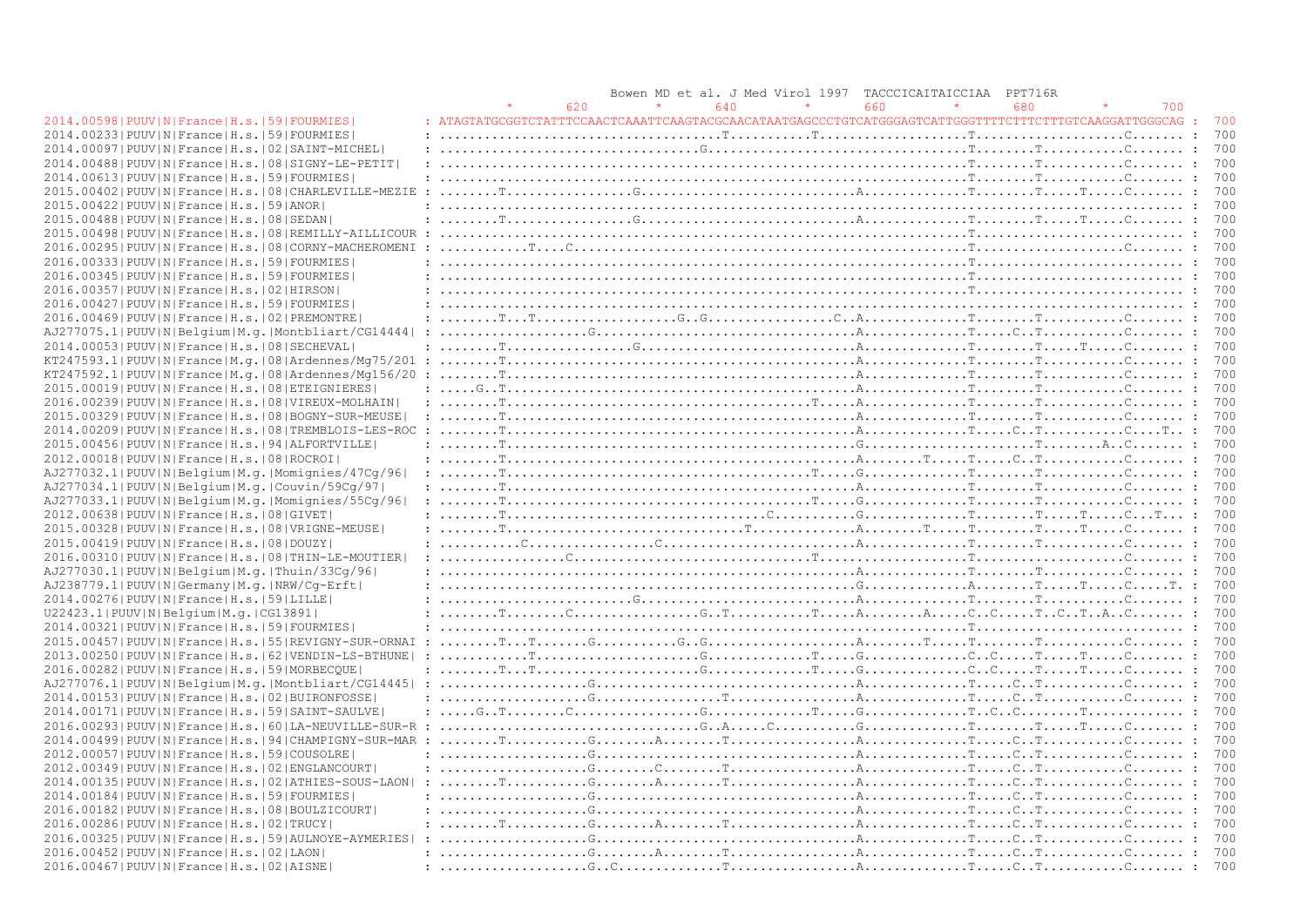|                                                                |                                                                                                                                                                                                                                                                                                                                                                                                                                                                                        | Bowen MD et al. J Med Virol 1997 | <b>TACCCICAITAICCIAA</b> | PPT716R |     |
|----------------------------------------------------------------|----------------------------------------------------------------------------------------------------------------------------------------------------------------------------------------------------------------------------------------------------------------------------------------------------------------------------------------------------------------------------------------------------------------------------------------------------------------------------------------|----------------------------------|--------------------------|---------|-----|
|                                                                | 620                                                                                                                                                                                                                                                                                                                                                                                                                                                                                    | 640                              | 660                      | 680     | 700 |
| 2014.00598   PUUV   N   France   H.s.   59   FOURMIES          | : $ATAGTATGCGGTCTATTTCCAACTCAAATTCAAGTACGCAACATAATGAGCCCTGTCATGGGAGTCATTGGGGTTTTCTTTTTCTTTCTTCAAGGATTGGGCAG$ :                                                                                                                                                                                                                                                                                                                                                                         |                                  |                          |         | 700 |
| 2015.00657 PUUV N France H.s. 02 CILLY                         |                                                                                                                                                                                                                                                                                                                                                                                                                                                                                        |                                  |                          |         | 700 |
| 2015.00526 PUUV N France H.s. 08 MONTHERME                     |                                                                                                                                                                                                                                                                                                                                                                                                                                                                                        |                                  |                          |         | 700 |
| 2015.00045 PUUV N France H.s. 59 FOURMIES                      |                                                                                                                                                                                                                                                                                                                                                                                                                                                                                        |                                  |                          |         | 700 |
|                                                                |                                                                                                                                                                                                                                                                                                                                                                                                                                                                                        |                                  |                          |         |     |
| 2015.00430 PUUV N France H.s. 02 MONTCORNET                    |                                                                                                                                                                                                                                                                                                                                                                                                                                                                                        |                                  |                          |         | 700 |
| 2016.00311 PUUV N France H.s. 02 LAON                          |                                                                                                                                                                                                                                                                                                                                                                                                                                                                                        |                                  |                          |         | 700 |
| AJ277031.1 PUUV N Belgium M.g. Montbliart/23Cq/96              | $: \ldots, \ldots, \ldots, \ldots, \mathbb{G}, \ldots, \ldots, \ldots, \ldots, \ldots, \ldots, \ldots, \mathbb{Q}, \ldots, \mathbb{Q}, \ldots, \mathbb{Q}, \ldots, \mathbb{Q}, \ldots, \mathbb{Q}, \ldots, \mathbb{Q}, \ldots, \mathbb{Q}, \ldots, \mathbb{Q}, \ldots, \mathbb{Q}, \ldots, \mathbb{Q}, \ldots, \mathbb{Q}, \ldots, \mathbb{Q}, \ldots, \mathbb{Q}, \ldots, \mathbb{Q}, \ldots, \mathbb{Q}, \ldots, \mathbb{Q}, \ldots, \mathbb{Q}, \ldots$                             |                                  |                          |         | 700 |
| 2016.00326  PUUV  N   France   H.s.   02   LAON                |                                                                                                                                                                                                                                                                                                                                                                                                                                                                                        |                                  |                          |         | 700 |
| 2016.00353 PUUV N France H.s. 02 CESSIERES                     |                                                                                                                                                                                                                                                                                                                                                                                                                                                                                        |                                  |                          |         | 700 |
| 2012.00061 PUUV N France H.s. 02 LANISCOURT                    |                                                                                                                                                                                                                                                                                                                                                                                                                                                                                        |                                  |                          |         | 700 |
| 2014.00174   PUUV   N   France   H.s.   02   ST-ERME-OUTRE-ET- | $\cdot$ :                                                                                                                                                                                                                                                                                                                                                                                                                                                                              |                                  |                          |         |     |
| 2016.00268 PUUV N France H.s. 02 PRESLES-ET-THIERN             |                                                                                                                                                                                                                                                                                                                                                                                                                                                                                        |                                  |                          |         | 700 |
| 2015.00660 PUUV N France H.s. 02 VIC-SUR-AISNE                 |                                                                                                                                                                                                                                                                                                                                                                                                                                                                                        |                                  |                          |         | 700 |
| 2012.00025 PUUV N France H.s. 51 SAINTE-MENEHOULD              |                                                                                                                                                                                                                                                                                                                                                                                                                                                                                        |                                  |                          |         | 700 |
| 2015.00665  PUUV   N   France   H.s.   51   REIMS              |                                                                                                                                                                                                                                                                                                                                                                                                                                                                                        |                                  |                          |         | 700 |
| 2012.00307   PUUV   N   France   H.s.   54   COLOMBEY-LES-BELL |                                                                                                                                                                                                                                                                                                                                                                                                                                                                                        |                                  |                          |         | 700 |
| 2012.00123 PUUV N France H.s. 55 BAR-LE-DUC                    |                                                                                                                                                                                                                                                                                                                                                                                                                                                                                        |                                  |                          |         | 700 |
|                                                                |                                                                                                                                                                                                                                                                                                                                                                                                                                                                                        |                                  |                          |         |     |
| 2012.00278   PUUV   N   France   H.s.   51   REIMS             |                                                                                                                                                                                                                                                                                                                                                                                                                                                                                        |                                  |                          |         | 700 |
| 2015.00185 PUUV N France H.s. 68 FELLERING                     |                                                                                                                                                                                                                                                                                                                                                                                                                                                                                        |                                  |                          |         | 700 |
| KJ994776.1   PUUV   N   Germany   M.q.   Mu / 07 / 1219   2007 |                                                                                                                                                                                                                                                                                                                                                                                                                                                                                        |                                  |                          |         | 700 |
| 2012.00086 PUUV N France H.s 58 CHEVROCHES                     |                                                                                                                                                                                                                                                                                                                                                                                                                                                                                        |                                  |                          |         | 700 |
| $KT247595.1 PUUV N France M.q. 45  Orleans/Mq29/2010$          | : $G_{\cdot}, T_{\cdot}, \ldots, T_{\cdot}, \ldots, T_{\cdot}, \ldots, G_{\cdot}, G_{\cdot}, \ldots, G_{\cdot}, T_{\cdot}, \ldots, T_{\cdot}, \ldots, T_{\cdot}, \ldots, G_{\cdot}, \ldots, \ldots, G_{\cdot}, \ldots, T_{\cdot}, \ldots, T_{\cdot}, \ldots, T_{\cdot}, \ldots, T_{\cdot}, \ldots, T_{\cdot}, \ldots, T_{\cdot}, \ldots, T_{\cdot}, \ldots, T_{\cdot}, \ldots, T_{\cdot}, \ldots, T_{\cdot}, \ldots, T_{\cdot}, \ldots, T_{\cdot}, \ldots, T_{\cdot},$                 |                                  |                          |         | 700 |
| KT247594.1 PUUV N France M.g. 45 Orleans/Mg23/2010             | $\ldots, G_{\cdot}, T_{\cdot}, \ldots, T_{\cdot}, \ldots, C_{\cdot}, C_{\cdot}, G_{\cdot}, C_{\cdot}, \ldots, G_{\cdot}, T_{\cdot}, T_{\cdot}, \ldots, T_{\cdot}, \ldots, T_{\cdot}, \ldots, G_{\cdot}, \ldots, G_{\cdot}, T_{\cdot}, \ldots, T_{\cdot}, A_{\cdot}, \ldots, \ldots, T_{\cdot}, A_{\cdot}, \ldots, \ldots, T_{\cdot}, A_{\cdot}, \ldots, \ldots, T_{\cdot}, A_{\cdot}, \ldots, C_{\cdot}, T_{\cdot}, \ldots, T_{\cdot}, \ldots, T_{\cdot}, A_{\cdot}, \ldots, T_{\cdot$ |                                  |                          |         | 700 |
| KY365004.1 PUUV N France M.g. 45 Orleans/NCHA373/2             |                                                                                                                                                                                                                                                                                                                                                                                                                                                                                        |                                  |                          |         | 700 |
| 2012.00301 PUUV N France H.s. 25 MOUTHE                        |                                                                                                                                                                                                                                                                                                                                                                                                                                                                                        |                                  |                          |         | 700 |
| AM695638.1 PUUV N France M.g. Mignovillard/CgY02/2             |                                                                                                                                                                                                                                                                                                                                                                                                                                                                                        |                                  |                          |         | 700 |
| KT247597.1 PUUV N France M.g. 39 Jura/Mg214/2010               |                                                                                                                                                                                                                                                                                                                                                                                                                                                                                        |                                  |                          |         | 700 |
| KT247596.2 PUUV N France M.q. 39 Jura/Mq2/2010                 |                                                                                                                                                                                                                                                                                                                                                                                                                                                                                        |                                  |                          |         | 700 |
| 2012.00102 PUUV N France H.s. 39 COISERETTE                    |                                                                                                                                                                                                                                                                                                                                                                                                                                                                                        |                                  |                          |         | 700 |
| 2012.00536  PUUV   N   France   H.s.   39   LA-PESSE           |                                                                                                                                                                                                                                                                                                                                                                                                                                                                                        |                                  |                          |         | 700 |
| 2014.00622 PUUV N France H.s. 39 ARBOIS                        |                                                                                                                                                                                                                                                                                                                                                                                                                                                                                        |                                  |                          |         | 700 |
| 2015.00567   PUUV   N   France   H.s.   70   RIOZ              |                                                                                                                                                                                                                                                                                                                                                                                                                                                                                        |                                  |                          |         | 700 |
|                                                                |                                                                                                                                                                                                                                                                                                                                                                                                                                                                                        |                                  |                          |         | 700 |
| 2014.00637 PUUV N France H.s. 25 SAULES                        |                                                                                                                                                                                                                                                                                                                                                                                                                                                                                        |                                  |                          |         |     |
| 2012.00396 PUUV N France H.s. 39 SAINT-CLAUDE                  |                                                                                                                                                                                                                                                                                                                                                                                                                                                                                        |                                  |                          |         | 700 |
| 2014.00120 PUUV N France H.s. 38 LE-MOUTARET                   |                                                                                                                                                                                                                                                                                                                                                                                                                                                                                        |                                  |                          |         | 700 |
| 2015.00153   PUUV   N   France   H.s.   73   GREZY-SUR-ISERE   |                                                                                                                                                                                                                                                                                                                                                                                                                                                                                        |                                  |                          |         | 700 |
| 2015.00504   PUUV   N   France   H.s.   70   RONCHAMP          |                                                                                                                                                                                                                                                                                                                                                                                                                                                                                        |                                  |                          |         | 700 |
| 2016.00275 PUUV N France H.s. 21 JALLANGES                     |                                                                                                                                                                                                                                                                                                                                                                                                                                                                                        |                                  |                          |         | 700 |
| 2016.00320 PUUV N France H.s. 25 SAINT-VIT                     |                                                                                                                                                                                                                                                                                                                                                                                                                                                                                        |                                  |                          |         | 700 |
| 2015.00410 PUUV N France H.s. 70 ANGIREY                       |                                                                                                                                                                                                                                                                                                                                                                                                                                                                                        |                                  |                          |         | 700 |
| DQ016430.2   PUUV   N   Germany   M.q.   Bavaria/CG33/04       |                                                                                                                                                                                                                                                                                                                                                                                                                                                                                        |                                  |                          |         | 700 |
| DQ016432.2   PUUV   N   Germany   M.q.   Bavaria/CG41/04       |                                                                                                                                                                                                                                                                                                                                                                                                                                                                                        |                                  |                          |         | 700 |
| AY954723.2   PUUV   N   Germany   M. g.   Bavaria-CG34/04      |                                                                                                                                                                                                                                                                                                                                                                                                                                                                                        |                                  |                          |         | 700 |
| AY954722.2   PUUV   N   Germany   M.q.   Bavaria-CG9/04        |                                                                                                                                                                                                                                                                                                                                                                                                                                                                                        |                                  |                          |         | 700 |
| 2012.00402 PUUV N France H.s. 60 GOUVIEUX                      |                                                                                                                                                                                                                                                                                                                                                                                                                                                                                        |                                  |                          |         | 700 |
| 2014.00540 PUUV N France H.s. 60 CHAMBLY                       |                                                                                                                                                                                                                                                                                                                                                                                                                                                                                        |                                  |                          |         | 700 |
| AJ314600.1 PUUV N Balkan M.g. Balkan-1                         |                                                                                                                                                                                                                                                                                                                                                                                                                                                                                        |                                  |                          |         | 700 |
| AJ314601.1  PUUV  N  Balkan   M.q.   Balkan-2                  |                                                                                                                                                                                                                                                                                                                                                                                                                                                                                        |                                  |                          |         | 700 |
| FN377821.1 PUUV N Hungary M.g. Mg9/HungaryTR17/00              | $\ldots$ $\ldots$ $\ldots$ $\ldots$ $\ldots$ $\ldots$ $\ldots$ $\ldots$ $\ldots$ $\ldots$ $\ldots$ $\ldots$ $\ldots$ $\ldots$ $\ldots$ $\ldots$ $\ldots$ $\ldots$ $\ldots$ $\ldots$ $\ldots$ $\ldots$ $\ldots$ $\ldots$ $\ldots$ $\ldots$ $\ldots$ $\ldots$ $\ldots$ $\ldots$ $\ldots$ $\ldots$ $\ldots$ $\ldots$ $\ldots$ $\ldots$ $\ldots$                                                                                                                                           |                                  |                          |         | 700 |
| FN377822.1 PUUV N Hungary M.g. Mg23/HungaryTR17/00             |                                                                                                                                                                                                                                                                                                                                                                                                                                                                                        |                                  |                          |         | 700 |
| GQ339473.1 PUUV N Sweden M.q. Kiviniemi/Mq3/05                 |                                                                                                                                                                                                                                                                                                                                                                                                                                                                                        |                                  |                          |         | 700 |
|                                                                | $: \ldots, \text{T., } \text{T., } \text{GT., } \ldots, \text{G., } \text{G., } \text{G., } \text{G., } \text{G., } \text{G., } \text{G., } \text{G., } \text{G., } \text{G., } \text{G., } \text{G., } \text{G., } \text{G., } \text{G., } \text{G., } \text{G., } \text{G., } \text{G., } \text{G., } \text{G., } \text{G., } \text{G., } \text{G., } \text{G., } \text{G., } \text{G., } \text{G., } \text{G., } \text{G., } \text{G., } \text{G., } \text{$                        |                                  |                          |         | 700 |
| GO339474.1 PUUV N Sweden M.g. Kiviniemi/Mg5/05                 |                                                                                                                                                                                                                                                                                                                                                                                                                                                                                        |                                  |                          |         |     |
| GQ339475.1 PUUV N Sweden M.q. Kiviniemi/Mq6/05                 |                                                                                                                                                                                                                                                                                                                                                                                                                                                                                        |                                  |                          |         | 700 |
| GQ339476.1 PUUV N Sweden M.q. Aijajarvi/Mq7/05                 |                                                                                                                                                                                                                                                                                                                                                                                                                                                                                        |                                  |                          |         | 700 |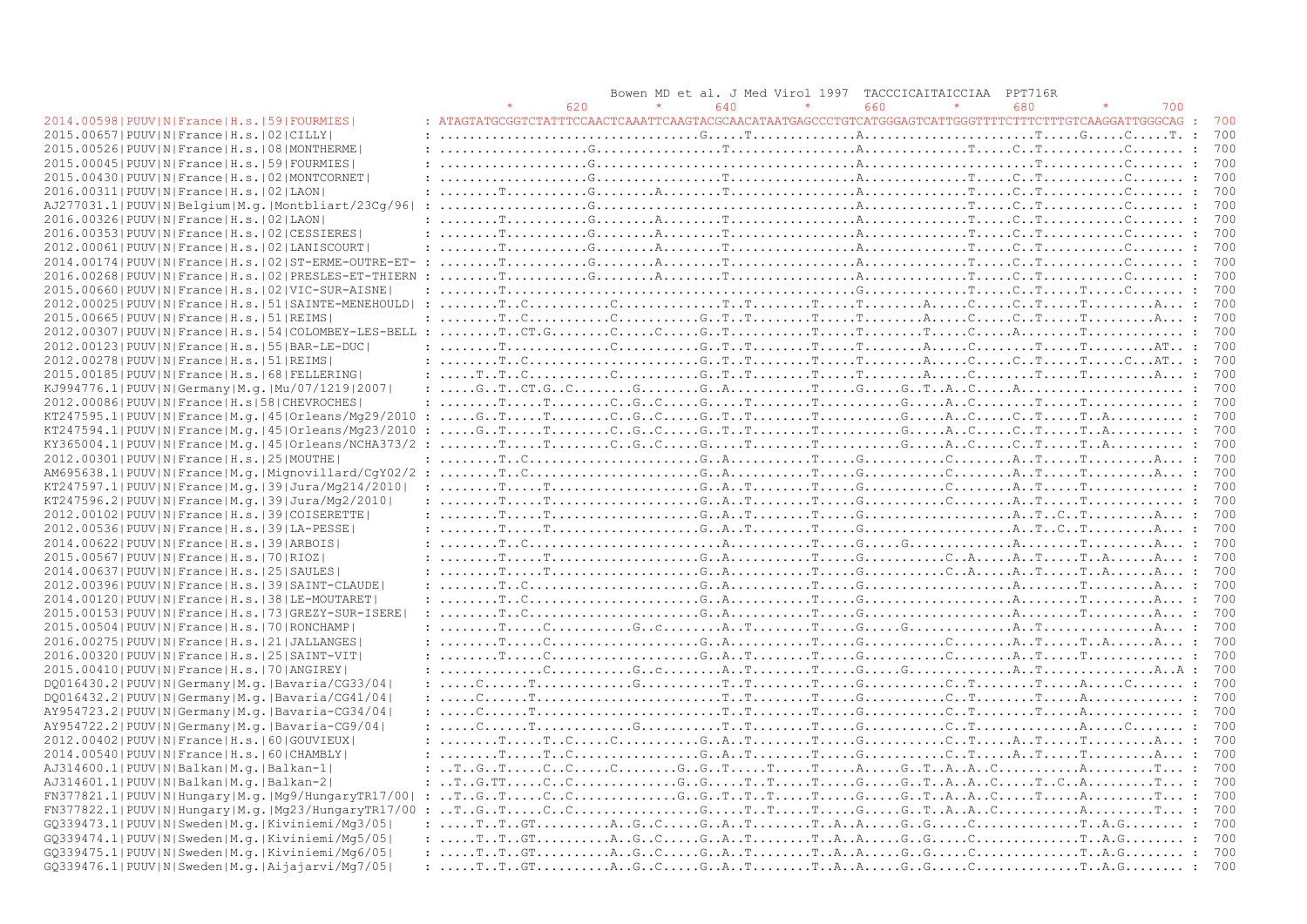|                                                            | Bowen MD et al. J Med Virol 1997<br>TACCCICAITAICCIAA<br>PPT716R                                                                                                                                                                                                                                                                                                                                                                                                |     |
|------------------------------------------------------------|-----------------------------------------------------------------------------------------------------------------------------------------------------------------------------------------------------------------------------------------------------------------------------------------------------------------------------------------------------------------------------------------------------------------------------------------------------------------|-----|
|                                                            | 640<br>660<br>680<br>620<br>700                                                                                                                                                                                                                                                                                                                                                                                                                                 |     |
| 2014.00598   PUUV   N   France   H.s.   59   FOURMIES      | : $ATAGTATGCGGTCTATTTCCAACTCAAATTCAAGTACGCAACATAATGAGCCCTGTCATGGGAGTCATTGGGTTTTCTTTCTTTTGTCAAGGATTGGGCAG:$                                                                                                                                                                                                                                                                                                                                                      | 700 |
| GQ339477.1 PUUV N Sweden M.g. Aijajarvi/Mg9/05             |                                                                                                                                                                                                                                                                                                                                                                                                                                                                 | 700 |
| $GQ339478.1 PUV N Sweden M,q. Jockfall/Mq12/05 $           |                                                                                                                                                                                                                                                                                                                                                                                                                                                                 | 700 |
| GQ339482.1 PUUV N Sweden M.q. Kalvudden/Mq22/05            |                                                                                                                                                                                                                                                                                                                                                                                                                                                                 | 700 |
| GQ339479.1 PUUV N Sweden M.g. Moskosel/Mq17/05             | $: \ldots, T, \ldots, GT, \ldots, T, A, G, C, \ldots, G, A, T, \ldots, T, A, A, \ldots, G, \ldots, G, \ldots, G, \ldots, T, A, G, \ldots, \ldots, T, A, G, \ldots, \ldots, T, A, G, \ldots, G, \ldots, G, \ldots, G, \ldots, G, \ldots, G, \ldots, G, \ldots, G, \ldots, G, \ldots, G, \ldots, G, \ldots, G, \ldots, G, \ldots, G, \ldots, G, \ldots, G, \ldots, G, \ldots, G, \ldots, G, \ldots, G, \ldots, G$                                                 | 700 |
| $GQ339481.1 PUUV N Sweden M.q. Ljustrask/Mq20/05$          |                                                                                                                                                                                                                                                                                                                                                                                                                                                                 | 700 |
| GQ339480.1 PUUV N Sweden M.q. Gyttjea/Mq19/05              |                                                                                                                                                                                                                                                                                                                                                                                                                                                                 | 700 |
| AY526219.1 PUUV N Sweden Human Umea/hu                     |                                                                                                                                                                                                                                                                                                                                                                                                                                                                 | 700 |
| AJ223380.1 PUUV N Sweden M.q. Tavelsjo/Cq81/94             | $: \ldots . \text{C.}. \text{T.}. \text{C} \text{T.} \ldots . \text{C.} \ldots . \text{A.} \ldots . \text{C.} \ldots . \text{C.} \ldots . \text{C.} \ldots . \text{C.} \ldots . \text{C.} \ldots . \text{C.} \ldots . \text{C.} \ldots . \text{C.} \ldots . \text{C.} \ldots . \text{C.} \ldots . \text{C.} \ldots . \text{C.} \ldots . \text{C.} \ldots . \text{C.} \ldots . \text{C.} \ldots . \text{C.} \ldots . \text{C.} \ldots .$                         | 700 |
| U14137.1 PUUV N Bosnia-H. M.g. Vranica                     |                                                                                                                                                                                                                                                                                                                                                                                                                                                                 | 700 |
| AJ223371.1 PUUV N Sweden M.g. Huqqberqet/Cq36/94           |                                                                                                                                                                                                                                                                                                                                                                                                                                                                 | 700 |
| Z48586.1 PUUV N Sweden M.g. Vindeln/L20Cq/83               |                                                                                                                                                                                                                                                                                                                                                                                                                                                                 | 700 |
| AJ223374.1 PUUV N Sweden M.g. Mellansel/Cg47/94            |                                                                                                                                                                                                                                                                                                                                                                                                                                                                 | 700 |
| AJ223375.1 PUUV N Sweden M.q. Mellansel/Cq49/94            |                                                                                                                                                                                                                                                                                                                                                                                                                                                                 | 700 |
| AJ238791.1 PUUV N Denmark M.q. Fyn/19                      |                                                                                                                                                                                                                                                                                                                                                                                                                                                                 | 700 |
| AJ278092.1 PUUV N Denmark M.q. Fyn47                       |                                                                                                                                                                                                                                                                                                                                                                                                                                                                 | 700 |
| AJ278093.1 PUUV N Denmark M.q. Fyn131                      |                                                                                                                                                                                                                                                                                                                                                                                                                                                                 | 700 |
| AJ223368.1 PUUV N Norway M.g. Eidsvoll/1124v               |                                                                                                                                                                                                                                                                                                                                                                                                                                                                 | 700 |
| AJ223369.1 PUUV N Norway M.g. Eidsvoll/Cg1138/87           |                                                                                                                                                                                                                                                                                                                                                                                                                                                                 | 700 |
| JN657228.1 PUUV N Latvia M.g. Jelgava/Mg149/2008           |                                                                                                                                                                                                                                                                                                                                                                                                                                                                 | 700 |
| $KX757839.1 PUUV N Lithuania M,q. LT15/164 2015 $          |                                                                                                                                                                                                                                                                                                                                                                                                                                                                 | 700 |
| KX757840.1  PUUV   N   Lithuania   M. g.   LT15/174   2015 | : TTTT.GCGAGGTCTAATACTGACG. :                                                                                                                                                                                                                                                                                                                                                                                                                                   | 700 |
| KX815394.1  PUUV   N   Poland   M.q.   KS13/855   2009     |                                                                                                                                                                                                                                                                                                                                                                                                                                                                 | 700 |
| KX757841.1 PUUV N Lithuania M.g. LT15/201 2015             |                                                                                                                                                                                                                                                                                                                                                                                                                                                                 | 700 |
| AJ314598.1 PUUV N Russia M.g. Baltic/49Cq/00               |                                                                                                                                                                                                                                                                                                                                                                                                                                                                 | 700 |
| AJ314599.1 PUUV N Russia M.g. Baltic/205Cg/00              |                                                                                                                                                                                                                                                                                                                                                                                                                                                                 | 700 |
| JN657229.1 PUUV N Latvia M.g. Madona/Mg99/2008             |                                                                                                                                                                                                                                                                                                                                                                                                                                                                 | 700 |
| JN657232.1 PUUV N Latvia M.g. Madona/Mg233/2008            |                                                                                                                                                                                                                                                                                                                                                                                                                                                                 | 700 |
| JN657230.1 PUUV N Latvia M.g. Jelgava/Mg136/2008           | $: \mathbb{G} \ldots \ldots \mathbb{T} \ldots \mathbb{C} \ldots \mathbb{C} \ldots \mathbb{C} \ldots \mathbb{A} \ldots \ldots \ldots \ldots \mathbb{C} \ldots \mathbb{C} \ldots \mathbb{C} \ldots \mathbb{G} \ldots \mathbb{C} \ldots \mathbb{G} \ldots \mathbb{C} \ldots \ldots \mathbb{A} \ldots \mathbb{C} \ldots \mathbb{C} \ldots \mathbb{C} \ldots \mathbb{C} \ldots \mathbb{C} \ldots \mathbb{C} \ldots \mathbb{C} \ldots \mathbb{C} \ldots \mathbb{C} \$ | 700 |
| JN657231.1 PUUV N Latvia M.g. Jelgava/Mg140/2008           |                                                                                                                                                                                                                                                                                                                                                                                                                                                                 | 700 |
| $Z30707.1$  PUUV N Russia M.g. Udmurtia/458Cg/88           |                                                                                                                                                                                                                                                                                                                                                                                                                                                                 | 700 |
| Z30706.1 PUUV N Russia M.g. Udmurtia/444Cq/88              |                                                                                                                                                                                                                                                                                                                                                                                                                                                                 | 700 |
| Z84204.1 PUUV N Russia M.g. Kazan                          |                                                                                                                                                                                                                                                                                                                                                                                                                                                                 | 700 |
| Z30708.1 PUUV N Russia M.g. Udmurtia/338Cg/92              |                                                                                                                                                                                                                                                                                                                                                                                                                                                                 | 700 |
| Z21497.1 PUUV N Russia M.g. Udmurtia/894Cg/91              |                                                                                                                                                                                                                                                                                                                                                                                                                                                                 | 700 |
| AB433843.2 PUUV N Russia M.g. Samara 49/CG/2005            |                                                                                                                                                                                                                                                                                                                                                                                                                                                                 | 700 |
| AB433845.2 PUUV N Russia M.g. Samara 94/CG/2005            | $: \ldots \ldots \ldots$ $T \ldots C T \ldots G \ldots T \ldots A \ldots G \ldots G \ldots T \ldots C \ldots T \ldots A \ldots G \ldots T \ldots G \ldots T \ldots C \ldots T \ldots A \ldots C \ldots C \ldots G.$                                                                                                                                                                                                                                             | 700 |
| L11347.1 PUUV N Russia Human P360                          |                                                                                                                                                                                                                                                                                                                                                                                                                                                                 | 700 |
| AB297665.2 PUUV N Russia M.g. DTK/Ufa-97 1997              |                                                                                                                                                                                                                                                                                                                                                                                                                                                                 | 700 |
| M32750.1 PUUV N Russia M.q. CG1820                         |                                                                                                                                                                                                                                                                                                                                                                                                                                                                 | 700 |
| $AF442613.1 PUUV N Russia M.q. CG17/Baskiria-2001 $        |                                                                                                                                                                                                                                                                                                                                                                                                                                                                 | 700 |
| KX815395.1 PUUV N Poland M.q. KS14/118 2009                | : $G_{\cdot}, T_{\cdot}$ .CT $\cdot$ CT $\cdot$ A $G_{\cdot}, G_{\cdot}, T_{\cdot}, T_{\cdot}, C_{\cdot}, \ldots, G_{\cdot}, A_{\cdot}, \ldots, G_{\cdot}, A_{\cdot}, \ldots, C_{\cdot}, \ldots, A_{\cdot}, C_{\cdot}, \ldots, C_{\cdot}, A_{\cdot}, C_{\cdot}, \ldots, C_{\cdot}, A_{\cdot}, C_{\cdot}, \ldots, C_{\cdot}, A_{\cdot}, C_{\cdot}, \ldots, C_{\cdot}, A_{\cdot}, C_{\cdot}, \ldots, C_{\cdot}, A_{\cdot}, C_{\cdot}, C$                          | 700 |
| GQ339483.1 PUUV N Sweden M.g. Bergsjobo/Mg25/05            |                                                                                                                                                                                                                                                                                                                                                                                                                                                                 | 700 |
| AJ223377.1 PUUV N Sweden M.q. Solleftea/Cq6/95             |                                                                                                                                                                                                                                                                                                                                                                                                                                                                 | 700 |
| GQ339484.1 PUUV N Sweden M.g. Faboviken/Mg26/05            |                                                                                                                                                                                                                                                                                                                                                                                                                                                                 | 700 |
| GQ339485.1 PUUV N Sweden M.g. Mangelbo/Mg1/05              |                                                                                                                                                                                                                                                                                                                                                                                                                                                                 | 700 |
| $GQ339486.1$   PUUV N Sweden M.q. Munga/Mg2/05             |                                                                                                                                                                                                                                                                                                                                                                                                                                                                 | 700 |
| GQ339487.1   PUUV   N   Sweden   M.g.   Munga/Mg16/05      |                                                                                                                                                                                                                                                                                                                                                                                                                                                                 | 700 |
| AJ223376.1 PUUV N Sweden M.q. Solleftea/Cq3/95             |                                                                                                                                                                                                                                                                                                                                                                                                                                                                 | 700 |
| AF367071.1 PUUV N Russia M.r. CRF366                       |                                                                                                                                                                                                                                                                                                                                                                                                                                                                 | 700 |
| AF367064.1  PUUV   N   Russia   M.g.   CG144               |                                                                                                                                                                                                                                                                                                                                                                                                                                                                 | 700 |
| AF367065.1 PUUV N Russia M.g. CG168                        |                                                                                                                                                                                                                                                                                                                                                                                                                                                                 | 700 |
| AF367068.1 PUUV N Russia M.g. CG315                        | : TAT.GCGCGTTATGACCATCC :                                                                                                                                                                                                                                                                                                                                                                                                                                       | 700 |
| AF367069.1  PUUV   N   Russia   M.r.   CRF161              |                                                                                                                                                                                                                                                                                                                                                                                                                                                                 | 700 |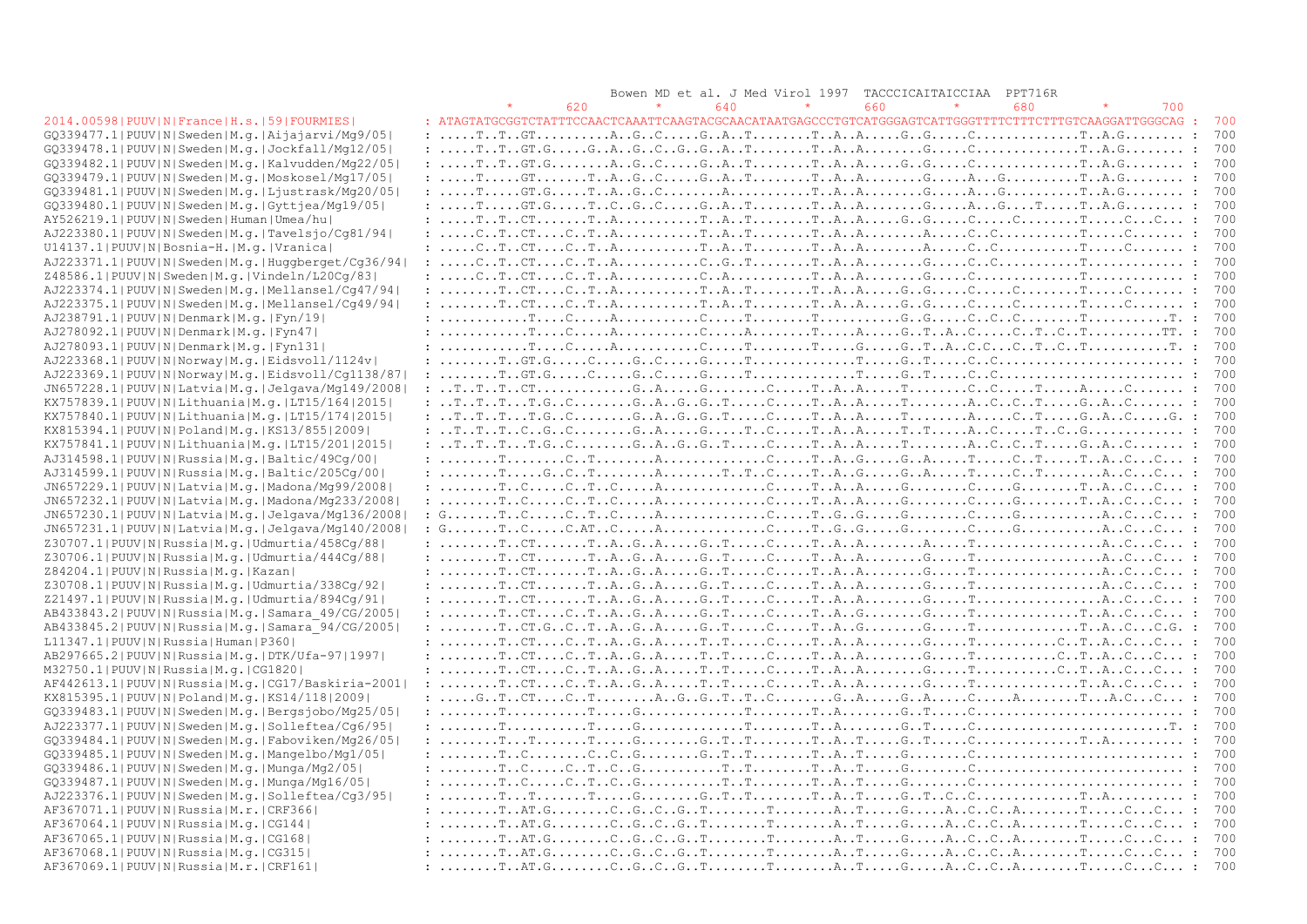|                                                        |                                                                                            |     |         |     | Bowen MD et al. J Med Virol 1997 TACCCICAITAICCIAA |     |         | PPT716R |     |     |
|--------------------------------------------------------|--------------------------------------------------------------------------------------------|-----|---------|-----|----------------------------------------------------|-----|---------|---------|-----|-----|
|                                                        |                                                                                            | 620 | $\star$ | 640 |                                                    | 660 | $\star$ | 680     | 700 |     |
| 2014.00598   PUUV   N   France   H.s.   59   FOURMIES  |                                                                                            |     |         |     |                                                    |     |         |         |     | 700 |
| AF367070.1 PUUV N Russia M.r. CRF308                   |                                                                                            |     |         |     |                                                    |     |         |         |     | 700 |
| AF367066.1 PUUV N Russia M.q. CG215                    |                                                                                            |     |         |     |                                                    |     |         |         |     | 700 |
| AF367067.1  PUUV   N   Russia   M. q.   CG222          |                                                                                            |     |         |     |                                                    |     |         |         |     |     |
| Z46942.1 PUUV N Finland M.g. Puumala/1324Cg/79         |                                                                                            |     |         |     |                                                    |     |         |         |     | 700 |
| Z30702.1 PUUV N Finland M.g. Evo/12Cq/93               |                                                                                            |     |         |     |                                                    |     |         |         |     |     |
| Z30703.1 PUUV N Finland M.g. Evo/13Cq/93               |                                                                                            |     |         |     |                                                    |     |         |         |     |     |
| Z30704.1 PUUV N Finland M.g. Evo/14Cq/93               |                                                                                            |     |         |     |                                                    |     |         |         |     | 700 |
| Z30705.1 PUUV N Finland M.g. Evo/15Cq/93               |                                                                                            |     |         |     |                                                    |     |         |         |     | 700 |
| Z69985.1 PUUV N Finland M.g. Virrat/25Cq/95            |                                                                                            |     |         |     |                                                    |     |         |         |     |     |
| JN831947.1 PUUV N Finland Pieksamaki/human lung/20 :   |                                                                                            |     |         |     |                                                    |     |         |         |     |     |
| JN831943.1 PUUV N Finland Pieksamaki/Mq7/2008          |                                                                                            |     |         |     |                                                    |     |         |         |     |     |
| JN831950.1 PUUV N Finland Pieksamaki/human kidney/ :   |                                                                                            |     |         |     |                                                    |     |         |         |     | 700 |
| JQ319166.1 PUUV N Finland Konnevesi/Mg 014B/2005       |                                                                                            |     |         |     |                                                    |     |         |         |     | 700 |
| JQ319169.1 PUUV N Finland Konnevesi/Mq 027B/2005       |                                                                                            |     |         |     |                                                    |     |         |         |     | 700 |
| JQ319167.1 PUUV N Finland Konnevesi/Mq 015B/2005       |                                                                                            |     |         |     |                                                    |     |         |         |     | 700 |
| JQ319164.1 PUUV N Finland Konnevesi/Mq 06B/2005        |                                                                                            |     |         |     |                                                    |     |         |         |     | 700 |
| JQ319165.1 PUUV N Finland Konnevesi/Mg 09B/2005        |                                                                                            |     |         |     |                                                    |     |         |         |     |     |
| JQ319170.1 PUUV N Finland Konnevesi/Mq 074B/2005       |                                                                                            |     |         |     |                                                    |     |         |         |     | 700 |
| JQ319171.1 PUUV N Finland Konnevesi/Mq M114B/2005      |                                                                                            |     |         |     |                                                    |     |         |         |     | 700 |
| AJ238788.1 PUUV N Russia M.q. Karhumaki                |                                                                                            |     |         |     |                                                    |     |         |         |     |     |
| AJ238789.1 PUUV N Russia M.g. Kolodozero               |                                                                                            |     |         |     |                                                    |     |         |         |     |     |
| $AJ314597.1 PUUV N Finland M,q. Pallasjarvi/63Cq/98$ : |                                                                                            |     |         |     |                                                    |     |         |         |     | 700 |
| NC 005224.1 PUUV N Finland M.q. Sotkamo-revu-NCBI2 :   |                                                                                            |     |         |     |                                                    |     |         |         |     | 700 |
| AJ238790.1 PUUV N Russia M.q. Gomselga                 |                                                                                            |     |         |     |                                                    |     |         |         |     | 700 |
| AB010731.1 Hokkaido-V N Japan M.r. Tobetsu-60Cr-93 :   |                                                                                            |     |         |     |                                                    |     |         |         |     |     |
| AB010730.1 Hokkaido-V N Japan M.r. Kamiiso-8Cr-95      |                                                                                            |     |         |     |                                                    |     |         |         |     |     |
| JX046487.1 Muju-V N South-Korea M.r. 11-5 2011         |                                                                                            |     |         |     |                                                    |     |         |         |     |     |
| JX046484.1 Muju-V N South-Korea M.r. 11-4 2011         |                                                                                            |     |         |     |                                                    |     |         |         |     |     |
| JX028273.1 Muju-V N South-Korea M.r. 11-1 2011         |                                                                                            |     |         |     |                                                    |     |         |         |     |     |
| DQ138128.1 Muju-V N South-Korea E.r. 00-18             |                                                                                            |     |         |     |                                                    |     |         |         |     |     |
| DO138140.1 Muju-V N South-Korea E.r. 99-27             | $: $ T $G$ T. $G$ C $C$ . $A$ G $C$ G $G.A$ $C$ $T$ $A$ $G$ $A$ $C$ $T$ T $A$ $TT.$ : 700  |     |         |     |                                                    |     |         |         |     |     |
| DQ138133.1 Muju-V N South-Korea E.r. 96-1              | $: $ T $G$ T. $G$ C $C$ . $A$ G $C$ G $G.A$ $C$ $T$ $A$ $A$ $A$ $C$ $G$ T $A$ $T.$ $: 700$ |     |         |     |                                                    |     |         |         |     |     |
| DQ138142.1 Muju-V N South-Korea E.r. 99-28             | $: $ TGTT.GCAGCGGA.ACTAGACTATT. : 700                                                      |     |         |     |                                                    |     |         |         |     |     |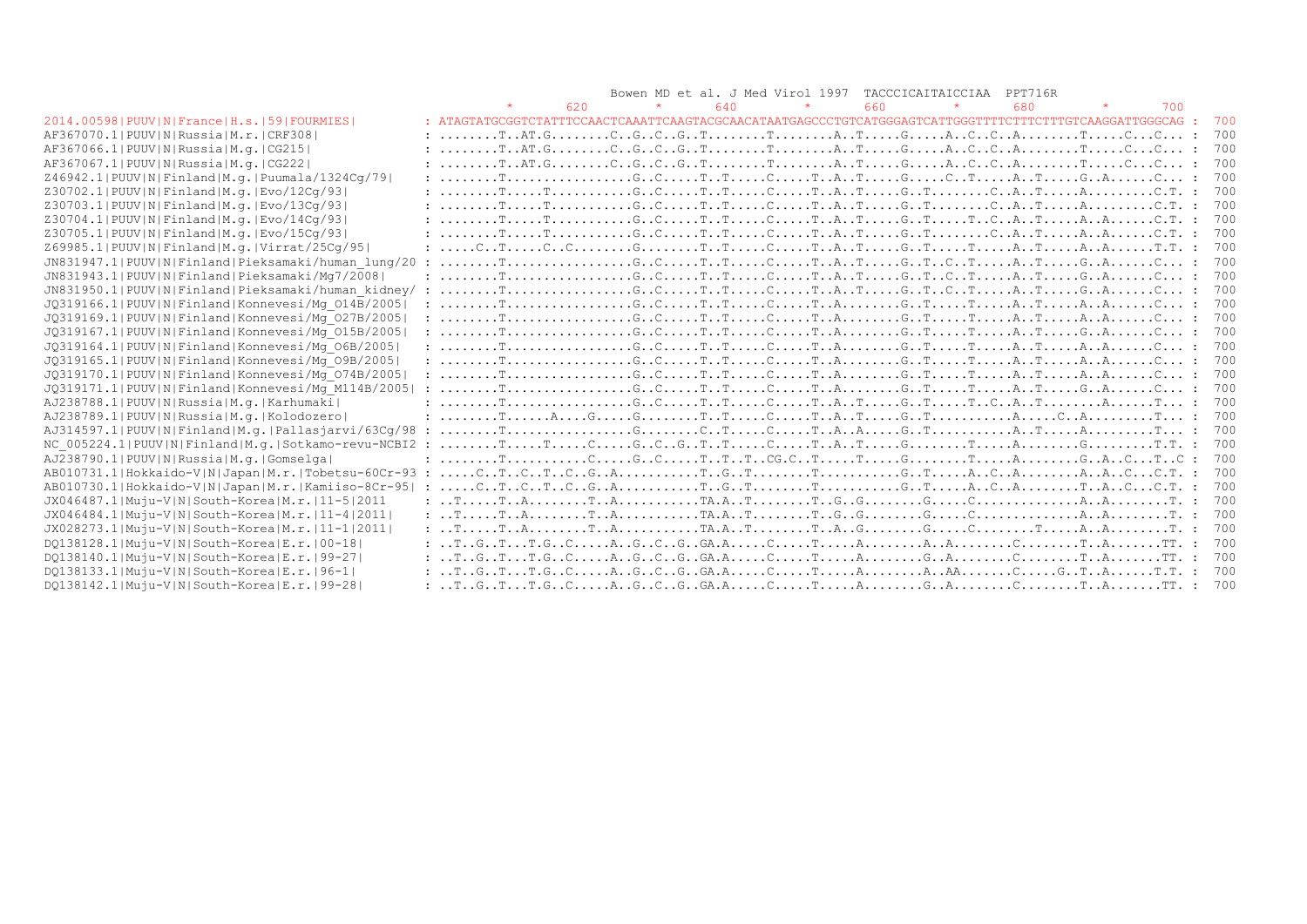|                                                                |                                                                                                                                                                                                                                                                                                                                                                                                                        | 720 | 740 | 760 | 780 | 800 |     |
|----------------------------------------------------------------|------------------------------------------------------------------------------------------------------------------------------------------------------------------------------------------------------------------------------------------------------------------------------------------------------------------------------------------------------------------------------------------------------------------------|-----|-----|-----|-----|-----|-----|
| 2014.00598   PUUV   N   France   H.s.   59   FOURMIES          |                                                                                                                                                                                                                                                                                                                                                                                                                        |     |     |     |     |     | 800 |
| 2014.002331PUUVINIFranceIH.s.1591FOURMIES                      |                                                                                                                                                                                                                                                                                                                                                                                                                        |     |     |     |     |     | 800 |
| 2014.00097 PUUV N France H.s. 02 SAINT-MICHEL                  |                                                                                                                                                                                                                                                                                                                                                                                                                        |     |     |     |     |     | 800 |
| 2014.00488   PUUV   N   France   H.s.   08   SIGNY-LE-PETIT    |                                                                                                                                                                                                                                                                                                                                                                                                                        |     |     |     |     |     | 800 |
| 2014.00613 PUUV N France H.s. 59 FOURMIES                      |                                                                                                                                                                                                                                                                                                                                                                                                                        |     |     |     |     |     | 800 |
| 2015.00402   PUUV   N   France   H.s.   08   CHARLEVILLE-MEZIE |                                                                                                                                                                                                                                                                                                                                                                                                                        |     |     |     |     |     |     |
| 2015.00422 PUUV N France H.s. 59 ANOR                          |                                                                                                                                                                                                                                                                                                                                                                                                                        |     |     |     |     |     | 800 |
| 2015.00488 PUUV N France H.s. 08 SEDAN                         |                                                                                                                                                                                                                                                                                                                                                                                                                        |     |     |     |     |     | 800 |
| 2015.00498 PUUV   N   France   H.s.   08   REMILLY-AILLICOUR   |                                                                                                                                                                                                                                                                                                                                                                                                                        |     |     |     |     |     |     |
| 2016.00295 PUUV N France H.s. 08 CORNY-MACHEROMENI             |                                                                                                                                                                                                                                                                                                                                                                                                                        |     |     |     |     |     |     |
| 2016.00333 PUUV N France H.s. 59 FOURMIES                      |                                                                                                                                                                                                                                                                                                                                                                                                                        |     |     |     |     |     | 800 |
| 2016.00345 PUUV N France H.s.  59 FOURMIES                     |                                                                                                                                                                                                                                                                                                                                                                                                                        |     |     |     |     |     |     |
| 2016.00357 PUUV N France H.s. 02 HIRSON                        |                                                                                                                                                                                                                                                                                                                                                                                                                        |     |     |     |     |     | 800 |
| 2016.00427 PUUV N France H.s. 59 FOURMIES                      | $\mathcal{C}$ . The contract of the contract of $\mathcal{C}$ . The contract of the contract of the contract of $\mathcal{C}$                                                                                                                                                                                                                                                                                          |     |     |     |     |     | 800 |
| 2016.00469 PUUV N France H.s. 02 PREMONTRE                     | $\ldots, G, \ldots, G, \ldots, T, \ldots, G, \ldots, G, \ldots, G, \ldots, G, \ldots, G, \ldots, G, \ldots, G, \ldots, G, \ldots, G, \ldots, G, \ldots, G, \ldots, G, \ldots, G, \ldots, G, \ldots, G, \ldots, G, \ldots, G, \ldots, G, \ldots, G, \ldots, G, \ldots, G, \ldots, G, \ldots, G, \ldots, G, \ldots, G, \ldots, G, \ldots, G, \ldots, G, \ldots, G, \ldots, G, \ldots, G, \ldots, G, \ldots, G, \ldots,$  |     |     |     |     |     |     |
|                                                                |                                                                                                                                                                                                                                                                                                                                                                                                                        |     |     |     |     |     |     |
| AJ277075.1 PUUV N Belgium M.g. Montbliart/CG14444              |                                                                                                                                                                                                                                                                                                                                                                                                                        |     |     |     |     |     | 800 |
| 2014.00053 PUUV N France H.s. 08 SECHEVAL                      | $\ldots$ . Given a sequence in the contract of $C_1, \ldots, C_{n-1}$ , $C_2, \ldots, C_{n-1}$ , and $C_3, \ldots, C_{n-1}$ , $C_4, \ldots, C_{n-1}$                                                                                                                                                                                                                                                                   |     |     |     |     |     |     |
| $KT247593.1$  PUUV N France M.q. 08 Ardennes/Mq75/201          |                                                                                                                                                                                                                                                                                                                                                                                                                        |     |     |     |     |     | 800 |
| KT247592.1 PUUV N France M.g. 08 Ardennes/Mg156/20             |                                                                                                                                                                                                                                                                                                                                                                                                                        |     |     |     |     |     | 800 |
| 2015.00019 PUUV N France H.s. 08 ETEIGNIERES                   |                                                                                                                                                                                                                                                                                                                                                                                                                        |     |     |     |     |     |     |
| 2016.00239   PUUV   N   France   H.s.   08   VIREUX-MOLHAIN    |                                                                                                                                                                                                                                                                                                                                                                                                                        |     |     |     |     |     | 800 |
| 2015.00329   PUUV   N   France   H.s.   08   BOGNY-SUR-MEUSE   |                                                                                                                                                                                                                                                                                                                                                                                                                        |     |     |     |     |     | 800 |
| 2014.00209   PUUV   N   France   H.s.   08   TREMBLOIS-LES-ROC | $\ldots$ . Given a set of the set of the set of $\mathbb{C}$ . The set of the set of the set of the set of the set of $\mathbb{C}$ . The set of the set of the set of the set of the set of the set of the set of the set of the set of                                                                                                                                                                                |     |     |     |     |     | 800 |
| 2015.00456 PUUV N France H.s. 94 ALFORTVILLE                   |                                                                                                                                                                                                                                                                                                                                                                                                                        |     |     |     |     |     |     |
| 2012.00018   PUUV   N   France   H.s.   08   ROCROI            |                                                                                                                                                                                                                                                                                                                                                                                                                        |     |     |     |     |     | 800 |
| AJ277032.1 PUUV N Belgium M.g. Momignies/47Cg/96               |                                                                                                                                                                                                                                                                                                                                                                                                                        |     |     |     |     |     | 800 |
| AJ277034.1 PUUV N Belgium M.g. Couvin/59Cq/97                  |                                                                                                                                                                                                                                                                                                                                                                                                                        |     |     |     |     |     | 800 |
| AJ277033.1 PUUV N Belgium M.g. Momignies/55Cq/96               |                                                                                                                                                                                                                                                                                                                                                                                                                        |     |     |     |     |     | 800 |
| 2012.00638   PUUV   N   France   H.s.   08   GIVET             |                                                                                                                                                                                                                                                                                                                                                                                                                        |     |     |     |     |     | 800 |
| 2015.00328   PUUV   N   France   H.s.   08   VRIGNE-MEUSE      |                                                                                                                                                                                                                                                                                                                                                                                                                        |     |     |     |     |     |     |
| 2015.00419 PUUV N France H.s. 08 DOUZY                         |                                                                                                                                                                                                                                                                                                                                                                                                                        |     |     |     |     |     | 800 |
| 2016.00310   PUUV   N   France   H.s.   08   THIN-LE-MOUTIER   |                                                                                                                                                                                                                                                                                                                                                                                                                        |     |     |     |     |     | 800 |
| AJ277030.1  PUUV  N  Belgium   M.g.   Thuin / 33Cq / 96        |                                                                                                                                                                                                                                                                                                                                                                                                                        |     |     |     |     |     | 800 |
| AJ238779.1 PUUV N Germany M.g. NRW/Cq-Erft                     |                                                                                                                                                                                                                                                                                                                                                                                                                        |     |     |     |     |     | 800 |
| 2014.00276  PUUV   N   France   H.s.   59   LILLE              |                                                                                                                                                                                                                                                                                                                                                                                                                        |     |     |     |     |     | 800 |
| U22423.1 PUUV N Belgium M.g. CG13891                           |                                                                                                                                                                                                                                                                                                                                                                                                                        |     |     |     |     |     | 800 |
| 2014.00321 PUUV N France H.s. 59 FOURMIES                      |                                                                                                                                                                                                                                                                                                                                                                                                                        |     |     |     |     |     | 800 |
| 2015.00457   PUUV   N   France   H.s.   55   REVIGNY-SUR-ORNAI | $G_{1}, \ldots, G_{n}, \ldots, G_{n}, \ldots, G_{n}, \ldots, G_{n}, \ldots, G_{n}, \ldots, G_{n}, \ldots, G_{n}, \ldots, G_{n}, \ldots, G_{n}, \ldots, G_{n}, \ldots, G_{n}, \ldots, G_{n}, \ldots, G_{n}, \ldots, G_{n}, \ldots, G_{n}, \ldots, G_{n}, \ldots, G_{n}, \ldots, G_{n}, \ldots, G_{n}, \ldots, G_{n}, \ldots, G_{n}, \ldots, G_{n}, \ldots, G_{n}, \ldots, G_{n}, \ldots, G_{n}, \ldots, G_{n}, \ldots,$ |     |     |     |     |     |     |
| 2013.00250   PUUV   N   France   H.s.   62   VENDIN-LS-BTHUNE  |                                                                                                                                                                                                                                                                                                                                                                                                                        |     |     |     |     |     | 800 |
| 2016.00282 PUUV N France H.s. 59 MORBECOUE                     |                                                                                                                                                                                                                                                                                                                                                                                                                        |     |     |     |     |     | 800 |
| AJ277076.1 PUUV N Belgium M.g. Montbliart/CG14445  :           |                                                                                                                                                                                                                                                                                                                                                                                                                        |     |     |     |     |     | 800 |
| 2014.00153 PUUV N France H.s. 02 BUIRONFOSSE                   |                                                                                                                                                                                                                                                                                                                                                                                                                        |     |     |     |     |     | 800 |
|                                                                |                                                                                                                                                                                                                                                                                                                                                                                                                        |     |     |     |     |     | 800 |
| 2014.00171 PUUV N France H.s. 59 SAINT-SAULVE                  |                                                                                                                                                                                                                                                                                                                                                                                                                        |     |     |     |     |     |     |
| 2016.00293 PUUV N France H.s. 60 LA-NEUVILLE-SUR-R             | $\cdot$ .                                                                                                                                                                                                                                                                                                                                                                                                              |     |     |     |     |     | 800 |
| 2014.00499   PUUV   N   France   H.s.   94   CHAMPIGNY-SUR-MAR |                                                                                                                                                                                                                                                                                                                                                                                                                        |     |     |     |     |     |     |
| 2012.00057 PUUV N France H.s. 59 COUSOLRE                      |                                                                                                                                                                                                                                                                                                                                                                                                                        |     |     |     |     |     | 800 |
| 2012.00349 PUUV N France H.s. 02 ENGLANCOURT                   |                                                                                                                                                                                                                                                                                                                                                                                                                        |     |     |     |     |     | 800 |
| 2014.00135 PUUV N France H.s. 02 ATHIES-SOUS-LAON              |                                                                                                                                                                                                                                                                                                                                                                                                                        |     |     |     |     |     | 800 |
| 2014.00184 PUUV N France H.s. 59 FOURMIES                      |                                                                                                                                                                                                                                                                                                                                                                                                                        |     |     |     |     |     | 800 |
| 2016.00182   PUUV   N   France   H.s.   08   BOULZICOURT       |                                                                                                                                                                                                                                                                                                                                                                                                                        |     |     |     |     |     | 800 |
| 2016.00286 PUUV N France H.s. 02 TRUCY                         |                                                                                                                                                                                                                                                                                                                                                                                                                        |     |     |     |     |     | 800 |
| 2016.00325   PUUV   N   France   H.s.   59   AULNOYE-AYMERIES  |                                                                                                                                                                                                                                                                                                                                                                                                                        |     |     |     |     |     |     |
| 2016.00452   PUUV   N   France   H.s.   02   LAON              |                                                                                                                                                                                                                                                                                                                                                                                                                        |     |     |     |     |     | 800 |
| 2016.00467   PUUV   N   France   H.s.   02   AISNE             |                                                                                                                                                                                                                                                                                                                                                                                                                        |     |     |     |     |     | 800 |
|                                                                |                                                                                                                                                                                                                                                                                                                                                                                                                        |     |     |     |     |     |     |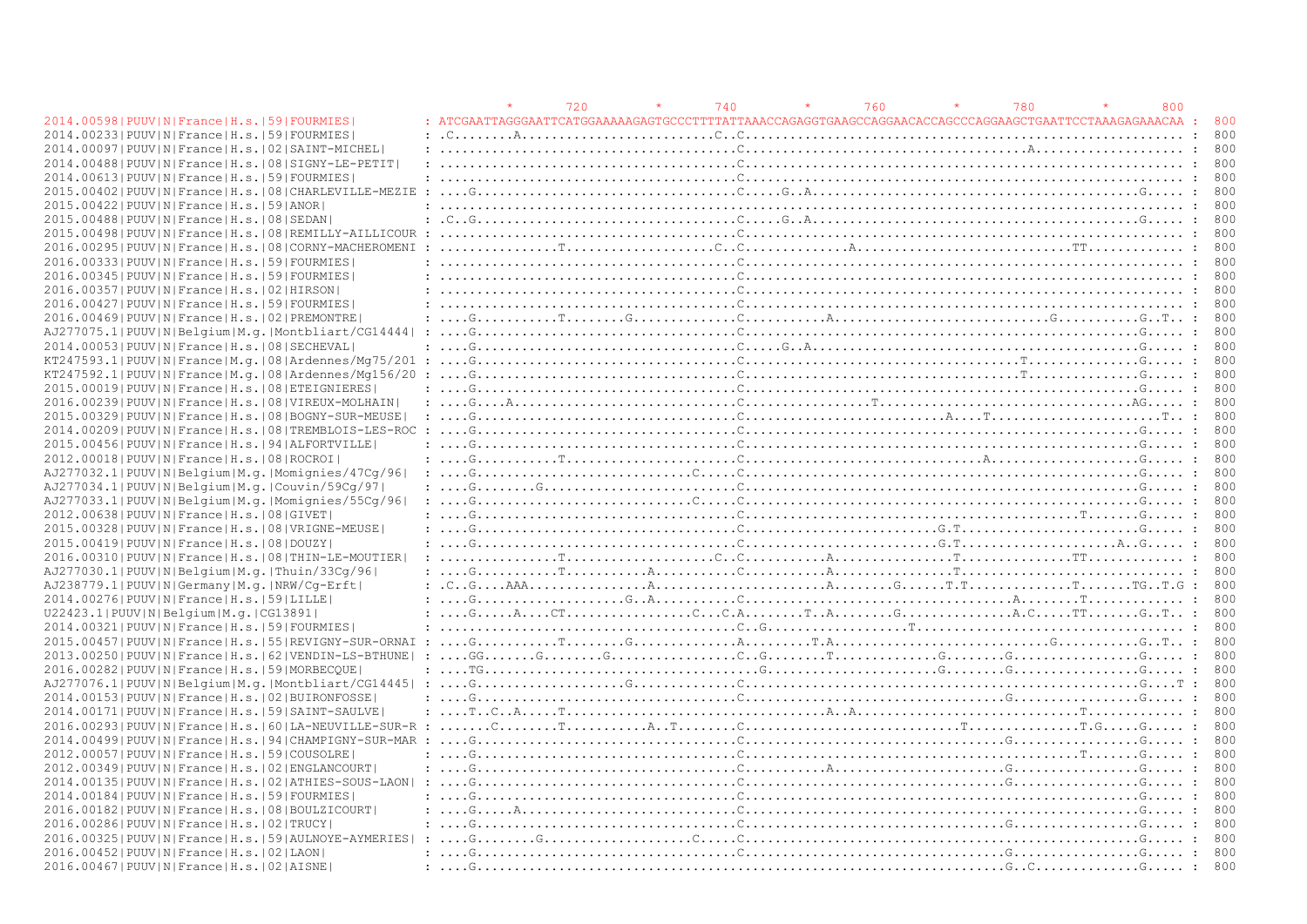|                                                                                  |                                                                                                                                                                                                                                                                                                                                                                                                                                                            | 720 | 740 | 760 | 780 | 800          |     |
|----------------------------------------------------------------------------------|------------------------------------------------------------------------------------------------------------------------------------------------------------------------------------------------------------------------------------------------------------------------------------------------------------------------------------------------------------------------------------------------------------------------------------------------------------|-----|-----|-----|-----|--------------|-----|
| 2014.00598   PUUV   N   France   H.s.   59   FOURMIES                            |                                                                                                                                                                                                                                                                                                                                                                                                                                                            |     |     |     |     |              | 800 |
| 2015.00657   PUUV   N   France   H.s.   02   CILLY                               |                                                                                                                                                                                                                                                                                                                                                                                                                                                            |     |     |     |     |              | 800 |
| 2015.00526 PUUV N France H.s. 08 MONTHERME                                       |                                                                                                                                                                                                                                                                                                                                                                                                                                                            |     |     |     |     |              | 800 |
| 2015.00045 PUUV N France H.s. 59 FOURMIES                                        |                                                                                                                                                                                                                                                                                                                                                                                                                                                            |     |     |     |     |              | 800 |
| 2015.00430   PUUV   N   France   H.s.   02   MONTCORNET                          |                                                                                                                                                                                                                                                                                                                                                                                                                                                            |     |     |     |     |              | 800 |
| 2016.00311 PUUV N France H.s. 02 LAON                                            |                                                                                                                                                                                                                                                                                                                                                                                                                                                            |     |     |     |     |              | 800 |
| AJ277031.1 PUUV N Belgium M.g. Montbliart/23Cq/96                                |                                                                                                                                                                                                                                                                                                                                                                                                                                                            |     |     |     |     |              | 800 |
| 2016.00326 PUUV N France H.s. 02 LAON                                            |                                                                                                                                                                                                                                                                                                                                                                                                                                                            |     |     |     |     |              | 800 |
| 2016.00353 PUUV N France H.s. 02 CESSIERES                                       |                                                                                                                                                                                                                                                                                                                                                                                                                                                            |     |     |     |     |              | 800 |
| 2012.00061   PUUV   N   France   H.s.   02   LANISCOURT                          |                                                                                                                                                                                                                                                                                                                                                                                                                                                            |     |     |     |     |              | 800 |
| 2014.00174   PUUV   N   France   H.s.   02   ST-ERME-OUTRE-ET- :                 |                                                                                                                                                                                                                                                                                                                                                                                                                                                            |     |     |     |     |              | 800 |
| 2016.00268 PUUV N France H.s. 02 PRESLES-ET-THIERN                               |                                                                                                                                                                                                                                                                                                                                                                                                                                                            |     |     |     |     |              | 800 |
| 2015.00660   PUUV   N   France   H.s.   02   VIC-SUR-AISNE                       |                                                                                                                                                                                                                                                                                                                                                                                                                                                            |     |     |     |     |              | 800 |
| 2012.00025 PUUV N France H.s. 51 SAINTE-MENEHOULD                                | $\ldots, G \ldots, C \ldots, R \ldots, T \ldots, T \ldots, G \ldots, A \ldots, \ldots, \ldots, C \ldots, A \ldots, G \ldots, A \ldots, \ldots, A \ldots, T \ldots, G \ldots, T \ldots, A \ldots, T \ldots, A \ldots, T \ldots, A \ldots, T \ldots, A \ldots, T \ldots, A \ldots, T \ldots, A \ldots, T \ldots, T \ldots, G \ldots, A \ldots, T \ldots, T \ldots, G \ldots, A \ldots, T \ldots, T \ldots, G \ldots, T \ldots, T \ldots, G \ldots, T \ldots$ |     |     |     |     |              | 800 |
| 2015.00665 PUUV N France H.s. 51 REIMS                                           | $: \ldots, G, \ldots, A, \ldots, \ldots, T, G, A, \ldots, G, \ldots, G, \ldots, G, A, \ldots, G, \ldots, G, \ldots, G, \ldots, G, \ldots, G, \ldots, G, \ldots, G, A, \ldots, G, \ldots, G, \ldots, G, \ldots, G, \ldots, G, \ldots, G, \ldots, G, \ldots, G, \ldots, G, \ldots, G, \ldots, G, \ldots, G, \ldots, G, \ldots, G, \ldots, G, \ldots, G, \ldots, G, \ldots, G, \ldots, G, \ldots, G, \ldots, G, \ldots$                                       |     |     |     |     |              | 800 |
| $2012.00307$  PUUV N France H.s. 54 COLOMBEY-LES-BELL: GGTTGACGTAGGTGTGTGTA.AG : |                                                                                                                                                                                                                                                                                                                                                                                                                                                            |     |     |     |     |              | 800 |
| 2012.00123  PUUV   N   France   H.s.   55   BAR-LE-DUC                           |                                                                                                                                                                                                                                                                                                                                                                                                                                                            |     |     |     |     |              | 800 |
| 2012.00278   PUUV   N   France   H.s.   51   REIMS                               |                                                                                                                                                                                                                                                                                                                                                                                                                                                            |     |     |     |     |              | 800 |
| 2015.00185 PUUV N France H.s. 68 FELLERING                                       | : $GCATTTGACCTTAGTTTGTGA.AT$                                                                                                                                                                                                                                                                                                                                                                                                                               |     |     |     |     |              | 800 |
| KJ994776.1  PUUV   N   Germany   M. q.   Mu / 07 / 1219   2007                   | : $A_{1}, G_{2}, \ldots, A_{n}, G_{2}, T_{1}, \ldots, T_{n}, A_{n}, \ldots, G_{n}, \ldots, G_{n}, \ldots, G_{n}, \ldots, G_{n}, \ldots, G_{n}, \ldots, G_{n}, \ldots, G_{n}, \ldots, G_{n}, \ldots, G_{n}, \ldots, G_{n}, \ldots, G_{n}, \ldots, G_{n}, \ldots, G_{n}, \ldots, G_{n}, \ldots, G_{n}, \ldots, G_{n}, \ldots, G_{n}, \ldots, G_{n}, \ldots, G_{n}, \ldots, G_{n}, \ldots, G_{n}, \ldots, G_{n}, \ldots, G_{$                                 |     |     |     |     |              | 800 |
| 2012.00086 PUUV N France H.s 58 CHEVROCHES                                       |                                                                                                                                                                                                                                                                                                                                                                                                                                                            |     |     |     |     |              | 800 |
| KT247595.1 PUUV N France M.g. 45 Orleans/Mg29/2010                               | $\ldots, G, \ldots, A, \ldots, G, \ldots, G, \ldots, G, \ldots, G, \ldots, G, \ldots, G, \ldots, G, \ldots, G, \ldots, G, \ldots, G, \ldots, G, \ldots, G, \ldots, G, \ldots, G, \ldots, G, \ldots, G, \ldots, G, \ldots, G, \ldots, G, \ldots, G, \ldots, G, \ldots, G, \ldots, G, \ldots, G, \ldots, G, \ldots, G, \ldots, G, \ldots, G, \ldots, G, \ldots, G, \ldots, G, \ldots, G, \ldots, G, \ldots, G, \ldots,$<br>$\cdot$ .                         |     |     |     |     | $\mathbf{r}$ | 800 |
| $KT247594.1 PUUV N Frame M,q. 45 Orleans/Mq23/2010$                              | $\ldots$ . G. $\ldots$ . A. $\ldots$ . G. $\ldots$ . G. $\ldots$ . T. $\ldots$ . C. $\ldots$ . $\ldots$ . A. $\ldots$ . G. $\ldots$ . T. $\ldots$ . G. $\ldots$ . $\ldots$ . G. $\ldots$ . G. $\ldots$ . G. $\ldots$ . G. $\ldots$ . G. $\ldots$ . G. $\ldots$ . G. $\ldots$ . G. $\ldots$ . G. $\ldots$ . G. $\ldots$ .                                                                                                                                   |     |     |     |     |              | 800 |
| KY365004.1 PUUV N France M.g. 45 Orleans/NCHA373/2:GAGATCACAGT.A.AGT.A.AGTA.AGG: |                                                                                                                                                                                                                                                                                                                                                                                                                                                            |     |     |     |     |              | 800 |
| 2012.00301 PUUV N France H.s. 25 MOUTHE                                          | : $G_{1},,G_{n},,T_{n},,G_{n},A_{n},,C_{n},,A_{n},,A_{n},,G_{n},,G_{n},,A_{n},,A_{n},,A_{n},,A_{n},,T_{n},,G_{n},T_{n},$                                                                                                                                                                                                                                                                                                                                   |     |     |     |     |              | 800 |
| AM695638.1 PUUV N France M.q. Mignovillard/CqY02/2                               |                                                                                                                                                                                                                                                                                                                                                                                                                                                            |     |     |     |     |              | 800 |
| KT247597.1 PUUV N France M.g. 39 Jura/Mg214/2010                                 |                                                                                                                                                                                                                                                                                                                                                                                                                                                            |     |     |     |     |              | 800 |
| KT247596.2 PUUV N France M.q. 39 Jura/Mq2/2010                                   | : $C_{1}, C_{2}, C_{3}, C_{4}, C_{5}, C_{5}, C_{6}, C_{7}, C_{8}, C_{9}, C_{10}, C_{11}, C_{12}, C_{13}, C_{14}, C_{15}, C_{16}, C_{17}, C_{18}, C_{19}, C_{10}, C_{11}, C_{12}, C_{13}, C_{14}, C_{15}, C_{16}, C_{17}, C_{18}, C_{19}, C_{10}, C_{11}, C_{12}, C_{13}, C_{14}, C_{15}, C_{16}, C_{17}, C_{18}, C_{19}, C_{10}, C_{10}, C_{11}, C_{12}, C_{13}, C_{1$                                                                                     |     |     |     |     |              | 800 |
|                                                                                  |                                                                                                                                                                                                                                                                                                                                                                                                                                                            |     |     |     |     |              | 800 |
| 2012.00102   PUUV   N   France   H.s.   39   COISERETTE                          |                                                                                                                                                                                                                                                                                                                                                                                                                                                            |     |     |     |     |              | 800 |
| 2012.00536   PUUV   N   France   H.s.   39   LA-PESSE                            |                                                                                                                                                                                                                                                                                                                                                                                                                                                            |     |     |     |     |              |     |
| 2014.00622 PUUV N France H.s. 39 ARBOIS                                          |                                                                                                                                                                                                                                                                                                                                                                                                                                                            |     |     |     |     |              | 800 |
| 2015.00567   PUUV   N   France   H.s.   70   RIOZ                                |                                                                                                                                                                                                                                                                                                                                                                                                                                                            |     |     |     |     |              | 800 |
| 2014.00637 PUUV N France H.s. 25 SAULES                                          |                                                                                                                                                                                                                                                                                                                                                                                                                                                            |     |     |     |     |              | 800 |
| 2012.00396   PUUV   N   France   H.s.   39   SAINT-CLAUDE                        |                                                                                                                                                                                                                                                                                                                                                                                                                                                            |     |     |     |     |              | 800 |
| 2014.00120   PUUV   N   France   H.s.   38   LE-MOUTARET                         | : $C_{1.0}$ $G_{2.1}$ $G_{3.1}$ $G_{4.1}$ $G_{5.1}$ $G_{6.1}$ $G_{7.1}$ $G_{8.1}$ $G_{9.1}$ $G_{1.1}$ $G_{1.2}$ $G_{1.3}$ $G_{1.4}$ $G_{1.5}$ $G_{1.6}$ $G_{1.7}$ $G_{1.8}$ $G_{1.9}$ $G_{1.1}$ $G_{1.1}$ $G_{1.1}$ $G_{1.1}$ $G_{1.1}$ $G_{1.1}$ $G_{$                                                                                                                                                                                                    |     |     |     |     |              | 800 |
| 2015.00153 PUUV N France H.s. 73 GREZY-SUR-ISERE                                 | : $C. G. G. \ldots, \ldots, T. \ldots, G. A. \ldots, \ldots, \ldots, \ldots, A. \ldots, A. \ldots, \ldots, A. \ldots, \ldots, A. \ldots, \ldots, T. \ldots, G. T. \ldots;$                                                                                                                                                                                                                                                                                 |     |     |     |     |              | 800 |
| 2015.00504   PUUV   N   France   H.s.   70   RONCHAMP                            |                                                                                                                                                                                                                                                                                                                                                                                                                                                            |     |     |     |     |              | 800 |
| 2016.00275 PUUV N France H.s. 21 JALLANGES                                       |                                                                                                                                                                                                                                                                                                                                                                                                                                                            |     |     |     |     |              | 800 |
| 2016.00320   PUUV   N   France   H.s.   25   SAINT-VIT                           |                                                                                                                                                                                                                                                                                                                                                                                                                                                            |     |     |     |     |              |     |
| 2015.00410 PUUV N France H.s. 70 ANGIREY                                         |                                                                                                                                                                                                                                                                                                                                                                                                                                                            |     |     |     |     |              | 800 |
| DO016430.2   PUUV   N   Germany   M. g.   Bavaria/CG33/04                        | $\ldots$ $\ldots$ $\ldots$ $\ldots$ $\ldots$ $\ldots$ $\ldots$ $\ldots$ $\ldots$ $\ldots$ $\ldots$ $\ldots$ $\ldots$ $\ldots$ $\ldots$ $\ldots$ $\ldots$ $\ldots$ $\ldots$ $\ldots$ $\ldots$ $\ldots$ $\ldots$ $\ldots$ $\ldots$ $\ldots$ $\ldots$ $\ldots$ $\ldots$ $\ldots$ $\ldots$ $\ldots$ $\ldots$ $\ldots$ $\ldots$ $\ldots$ $\ldots$                                                                                                               |     |     |     |     |              | 800 |
| DQ016432.2 PUUV N Germany M.g. Bavaria/CG41/04                                   | : $A_{1}, T_{1}, \ldots, A_{1}, \ldots, T_{1}, \ldots, G_{1}, \ldots, A_{1}, \ldots, C_{1}, C_{1}, C_{1}, \ldots, A_{n}, \ldots, G_{1}, \ldots, A_{1}, \ldots, G_{1}, \ldots, G_{1}, \ldots, G_{1}, \ldots, G_{1}, \ldots, G_{1}, \ldots, G_{1}, \ldots, G_{1}, \ldots, G_{1}, \ldots, G_{1}, \ldots, G_{1}, \ldots, G_{1}, \ldots, G_{1}, \ldots, G_{1}, \ldots, G_{1}, \ldots, G_{1}, \ldots, G_{1}, \ldots, G_{1}, \ld$                                 |     |     |     |     |              | 800 |
| AY954723.2   PUUV   N   Germany   M.g.   Bavaria-CG34/04                         |                                                                                                                                                                                                                                                                                                                                                                                                                                                            |     |     |     |     |              | 800 |
| AY954722.2   PUUV   N   Germany   M. g.   Bavaria-CG9/04                         | $\ldots$ $\ldots$ $\ldots$ $\ldots$ $\ldots$ $\ldots$ $\ldots$ $\ldots$ $\ldots$ $\ldots$ $\ldots$ $\ldots$ $\ldots$ $\ldots$ $\ldots$ $\ldots$ $\ldots$ $\ldots$ $\ldots$ $\ldots$ $\ldots$ $\ldots$ $\ldots$ $\ldots$ $\ldots$ $\ldots$ $\ldots$ $\ldots$ $\ldots$ $\ldots$ $\ldots$ $\ldots$ $\ldots$ $\ldots$ $\ldots$ $\ldots$ $\ldots$                                                                                                               |     |     |     |     |              | 800 |
| 2012.00402 PUUV N France H.s. 60 GOUVIEUX                                        |                                                                                                                                                                                                                                                                                                                                                                                                                                                            |     |     |     |     |              |     |
| 2014.00540 PUUV N France H.s. 60 CHAMBLY                                         |                                                                                                                                                                                                                                                                                                                                                                                                                                                            |     |     |     |     |              |     |
| AJ314600.1 PUUV N Balkan M.g. Balkan-1                                           | $G.A.G.G.G.G.A.$ $T.$ $G.$ $A.$ $C.$ $A.$ $A.$ $G.$ $G.$ $G.$ $G.$ $G.$ $A.$ $T.$                                                                                                                                                                                                                                                                                                                                                                          |     |     |     |     |              | 800 |
| AJ314601.1 PUUV N Balkan M.q. Balkan-2                                           |                                                                                                                                                                                                                                                                                                                                                                                                                                                            |     |     |     |     |              | 800 |
| FN377821.1  PUUV   N   Hungary   M.g.   Mg9/ Hungary TR17/00                     | $G.A.G.G.GG. A. \ldots, T. \ldots, G. \ldots, A. \ldots, C. \ldots, A. \ldots, A. T. \ldots, G. \ldots, G. \ldots, G. \ldots, G. \ldots, G. \ldots, A. \ldots, T. \ldots, T. \ldots, T. \ldots, A. \ldots, T. \ldots, A. \ldots, T. \ldots, A. \ldots, T. \ldots, A. \ldots, T. \ldots, A. \ldots, T. \ldots, A. \ldots, T. \ldots, T. \ldots, T. \ldots, T. \ldots, T. \ldots, T. \ldots, T. \ldots, T. \ldots,$                                          |     |     |     |     |              | 800 |
| FN377822.1 PUUV N Hungary M.g. Mg23/HungaryTR17/00                               | $G.A.GG.G. A. \ldots, T. \ldots, G. \ldots, A. \ldots, A. \ldots, A. T. A. \ldots, G. \ldots, C. G. \ldots, G. \ldots, G. \ldots, G. \ldots, A. \ldots, T. \ldots, T. \ldots, T.$                                                                                                                                                                                                                                                                          |     |     |     |     |              | 800 |
| GO339473.1 PUUV N Sweden M.g. Kiviniemi/Mg3/05                                   |                                                                                                                                                                                                                                                                                                                                                                                                                                                            |     |     |     |     |              | 800 |
| GO339474.1 PUUV N Sweden M.g. Kiviniemi/Mg5/05                                   |                                                                                                                                                                                                                                                                                                                                                                                                                                                            |     |     |     |     |              | 800 |
| GQ339475.1 PUUV N Sweden M.g. Kiviniemi/Mg6/05                                   | $C. C.A.G. C. A. G. \ldots A. G. \ldots G. A. \ldots G. \ldots A. G. \ldots C. \ldots C. \ldots C. \ldots A. A. \ldots G. T. \ldots T. \ldots A. \ldots T. \ldots A. \ldots T.$                                                                                                                                                                                                                                                                            |     |     |     |     |              | 800 |
| GQ339476.1 PUUV N Sweden M.g. Aijajarvi/Mq7/05                                   |                                                                                                                                                                                                                                                                                                                                                                                                                                                            |     |     |     |     |              | 800 |
|                                                                                  |                                                                                                                                                                                                                                                                                                                                                                                                                                                            |     |     |     |     |              |     |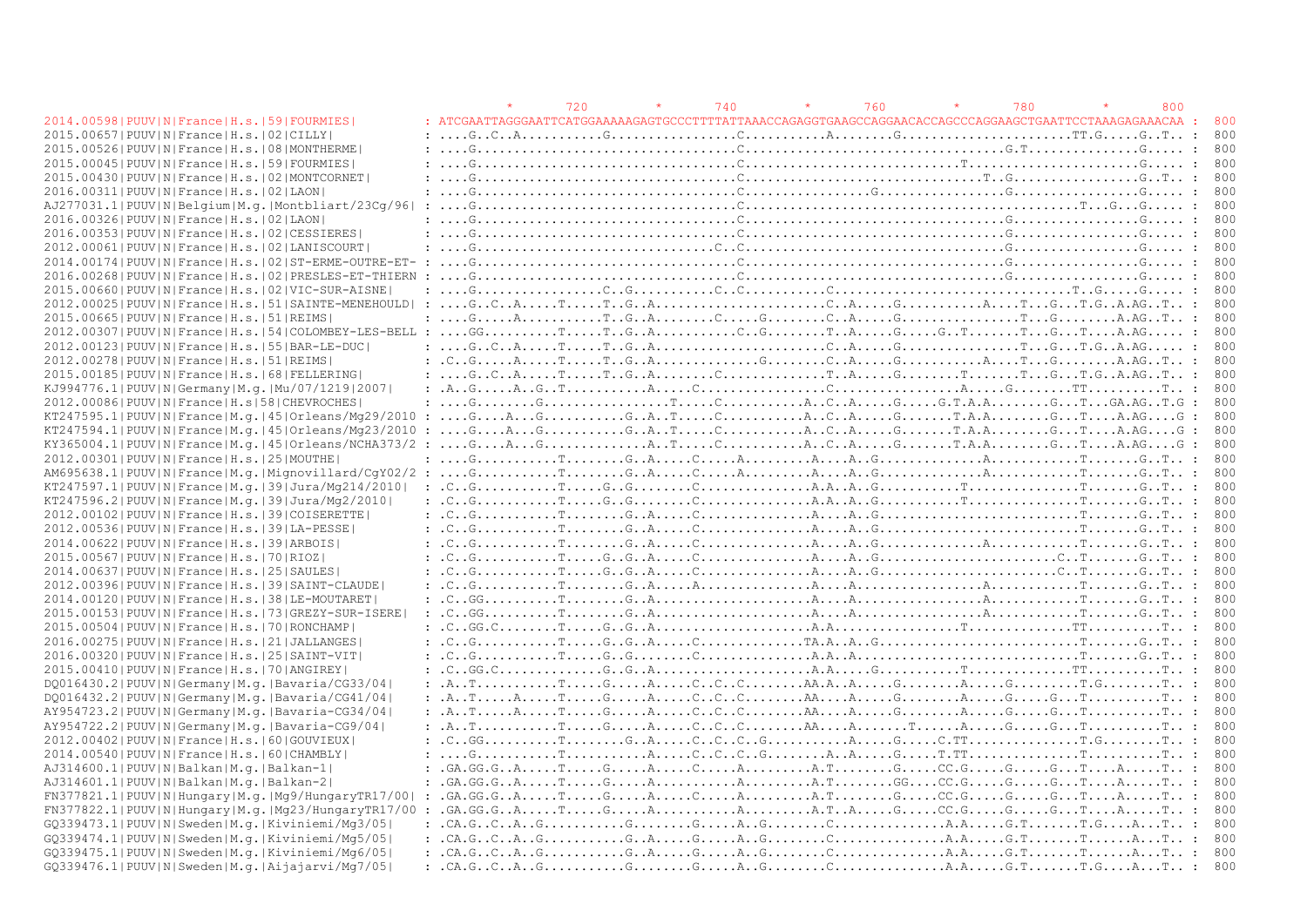#### 2014.00598| PUUV|N|France|H.s.|59|FOURMIES|

|                                                            |  | 720 | 740 | 760 |                                                                                                                                                                                                                                                                                                                                                                                                                                                                                                                      | 780 | 800 |                   |            |
|------------------------------------------------------------|--|-----|-----|-----|----------------------------------------------------------------------------------------------------------------------------------------------------------------------------------------------------------------------------------------------------------------------------------------------------------------------------------------------------------------------------------------------------------------------------------------------------------------------------------------------------------------------|-----|-----|-------------------|------------|
| 2014.00598   PUUV   N   France   H.s.   59   FOURMIES      |  |     |     |     | : ATCGAATTAGGGAATTCATGGAAAAAGAGTGCCCTTTTATTAAACCAGAGGTGAAGCCAGGAACACCAGCCCAGGAAGCTGAATTCCTAAAGAGAAACAA                                                                                                                                                                                                                                                                                                                                                                                                               |     |     | - 11              | - 800      |
| GQ339477.1 PUUV N Sweden M.g. Aijajarvi/Mg9/05             |  |     |     |     | $: .CA.G. C. A. G. \ldots$                                                                                                                                                                                                                                                                                                                                                                                                                                                                                           |     |     |                   | 800        |
| GQ339478.1 PUUV N Sweden M.g. Jockfall/Mg12/05             |  |     |     |     |                                                                                                                                                                                                                                                                                                                                                                                                                                                                                                                      |     |     |                   | 800        |
| GQ339482.1 PUUV N Sweden M.g. Kalvudden/Mg22/05            |  |     |     |     |                                                                                                                                                                                                                                                                                                                                                                                                                                                                                                                      |     |     |                   | 800        |
| GO339479.1 PUUV N Sweden M.g. Moskosel/Mg17/05             |  |     |     |     |                                                                                                                                                                                                                                                                                                                                                                                                                                                                                                                      |     |     |                   | 800        |
| GQ339481.1 PUUV N Sweden M.q. Ljustrask/Mq20/05            |  |     |     |     | $: .CA.G. C. A. G. \ldots G. \ldots G. \ldots G. A. C. A. \ldots G. A. \ldots T. \ldots G. A. \ldots G. A. \ldots A T. \ldots T. G. \ldots AG. T. \ldots G.$                                                                                                                                                                                                                                                                                                                                                         |     |     |                   | 800        |
| GQ339480.1 PUUV N Sweden M.g. Gyttjea/Mg19/05              |  |     |     |     | $: .CA.G. C. A. G. T. \ldots G. \ldots G. \ldots A. C. A. \ldots \ldots T. A. \ldots A. \ldots G. A. \ldots G. A. \ldots A T. \ldots T. G. \ldots A G. T. \ldots G.$                                                                                                                                                                                                                                                                                                                                                 |     |     |                   | 800        |
| AY526219.1 PUUV N Sweden Human Umea/hu                     |  |     |     |     | $\ldots A. G. A. A. A. G. T. \ldots \ldots G. A. \ldots A. \ldots A. G. \ldots A. T. A. \ldots G. \ldots A. A. \ldots A. A. \ldots A. T. \ldots G. \ldots A. \ldots A. \ldots T. \ldots A.$                                                                                                                                                                                                                                                                                                                          |     |     |                   | 800        |
| AJ223380.1 PUUV N Sweden M.g. Tavelsjo/Cq81/94             |  |     |     |     |                                                                                                                                                                                                                                                                                                                                                                                                                                                                                                                      |     |     |                   | 800        |
| U14137.1 PUUV N Bosnia-H. M.g. Vranica                     |  |     |     |     |                                                                                                                                                                                                                                                                                                                                                                                                                                                                                                                      |     |     |                   | 800        |
| AJ223371.1 PUUV N Sweden M.q. Huqqberqet/Cq36/94           |  |     |     |     |                                                                                                                                                                                                                                                                                                                                                                                                                                                                                                                      |     |     |                   | 800        |
| Z48586.1 PUUV N Sweden M.g. Vindeln/L20Cq/83               |  |     |     |     |                                                                                                                                                                                                                                                                                                                                                                                                                                                                                                                      |     |     |                   | 800        |
| AJ223374.1 PUUV N Sweden M.g. Mellansel/Cq47/94            |  |     |     |     |                                                                                                                                                                                                                                                                                                                                                                                                                                                                                                                      |     |     |                   | 800        |
| AJ223375.1 PUUV N Sweden M.q. Mellansel/Cq49/94            |  |     |     |     |                                                                                                                                                                                                                                                                                                                                                                                                                                                                                                                      |     |     |                   | 800        |
| AJ238791.1 PUUV N Denmark M.q. Fyn/19                      |  |     |     |     |                                                                                                                                                                                                                                                                                                                                                                                                                                                                                                                      |     |     |                   | 800        |
| AJ278092.1 PUUV N Denmark M.q. Fyn47                       |  |     |     |     |                                                                                                                                                                                                                                                                                                                                                                                                                                                                                                                      |     |     |                   | 800        |
| AJ278093.1 PUUV N Denmark M.q. Fyn131                      |  |     |     |     |                                                                                                                                                                                                                                                                                                                                                                                                                                                                                                                      |     |     |                   | 800        |
| AJ223368.1 PUUV N Norway M.q. Eidsvoll/1124v               |  |     |     |     |                                                                                                                                                                                                                                                                                                                                                                                                                                                                                                                      |     |     |                   | 800        |
| AJ223369.1 PUUV N Norway M.g. Eidsvoll/Cq1138/87           |  |     |     |     |                                                                                                                                                                                                                                                                                                                                                                                                                                                                                                                      |     |     |                   | 800        |
| JN657228.1 PUUV N Latvia M.g. Jelgava/Mg149/2008           |  |     |     |     |                                                                                                                                                                                                                                                                                                                                                                                                                                                                                                                      |     |     |                   | 800        |
| KX757839.1  PUUV   N   Lithuania   M. q.   LT15/164   2015 |  |     |     |     |                                                                                                                                                                                                                                                                                                                                                                                                                                                                                                                      |     |     |                   | 800        |
| KX757840.1 PUUV N Lithuania M.q. LT15/174 2015             |  |     |     |     |                                                                                                                                                                                                                                                                                                                                                                                                                                                                                                                      |     |     |                   | 800        |
| KX815394.1 PUUV N Poland M.q. KS13/855 2009                |  |     |     |     |                                                                                                                                                                                                                                                                                                                                                                                                                                                                                                                      |     |     |                   | 800        |
| KX757841.1  PUUV   N   Lithuania   M. g.   LT15/201   2015 |  |     |     |     |                                                                                                                                                                                                                                                                                                                                                                                                                                                                                                                      |     |     |                   | 800        |
| AJ314598.1 PUUV N Russia M.q. Baltic/49Cq/00               |  |     |     |     |                                                                                                                                                                                                                                                                                                                                                                                                                                                                                                                      |     |     |                   | 800        |
| AJ314599.1  PUUV   N   Russia   M.g.   Baltic/205Cg/00     |  |     |     |     | $\ldots$ . AA $\ldots$ . C. AA $\ldots$ G. T $\ldots$ . G. G. A $\ldots$ . C. A $\ldots$ . A. A. C. A $\ldots$ . A. A. $\ldots$ . G. TA $\ldots$ . G. A. G. T. $\ldots$ :                                                                                                                                                                                                                                                                                                                                            |     |     |                   | 800        |
| JN657229.1  PUUV   N   Latvia   M.g.   Madona/Mg99/2008    |  |     |     |     |                                                                                                                                                                                                                                                                                                                                                                                                                                                                                                                      |     |     |                   | 800        |
| JN657232.1 PUUV N Latvia M.g. Madona/Mg233/2008            |  |     |     |     |                                                                                                                                                                                                                                                                                                                                                                                                                                                                                                                      |     |     |                   |            |
| JN657230.1 PUUV N Latvia M.g. Jelgava/Mg136/2008           |  |     |     |     |                                                                                                                                                                                                                                                                                                                                                                                                                                                                                                                      |     |     |                   | 800<br>800 |
|                                                            |  |     |     |     |                                                                                                                                                                                                                                                                                                                                                                                                                                                                                                                      |     |     |                   |            |
| JN657231.1 PUUV N Latvia M.g. Jelgava/Mg140/2008           |  |     |     |     |                                                                                                                                                                                                                                                                                                                                                                                                                                                                                                                      |     |     |                   | 800        |
| Z30707.1 PUUV N Russia M.g. Udmurtia/458Cq/88              |  |     |     |     | $: .GA.G. \ldots \ldots \ldots \ldots \ldots \ldots G. A. \ldots \ldots C. \ldots A. \ldots G. \ldots A. \ldots G. \ldots G. \ldots A. \ldots A. \ldots A. \ldots A. \ldots G. A \ldots \ldots \ldots G. A \ldots \ldots G.$                                                                                                                                                                                                                                                                                         |     |     |                   | 800        |
| Z30706.1 PUUV N Russia M.g. Udmurtia/444Cq/88              |  |     |     |     |                                                                                                                                                                                                                                                                                                                                                                                                                                                                                                                      |     |     |                   | 800        |
| Z84204.1 PUUV N Russia M.g. Kazan                          |  |     |     |     |                                                                                                                                                                                                                                                                                                                                                                                                                                                                                                                      |     |     |                   | - 800      |
| Z30708.1 PUUV N Russia M.g. Udmurtia/338Cq/92              |  |     |     |     |                                                                                                                                                                                                                                                                                                                                                                                                                                                                                                                      |     |     |                   | 800        |
| Z21497.1 PUUV N Russia M.g. Udmurtia/894Cq/91              |  |     |     |     | $: .GA.G. \ldots \ldots \ldots \ldots \ldots \ldots G. A \ldots \ldots \ldots C \ldots C \ldots A \ldots G \ldots A \ldots \ldots G \ldots A \ldots \ldots A \ldots \ldots A \ldots \ldots A \ldots \ldots G A \ldots \ldots \ldots \ldots G \ldots A \ldots \ldots \ldots G \ldots A \ldots \ldots \ldots G \ldots A \ldots \ldots \ldots G \ldots A \ldots \ldots \ldots A \ldots \ldots A \ldots \ldots \ldots G \ldots A \ldots \ldots \ldots G \ldots A \ldots \ldots \ldots \ldots G \ldots \ldots \ldots \ld$ |     |     | : 800             |            |
| AB433843.2 PUUV N Russia M.g. Samara 49/CG/2005            |  |     |     |     |                                                                                                                                                                                                                                                                                                                                                                                                                                                                                                                      |     |     |                   | 800        |
| AB433845.2 PUUV N Russia M.g. Samara 94/CG/2005            |  |     |     |     |                                                                                                                                                                                                                                                                                                                                                                                                                                                                                                                      |     |     |                   | 800        |
| L11347.1 PUUV N Russia Human P360                          |  |     |     |     |                                                                                                                                                                                                                                                                                                                                                                                                                                                                                                                      |     |     | $\ddot{\cdot}$    | 800        |
| AB297665.2 PUUV N Russia M.g. DTK/Ufa-97 1997              |  |     |     |     |                                                                                                                                                                                                                                                                                                                                                                                                                                                                                                                      |     |     |                   | 800        |
| M32750.1 PUUV N Russia M.q. CG1820                         |  |     |     |     | $: AAA.$ $G.$ $T.$ $G.$ $A.$ C. $A.$ . $G.$ $A.$ . $T.$ . $A.$ . $T.$ . $G.$ $A.$ $G.$ $T.$ $T.$ . $G.$ $T.$ $G.$                                                                                                                                                                                                                                                                                                                                                                                                    |     |     |                   | 800        |
| AF442613.1 PUUV N Russia M.q. CG17/Baskiria-2001           |  |     |     |     |                                                                                                                                                                                                                                                                                                                                                                                                                                                                                                                      |     |     |                   |            |
| KX815395.1 PUUV N Poland M.q. KS14/118 2009                |  |     |     |     | $\ldots$ . AA $\ldots$ . AA $\ldots$ . G $\ldots$ . G $\ldots$ . G $\ldots$ . $\ldots$ . A $\ldots$ . A $\ldots$ . A $\ldots$ . A $\ldots$ . A $\ldots$ . A $\ldots$ . G $\ldots$ . A $\ldots$ . G $\ldots$ . A $\ldots$ . G $\ldots$ . T $\ldots$ . A $\ldots$ . G $\ldots$ . T $\ldots$                                                                                                                                                                                                                            |     |     |                   | - 800      |
| GQ339483.1 PUUV N Sweden M.q. Bergsjobo/Mg25/05            |  |     |     |     |                                                                                                                                                                                                                                                                                                                                                                                                                                                                                                                      |     |     |                   | 800        |
| AJ223377.1 PUUV N Sweden M.q. Solleftea/Cq6/95             |  |     |     |     |                                                                                                                                                                                                                                                                                                                                                                                                                                                                                                                      |     |     |                   | 800        |
| GO339484.1 PUUV N Sweden M.g. Faboviken/Mg26/05            |  |     |     |     |                                                                                                                                                                                                                                                                                                                                                                                                                                                                                                                      |     |     |                   | 800        |
| GQ339485.1 PUUV N Sweden M.g. Mangelbo/Mg1/05              |  |     |     |     |                                                                                                                                                                                                                                                                                                                                                                                                                                                                                                                      |     |     |                   | 800        |
| GQ339486.1 PUUV N Sweden M.q. Munga/Mg2/05                 |  |     |     |     |                                                                                                                                                                                                                                                                                                                                                                                                                                                                                                                      |     |     |                   | 800        |
| GQ339487.1 PUUV N Sweden M.q. Munga/Mg16/05                |  |     |     |     |                                                                                                                                                                                                                                                                                                                                                                                                                                                                                                                      |     |     |                   | 800        |
| AJ223376.1 PUUV N Sweden M.g. Solleftea/Cq3/95             |  |     |     |     |                                                                                                                                                                                                                                                                                                                                                                                                                                                                                                                      |     |     |                   | 800        |
| AF367071.1  PUUV   N   Russia   M.r.   CRF366              |  |     |     |     |                                                                                                                                                                                                                                                                                                                                                                                                                                                                                                                      |     |     |                   | 800        |
| AF367064.1  PUUV   N   Russia   M.q.   CG144               |  |     |     |     |                                                                                                                                                                                                                                                                                                                                                                                                                                                                                                                      |     |     |                   | 800        |
| AF367065.1 PUUV N Russia M.g. CG168                        |  |     |     |     |                                                                                                                                                                                                                                                                                                                                                                                                                                                                                                                      |     |     |                   | 800        |
| AF367068.1 PUUV N Russia M.g.   CG315                      |  |     |     |     |                                                                                                                                                                                                                                                                                                                                                                                                                                                                                                                      |     |     |                   | - 800      |
| AF367069.11PUUVINIRussialM.r.ICRF161                       |  |     |     |     |                                                                                                                                                                                                                                                                                                                                                                                                                                                                                                                      |     |     | $\sim$ 100 $\sim$ | 800        |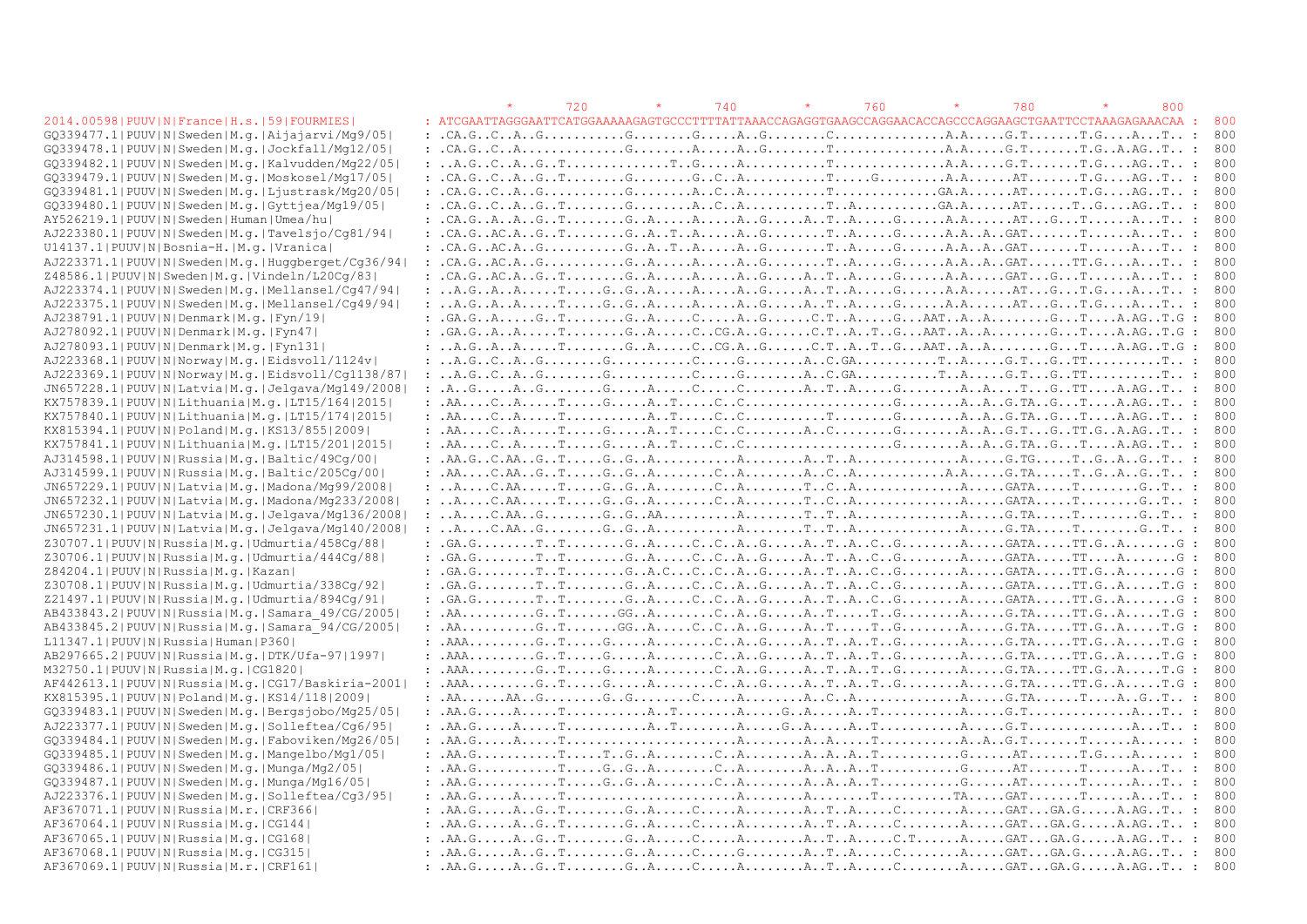|                                                       |                                                                                                                                                                                                                                                                                                                                                                                                                                                                                                                     | 720 | 740 | 760 | 780 | 800 |     |
|-------------------------------------------------------|---------------------------------------------------------------------------------------------------------------------------------------------------------------------------------------------------------------------------------------------------------------------------------------------------------------------------------------------------------------------------------------------------------------------------------------------------------------------------------------------------------------------|-----|-----|-----|-----|-----|-----|
| 2014.00598   PUUV   N   France   H.s.   59   FOURMIES | : ATCGAATTAGGGAATTCATGGAAAAAGAGTGCCCTTTTATTAAACCAGAGGTGAAGCCAGGAACACCCAGGCCAGGAAGCTGAATTCCTAAGAGAAACAA :                                                                                                                                                                                                                                                                                                                                                                                                            |     |     |     |     |     | 800 |
| AF367070.1 PUUV N Russia M.r. CRF308                  |                                                                                                                                                                                                                                                                                                                                                                                                                                                                                                                     |     |     |     |     |     | 800 |
| AF367066.1 PUUV N Russia M.g. CG215                   | $G.A.G. \ldots A. G. \ldots T. \ldots . G. A. \ldots C. \ldots A. \ldots A. \ldots T. A. \ldots C. \ldots C. \ldots A. \ldots G. G. \ldots G. G. \ldots A. \ldots G. A. \ldots T. \ldots G.$                                                                                                                                                                                                                                                                                                                        |     |     |     |     |     | 800 |
| AF367067.1  PUUV   N   Russia   M.q.   CG222          | $G.A.G. \ldots A.G. T. \ldots G.A. \ldots G.A. \ldots A. \ldots A.A. T.A. \ldots G.A. \ldots A. \ldots GAT. \ldots G.A.G. \ldots A.A.G. T. \ldots G.A. \ldots G.A. \ldots G.A. \ldots G.A. \ldots G.A. \ldots G.A. \ldots G.A. \ldots G.A. \ldots G.A. \ldots G.A. \ldots G.A. \ldots G.A. \ldots G.A. \ldots G.A. \ldots G.A. \ldots G.A. \ldots G.A. \ldots G.A. \ldots G.A. \ldots G.A. \ldots G.A. \ldots G.A. \ldots G.A. \ldots G.A. \ldots G.A$                                                              |     |     |     |     |     | 800 |
| Z46942.1 PUUV N Finland M.q. Puumala/1324Cq/79        |                                                                                                                                                                                                                                                                                                                                                                                                                                                                                                                     |     |     |     |     |     | 800 |
| Z30702.1 PUUV N Finland M.g. Evo/12Cq/93              |                                                                                                                                                                                                                                                                                                                                                                                                                                                                                                                     |     |     |     |     |     | 800 |
| Z30703.1 PUUV N Finland M.g. Evo/13Cq/93              |                                                                                                                                                                                                                                                                                                                                                                                                                                                                                                                     |     |     |     |     |     | 800 |
| Z30704.1 PUUV N Finland M.g. Evo/14Cq/93              | : .AA.GCC.AGACAGAA.TTAGATGGA.GT.GAGT :                                                                                                                                                                                                                                                                                                                                                                                                                                                                              |     |     |     |     |     | 800 |
| Z30705.1 PUUV N Finland M.g. Evo/15Cq/93              |                                                                                                                                                                                                                                                                                                                                                                                                                                                                                                                     |     |     |     |     |     | 800 |
| Z69985.1 PUUV N Finland M.g. Virrat/25Cq/95           | $G.A. \ldots C.A. \ldots G. \ldots \ldots \ldots \ldots \ldots A \ldots A \ldots A \ldots G.A \ldots A \ldots T \ldots \ldots T \ldots \ldots A \ldots A \ldots GAT \ldots G.A. \ldots A \ldots \ldots T \ldots$                                                                                                                                                                                                                                                                                                    |     |     |     |     |     | 800 |
| JN831947.1 PUUV N Finland Pieksamaki/human lung/20    | .AAAGGAGCCGTATACAAGATGA.GT.GAT :                                                                                                                                                                                                                                                                                                                                                                                                                                                                                    |     |     |     |     |     | 800 |
| JN831943.1 PUUV N Finland Pieksamaki/Mq7/2008         | $\ldots$ . AA $\ldots \ldots \ldots$ . G $\ldots \ldots \ldots$ . G $\ldots$ A $\ldots \ldots$ . G $\ldots$ C $\ldots$ C $\ldots \ldots$ . A $\ldots$ C $\ldots \ldots$ . A $\ldots$ . A $\ldots$ . G $\ldots$ G $\ldots$ . G $\ldots$ . G $\ldots$ . A $\ldots \ldots$ . T $\ldots$                                                                                                                                                                                                                                |     |     |     |     |     | 800 |
| JN831950.1 PUUV N Finland Pieksamaki/human kidney/ :  | .AAAGGAGCCGTATACAAGATGA.GT.GAT :                                                                                                                                                                                                                                                                                                                                                                                                                                                                                    |     |     |     |     |     | 800 |
| JQ319166.1 PUUV N Finland Konnevesi/Mq 014B/2005      |                                                                                                                                                                                                                                                                                                                                                                                                                                                                                                                     |     |     |     |     |     | 800 |
| JQ319169.1 PUUV N Finland Konnevesi/Mq 027B/2005      |                                                                                                                                                                                                                                                                                                                                                                                                                                                                                                                     |     |     |     |     |     | 800 |
| JQ319167.1 PUUV N Finland Konnevesi/Mq 015B/2005      | $G.A. \ldots C.A. \ldots G. \ldots G.A. \ldots G.A. \ldots G. \ldots G. \ldots G.A. \ldots G.A. \ldots G.A. \ldots G.A. \ldots G.A. \ldots G.A. \ldots G.A. \ldots G.A. \ldots G.A. \ldots G.A. \ldots G.A. \ldots G.A. \ldots G.A. \ldots G.A. \ldots G.A. \ldots G.A. \ldots G.A. \ldots G.A. \ldots G.A. \ldots G.A. \ldots G.A. \ldots G.A. \ldots G.A. \ldots G.A. \ldots G.A. \ldots G.A. \ldots G.A. \ldots G.A. \ldots G.A. \ldots G.A. \ldots G$                                                           |     |     |     |     |     | 800 |
| JQ319164.1 PUUV N Finland Konnevesi/Mq 06B/2005       |                                                                                                                                                                                                                                                                                                                                                                                                                                                                                                                     |     |     |     |     |     | 800 |
| JQ319165.1 PUUV N Finland Konnevesi/Mq 09B/2005       |                                                                                                                                                                                                                                                                                                                                                                                                                                                                                                                     |     |     |     |     |     | 800 |
| JQ319170.1 PUUV N Finland Konnevesi/Mq 074B/2005      |                                                                                                                                                                                                                                                                                                                                                                                                                                                                                                                     |     |     |     |     |     |     |
| JQ319171.1 PUUV N Finland Konnevesi/Mq M114B/2005     | $\texttt{.GA} \dots \texttt{.C} \dots \texttt{.A} \dots \texttt{.G} \dots \texttt{.G} \dots \texttt{.G} \dots \texttt{.G} \dots \texttt{.G} \dots \texttt{.A} \dots \texttt{.T} \dots \texttt{.A} \dots \texttt{.G} \dots \texttt{.G} \dots \texttt{.G} \dots \texttt{.G} \dots \texttt{.G} \dots \texttt{.G} \dots \texttt{.G} \dots \texttt{.G} \dots \texttt{.G} \dots \texttt{.G} \dots \texttt{.G} \dots \texttt{.G} \dots \texttt{.G} \dots \texttt{$                                                         |     |     |     |     |     | 800 |
| AJ238788.1 PUUV N Russia M.q. Karhumaki               |                                                                                                                                                                                                                                                                                                                                                                                                                                                                                                                     |     |     |     |     |     | 800 |
| AJ238789.1 PUUV N Russia M.g. Kolodozero              |                                                                                                                                                                                                                                                                                                                                                                                                                                                                                                                     |     |     |     |     |     | 800 |
| $AJ314597.1 PUV N Finland M,q. Pallasjarvi/63Cq/98$   |                                                                                                                                                                                                                                                                                                                                                                                                                                                                                                                     |     |     |     |     |     | 800 |
| NC 005224.1 PUUV N Finland M.g. Sotkamo-revu-NCBI2    | $G.A. \ldots C. \ldots G. \ldots G. \ldots \ldots \ldots \ldots \ldots A \ldots C \ldots A \ldots G \ldots T \ldots A \ldots A \ldots C \ldots \ldots C \ldots \ldots A \ldots \ldots G A \ldots G A \ldots G \ldots A \ldots \ldots \ldots \ldots \ldots \ldots A \ldots \ldots \ldots \ldots A \ldots \ldots \ldots A \ldots \ldots \ldots A \ldots \ldots \ldots A \ldots \ldots \ldots A \ldots \ldots \ldots A \ldots \ldots \ldots A \ldots \ldots \ldots A \ldots \ldots \ldots \ldots \ldots \ldots \ldots$ |     |     |     |     |     | 800 |
| AJ238790.1 PUUV N Russia M.g. Gomselga                |                                                                                                                                                                                                                                                                                                                                                                                                                                                                                                                     |     |     |     |     |     | 800 |
| AB010731.1 Hokkaido-V N Japan M.r. Tobetsu-60Cr-93 :  |                                                                                                                                                                                                                                                                                                                                                                                                                                                                                                                     |     |     |     |     |     |     |
| AB010730.1 Hokkaido-V N Japan M.r. Kamiiso-8Cr-95  :  | $G_1, G_2, \ldots, A, \ldots, T, \ldots, G, G, G, \ldots, A, \ldots, A, G, G, G, \ldots, G, \ldots, G, \ldots, A, \ldots, G, \ldots, G, \ldots, A, \ldots, A, \ldots, G, \ldots, G, \ldots, A, \ldots, G, \ldots, A, \ldots, G, \ldots, A, \ldots, G, \ldots, G, \ldots, G, \ldots, G, \ldots, G, \ldots, G, \ldots, G, \ldots, G, \ldots, G, \ldots, G, \ldots, G, \ldots, G, \ldots, G, \ldots, G, \ldots,$                                                                                                       |     |     |     |     |     | 800 |
| JX046487.1 Muju-V N South-Korea M.r. 11-5 2011        |                                                                                                                                                                                                                                                                                                                                                                                                                                                                                                                     |     |     |     |     |     | 800 |
| JX046484.1 Muju-V N South-Korea M.r. 11-4 2011        | $\ldots$ . CA AA G G A T G C A G CC A G T T TAGT T G TT C T: 800                                                                                                                                                                                                                                                                                                                                                                                                                                                    |     |     |     |     |     |     |
| JX028273.1 Muju-V N South-Korea M.r. 11-1 2011        | $\ldots$ . CAAA GGA T G C A GCCA A G TT TAGT AT G TTCT :                                                                                                                                                                                                                                                                                                                                                                                                                                                            |     |     |     |     |     | 800 |
| DQ138128.1 Muju-V N South-Korea E.r. 00-18            |                                                                                                                                                                                                                                                                                                                                                                                                                                                                                                                     |     |     |     |     |     | 800 |
| DO138140.1 Muju-V N South-Korea E.r. 99-27            |                                                                                                                                                                                                                                                                                                                                                                                                                                                                                                                     |     |     |     |     |     | 800 |
| DQ138133.1 Muju-V N South-Korea E.r. 96-1             | $\ldots$ . AAA $\ldots$ . C. AA $\ldots$ G $\ldots$ . G $\ldots$ . G $\ldots$ . A $\ldots$ . A $\ldots$ . G $\ldots$ . G. A $\ldots$ . G. $\ldots$ . G. $\ldots$ . G. $\ldots$ . G. $\ldots$ . G. $\ldots$ . G. $\ldots$ . G. $\ldots$ . G. $\ldots$ . G. $\ldots$ . G. $\ldots$ . G. $\ldots$ . G. $\ldots$ . G. $\ldots$ . G. $\$                                                                                                                                                                                 |     |     |     |     |     | 800 |
| DQ138142.1 Muju-V N South-Korea E.r. 99-28            |                                                                                                                                                                                                                                                                                                                                                                                                                                                                                                                     |     |     |     |     |     | 800 |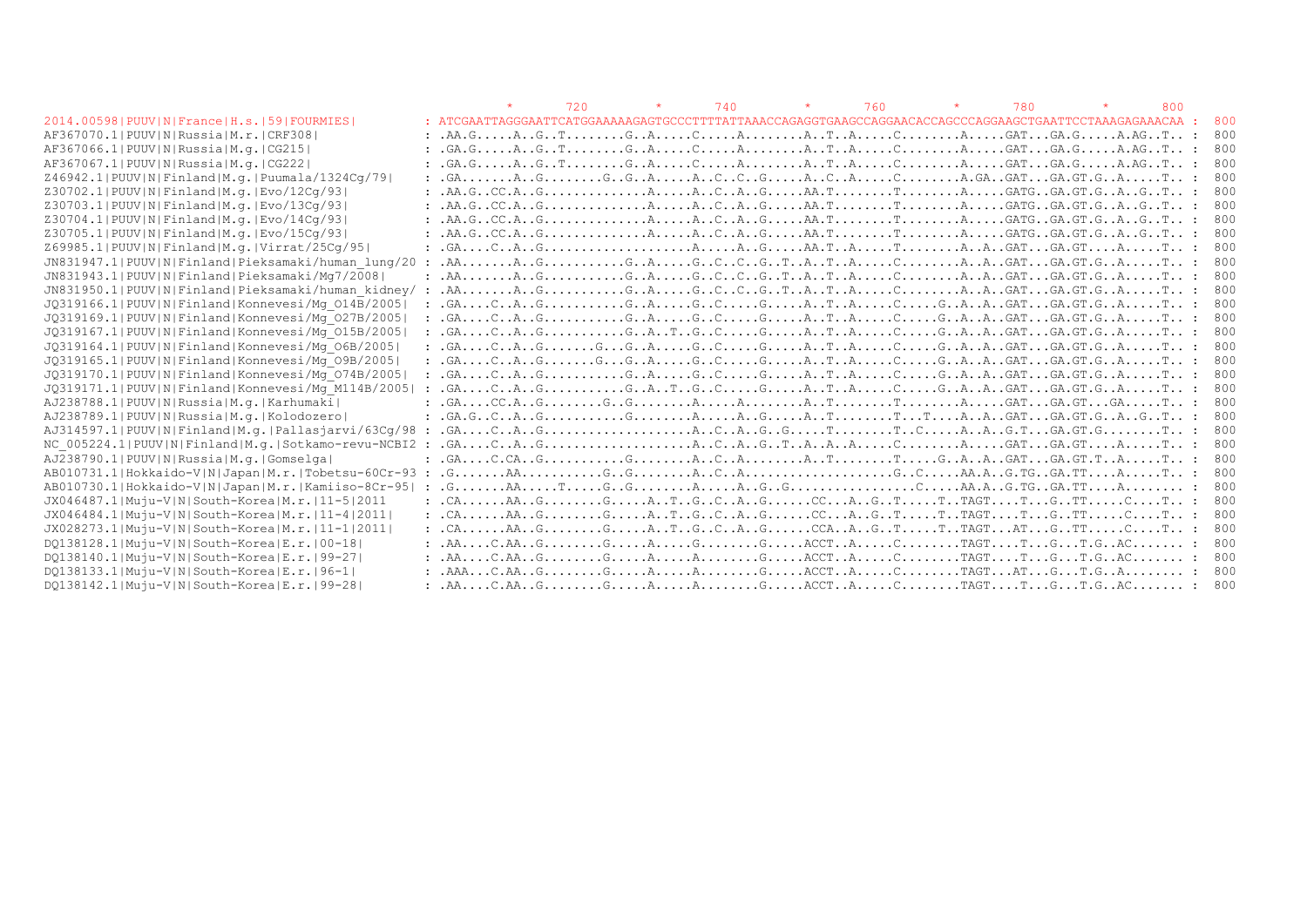|                                                                |                                                                                                                                                                                                                                                                                                                                                                                                                                                                                                                                                      | 820 |                                      | 840 | 860 | 880 | 900 |       |
|----------------------------------------------------------------|------------------------------------------------------------------------------------------------------------------------------------------------------------------------------------------------------------------------------------------------------------------------------------------------------------------------------------------------------------------------------------------------------------------------------------------------------------------------------------------------------------------------------------------------------|-----|--------------------------------------|-----|-----|-----|-----|-------|
| 2014.00598   PUUV   N   France   H.s.   59   FOURMIES          |                                                                                                                                                                                                                                                                                                                                                                                                                                                                                                                                                      |     |                                      |     |     |     |     | 900   |
| 2014.00233 PUUV N France H.s.  59 FOURMIES                     |                                                                                                                                                                                                                                                                                                                                                                                                                                                                                                                                                      |     |                                      |     |     |     |     | 900   |
| 2014.00097 PUUV N France H.s. 02 SAINT-MICHEL                  |                                                                                                                                                                                                                                                                                                                                                                                                                                                                                                                                                      |     |                                      |     |     |     |     | 900   |
| 2014.00488   PUUV   N   France   H.s.   08   SIGNY-LE-PETIT    |                                                                                                                                                                                                                                                                                                                                                                                                                                                                                                                                                      |     |                                      |     |     |     |     | 900   |
| 2014.00613 PUUV N France H.s. 59 FOURMIES                      |                                                                                                                                                                                                                                                                                                                                                                                                                                                                                                                                                      |     |                                      |     |     |     |     |       |
| 2015.00402   PUUV   N   France   H.s.   08   CHARLEVILLE-MEZIE |                                                                                                                                                                                                                                                                                                                                                                                                                                                                                                                                                      |     |                                      |     |     |     |     |       |
| 2015.00422 PUUV N France H.s.   59   ANOR                      |                                                                                                                                                                                                                                                                                                                                                                                                                                                                                                                                                      |     |                                      |     |     |     |     | 900   |
| 2015.00488 PUUV N France H.s. 08 SEDAN                         |                                                                                                                                                                                                                                                                                                                                                                                                                                                                                                                                                      |     |                                      |     |     |     |     | 900   |
| 2015.00498   PUUV   N   France   H.s.   08   REMILLY-AILLICOUR |                                                                                                                                                                                                                                                                                                                                                                                                                                                                                                                                                      |     |                                      |     |     |     |     |       |
| 2016.00295 PUUV N France H.s. 08 CORNY-MACHEROMENI             |                                                                                                                                                                                                                                                                                                                                                                                                                                                                                                                                                      |     |                                      |     |     |     |     | 900   |
| 2016.00333 PUUV N France H.s. 59 FOURMIES                      |                                                                                                                                                                                                                                                                                                                                                                                                                                                                                                                                                      |     |                                      |     |     |     |     | 900   |
| 2016.00345 PUUV N France H.s.  59 FOURMIES                     |                                                                                                                                                                                                                                                                                                                                                                                                                                                                                                                                                      |     |                                      |     |     |     |     |       |
| 2016.00357   PUUV   N   France   H.s.   02   HIRSON            |                                                                                                                                                                                                                                                                                                                                                                                                                                                                                                                                                      |     |                                      |     |     |     |     | 900   |
| 2016.00427 PUUV N France H.s. 59 FOURMIES                      |                                                                                                                                                                                                                                                                                                                                                                                                                                                                                                                                                      |     |                                      |     |     |     |     | 900   |
|                                                                |                                                                                                                                                                                                                                                                                                                                                                                                                                                                                                                                                      |     |                                      |     |     |     |     | 900   |
| 2016.00469   PUUV   N   France   H.s.   02   PREMONTRE         |                                                                                                                                                                                                                                                                                                                                                                                                                                                                                                                                                      |     |                                      |     |     |     |     |       |
| AJ277075.1 PUUV N Belgium M.g. Montbliart/CG14444              |                                                                                                                                                                                                                                                                                                                                                                                                                                                                                                                                                      |     |                                      |     |     |     |     | 900   |
| 2014.00053 PUUV N France H.s. 08 SECHEVAL                      |                                                                                                                                                                                                                                                                                                                                                                                                                                                                                                                                                      |     |                                      |     |     |     |     |       |
| KT247593.1 PUUV N France M.q. 08 Ardennes/Mq75/201             |                                                                                                                                                                                                                                                                                                                                                                                                                                                                                                                                                      |     |                                      |     |     |     |     | 900   |
| KT247592.1 PUUV N France M.q. 08 Ardennes/Mq156/20             |                                                                                                                                                                                                                                                                                                                                                                                                                                                                                                                                                      |     |                                      |     |     |     |     |       |
| 2015.00019 PUUV N France H.s. 08 ETEIGNIERES                   |                                                                                                                                                                                                                                                                                                                                                                                                                                                                                                                                                      |     |                                      |     |     |     |     | 900   |
| 2016.00239   PUUV   N   France   H.s.   08   VIREUX-MOLHAIN    |                                                                                                                                                                                                                                                                                                                                                                                                                                                                                                                                                      |     |                                      |     |     |     |     | 900   |
| 2015.00329   PUUV   N   France   H.s.   08   BOGNY-SUR-MEUSE   |                                                                                                                                                                                                                                                                                                                                                                                                                                                                                                                                                      |     | $\ldots \ldots \ldots \ldots \ldots$ |     |     |     |     | 900   |
| 2014.00209   PUUV   N   France   H.s.   08   TREMBLOIS-LES-ROC |                                                                                                                                                                                                                                                                                                                                                                                                                                                                                                                                                      |     |                                      |     |     |     |     |       |
| 2015.00456 PUUV N France H.s. 94 ALFORTVILLE                   |                                                                                                                                                                                                                                                                                                                                                                                                                                                                                                                                                      |     |                                      |     |     |     |     | 900   |
| 2012.00018   PUUV   N   France   H.s.   08   ROCROI            |                                                                                                                                                                                                                                                                                                                                                                                                                                                                                                                                                      |     |                                      |     |     |     |     | - 900 |
| AJ277032.1 PUUV N Belgium M.g. Momignies/47Cq/96               |                                                                                                                                                                                                                                                                                                                                                                                                                                                                                                                                                      |     |                                      |     |     |     |     | 900   |
| AJ277034.1 PUUV N Belgium M.g. Couvin/59Cq/97                  |                                                                                                                                                                                                                                                                                                                                                                                                                                                                                                                                                      |     |                                      |     |     |     |     | 900   |
| AJ277033.1 PUUV N Belgium M.g. Momignies/55Cg/96               |                                                                                                                                                                                                                                                                                                                                                                                                                                                                                                                                                      |     |                                      |     |     |     |     | 900   |
| 2012.00638 PUUV N France H.s. 08 GIVET                         |                                                                                                                                                                                                                                                                                                                                                                                                                                                                                                                                                      |     |                                      |     |     |     |     | 900   |
| 2015.00328   PUUV   N   France   H.s.   08   VRIGNE-MEUSE      |                                                                                                                                                                                                                                                                                                                                                                                                                                                                                                                                                      |     |                                      |     |     |     |     |       |
| 2015.00419 PUUV N France H.s. 08 DOUZY                         |                                                                                                                                                                                                                                                                                                                                                                                                                                                                                                                                                      |     |                                      |     |     |     |     |       |
| 2016.00310   PUUV   N   France   H.s.   08   THIN-LE-MOUTIER   |                                                                                                                                                                                                                                                                                                                                                                                                                                                                                                                                                      |     |                                      |     |     |     |     | - 900 |
| AJ277030.1  PUUV  N  Belgium   M.g.   Thuin / 33Cq / 96        |                                                                                                                                                                                                                                                                                                                                                                                                                                                                                                                                                      |     |                                      |     |     |     |     | 900   |
| AJ238779.1 PUUV N Germany M.g. NRW/Cq-Erft                     |                                                                                                                                                                                                                                                                                                                                                                                                                                                                                                                                                      |     |                                      |     |     |     |     |       |
| 2014.00276 PUUV   N   France   H.s.   59   LILLE               |                                                                                                                                                                                                                                                                                                                                                                                                                                                                                                                                                      |     |                                      |     |     |     |     | 900   |
| U22423.1 PUUV N Belgium M.g. CG13891                           |                                                                                                                                                                                                                                                                                                                                                                                                                                                                                                                                                      |     |                                      |     |     |     |     | 900   |
| 2014.00321 PUUV N France H.s. 59 FOURMIES                      |                                                                                                                                                                                                                                                                                                                                                                                                                                                                                                                                                      |     |                                      |     |     |     |     | 900   |
| 2015.00457 PUUV N France H.s. 55 REVIGNY-SUR-ORNAI             |                                                                                                                                                                                                                                                                                                                                                                                                                                                                                                                                                      |     |                                      |     |     |     |     | 900   |
| 2013.00250   PUUV   N   France   H.s.   62   VENDIN-LS-BTHUNE  |                                                                                                                                                                                                                                                                                                                                                                                                                                                                                                                                                      |     |                                      |     |     |     |     | 900   |
| 2016.00282   PUUV   N   France   H.s.   59   MORBECQUE         |                                                                                                                                                                                                                                                                                                                                                                                                                                                                                                                                                      |     |                                      |     |     |     |     | 900   |
| AJ277076.1 PUUV N Belgium M.g. Montbliart/CG14445  :           | $\ldots \ldots \ldots \ldots \ldots \ldots \ldots$                                                                                                                                                                                                                                                                                                                                                                                                                                                                                                   |     |                                      |     |     |     |     | 900   |
| 2014.001531PUUVINIFranceIH.s.1021BUIRONFOSSE                   |                                                                                                                                                                                                                                                                                                                                                                                                                                                                                                                                                      |     |                                      |     |     |     |     | 900   |
| 2014.00171 PUUV N France H.s. 59 SAINT-SAULVE                  |                                                                                                                                                                                                                                                                                                                                                                                                                                                                                                                                                      |     |                                      |     |     |     |     | 900   |
|                                                                |                                                                                                                                                                                                                                                                                                                                                                                                                                                                                                                                                      |     |                                      |     |     |     |     |       |
|                                                                |                                                                                                                                                                                                                                                                                                                                                                                                                                                                                                                                                      |     |                                      |     |     |     |     |       |
| 2014.00499   PUUV   N   France   H.s.   94   CHAMPIGNY-SUR-MAR |                                                                                                                                                                                                                                                                                                                                                                                                                                                                                                                                                      |     |                                      |     |     |     |     | 900   |
| 2012.00057 PUUV N France H.s. 59 COUSOLRE                      | $\ldots \ldots \overset{\tau}{\cdot} \ldots \overset{\tau}{\cdot} \ldots \overset{\tau}{\cdot} \ldots \overset{\tau}{\cdot} \ldots \overset{\tau}{\cdot} \ldots \overset{\tau}{\cdot} \ldots \overset{\tau}{\cdot} \ldots \overset{\tau}{\cdot} \ldots \overset{\tau}{\cdot} \ldots \overset{\tau}{\cdot} \ldots \overset{\tau}{\cdot} \ldots \overset{\tau}{\cdot} \ldots \overset{\tau}{\cdot} \ldots \overset{\tau}{\cdot} \vdots \overset{\tau}{\cdot} \vdots \overset{\tau}{\cdot} \vdots \overset{\tau}{\cdot} \vdots \overset{\tau}{\cdot} \$ |     |                                      |     |     |     |     | 900   |
| 2012.00349   PUUV   N   France   H.s.   02   ENGLANCOURT       |                                                                                                                                                                                                                                                                                                                                                                                                                                                                                                                                                      |     |                                      |     |     |     |     | 900   |
| 2014.00135 PUUV N France H.s.   02 ATHIES-SOUS-LAON            |                                                                                                                                                                                                                                                                                                                                                                                                                                                                                                                                                      |     |                                      |     |     |     |     |       |
| 2014.00184   PUUV   N   France   H.s.   59   FOURMIES          |                                                                                                                                                                                                                                                                                                                                                                                                                                                                                                                                                      |     |                                      |     |     |     |     | 900   |
| 2016.00182   PUUV   N   France   H.s.   08   BOULZICOURT       |                                                                                                                                                                                                                                                                                                                                                                                                                                                                                                                                                      |     |                                      |     |     |     |     | 900   |
| 2016.00286 PUUV   N   France   H.s.   02   TRUCY               |                                                                                                                                                                                                                                                                                                                                                                                                                                                                                                                                                      |     |                                      |     |     |     |     |       |
| 2016.00325 PUUV N France H.s. 59 AULNOYE-AYMERIES              |                                                                                                                                                                                                                                                                                                                                                                                                                                                                                                                                                      |     |                                      |     |     |     |     |       |
| 2016.00452   PUUV   N   France   H.s.   02   LAON              |                                                                                                                                                                                                                                                                                                                                                                                                                                                                                                                                                      |     |                                      |     |     |     |     | 900   |
| 2016.00467   PUUV   N   France   H.s.   02   ATSNE             |                                                                                                                                                                                                                                                                                                                                                                                                                                                                                                                                                      |     |                                      |     |     |     |     | 900   |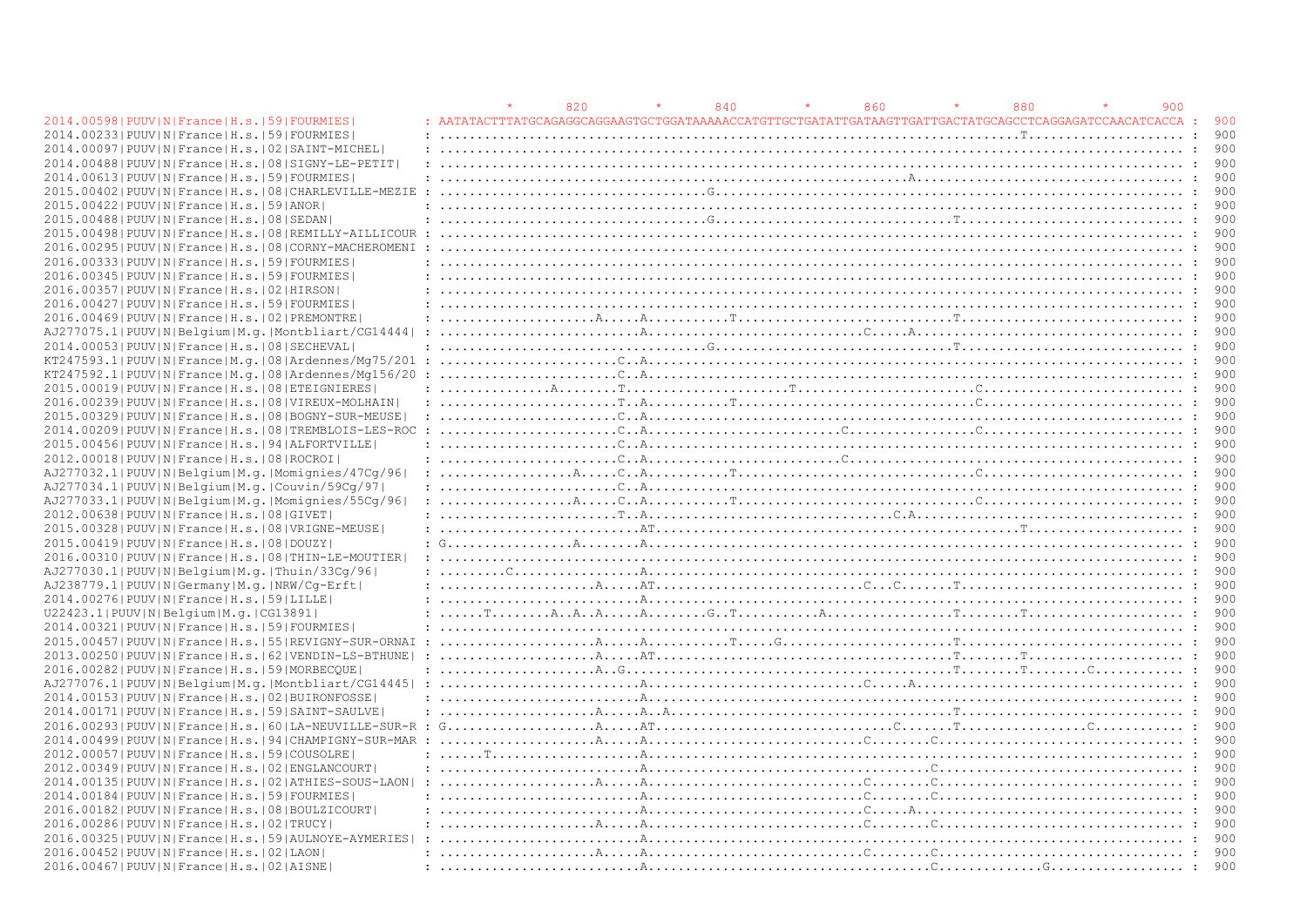|                                                                                                                                                                                                                                                                                                                                                                                                  |         | 820 | 840 | 860 | 880 |                                                                                                                                                                                                                                                                                                                                                                                                                                                           | 900 |              |       |
|--------------------------------------------------------------------------------------------------------------------------------------------------------------------------------------------------------------------------------------------------------------------------------------------------------------------------------------------------------------------------------------------------|---------|-----|-----|-----|-----|-----------------------------------------------------------------------------------------------------------------------------------------------------------------------------------------------------------------------------------------------------------------------------------------------------------------------------------------------------------------------------------------------------------------------------------------------------------|-----|--------------|-------|
| 2014.00598   PUUV   N   France   H.s.   59   FOURMIES                                                                                                                                                                                                                                                                                                                                            |         |     |     |     |     |                                                                                                                                                                                                                                                                                                                                                                                                                                                           |     |              | 900   |
| 2015.00657 PUUV N France H.s. 02 CILLY                                                                                                                                                                                                                                                                                                                                                           |         |     |     |     |     |                                                                                                                                                                                                                                                                                                                                                                                                                                                           |     |              | 900   |
| 2015.00526  PUUV   N   France   H.s.   08   MONTHERME                                                                                                                                                                                                                                                                                                                                            |         |     |     |     |     |                                                                                                                                                                                                                                                                                                                                                                                                                                                           |     |              | 900   |
| 2015.00045 PUUV N France H.s. 59 FOURMIES                                                                                                                                                                                                                                                                                                                                                        |         |     |     |     |     |                                                                                                                                                                                                                                                                                                                                                                                                                                                           |     |              | 900   |
| 2015.00430   PUUV   N   France   H.s.   02   MONTCORNET                                                                                                                                                                                                                                                                                                                                          |         |     |     |     |     |                                                                                                                                                                                                                                                                                                                                                                                                                                                           |     |              |       |
| 2016.00311 PUUV N France H.s. 02 LAON                                                                                                                                                                                                                                                                                                                                                            |         |     |     |     |     |                                                                                                                                                                                                                                                                                                                                                                                                                                                           |     |              |       |
| AJ277031.1 PUUV N Belgium M.g. Montbliart/23Cq/96                                                                                                                                                                                                                                                                                                                                                |         |     |     |     |     | $\ldots \ldots \ldots \ldots \ldots \ldots \ldots$                                                                                                                                                                                                                                                                                                                                                                                                        |     |              | 900   |
| 2016.00326 PUUV N France H.s. 02 LAON                                                                                                                                                                                                                                                                                                                                                            |         |     |     |     |     | $: \ldots, \ldots, \ldots, \ldots, \mathbb{A}, \ldots, \mathbb{A}, \ldots, \ldots, \ldots, \ldots, \ldots, \mathbb{C}, \ldots, \mathbb{C}, \ldots, \ldots, \ldots, \ldots, \ldots, \ldots, \mathbb{C}, \ldots, \mathbb{C}, \ldots, \mathbb{C}, \ldots, \mathbb{C}, \ldots, \mathbb{C}, \ldots, \mathbb{C}, \ldots, \mathbb{C}, \ldots, \mathbb{C}, \ldots, \mathbb{C}, \ldots, \mathbb{C}, \ldots, \mathbb{C}, \ldots, \mathbb{C}, \ldots, \mathbb{C}, \$ |     |              | 900   |
| 2016.00353 PUUV N France H.s. 02 CESSIERES                                                                                                                                                                                                                                                                                                                                                       |         |     |     |     |     |                                                                                                                                                                                                                                                                                                                                                                                                                                                           |     |              |       |
| 2012.00061 PUUV N France H.s. 02 LANISCOURT                                                                                                                                                                                                                                                                                                                                                      |         |     |     |     |     | $: \ldots, \ldots, \ldots, \ldots, \mathbb{A}, \ldots, \mathbb{A}, \ldots, \ldots, \ldots, \ldots, \ldots, \mathbb{C}, \ldots, \mathbb{C}, \ldots, \mathbb{C}, \ldots, \ldots, \ldots, \ldots, \ldots, \ldots, \mathbb{C}, \ldots, \mathbb{C}, \ldots, \mathbb{C}, \ldots, \mathbb{C}, \ldots, \mathbb{C}, \ldots, \mathbb{C}, \ldots, \mathbb{C}, \ldots, \mathbb{C}, \ldots, \mathbb{C}, \ldots, \mathbb{C}, \ldots, \mathbb{C}, \ldots, \mathbb{C}, \$ |     |              | 900   |
| 2014.00174 PUUV N France H.s.   02  ST-ERME-OUTRE-ET- :                                                                                                                                                                                                                                                                                                                                          |         |     |     |     |     |                                                                                                                                                                                                                                                                                                                                                                                                                                                           |     |              | 900   |
| 2016.00268   PUUV   N   France   H.s.   02   PRESLES-ET-THIERN                                                                                                                                                                                                                                                                                                                                   |         |     |     |     |     |                                                                                                                                                                                                                                                                                                                                                                                                                                                           |     |              |       |
| 2015.00660 PUUV N France H.s. 02 VIC-SUR-AISNE                                                                                                                                                                                                                                                                                                                                                   |         |     |     |     |     |                                                                                                                                                                                                                                                                                                                                                                                                                                                           |     |              | 900   |
| 2012.00025 PUUV N France H.s. 51 SAINTE-MENEHOULD  :                                                                                                                                                                                                                                                                                                                                             |         |     |     |     |     | $G_1, G_2, \ldots, G_1, \ldots, G_2, A_1, \ldots, G_2, \ldots, G_1, \ldots, G_2, A_1, \ldots, G_2, \ldots, G_1, \ldots, G_2, \ldots, G_1, \ldots, G_2, \ldots, G_1, \ldots, G_2, \ldots, G_2, \ldots, G_2, \ldots, G_2, \ldots, G_2, \ldots, G_2, \ldots, G_2, \ldots, G_2, \ldots, G_2, \ldots, G_2, \ldots, G_2, \ldots, G_2, \ldots, G_2, \ldots, G_2, \ldots,$                                                                                        |     |              | 900   |
| 2015.00665 PUUV N France H.s. 51 REIMS                                                                                                                                                                                                                                                                                                                                                           | $\cdot$ |     |     |     |     | $G.G. T. \ldots, A. A. A. \ldots AT. \ldots, T. \ldots, G. A. \ldots, A. \ldots, T. \ldots, T. \ldots, T. \ldots, T. \ldots, T. \ldots, T. \ldots, T. \ldots, T. \ldots, T. \ldots, T. \ldots, T. \ldots, T. \ldots, T. \ldots, T. \ldots, T. \ldots, T. \ldots, T. \ldots, T. \ldots, T. \ldots, T. \ldots, T. \ldots, T. \ldots, T. \ldots, T. \ldots, T. \ldots, T. \ldots, T. \ldots, T. \ldots, T. \ldots, T.$                                       |     |              | 900   |
| $2012.00307$  PUUV N France H.s. 54 COLOMBEY-LES-BELL: $G.\ldots,\ldots,\ldots,\ldots,A.\;G.\ldots,\ldots,\ldots,G.\;T.\ldots,\;G.\ldots,\ldots,\ldots,\ldots,A.\ldots,\;T.\ldots,\ldots,\ldots,\ldots,G.\;C.\ldots,\ldots,\ldots,G.\;T.\ldots,\;T.\ldots,\;T.\ldots,\;T.\ldots,\;T.\ldots,\;T.\ldots,\;T.\ldots,\;T.\ldots,\;T.\ldots,\;T.\ldots,\;T.\ldots,\;T.\ldots,\;T.\ldots,\;T.\ldots,\$ |         |     |     |     |     |                                                                                                                                                                                                                                                                                                                                                                                                                                                           |     | : 900        |       |
| 2012.00123  PUUV   N   France   H.s.   55   BAR-LE-DUC                                                                                                                                                                                                                                                                                                                                           |         |     |     |     |     |                                                                                                                                                                                                                                                                                                                                                                                                                                                           |     |              |       |
| 2012.00278   PUUV   N   France   H.s.   51   REIMS                                                                                                                                                                                                                                                                                                                                               |         |     |     |     |     | : $GTAAATTGG$                                                                                                                                                                                                                                                                                                                                                                                                                                             |     |              | 900   |
| 2015.00185 PUUV N France H.s. 68 FELLERING                                                                                                                                                                                                                                                                                                                                                       |         |     |     |     |     |                                                                                                                                                                                                                                                                                                                                                                                                                                                           |     |              |       |
| KJ994776.1 PUUV N Germany M.q. Mu/07/1219 2007                                                                                                                                                                                                                                                                                                                                                   |         |     |     |     |     | : $G.C., T. \ldots, C.A., \ldots, T.A., C. \ldots, \ldots, G. \ldots, G. \ldots, C. \ldots, AC. \ldots, T. \ldots, T. \ldots, C. \ldots, T. \ldots, \ldots, C. \ldots, \ldots, \ldots, T. \ldots, C. \ldots, C. \ldots, C. \ldots, C. \ldots, C. \ldots, C. \ldots, C. \ldots, C. \ldots, C. \ldots, C. \ldots, C. \ldots, C. \ldots, C. \ldots, C. \ldots, C. \ldots, C. \ldots, C. \ldots, C. \ldots, C. \ldots, C. \$                                  |     |              | 900   |
| 2012.00086   PUUV   N   France   H.s   58   CHEVROCHES                                                                                                                                                                                                                                                                                                                                           |         |     |     |     |     |                                                                                                                                                                                                                                                                                                                                                                                                                                                           |     |              | 900   |
|                                                                                                                                                                                                                                                                                                                                                                                                  |         |     |     |     |     |                                                                                                                                                                                                                                                                                                                                                                                                                                                           |     | $\cdot$ .    | 900   |
| $KT247594.1 PUUV N France M,q.  45  Orleans/Mq23/2010:$                                                                                                                                                                                                                                                                                                                                          |         |     |     |     |     | $GG.G. \ldots, C, \ldots, AC, C, A, .T, .A, .T, \ldots, T, \ldots, A, \ldots, C, \ldots, A, .C, .T, \ldots, \ldots, G, \ldots, C, .T, \ldots, T, \ldots, T$                                                                                                                                                                                                                                                                                               |     |              | 900   |
|                                                                                                                                                                                                                                                                                                                                                                                                  |         |     |     |     |     |                                                                                                                                                                                                                                                                                                                                                                                                                                                           |     | : 900        |       |
| 2012.00301 PUUV N France H.s. 25 MOUTHE                                                                                                                                                                                                                                                                                                                                                          |         |     |     |     |     |                                                                                                                                                                                                                                                                                                                                                                                                                                                           |     | $\mathbf{r}$ | 900   |
| $AM695638.1 PUUV N France M,q. Midnovillard/CqY02/2$                                                                                                                                                                                                                                                                                                                                             |         |     |     |     |     | $G_1, \ldots, G_2, \ldots, G_r, \ldots, G_r, \ldots, G_r, \ldots, G_r, \ldots, G_r, \ldots, G_r, \ldots, G_r, \ldots, G_r, \ldots, G_r, \ldots, G_r, \ldots, G_r, \ldots, G_r, \ldots, G_r, \ldots, G_r, \ldots, G_r, \ldots, G_r, \ldots, G_r, \ldots, G_r, \ldots, G_r, \ldots, G_r, \ldots, G_r, \ldots, G_r, \ldots, G_r, \ldots, G_r, \ldots, G_r, \ldots, G_r, \ldots, G_r, \ldots, G_r, \ldots, G_r, \ldots, G$                                    |     | $\mathbf{r}$ | 900   |
| KT247597.1 PUUV N France M.g. 39 Jura/Mg214/2010                                                                                                                                                                                                                                                                                                                                                 |         |     |     |     |     |                                                                                                                                                                                                                                                                                                                                                                                                                                                           |     |              | 900   |
| KT247596.2 PUUV N France M.q. 39 Jura/Mq2/2010                                                                                                                                                                                                                                                                                                                                                   |         |     |     |     |     | : $G_{\ldots,\ldots,\ldots,\ldots,\ldots,\ldots,\Lambda}$ . $C, T, A, T, A, T, \ldots, T, \ldots, T, \ldots, T, \ldots, T, \ldots, T, \ldots, T, \ldots, T, \ldots, T, \ldots, T, \ldots, T, \ldots, T, \ldots, T, \ldots, T, \ldots, T, \ldots, T, \ldots, T, \ldots, T, \ldots, T, \ldots, T, \ldots, T, \ldots, T, \ldots, T, \ldots, T, \ldots, T, \ldots, T, \ldots, T, \ldots, T, \ldots, T, \ldots, T, \ldots,$                                    |     |              | 900   |
| 2012.00102 PUUV N France H.s. 39 COISERETTE                                                                                                                                                                                                                                                                                                                                                      |         |     |     |     |     |                                                                                                                                                                                                                                                                                                                                                                                                                                                           |     | $\cdot$ .    | 900   |
|                                                                                                                                                                                                                                                                                                                                                                                                  |         |     |     |     |     | : $G_1, \ldots, G_r, \ldots, G_r, \ldots, G_r, \ldots, G_1, \ldots, G_r, \ldots, G_r, \ldots, G_r, \ldots, G_r, \ldots, G_r, \ldots, G_r, \ldots, G_r, \ldots, G_r, \ldots, G_r, \ldots, G_r, \ldots, G_r, \ldots, G_r, \ldots, G_r, \ldots, G_r, \ldots, G_r, \ldots, G_r, \ldots, G_r, \ldots, G_r, \ldots, G_r, \ldots, G_r, \ldots, G_r, \ldots, G_r, \ldots, G_r, \ldots, G_r, \ldots, G_r, \ldots, G_r, \ldots$                                     |     | .900         |       |
| 2012.00536 PUUV N France H.s. 39 LA-PESSE                                                                                                                                                                                                                                                                                                                                                        |         |     |     |     |     | : $G_{1}, \ldots, G_{n}, G_{1}, G_{2}, \ldots, G_{n}, T_{1}, \ldots, G_{n}, T_{1}, \ldots, T_{n}, \ldots, G_{n}, \ldots, G_{n}, \ldots, T_{n}, \ldots, G_{n}, T_{n}, \ldots, T_{n}, \ldots, T_{n}, \ldots, T_{n}, \ldots, T_{n}, \ldots, T_{n}, \ldots, T_{n}, \ldots, T_{n}, \ldots, T_{n}, \ldots, T_{n}, \ldots, T_{n}, \ldots, T_{n}, \ldots, T_{n}, \ldots, T_{n}, \ldots, T_{n}, \ldots, T_{n}, \ldots, T_{n}, \ld$                                 |     |              |       |
| 2014.00622 PUUV N France H.s. 39 ARBOIS                                                                                                                                                                                                                                                                                                                                                          |         |     |     |     |     |                                                                                                                                                                                                                                                                                                                                                                                                                                                           |     |              | 900   |
| 2015.00567 PUUV N France H.s. 70 RIOZ                                                                                                                                                                                                                                                                                                                                                            |         |     |     |     |     |                                                                                                                                                                                                                                                                                                                                                                                                                                                           |     |              | 900   |
| 2014.00637 PUUV N France H.s. 25 SAULES                                                                                                                                                                                                                                                                                                                                                          |         |     |     |     |     | : $G_{1}, \ldots, G_{n}, G_{1}, \ldots, G_{n}, G_{1}, \ldots, G_{n}, G_{1}, \ldots, G_{n}, G_{1}, \ldots, G_{n}, G_{1}, \ldots, G_{n}, G_{1}, \ldots, G_{n}, G_{1}, \ldots, G_{n}, G_{1}, \ldots, G_{n}, G_{1}, \ldots, G_{n}, G_{1}, \ldots, G_{n}, G_{1}, \ldots, G_{n}, G_{1}, \ldots, G_{n}, G_{1}, \ldots, G_{n}, G_{1}, \ldots, G_{n}, G_{1}, \ldots, G_{n}, G_{1}, \ldots, G_{n}, G_{1}, \ldots, G_{n}, G_{$                                       |     |              | 900   |
| 2012.00396 PUUV N France H.s. 39 SAINT-CLAUDE                                                                                                                                                                                                                                                                                                                                                    |         |     |     |     |     |                                                                                                                                                                                                                                                                                                                                                                                                                                                           |     | $\mathbf{r}$ | 900   |
| 2014.00120 PUUV N France H.s. 38 LE-MOUTARET                                                                                                                                                                                                                                                                                                                                                     |         |     |     |     |     |                                                                                                                                                                                                                                                                                                                                                                                                                                                           |     |              | 900   |
| 2015.00153 PUUV N France H.s. 73 GREZY-SUR-ISERE                                                                                                                                                                                                                                                                                                                                                 |         |     |     |     |     | : $G_1, \ldots, G_n, \ldots, G_n, \ldots, G_n, \ldots, G_n, \ldots, G_n, \ldots, G_n, \ldots, G_n, \ldots, G_n, \ldots, G_n, \ldots, G_n, \ldots, G_n, \ldots, G_n, \ldots, G_n, \ldots, G_n, \ldots, G_n, \ldots, G_n, \ldots, G_n, \ldots, G_n, \ldots, G_n, \ldots, G_n, \ldots, G_n, \ldots, G_n, \ldots, G_n, \ldots, G_n, \ldots, G_n, \ldots, G_n, \ldots, G_n, \ldots, G_n, \ldots, G_n, \ldots, G_n, \ldots,$                                    |     |              | 900   |
| 2015.00504   PUUV   N   France   H.s.   70   RONCHAMP                                                                                                                                                                                                                                                                                                                                            |         |     |     |     |     |                                                                                                                                                                                                                                                                                                                                                                                                                                                           |     |              | 900   |
| 2016.00275   PUUV   N   France   H.s.   21   JALLANGES                                                                                                                                                                                                                                                                                                                                           |         |     |     |     |     | : $G_{1}, \ldots, G_{n}, G_{1}, \ldots, G_{n}, G_{1}, \ldots, G_{n}, G_{1}, \ldots, G_{n}, G_{1}, \ldots, G_{n}, G_{1}, \ldots, G_{n}, G_{1}, \ldots, G_{n}, G_{1}, \ldots, G_{n}, G_{1}, \ldots, G_{n}, G_{1}, \ldots, G_{n}, G_{1}, \ldots, G_{n}, G_{1}, \ldots, G_{n}, G_{1}, \ldots, G_{n}, G_{1}, \ldots, G_{n}, G_{1}, \ldots, G_{n}, G_{1}, \ldots, G_{n}, G_{1}, \ldots, G_{n}, G_{1}, \ldots, G_{n}, G_{$                                       |     |              | 900   |
| 2016.00320 PUUV N France H.s. 25 SAINT-VIT                                                                                                                                                                                                                                                                                                                                                       |         |     |     |     |     |                                                                                                                                                                                                                                                                                                                                                                                                                                                           |     |              | 900   |
| 2015.00410 PUUV N France H.s. 70 ANGIREY                                                                                                                                                                                                                                                                                                                                                         |         |     |     |     |     | : $G.\ldots,T.\ldots.\ldots. C.C.\ldots A.\ldots T.\ldots. G.\ldots A.\ldots.C.\ldots.C.\ldots.C.\ldots. T.\ldots.\ldots. T.\ldots.\ldots. T.\ldots.\ldots. G.$                                                                                                                                                                                                                                                                                           |     |              | 900   |
| DO016430.2   PUUV   N   Germany   M.g.   Bavaria/CG33/04                                                                                                                                                                                                                                                                                                                                         |         |     |     |     |     |                                                                                                                                                                                                                                                                                                                                                                                                                                                           |     |              | 900   |
| DO016432.2   PUUV   N   Germany   M.g.   Bavaria/CG41/04                                                                                                                                                                                                                                                                                                                                         |         |     |     |     |     |                                                                                                                                                                                                                                                                                                                                                                                                                                                           |     |              | 900   |
| AY954723.2   PUUV   N   Germany   M.g.   Bavaria-CG34/04                                                                                                                                                                                                                                                                                                                                         |         |     |     |     |     | $: .G.T. \ldots \ldots \ldots . A C.C. \ldots A \ldots T \ldots A T \ldots \ldots C \ldots \ldots T \ldots \ldots G \ldots \ldots \ldots \ldots \ldots A \ldots \ldots T \ldots \ldots \ldots \ldots \ldots \ldots T \ldots \ldots \ldots T$                                                                                                                                                                                                              |     |              | 900   |
| AY954722.2   PUUV   N   Germany   M. g.   Bavaria-CG9/04                                                                                                                                                                                                                                                                                                                                         |         |     |     |     |     | : $G, T, \ldots, \ldots, A C, C, A, T, \ldots, T, \ldots, C, \ldots, T, \ldots, G, \ldots, \ldots, \ldots, A, \ldots, T, \ldots, \ldots, \ldots, \ldots, C, \ldots, \ldots, T$                                                                                                                                                                                                                                                                            |     | .900         |       |
| 2012.00402 PUUV N France H.s. 60 GOUVIEUX                                                                                                                                                                                                                                                                                                                                                        |         |     |     |     |     |                                                                                                                                                                                                                                                                                                                                                                                                                                                           |     |              | 900   |
| 2014.00540 PUUV N France H.s. 60 CHAMBLY                                                                                                                                                                                                                                                                                                                                                         |         |     |     |     |     | : $G, \ldots, T, \ldots, \ldots, C, C, A, \ldots, C, A, A, \ldots, G, \ldots, G, \ldots, G, \ldots, C, \ldots, \ldots, C, \ldots, T, \ldots, \ldots, T, \ldots, \ldots, C, \ldots, \ldots, C, \ldots, \ldots, T, \ldots, C, \ldots, C, \ldots, \ldots, C, \ldots, C, \ldots, C, \ldots, C, \ldots, C, \ldots, C, \ldots, C, \ldots, C, \ldots, C, \ldots, C, \ldots, C, \ldots, C, \ldots, C, \ldots, C, \ldots, C,$                                      |     |              | 900   |
| AJ314600.1  PUUV   N   Balkan   M.q.   Balkan-1                                                                                                                                                                                                                                                                                                                                                  |         |     |     |     |     | : $GG.G. \ldots C. \ldots C.T.A. \ldots A \ldots A \ldots T \ldots G.A \ldots \ldots \ldots C \ldots T \ldots T \ldots \ldots \ldots G \ldots \ldots C \ldots A T$                                                                                                                                                                                                                                                                                        |     | $\cdot$ .    | 900   |
| AJ314601.1 PUUV N Balkan M.q. Balkan-2                                                                                                                                                                                                                                                                                                                                                           |         |     |     |     |     |                                                                                                                                                                                                                                                                                                                                                                                                                                                           |     |              | 900   |
| FN377821.1 PUUV N Hungary M.g. Mg9/HungaryTR17/00                                                                                                                                                                                                                                                                                                                                                |         |     |     |     |     | $: G G. G. \ldots C. \ldots C. T. A. . T. \ldots A. \ldots T. \ldots G. A. \ldots \ldots \ldots \ldots \ldots T. C. \ldots \ldots \ldots G. C. \ldots \ldots C. . T.$                                                                                                                                                                                                                                                                                     |     |              | - 900 |
|                                                                                                                                                                                                                                                                                                                                                                                                  |         |     |     |     |     |                                                                                                                                                                                                                                                                                                                                                                                                                                                           |     |              | 900   |
| GO339473.1 PUUV N Sweden M.g. Kiviniemi/Mg3/05                                                                                                                                                                                                                                                                                                                                                   |         |     |     |     |     |                                                                                                                                                                                                                                                                                                                                                                                                                                                           |     |              | 900   |
| GO339474.1 PUUV N Sweden M.g. Kiviniemi/Mg5/05                                                                                                                                                                                                                                                                                                                                                   |         |     |     |     |     | : $.G.TCCAG.C.CAA.TTTTAATT$                                                                                                                                                                                                                                                                                                                                                                                                                               |     |              | 900   |
| GO339475.1 PUUV N Sweden M.g. Kiviniemi/Mg6/05                                                                                                                                                                                                                                                                                                                                                   |         |     |     |     |     | : $.G.TCCAG.C.CAA.TTTTAAAT$                                                                                                                                                                                                                                                                                                                                                                                                                               |     |              | 900   |
| GO339476.1 PUUV N Sweden M.g. Aijajarvi/Mg7/05                                                                                                                                                                                                                                                                                                                                                   |         |     |     |     |     | $\mathbf{F}$ , $\mathbf{G}$ , $\mathbf{F}$ , $\mathbf{C}$ , $\mathbf{C}$ , $\mathbf{A}$ , $\mathbf{C}$ , $\mathbf{C}$ , $\mathbf{A}$ , $\mathbf{T}$ , $\mathbf{F}$ , $\mathbf{C}$ , $\mathbf{C}$ , $\mathbf{C}$ , $\mathbf{C}$ , $\mathbf{C}$ , $\mathbf{A}$ , $\mathbf{T}$ , $\mathbf{C}$ , $\mathbf{C}$ , $\mathbf{C}$ , $\mathbf{C}$ , $\math$                                                                                                         |     |              | 900   |
|                                                                                                                                                                                                                                                                                                                                                                                                  |         |     |     |     |     |                                                                                                                                                                                                                                                                                                                                                                                                                                                           |     |              |       |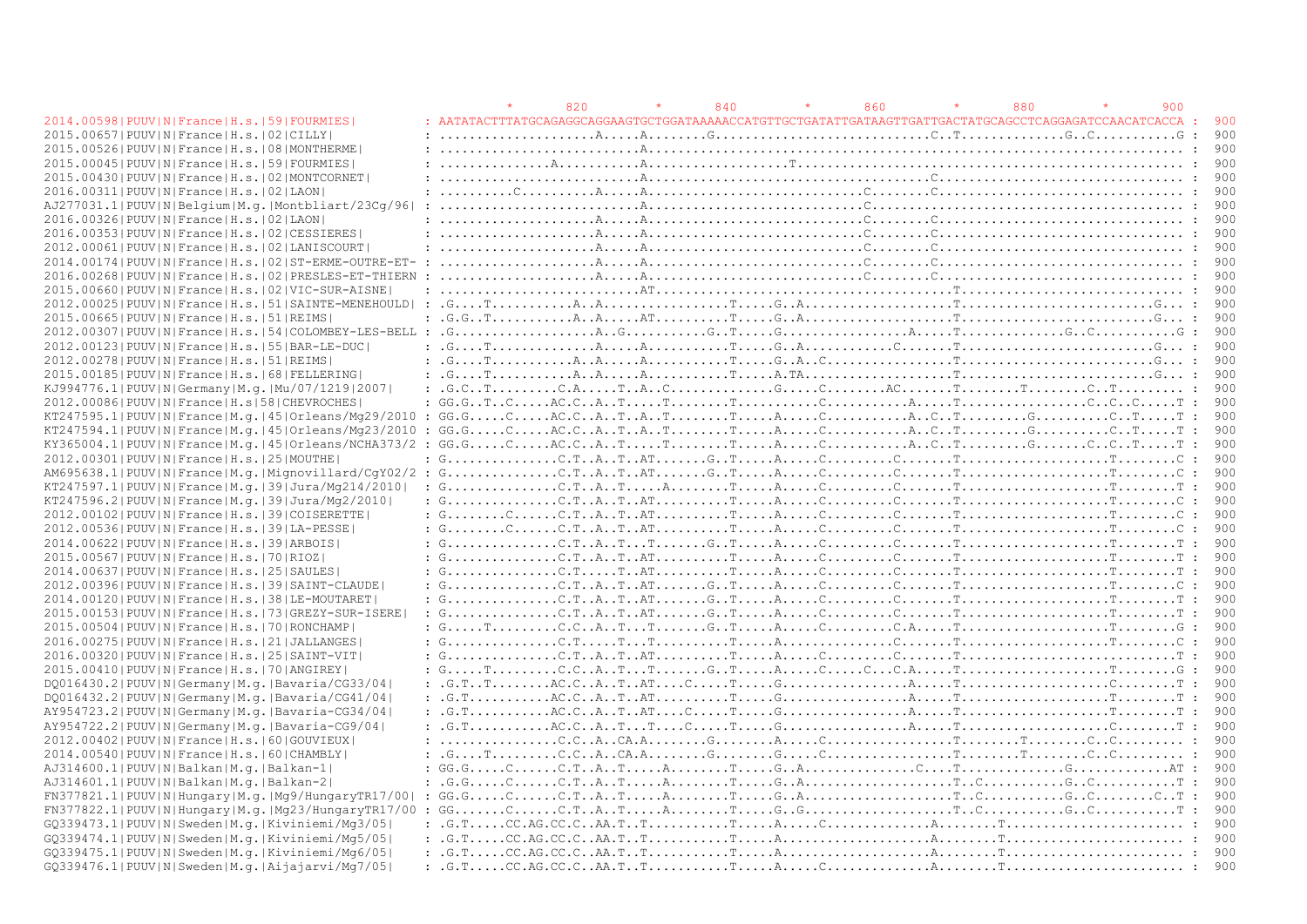|                                                            |                                                                                                                                                                                                                                                                                                                                                                                                                                                                                                               | 820 | 840 | 860 | 880 | 900 |                        |
|------------------------------------------------------------|---------------------------------------------------------------------------------------------------------------------------------------------------------------------------------------------------------------------------------------------------------------------------------------------------------------------------------------------------------------------------------------------------------------------------------------------------------------------------------------------------------------|-----|-----|-----|-----|-----|------------------------|
| 2014.00598   PUUV   N   France   H.s.   59   FOURMIES      |                                                                                                                                                                                                                                                                                                                                                                                                                                                                                                               |     |     |     |     |     | - 900                  |
| GQ339477.1   PUUV   N   Sweden   M.q.   Aijajarvi/Mq9/05   |                                                                                                                                                                                                                                                                                                                                                                                                                                                                                                               |     |     |     |     |     | 900                    |
| GQ339478.1 PUUV N Sweden M.g. Jockfall/Mq12/05             |                                                                                                                                                                                                                                                                                                                                                                                                                                                                                                               |     |     |     |     |     | 900                    |
| GQ339482.1 PUUV N Sweden M.g. Kalvudden/Mg22/05            |                                                                                                                                                                                                                                                                                                                                                                                                                                                                                                               |     |     |     |     |     |                        |
| GQ339479.1 PUUV N Sweden M.q. Moskosel/Mq17/05             |                                                                                                                                                                                                                                                                                                                                                                                                                                                                                                               |     |     |     |     |     | $\colon$ 900           |
| GQ339481.1 PUUV N Sweden M.q. Ljustrask/Mq20/05            |                                                                                                                                                                                                                                                                                                                                                                                                                                                                                                               |     |     |     |     |     | - 900                  |
| GQ339480.1 PUUV N Sweden M.q. Gyttjea/Mq19/05              |                                                                                                                                                                                                                                                                                                                                                                                                                                                                                                               |     |     |     |     |     | : 900                  |
| AY526219.1 PUUV N Sweden Human Umea/hu                     |                                                                                                                                                                                                                                                                                                                                                                                                                                                                                                               |     |     |     |     |     | - 900                  |
| AJ223380.1 PUUV N Sweden M.g. Tavelsjo/Cq81/94             |                                                                                                                                                                                                                                                                                                                                                                                                                                                                                                               |     |     |     |     |     | - 900                  |
| U14137.1 PUUV N Bosnia-H. M.g. Vranica                     |                                                                                                                                                                                                                                                                                                                                                                                                                                                                                                               |     |     |     |     |     | 900                    |
| AJ223371.1 PUUV N Sweden M.g. Huggberget/Cg36/94           |                                                                                                                                                                                                                                                                                                                                                                                                                                                                                                               |     |     |     |     |     | 900                    |
| Z48586.1 PUUV N Sweden M.g. Vindeln/L20Cq/83               | : $G.T. \ldots \ldots \ldots G.C.C. \ldots A A.T. \ldots A \ldots \ldots \ldots G \ldots \ldots G \ldots \ldots \ldots A \ldots A \ldots C \ldots \ldots \ldots \ldots \ldots G \ldots \ldots \ldots \ldots \ldots \ldots \ldots \ldots$                                                                                                                                                                                                                                                                      |     |     |     |     |     | 900                    |
| AJ223374.1 PUUV N Sweden M.g. Mellansel/Cq47/94            |                                                                                                                                                                                                                                                                                                                                                                                                                                                                                                               |     |     |     |     |     | 900                    |
| AJ223375.1 PUUV N Sweden M.g. Mellansel/Cq49/94            |                                                                                                                                                                                                                                                                                                                                                                                                                                                                                                               |     |     |     |     |     | - 900                  |
| AJ238791.1 PUUV N Denmark M.q. Fyn/19                      | $: GG.T. \ldots C.A.TC.C. \ldots T.A. \ldots G.A.T. \ldots C. \ldots C.A.A. \ldots C.A. \ldots A. \ldots T. \ldots C. \ldots T. \ldots C. \ldots T.$                                                                                                                                                                                                                                                                                                                                                          |     |     |     |     |     | : 900                  |
|                                                            |                                                                                                                                                                                                                                                                                                                                                                                                                                                                                                               |     |     |     |     |     | 900                    |
| AJ278092.1 PUUV N Denmark M.q. Fyn47                       | $: GG.T.\ldots\dots A.TC.C.\ldots.T.\ldots.T.\ldots.G.\ldots.A.\ldots.C.\ldots.A.\ldots.A.\ldots.A.\ldots.A.\ldots.T.\ldots.T.\ldots.C.\ldots.T.\ldots.c.\ldots.T.\ldots.c.\ldots.T.\ldots.A.\ldots.c.\ldots.A.\ldots.A.\ldots.A.\ldots.A.\ldots.T.\ldots.c.\ldots.T.\ldots.c.\ldots.T.\ldots.c.\ldots.T.\ldots.A.\ldots.c.\ldots.T.\ldots.c.\ldots.T.\ldots.c.\ldots.T.\ldots.c.\ldots.T.\ldots.a.\ldots.c.\ldots.T.\ldots.c.\ldots.T.\ldots.c.\ldots.T.\ldots.c.\ldots.T.\ldots.c.\ldots.T.\ldots.c.\ldots$ |     |     |     |     |     |                        |
| AJ278093.1 PUUV N Denmark M.q. Fyn131                      | : $\mathsf{GG.T.}\dots\dots\mathsf{A.TC.C.}\dots\mathsf{T}\dots\mathsf{T}\dots\mathsf{G.\ldots}\mathsf{T}\dots\mathsf{A}\dots\mathsf{A}\dots\mathsf{C}\dots\mathsf{A}\dots\mathsf{A}\dots\mathsf{A}\dots\mathsf{A}\dots\mathsf{A}\dots\mathsf{A}\dots\mathsf{T}\dots\mathsf{T}\dots\mathsf{G}\mathsf{C}\cdot\mathsf{T}$                                                                                                                                                                                       |     |     |     |     |     | : 900                  |
| AJ223368.1 PUUV N Norway M.q. Eidsvoll/1124v               | : $\mathbb{G} \mathbb{G} \ldots \mathbb{T} \ldots \mathbb{C} \ldots \ldots \mathbb{C} \mathbb{C} \ldots \mathbb{T} \ldots \mathbb{C} \ldots \mathbb{C} \ldots \mathbb{C} \ldots \mathbb{C} \ldots \mathbb{C} \ldots \mathbb{C} \ldots \mathbb{C} \ldots \mathbb{C} \ldots \ldots \mathbb{C} \ldots \mathbb{C} \ldots \ldots \mathbb{C} \ldots \mathbb{C} \ldots \ldots \mathbb{C} \ldots \ldots \ldots \mathbb{C} \ldots \mathbb{C} \ldots \mathbb{C} \ldots \$                                               |     |     |     |     |     | 900                    |
| AJ223369.1 PUUV N Norway M.g. Eidsvoll/Cq1138/87           | : $GGTCAC.CTCTCTGGAC.TTCCC$                                                                                                                                                                                                                                                                                                                                                                                                                                                                                   |     |     |     |     |     | 900                    |
| JN657228.1  PUUV   N   Latvia   M.g.   Jelgava/Mg149/2008  |                                                                                                                                                                                                                                                                                                                                                                                                                                                                                                               |     |     |     |     |     | -900                   |
| KX757839.1  PUUV   N   Lithuania   M. q.   LT15/164   2015 |                                                                                                                                                                                                                                                                                                                                                                                                                                                                                                               |     |     |     |     |     | - 900                  |
| KX757840.1  PUUV   N   Lithuania   M. g.   LT15/174   2015 |                                                                                                                                                                                                                                                                                                                                                                                                                                                                                                               |     |     |     |     |     | 900                    |
| KX815394.1  PUUV   N   Poland   M. q.   KS13/855   2009    | : $GG.TTCC.CTTTCGTGC.AC$                                                                                                                                                                                                                                                                                                                                                                                                                                                                                      |     |     |     |     |     | - 900                  |
| KX757841.1  PUUV   N   Lithuania   M.q.   LT15/201   2015  | : $G.TTAC.CTTGGGAGC$                                                                                                                                                                                                                                                                                                                                                                                                                                                                                          |     |     |     |     |     | - 900                  |
| AJ314598.1 PUUV N Russia M.q. Baltic/49Cq/00               | $: .G.G. \ldots . A.C.C.C. \ldots . T. C. \ldots . T. \ldots . T. \ldots C. \ldots . C. A. \ldots T. \ldots . G. \ldots T. \ldots T. \ldots T. \ldots . T. \ldots . T. \ldots . T. \ldots . T. \ldots . T. \ldots . T. \ldots . T. \ldots . T. \ldots . T. \ldots . T. \ldots . T. \ldots . T. \ldots . T. \ldots . T. \ldots . T. \ldots . T. \ldots . T. \ldots . T. \ldots . T. \ldots . T. \ldots . T. \ldots . T. \ldots . T$                                                                            |     |     |     |     |     | 900                    |
| AJ314599.1 PUUV N Russia M.g. Baltic/205Cq/00              | $\colon G. G. \ldots \ldots \ldots A. CC. T \ldots \ldots T \ldots C \ldots T \ldots T \ldots \ldots \ldots \ldots C \ldots C \ldots C A \ldots \ldots \ldots T \ldots \ldots \ldots T \ldots \ldots \ldots T$                                                                                                                                                                                                                                                                                                |     |     |     |     |     | -900                   |
| JN657229.1 PUUV N Latvia M.q. Madona/Mq99/2008             |                                                                                                                                                                                                                                                                                                                                                                                                                                                                                                               |     |     |     |     |     | 900                    |
| JN657232.1 PUUV N Latvia M.g. Madona/Mg233/2008            | $\colon G_1, \ldots, G_r, \ldots, A, \mathbb{CC}, \mathbb{T}, \ldots, \mathbb{T}, \ldots, G_1, \ldots, G_r, \ldots, G_r, \ldots, G_r, \ldots, A, \mathbb{CC}, \mathbb{R}, \ldots, G_r, \ldots, \mathbb{C}, \ldots, G_r, \ldots, G_r, \ldots, G_r, \ldots, G_r, \ldots, G_r, \ldots, G_r, \ldots, G_r, \ldots, G_r, \ldots, G_r, \ldots, G_r, \ldots, G_r, \ldots, G_r, \ldots, G_r, \ldots, G_r, \ldots, G_r, \ldots, G_r, \ldots, G$                                                                         |     |     |     |     |     | 900                    |
| JN657230.1  PUUV   N   Latvia   M. g.   Jelgava/Mg136/2008 | $: G. \ldots \ldots \ldots A.C.C.T.\ldots \ldots C.\ldots G \ldots G \ldots G \ldots G \ldots C. C \ldots A C.A.\ldots T \ldots T \ldots T \ldots T \ldots T \ldots T \ldots \ldots T$                                                                                                                                                                                                                                                                                                                        |     |     |     |     |     | - 900                  |
| JN657231.1  PUUV   N   Latvia   M.g.   Jelgava/Mg140/2008  |                                                                                                                                                                                                                                                                                                                                                                                                                                                                                                               |     |     |     |     |     | 900                    |
| Z30707.1 PUUV N Russia M.g. Udmurtia/458Cg/88              | $: GG.TTCACTC.CATTTTGCAATTTTCTT$                                                                                                                                                                                                                                                                                                                                                                                                                                                                              |     |     |     |     |     | 900                    |
| Z30706.1 PUUV N Russia M.g. Udmurtia/444Cq/88              | $: GG.TTCACTC.CATTTTGCATTTCTT$                                                                                                                                                                                                                                                                                                                                                                                                                                                                                |     |     |     |     |     | $\mathcal{L}$<br>- 900 |
| Z84204.1 PUUV N Russia M.q. Kazan                          |                                                                                                                                                                                                                                                                                                                                                                                                                                                                                                               |     |     |     |     |     | $\mathcal{L}$<br>900   |
| Z30708.1 PUUV N Russia M.g. Udmurtia/338Cg/92              |                                                                                                                                                                                                                                                                                                                                                                                                                                                                                                               |     |     |     |     |     | 900                    |
| Z21497.1 PUUV N Russia M.g. Udmurtia/894Cq/91              | $: GG.TTCACTC.CATTTTGCATTTTCTT$                                                                                                                                                                                                                                                                                                                                                                                                                                                                               |     |     |     |     |     | $\mathbf{r}$<br>900    |
| AB433843.2   PUUV   N   Russia   M.g.   Samara 49/CG/2005  |                                                                                                                                                                                                                                                                                                                                                                                                                                                                                                               |     |     |     |     |     | 900                    |
| AB433845.2   PUUV   N   Russia   M.g.   Samara 94/CG/2005  |                                                                                                                                                                                                                                                                                                                                                                                                                                                                                                               |     |     |     |     |     | 900                    |
| L11347.1 PUUV N Russia Human P360                          |                                                                                                                                                                                                                                                                                                                                                                                                                                                                                                               |     |     |     |     |     | $\mathbf{r}$<br>900    |
| AB297665.2 PUUV N Russia M.q. DTK/Ufa-97 1997              |                                                                                                                                                                                                                                                                                                                                                                                                                                                                                                               |     |     |     |     |     | 900<br>$\mathbf{r}$    |
| M32750.1 PUUV N Russia M.g. CG1820                         |                                                                                                                                                                                                                                                                                                                                                                                                                                                                                                               |     |     |     |     |     | 900                    |
| AF442613.1 PUUV N Russia M.g. CG17/Baskiria-2001           |                                                                                                                                                                                                                                                                                                                                                                                                                                                                                                               |     |     |     |     |     | $\mathbf{r}$<br>900    |
| KX815395.1  PUUV   N   Poland   M.q.   KS14/118   2009     |                                                                                                                                                                                                                                                                                                                                                                                                                                                                                                               |     |     |     |     |     | 900<br>$\mathcal{L}$   |
| GQ339483.1   PUUV   N   Sweden   M.g.   Bergsjobo/Mg25/05  | : $G_{\bullet}$ , $C_{\bullet}$ , $T_{\bullet}$ , $\ldots$ , $C_{\bullet}$ , $C_{\bullet}$ , $A_{\bullet}$ , $T_{\bullet}$ , $\ldots$ , $T_{\bullet}$ , $\ldots$ , $T_{\bullet}$ , $\ldots$ , $T_{\bullet}$ , $\ldots$ , $C_{\bullet}$ , $T_{\bullet}$ , $\ldots$ , $C_{\bullet}$ , $T_{\bullet}$ , $\ldots$ , $\ldots$ , $T_{\bullet}$ , $\ldots$ , $\ldots$ , $\ldots$ , $\ldots$ ,                                                                                                                         |     |     |     |     |     | - 900                  |
| AJ223377.1 PUUV N Sweden M.q. Solleftea/Cq6/95             |                                                                                                                                                                                                                                                                                                                                                                                                                                                                                                               |     |     |     |     |     | 900                    |
| GQ339484.1 PUUV N Sweden M.q. Faboviken/Mq26/05            | $: G. C. \ldots \ldots \ldots C. C. \ldots \ldots T. \ldots \ldots T. \ldots G. \ldots G. \ldots C. \ldots A. \ldots \ldots T. \ldots \ldots T. \ldots \ldots G. C. \ldots T. \ldots \ldots \ldots :$                                                                                                                                                                                                                                                                                                         |     |     |     |     |     | 900                    |
| GQ339485.1 PUUV N Sweden M.g. Mangelbo/Mg1/05              | : $G.C. \ldots \ldots \ldots \ldots \text{AC.T.} \ldots \text{T.A.} \ldots \text{C.} \ldots \text{T.A.} \ldots \text{C.} \ldots \text{C.} \ldots \text{C.} \ldots \text{C.} \ldots \text{C.} \ldots \text{C.} \ldots \text{C.} \ldots \text{C.} \ldots \text{C.} \ldots \text{C.} \ldots \text{C.} \ldots \text{C.} \ldots \text{C.} \ldots \text{C.} \ldots \text{C.} \ldots \text{C.} \ldots \text{C.} \ldots \text{C.} \ldots \text{C$                                                                     |     |     |     |     |     | : 900                  |
| GQ339486.1 PUUV N Sweden M.g. Munga/Mg2/05                 |                                                                                                                                                                                                                                                                                                                                                                                                                                                                                                               |     |     |     |     |     | : 900                  |
| GQ339487.1   PUUV   N   Sweden   M.g.   Munga/Mg16/05      |                                                                                                                                                                                                                                                                                                                                                                                                                                                                                                               |     |     |     |     |     | - 900                  |
| AJ223376.1 PUUV N Sweden M.g. Solleftea/Cq3/95             |                                                                                                                                                                                                                                                                                                                                                                                                                                                                                                               |     |     |     |     |     | -900                   |
| AF367071.1  PUUV   N   Russia   M.r.   CRF366              |                                                                                                                                                                                                                                                                                                                                                                                                                                                                                                               |     |     |     |     |     | 900                    |
| AF367064.1  PUUV   N   Russia   M.q.   CG144               |                                                                                                                                                                                                                                                                                                                                                                                                                                                                                                               |     |     |     |     |     | 900                    |
| AF367065.1 PUUV N Russia M.g.   CG168                      |                                                                                                                                                                                                                                                                                                                                                                                                                                                                                                               |     |     |     |     |     | -900                   |
| AF367068.1 PUUV N Russia M.q. CG315                        |                                                                                                                                                                                                                                                                                                                                                                                                                                                                                                               |     |     |     |     |     | 900                    |
| AF367069.1 PUUV N Russia M.r. CRF161                       |                                                                                                                                                                                                                                                                                                                                                                                                                                                                                                               |     |     |     |     |     |                        |
|                                                            |                                                                                                                                                                                                                                                                                                                                                                                                                                                                                                               |     |     |     |     |     |                        |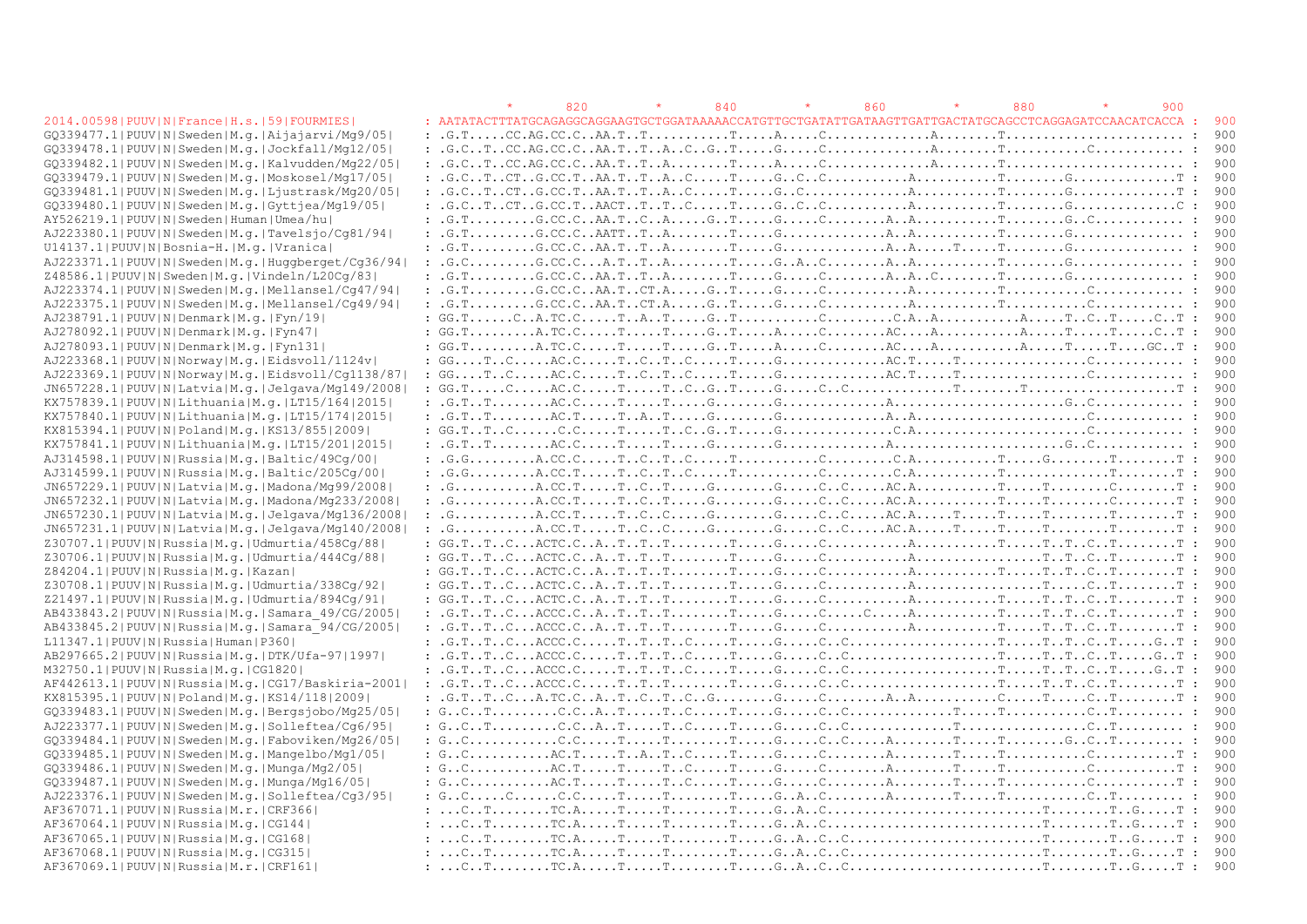|                                                       |       | 820 | 840 | 860 | 880                                                                                                                                                                                                                                                                                                                                                                                                                                                                                                                        | 900 |       |
|-------------------------------------------------------|-------|-----|-----|-----|----------------------------------------------------------------------------------------------------------------------------------------------------------------------------------------------------------------------------------------------------------------------------------------------------------------------------------------------------------------------------------------------------------------------------------------------------------------------------------------------------------------------------|-----|-------|
| 2014.00598   PUUV   N   France   H.s.   59   FOURMIES |       |     |     |     |                                                                                                                                                                                                                                                                                                                                                                                                                                                                                                                            |     | 900   |
| AF367070.1 PUUV N Russia M.r. CRF308                  |       |     |     |     |                                                                                                                                                                                                                                                                                                                                                                                                                                                                                                                            |     | 900   |
| AF367066.1 PUUV N Russia M.g.   CG215                 |       |     |     |     |                                                                                                                                                                                                                                                                                                                                                                                                                                                                                                                            |     | 900   |
| AF367067.1 PUUV N Russia M.g.   CG222                 |       |     |     |     |                                                                                                                                                                                                                                                                                                                                                                                                                                                                                                                            |     | 900   |
| Z46942.1 PUUV N Finland M.g. Puumala/1324Cg/79        |       |     |     |     |                                                                                                                                                                                                                                                                                                                                                                                                                                                                                                                            |     | 900   |
| Z30702.1 PUUV N Finland M.g. Evo/12Cq/93              |       |     |     |     |                                                                                                                                                                                                                                                                                                                                                                                                                                                                                                                            |     | 900   |
| Z30703.1 PUUV N Finland M.g. Evo/13Cq/93              |       |     |     |     | $: G.C. \ldots . C. \ldots . C.C. \ldots . T. \ldots . T. C. \ldots . \ldots . G. A. \ldots . C. \ldots . C. A. \ldots . \ldots . \ldots . \ldots . T. \ldots . C. \ldots . \ldots . T.$                                                                                                                                                                                                                                                                                                                                   |     | 900   |
| Z30704.1 PUUV N Finland M.g. Evo/14Cq/93              |       |     |     |     | $: G. C. \ldots C. C. \ldots C. C. \ldots T. \ldots T. C. \ldots \ldots G. A. C. C. \ldots C. A. \ldots C. A. \ldots \ldots \ldots \ldots T. \ldots GC. C. \ldots \ldots T.$                                                                                                                                                                                                                                                                                                                                               |     | 900   |
| Z30705.1 PUUV N Finland M.g. Evo/15Cq/93              |       |     |     |     |                                                                                                                                                                                                                                                                                                                                                                                                                                                                                                                            |     | 900   |
| Z69985.1 PUUV N Finland M.g. Virrat/25Cq/95           |       |     |     |     |                                                                                                                                                                                                                                                                                                                                                                                                                                                                                                                            |     | 900   |
| JN831947.1 PUUV N Finland Pieksamaki/human lung/20    | : G T |     |     |     |                                                                                                                                                                                                                                                                                                                                                                                                                                                                                                                            |     | 900   |
| JN831943.1 PUUV N Finland Pieksamaki/Mg7/2008         |       |     |     |     | $: G_1, \ldots, \ldots, G_r, \ldots, \mathbb{C}, \ldots, \mathbb{C}, \ldots, \mathbb{C}, \ldots, \mathbb{C}, \ldots, \mathbb{C}, \ldots, G_r, \ldots, \mathbb{C}, \ldots, \mathbb{C}, \ldots, \mathbb{C}, \ldots, \mathbb{C}, \ldots, \mathbb{C}, \ldots, \mathbb{C}, \ldots, \mathbb{C}, \ldots, \mathbb{C}, \ldots, \mathbb{C}, \ldots, \mathbb{C}, \ldots, \mathbb{C}, \ldots, \mathbb{C}, \ldots, \mathbb{C}, \ldots, \mathbb{C}, \ldots, \mathbb$                                                                     |     | 900   |
|                                                       |       |     |     |     |                                                                                                                                                                                                                                                                                                                                                                                                                                                                                                                            |     | 900   |
| JQ319166.1 PUUV N Finland Konnevesi/Mq 014B/2005      |       |     |     |     | $\ldots \texttt{T} \ldots \ldots \ldots \texttt{C} \ldots \texttt{C} \ldots \texttt{T} \ldots \texttt{R} \ldots \texttt{T} \ldots \texttt{C} \ldots \texttt{T} \ldots \texttt{C} \ldots \texttt{G} \ldots \texttt{G} \ldots \texttt{G} \ldots \texttt{G} \ldots \texttt{G} \ldots \texttt{T} \ldots \texttt{C} \ldots \texttt{T} \ldots \texttt{G} \ldots \texttt{T} \ldots \texttt{G} \ldots \texttt{T} \ldots \texttt{G} \ldots \texttt{T} \ldots \texttt{G} \ldots \texttt{T$                                           |     | 900   |
| JQ319169.1 PUUV N Finland Konnevesi/Mq 027B/2005      |       |     |     |     |                                                                                                                                                                                                                                                                                                                                                                                                                                                                                                                            |     | 900   |
| JQ319167.1 PUUV N Finland Konnevesi/Mq 015B/2005      |       |     |     |     |                                                                                                                                                                                                                                                                                                                                                                                                                                                                                                                            |     | 900   |
| JQ319164.1 PUUV N Finland Konnevesi/Mq 06B/2005       |       |     |     |     | : $T_1, \ldots, T_n, \ldots, T_n, \ldots, T_n, \ldots, T_n, \ldots, T_n, \ldots, T_n, \ldots, T_n, \ldots, T_n, \ldots, T_n, \ldots, T_n, \ldots, T_n, \ldots, T_n, \ldots, T_n, \ldots, T_n, \ldots, T_n, \ldots, T_n, \ldots, T_n, \ldots, T_n, \ldots, T_n, \ldots, T_n, \ldots, T_n, \ldots, T_n, \ldots, T_n, \ldots, T_n, \ldots, T_n, \ldots, T_n, \ldots, T_n, \ldots, T_n, \ldots, T_n, \ldots, T_n,$                                                                                                             |     | 900   |
| JQ319165.1 PUUV N Finland Konnevesi/Mq 09B/2005       |       |     |     |     |                                                                                                                                                                                                                                                                                                                                                                                                                                                                                                                            |     | 900   |
| JQ319170.1 PUUV N Finland Konnevesi/Mq 074B/2005      |       |     |     |     |                                                                                                                                                                                                                                                                                                                                                                                                                                                                                                                            |     | 900   |
| JQ319171.1 PUUV N Finland Konnevesi/Mq M114B/2005     |       |     |     |     |                                                                                                                                                                                                                                                                                                                                                                                                                                                                                                                            |     | 900   |
| AJ238788.1 PUUV N Russia M.q. Karhumaki               |       |     |     |     | $: G.CTC. \ldots C.C.AT.AT.AC. \ldots T. \ldots G.AC. \ldots \ldots A. \ldots T CTC. \ldots T. \ldots C. \ldots T. \ldots \ldots T.$                                                                                                                                                                                                                                                                                                                                                                                       |     | 900   |
| AJ238789.1 PUUV N Russia M.g. Kolodozero              |       |     |     |     |                                                                                                                                                                                                                                                                                                                                                                                                                                                                                                                            |     | 900   |
|                                                       |       |     |     |     |                                                                                                                                                                                                                                                                                                                                                                                                                                                                                                                            |     | 900   |
|                                                       |       |     |     |     |                                                                                                                                                                                                                                                                                                                                                                                                                                                                                                                            |     | 900   |
| AJ238790.1 PUUV N Russia M.q. Gomselga                |       |     |     |     |                                                                                                                                                                                                                                                                                                                                                                                                                                                                                                                            |     | 900   |
| AB010731.1 Hokkaido-V N Japan M.r. Tobetsu-60Cr-93 :  |       |     |     |     | $G.\mathbb{T} \ldots \ldots \ldots \ldots \mathbb{A} C \ldots \ldots A \ldots \mathbb{T} \ldots \ldots \mathbb{T} \ldots \ldots \mathbb{G} C \ldots \mathbb{C} C \ldots \mathbb{C} C \ldots \ldots \mathbb{A} C \ldots \mathbb{A} C \ldots \ldots \ldots \ldots \ldots \ldots \ldots \ldots \ldots \mathbb{T} \ldots \ldots \ldots \mathbb{T} \ldots \mathbb{G} \ldots \ldots \mathbb{T}$                                                                                                                                  |     | : 900 |
| AB010730.1 Hokkaido-V N Japan M.r. Kamiiso-8Cr-95  :  |       |     |     |     | $G.\mathbb{T} \ldots \ldots C \ldots \ldots AC \ldots \ldots \mathbb{T} \ldots \ldots C \ldots \mathbb{T} \ldots \ldots C \ldots C \ldots C \ldots C \ldots C \ldots \ldots AC \ldots \ldots \ldots \ldots \ldots \ldots \ldots \mathbb{T} \ldots \ldots \ldots C \ldots \ldots \mathbb{T} \ldots \ldots \ldots \mathbb{T} \ldots \ldots \ldots \mathbb{T} \ldots \ldots \ldots \mathbb{T} \ldots \ldots \ldots \mathbb{T} \ldots \ldots \ldots \mathbb{T} \ldots \ldots \ldots \mathbb{T} \ldots \ldots \ldots \mathbb{T$ |     | .900  |
| JX046487.1 Muju-V N South-Korea M.r. 11-5 2011        |       |     |     |     |                                                                                                                                                                                                                                                                                                                                                                                                                                                                                                                            |     | 900   |
| JX046484.1 Muju-V N South-Korea M.r.  11-4 2011       |       |     |     |     |                                                                                                                                                                                                                                                                                                                                                                                                                                                                                                                            |     | 900   |
| JX028273.1 Muju-V N South-Korea M.r. 11-1 2011        |       |     |     |     |                                                                                                                                                                                                                                                                                                                                                                                                                                                                                                                            |     | 900   |
| DQ138128.1 Muju-V N South-Korea E.r. 00-18            |       |     |     |     |                                                                                                                                                                                                                                                                                                                                                                                                                                                                                                                            |     | 900   |
| DO138140.1 Muju-V N South-Korea E.r. 99-27            |       |     |     |     |                                                                                                                                                                                                                                                                                                                                                                                                                                                                                                                            |     | : 900 |
| DQ138133.1 Muju-V N South-Korea E.r. 96-1             |       |     |     |     |                                                                                                                                                                                                                                                                                                                                                                                                                                                                                                                            |     | .900  |
| DQ138142.1 Muju-V N South-Korea E.r. 99-28            |       |     |     |     |                                                                                                                                                                                                                                                                                                                                                                                                                                                                                                                            |     |       |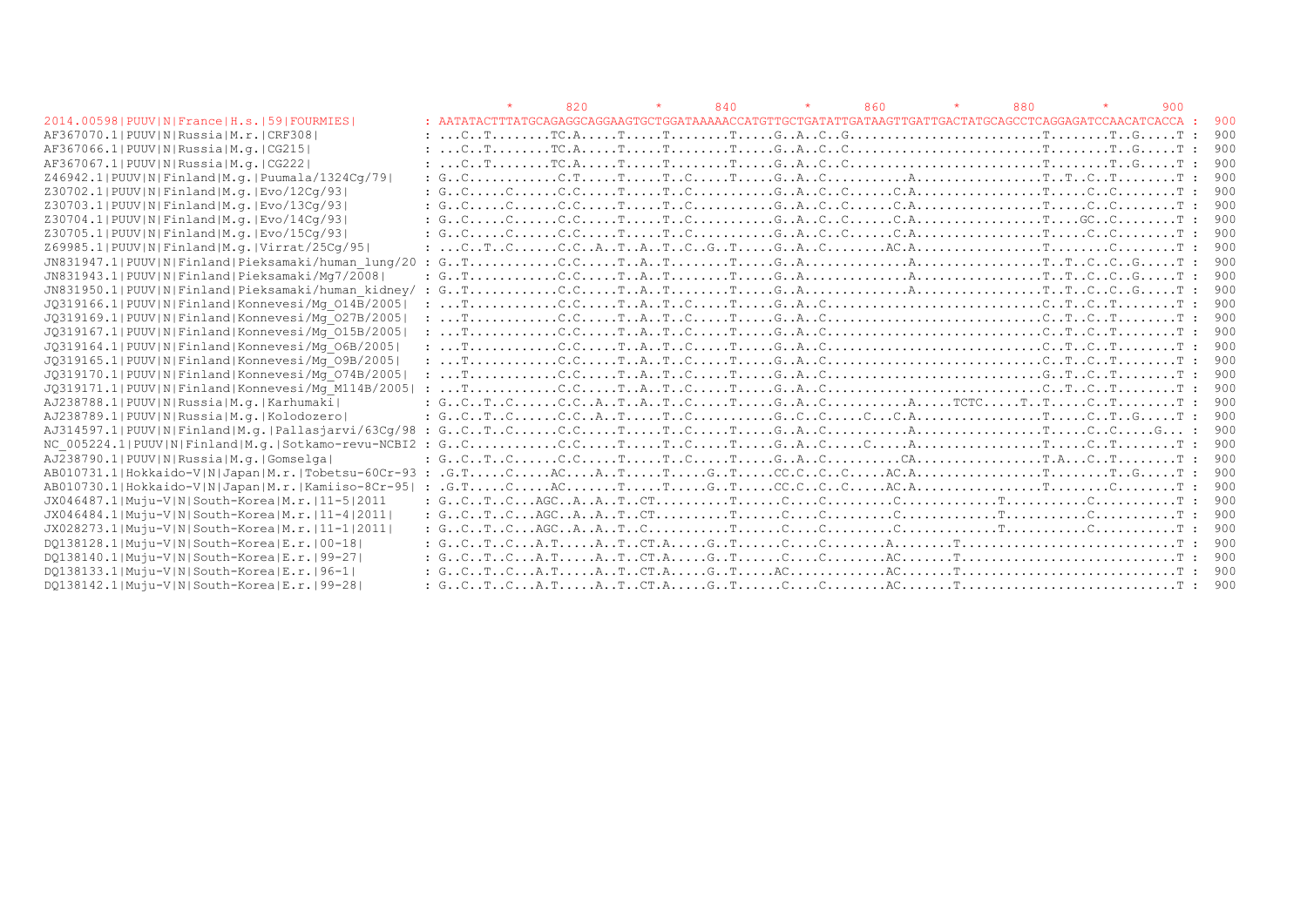|                                                                |                                                                                                                                                                                                                                                                                                                                                                                                                                          |     | ACCCAIAAACGIACACG |     | PPT986R |     | Bowen MD et al. J Med Virol 1997 |     |      |        |
|----------------------------------------------------------------|------------------------------------------------------------------------------------------------------------------------------------------------------------------------------------------------------------------------------------------------------------------------------------------------------------------------------------------------------------------------------------------------------------------------------------------|-----|-------------------|-----|---------|-----|----------------------------------|-----|------|--------|
|                                                                |                                                                                                                                                                                                                                                                                                                                                                                                                                          | 920 |                   | 940 |         | 960 |                                  | 980 | 1000 |        |
| 2014.00598   PUUV   N   France   H.s.   59   FOURMIES          | GATAATATTGAAGCCCCGAATGCACCCTGGGTGTTTGCTTGTGCACCCGACCGGTGCCCACCGACATGTATTTATGTTGCAGGGATGGCTGAACTAGGTG: 1000                                                                                                                                                                                                                                                                                                                               |     |                   |     |         |     |                                  |     |      |        |
| 2014.002331PUUVINIFranceIH.s.1591FOURMIES                      |                                                                                                                                                                                                                                                                                                                                                                                                                                          |     |                   |     |         |     |                                  |     |      |        |
| 2014.00097 PUUV N France H.s. 02 SAINT-MICHEL                  |                                                                                                                                                                                                                                                                                                                                                                                                                                          |     |                   |     |         |     |                                  |     |      |        |
| 2014.00488   PUUV   N   France   H.s.   08   SIGNY-LE-PETIT    |                                                                                                                                                                                                                                                                                                                                                                                                                                          |     |                   |     |         |     |                                  |     |      |        |
|                                                                |                                                                                                                                                                                                                                                                                                                                                                                                                                          |     |                   |     |         |     |                                  |     |      |        |
| 2014.00613 PUUV N France H.s. 59 FOURMIES                      |                                                                                                                                                                                                                                                                                                                                                                                                                                          |     |                   |     |         |     |                                  |     |      |        |
| 2015.00402   PUUV   N   France   H.s.   08   CHARLEVILLE-MEZIE |                                                                                                                                                                                                                                                                                                                                                                                                                                          |     |                   |     |         |     |                                  |     |      |        |
| 2015.00422   PUUV   N   France   H.s.   59   ANOR              |                                                                                                                                                                                                                                                                                                                                                                                                                                          |     |                   |     |         |     |                                  |     |      |        |
| 2015.00488   PUUV   N   France   H.s.   08   SEDAN             |                                                                                                                                                                                                                                                                                                                                                                                                                                          |     |                   |     |         |     |                                  |     |      |        |
| 2015.00498 PUUV N France H.s. 08 REMILLY-AILLICOUR             |                                                                                                                                                                                                                                                                                                                                                                                                                                          |     |                   |     |         |     |                                  |     |      |        |
| 2016.00295   PUUV   N   France   H.s.   08   CORNY-MACHEROMENI |                                                                                                                                                                                                                                                                                                                                                                                                                                          |     |                   |     |         |     |                                  |     |      |        |
| 2016.00333  PUUV  N   France   H.s.   59   FOURMIES            |                                                                                                                                                                                                                                                                                                                                                                                                                                          |     |                   |     |         |     |                                  |     |      |        |
| 2016.00345 PUUV N France H.s. 59 FOURMIES                      |                                                                                                                                                                                                                                                                                                                                                                                                                                          |     |                   |     |         |     |                                  |     |      |        |
| 2016.00357 PUUV N France H.s. 02 HIRSON                        |                                                                                                                                                                                                                                                                                                                                                                                                                                          |     |                   |     |         |     |                                  |     |      |        |
|                                                                |                                                                                                                                                                                                                                                                                                                                                                                                                                          |     |                   |     |         |     |                                  |     |      | : 1000 |
| 2016.00427 PUUV N France H.s. 59 FOURMIES                      |                                                                                                                                                                                                                                                                                                                                                                                                                                          |     |                   |     |         |     |                                  |     |      |        |
| 2016.00469 PUUV N France H.s. 02 PREMONTRE                     |                                                                                                                                                                                                                                                                                                                                                                                                                                          |     |                   |     |         |     |                                  |     |      |        |
| AJ277075.1 PUUV N Belgium M.g. Montbliart/CG14444              |                                                                                                                                                                                                                                                                                                                                                                                                                                          |     |                   |     |         |     |                                  |     |      |        |
| 2014.00053 PUUV N France H.s. 08 SECHEVAL                      |                                                                                                                                                                                                                                                                                                                                                                                                                                          |     |                   |     |         |     |                                  |     |      |        |
| KT247593.1 PUUV N France M.q. 08 Ardennes/Mq75/201             |                                                                                                                                                                                                                                                                                                                                                                                                                                          |     |                   |     |         |     |                                  |     |      |        |
| $KT247592.1 PUUV N France M.q. 08 Ardennes/Mq156/20$           |                                                                                                                                                                                                                                                                                                                                                                                                                                          |     |                   |     |         |     |                                  |     |      |        |
| 2015.00019   PUUV   N   France   H.s.   08   ETEIGNIERES       |                                                                                                                                                                                                                                                                                                                                                                                                                                          |     |                   |     |         |     |                                  |     |      | 1000   |
| 2016.00239   PUUV   N   France   H.s.   08   VIREUX-MOLHAIN    |                                                                                                                                                                                                                                                                                                                                                                                                                                          |     |                   |     |         |     |                                  |     |      |        |
| 2015.00329   PUUV   N   France   H.s.   08   BOGNY-SUR-MEUSE   | 1000                                                                                                                                                                                                                                                                                                                                                                                                                                     |     |                   |     |         |     |                                  |     |      |        |
| 2014.00209 PUUV N France H.s. 08 TREMBLOIS-LES-ROC             |                                                                                                                                                                                                                                                                                                                                                                                                                                          |     |                   |     |         |     |                                  |     |      |        |
|                                                                |                                                                                                                                                                                                                                                                                                                                                                                                                                          |     |                   |     |         |     |                                  |     |      |        |
| 2015.00456 PUUV N France H.s. 94 ALFORTVILLE                   |                                                                                                                                                                                                                                                                                                                                                                                                                                          |     |                   |     |         |     |                                  |     |      |        |
| 2012.00018   PUUV   N   France   H.s.   08   ROCROI            |                                                                                                                                                                                                                                                                                                                                                                                                                                          |     |                   |     |         |     |                                  |     |      |        |
| AJ277032.1 PUUV N Belgium M.g. Momignies/47Cg/96               |                                                                                                                                                                                                                                                                                                                                                                                                                                          |     |                   |     |         |     |                                  |     |      | 1000   |
| AJ277034.1 PUUV N Belgium M.g. Couvin/59Cq/97                  |                                                                                                                                                                                                                                                                                                                                                                                                                                          |     |                   |     |         |     |                                  |     |      |        |
| AJ277033.1 PUUV N Belgium M.g. Momignies/55Cq/96               |                                                                                                                                                                                                                                                                                                                                                                                                                                          |     |                   |     |         |     |                                  |     |      |        |
| 2012.00638 PUUV N France H.s. 08 GIVET                         |                                                                                                                                                                                                                                                                                                                                                                                                                                          |     |                   |     |         |     |                                  |     |      | : 1000 |
| 2015.00328   PUUV   N   France   H.s.   08   VRIGNE-MEUSE      |                                                                                                                                                                                                                                                                                                                                                                                                                                          |     |                   |     |         |     |                                  |     |      |        |
| 2015.00419 PUUV N France H.s. 08 DOUZY                         |                                                                                                                                                                                                                                                                                                                                                                                                                                          |     |                   |     |         |     |                                  |     |      |        |
| 2016.00310   PUUV   N   France   H.s.   08   THIN-LE-MOUTIER   | $\ldots \ldots \ldots \ldots \ldots$                                                                                                                                                                                                                                                                                                                                                                                                     |     |                   |     |         |     |                                  |     |      | : 1000 |
| AJ277030.1 PUUV N Belgium M.g. Thuin/33Cq/96                   |                                                                                                                                                                                                                                                                                                                                                                                                                                          |     |                   |     |         |     |                                  |     |      |        |
|                                                                |                                                                                                                                                                                                                                                                                                                                                                                                                                          |     |                   |     |         |     |                                  |     |      |        |
| AJ238779.1 PUUV N Germany M.g. NRW/Cq-Erft                     |                                                                                                                                                                                                                                                                                                                                                                                                                                          |     |                   |     |         |     |                                  |     |      |        |
| 2014.00276  PUUV  N   France   H.s.   59   LILLE               |                                                                                                                                                                                                                                                                                                                                                                                                                                          |     |                   |     |         |     |                                  |     |      |        |
| U22423.1 PUUV N Belgium M.g. CG13891                           |                                                                                                                                                                                                                                                                                                                                                                                                                                          |     |                   |     |         |     |                                  |     |      |        |
| 2014.00321 PUUV N France H.s. 59 FOURMIES                      |                                                                                                                                                                                                                                                                                                                                                                                                                                          |     |                   |     |         |     |                                  |     |      |        |
| 2015.00457 PUUV N France H.s. 55 REVIGNY-SUR-ORNAI             |                                                                                                                                                                                                                                                                                                                                                                                                                                          |     |                   |     |         |     |                                  |     |      |        |
| 2013.00250 PUUV N France H.s. 62 VENDIN-LS-BTHUNE              | $: \ldots, \ldots, \mathbb{G}^{\mathsf{T}} \ldots \mathbb{A} \ldots, \ldots, \ldots, \mathbb{A} \ldots, \mathbb{C} \ldots, \mathbb{C} \ldots, \mathbb{C} \ldots, \mathbb{A} \ldots, \mathbb{A} \ldots, \mathbb{A} \ldots, \mathbb{C} \ldots, \ldots, \ldots, \mathbb{C} \ldots, \mathbb{C} \ldots, \mathbb{C} \ldots, \mathbb{C} \ldots, \mathbb{C} \ldots, \mathbb{C} \ldots, \mathbb{C} \ldots, \mathbb{C} \ldots, \mathbb{C} \ldots,$ |     |                   |     |         |     |                                  |     |      |        |
| 2016.00282   PUUV   N   France   H.s.   59   MORBECQUE         |                                                                                                                                                                                                                                                                                                                                                                                                                                          |     |                   |     |         |     |                                  |     |      |        |
| AJ277076.1 PUUV N Belgium M.g. Montbliart/CG14445              |                                                                                                                                                                                                                                                                                                                                                                                                                                          |     |                   |     |         |     |                                  |     |      | : 1000 |
| 2014.00153 PUUV N France H.s. 02 BUIRONFOSSE                   |                                                                                                                                                                                                                                                                                                                                                                                                                                          |     |                   |     |         |     |                                  |     |      |        |
| 2014.00171 PUUV N France H.s. 59 SAINT-SAULVE                  |                                                                                                                                                                                                                                                                                                                                                                                                                                          |     |                   |     |         |     |                                  |     |      |        |
| 2016.00293 PUUV N France H.s. 60 LA-NEUVILLE-SUR-R             |                                                                                                                                                                                                                                                                                                                                                                                                                                          |     |                   |     |         |     |                                  |     |      | : 1000 |
|                                                                |                                                                                                                                                                                                                                                                                                                                                                                                                                          |     |                   |     |         |     |                                  |     |      |        |
| 2014.00499 PUUV N France H.s. 94 CHAMPIGNY-SUR-MAR             |                                                                                                                                                                                                                                                                                                                                                                                                                                          |     |                   |     |         |     |                                  |     |      |        |
| 2012.00057 PUUV N France H.s. 59 COUSOLRE                      |                                                                                                                                                                                                                                                                                                                                                                                                                                          |     |                   |     |         |     |                                  |     |      |        |
| 2012.00349   PUUV   N   France   H.s.   02   ENGLANCOURT       |                                                                                                                                                                                                                                                                                                                                                                                                                                          |     |                   |     |         |     |                                  |     |      |        |
| 2014.00135 PUUV N France H.s.   02 ATHIES-SOUS-LAON            |                                                                                                                                                                                                                                                                                                                                                                                                                                          |     |                   |     |         |     |                                  |     |      |        |
| 2014.00184 PUUV N France H.s. 59 FOURMIES                      |                                                                                                                                                                                                                                                                                                                                                                                                                                          |     |                   |     |         |     |                                  |     |      |        |
| 2016.00182   PUUV   N   France   H.s.   08   BOULZICOURT       |                                                                                                                                                                                                                                                                                                                                                                                                                                          |     |                   |     |         |     |                                  |     |      |        |
| 2016.00286 PUUV N France H.s. 02 TRUCY                         |                                                                                                                                                                                                                                                                                                                                                                                                                                          |     |                   |     |         |     |                                  |     |      |        |
| 2016.00325 PUUV N France H.s. 59 AULNOYE-AYMERIES              |                                                                                                                                                                                                                                                                                                                                                                                                                                          |     |                   |     |         |     |                                  |     |      |        |
| 2016.00452   PUUV   N   France   H.s.   02   LAON              | $: \ldots, \ldots, \ldots, \mathbb{A}, \ldots, \ldots, \mathbb{A}, \ldots, \mathbb{C}, \ldots, \mathbb{G}, \mathbb{T}, \ldots, \ldots, \ldots, \ldots, \ldots, \mathbb{A}, \ldots, \ldots, \ldots, \ldots, \mathbb{T}, \ldots, \mathbb{I} \text{ 1000}$                                                                                                                                                                                  |     |                   |     |         |     |                                  |     |      |        |
| 2016.00467 PUUV N France H.s. 02 AISNE                         |                                                                                                                                                                                                                                                                                                                                                                                                                                          |     |                   |     |         |     |                                  |     |      |        |
|                                                                |                                                                                                                                                                                                                                                                                                                                                                                                                                          |     |                   |     |         |     |                                  |     |      |        |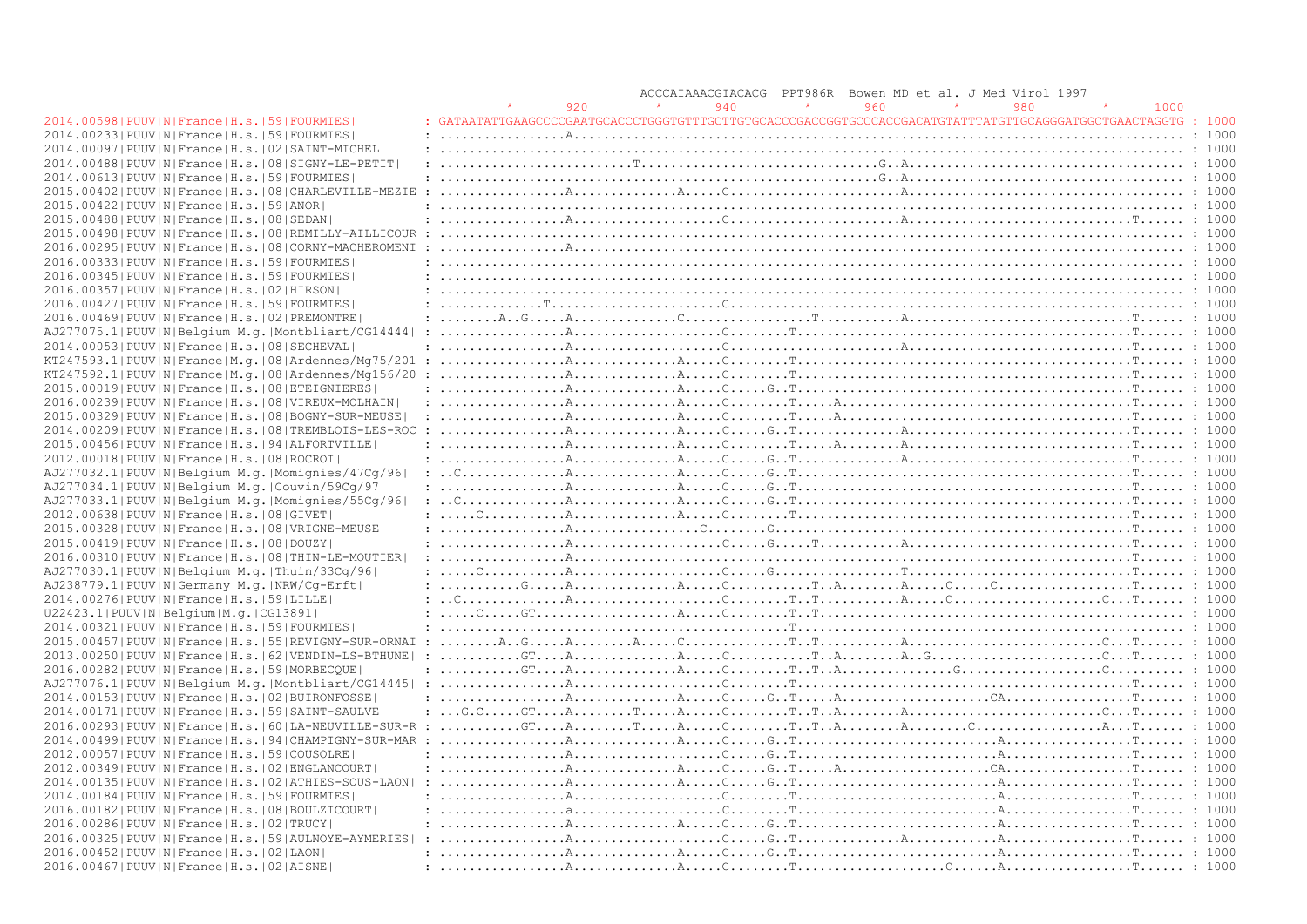|                                                                  |                                                                                                                                                                                                                                                                                                                                                                                                                                                                         |     | ACCCAIAAACGIACACG | PPT986R |     | Bowen MD et al. J Med Virol 1997 |     |        |  |
|------------------------------------------------------------------|-------------------------------------------------------------------------------------------------------------------------------------------------------------------------------------------------------------------------------------------------------------------------------------------------------------------------------------------------------------------------------------------------------------------------------------------------------------------------|-----|-------------------|---------|-----|----------------------------------|-----|--------|--|
|                                                                  |                                                                                                                                                                                                                                                                                                                                                                                                                                                                         | 920 | 940               |         | 960 |                                  | 980 | 1000   |  |
| 2014.00598   PUUV   N   France   H.s.   59   FOURMIES            | : GATAATATTGAAGCCCCCGAATGCACCCTGGGTGTTTGCTTGTGCACCCGACCGGTGCCCACCGACATGTATTTATGTTGCAGGGATGGCTGAACTAGGTG : 1000                                                                                                                                                                                                                                                                                                                                                          |     |                   |         |     |                                  |     |        |  |
| 2015.00657 PUUV N France H.s.   02   CILLY                       |                                                                                                                                                                                                                                                                                                                                                                                                                                                                         |     |                   |         |     |                                  |     |        |  |
| 2015.00526 PUUV N France H.s. 08 MONTHERME                       |                                                                                                                                                                                                                                                                                                                                                                                                                                                                         |     |                   |         |     |                                  |     |        |  |
| 2015.00045 PUUV N France H.s. 59 FOURMIES                        |                                                                                                                                                                                                                                                                                                                                                                                                                                                                         |     |                   |         |     |                                  |     |        |  |
| 2015.00430 PUUV N France H.s. 02 MONTCORNET                      |                                                                                                                                                                                                                                                                                                                                                                                                                                                                         |     |                   |         |     |                                  |     |        |  |
| 2016.00311 PUUV N France H.s. 02 LAON                            |                                                                                                                                                                                                                                                                                                                                                                                                                                                                         |     |                   |         |     |                                  |     |        |  |
| AJ277031.1 PUUV N Belgium M.g. Montbliart/23Cq/96                | $: \ldots, \ldots, \ldots, \mathbb{A}, \ldots, \ldots, \ldots, \ldots, \mathbb{C}, \ldots, \mathbb{T}, \ldots, \mathbb{T}, \ldots, \mathbb{C}, \ldots, \mathbb{C}, \ldots, \mathbb{C}, \ldots, \mathbb{A}, \ldots, \mathbb{C}, \ldots, \mathbb{C}, \ldots, \mathbb{C}, \ldots, \mathbb{C}, \ldots, \mathbb{C}, \ldots, \mathbb{C}, \ldots, \mathbb{C}, \ldots, \mathbb{C}, \ldots, \mathbb{C}, \ldots, \mathbb{C}, \ldots, \mathbb{C}, \ldots, \mathbb{C}, \$           |     |                   |         |     |                                  |     |        |  |
| 2016.00326 PUUV N France H.s. 02 LAON                            |                                                                                                                                                                                                                                                                                                                                                                                                                                                                         |     |                   |         |     |                                  |     |        |  |
| 2016.00353 PUUV N France H.s. 02 CESSIERES                       |                                                                                                                                                                                                                                                                                                                                                                                                                                                                         |     |                   |         |     |                                  |     |        |  |
| 2012.00061 PUUV N France H.s. 02 LANISCOURT                      |                                                                                                                                                                                                                                                                                                                                                                                                                                                                         |     |                   |         |     |                                  |     |        |  |
| 2014.00174   PUUV   N   France   H.s.   02   ST-ERME-OUTRE-ET- : |                                                                                                                                                                                                                                                                                                                                                                                                                                                                         |     |                   |         |     |                                  |     |        |  |
| 2016.00268   PUUV   N   France   H.s.   02   PRESLES-ET-THIERN   |                                                                                                                                                                                                                                                                                                                                                                                                                                                                         |     |                   |         |     |                                  |     |        |  |
| 2015.00660   PUUV   N   France   H.s.   02   VIC-SUR-AISNE       |                                                                                                                                                                                                                                                                                                                                                                                                                                                                         |     |                   |         |     |                                  |     |        |  |
| 2012.00025 PUUV N France H.s. 51 SAINTE-MENEHOULD                |                                                                                                                                                                                                                                                                                                                                                                                                                                                                         |     |                   |         |     |                                  |     |        |  |
| 2015.00665 PUUV N France H.s. 51 REIMS                           |                                                                                                                                                                                                                                                                                                                                                                                                                                                                         |     |                   |         |     |                                  |     |        |  |
| 2012.00307 PUUV N France H.s. 54 COLOMBEY-LES-BELL               |                                                                                                                                                                                                                                                                                                                                                                                                                                                                         |     |                   |         |     |                                  |     |        |  |
| 2012.00123 PUUV N France H.s. 55 BAR-LE-DUC                      |                                                                                                                                                                                                                                                                                                                                                                                                                                                                         |     |                   |         |     |                                  |     |        |  |
| 2012.00278   PUUV   N   France   H.s.   51   REIMS               |                                                                                                                                                                                                                                                                                                                                                                                                                                                                         |     |                   |         |     |                                  |     |        |  |
|                                                                  |                                                                                                                                                                                                                                                                                                                                                                                                                                                                         |     |                   |         |     |                                  |     |        |  |
| 2015.00185 PUUV N France H.s. 68 FELLERING                       |                                                                                                                                                                                                                                                                                                                                                                                                                                                                         |     |                   |         |     |                                  |     |        |  |
| KJ994776.1   PUUV   N   Germany   M.q.   Mu/07/1219   2007       |                                                                                                                                                                                                                                                                                                                                                                                                                                                                         |     |                   |         |     |                                  |     |        |  |
| 2012.00086  PUUV   N   France   H.s   58   CHEVROCHES            |                                                                                                                                                                                                                                                                                                                                                                                                                                                                         |     |                   |         |     |                                  |     |        |  |
| KT247595.1 PUUV N France M.g. 45 Orleans/Mg29/2010               |                                                                                                                                                                                                                                                                                                                                                                                                                                                                         |     |                   |         |     |                                  |     |        |  |
| KT247594.1 PUUV N France M.q. 45 Orleans/Mg23/2010               |                                                                                                                                                                                                                                                                                                                                                                                                                                                                         |     |                   |         |     |                                  |     |        |  |
| KY365004.1 PUUV N France M.g. 45 Orleans/NCHA373/2               |                                                                                                                                                                                                                                                                                                                                                                                                                                                                         |     |                   |         |     |                                  |     |        |  |
| 2012.00301 PUUV N France H.s. 25 MOUTHE                          |                                                                                                                                                                                                                                                                                                                                                                                                                                                                         |     |                   |         |     |                                  |     |        |  |
|                                                                  |                                                                                                                                                                                                                                                                                                                                                                                                                                                                         |     |                   |         |     |                                  |     |        |  |
| KT247597.1 PUUV N France M.q. 39 Jura/Mg214/2010                 |                                                                                                                                                                                                                                                                                                                                                                                                                                                                         |     |                   |         |     |                                  |     |        |  |
| KT247596.2 PUUV N France M.q. 39 Jura/Mq2/2010                   |                                                                                                                                                                                                                                                                                                                                                                                                                                                                         |     |                   |         |     |                                  |     |        |  |
| 2012.00102 PUUV N France H.s. 39 COISERETTE                      |                                                                                                                                                                                                                                                                                                                                                                                                                                                                         |     |                   |         |     |                                  |     |        |  |
| 2012.00536 PUUV N France H.s. 39 LA-PESSE                        |                                                                                                                                                                                                                                                                                                                                                                                                                                                                         |     |                   |         |     |                                  |     |        |  |
| 2014.00622 PUUV N France H.s. 39 ARBOIS                          |                                                                                                                                                                                                                                                                                                                                                                                                                                                                         |     |                   |         |     |                                  |     |        |  |
| 2015.00567 PUUV N France H.s. 70 RIOZ                            |                                                                                                                                                                                                                                                                                                                                                                                                                                                                         |     |                   |         |     |                                  |     |        |  |
| 2014.00637 PUUV N France H.s. 25 SAULES                          |                                                                                                                                                                                                                                                                                                                                                                                                                                                                         |     |                   |         |     |                                  |     |        |  |
| 2012.00396 PUUV N France H.s. 39 SAINT-CLAUDE                    |                                                                                                                                                                                                                                                                                                                                                                                                                                                                         |     |                   |         |     |                                  |     |        |  |
| 2014.00120 PUUV N France H.s. 38 LE-MOUTARET                     |                                                                                                                                                                                                                                                                                                                                                                                                                                                                         |     |                   |         |     |                                  |     |        |  |
| 2015.00153 PUUV N France H.s. 73 GREZY-SUR-ISERE                 |                                                                                                                                                                                                                                                                                                                                                                                                                                                                         |     |                   |         |     |                                  |     |        |  |
| 2015.00504   PUUV   N   France   H.s.   70   RONCHAMP            |                                                                                                                                                                                                                                                                                                                                                                                                                                                                         |     |                   |         |     |                                  |     |        |  |
| 2016.00275   PUUV   N   France   H.s.   21   JALLANGES           | $: \ldots, \ldots, \text{GT.T.} \ldots, \text{ST.} \ldots, \ldots, \ldots, \text{ST.} \ldots, \text{ST.} \ldots, \text{ST.} \ldots, \text{ST.} \ldots, \text{ST.} \ldots, \text{ST.} \ldots, \text{ST.} \ldots, \text{ST.} \ldots, \text{ST.} \ldots, \text{ST.} \ldots, \text{ST.} \ldots, \text{ST.} \ldots, \text{ST.} \ldots, \text{ST.} \ldots, \text{ST.} \ldots, \text{ST.} \ldots, \text{ST.} \ldots, \text{ST.} \ldots, \text$                                 |     |                   |         |     |                                  |     |        |  |
| 2016.00320 PUUV N France H.s. 25 SAINT-VIT                       |                                                                                                                                                                                                                                                                                                                                                                                                                                                                         |     |                   |         |     |                                  |     |        |  |
| 2015.00410 PUUV N France H.s. 70 ANGIREY                         |                                                                                                                                                                                                                                                                                                                                                                                                                                                                         |     |                   |         |     |                                  |     |        |  |
| DQ016430.2 PUUV N Germany M.q. Bavaria/CG33/04                   |                                                                                                                                                                                                                                                                                                                                                                                                                                                                         |     |                   |         |     |                                  |     |        |  |
| DQ016432.2   PUUV   N   Germany   M.q.   Bavaria/CG41/04         |                                                                                                                                                                                                                                                                                                                                                                                                                                                                         |     |                   |         |     |                                  |     |        |  |
| AY954723.2   PUUV   N   Germany   M. g.   Bavaria-CG34/04        |                                                                                                                                                                                                                                                                                                                                                                                                                                                                         |     |                   |         |     |                                  |     |        |  |
| AY954722.2   PUUV   N   Germany   M.g.   Bavaria-CG9/04          |                                                                                                                                                                                                                                                                                                                                                                                                                                                                         |     |                   |         |     |                                  |     |        |  |
| 2012.00402 PUUV N France H.s. 60 GOUVIEUX                        |                                                                                                                                                                                                                                                                                                                                                                                                                                                                         |     |                   |         |     |                                  |     |        |  |
| 2014.00540 PUUV N France H.s. 60 CHAMBLY                         |                                                                                                                                                                                                                                                                                                                                                                                                                                                                         |     |                   |         |     |                                  |     |        |  |
| AJ314600.1 PUUV N Balkan M.q. Balkan-1                           |                                                                                                                                                                                                                                                                                                                                                                                                                                                                         |     |                   |         |     |                                  |     |        |  |
| AJ314601.1 PUUV N Balkan M.g. Balkan-2                           |                                                                                                                                                                                                                                                                                                                                                                                                                                                                         |     |                   |         |     |                                  |     |        |  |
| FN377821.1  PUUV   N   Hungary   M.g.   Mg9/ Hungary TR17/00     |                                                                                                                                                                                                                                                                                                                                                                                                                                                                         |     |                   |         |     |                                  |     |        |  |
| FN377822.1 PUUV N Hungary M.g. Mg23/HungaryTR17/00               |                                                                                                                                                                                                                                                                                                                                                                                                                                                                         |     |                   |         |     |                                  |     |        |  |
| GQ339473.1 PUUV N Sweden M.q. Kiviniemi/Mq3/05                   |                                                                                                                                                                                                                                                                                                                                                                                                                                                                         |     |                   |         |     |                                  |     | : 1000 |  |
| GQ339474.1 PUUV N Sweden M.g. Kiviniemi/Mg5/05                   | $: \ldots, \mathbb{C}, \ldots, \mathbb{T}, \mathbb{T}, \ldots, \mathbb{T}, \ldots, \mathbb{A}, \ldots, \mathbb{T}, \ldots, \mathbb{T}, \ldots, \mathbb{T}, \ldots, \mathbb{T}, \ldots, \mathbb{A}, \ldots, \mathbb{C}, \ldots, \mathbb{C}, \ldots, \mathbb{A}, \ldots, \mathbb{A}, \ldots, \mathbb{C}, \ldots, \mathbb{C}, \ldots, \mathbb{C}, \ldots, \mathbb{C}, \ldots, \mathbb{C}, \ldots, \mathbb{C}, \ldots, \mathbb{C}, \ldots, \mathbb{C}, \ldots, \mathbb{C},$ |     |                   |         |     |                                  |     |        |  |
| GQ339475.1 PUUV N Sweden M.q. Kiviniemi/Mq6/05                   |                                                                                                                                                                                                                                                                                                                                                                                                                                                                         |     |                   |         |     |                                  |     |        |  |
| GQ339476.1 PUUV N Sweden M.q. Aijajarvi/Mq7/05                   |                                                                                                                                                                                                                                                                                                                                                                                                                                                                         |     |                   |         |     |                                  |     |        |  |
|                                                                  |                                                                                                                                                                                                                                                                                                                                                                                                                                                                         |     |                   |         |     |                                  |     |        |  |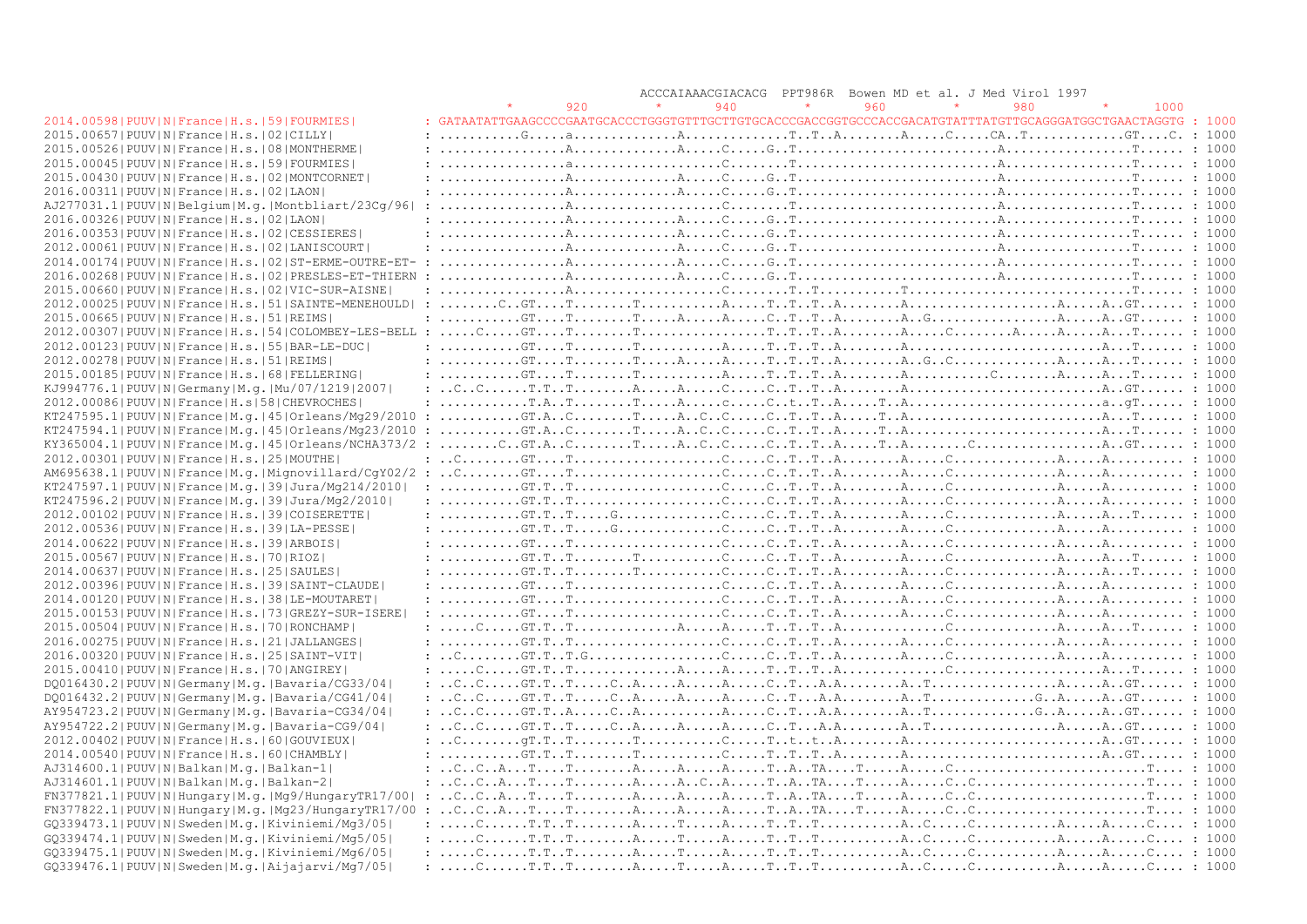|                                                            | ACCCAIAAACGIACACG PPT986R Bowen MD et al. J Med Virol 1997                                                                                                                                                                                                                                                                                                                                                           |  |
|------------------------------------------------------------|----------------------------------------------------------------------------------------------------------------------------------------------------------------------------------------------------------------------------------------------------------------------------------------------------------------------------------------------------------------------------------------------------------------------|--|
|                                                            | $\star$<br>960<br>980<br>920<br>940<br>$\star$<br>$\star$<br>1000                                                                                                                                                                                                                                                                                                                                                    |  |
| 2014.00598 PUUV N France H.s. 59 FOURMIES                  | : GATAATATTGAAGCCCCGAATGCACCCTGGGTGTTTGCTTGTGCACCCGACCGGTGCCCACCGACATGTATTTATGTTGCAGGGATGGCTGAACTAGGTG : 1000                                                                                                                                                                                                                                                                                                        |  |
| GQ339477.1   PUUV   N   Sweden   M.g.   Aijajarvi/Mg9/05   |                                                                                                                                                                                                                                                                                                                                                                                                                      |  |
| $GQ339478.1 PUUV N Sweden M.q. Jockfall/Mq12/05 $          |                                                                                                                                                                                                                                                                                                                                                                                                                      |  |
| GQ339482.1 PUUV N Sweden M.q. Kalvudden/Mq22/05            |                                                                                                                                                                                                                                                                                                                                                                                                                      |  |
| GQ339479.1 PUUV N Sweden M.g. Moskosel/Mg17/05             |                                                                                                                                                                                                                                                                                                                                                                                                                      |  |
| GQ339481.1 PUUV N Sweden M.q. Ljustrask/Mq20/05            |                                                                                                                                                                                                                                                                                                                                                                                                                      |  |
| GQ339480.1 PUUV N Sweden M.q. Gyttjea/Mq19/05              |                                                                                                                                                                                                                                                                                                                                                                                                                      |  |
| AY526219.1 PUUV N Sweden Human Umea/hu                     |                                                                                                                                                                                                                                                                                                                                                                                                                      |  |
| AJ223380.1   PUUV   N   Sweden   M.g.   Tavelsjo/Cq81/94   |                                                                                                                                                                                                                                                                                                                                                                                                                      |  |
| U14137.1 PUUV N Bosnia-H. M.g. Vranica                     |                                                                                                                                                                                                                                                                                                                                                                                                                      |  |
| AJ223371.1 PUUV N Sweden M.g. Huggberget/Cg36/94           |                                                                                                                                                                                                                                                                                                                                                                                                                      |  |
| Z48586.1 PUUV N Sweden M.g. Vindeln/L20Cg/83               |                                                                                                                                                                                                                                                                                                                                                                                                                      |  |
| AJ223374.1 PUUV N Sweden M.g. Mellansel/Cg47/94            |                                                                                                                                                                                                                                                                                                                                                                                                                      |  |
| AJ223375.1 PUUV N Sweden M.q. Mellansel/Cq49/94            |                                                                                                                                                                                                                                                                                                                                                                                                                      |  |
| AJ238791.1 PUUV N Denmark M.q. Fyn/19                      |                                                                                                                                                                                                                                                                                                                                                                                                                      |  |
| AJ278092.1 PUUV N Denmark M.q. Fyn47                       |                                                                                                                                                                                                                                                                                                                                                                                                                      |  |
| AJ278093.1 PUUV N Denmark M.q. Fyn131                      |                                                                                                                                                                                                                                                                                                                                                                                                                      |  |
| AJ223368.1 PUUV N Norway M.g. Eidsvoll/1124v               |                                                                                                                                                                                                                                                                                                                                                                                                                      |  |
| AJ223369.1 PUUV N Norway M.g. Eidsvoll/Cg1138/87           |                                                                                                                                                                                                                                                                                                                                                                                                                      |  |
| JN657228.1 PUUV N Latvia M.g. Jelgava/Mg149/2008           |                                                                                                                                                                                                                                                                                                                                                                                                                      |  |
|                                                            |                                                                                                                                                                                                                                                                                                                                                                                                                      |  |
| KX757839.1  PUUV   N   Lithuania   M. g.   LT15/164   2015 |                                                                                                                                                                                                                                                                                                                                                                                                                      |  |
| KX757840.1 PUUV N Lithuania M.q. LT15/174 2015             |                                                                                                                                                                                                                                                                                                                                                                                                                      |  |
| KX815394.1  PUUV   N   Poland   M.q.   KS13/855   2009     |                                                                                                                                                                                                                                                                                                                                                                                                                      |  |
| KX757841.1 PUUV N Lithuania M.q. LT15/201 2015             |                                                                                                                                                                                                                                                                                                                                                                                                                      |  |
| AJ314598.1  PUUV  N  Russia   M.g.   Baltic/49Cq/00        |                                                                                                                                                                                                                                                                                                                                                                                                                      |  |
| AJ314599.1  PUUV   N   Russia   M.g.   Baltic/205Cg/00     |                                                                                                                                                                                                                                                                                                                                                                                                                      |  |
| JN657229.1  PUUV   N   Latvia   M.g.   Madona/Mg99/2008    |                                                                                                                                                                                                                                                                                                                                                                                                                      |  |
| JN657232.1 PUUV N Latvia M.g. Madona/Mg233/2008            |                                                                                                                                                                                                                                                                                                                                                                                                                      |  |
| JN657230.1 PUUV N Latvia M.g. Jelgava/Mg136/2008           |                                                                                                                                                                                                                                                                                                                                                                                                                      |  |
| JN657231.1  PUUV   N   Latvia   M.g.   Jelgava/Mg140/2008  |                                                                                                                                                                                                                                                                                                                                                                                                                      |  |
| Z30707.1 PUUV N Russia M.g. Udmurtia/458Cg/88              |                                                                                                                                                                                                                                                                                                                                                                                                                      |  |
| Z30706.1 PUUV N Russia M.g. Udmurtia/444Cq/88              | : $G.C. \ldots \ldots T. \ldots \ldots T. \ldots \ldots G. \ldots A. \ldots C. \ldots A. \ldots T. \ldots T. \ldots C. \ldots C. \ldots C. \ldots \ldots T. \ldots \ldots T. \ldots \ldots T. G. \ldots$ : 1000                                                                                                                                                                                                      |  |
| Z84204.1 PUUV N Russia M.q. Kazan                          | : $G.C. \ldots \ldots T. \ldots \ldots T. \ldots \ldots G. \ldots A. \ldots C. \ldots A. \ldots T. \ldots T. \ldots C. \ldots C. \ldots C. \ldots \ldots T. \ldots \ldots T. \ldots \ldots T. G. \ldots$ : 1000                                                                                                                                                                                                      |  |
| Z30708.1 PUUV N Russia M.g. Udmurtia/338Cq/92              |                                                                                                                                                                                                                                                                                                                                                                                                                      |  |
| Z21497.1  PUUV   N   Russia   M.g.   Udmurtia / 894Cg / 91 |                                                                                                                                                                                                                                                                                                                                                                                                                      |  |
| AB433843.2 PUUV N Russia M.g. Samara 49/CG/2005            | $\ldots, G.C.,.C.,.T. \ldots, T. \ldots, A. \ldots, A. \ldots, C. \ldots, A. \ldots, T. \ldots, T. \ldots, C. \ldots, A. \ldots, T. \ldots, C. \ldots, T. \ldots, T. \ldots, C. \ldots, A. \ldots, A. \ldots, C. \ldots, A. \ldots, A. \ldots, A. \ldots, A. \ldots, T. \ldots, T. \ldots, C. \ldots, A. \ldots, A. \ldots, A. \ldots, A. \ldots, T. \ldots, T. \ldots, C. \ldots, A. \ldots, A. \ldots, A. \ldots,$ |  |
| AB433845.2 PUUV N Russia M.q. Samara 94/CG/2005            |                                                                                                                                                                                                                                                                                                                                                                                                                      |  |
| L11347.1 PUUV N Russia Human P360                          |                                                                                                                                                                                                                                                                                                                                                                                                                      |  |
| AB297665.2 PUUV N Russia M.q. DTK/Ufa-97 1997              |                                                                                                                                                                                                                                                                                                                                                                                                                      |  |
| M32750.1 PUUV N Russia M.q. CG1820                         |                                                                                                                                                                                                                                                                                                                                                                                                                      |  |
| $AF442613.1 PUUV N Russia M.q. CG17/Baskiria-2001 $        |                                                                                                                                                                                                                                                                                                                                                                                                                      |  |
| KX815395.1 PUUV N Poland M.g. KS14/118 2009                | : $G.C., A., GT. T. R. A., T. . C. A. C. A. A. GT. : 1000$                                                                                                                                                                                                                                                                                                                                                           |  |
| GQ339483.1 PUUV N Sweden M.g. Bergsjobo/Mg25/05            |                                                                                                                                                                                                                                                                                                                                                                                                                      |  |
| AJ223377.1 PUUV N Sweden M.q. Solleftea/Cq6/95             |                                                                                                                                                                                                                                                                                                                                                                                                                      |  |
| GQ339484.1 PUUV N Sweden M.g. Faboviken/Mg26/05            | $:  C. A. G. T. T. . A. G. . A. C. T. A. T. A. T. C. C. A. . G. . T. : 1000$                                                                                                                                                                                                                                                                                                                                         |  |
| GQ339485.1 PUUV N Sweden M.q. Mangelbo/Mg1/05              |                                                                                                                                                                                                                                                                                                                                                                                                                      |  |
| $GQ339486.1$   PUUV N Sweden M.q. Munga/Mg2/05             |                                                                                                                                                                                                                                                                                                                                                                                                                      |  |
| GQ339487.1 PUUV N Sweden M.g. Munga/Mg16/05                |                                                                                                                                                                                                                                                                                                                                                                                                                      |  |
| AJ223376.1 PUUV N Sweden M.g. Solleftea/Cg3/95             |                                                                                                                                                                                                                                                                                                                                                                                                                      |  |
| AF367071.1  PUUV   N   Russia   M.r.   CRF366              |                                                                                                                                                                                                                                                                                                                                                                                                                      |  |
| AF367064.1 PUUV N Russia M.g. CG144                        |                                                                                                                                                                                                                                                                                                                                                                                                                      |  |
| AF367065.1 PUUV N Russia M.g. CG168                        |                                                                                                                                                                                                                                                                                                                                                                                                                      |  |
| AF367068.1 PUUV N Russia M.g. CG315                        |                                                                                                                                                                                                                                                                                                                                                                                                                      |  |
| AF367069.1 PUUV N Russia M.r. CRF161                       |                                                                                                                                                                                                                                                                                                                                                                                                                      |  |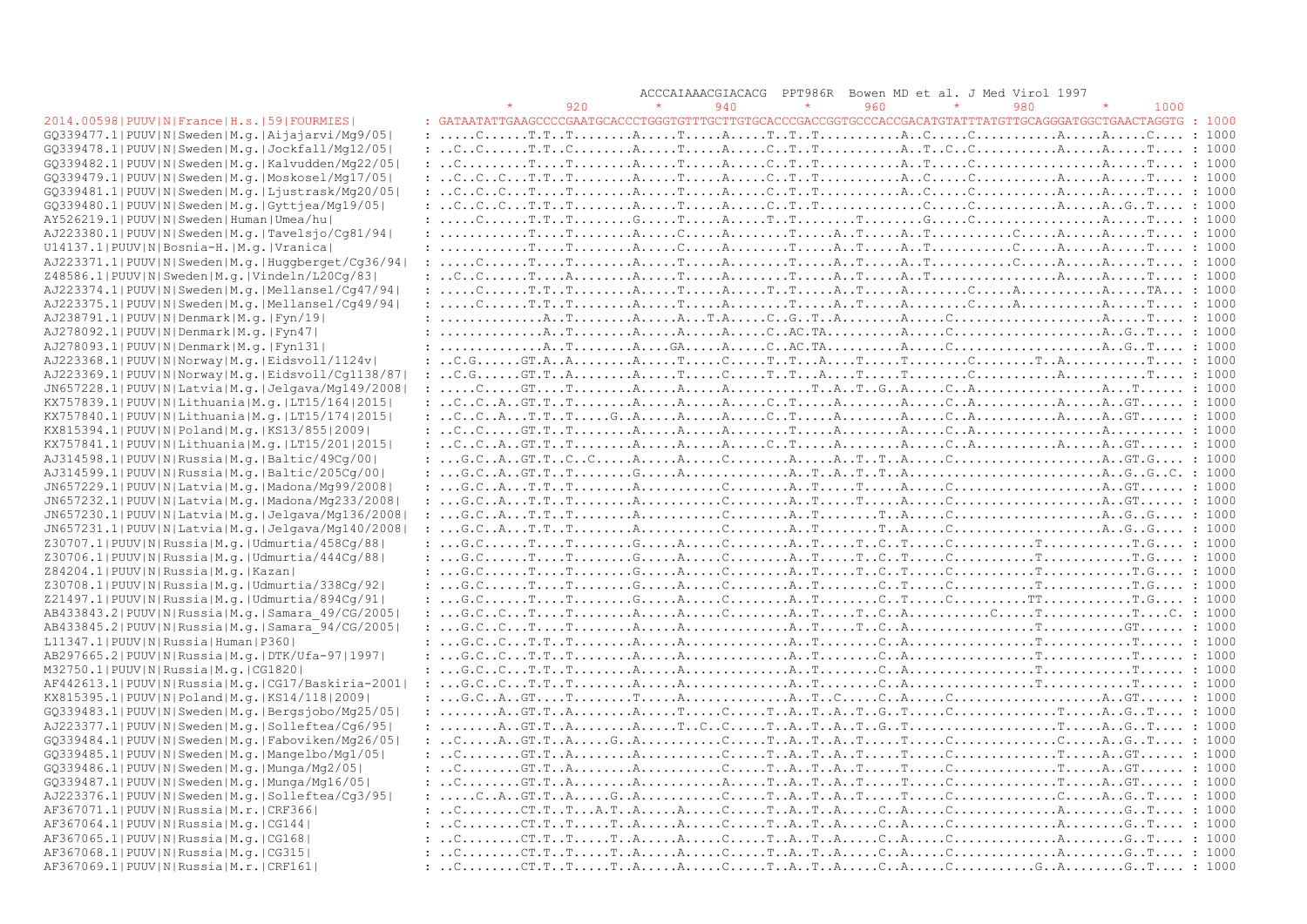|                                                       |                                                                                                                                                                                                                                                                                                        |     |         |     | ACCCAIAAACGIACACG PPT986R Bowen MD et al. J Med Virol 1997                                                                                                                                                                                                                                                                                                                                                                                                                                           |     |         |     |         |      |  |
|-------------------------------------------------------|--------------------------------------------------------------------------------------------------------------------------------------------------------------------------------------------------------------------------------------------------------------------------------------------------------|-----|---------|-----|------------------------------------------------------------------------------------------------------------------------------------------------------------------------------------------------------------------------------------------------------------------------------------------------------------------------------------------------------------------------------------------------------------------------------------------------------------------------------------------------------|-----|---------|-----|---------|------|--|
|                                                       |                                                                                                                                                                                                                                                                                                        | 920 | $\star$ | 940 | $\star$                                                                                                                                                                                                                                                                                                                                                                                                                                                                                              | 960 | $\star$ | 980 | $\star$ | 1000 |  |
| 2014.00598   PUUV   N   France   H.s.   59   FOURMIES | : GATAATATTGAAGCCCCGAATGCACCCTGGGTGTTTGCTTGTGCACCCGACCGGTGCCCACCGACATGTATTTATGTTGCAGGGATGGCTGAACTAGGTG : 1000                                                                                                                                                                                          |     |         |     |                                                                                                                                                                                                                                                                                                                                                                                                                                                                                                      |     |         |     |         |      |  |
| AF367070.11PUUVINIRussialM.r.ICRF3081                 |                                                                                                                                                                                                                                                                                                        |     |         |     |                                                                                                                                                                                                                                                                                                                                                                                                                                                                                                      |     |         |     |         |      |  |
| AF367066.1 PUUV N Russia M.q. CG215                   |                                                                                                                                                                                                                                                                                                        |     |         |     |                                                                                                                                                                                                                                                                                                                                                                                                                                                                                                      |     |         |     |         |      |  |
| AF367067.1  PUUV   N   Russia   M. q.   CG222         |                                                                                                                                                                                                                                                                                                        |     |         |     |                                                                                                                                                                                                                                                                                                                                                                                                                                                                                                      |     |         |     |         |      |  |
| Z46942.1 PUUV N Finland M.g. Puumala/1324Cq/79        |                                                                                                                                                                                                                                                                                                        |     |         |     |                                                                                                                                                                                                                                                                                                                                                                                                                                                                                                      |     |         |     |         |      |  |
| Z30702.1 PUUV N Finland M.g. Evo/12Cg/93              | $: \ldots \ldots \ldots \ldots \text{T.T.} \ldots \ldots \text{G.} \text{A.} \ldots \ldots \text{A.} \ldots \ldots \text{A.} \ldots \text{A.} \ldots \text{A.} \ldots \ldots \text{A.} \ldots \text{C.} \ldots \ldots \text{A.} \text{G.} \text{A.} \text{G.} \text{A.} \text{G.} \text{B.} \text{C.}$ |     |         |     |                                                                                                                                                                                                                                                                                                                                                                                                                                                                                                      |     |         |     |         |      |  |
| Z30703.1 PUUV N Finland M.g. Evo/13Cq/93              | $: \ldots, C, \ldots, TT, T, T, \ldots, G, A, \ldots, T, \ldots, A, \ldots, A, \ldots, A, T, \ldots, A, \ldots, C, \ldots, C, \ldots, C, \ldots, A, G, T, .G, 1000$                                                                                                                                    |     |         |     |                                                                                                                                                                                                                                                                                                                                                                                                                                                                                                      |     |         |     |         |      |  |
| Z30704.1  PUUV   N   Finland   M.q.   Evo / 14Cq / 93 | $: \ldots, C, \ldots, TT, T, T, \ldots, G, A, \ldots, T, \ldots, A, \ldots, G, A, \ldots, A, T, \ldots, A, \ldots, C, \ldots, C, \ldots, C, \ldots, A, G, T, .G, 1000$                                                                                                                                 |     |         |     |                                                                                                                                                                                                                                                                                                                                                                                                                                                                                                      |     |         |     |         |      |  |
| Z30705.1 PUUV N Finland M.g. Evo/15Cg/93              |                                                                                                                                                                                                                                                                                                        |     |         |     |                                                                                                                                                                                                                                                                                                                                                                                                                                                                                                      |     |         |     |         |      |  |
| Z69985.1 PUUV N Finland M.g. Virrat/25Cq/95           |                                                                                                                                                                                                                                                                                                        |     |         |     |                                                                                                                                                                                                                                                                                                                                                                                                                                                                                                      |     |         |     |         |      |  |
| JN831947.1 PUUV N Finland Pieksamaki/human lung/20 :  |                                                                                                                                                                                                                                                                                                        |     |         |     |                                                                                                                                                                                                                                                                                                                                                                                                                                                                                                      |     |         |     |         |      |  |
| JN831943.1 PUUV N Finland Pieksamaki/Mq7/2008         |                                                                                                                                                                                                                                                                                                        |     |         |     |                                                                                                                                                                                                                                                                                                                                                                                                                                                                                                      |     |         |     |         |      |  |
| JN831950.1 PUUV N Finland Pieksamaki/human kidney/ :  |                                                                                                                                                                                                                                                                                                        |     |         |     |                                                                                                                                                                                                                                                                                                                                                                                                                                                                                                      |     |         |     |         |      |  |
| JQ319166.1 PUUV N Finland Konnevesi/Mq 014B/2005      |                                                                                                                                                                                                                                                                                                        |     |         |     |                                                                                                                                                                                                                                                                                                                                                                                                                                                                                                      |     |         |     |         |      |  |
| JQ319169.1 PUUV N Finland Konnevesi/Mq 027B/2005      |                                                                                                                                                                                                                                                                                                        |     |         |     |                                                                                                                                                                                                                                                                                                                                                                                                                                                                                                      |     |         |     |         |      |  |
| JQ319167.1 PUUV N Finland Konnevesi/Mq 015B/2005      |                                                                                                                                                                                                                                                                                                        |     |         |     |                                                                                                                                                                                                                                                                                                                                                                                                                                                                                                      |     |         |     |         |      |  |
| JQ319164.1 PUUV N Finland Konnevesi/Mq 06B/2005       |                                                                                                                                                                                                                                                                                                        |     |         |     |                                                                                                                                                                                                                                                                                                                                                                                                                                                                                                      |     |         |     |         |      |  |
| JQ319165.1 PUUV N Finland Konnevesi/Mq 09B/2005       |                                                                                                                                                                                                                                                                                                        |     |         |     |                                                                                                                                                                                                                                                                                                                                                                                                                                                                                                      |     |         |     |         |      |  |
| JQ319170.1 PUUV N Finland Konnevesi/Mq 074B/2005      |                                                                                                                                                                                                                                                                                                        |     |         |     |                                                                                                                                                                                                                                                                                                                                                                                                                                                                                                      |     |         |     |         |      |  |
| JQ319171.1 PUUV N Finland Konnevesi/Mq M114B/2005     |                                                                                                                                                                                                                                                                                                        |     |         |     |                                                                                                                                                                                                                                                                                                                                                                                                                                                                                                      |     |         |     |         |      |  |
| AJ238788.1 PUUV N Russia M.q. Karhumaki               |                                                                                                                                                                                                                                                                                                        |     |         |     |                                                                                                                                                                                                                                                                                                                                                                                                                                                                                                      |     |         |     |         |      |  |
| AJ238789.1 PUUV N Russia M.g. Kolodozero              |                                                                                                                                                                                                                                                                                                        |     |         |     |                                                                                                                                                                                                                                                                                                                                                                                                                                                                                                      |     |         |     |         |      |  |
| AJ314597.1 PUUV N Finland M.q. Pallasjarvi/63Cq/98 :  |                                                                                                                                                                                                                                                                                                        |     |         |     | $C \ldots C \ldots T \ldots T \ldots T \ldots T \ldots T \ldots C \ldots A \ldots A \ldots A \ldots A \ldots T \ldots A \ldots A \ldots A \ldots C \ldots C \ldots C \ldots T \ldots G \ldots G \ldots T \ldots G \ldots T \ldots G \ldots T \ldots T \ldots T \ldots C \ldots A \ldots A \ldots T \ldots A \ldots A \ldots C \ldots C \ldots C \ldots C \ldots C \ldots T \ldots G \ldots T \ldots G \ldots T \ldots T \ldots C \ldots C \ldots A \ldots A \ldots A \ldots A \ldots C \ldots C \ld$ |     |         |     |         |      |  |
| NC 005224.1 PUUV N Finland M.q. Sotkamo-revu-NCBI2 :  |                                                                                                                                                                                                                                                                                                        |     |         |     |                                                                                                                                                                                                                                                                                                                                                                                                                                                                                                      |     |         |     |         |      |  |
| AJ238790.1 PUUV N Russia M.q. Gomselga                |                                                                                                                                                                                                                                                                                                        |     |         |     |                                                                                                                                                                                                                                                                                                                                                                                                                                                                                                      |     |         |     |         |      |  |
| AB010731.1 Hokkaido-V N Japan M.r. Tobetsu-60Cr-93 :  |                                                                                                                                                                                                                                                                                                        |     |         |     |                                                                                                                                                                                                                                                                                                                                                                                                                                                                                                      |     |         |     |         |      |  |
| AB010730.1 Hokkaido-V N Japan M.r. Kamiiso-8Cr-95     |                                                                                                                                                                                                                                                                                                        |     |         |     |                                                                                                                                                                                                                                                                                                                                                                                                                                                                                                      |     |         |     |         |      |  |
| JX046487.1 Muju-V N South-Korea M.r. 11-5 2011        |                                                                                                                                                                                                                                                                                                        |     |         |     |                                                                                                                                                                                                                                                                                                                                                                                                                                                                                                      |     |         |     |         |      |  |
| JX046484.1 Muju-V N South-Korea M.r. 11-4 2011        |                                                                                                                                                                                                                                                                                                        |     |         |     |                                                                                                                                                                                                                                                                                                                                                                                                                                                                                                      |     |         |     |         |      |  |
| JX028273.1 Muju-V N South-Korea M.r. 11-1 2011        |                                                                                                                                                                                                                                                                                                        |     |         |     |                                                                                                                                                                                                                                                                                                                                                                                                                                                                                                      |     |         |     |         |      |  |
| DQ138128.1 Muju-V N South-Korea E.r. 00-18            |                                                                                                                                                                                                                                                                                                        |     |         |     |                                                                                                                                                                                                                                                                                                                                                                                                                                                                                                      |     |         |     |         |      |  |
| DO138140.1 Muju-V N South-Korea E.r. 99-27            |                                                                                                                                                                                                                                                                                                        |     |         |     |                                                                                                                                                                                                                                                                                                                                                                                                                                                                                                      |     |         |     |         |      |  |
| DQ138133.1 Muju-V N South-Korea E.r. 96-1             |                                                                                                                                                                                                                                                                                                        |     |         |     |                                                                                                                                                                                                                                                                                                                                                                                                                                                                                                      |     |         |     |         |      |  |
| DQ138142.1 Muju-V N South-Korea E.r. 99-28            | $:  C. \ldots A. .G. AT. . T. \ldots A. A.C. C. \ldots T. . A.T. \ldots T. \ldots T. T. . A. C. \ldots T. . A. C. \ldots T. : 1000$                                                                                                                                                                    |     |         |     |                                                                                                                                                                                                                                                                                                                                                                                                                                                                                                      |     |         |     |         |      |  |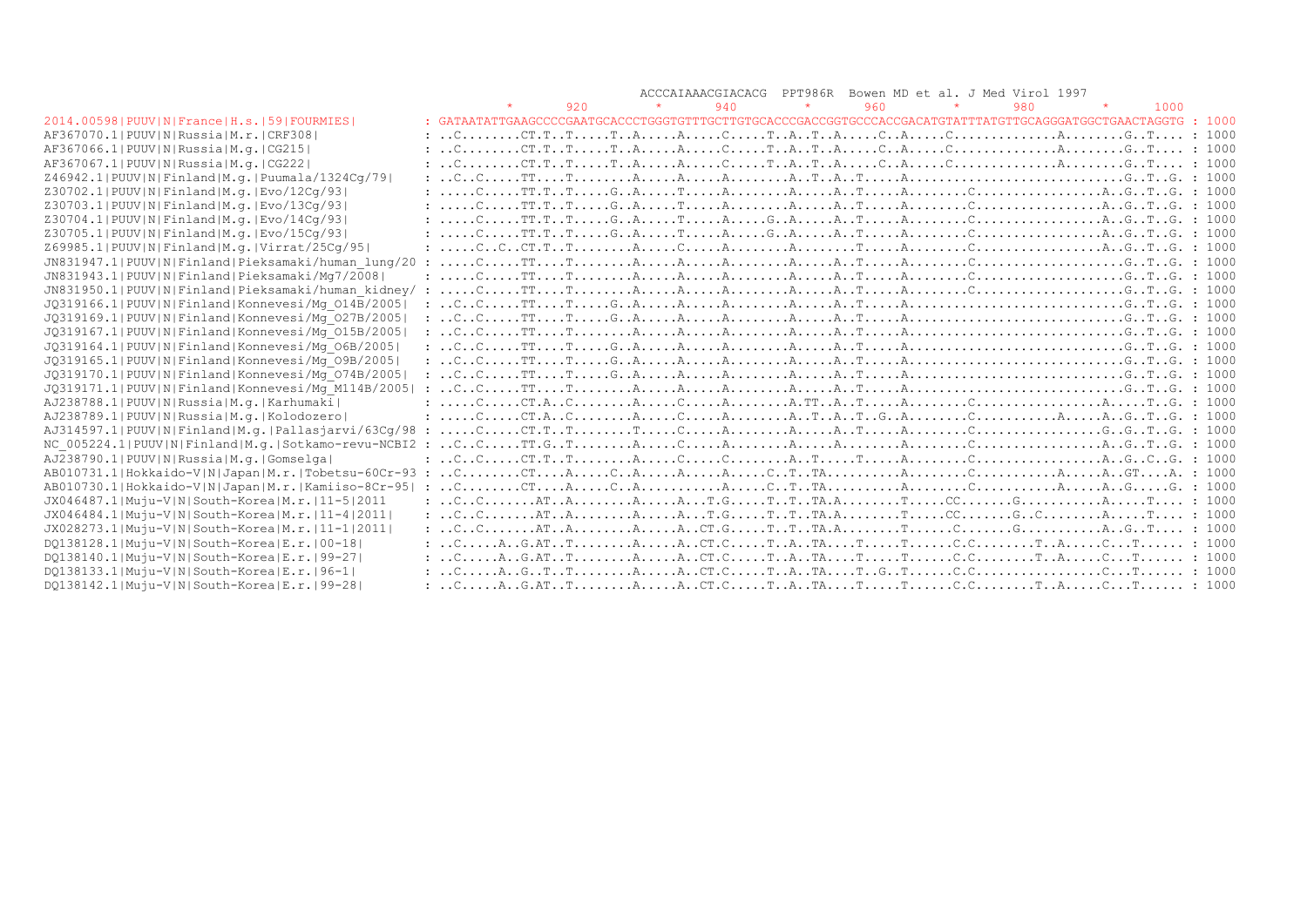|                                                                | 1020 | 1040 | 1060 |                                                                                                                                                                                                                                                | 1080 | 1100 |        |
|----------------------------------------------------------------|------|------|------|------------------------------------------------------------------------------------------------------------------------------------------------------------------------------------------------------------------------------------------------|------|------|--------|
| 2014.00598   PUUV   N   France   H.s.   59   FOURMIES          |      |      |      | TTTCCATATTACAGGATATGAGAAATACCATTATGGCATCTAAAACTGTTGGAACAGCAGAAGAAAAGTTAAAAAGAAATCATCATTTATCA                                                                                                                                                   |      |      | : 1100 |
| 2014.00233 PUUV N France H.s. 59 FOURMIES                      |      |      |      |                                                                                                                                                                                                                                                |      |      |        |
| 2014.00097   PUUV   N   France   H.s.   02   SAINT-MICHEL      |      |      |      |                                                                                                                                                                                                                                                |      |      |        |
| 2014.00488   PUUV   N   France   H.s.   08   SIGNY-LE-PETIT    |      |      |      |                                                                                                                                                                                                                                                |      |      |        |
| 2014.00613 PUUV N France H.s. 59 FOURMIES                      |      |      |      |                                                                                                                                                                                                                                                |      |      |        |
| 2015.00402   PUUV   N   France   H.s.   08   CHARLEVILLE-MEZIE |      |      |      |                                                                                                                                                                                                                                                |      |      |        |
| 2015.00422   PUUV   N   France   H.s.   59   ANOR              |      |      |      |                                                                                                                                                                                                                                                |      |      |        |
| 2015.00488 PUUV N France H.s. 08 SEDAN                         |      |      |      |                                                                                                                                                                                                                                                |      |      |        |
| 2015.00498   PUUV   N   France   H.s.   08   REMILLY-AILLICOUR |      |      |      |                                                                                                                                                                                                                                                |      |      |        |
| 2016.00295 PUUV N France H.s. 08 CORNY-MACHEROMENI :           |      |      |      | 1000                                                                                                                                                                                                                                           |      |      |        |
| 2016.00333 PUUV N France H.s. 59 FOURMIES                      |      |      |      |                                                                                                                                                                                                                                                |      |      |        |
| 2016.00345 PUUV N France H.s. 59 FOURMIES                      |      |      |      |                                                                                                                                                                                                                                                |      |      |        |
| 2016.00357   PUUV   N   France   H.s.   02   HIRSON            |      |      |      |                                                                                                                                                                                                                                                |      |      |        |
| 2016.00427 PUUV N France H.s. 59 FOURMIES                      |      |      |      |                                                                                                                                                                                                                                                |      |      |        |
| 2016.00469   PUUV   N   France   H.s.   02   PREMONTRE         |      |      |      |                                                                                                                                                                                                                                                |      |      |        |
|                                                                |      |      |      |                                                                                                                                                                                                                                                |      |      |        |
| 2014.00053 PUUV N France H.s. 08 SECHEVAL                      |      |      |      |                                                                                                                                                                                                                                                |      |      |        |
| KT247593.1 PUUV N France M.q. 08 Ardennes/Mq75/201 :           |      |      |      |                                                                                                                                                                                                                                                |      |      |        |
|                                                                |      |      |      |                                                                                                                                                                                                                                                |      |      |        |
| 2015.00019   PUUV   N   France   H.s.   08   ETEIGNIERES       |      |      |      |                                                                                                                                                                                                                                                |      |      |        |
| 2016.00239   PUUV   N   France   H.s.   08   VIREUX-MOLHAIN    |      |      |      |                                                                                                                                                                                                                                                |      |      |        |
| 2015.00329 PUUV N France H.s. 08 BOGNY-SUR-MEUSE               |      |      |      |                                                                                                                                                                                                                                                |      |      |        |
| 2014.00209 PUUV   N   France   H.s.   08   TREMBLOIS-LES-ROC   |      |      |      |                                                                                                                                                                                                                                                |      |      |        |
| 2015.00456 PUUV N France H.s. 94 ALFORTVILLE                   |      |      |      |                                                                                                                                                                                                                                                |      |      |        |
| 2012.00018   PUUV   N   France   H.s.   08   ROCROI            |      |      |      |                                                                                                                                                                                                                                                |      |      |        |
| AJ277032.1 PUUV N Belgium M.g. Momignies/47Cg/96               |      |      |      |                                                                                                                                                                                                                                                |      |      |        |
| AJ277034.1 PUUV N Belgium M.g. Couvin/59Cq/97                  |      |      |      |                                                                                                                                                                                                                                                |      |      |        |
| AJ277033.1 PUUV N Belgium M.g. Momignies/55Cq/96               |      |      |      | $: \ldots, \ldots, \ldots, \ldots, \ldots, \mathbb{G}, \ldots, \mathbb{T} \cdot \mathbb{G}, \ldots, \ldots, \ldots, \ldots, \ldots, \ldots, \ldots, \ldots, \mathbb{G}, \ldots, \ldots, \ldots, \ldots, \ldots, \ldots, \mathbb{T} \cdot 1100$ |      |      |        |
| 2012.00638 PUUV N France H.s. 08 GIVET                         |      |      |      |                                                                                                                                                                                                                                                |      |      |        |
| 2015.00328   PUUV   N   France   H.s.   08   VRIGNE-MEUSE      |      |      |      |                                                                                                                                                                                                                                                |      |      |        |
| 2015.00419 PUUV N France H.s. 08 DOUZY                         |      |      |      |                                                                                                                                                                                                                                                |      |      |        |
| 2016.00310 PUUV N France H.s. 08 THIN-LE-MOUTIER               |      |      |      |                                                                                                                                                                                                                                                |      |      |        |
| AJ277030.1 PUUV N Belgium M.g. Thuin/33Cq/96                   |      |      |      |                                                                                                                                                                                                                                                |      |      |        |
| AJ238779.1  PUUV   N   Germany   M. q.   NRW/Cq-Erft           |      |      |      |                                                                                                                                                                                                                                                |      |      |        |
| 2014.00276   PUUV   N   France   H.s.   59   LILLE             |      |      |      |                                                                                                                                                                                                                                                |      |      |        |
| U22423.1 PUUV N Belgium M.g. CG13891                           |      |      |      |                                                                                                                                                                                                                                                |      |      |        |
| 2014.00321 PUUV N France H.s. 59 FOURMIES                      |      |      |      |                                                                                                                                                                                                                                                |      |      |        |
| 2015.00457 PUUV N France H.s. 55 REVIGNY-SUR-ORNAI             |      |      |      |                                                                                                                                                                                                                                                |      |      |        |
|                                                                |      |      |      |                                                                                                                                                                                                                                                |      |      |        |
| 2013.00250 PUUV N France H.s. 62 VENDIN-LS-BTHUNE  :           |      |      |      |                                                                                                                                                                                                                                                |      |      |        |
| 2016.00282   PUUV   N   France   H.s.   59   MORBECQUE         |      |      |      |                                                                                                                                                                                                                                                |      |      |        |
| 2014.001531PUUVINIFranceIH.s.1021BUIRONFOSSE                   |      |      |      |                                                                                                                                                                                                                                                |      |      |        |
|                                                                |      |      |      |                                                                                                                                                                                                                                                |      |      |        |
| 2014.00171 PUUV N France H.s. 59 SAINT-SAULVE                  |      |      |      |                                                                                                                                                                                                                                                |      |      |        |
|                                                                |      |      |      |                                                                                                                                                                                                                                                |      |      |        |
| 2014.00499 PUUV N France H.s. 94 CHAMPIGNY-SUR-MAR             |      |      |      |                                                                                                                                                                                                                                                |      |      |        |
| 2012.00057 PUUV N France H.s. 59 COUSOLRE                      |      |      |      |                                                                                                                                                                                                                                                |      |      |        |
| 2012.00349   PUUV   N   France   H.s.   02   ENGLANCOURT       |      |      |      |                                                                                                                                                                                                                                                |      |      |        |
| 2014.00135 PUUV N France H.s. 02 ATHIES-SOUS-LAON              |      |      |      | : 100                                                                                                                                                                                                                                          |      |      |        |
| 2014.00184   PUUV   N   France   H.s.   59   FOURMIES          |      |      |      |                                                                                                                                                                                                                                                |      |      |        |
| 2016.00182   PUUV   N   France   H.s.   08   BOULZICOURT       |      |      |      |                                                                                                                                                                                                                                                |      |      |        |
| 2016.00286   PUUV   N   France   H.s.   02   TRUCY             |      |      |      |                                                                                                                                                                                                                                                |      |      |        |
|                                                                |      |      |      |                                                                                                                                                                                                                                                |      |      |        |
| 2016.00452   PUUV   N   France   H.s.   02   LAON              |      |      |      |                                                                                                                                                                                                                                                |      |      |        |
| 2016.00467   PUUV   N   France   H.s.   02   AISNE             |      |      |      |                                                                                                                                                                                                                                                |      |      |        |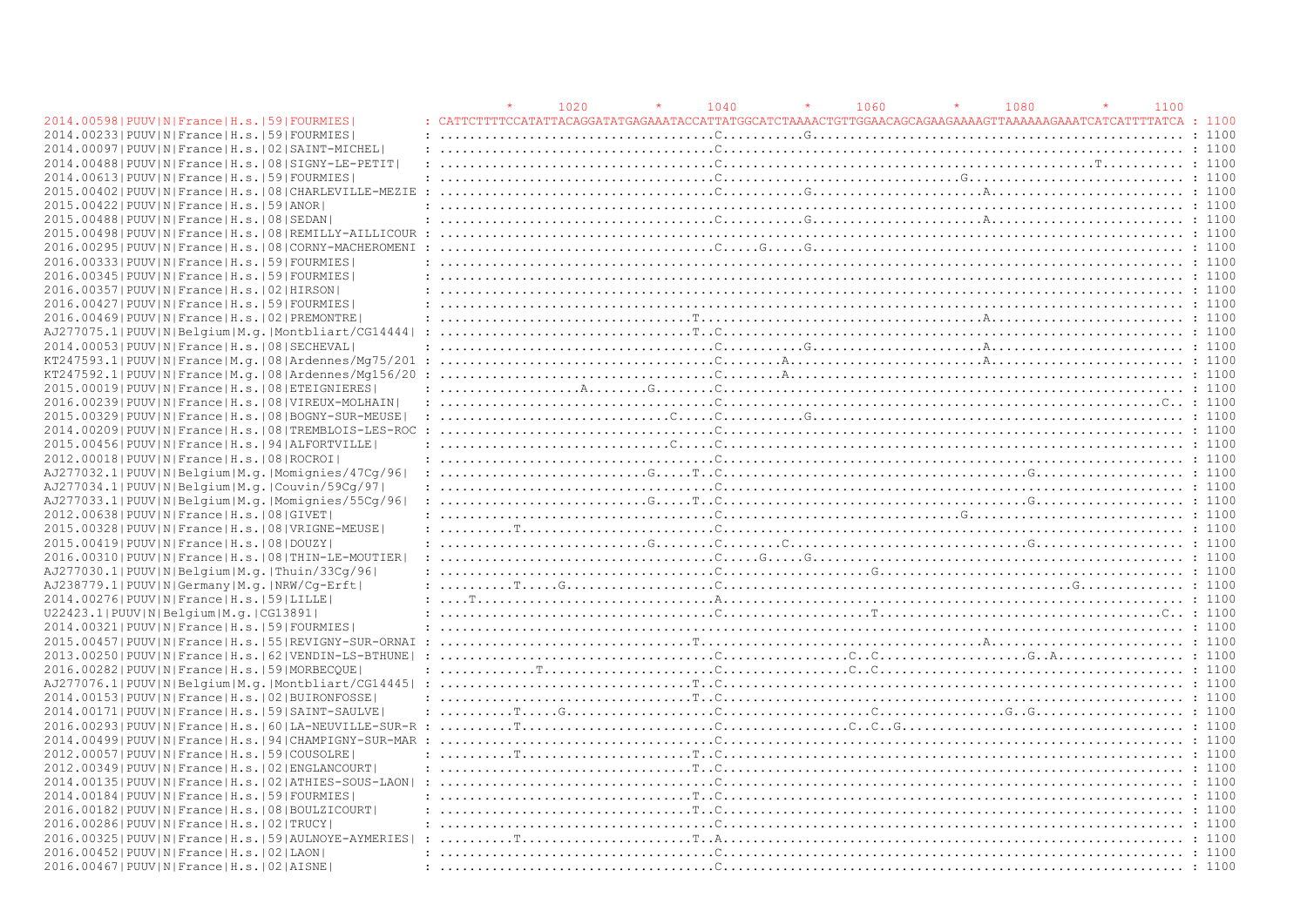|                                                                                                                                                                                                                                                                                                             |                                                                                                                                                                                                                                                                                                                                                                                                                                                                                                       | 1020 | 1040 |                                                                                                         | 1060 | 1080 | 1100 |  |
|-------------------------------------------------------------------------------------------------------------------------------------------------------------------------------------------------------------------------------------------------------------------------------------------------------------|-------------------------------------------------------------------------------------------------------------------------------------------------------------------------------------------------------------------------------------------------------------------------------------------------------------------------------------------------------------------------------------------------------------------------------------------------------------------------------------------------------|------|------|---------------------------------------------------------------------------------------------------------|------|------|------|--|
| 2014.00598   PUUV   N   France   H.s.   59   FOURMIES                                                                                                                                                                                                                                                       |                                                                                                                                                                                                                                                                                                                                                                                                                                                                                                       |      |      | CATTCTTTTCCATATTACAGGATATGAGAAATACCATTATGGCATCTAAAACTGTTGGAACAGCAGAAAAAGTTAAAAAAGAAATCATCATTTATCA: 1100 |      |      |      |  |
| 2015.00657 PUUV N France H.s. 02 CILLY                                                                                                                                                                                                                                                                      | $: \ldots, \ldots, \ldots, \ldots, \ldots, \ldots, \mathbb{C}, \ldots, \ldots, \ldots, \ldots, \ldots, \ldots, \ldots, \mathbb{C}, \ldots, \ldots, \mathbb{C}, \ldots, \ldots, \ldots, \mathbb{C}$                                                                                                                                                                                                                                                                                                    |      |      |                                                                                                         |      |      |      |  |
| 2015.00526 PUUV IN France H.s. 108 IMONTHERME                                                                                                                                                                                                                                                               | : 1100                                                                                                                                                                                                                                                                                                                                                                                                                                                                                                |      |      |                                                                                                         |      |      |      |  |
| 2015.00045 PUUV N France H.s. 59 FOURMIES                                                                                                                                                                                                                                                                   |                                                                                                                                                                                                                                                                                                                                                                                                                                                                                                       |      |      |                                                                                                         |      |      |      |  |
| 2015.00430   PUUV   N   France   H.s.   02   MONTCORNET                                                                                                                                                                                                                                                     |                                                                                                                                                                                                                                                                                                                                                                                                                                                                                                       |      |      |                                                                                                         |      |      |      |  |
| 2016.00311 PUUV N France H.s. 02 LAON                                                                                                                                                                                                                                                                       |                                                                                                                                                                                                                                                                                                                                                                                                                                                                                                       |      |      |                                                                                                         |      |      |      |  |
| AJ277031.1 PUUV N Belgium M.g. Montbliart/23Cq/96                                                                                                                                                                                                                                                           |                                                                                                                                                                                                                                                                                                                                                                                                                                                                                                       |      |      |                                                                                                         |      |      |      |  |
| 2016.00326 PUUV   N   France   H.s.   02   LAON                                                                                                                                                                                                                                                             |                                                                                                                                                                                                                                                                                                                                                                                                                                                                                                       |      |      |                                                                                                         |      |      |      |  |
| 2016.00353 PUUV N France H.s. 02 CESSIERES                                                                                                                                                                                                                                                                  |                                                                                                                                                                                                                                                                                                                                                                                                                                                                                                       |      |      |                                                                                                         |      |      |      |  |
| 2012.00061 PUUV N France H.s. 02 LANISCOURT                                                                                                                                                                                                                                                                 |                                                                                                                                                                                                                                                                                                                                                                                                                                                                                                       |      |      |                                                                                                         |      |      |      |  |
| 2014.00174   PUUV   N   France   H.s.   02   ST-ERME-OUTRE-ET- :                                                                                                                                                                                                                                            |                                                                                                                                                                                                                                                                                                                                                                                                                                                                                                       |      |      |                                                                                                         |      |      |      |  |
|                                                                                                                                                                                                                                                                                                             |                                                                                                                                                                                                                                                                                                                                                                                                                                                                                                       |      |      |                                                                                                         |      |      |      |  |
| 2015.00660 PUUV N France H.s. 02 VIC-SUR-AISNE                                                                                                                                                                                                                                                              |                                                                                                                                                                                                                                                                                                                                                                                                                                                                                                       |      |      |                                                                                                         |      |      |      |  |
|                                                                                                                                                                                                                                                                                                             |                                                                                                                                                                                                                                                                                                                                                                                                                                                                                                       |      |      |                                                                                                         |      |      |      |  |
| 2015.00665 PUUV N France H.s. 51 REIMS                                                                                                                                                                                                                                                                      | $: \ldots, \mathbb{F}, \ldots, \mathbb{A}, \ldots, \ldots, \mathbb{C}, \ldots, \mathbb{C}, \ldots, \mathbb{C}, \ldots, \mathbb{C}, \ldots, \mathbb{C}, \ldots, \mathbb{C}, \ldots, \mathbb{C}, \ldots, \mathbb{C}, \ldots, \mathbb{C}, \ldots, \mathbb{C}, \ldots, \mathbb{C}, \ldots, \mathbb{C}, \ldots, \mathbb{C}, \ldots, \mathbb{C}, \ldots, \mathbb{C}, \ldots, \mathbb{C}, \ldots, \mathbb{C}, \ldots, \mathbb{C}, \ldots, \mathbb{C}, \ldots, \$                                             |      |      |                                                                                                         |      |      |      |  |
|                                                                                                                                                                                                                                                                                                             |                                                                                                                                                                                                                                                                                                                                                                                                                                                                                                       |      |      |                                                                                                         |      |      |      |  |
| 2012.00123  PUUV   N   France   H.s.   55   BAR-LE-DUC                                                                                                                                                                                                                                                      |                                                                                                                                                                                                                                                                                                                                                                                                                                                                                                       |      |      |                                                                                                         |      |      |      |  |
| 2012.00278   PUUV   N   France   H.s.   51   REIMS                                                                                                                                                                                                                                                          |                                                                                                                                                                                                                                                                                                                                                                                                                                                                                                       |      |      |                                                                                                         |      |      |      |  |
| 2015.00185 PUUV N France H.s. 68 FELLERING                                                                                                                                                                                                                                                                  |                                                                                                                                                                                                                                                                                                                                                                                                                                                                                                       |      |      |                                                                                                         |      |      |      |  |
| KJ994776.1  PUUV   N   Germany   M.q.   Mu / 07 / 1219   2007                                                                                                                                                                                                                                               |                                                                                                                                                                                                                                                                                                                                                                                                                                                                                                       |      |      |                                                                                                         |      |      |      |  |
| 2012.00086 PUUV N France H.s 58 CHEVROCHES                                                                                                                                                                                                                                                                  |                                                                                                                                                                                                                                                                                                                                                                                                                                                                                                       |      |      |                                                                                                         |      |      |      |  |
|                                                                                                                                                                                                                                                                                                             |                                                                                                                                                                                                                                                                                                                                                                                                                                                                                                       |      |      |                                                                                                         |      |      |      |  |
| $KT247594.1 PUUV N Frame M,q. 45 Orleans/Mq23/2010$                                                                                                                                                                                                                                                         |                                                                                                                                                                                                                                                                                                                                                                                                                                                                                                       |      |      |                                                                                                         |      |      |      |  |
| $KY365004.1 PUUV N France M,q,  45 Orleans/NCHA373/2: \ldots,T.\,C.\,T.\,V.\,V.\,C.\,V.\,T.\,C.\,V.\,T.\,C.\,V.\,T.\,C.\,V.\,T.\,C.\,V.\,T.\,C.\,V.\,T.\,C.\,V.\,T.\,C.\,V.\,T.\,C.\,V.\,T.\,C.\,V.\,T.\,C.\,V.\,T.\,C.\,T.\,T.\,T.\,C.\,T.\,T.\,T.\,C.\,T.\,T.\,T.\,C.\,T.\,T.\,C.\,T.\,T.\,T.\,C.\,T.\,T$ |                                                                                                                                                                                                                                                                                                                                                                                                                                                                                                       |      |      |                                                                                                         |      |      |      |  |
| 2012.00301 PUUV N France H.s. 25 MOUTHE                                                                                                                                                                                                                                                                     | $: \ldots, \mathbb{T}, \ldots, \mathbb{T}, \ldots, \ldots, \ldots, \mathbb{G}, \ldots, \mathbb{G}, \ldots, \mathbb{G}, \ldots, \mathbb{G}, \ldots, \mathbb{G}, \ldots, \mathbb{G}, \ldots, \mathbb{G}, \ldots, \mathbb{G}, \ldots, \mathbb{G}, \ldots, \mathbb{G}, \ldots, \mathbb{G}, \ldots, \mathbb{G}, \ldots, \mathbb{G}, \ldots, \mathbb{G}, \ldots, \mathbb{G}, \ldots, \mathbb{G}, \ldots, \mathbb{G}, \ldots, \mathbb{G}, \ldots, \mathbb{G}, \ldots$                                        |      |      |                                                                                                         |      |      |      |  |
|                                                                                                                                                                                                                                                                                                             |                                                                                                                                                                                                                                                                                                                                                                                                                                                                                                       |      |      |                                                                                                         |      |      |      |  |
| KT247597.1 PUUV N France M.g. 39 Jura/Mg214/2010                                                                                                                                                                                                                                                            | $: \ldots, \text{T}, \ldots, \text{T}, \ldots, \ldots, \text{C}, \ldots, \text{C}, \ldots, \text{C}, \ldots, \text{C}, \ldots, \text{C}, \ldots, \text{C}, \ldots, \text{C}, \ldots, \text{C}, \ldots, \text{C}, \ldots, \text{C}, \ldots, \text{C}, \ldots, \text{C}, \ldots, \text{C}, \ldots, \text{C}, \ldots, \text{C}, \ldots, \text{C}, \ldots, \text{C}, \ldots, \text{C}, \ldots, \text{C}, \ldots, \text{C}, \ldots, \text{C}, \ldots, \text{C}, \$                                         |      |      |                                                                                                         |      |      |      |  |
| KT247596.2 PUUV N France M.g. 39 Jura/Mg2/2010                                                                                                                                                                                                                                                              |                                                                                                                                                                                                                                                                                                                                                                                                                                                                                                       |      |      |                                                                                                         |      |      |      |  |
| 2012.00102   PUUV   N   France   H.s.   39   COISERETTE                                                                                                                                                                                                                                                     | $: \ldots, \mathbb{T}, \ldots, \mathbb{T}, \ldots, \ldots, \ldots, \ldots, \ldots, \mathbb{T}, \ldots, \mathbb{T}, \ldots, \mathbb{T}, \ldots, \mathbb{T}, \ldots, \mathbb{T}, \ldots, \mathbb{T}, \ldots, \mathbb{T}, \ldots, \mathbb{T}, \ldots, \mathbb{T}, \ldots, \mathbb{T}, \ldots, \mathbb{T}, \ldots, \mathbb{T}, \ldots, \mathbb{T}, \ldots, \mathbb{T}, \ldots, \mathbb{T}, \ldots, \mathbb{T}, \ldots, \mathbb{T}, \ldots, \mathbb{T}, \ldots, \mathbb{T}, \ldots, \mathbb{T}, \ldots, \$ |      |      |                                                                                                         |      |      |      |  |
| 2012.00536 PUUV N France H.s. 39 LA-PESSE                                                                                                                                                                                                                                                                   |                                                                                                                                                                                                                                                                                                                                                                                                                                                                                                       |      |      |                                                                                                         |      |      |      |  |
| 2014.00622 PUUV N France H.s. 39 ARBOIS                                                                                                                                                                                                                                                                     |                                                                                                                                                                                                                                                                                                                                                                                                                                                                                                       |      |      |                                                                                                         |      |      |      |  |
| 2015.00567 PUUV N France H.s. 70 RIOZ                                                                                                                                                                                                                                                                       |                                                                                                                                                                                                                                                                                                                                                                                                                                                                                                       |      |      |                                                                                                         |      |      |      |  |
| 2014.00637   PUUV   N   France   H.s.   25   SAULES                                                                                                                                                                                                                                                         |                                                                                                                                                                                                                                                                                                                                                                                                                                                                                                       |      |      |                                                                                                         |      |      |      |  |
| 2012.00396 PUUV N France H.s. 39 SAINT-CLAUDE                                                                                                                                                                                                                                                               |                                                                                                                                                                                                                                                                                                                                                                                                                                                                                                       |      |      |                                                                                                         |      |      |      |  |
| 2014.00120 PUUV N France H.s. 38 LE-MOUTARET                                                                                                                                                                                                                                                                |                                                                                                                                                                                                                                                                                                                                                                                                                                                                                                       |      |      |                                                                                                         |      |      |      |  |
| 2015.00153 PUUV N France H.s. 73 GREZY-SUR-ISERE                                                                                                                                                                                                                                                            |                                                                                                                                                                                                                                                                                                                                                                                                                                                                                                       |      |      |                                                                                                         |      |      |      |  |
| 2015.00504   PUUV   N   France   H.s.   70   RONCHAMP                                                                                                                                                                                                                                                       |                                                                                                                                                                                                                                                                                                                                                                                                                                                                                                       |      |      |                                                                                                         |      |      |      |  |
| 2016.00275   PUUV   N   France   H.s.   21   JALLANGES                                                                                                                                                                                                                                                      |                                                                                                                                                                                                                                                                                                                                                                                                                                                                                                       |      |      |                                                                                                         |      |      |      |  |
| 2016.00320 PUUV N France H.s. 25 SAINT-VIT                                                                                                                                                                                                                                                                  |                                                                                                                                                                                                                                                                                                                                                                                                                                                                                                       |      |      |                                                                                                         |      |      |      |  |
| 2015.00410 PUUV N France H.s. 70 ANGIREY                                                                                                                                                                                                                                                                    | $: \ldots, \text{T} \ldots, \text{C} \ldots, \text{C} \ldots, \text{C} \ldots, \text{C} \ldots, \text{C} \ldots, \text{C} \ldots, \text{C} \ldots, \text{C} \ldots, \text{C} \ldots, \text{C} \ldots, \text{C} \ldots, \text{C} \ldots, \text{C} \ldots, \text{C} \ldots, \text{C} \ldots, \text{C} \ldots, \text{C} \ldots, \text{C} \ldots, \text{C} \ldots, \text{C} \ldots, \text{C} \ldots, \text{C} \ldots, \text{C} \ldots,$                                                                   |      |      |                                                                                                         |      |      |      |  |
| DQ016430.2 PUUV N Germany M.q. Bavaria/CG33/04                                                                                                                                                                                                                                                              |                                                                                                                                                                                                                                                                                                                                                                                                                                                                                                       |      |      |                                                                                                         |      |      |      |  |
| DO016432.2   PUUV   N   Germany   M.g.   Bavaria/CG41/04                                                                                                                                                                                                                                                    |                                                                                                                                                                                                                                                                                                                                                                                                                                                                                                       |      |      |                                                                                                         |      |      |      |  |
| AY954723.2   PUUV   N   Germany   M.q.   Bavaria-CG34/04                                                                                                                                                                                                                                                    |                                                                                                                                                                                                                                                                                                                                                                                                                                                                                                       |      |      |                                                                                                         |      |      |      |  |
| AY954722.2   PUUV   N   Germany   M. g.   Bavaria-CG9/04                                                                                                                                                                                                                                                    |                                                                                                                                                                                                                                                                                                                                                                                                                                                                                                       |      |      |                                                                                                         |      |      |      |  |
| 2012.00402   PUUV   N   France   H.s.   60   GOUVIEUX                                                                                                                                                                                                                                                       | $: \ldots, \mathbb{T}, \ldots, \mathbb{C}, G, \ldots, \ldots, \ldots, G, \ldots, G, \ldots, G, \ldots, G, \ldots, G, \ldots, G, \ldots, G, \ldots, G, \ldots, G, \ldots, G, \ldots, G, \ldots, G, \ldots, G, \ldots, G, \ldots, G, \ldots, G, \ldots, G, \ldots, G, \ldots, G, \ldots, G, \ldots, G, \ldots, G, \ldots, G, \ldots, G, \ldots, G, \ldots, G, \ldots, G, \ldots, G, \ldots, G, \ldots, G, \ldots, G, \ldots,$                                                                           |      |      |                                                                                                         |      |      |      |  |
| 2014.00540 PUUV N France H.s. 60 CHAMBLY                                                                                                                                                                                                                                                                    |                                                                                                                                                                                                                                                                                                                                                                                                                                                                                                       |      |      |                                                                                                         |      |      |      |  |
| AJ314600.1  PUUV   N   Balkan   M. g.   Balkan-1                                                                                                                                                                                                                                                            |                                                                                                                                                                                                                                                                                                                                                                                                                                                                                                       |      |      |                                                                                                         |      |      |      |  |
| AJ314601.1 PUUV N Balkan M.g. Balkan-2                                                                                                                                                                                                                                                                      | $\ldots$ $\ldots$ $\ldots$ $\ldots$ $\ldots$ $\ldots$ $\ldots$ $\ldots$ $\ldots$ $\ldots$ $\ldots$ $\ldots$ $\ldots$ $\ldots$ $\ldots$ $\ldots$ $\ldots$ $\ldots$ $\ldots$ $\ldots$ $\ldots$ $\ldots$ $\ldots$ $\ldots$ $\ldots$ $\ldots$ $\ldots$ $\ldots$ $\ldots$ $\ldots$ $\ldots$ $\ldots$ $\ldots$ $\ldots$ $\ldots$ $\ldots$ $\ldots$                                                                                                                                                          |      |      |                                                                                                         |      |      |      |  |
|                                                                                                                                                                                                                                                                                                             |                                                                                                                                                                                                                                                                                                                                                                                                                                                                                                       |      |      |                                                                                                         |      |      |      |  |
|                                                                                                                                                                                                                                                                                                             |                                                                                                                                                                                                                                                                                                                                                                                                                                                                                                       |      |      |                                                                                                         |      |      |      |  |
| GQ339473.1 PUUV N Sweden M.q. Kiviniemi/Mq3/05                                                                                                                                                                                                                                                              |                                                                                                                                                                                                                                                                                                                                                                                                                                                                                                       |      |      |                                                                                                         |      |      |      |  |
| GO339474.1 PUUV N Sweden M.g. Kiviniemi/Mg5/05                                                                                                                                                                                                                                                              | : $G_{\cdot}, T_{\cdot}, G_{\cdot}, \ldots, G_{\cdot}, G_{\cdot}, G_{\cdot}, T_{\cdot}, A_{\cdot}, \ldots, C_{\cdot}, A_{\cdot}, G_{\cdot}, \ldots, G_{\cdot}, G_{\cdot}, \ldots, G_{\cdot}, G_{\cdot}, A_{\cdot}, \ldots, T_{\cdot}, \ldots, C_{\cdot}, \ldots, \ldots; 1100$                                                                                                                                                                                                                        |      |      |                                                                                                         |      |      |      |  |
| GO339475.1 PUUV N Sweden M.g. Kiviniemi/Mg6/05                                                                                                                                                                                                                                                              |                                                                                                                                                                                                                                                                                                                                                                                                                                                                                                       |      |      |                                                                                                         |      |      |      |  |
|                                                                                                                                                                                                                                                                                                             |                                                                                                                                                                                                                                                                                                                                                                                                                                                                                                       |      |      |                                                                                                         |      |      |      |  |
| GQ339476.1 PUUV N Sweden M.q. Aijajarvi/Mq7/05                                                                                                                                                                                                                                                              |                                                                                                                                                                                                                                                                                                                                                                                                                                                                                                       |      |      |                                                                                                         |      |      |      |  |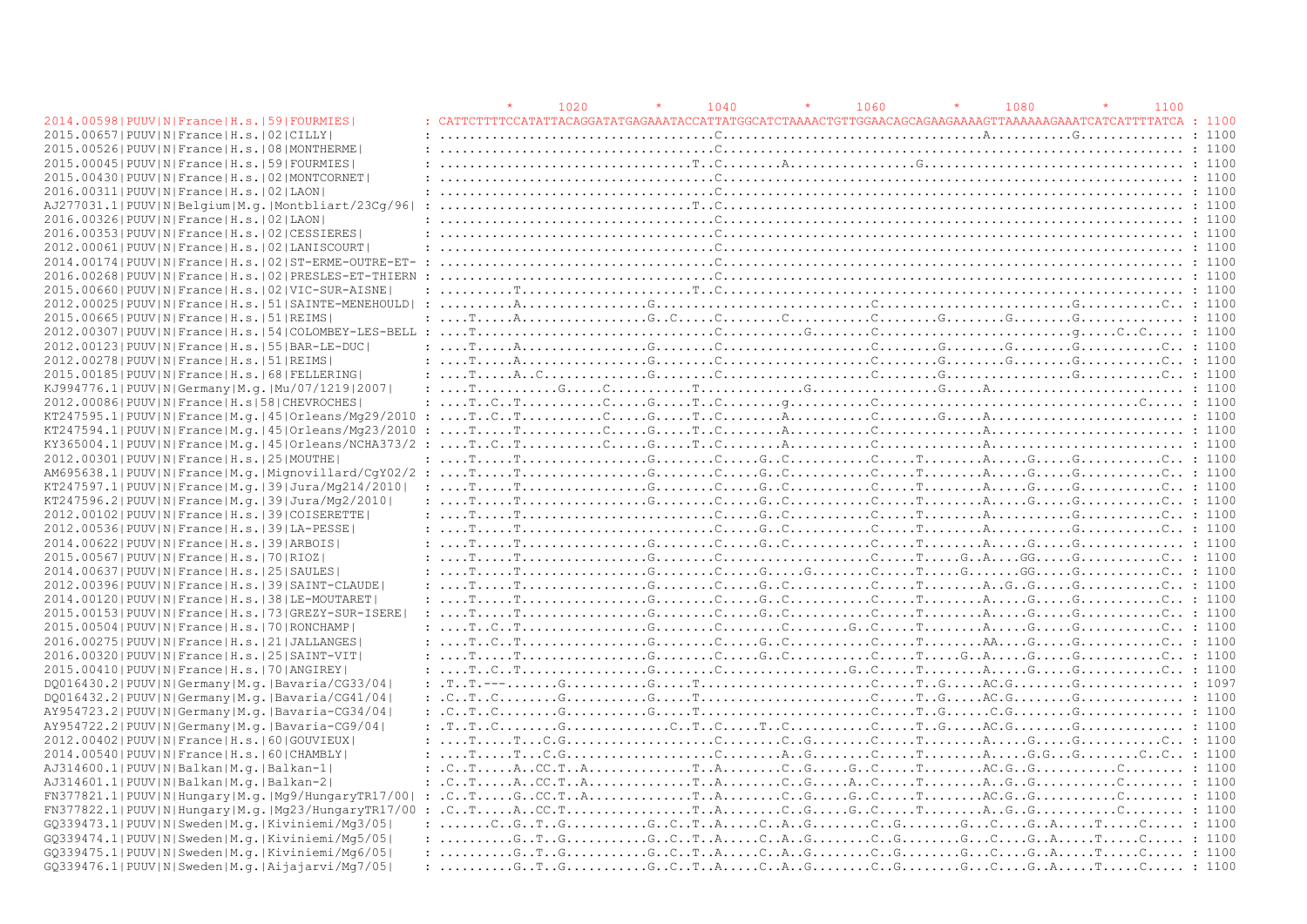#### GQ339477.1|PUUV|N|Sweden|M.g.|Aijajarvi/Mg9/05| : .......C..G..T..G...........G..C..T..A.....C..A..G........C..G........G...C....G..A.....T.....C..... : 1100 GQ339478.1|PUUV|N|Sweden|M.g.|Jockfall/Mg12/05| : ..........T..T..G...........G..C..T..A.....C..A..G.....C..C.....T.....G..AC.T..G..A.....T........... : 1100 GQ339482.1|PUUV|N|Sweden|M.g.|Kalvudden/Mg22/05| : .......C..A..T..G...........G..C..T..A.....C..A..G........C..T..T.....G...C.T..G..A.....T.....C..... : 1100 GQ339479.1|PUUV|N|Sweden|M.g.|Moskosel/Mg17/05| : ....T.....G..TC.G..............C.....A.....C..A..G........C.....T.....G...C.T..G..A.....T........... : 1100 GQ339481.1|PUUV|N|Sweden|M.g.|Ljustrask/Mg20/05| : ....T..C..A..T..G..............C.....A.....C..A..G........C.....T.....G...C.T..G..A.....T........... : 1100 GQ339480.1|PUUV|N|Sweden|M.g.|Gyttjea/Mg19/05| : ....T..C..G..TC.G..............C.....A.....C..A..G........C.....T.....G...C.T..G..A.....T........... : 1100 AY526219.1|PUUV|N|Sweden|Human|Umea/hu| : .C..T.....A..TC.G..A..C.....G........A.....C..A..G..C..A..C.....T........AC.C..G..A.....T.....C..C.. : 1100 AJ223380.1|PUUV|N|Sweden|M.g.|Tavelsjo/Cg81/94| : ....T.....A..CC.G.................T..A.....C..A..G..C..G..C.....T.........C.T..G..A.....T.....C..... : 1100 U14137.1|PUUV|N|Bosnia-H.|M.g.|Vranica| : ....T.....A..CC.G.................T..A.....C..A..G..C..G..C.....T.........C.T..G..A.....T.....C..... : 1100 AJ223371.1|PUUV|N|Sweden|M.g.|Huggberget/Cg36/94| : ....T.....A..CC.G.................T..A.....C..A..G..C..A..C..C..T.....G...C.T..G..A..G..T.....C..... : 1100 Z48586.1|PUUV|N|Sweden|M.g.|Vindeln/L20Cg/83| : ....T.....A..CC.G..............C..T..A........A..G.....G..C.....T.....G...C.T..G..A.....T.....C..C.. : 1100 AJ223374.1|PUUV|N|Sweden|M.g.|Mellansel/Cg47/94| : .T..T..C..A..TC.G..A..C.....G........A.....C..A..G..C..A..C.....T........AC.T..G..A.....T.....C..... : 1100 AJ223375.1|PUUV|N|Sweden|M.g.|Mellansel/Cg49/94| : .T..T..C..A..TC.G..A..C.....G........A.....C..A..G..C..A..C.....T........AC.T..G..A.....T.....C..... : 1100 AJ238791.1|PUUV|N|Denmark|M.g.|Fyn/19| : .C..T..C.....C.....A........G.....T..C.................A..C...............C....G..A........T..C..... : 1100 AJ278092.1|PUUV|N|Denmark|M.g.|Fyn47| : .C..T..C.....C.....A........G...G.T..C.................A..C...............C.G..G..A.....G..C..C..... : 1100 AJ278093.1|PUUV|N|Denmark|M.g.|Fyn131| : .C..T..C.....C.....A........G.....T..C.................A..C...............C.G..G..A.....G..C..C..... : 1100 AJ223368.1|PUUV|N|Norway|M.g.|Eidsvoll/1124v| : .C........A..T..............G.....G..A........A..G..A..G..C...........G..A.....G..A........T..C..C.. : 1100  $A_1, A_2, A_3, A_4, A_5, A_6, A_7, A_8, A_9, A_1, A_1, A_2, A_2, A_3, A_4, A_5, A_6, A_7, A_8, A_9, A_1, A_2, A_3, A_4, A_5, A_6, A_7, A_8, A_9, A_1, A_2, A_3, A_4, A_5, A_6, A_7, A_8, A_9, A_1, A_2, A_3, A_4, A_5, A_6, A_7, A_8, A_9, A_1, A_2, A_3, A_4, A_5, A_6, A_7, A_8,$ JN657228.1|PUUV|N|Latvia|M.g.|Jelgava/Mg149/2008| : .C..T.....A..TC.......C..............A.................C..C.....T.....G........G..A.....C..T..C..... : 1100 KX757839.1|PUUV|N|Lithuania|M.g.|LT15/164|2015| : ....T.....A..CC....A........G........A....................T.....T........A..G..G..A.....C........C.. : 1100 KX757840.1|PUUV|N|Lithuania|M.g.|LT15/174|2015| : ....T.....A..C.....A........G........A....................T.....T........A..G..G..A.....C........C.. : 1100 KX815394.1|PUUV|N|Poland|M.g.|KS13/855|2009| : .C..T.....A..CC.......C..............A...........G........C.....T.....G..A..G..G........C..C........ : 1100 KX757841.1|PUUV|N|Lithuania|M.g.|LT15/201|2015| : ....T.....A..CC....A........G........A....................T.....T........A..G..G..A.....C........C.. : 1100 AJ314598.1|PUUV|N|Russia|M.g.|Baltic/49Cg/00| : ....T..C..T..T..G..........................C.....G.....A........T.....G..AC.G..G..A.....C.....C..C.. : 1100 AJ314599.1|PUUV|N|Russia|M.g.|Baltic/205Cg/00| : ....T..C..T..C..G...........G.G............C.....G.....A........C.....G..A..G..G..A.....C........C.. : 1100 JN657229.1|PUUV|N|Latvia|M.g.|Madona/Mg99/2008| : ....T..C..T..T..G..............C...........C..C..G.....A........T.....G..AC.G..G..A.....C.....C..C.. : 1100 JN657232.1|PUUV|N|Latvia|M.g.|Madona/Mg233/2008| : ....T..C..T..T..G..............C...........C..C..G.....A........T.....G..AC.G..G..A.....C.....C..C.. : 1100 JN657230.1|PUUV|N|Latvia|M.g.|Jelgava/Mg136/2008| : ....T..C..T..T..G..........................C.....G.....A........T.....G..AC.G..G..A.....C........C.. : 1100 JN657231.1|PUUV|N|Latvia|M.g.|Jelgava/Mg140/2008| : ....T..C..T..T..G..........................C.....G.....A........T.....G..AC.G..G..A.....C........C.. : 1100 Z30707.1|PUUV|N|Russia|M.g.|Udmurtia/458Cg/88| : ..........G..CC.............G..C..T....................A..T..............A...........G..C..C..C..... : 1100 Z30706.1|PUUV|N|Russia|M.g.|Udmurtia/444Cg/88| : ..........G..CC.............G..C..T.................C..A..T..............A...........G..C..C..C..... : 1100 Z84204.1|PUUV|N|Russia|M.g.|Kazan| : ..........G..CC.............G..C..T....................A..T..............A...........G..C..C..C..... : 1100 Z30708.1|PUUV|N|Russia|M.g.|Udmurtia/338Cg/92| : ..........G..CC.............G..C..T....................A..T..............A...........G..C..C..C..... : 1100 Z21497.1|PUUV|N|Russia|M.g.|Udmurtia/894Cg/91| : ..........G..CC.............G..C..T....................A..T..............A...........G..C..C..C..... : 1100 AB433843.2|PUUV|N|Russia|M.g.|Samara\_49/CG/2005| : ....T.....T..CC....A........G..C..T..............G.....A..C..............A.....G........T..C..C..... : 1100 AB433845.2|PUUV|N|Russia|M.g.|Samara\_94/CG/2005| : ....T.....T..TC.............G..C.....C..............C..A..C..............A.....G..A.....C..C..C..... : 1100 L11347.1|PUUV|N|Russia|Human|P360| : .............C..............G..C.......................G..C...........G..AC.G........G..C..C..C..... : 1100 AB297665.2|PUUV|N|Russia|M.g.|DTK/Ufa-97|1997| : .............C..............G..C.......................G..C...........G..AC.G........G..C..C..C..... : 1100 M32750.1|PUUV|N|Russia|M.g.|CG1820| : .............C..............G..C.......................G..C...........G..AC.G........G..C..C..C..... : 1100 AF442613.1|PUUV|N|Russia|M.g.|CG17/Baskiria-2001| : .............C..............G..C..T....................G..C...........G..AC.G........G..C..C..C..... : 1100 KX815395.1|PUUV|N|Poland|M.g.|KS14/118|2009| : .G..T.....T..TC.G....................C...........G........G.....G.....G..A.....G........T..C..C..... : 1100 GQ339483.1|PUUV|N|Sweden|M.g.|Bergsjobo/Mg25/05| : .C........A..C..G...........G.....A..A...........G.....A...........G......C....G..A........C.....C.. : 1100 AJ223377.1|PUUV|N|Sweden|M.g.|Solleftea/Cg6/95| : .C........A..C..G...........G.....A..A...........G.....A........T.........C....G..A........C.....C.. : 1100 GQ339484.1|PUUV|N|Sweden|M.g.|Faboviken/Mg26/05| : .C..T.....A..C..G.................A..A...........G.....A.....T.................G..A........T.....C.. : 1100 GQ339485.1|PUUV|N|Sweden|M.g.|Mangelbo/Mg1/05| : .C.....C..A..CC....A..............A..C.................G..T........G..G........G..A........C.....C.. : 1100 GQ339486.1|PUUV|N|Sweden|M.g.|Munga/Mg2/05| : .C.....C..A..CC....A..............A..C.................G..T........G..G........G..A........C.....C.. : 1100 GQ339487.1|PUUV|N|Sweden|M.g.|Munga/Mg16/05| : .C.....C..A..CC....A..............A..C.................G..T........G..G........G..A........C.....C.. : 1100 AJ223376.1|PUUV|N|Sweden|M.g.|Solleftea/Cg3/95| : .C........A..C..G.................A..A...........G..C..A.....C..T..............G..A........T.....C.. : 1100

 $\star$   $1020$   $\star$   $1040$   $\star$   $1060$   $\star$   $1080$   $\star$   $1100$ 2014.00598|PUUV|N|France|H.s.|59|FOURMIES| : CATTCTTTTCCATATTACAGGATATGAGAAATACCATTATGGCATCTAAAACTGTTGGAACAGCAGAAGAAAAGTTAAAAAAGAAATCATCATTTTATCA : 1100

 $A$ F367071.1|PUUV|N|Russia|M.r.|CRF366| :  $T_{1}, \ldots, T_{k}$ , ...... $A_{k+1}, C_{k+1}, \ldots, C_{k+1}, \ldots, C_{k+1}, C_{k+1}, \ldots, C_{k+1}, \ldots, C_{k+1}, C_{k+1}, \ldots, C_{k+1}, C_{k+1}, \ldots, C_{k+1}, C_{k+1}, \ldots, C_{k+1}, C_{k+1}, \ldots, C_{k+1}, C_{k+1}, \ldots, C_{k+1}, C_{k+1}, \ldots, C_{k+1}, C_{$ AF367064.1|PUUV|N|Russia|M.g.|CG144| : .T........A...C.T..............C.....A........A..G....................G...C....G........C..C..C..... : 1100 AF367065.1|PUUV|N|Russia|M.g.|CG168| : .T........A...C.T..............C.....A........A..G....................G...C....G........C..C..C..... : 1100 AF367068.1|PUUV|N|Russia|M.g.|CG315| : .T........A...C.T..............C.....A........A..G....................G...C....G........C..C..C..... : 1100 AF367069.1|PUUV|N|Russia|M.r.|CRF161| : .T........A...C.T..............C.....A........A..G....................G...C....G........C..C..C..... : 1100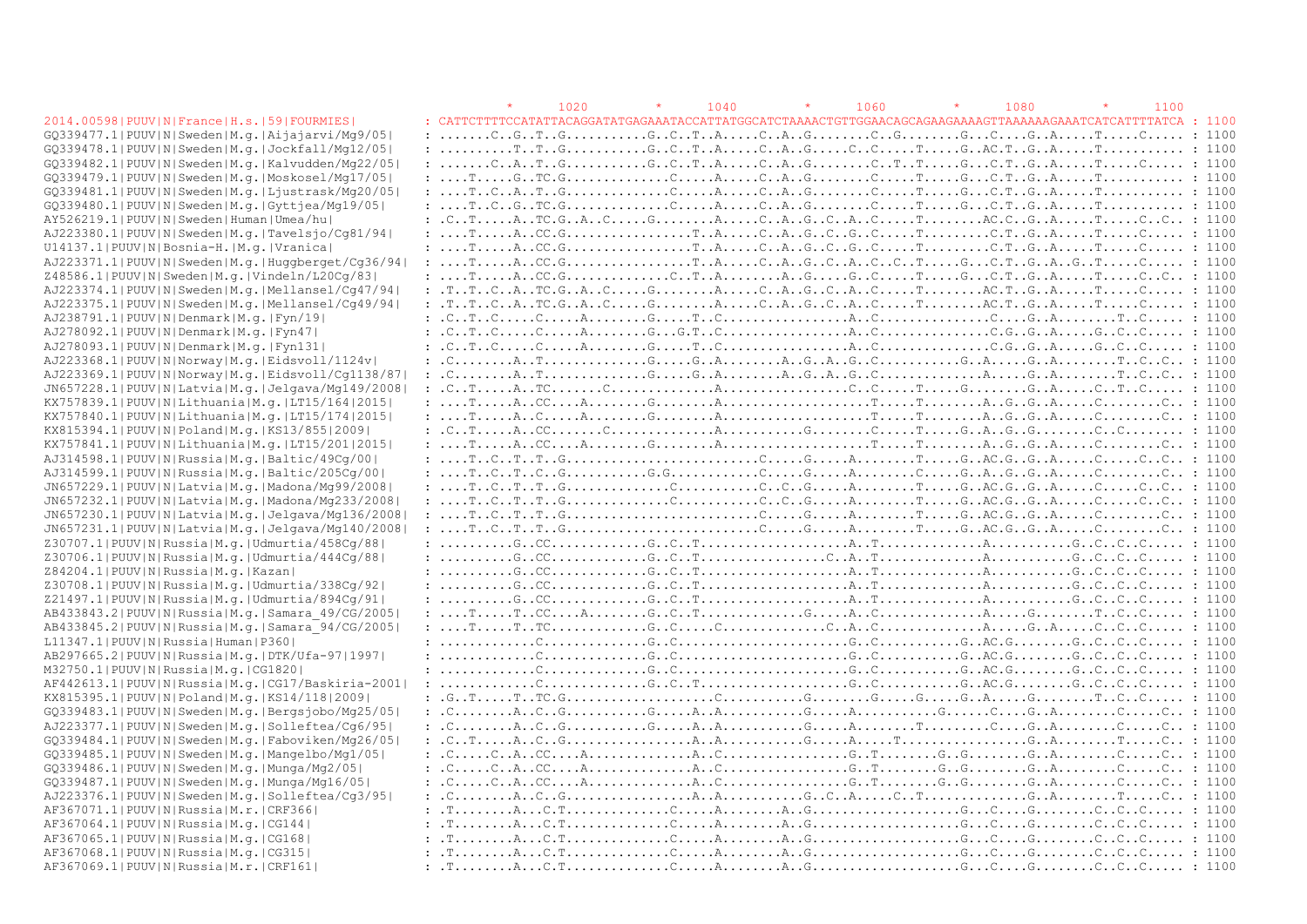|                                                       |                                                                                                                                                                                                                                                                                                                                                                                                                                                           | 1020 | $\star$ | 1040 | $\star$ | 1060 |  | 1080 | 1100 |  |
|-------------------------------------------------------|-----------------------------------------------------------------------------------------------------------------------------------------------------------------------------------------------------------------------------------------------------------------------------------------------------------------------------------------------------------------------------------------------------------------------------------------------------------|------|---------|------|---------|------|--|------|------|--|
| 2014.00598   PUUV   N   France   H.s.   59   FOURMIES | : CATTCTTTTCCATATTACAGGATATGAGAAATACCATTATGGCATCTAAAACTGTTGGAACAGCAGAAGAAAGTTAAAAAGAAATCATCATTTTATCA : 1100                                                                                                                                                                                                                                                                                                                                               |      |         |      |         |      |  |      |      |  |
| AF367070.1 PUUV N Russia M.r. CRF308                  |                                                                                                                                                                                                                                                                                                                                                                                                                                                           |      |         |      |         |      |  |      |      |  |
| AF367066.1 PUUV N Russia M.g.   CG215                 | $: 1100$ $: 1100$                                                                                                                                                                                                                                                                                                                                                                                                                                         |      |         |      |         |      |  |      |      |  |
| AF367067.1 PUUV N Russia M.g.   CG222                 | : 1100                                                                                                                                                                                                                                                                                                                                                                                                                                                    |      |         |      |         |      |  |      |      |  |
| Z46942.1 PUUV N Finland M.g. Puumala/1324Cq/79        |                                                                                                                                                                                                                                                                                                                                                                                                                                                           |      |         |      |         |      |  |      |      |  |
| Z30702.1 PUUV N Finland M.g. Evo/12Cq/93              |                                                                                                                                                                                                                                                                                                                                                                                                                                                           |      |         |      |         |      |  |      |      |  |
| Z30703.1 PUUV N Finland M.g. Evo/13Cq/93              |                                                                                                                                                                                                                                                                                                                                                                                                                                                           |      |         |      |         |      |  |      |      |  |
| Z30704.1 PUUV N Finland M.g. Evo/14Cq/93              |                                                                                                                                                                                                                                                                                                                                                                                                                                                           |      |         |      |         |      |  |      |      |  |
| Z30705.1 PUUV N Finland M.g. Evo/15Cq/93              |                                                                                                                                                                                                                                                                                                                                                                                                                                                           |      |         |      |         |      |  |      |      |  |
| Z69985.1 PUUV N Finland M.q. Virrat/25Cq/95           |                                                                                                                                                                                                                                                                                                                                                                                                                                                           |      |         |      |         |      |  |      |      |  |
| JN831947.1 PUUV N Finland Pieksamaki/human lung/20    |                                                                                                                                                                                                                                                                                                                                                                                                                                                           |      |         |      |         |      |  |      |      |  |
| JN831943.1 PUUV N Finland Pieksamaki/Mq7/2008         |                                                                                                                                                                                                                                                                                                                                                                                                                                                           |      |         |      |         |      |  |      |      |  |
| JN831950.1 PUUV N Finland Pieksamaki/human kidney/ :  | $T_{1}.T_{2}.T_{3}.T_{4}.T_{5}.T_{5}.T_{6}.T_{7}.T_{8}.T_{9}.T_{10}.T_{11}.T_{11}.T_{12}.T_{13}.T_{14}.T_{15}.T_{16}.T_{17}.T_{18}.T_{19}.T_{10}.T_{11}.T_{11}.T_{12}.T_{13}.T_{14}.T_{15}.T_{16}.T_{17}.T_{18}.T_{19}.T_{10}.T_{11}.T_{11}.T_{12}.T_{13}.T_{14}.T_{15}.T_{16}.T_{17}.T_{18}.T_{19}.T_{10}.T_{11}.T_{11}.$                                                                                                                                |      |         |      |         |      |  |      |      |  |
| JQ319166.1 PUUV N Finland Konnevesi/Mg 014B/2005      |                                                                                                                                                                                                                                                                                                                                                                                                                                                           |      |         |      |         |      |  |      |      |  |
| JQ319169.1 PUUV N Finland Konnevesi/Mq 027B/2005      |                                                                                                                                                                                                                                                                                                                                                                                                                                                           |      |         |      |         |      |  |      |      |  |
| JQ319167.1 PUUV N Finland Konnevesi/Mq 015B/2005      | $: C_{1}, C_{2}, C_{3}, C_{4}, C_{5}, C_{5}, C_{6}, C_{7}, C_{8}, C_{9}, C_{10}$                                                                                                                                                                                                                                                                                                                                                                          |      |         |      |         |      |  |      |      |  |
| JQ319164.1 PUUV N Finland Konnevesi/Mq 06B/2005       |                                                                                                                                                                                                                                                                                                                                                                                                                                                           |      |         |      |         |      |  |      |      |  |
| JQ319165.1 PUUV N Finland Konnevesi/Mq 09B/2005       |                                                                                                                                                                                                                                                                                                                                                                                                                                                           |      |         |      |         |      |  |      |      |  |
| JO319170.1 PUUV N Finland Konnevesi/Mq 074B/2005      | $: 1100$ $: 1100$ $: 1000$ $: 1000$ $: 1000$ $: 1000$ $: 1000$ $: 1000$ $: 1000$ $: 1000$ $: 1000$ $: 1000$ $: 1000$                                                                                                                                                                                                                                                                                                                                      |      |         |      |         |      |  |      |      |  |
| JQ319171.1 PUUV N Finland Konnevesi/Mq M114B/2005     |                                                                                                                                                                                                                                                                                                                                                                                                                                                           |      |         |      |         |      |  |      |      |  |
| AJ238788.1 PUUV N Russia M.g. Karhumaki               |                                                                                                                                                                                                                                                                                                                                                                                                                                                           |      |         |      |         |      |  |      |      |  |
| AJ238789.1 PUUV N Russia M.q. Kolodozero              |                                                                                                                                                                                                                                                                                                                                                                                                                                                           |      |         |      |         |      |  |      |      |  |
| $AJ314597.1 PUUV N Finland M,q. Pallasjarvi/63Cq/98:$ |                                                                                                                                                                                                                                                                                                                                                                                                                                                           |      |         |      |         |      |  |      |      |  |
| NC 005224.1 PUUV N Finland M.q. Sotkamo-revu-NCBI2 :  | $C_{1}, C_{2}, \ldots, A_{n}, \ldots, G_{n}, \ldots, C_{n}, A_{n}, A_{n}, \ldots, G_{n}, \ldots, G_{n}, A_{n}, \ldots, G_{n}, A_{n}, \ldots, G_{n}, A_{n}, G_{n}, \ldots, G_{n}, A_{n}, \ldots, G_{n}, A_{n}, \ldots, G_{n}, A_{n}, \ldots, G_{n}, A_{n}, \ldots, A_{n}, \ldots, G_{n}, A_{n}, \ldots, G_{n}, A_{n}, \ldots, G_{n}, A_{n}, \ldots, G_{n}, A_{n}, \ldots, G_{n}, A_{n}, \ldots, A_{n}, \ldots, G_{n},$                                     |      |         |      |         |      |  |      |      |  |
| AJ238790.1 PUUV N Russia M.q. Gomselga                |                                                                                                                                                                                                                                                                                                                                                                                                                                                           |      |         |      |         |      |  |      |      |  |
|                                                       |                                                                                                                                                                                                                                                                                                                                                                                                                                                           |      |         |      |         |      |  |      |      |  |
| AB010730.1 Hokkaido-V N Japan M.r. Kamiiso-8Cr-95     | $\ldots \ldots \ldots \ldots \text{CC.G. } A \ldots \text{C} \ldots \ldots \text{C} \ldots \text{C} \ldots \text{A} \ldots \text{G} \ldots \text{G} \ldots \text{C} \ldots \text{C} \ldots \text{C} \ldots \text{A} \ldots \text{C} \ldots \text{C} \ldots \text{C} \ldots \text{C} \ldots \text{C} \text{C} \ldots \text{C} \text{C} \ldots \text{C} \text{C} \text{C} \ldots \text{C} \text{C} \text{C} \ldots \text{C} \text{C} \text{C} \ldots \text$ |      |         |      |         |      |  |      |      |  |
| JX046487.1 Muju-V N South-Korea M.r. 11-5 2011        |                                                                                                                                                                                                                                                                                                                                                                                                                                                           |      |         |      |         |      |  |      |      |  |
| JX046484.1 Muju-V N South-Korea M.r.   11-4   2011    |                                                                                                                                                                                                                                                                                                                                                                                                                                                           |      |         |      |         |      |  |      |      |  |
| JX028273.1 Muju-V N South-Korea M.r. 11-1 2011        |                                                                                                                                                                                                                                                                                                                                                                                                                                                           |      |         |      |         |      |  |      |      |  |
| DQ138128.1 Muju-V N South-Korea E.r. 00-18            |                                                                                                                                                                                                                                                                                                                                                                                                                                                           |      |         |      |         |      |  |      |      |  |
| DQ138140.1 Muju-V N South-Korea E.r. 99-27            |                                                                                                                                                                                                                                                                                                                                                                                                                                                           |      |         |      |         |      |  |      |      |  |
| DQ138133.1 Muju-V N South-Korea E.r. 96-1             |                                                                                                                                                                                                                                                                                                                                                                                                                                                           |      |         |      |         |      |  |      |      |  |
| DQ138142.1 Muju-V N South-Korea E.r. 99-28            |                                                                                                                                                                                                                                                                                                                                                                                                                                                           |      |         |      |         |      |  |      |      |  |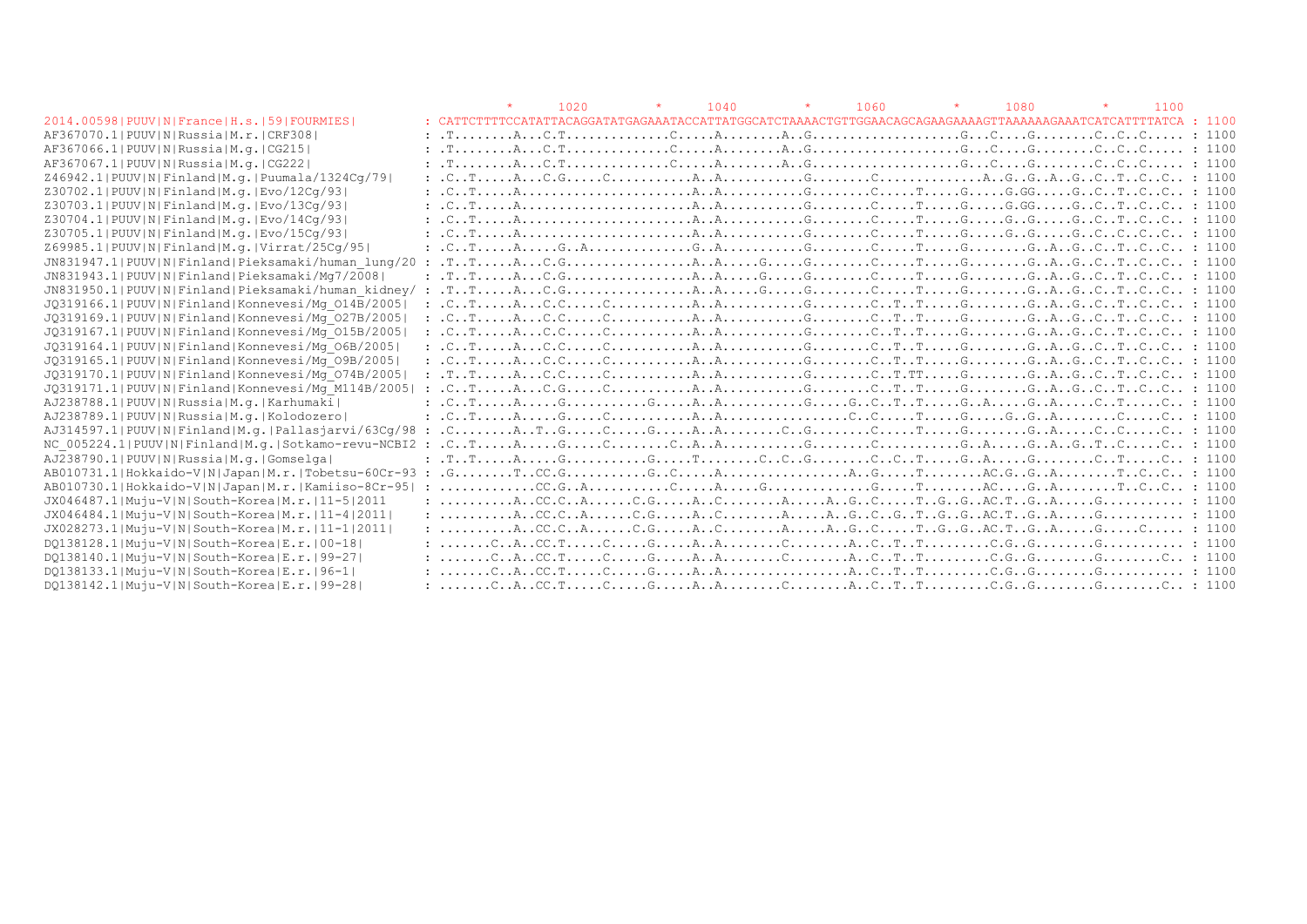|                                                                | 1120 | 1140 | 1160 | 1180                                                                                                                                                                                                                             | 1200 |              |
|----------------------------------------------------------------|------|------|------|----------------------------------------------------------------------------------------------------------------------------------------------------------------------------------------------------------------------------------|------|--------------|
| 2014.00598   PUUV   N   France   H.s.   59   FOURMIES          |      |      |      | : ATCATACCTGCGGAGGACTCAATCAATGGGAATACAGCTTGACCAAAGAATTATCTTATTGTATATGCTTGAATGGGGCAAGGAAATGGTGGATCATTTT                                                                                                                           |      | $\cdot$ 1200 |
| 2014.00233 PUUV N France H.s. 59 FOURMIES                      |      |      |      |                                                                                                                                                                                                                                  |      | : 1200       |
| 2014.00097   PUUV   N   France   H.s.   02   SAINT-MICHEL      |      |      |      |                                                                                                                                                                                                                                  |      | : 1200       |
| 2014.00488   PUUV   N   France   H.s.   08   SIGNY-LE-PETIT    |      |      |      |                                                                                                                                                                                                                                  |      | : 1200       |
| 2014.00613 PUUV N France H.s. 59 FOURMIES                      |      |      |      |                                                                                                                                                                                                                                  |      | : 1200       |
| 2015.00402   PUUV   N   France   H.s.   08   CHARLEVILLE-MEZIE |      |      |      |                                                                                                                                                                                                                                  |      | : 1200       |
| 2015.00422   PUUV   N   France   H.s.   59   ANOR              |      |      |      |                                                                                                                                                                                                                                  |      |              |
| 2015.00488   PUUV   N   France   H.s.   08   SEDAN             |      |      |      |                                                                                                                                                                                                                                  |      |              |
| 2015.00498   PUUV   N   France   H.s.   08   REMILLY-AILLICOUR |      |      |      |                                                                                                                                                                                                                                  |      |              |
| 2016.00295   PUUV   N   France   H.s.   08   CORNY-MACHEROMENI |      |      |      |                                                                                                                                                                                                                                  |      | $\cdot$ 1200 |
| 2016.00333 PUUV N France H.s. 59 FOURMIES                      |      |      |      |                                                                                                                                                                                                                                  |      | : 1200       |
| 2016.00345 PUUV N France H.s.  59 FOURMIES                     |      |      |      |                                                                                                                                                                                                                                  |      | : 1200       |
| 2016.00357 PUUV N France H.s. 02 HIRSON                        |      |      |      |                                                                                                                                                                                                                                  |      | $\cdot$ 1200 |
| 2016.00427 PUUV N France H.s. 59 FOURMIES                      |      |      |      |                                                                                                                                                                                                                                  |      |              |
| 2016.00469 PUUV N France H.s. 02 PREMONTRE                     |      |      |      |                                                                                                                                                                                                                                  |      |              |
| AJ277075.1 PUUV N Belgium M.g. Montbliart/CG14444  :           |      |      |      |                                                                                                                                                                                                                                  |      | : 1200       |
| 2014.000531PUUVINIFranceIH.s.1081SECHEVAL                      |      |      |      |                                                                                                                                                                                                                                  |      |              |
| KT247593.1 PUUV N France M.q. 08 Ardennes/Mq75/201 :           |      |      |      |                                                                                                                                                                                                                                  |      | $\cdot$ 1200 |
|                                                                |      |      |      |                                                                                                                                                                                                                                  |      | : 1200       |
| 2015.00019   PUUV   N   France   H.s.   08   ETEIGNIERES       |      |      |      |                                                                                                                                                                                                                                  |      |              |
| 2016.00239   PUUV   N   France   H.s.   08   VIREUX-MOLHAIN    |      |      |      |                                                                                                                                                                                                                                  |      | : 1200       |
| 2015.00329   PUUV   N   France   H.s.   08   BOGNY-SUR-MEUSE   |      |      |      |                                                                                                                                                                                                                                  |      | : 1200       |
| 2014.00209 PUUV N France H.s. 08 TREMBLOIS-LES-ROC             |      |      |      |                                                                                                                                                                                                                                  |      | : 1200       |
| 2015.00456 PUUV N France H.s. 94 ALFORTVILLE                   |      |      |      |                                                                                                                                                                                                                                  |      | : 1200       |
| 2012.00018   PUUV   N   France   H.s.   08   ROCROI            |      |      |      |                                                                                                                                                                                                                                  |      | : 1200       |
| AJ277032.1 PUUV N Belgium M.g. Momignies/47Cq/96               |      |      |      |                                                                                                                                                                                                                                  |      | : 1200       |
| AJ277034.1 PUUV N Belgium M.g. Couvin/59Cg/97                  |      |      |      |                                                                                                                                                                                                                                  |      | : 1200       |
| AJ277033.1 PUUV N Belgium M.g. Momignies/55Cq/96               |      |      |      |                                                                                                                                                                                                                                  |      |              |
| 2012.00638   PUUV   N   France   H.s.   08   GIVET             |      |      |      | : $G_{1}, \ldots, G_{n}, \ldots, G_{n}, \ldots, G_{n}$                                                                                                                                                                           |      | : 1200       |
| 2015.00328   PUUV   N   France   H.s.   08   VRIGNE-MEUSE      |      |      |      |                                                                                                                                                                                                                                  |      | $\cdot$ 1200 |
| 2015.00419 PUUV N France H.s. 08 DOUZY                         |      |      |      |                                                                                                                                                                                                                                  |      |              |
| 2016.00310   PUUV   N   France   H.s.   08   THIN-LE-MOUTIER   |      |      |      |                                                                                                                                                                                                                                  |      | $\cdot$ 1200 |
| AJ277030.1 PUUV N Belgium M.g. Thuin/33Cg/96                   |      |      |      |                                                                                                                                                                                                                                  |      | : 1200       |
| AJ238779.1 PUUV N Germany M.g. NRW/Cq-Erft                     |      |      |      |                                                                                                                                                                                                                                  |      |              |
| 2014.00276  PUUV   N   France   H.s.   59   LILLE              |      |      |      |                                                                                                                                                                                                                                  |      |              |
| U22423.1 PUUV N Belgium M.g. CG13891                           |      |      |      |                                                                                                                                                                                                                                  |      |              |
| 2014.00321 PUUV N France H.s. 59 FOURMIES                      |      |      |      |                                                                                                                                                                                                                                  |      |              |
|                                                                |      |      |      |                                                                                                                                                                                                                                  |      |              |
|                                                                |      |      |      |                                                                                                                                                                                                                                  |      |              |
| 2016.00282   PUUV   N   France   H.s.   59   MORBECOUE         |      |      |      |                                                                                                                                                                                                                                  |      | : 1200       |
|                                                                |      |      |      |                                                                                                                                                                                                                                  |      | : 1200       |
| 2014.00153 PUUV N France H.s. 02 BUIRONFOSSE                   |      |      |      |                                                                                                                                                                                                                                  |      | $\cdot$ 1200 |
| 2014.00171 PUUV N France H.s. 59 SAINT-SAULVE                  |      |      |      |                                                                                                                                                                                                                                  |      | : 1200       |
|                                                                |      |      |      |                                                                                                                                                                                                                                  |      | : 1200       |
| 2014.00499 PUUV N France H.s. 94 CHAMPIGNY-SUR-MAR             |      |      |      | $\ldots$ . The continuum continuum continuum continuum continuum continuum continuum continuum continuum continuum continuum continuum continuum continuum continuum continuum continuum continuum continuum continuum continuum |      |              |
|                                                                |      |      |      |                                                                                                                                                                                                                                  |      |              |
| 2012.00057 PUUV N France H.s. 59 COUSOLRE                      |      |      |      |                                                                                                                                                                                                                                  |      |              |
| 2012.00349   PUUV   N   France   H.s.   02   ENGLANCOURT       |      |      |      |                                                                                                                                                                                                                                  |      | : 1200       |
| 2014.00135 PUUV N France H.s. 02 ATHIES-SOUS-LAON              |      |      |      |                                                                                                                                                                                                                                  |      |              |
| 2014.00184   PUUV   N   France   H.s.   59   FOURMIES          |      |      |      |                                                                                                                                                                                                                                  |      |              |
| 2016.00182   PUUV   N   France   H.s.   08   BOULZICOURT       |      |      |      |                                                                                                                                                                                                                                  |      |              |
| 2016.00286   PUUV   N   France   H.s.   02   TRUCY             |      |      |      |                                                                                                                                                                                                                                  |      | : 1200       |
| 2016.00325 PUUV N France H.s. 59 AULNOYE-AYMERIES              |      |      |      |                                                                                                                                                                                                                                  |      |              |
| 2016.00452   PUUV   N   France   H.s.   02   LAON              |      |      |      |                                                                                                                                                                                                                                  |      |              |
| 2016.00467 PUUV N France H.s. 02 AISNE                         |      |      |      |                                                                                                                                                                                                                                  |      |              |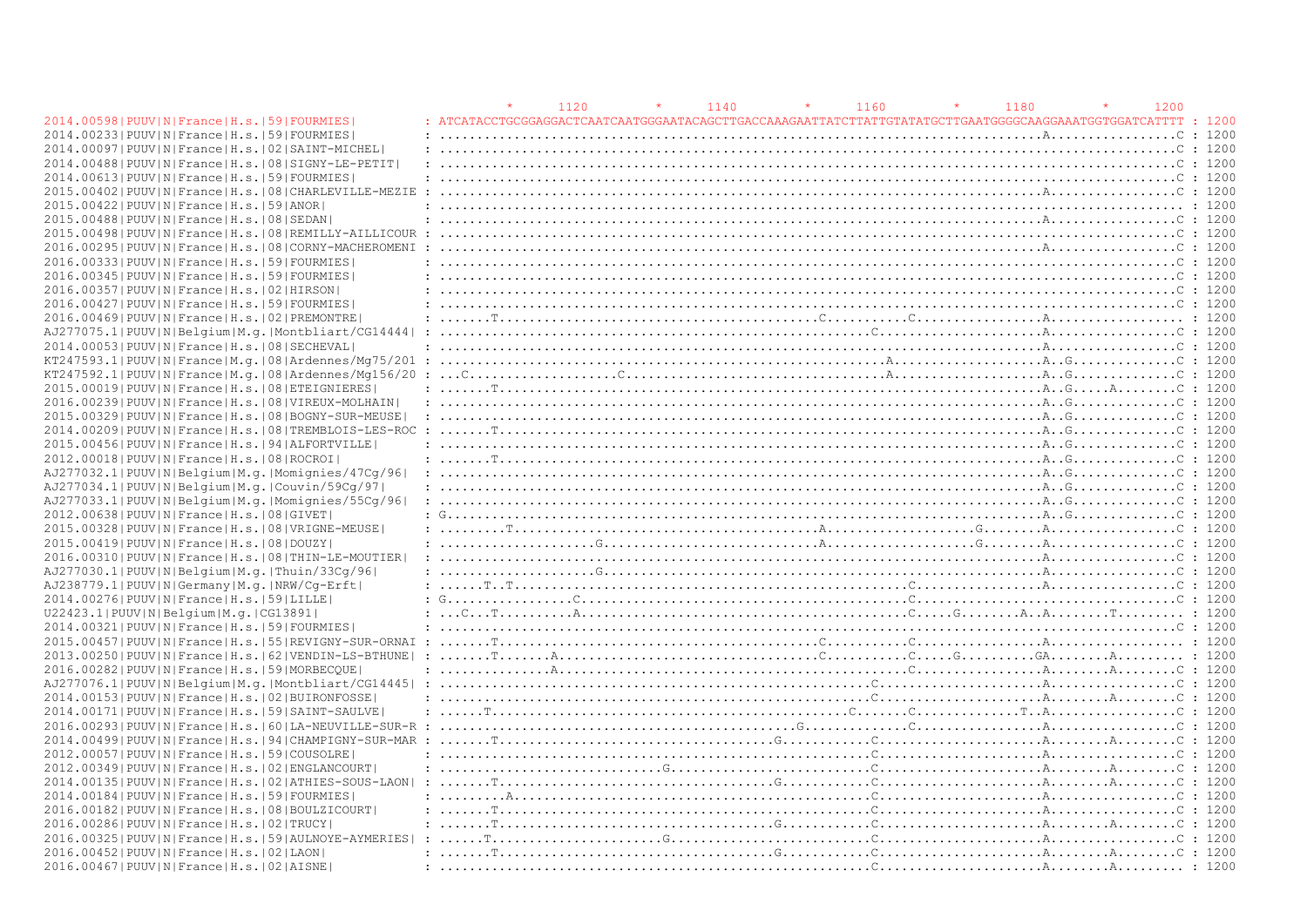|                                                                | 1120 | 1140 | 1160                                                                                                                                                                                                                                                                                                                                                                                                                                                                                    | 1180 | 1200 |              |
|----------------------------------------------------------------|------|------|-----------------------------------------------------------------------------------------------------------------------------------------------------------------------------------------------------------------------------------------------------------------------------------------------------------------------------------------------------------------------------------------------------------------------------------------------------------------------------------------|------|------|--------------|
| 2014.00598   PUUV   N   France   H.s.   59   FOURMIES          |      |      | : ATCATACCTGCGGAGGACTCAATCAATGGGAATACAGCTTGACCAAAGAATTATCTTATTGTATATGCTTGAATGGGGCAAGGAAATGGTGGATCATTTT                                                                                                                                                                                                                                                                                                                                                                                  |      |      | : 1200       |
| 2015.00657 PUUV N France H.s.   02 CILLY                       |      |      |                                                                                                                                                                                                                                                                                                                                                                                                                                                                                         |      |      | : 1200       |
| 2015.00526   PUUV   N   France   H.s.   08   MONTHERME         |      |      |                                                                                                                                                                                                                                                                                                                                                                                                                                                                                         |      |      | : 1200       |
| 2015.00045 PUUV N France H.s. 59 FOURMIES                      |      |      |                                                                                                                                                                                                                                                                                                                                                                                                                                                                                         |      |      | : 1200       |
| 2015.00430   PUUV   N   France   H.s.   02   MONTCORNET        |      |      |                                                                                                                                                                                                                                                                                                                                                                                                                                                                                         |      |      |              |
| 2016.00311 PUUV N France H.s. 02 LAON                          |      |      |                                                                                                                                                                                                                                                                                                                                                                                                                                                                                         |      |      | : 1200       |
| AJ277031.1 PUUV N Belgium M.g. Montbliart/23Cq/96              |      |      |                                                                                                                                                                                                                                                                                                                                                                                                                                                                                         |      |      | : 1200       |
| 2016.00326  PUUV   N   France   H.s.   02   LAON               |      |      |                                                                                                                                                                                                                                                                                                                                                                                                                                                                                         |      |      | : 1200       |
| 2016.00353 PUUV N France H.s. 02 CESSIERES                     |      |      |                                                                                                                                                                                                                                                                                                                                                                                                                                                                                         |      |      | $\cdot$ 1200 |
| 2012.00061   PUUV   N   France   H.s.   02   LANISCOURT        |      |      |                                                                                                                                                                                                                                                                                                                                                                                                                                                                                         |      |      |              |
|                                                                |      |      |                                                                                                                                                                                                                                                                                                                                                                                                                                                                                         |      |      | : 1200       |
| 2016.00268   PUUV   N   France   H.s.   02   PRESLES-ET-THIERN |      |      |                                                                                                                                                                                                                                                                                                                                                                                                                                                                                         |      |      | : 1200       |
| 2015.00660   PUUV   N   France   H.s.   02   VIC-SUR-AISNE     |      |      |                                                                                                                                                                                                                                                                                                                                                                                                                                                                                         |      |      |              |
|                                                                |      |      |                                                                                                                                                                                                                                                                                                                                                                                                                                                                                         |      |      |              |
|                                                                |      |      |                                                                                                                                                                                                                                                                                                                                                                                                                                                                                         |      |      |              |
| 2015.00665 PUUV N France H.s. 51 REIMS                         |      |      | : $G_{1}, \ldots, T_{i}, \ldots, T_{i}, \ldots, T_{i}, \ldots, T_{i}, \ldots, T_{i}, \ldots, T_{i}, \ldots, T_{i}, \ldots, T_{i}, \ldots, T_{i}, \ldots, T_{i}, \ldots, T_{i}, \ldots, T_{i}, \ldots, T_{i}, \ldots, T_{i}, \ldots, T_{i}, \ldots, T_{i}, \ldots, T_{i}, \ldots, T_{i}, \ldots, T_{i}, \ldots, T_{i}, \ldots, T_{i}, \ldots, T_{i}, \ldots, T_{i}, \ldots, T_{i}, \ldots, T_{i}, \ldots, T_{i}, \ldots, T_{$                                                            |      |      | : 1200       |
|                                                                |      |      |                                                                                                                                                                                                                                                                                                                                                                                                                                                                                         |      |      | : 1200       |
| 2012.00123  PUUV   N   France   H.s.   55   BAR-LE-DUC         |      |      | : $G_1, \ldots, T_{i_1}, \ldots, C_{i_2}, \ldots, C_{i_2}, \ldots, C_{i_1}, \ldots, C_{i_2}, \ldots, C_{i_2}, \ldots, C_{i_2}, \ldots, C_{i_2}, \ldots, C_{i_2}, \ldots, C_{i_2}, \ldots, C_{i_2}, \ldots, C_{i_2}, \ldots, C_{i_2}, \ldots, C_{i_2}, \ldots, C_{i_2}, \ldots, C_{i_2}, \ldots, C_{i_2}, \ldots, C_{i_2}, \ldots, C_{i_2}, \ldots, C_{i_2}, \ldots, C_{i_2}, \ldots,$                                                                                                   |      |      | $\div$ 1200  |
| 2012.00278   PUUV   N   France   H.s.   51   REIMS             |      |      | : $G_1, \ldots, T, \ldots, G_k, \ldots, T, \ldots, T, \ldots, T, \ldots, T, \ldots, G_k, \ldots, G_k, \ldots, T, \ldots, T, \ldots, T, \ldots, G_k, \ldots, G_k, \ldots, G_k, \ldots, G_k, \ldots, G_k, \ldots, G_k, \ldots, G_k, \ldots, G_k, \ldots, G_k, \ldots, G_k, \ldots, G_k, \ldots, G_k, \ldots, G_k, \ldots, G_k, \ldots, G_k, \ldots, G_k, \ldots, G_k, \ldots, G_k, \ldots, G_k, \ldots, G_k, \ldots, G$                                                                   |      |      | : 1200       |
| 2015.00185 PUUV N France H.s. 68 FELLERING                     |      |      | : $G_{1}, \ldots, T_{i}, \ldots, G_{i}, \ldots, G_{i}, \ldots, G_{i}, \ldots, G_{i}, \ldots, G_{i}, \ldots, G_{i}, \ldots, G_{i}, \ldots, G_{i}, \ldots, G_{i}, \ldots, G_{i}, \ldots, G_{i}, \ldots, G_{i}, \ldots, G_{i}, \ldots, G_{i}, \ldots, G_{i}, \ldots, G_{i}, \ldots, G_{i}, \ldots, G_{i}, \ldots, G_{i}, \ldots, G_{i}, \ldots, G_{i}, \ldots, G_{i}, \ldots, G_{i}, \ldots, G_{i}, \ldots, G_{i}, \ldots, G_{$                                                            |      |      | : 1200       |
| KJ994776.1 PUUV N Germany M.q. Mu/07/1219 2007                 |      |      |                                                                                                                                                                                                                                                                                                                                                                                                                                                                                         |      |      |              |
| 2012.00086 PUUV N France H.s 58 CHEVROCHES                     |      |      | $: \ldots, A, A, A, A, \ldots, G, \ldots, G, \ldots, G, \ldots, G, \ldots, G, G, \ldots, G, \ldots, G, \ldots, G, \ldots, G, \ldots, G, \ldots, G, \ldots, G, \ldots, G, \ldots, G, \ldots, G, \ldots, G, \ldots, G, \ldots, G, \ldots, G, \ldots, G, \ldots, G, \ldots, G, \ldots, G, \ldots, G, \ldots, G, \ldots, G, \ldots, G, \ldots, G, \ldots, G, \ldots, G, \ldots, G, \ldots, G, \ldots, G, \ldots, G, \$                                                                      |      |      |              |
|                                                                |      |      |                                                                                                                                                                                                                                                                                                                                                                                                                                                                                         |      |      |              |
|                                                                |      |      |                                                                                                                                                                                                                                                                                                                                                                                                                                                                                         |      |      |              |
|                                                                |      |      |                                                                                                                                                                                                                                                                                                                                                                                                                                                                                         |      |      |              |
| 2012.00301 PUUV N France H.s. 25 MOUTHE                        |      |      | : $G_1, \ldots, T_{i+1}, A_{i+1}, \ldots, C_{i+1}, \ldots, C_{i+1}, \ldots, C_{i+1}, \ldots, C_{i+1}, \ldots, C_{i+1}, \ldots, C_{i+1}, \ldots, C_{i+1}, \ldots, C_{i+1}, \ldots, C_{i+1}, \ldots, C_{i+1}, \ldots, C_{i+1}, \ldots, C_{i+1}, \ldots, C_{i+1}, \ldots, C_{i+1}, \ldots, C_{i+1}, \ldots, C_{i+1}, \ldots, C_{i+1}, \ldots, C_{i+1}, \ldots, C_{i+1}, \ldots, C_{i+$                                                                                                     |      |      |              |
|                                                                |      |      |                                                                                                                                                                                                                                                                                                                                                                                                                                                                                         |      |      |              |
| KT247597.1 PUUV N France M.g. 39 Jura/Mg214/2010               |      |      | : $G_{1}, \ldots, G_{n}, G_{1}, \ldots, G_{n}, G_{1}, \ldots, G_{n}, G_{1}, G_{2}, \ldots, G_{n}, G_{n}, G_{1}, \ldots, G_{n}, G_{1}, \ldots, G_{n}, G_{1}, G_{1}, \ldots, G_{n}, G_{1}, G_{1}, \ldots, G_{n}, G_{1}, G_{1}, \ldots, G_{n}, G_{1}, G_{1}, \ldots, G_{n}, G_{1}, G_{1}, \ldots, G_{n}, G_{1}, G_{1}, \ldots, G_{n}, G_{1}, G_{1}, \ldots, G_{n}, G_{1}, G_{1}, \ldots, G_{n}, G_{1}, G_{1}, \ld$                                                                         |      |      |              |
| KT247596.2 PUUV N France M.g. 39 Jura/Mg2/2010                 |      |      |                                                                                                                                                                                                                                                                                                                                                                                                                                                                                         |      |      |              |
| 2012.00102   PUUV   N   France   H.s.   39   COISERETTE        |      |      | $: G_{1}, \ldots, A_{n}, A_{n}, \ldots, C_{n}, \ldots, C_{n}, \ldots, A_{n}, \ldots, C_{n}, \ldots, C_{n}, \ldots, C_{n}, \ldots, C_{n}, \ldots, C_{n}, \ldots, C_{n}, \ldots, C_{n}, C_{n}, \ldots, C_{n}, C_{n}, \ldots, C_{n}, C_{n}, \ldots, C_{n}, C_{n}, \ldots, C_{n}, C_{n}, \ldots, C_{n}, C_{n}, \ldots, C_{n}, C_{n}, \ldots, C_{n}, C_{n}, \ldots, C_{n}, C_{n}, \ldots, C_{n}, C_{n}, \ldots, C_{n}, C_{n$                                                                 |      |      |              |
| 2012.00536  PUUV  N   France   H.s.   39   LA-PESSE            |      |      | $: G_{1}, \ldots, A_{n}, \ldots, C_{1}, \ldots, C_{n}, \ldots, A_{n}, \ldots, C_{n}, \ldots, C_{n}, \ldots, C_{n}, \ldots, C_{n}, \ldots, C_{n}, \ldots, C_{n}, \ldots, C_{n}, \ldots, C_{n}, \ldots, C_{n}, \ldots, C_{n}, \ldots, C_{n}, \ldots, C_{n}, \ldots, C_{n}, \ldots, C_{n}, \ldots, C_{n}, \ldots, C_{n}, \ldots, C_{n}, \ldots, C_{n}, \ldots, C_{n}, \ldots, C_{n}, \ldots, C_{n}, \ldots, C_{n}, \ldots, C_{n$                                                           |      |      |              |
| 2014.00622 PUUV N France H.s. 39 ARBOIS                        |      |      | : $G_{1}, \ldots, T_{i}, A_{i}, \ldots, C_{i}, \ldots, C_{i}, \ldots, C_{i}, \ldots, C_{i}, \ldots, C_{i}, C_{i}, \ldots, C_{i}, \ldots, C_{i}, \ldots, C_{i}, \ldots, C_{i}, \ldots, C_{i}, \ldots, C_{i}, C_{i}, \ldots, C_{i}, C_{i}, \ldots, C_{i}, C_{i}, \ldots, C_{i}, C_{i}, \ldots, C_{i}, C_{i}, \ldots, C_{i}, C_{i}, \ldots, C_{i}, C_{i}, \ldots, C_{i}, C_{i}, \ldots, C_{i}, C_{i}, \ldots, C_{i}, C_{$                                                                  |      |      |              |
| 2015.00567 PUUV N France H.s. 70 RIOZ                          |      |      | : $G_1, \ldots, T_{i+1}, A_{i+1}, \ldots, C_{i+1}, \ldots, C_{i+1}, \ldots, C_{i+1}, \ldots, C_{i+1}, \ldots, C_{i+1}, \ldots, C_{i+1}, \ldots, C_{i+1}, \ldots, C_{i+1}, \ldots, C_{i+1}, \ldots, C_{i+1}, \ldots, C_{i+1}, \ldots, C_{i+1}, \ldots, C_{i+1}, \ldots, C_{i+1}, \ldots, C_{i+1}, \ldots, C_{i+1}, \ldots, C_{i+1}, \ldots, C_{i+1}, \ldots, C_{i+1}, \ldots, C_{i+$                                                                                                     |      |      |              |
| 2014.00637   PUUV   N   France   H.s.   25   SAULES            |      |      | : $G_1, \ldots, T, \ldots, A, \ldots, C, \ldots, \ldots, \ldots, \ldots, G, \ldots, G, \ldots, G, \ldots, G, \ldots, C, \ldots, \ldots, \ldots, \ldots, \ldots, \ldots, \ldots, \ldots, \ldots, C, \ldots, \ldots, C, \ldots, \ldots, C, \ldots, \ldots, C, \ldots, \ldots, C, \ldots, \ldots, C, \ldots, \ldots, C, \ldots, \ldots, C, \ldots, \ldots, C, \ldots, \ldots, \ldots, \ldots, \ldots, C, \ldots, \ldots, \ldots, C,$                                                       |      |      |              |
| 2012.00396 PUUV N France H.s. 39 SAINT-CLAUDE                  |      |      | $: G_{1}, \ldots, T_{i}, A_{i}, \ldots, C_{i}, \ldots, C_{i}, \ldots, C_{i}, \ldots, C_{i}, \ldots, C_{i}, \ldots, C_{i}, \ldots, C_{i}, \ldots, C_{i}, \ldots, C_{i}, \ldots, C_{i}, \ldots, C_{i}, \ldots, C_{i}, \ldots, C_{i}, \ldots, C_{i}, \ldots, C_{i}, \ldots, C_{i}, \ldots, C_{i}, \ldots, C_{i}, \ldots, C_{i}, \ldots, C_{i}, \ldots, C_{i}, \ldots, C_{i}, \ldots, C_{i}, \ldots, C_{i}, \ldots, C_{i}, \ldots$                                                          |      |      |              |
| 2014.00120 PUUV N France H.s. 38 LE-MOUTARET                   |      |      | $: G_{1}, \ldots, T_{i}, A_{i}, \ldots, C_{i}, \ldots, C_{i}, \ldots, C_{i}, \ldots, C_{i}, \ldots, C_{i}, \ldots, C_{i}, \ldots, C_{i}, \ldots, C_{i}, \ldots, C_{i}, \ldots, C_{i}, \ldots, C_{i}, \ldots, C_{i}, \ldots, C_{i}, \ldots, C_{i}, \ldots, C_{i}, \ldots, C_{i}, \ldots, C_{i}, \ldots, C_{i}, \ldots, C_{i}, \ldots, C_{i}, \ldots, C_{i}, \ldots, C_{i}, \ldots, C_{i}, \ldots, C_{i}, \ldots, C_{i}, \ldots$                                                          |      |      |              |
| 2015.00153   PUUV   N   France   H.s.   73   GREZY-SUR-ISERE   |      |      | : $G_1, \ldots, T, \ldots, A, \ldots, C, \ldots, \ldots, \ldots, \ldots, G, \ldots, G, \ldots, G, \ldots, C, A, \ldots, \ldots, \ldots, \ldots, \ldots, \ldots, \ldots, \ldots, C, \ldots, \ldots, C, \ldots, \ldots, C, \ldots, \ldots, C, \ldots, \ldots, C, \ldots, \ldots, C, \ldots, \ldots, C, \ldots, \ldots, C, \ldots, \ldots, C, \ldots, \ldots, C, \ldots, \ldots, C, \ldots, \ldots, C, \ldots, \ldots, C, \ldots,$                                                         |      |      |              |
| 2015.00504   PUUV   N   France   H.s.   70   RONCHAMP          |      |      |                                                                                                                                                                                                                                                                                                                                                                                                                                                                                         |      |      |              |
| 2016.00275 PUUV N France H.s. 21 JALLANGES                     |      |      | : $G_{1}, \ldots, T_{i}, \ldots, R_{i}, \ldots, C_{i}, \ldots, C_{i}, \ldots, G_{i}, \ldots, G_{i}, \ldots, C_{i}, \ldots, C_{i}, \ldots, C_{i}, \ldots, C_{i}, \ldots, C_{i}, \ldots, C_{i}, \ldots, C_{i}, \ldots, C_{i}, \ldots, C_{i}, \ldots, C_{i}, \ldots, C_{i}, \ldots, C_{i}, \ldots, C_{i}, \ldots, C_{i}, \ldots, C_{i}, \ldots, C_{i}, \ldots, C_{i}, \ldots, C_{i}, \ldots, C_{i}, \ldots, C_{i}, \ldots, C_{$                                                            |      |      |              |
| 2016.00320 PUUV N France H.s. 25 SAINT-VIT                     |      |      | $: G_1, \ldots, G_n, G_1, \ldots, G_n, \ldots, G_n, \ldots, G_n, \ldots, G_n, G_n, \ldots, G_n, G_1, \ldots, G_n, G_1, \ldots, G_n, G_1, \ldots, G_n, G_1, \ldots, G_n, G_1, \ldots, G_n, G_1, \ldots, G_n, G_1, \ldots, G_n, G_1, \ldots, G_n, G_1, \ldots, G_n, G_1, \ldots, G_n, G_1, \ldots, G_n, G_1, \ldots, G_n, G_1, \ldots, G_n, G_1, \ldots, G_n, G_1, \ldots, G_n, G$                                                                                                        |      |      |              |
| 2015.00410   PUUV   N   France   H.s.   70   ANGIREY           |      |      |                                                                                                                                                                                                                                                                                                                                                                                                                                                                                         |      |      |              |
| DO016430.2   PUUV   N   Germany   M.g.   Bavaria/CG33/04       |      |      |                                                                                                                                                                                                                                                                                                                                                                                                                                                                                         |      |      |              |
|                                                                |      |      |                                                                                                                                                                                                                                                                                                                                                                                                                                                                                         |      |      |              |
| DQ016432.2 PUUV N Germany M.q. Bavaria/CG41/04                 |      |      |                                                                                                                                                                                                                                                                                                                                                                                                                                                                                         |      |      |              |
| AY954723.2   PUUV   N   Germany   M.g.   Bavaria-CG34/04       |      |      |                                                                                                                                                                                                                                                                                                                                                                                                                                                                                         |      |      |              |
| AY954722.2   PUUV   N   Germany   M. g.   Bavaria-CG9/04       |      |      |                                                                                                                                                                                                                                                                                                                                                                                                                                                                                         |      |      |              |
| 2012.00402   PUUV   N   France   H.s.   60   GOUVIEUX          |      |      | $: \ldots, \ldots, \ldots, \ldots, \mathbb{C}, \ldots, \ldots, \ldots, \mathbb{A} \cdot \mathbb{G}, \ldots, \ldots, \ldots, \mathbb{C}, \mathbb{T} \cdot \mathbb{A} \cdot \mathbb{C}, \ldots, \ldots, \ldots, \mathbb{C}, \ldots, \mathbb{A} \cdot \mathbb{C} \cdot \mathbb{C} \cdot \mathbb{C} \cdot \mathbb{C}$                                                                                                                                                                       |      |      | : 1200       |
| 2014.00540 PUUV N France H.s. 60 CHAMBLY                       |      |      |                                                                                                                                                                                                                                                                                                                                                                                                                                                                                         |      |      |              |
| AJ314600.1 PUUV N Balkan M.g. Balkan-1                         |      |      | : $G_{\cdot}, T_{\cdot}, T_{\cdot}, A_{\cdot}, \ldots, A_{\cdot}, T_{\cdot}, \ldots, T_{\cdot}, T_{\cdot}, \ldots, T_{\cdot}, T_{\cdot}, \ldots, T_{\cdot}, T_{\cdot}, \ldots, T_{\cdot}, \ldots, T_{\cdot}, \ldots, T_{\cdot}, T_{\cdot}, \ldots, T_{\cdot}, T_{\cdot}, \ldots, T_{\cdot}, T_{\cdot}, \ldots, T_{\cdot}, T_{\cdot}, \ldots, T_{\cdot}, T_{\cdot}, \ldots, T_{\cdot}, T_{\cdot}, \ldots, T_{\cdot}, T_{\cdot}, T_{\cdot}, \ldots, T_{\cdot}, T_{\cdot}, T_{\cdot}, T_{$ |      |      |              |
| AJ314601.1 PUUV N Balkan M.g. Balkan-2                         |      |      |                                                                                                                                                                                                                                                                                                                                                                                                                                                                                         |      |      |              |
|                                                                |      |      |                                                                                                                                                                                                                                                                                                                                                                                                                                                                                         |      |      |              |
|                                                                |      |      |                                                                                                                                                                                                                                                                                                                                                                                                                                                                                         |      |      |              |
| GO339473.1 PUUV N Sweden M.g. Kiviniemi/Mg3/05                 |      |      |                                                                                                                                                                                                                                                                                                                                                                                                                                                                                         |      |      |              |
| GO339474.1 PUUV N Sweden M.g. Kiviniemi/Mg5/05                 |      |      |                                                                                                                                                                                                                                                                                                                                                                                                                                                                                         |      |      |              |
| GQ339475.1 PUUV N Sweden M.g. Kiviniemi/Mg6/05                 |      |      |                                                                                                                                                                                                                                                                                                                                                                                                                                                                                         |      |      |              |
| GO339476.1 PUUV N Sweden M.g. Aijajarvi/Mg7/05                 |      |      |                                                                                                                                                                                                                                                                                                                                                                                                                                                                                         |      |      |              |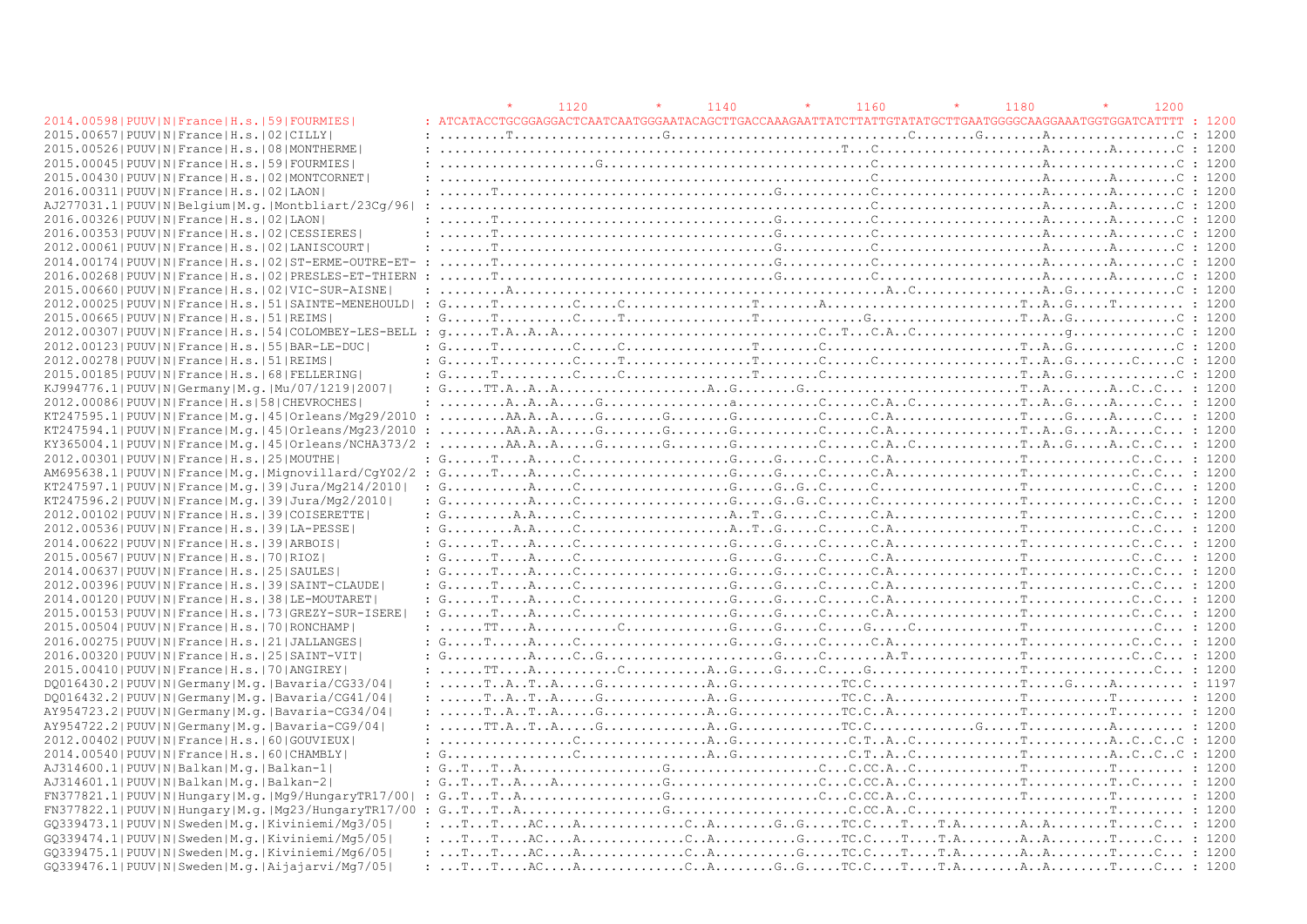|                                                             | 1120                                                                                                                                                                                                                                                                                                                                                                                                                                                                                  | $\star$<br>1140 | $\star$<br>1160 | $\star$<br>1180 | $\star$<br>1200 |        |
|-------------------------------------------------------------|---------------------------------------------------------------------------------------------------------------------------------------------------------------------------------------------------------------------------------------------------------------------------------------------------------------------------------------------------------------------------------------------------------------------------------------------------------------------------------------|-----------------|-----------------|-----------------|-----------------|--------|
| 2014.00598   PUUV   N   France   H.s.   59   FOURMIES       | : ATCATACCTGCGGAGGACTCAATCAATGGGAATACAGCTTGACCAAAGAATTATCTTATTGTATATGCTTGAATGGGGCAAGGAAATGGTGGATCATTTT                                                                                                                                                                                                                                                                                                                                                                                |                 |                 |                 |                 | : 1200 |
| GQ339477.1 PUUV N Sweden M.g. Aijajarvi/Mg9/05              |                                                                                                                                                                                                                                                                                                                                                                                                                                                                                       |                 |                 |                 |                 |        |
| GQ339478.1 PUUV N Sweden M.g. Jockfall/Mg12/05              | : CT.AAC.AAGTATGTC.CTAGACCC : 1200                                                                                                                                                                                                                                                                                                                                                                                                                                                    |                 |                 |                 |                 |        |
| GQ339482.1 PUUV N Sweden M.q. Kalvudden/Mq22/05             |                                                                                                                                                                                                                                                                                                                                                                                                                                                                                       |                 |                 |                 |                 |        |
| GQ339479.1 PUUV N Sweden M.q. Moskosel/Mq17/05              |                                                                                                                                                                                                                                                                                                                                                                                                                                                                                       |                 |                 |                 |                 |        |
| GQ339481.1 PUUV N Sweden M.g. Ljustrask/Mq20/05             |                                                                                                                                                                                                                                                                                                                                                                                                                                                                                       |                 |                 |                 |                 |        |
| GQ339480.1 PUUV N Sweden M.g. Gyttjea/Mq19/05               |                                                                                                                                                                                                                                                                                                                                                                                                                                                                                       |                 |                 |                 |                 |        |
| AY526219.1 PUUV N Sweden Human Umea/hu                      |                                                                                                                                                                                                                                                                                                                                                                                                                                                                                       |                 |                 |                 |                 |        |
| AJ223380.1 PUUV N Sweden M.q. Tavelsjo/Cq81/94              | : $GTTT.ACAGCCTTGTTCAAAGTC$ : 1200                                                                                                                                                                                                                                                                                                                                                                                                                                                    |                 |                 |                 |                 |        |
| U14137.1 PUUV N Bosnia-H. M.g. Vranica                      |                                                                                                                                                                                                                                                                                                                                                                                                                                                                                       |                 |                 |                 |                 |        |
| AJ223371.1 PUUV N Sweden M.g. Huggberget/Cg36/94            |                                                                                                                                                                                                                                                                                                                                                                                                                                                                                       |                 |                 |                 |                 |        |
| Z48586.1 PUUV N Sweden M.g. Vindeln/L20Cq/83                |                                                                                                                                                                                                                                                                                                                                                                                                                                                                                       |                 |                 |                 |                 |        |
| AJ223374.1 PUUV N Sweden M.q. Mellansel/Cq47/94             |                                                                                                                                                                                                                                                                                                                                                                                                                                                                                       |                 |                 |                 |                 |        |
| AJ223375.1 PUUV N Sweden M.g. Mellansel/Cq49/94             |                                                                                                                                                                                                                                                                                                                                                                                                                                                                                       |                 |                 |                 |                 | : 1200 |
| AJ238791.1 PUUV N Denmark M.q. Fyn/19                       |                                                                                                                                                                                                                                                                                                                                                                                                                                                                                       |                 |                 |                 |                 | : 1200 |
| AJ278092.1 PUUV N Denmark M.g. Fyn47                        |                                                                                                                                                                                                                                                                                                                                                                                                                                                                                       |                 |                 |                 |                 | : 1200 |
| AJ278093.1 PUUV N Denmark M.g. Fyn131                       |                                                                                                                                                                                                                                                                                                                                                                                                                                                                                       |                 |                 |                 |                 | : 1200 |
| AJ223368.1 PUUV N Norway M.q. Eidsvoll/1124v                |                                                                                                                                                                                                                                                                                                                                                                                                                                                                                       |                 |                 |                 |                 | : 1200 |
| AJ223369.1 PUUV N Norway M.g. Eidsvoll/Cg1138/87            |                                                                                                                                                                                                                                                                                                                                                                                                                                                                                       |                 |                 |                 |                 | : 1200 |
| JN657228.1 PUUV N Latvia M.g. Jelgava/Mg149/2008            | : $G_{1},\ldots, G_{n}, C_{2},\ldots, C_{n},\ldots, G_{n},\ldots, G_{n},\ldots, G_{n},\ldots, G_{n},\ldots, G_{n},\ldots, G_{n},\ldots, G_{n},\ldots, G_{n},\ldots, G_{n},\ldots, G_{n},\ldots, G_{n},\ldots, G_{n},\ldots, G_{n},\ldots, G_{n},\ldots, G_{n},\ldots, G_{n},\ldots, G_{n},\ldots, G_{n},\ldots, G_{n},\ldots, G_{n},\ldots, G_{n},\ldots, G_{n},\ldots, G_{n},\ldots, G_{n},\ld$                                                                                      |                 |                 |                 |                 | : 1200 |
| KX757839.1 PUUV N Lithuania M.q. LT15/164 2015              |                                                                                                                                                                                                                                                                                                                                                                                                                                                                                       |                 |                 |                 |                 | : 1200 |
| KX757840.1 PUUV N Lithuania M.g. LT15/174 2015              |                                                                                                                                                                                                                                                                                                                                                                                                                                                                                       |                 |                 |                 |                 | : 1200 |
| KX815394.1  PUUV   N   Poland   M.q.   KS13/855   2009      |                                                                                                                                                                                                                                                                                                                                                                                                                                                                                       |                 |                 |                 |                 | : 1200 |
| KX757841.1 PUUV N Lithuania M.g. LT15/201 2015              |                                                                                                                                                                                                                                                                                                                                                                                                                                                                                       |                 |                 |                 |                 | : 1200 |
| AJ314598.1 PUUV N Russia M.q. Baltic/49Cq/00                | $: \ldots \ldots \ldots$ . $\ldots$ . $\ldots$ . $\ldots$ . $\ldots$ . $\ldots$ . $\ldots$ . $\ldots$ . $\ldots$ . $\ldots$ . $\ldots$ . $\ldots$ . $\ldots$ . $\ldots$ . $\ldots$ . $\ldots$ . $\ldots$ . $\ldots$ . $\ldots$                                                                                                                                                                                                                                                        |                 |                 |                 |                 | : 1200 |
| AJ314599.1 PUUV N Russia M.g. Baltic/205Cg/00               |                                                                                                                                                                                                                                                                                                                                                                                                                                                                                       |                 |                 |                 |                 | : 1200 |
| JN657229.1 PUUV N Latvia M.g. Madona/Mq99/2008              | $: \ldots \ldots \ldots \ldots \ldots$ C $\ldots$ . A $\ldots \ldots G \ldots G \ldots T \ldots A \ldots T \ldots C \ldots A \ldots C \ldots T \ldots A \ldots C \ldots C \ldots C \ldots C \ldots C \ldots$                                                                                                                                                                                                                                                                          |                 |                 |                 |                 | : 1200 |
| JN657232.1 PUUV N Latvia M.g. Madona/Mg233/2008             |                                                                                                                                                                                                                                                                                                                                                                                                                                                                                       |                 |                 |                 |                 |        |
| JN657230.1  PUUV   N   Latvia   M.g.   Jelgava/Mg136/2008   | $: G.\ldots$ . TT $\dots$ . CC $\dots$ . A $\dots$ . $\dots$ . G $.$ T $\dots$ A $\dots$ . T $\dots$ . G $\dots$ A $\dots$ C $\dots$ C $\dots$ C $\dots$ C $\dots$ C $\dots$ C $\dots$ C $\dots$ C $\dots$ C $\dots$ C $\dots$ C $\dots$ C $\dots$ C $\dots$ C $\dots$ C $\dots$ C $\dots$ C $\dots$ C $\dots$ C $\dots$ C                                                                                                                                                            |                 |                 |                 |                 | : 1200 |
| JN657231.1 PUUV N Latvia M.g. Jelgava/Mg140/2008            | $: G \ldots \ldots \texttt{TT} \ldots \texttt{CC} \ldots \texttt{A} \ldots \ldots \ldots \texttt{G} \ldots \texttt{B} \ldots \texttt{B} \ldots \texttt{A} \ldots \texttt{C} \ldots \texttt{G} \ldots \texttt{C} \ldots \texttt{C} \ldots \texttt{C} \ldots \texttt{G} \ldots \texttt{C} \ldots \texttt{C} \ldots \texttt{C} \ldots \texttt{C} \ldots \texttt{C} \ldots \texttt{C} \ldots \texttt{C} \ldots \texttt{C} \ldots \texttt{C} \ldots \texttt{C} \ld$                        |                 |                 |                 |                 | : 1200 |
| Z30707.1  PUUV   N   Russia   M. g.   Udmurtia / 458Cg / 88 |                                                                                                                                                                                                                                                                                                                                                                                                                                                                                       |                 |                 |                 |                 | : 1200 |
| Z30706.1 PUUV N Russia M.g. Udmurtia/444Cg/88               |                                                                                                                                                                                                                                                                                                                                                                                                                                                                                       |                 |                 |                 |                 | : 1200 |
| Z84204.1 PUUV N Russia M.g. Kazan                           | $: \ldots \ldots \ldots$ . $C. \ldots A. \ldots \ldots \ldots G. \ldots T. \ldots A. \ldots T. \ldots G. \ldots A. \ldots C. \ldots C. \ldots T. \ldots G. \ldots G. \ldots G. \ldots A. \ldots \ldots \ldots C.$                                                                                                                                                                                                                                                                     |                 |                 |                 |                 | : 1200 |
| Z30708.1 PUUV N Russia M.g. Udmurtia/338Cg/92               |                                                                                                                                                                                                                                                                                                                                                                                                                                                                                       |                 |                 |                 |                 | : 1200 |
| Z21497.1 PUUV N Russia M.g. Udmurtia/894Cg/91               |                                                                                                                                                                                                                                                                                                                                                                                                                                                                                       |                 |                 |                 |                 | : 1200 |
| AB433843.2 PUUV N Russia M.g. Samara 49/CG/2005             | $: G \ldots \ldots \texttt{TT} \ldots \texttt{CC} \ldots \texttt{A} \ldots \ldots G \ldots \texttt{T} \ldots \texttt{A} \ldots \texttt{T} \ldots G \ldots G \ldots G \ldots G \ldots \texttt{C} \ldots \texttt{C} \ldots \texttt{A} \ldots \texttt{A} \ldots \texttt{A} \ldots \texttt{A} \ldots \texttt{A} \ldots \texttt{A} \ldots \texttt{A} \ldots \texttt{A} \ldots \texttt{A} \ldots \texttt{A} \ldots \texttt{A} \ldots \texttt{A} \ldots \texttt{A} \ldots$                   |                 |                 |                 |                 | : 1200 |
| AB433845.2 PUUV N Russia M.g. Samara 94/CG/2005             | $: G. \ldots . T. \ldots . C. \ldots . A. \ldots . \ldots . T. \ldots . T. \ldots . G. \ldots . A. \ldots . C. \ldots . C. \ldots . C. \ldots . G. \ldots . G. \ldots . G. \ldots . G. \ldots . D. \ldots . C. \ldots . D. \ldots . D. \ldots . D. \ldots . D. \ldots . D. \ldots . D. \ldots . D. \ldots . D. \ldots . D. \ldots . D. \ldots . D. \ldots . D. \ldots . D. \ldots . D. \ldots . D. \ldots . D. \ldots . D. \ldots . D. \ldots . D. \ldots$                            |                 |                 |                 |                 | : 1200 |
| L11347.1  PUUV   N   Russia   Human   P360                  | $: \ldots \ldots \ldots \mathbb{T}$ $\mathbb{C}C.A. . A. \ldots \ldots \ldots G. . \mathbb{T} A. \ldots \mathbb{T} G. . G. . A. C. . C. \mathbb{T} . G. \ldots \ldots A. . A. \ldots \ldots \ldots \ldots \mathbb{T} . C.$                                                                                                                                                                                                                                                            |                 |                 |                 |                 | : 1200 |
| AB297665.2 PUUV N Russia M.g. DTK/Ufa-97 1997               |                                                                                                                                                                                                                                                                                                                                                                                                                                                                                       |                 |                 |                 |                 |        |
| M32750.1 PUUV N Russia M.q. CG1820                          | $: \ldots \ldots \ldots \text{TT} \ldots \text{CC.A.}.$ A. $\dots \ldots \ldots \text{G.} \ldots \text{R} \ldots \text{CT} \ldots \text{G.} \ldots \text{G.} \ldots \text{G.} \ldots \text{C} \ldots \text{C} \ldots \text{CT} \ldots \text{G.} \ldots \text{C} \ldots \text{CT} \ldots \text{G.} \ldots \text{C} \ldots \text{C} \ldots \text{C} \ldots \text{C} \ldots \text{C} \ldots \text{C} \ldots \text{C} \ldots \text{C} \ldots \text{C} \ld$                                |                 |                 |                 |                 | : 1200 |
| AF442613.1 PUUV N Russia M.q. CG17/Baskiria-2001            | $: \ldots \ldots \text{TT} \ldots \text{CC}. \text{A} \ldots \text{A} \ldots \ldots \text{C} \ldots \text{G} \ldots \text{A} \ldots \text{A} \ldots \text{A} \ldots \text{C} \ldots \text{A} \ldots \text{C} \ldots \text{C} \ldots \text{A} \ldots \text{A} \ldots \text{A} \ldots \text{A} \ldots \text{A} \ldots \text{A} \ldots \text{A} \ldots \text{A} \ldots \text{A} \ldots \text{A} \ldots \text{A} \ldots \text{A} \ldots \text{A} \ldots \text{A}$                         |                 |                 |                 |                 | : 1200 |
| KX815395.1  PUUV   N   Poland   M.g.   KS14/118   2009      |                                                                                                                                                                                                                                                                                                                                                                                                                                                                                       |                 |                 |                 |                 | : 1200 |
| GQ339483.1 PUUV N Sweden M.g. Bergsjobo/Mg25/05             | $: \ldots$ C $\ldots$ T $\ldots \ldots$ AC $\ldots \ldots \ldots$ C $\ldots \ldots \ldots$ C $\ldots \ldots \ldots \ldots \ldots \ldots$ TC $\ldots \ldots \ldots \ldots \ldots \ldots \ldots \ldots \ldots \ldots$                                                                                                                                                                                                                                                                   |                 |                 |                 |                 | : 1200 |
| AJ223377.1 PUUV N Sweden M.q. Solleftea/Cq6/95              |                                                                                                                                                                                                                                                                                                                                                                                                                                                                                       |                 |                 |                 |                 | : 1200 |
| GQ339484.1 PUUV N Sweden M.g. Faboviken/Mg26/05             |                                                                                                                                                                                                                                                                                                                                                                                                                                                                                       |                 |                 |                 |                 | : 1200 |
| GQ339485.1 PUUV N Sweden M.q. Mangelbo/Mg1/05               | : $G_{\cdot}, T_{\cdot}, T_{\cdot}, \ldots, A C_{\cdot}, \ldots, G_{\cdot}, G_{\cdot}, \ldots, G_{\cdot}, A \cdot, \ldots, G_{\cdot}, \ldots, G_{\cdot}, \ldots, G_{\cdot}, \ldots, G_{\cdot}, \ldots, G_{\cdot}, G_{\cdot}, \ldots, G_{\cdot}, G_{\cdot}, \ldots, G_{\cdot}, G_{\cdot}, \ldots, G_{\cdot}, G_{\cdot}, \ldots, G_{\cdot}, G_{\cdot}, \ldots, G_{\cdot}, G_{\cdot}, \ldots, G_{\cdot}, G_{\cdot}, \ldots, G_{\cdot}, G_{\cdot}, \ldots, G_{\cdot}, G_{\cdot}, \ldots,$ |                 |                 |                 |                 | : 1200 |
| GQ339486.1 PUUV N Sweden M.g. Munga/Mg2/05                  |                                                                                                                                                                                                                                                                                                                                                                                                                                                                                       |                 |                 |                 |                 | : 1200 |
| GQ339487.1   PUUV   N   Sweden   M.g.   Munga/Mg16/05       |                                                                                                                                                                                                                                                                                                                                                                                                                                                                                       |                 |                 |                 |                 | : 1200 |
| AJ223376.1 PUUV N Sweden M.g. Solleftea/Cq3/95              |                                                                                                                                                                                                                                                                                                                                                                                                                                                                                       |                 |                 |                 |                 | : 1200 |
| AF367071.1  PUUV   N   Russia   M.r.   CRF366               |                                                                                                                                                                                                                                                                                                                                                                                                                                                                                       |                 |                 |                 |                 | : 1200 |
| AF367064.1  PUUV   N   Russia   M. g.   CG144               |                                                                                                                                                                                                                                                                                                                                                                                                                                                                                       |                 |                 |                 |                 | : 1200 |
| AF367065.1 PUUV N Russia M.g. CG168                         |                                                                                                                                                                                                                                                                                                                                                                                                                                                                                       |                 |                 |                 |                 | : 1200 |
| AF367068.1 PUUV N Russia M.g. CG315                         |                                                                                                                                                                                                                                                                                                                                                                                                                                                                                       |                 |                 |                 |                 | : 1200 |
| AF367069.1 PUUV N Russia M.r. CRF161                        |                                                                                                                                                                                                                                                                                                                                                                                                                                                                                       |                 |                 |                 |                 | : 1200 |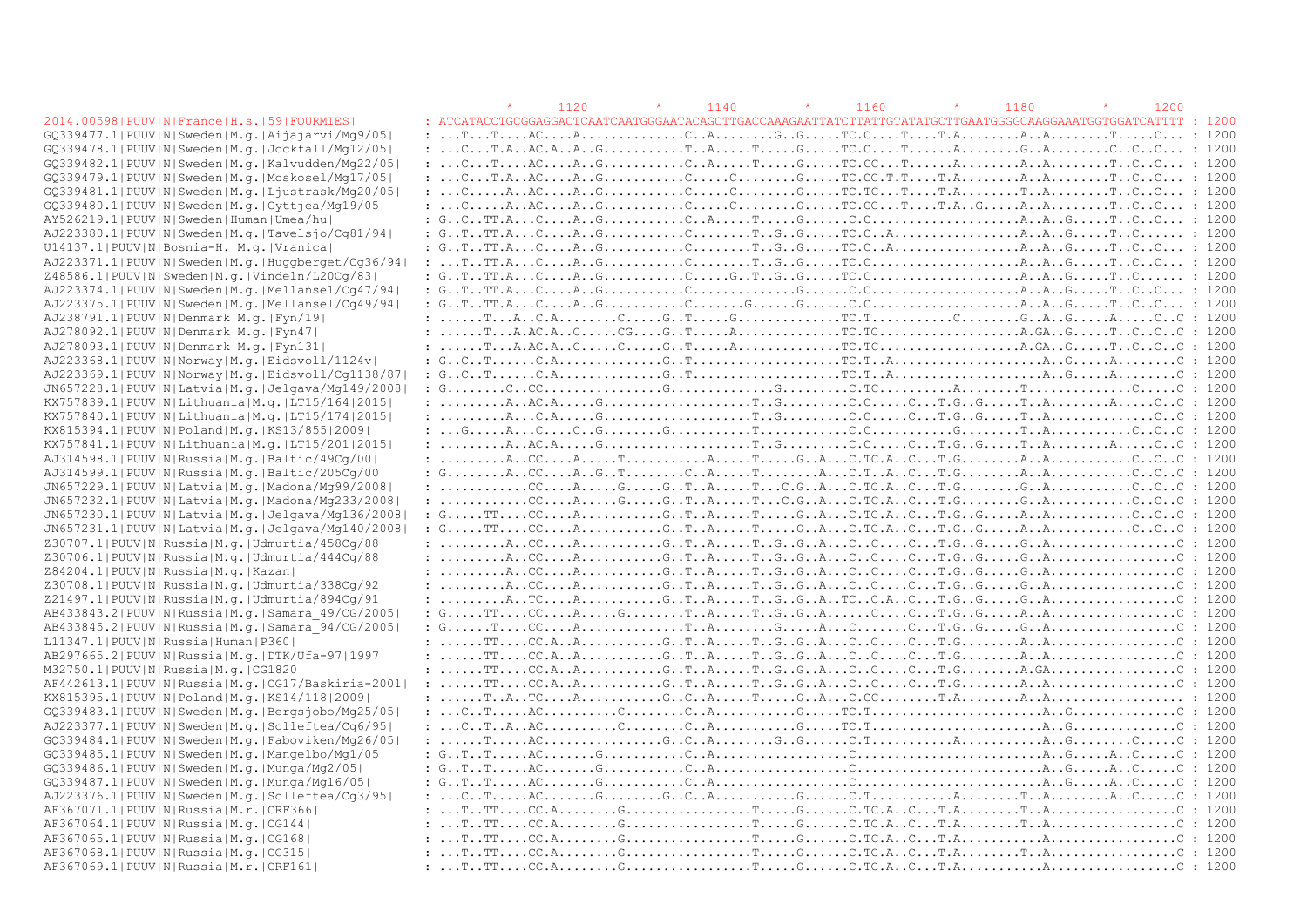|                                                       |                                                                                                                                                                                                                                                                                                                                                                                                                                                                                                 | 1120 | $\star$ | 1140 | $\star$ | 1160 | 1180 |  | 1200 |        |
|-------------------------------------------------------|-------------------------------------------------------------------------------------------------------------------------------------------------------------------------------------------------------------------------------------------------------------------------------------------------------------------------------------------------------------------------------------------------------------------------------------------------------------------------------------------------|------|---------|------|---------|------|------|--|------|--------|
| 2014.00598   PUUV   N   France   H.s.   59   FOURMIES | : ATCATACCTGCGGAGGACTCAATCAATGGGAATACAGCTTGACCAAAGAATTATCTTATTGTATATGCTTGAATGGGGCAAGGAAATGGTGGATCATTTT                                                                                                                                                                                                                                                                                                                                                                                          |      |         |      |         |      |      |  |      | : 1200 |
| AF367070.1 PUUV N Russia M.r. CRF308                  |                                                                                                                                                                                                                                                                                                                                                                                                                                                                                                 |      |         |      |         |      |      |  |      |        |
| AF367066.1 PUUV N Russia M.q. CG215                   |                                                                                                                                                                                                                                                                                                                                                                                                                                                                                                 |      |         |      |         |      |      |  |      |        |
| AF367067.1  PUUV   N   Russia   M.q.   CG222          |                                                                                                                                                                                                                                                                                                                                                                                                                                                                                                 |      |         |      |         |      |      |  |      |        |
| Z46942.1 PUUV N Finland M.g. Puumala/1324Cq/79        |                                                                                                                                                                                                                                                                                                                                                                                                                                                                                                 |      |         |      |         |      |      |  |      |        |
| Z30702.1 PUUV N Finland M.g. Evo/12Cq/93              |                                                                                                                                                                                                                                                                                                                                                                                                                                                                                                 |      |         |      |         |      |      |  |      |        |
| Z30703.1 PUUV N Finland M.g. Evo/13Cq/93              |                                                                                                                                                                                                                                                                                                                                                                                                                                                                                                 |      |         |      |         |      |      |  |      |        |
| Z30704.1 PUUV N Finland M.g. Evo/14Cq/93              |                                                                                                                                                                                                                                                                                                                                                                                                                                                                                                 |      |         |      |         |      |      |  |      |        |
| Z30705.1 PUUV N Finland M.g. Evo/15Cq/93              |                                                                                                                                                                                                                                                                                                                                                                                                                                                                                                 |      |         |      |         |      |      |  |      |        |
| Z69985.1 PUUV N Finland M.g. Virrat/25Cq/95           |                                                                                                                                                                                                                                                                                                                                                                                                                                                                                                 |      |         |      |         |      |      |  |      | : 1200 |
| JN831947.1 PUUV N Finland Pieksamaki/human lung/20    | $\cdot$ :                                                                                                                                                                                                                                                                                                                                                                                                                                                                                       |      |         |      |         |      |      |  |      |        |
| JN831943.1 PUUV N Finland Pieksamaki/Mq7/2008         |                                                                                                                                                                                                                                                                                                                                                                                                                                                                                                 |      |         |      |         |      |      |  |      |        |
| JN831950.1 PUUV N Finland Pieksamaki/human kidney/ :  |                                                                                                                                                                                                                                                                                                                                                                                                                                                                                                 |      |         |      |         |      |      |  |      |        |
| JQ319166.1 PUUV N Finland Konnevesi/Mq 014B/2005      |                                                                                                                                                                                                                                                                                                                                                                                                                                                                                                 |      |         |      |         |      |      |  |      |        |
| JQ319169.1 PUUV N Finland Konnevesi/Mq 027B/2005      |                                                                                                                                                                                                                                                                                                                                                                                                                                                                                                 |      |         |      |         |      |      |  |      |        |
| JQ319167.1 PUUV N Finland Konnevesi/Mq 015B/2005      |                                                                                                                                                                                                                                                                                                                                                                                                                                                                                                 |      |         |      |         |      |      |  |      |        |
| JQ319164.1 PUUV N Finland Konnevesi/Mq 06B/2005       |                                                                                                                                                                                                                                                                                                                                                                                                                                                                                                 |      |         |      |         |      |      |  |      |        |
| JQ319165.1 PUUV N Finland Konnevesi/Mq 09B/2005       |                                                                                                                                                                                                                                                                                                                                                                                                                                                                                                 |      |         |      |         |      |      |  |      |        |
| JQ319170.1 PUUV N Finland Konnevesi/Mq 074B/2005      | : $G_{\cdot}, T_{\cdot}, T_{\cdot}, A_{\cdot}, CC_{\cdot}, \ldots, C_{\cdot}, T_{\cdot}, T_{\cdot}, T_{\cdot}, A_{\cdot}, \ldots, C_{\cdot}, C_{\cdot}, C_{\cdot}, C_{\cdot}, C_{\cdot}, T_{\cdot}, C_{\cdot}, T_{\cdot}, G_{\cdot}, \ldots, C_{\cdot}, T_{\cdot}, G_{\cdot}, \ldots, C_{\cdot}, T_{\cdot}, T_{\cdot}, A_{\cdot}, C_{\cdot}, T_{\cdot}, T_{\cdot}, A_{\cdot}, \ldots, C_{\cdot}, T_{\cdot}, T_{\cdot}, T_{\cdot}, A_{\cdot}, \ldots, T_{\cdot}, T_{\cdot}, T_{\cdot}, T_{\cdot$ |      |         |      |         |      |      |  |      |        |
| JQ319171.1 PUUV N Finland Konnevesi/Mq M114B/2005     |                                                                                                                                                                                                                                                                                                                                                                                                                                                                                                 |      |         |      |         |      |      |  |      |        |
| AJ238788.1 PUUV N Russia M.q. Karhumaki               | : $GTTT.ACC.AGTGCTCTTTAGA$ : 1200                                                                                                                                                                                                                                                                                                                                                                                                                                                               |      |         |      |         |      |      |  |      |        |
| AJ238789.1 PUUV N Russia M.q. Kolodozero              |                                                                                                                                                                                                                                                                                                                                                                                                                                                                                                 |      |         |      |         |      |      |  |      |        |
|                                                       |                                                                                                                                                                                                                                                                                                                                                                                                                                                                                                 |      |         |      |         |      |      |  |      |        |
| NC 005224.1 PUUV N Finland M.q. Sotkamo-revu-NCBI2 :  |                                                                                                                                                                                                                                                                                                                                                                                                                                                                                                 |      |         |      |         |      |      |  |      |        |
| AJ238790.1 PUUV N Russia M.g. Gomselga                |                                                                                                                                                                                                                                                                                                                                                                                                                                                                                                 |      |         |      |         |      |      |  |      |        |
|                                                       |                                                                                                                                                                                                                                                                                                                                                                                                                                                                                                 |      |         |      |         |      |      |  |      |        |
| AB010730.1 Hokkaido-V N Japan M.r. Kamiiso-8Cr-95     |                                                                                                                                                                                                                                                                                                                                                                                                                                                                                                 |      |         |      |         |      |      |  |      |        |
| JX046487.1 Muju-V N South-Korea M.r. 11-5 2011        |                                                                                                                                                                                                                                                                                                                                                                                                                                                                                                 |      |         |      |         |      |      |  |      |        |
| JX046484.1 Muju-V N South-Korea M.r.   11-4  2011     |                                                                                                                                                                                                                                                                                                                                                                                                                                                                                                 |      |         |      |         |      |      |  |      |        |
| JX028273.1 Muju-V N South-Korea M.r. 11-1 2011        |                                                                                                                                                                                                                                                                                                                                                                                                                                                                                                 |      |         |      |         |      |      |  |      |        |
| DQ138128.1 Muju-V N South-Korea E.r. 00-18            |                                                                                                                                                                                                                                                                                                                                                                                                                                                                                                 |      |         |      |         |      |      |  |      |        |
| DO138140.1 Muju-V N South-Korea E.r. 99-27            |                                                                                                                                                                                                                                                                                                                                                                                                                                                                                                 |      |         |      |         |      |      |  |      |        |
| DQ138133.1 Muju-V N South-Korea E.r. 96-1             |                                                                                                                                                                                                                                                                                                                                                                                                                                                                                                 |      |         |      |         |      |      |  |      |        |
| DQ138142.1 Muju-V N South-Korea E.r. 99-28            |                                                                                                                                                                                                                                                                                                                                                                                                                                                                                                 |      |         |      |         |      |      |  |      |        |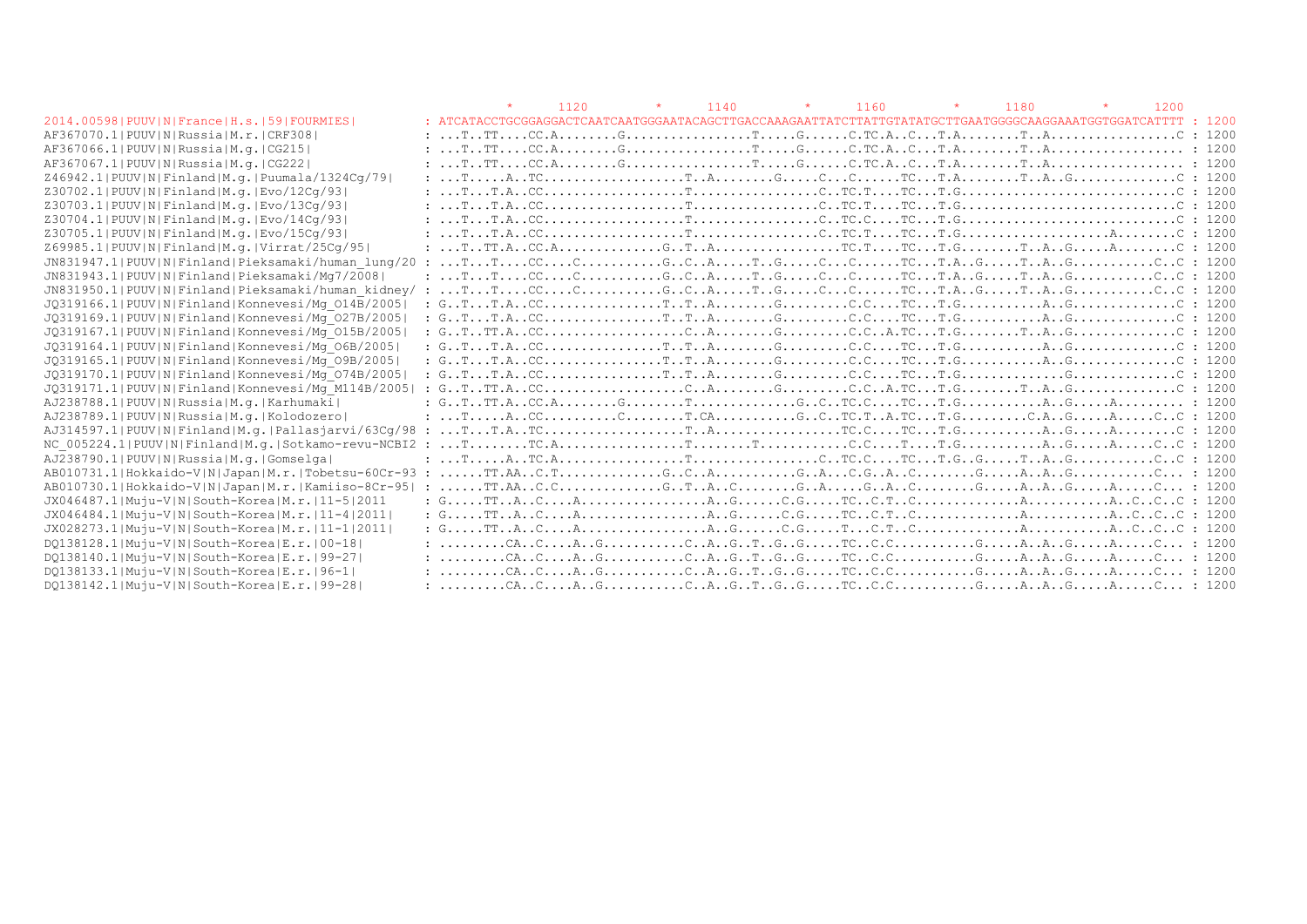|                                                                |                                                                                                                                                                                                                                                                                                                                                                                                                                                                                 | 1220 | 1240 | 1260 | 1280 | 1300 |  |
|----------------------------------------------------------------|---------------------------------------------------------------------------------------------------------------------------------------------------------------------------------------------------------------------------------------------------------------------------------------------------------------------------------------------------------------------------------------------------------------------------------------------------------------------------------|------|------|------|------|------|--|
| 2014.00598   PUUV   N   France   H.s.   59   FOURMIES          |                                                                                                                                                                                                                                                                                                                                                                                                                                                                                 |      |      |      |      |      |  |
| 2014.002331PUUVINIFranceIH.s.1591FOURMIES                      | $: \ldots . \texttt{r}, \ldots . \texttt{r}, \ldots . \texttt{r}, \ldots . \texttt{r}, \ldots . \texttt{r}, \ldots . \texttt{r}, \ldots . \texttt{r}, \ldots . \texttt{r}, \ldots . \texttt{r}, \ldots . \texttt{r}, \ldots . \texttt{r}, \ldots . \texttt{r}, \ldots . \texttt{r}, \ldots . \texttt{r}, \ldots . \texttt{r}, \ldots . \texttt{r}, \ldots . \texttt{r}, \ldots . \texttt{r}, \ldots . \texttt{r}, \ldots . \texttt{r}, \ldots . \texttt{r}, \ldots . \texttt{r$ |      |      |      |      |      |  |
| 2014.00097   PUUV   N   France   H.s.   02   SAINT-MICHEL      |                                                                                                                                                                                                                                                                                                                                                                                                                                                                                 |      |      |      |      |      |  |
| 2014.00488   PUUV   N   France   H.s.   08   SIGNY-LE-PETIT    |                                                                                                                                                                                                                                                                                                                                                                                                                                                                                 |      |      |      |      |      |  |
| 2014.00613  PUUV   N   France   H.s.   59   FOURMIES           |                                                                                                                                                                                                                                                                                                                                                                                                                                                                                 |      |      |      |      |      |  |
| 2015.00402   PUUV   N   France   H.s.   08   CHARLEVILLE-MEZIE |                                                                                                                                                                                                                                                                                                                                                                                                                                                                                 |      |      |      |      |      |  |
| 2015.00422 PUUV N France H.s. 59 ANOR                          |                                                                                                                                                                                                                                                                                                                                                                                                                                                                                 |      |      |      |      |      |  |
| 2015.00488   PUUV   N   France   H.s.   08   SEDAN             |                                                                                                                                                                                                                                                                                                                                                                                                                                                                                 |      |      |      |      |      |  |
| 2015.00498   PUUV   N   France   H.s.   08   REMILLY-AILLICOUR |                                                                                                                                                                                                                                                                                                                                                                                                                                                                                 |      |      |      |      |      |  |
| 2016.00295   PUUV   N   France   H.s.   08   CORNY-MACHEROMENI |                                                                                                                                                                                                                                                                                                                                                                                                                                                                                 |      |      |      |      |      |  |
| 2016.00333 PUUV N France H.s. 59 FOURMIES                      |                                                                                                                                                                                                                                                                                                                                                                                                                                                                                 |      |      |      |      |      |  |
| 2016.00345 PUUV N France H.s.  59 FOURMIES                     |                                                                                                                                                                                                                                                                                                                                                                                                                                                                                 |      |      |      |      |      |  |
| 2016.00357 PUUV N France H.s. 02 HIRSON                        |                                                                                                                                                                                                                                                                                                                                                                                                                                                                                 |      |      |      |      |      |  |
| 2016.00427 PUUV N France H.s. 59 FOURMIES                      |                                                                                                                                                                                                                                                                                                                                                                                                                                                                                 |      |      |      |      |      |  |
| 2016.00469   PUUV   N   France   H.s.   02   PREMONTRE         |                                                                                                                                                                                                                                                                                                                                                                                                                                                                                 |      |      |      |      |      |  |
|                                                                |                                                                                                                                                                                                                                                                                                                                                                                                                                                                                 |      |      |      |      |      |  |
| 2014.000531PUUVINIFranceIH.s.1081SECHEVAL                      |                                                                                                                                                                                                                                                                                                                                                                                                                                                                                 |      |      |      |      |      |  |
| KT247593.1 PUUV N France M.q. 08 Ardennes/Mq75/201 :           |                                                                                                                                                                                                                                                                                                                                                                                                                                                                                 |      |      |      |      |      |  |
|                                                                |                                                                                                                                                                                                                                                                                                                                                                                                                                                                                 |      |      |      |      |      |  |
| 2015.00019   PUUV   N   France   H.s.   08   ETEIGNIERES       |                                                                                                                                                                                                                                                                                                                                                                                                                                                                                 |      |      |      |      |      |  |
| 2016.00239   PUUV   N   France   H.s.   08   VIREUX-MOLHAIN    |                                                                                                                                                                                                                                                                                                                                                                                                                                                                                 |      |      |      |      |      |  |
| 2015.00329   PUUV   N   France   H.s.   08   BOGNY-SUR-MEUSE   |                                                                                                                                                                                                                                                                                                                                                                                                                                                                                 |      |      |      |      |      |  |
| 2014.00209 PUUV N France H.s. 08 TREMBLOIS-LES-ROC             | 1300                                                                                                                                                                                                                                                                                                                                                                                                                                                                            |      |      |      |      |      |  |
| 2015.00456 PUUV N France H.s. 94 ALFORTVILLE                   |                                                                                                                                                                                                                                                                                                                                                                                                                                                                                 |      |      |      |      |      |  |
| 2012.00018   PUUV   N   France   H.s.   08   ROCROI            |                                                                                                                                                                                                                                                                                                                                                                                                                                                                                 |      |      |      |      |      |  |
| AJ277032.1 PUUV N Belgium M.g. Momignies/47Cq/96               | $: \ldots, \text{T}, \ldots, \text{C}, \ldots, \text{C}, \ldots, \text{C}, \ldots, \text{C}, \ldots, \text{C}, \ldots, \text{C}, \ldots, \text{C}, \ldots, \text{C}, \ldots, \text{C}, \ldots, \text{C}, \ldots, \text{C}, \ldots, \text{C}, \ldots, \text{C}, \ldots, \text{C}, \ldots, \text{C}, \ldots, \text{C}, \ldots, \text{C}, \ldots, \text{C}, \ldots, \text{C}, \ldots, \text{C}, \ldots, \text{C}, \ldots, \text{C}, \ldots, \text{C}, \ldots,$                     |      |      |      |      |      |  |
| AJ277034.1 PUUV N Belgium M.g. Couvin/59Cq/97                  |                                                                                                                                                                                                                                                                                                                                                                                                                                                                                 |      |      |      |      |      |  |
| AJ277033.1 PUUV N Belgium M.g. Momignies/55Cq/96               |                                                                                                                                                                                                                                                                                                                                                                                                                                                                                 |      |      |      |      |      |  |
| 2012.00638   PUUV   N   France   H.s.   08   GIVET             | $: \ldots, \text{T}, \ldots, \ldots, \text{C}, \ldots, \text{A}, \ldots, \text{C}, \ldots, \text{C}, \ldots, \text{C}, \ldots, \text{C}, \ldots, \text{C}, \ldots, \text{C}, \ldots, \text{C}, \ldots, \text{C}, \ldots, \text{C}, \ldots, \text{C}, \ldots, \text{C}, \text{C}, \ldots, \text{C}, \ldots, \text{C}, \ldots, \text{C}, \ldots, \text{C}, \ldots, \text{C}, \ldots, \text{C}, \ldots, \text{C}, \ldots, \text{C}, \ldots, \text{C}, \ldots,$                     |      |      |      |      |      |  |
| 2015.00328   PUUV   N   France   H.s.   08   VRIGNE-MEUSE      |                                                                                                                                                                                                                                                                                                                                                                                                                                                                                 |      |      |      |      |      |  |
| 2015.00419 PUUV N France H.s. 08 DOUZY                         | $: \ldots \ldots \ldots \ldots \ldots \ldots$                                                                                                                                                                                                                                                                                                                                                                                                                                   |      |      |      |      |      |  |
| 2016.00310   PUUV   N   France   H.s.   08   THIN-LE-MOUTIER   |                                                                                                                                                                                                                                                                                                                                                                                                                                                                                 |      |      |      |      |      |  |
| AJ277030.1 PUUV N Belgium M.g. Thuin/33Cg/96                   | $: \ldots, \text{T}, \ldots, \text{C}, \ldots, \text{C}, \ldots, \text{C}, \ldots, \text{C}, \ldots, \text{C}, \ldots, \text{C}, \ldots, \text{C}, \ldots, \text{C}, \ldots, \text{T}, \ldots, \text{C}, \ldots, \text{C}, \ldots, \text{C}, \ldots, \text{C}, \ldots, \text{C}, \ldots, \text{C}, \ldots, \text{C}, \ldots, \text{C}, \ldots, \text{C}, \ldots, \text{C}, \ldots, \text{C}, \ldots, \text{C}, \ldots, \text{C}, \ldots, \text{C}, \ldots, \$                   |      |      |      |      |      |  |
| AJ238779.1 PUUV N Germany M.q. NRW/Cq-Erft                     |                                                                                                                                                                                                                                                                                                                                                                                                                                                                                 |      |      |      |      |      |  |
| 2014.00276  PUUV   N   France   H.s.   59   LILLE              |                                                                                                                                                                                                                                                                                                                                                                                                                                                                                 |      |      |      |      |      |  |
| U22423.1 PUUV N Belgium M.g. CG13891                           | $: \ldots, \mathbb{T}, \ldots, \mathbb{C}, \ldots, \mathbb{C}, \ldots, \mathbb{A}, \mathbb{C}, \ldots, \mathbb{C}, \ldots, \mathbb{A}, \mathbb{C}, \ldots, \mathbb{C}, \ldots, \mathbb{C}, \ldots, \mathbb{A}, \mathbb{A}, \mathbb{T}, \ldots, \ldots, \ldots, \mathbb{C}, \ldots, \mathbb{C}, \mathbb{C}$                                                                                                                                                                      |      |      |      |      |      |  |
| 2014.00321  PUUV   N   France   H.s.   59   FOURMIES           |                                                                                                                                                                                                                                                                                                                                                                                                                                                                                 |      |      |      |      |      |  |
|                                                                |                                                                                                                                                                                                                                                                                                                                                                                                                                                                                 |      |      |      |      |      |  |
| 2013.00250   PUUV   N   France   H.s.   62   VENDIN-LS-BTHUNE  |                                                                                                                                                                                                                                                                                                                                                                                                                                                                                 |      |      |      |      |      |  |
| 2016.00282   PUUV   N   France   H.s.   59   MORBECOUE         | $: \ldots, \mathbb{F} \ldots \mathbb{G} \ldots \ldots \mathbb{G} \ldots \mathbb{G} \ldots \mathbb{G} \ldots \mathbb{G} \ldots \mathbb{G} \ldots \mathbb{G} \ldots \mathbb{G} \ldots \mathbb{G} \ldots \mathbb{G} \ldots \mathbb{G} \ldots \mathbb{G} \ldots \mathbb{G} \ldots \mathbb{G} \ldots \mathbb{G} \ldots \mathbb{G} \ldots \mathbb{G} \ldots \mathbb{G} \ldots \mathbb{G} \ldots \mathbb{G} \ldots \mathbb{G} \ldots \mathbb{G} \ldots \mathbb{G$                      |      |      |      |      |      |  |
|                                                                |                                                                                                                                                                                                                                                                                                                                                                                                                                                                                 |      |      |      |      |      |  |
| 2014.00153 PUUV N France H.s. 02 BUIRONFOSSE                   |                                                                                                                                                                                                                                                                                                                                                                                                                                                                                 |      |      |      |      |      |  |
| 2014.00171 PUUV N France H.s. 59 SAINT-SAULVE                  |                                                                                                                                                                                                                                                                                                                                                                                                                                                                                 |      |      |      |      |      |  |
|                                                                |                                                                                                                                                                                                                                                                                                                                                                                                                                                                                 |      |      |      |      |      |  |
|                                                                |                                                                                                                                                                                                                                                                                                                                                                                                                                                                                 |      |      |      |      |      |  |
| 2014.00499 PUUV N France H.s. 94 CHAMPIGNY-SUR-MAR             |                                                                                                                                                                                                                                                                                                                                                                                                                                                                                 |      |      |      |      |      |  |
| 2012.00057 PUUV N France H.s. 59 COUSOLRE                      |                                                                                                                                                                                                                                                                                                                                                                                                                                                                                 |      |      |      |      |      |  |
| 2012.00349   PUUV   N   France   H.s.   02   ENGLANCOURT       |                                                                                                                                                                                                                                                                                                                                                                                                                                                                                 |      |      |      |      |      |  |
| 2014.00135 PUUV N France H.s.   02 ATHIES-SOUS-LAON            |                                                                                                                                                                                                                                                                                                                                                                                                                                                                                 |      |      |      |      |      |  |
| 2014.00184   PUUV   N   France   H.s.   59   FOURMIES          |                                                                                                                                                                                                                                                                                                                                                                                                                                                                                 |      |      |      |      |      |  |
| 2016.00182   PUUV   N   France   H.s.   08   BOULZICOURT       |                                                                                                                                                                                                                                                                                                                                                                                                                                                                                 |      |      |      |      |      |  |
| 2016.00286   PUUV   N   France   H.s.   02   TRUCY             |                                                                                                                                                                                                                                                                                                                                                                                                                                                                                 |      |      |      |      |      |  |
| 2016.00325 PUUV N France H.s. 59 AULNOYE-AYMERIES              |                                                                                                                                                                                                                                                                                                                                                                                                                                                                                 |      |      |      |      |      |  |
| 2016.00452   PUUV   N   France   H.s.   02   LAON              |                                                                                                                                                                                                                                                                                                                                                                                                                                                                                 |      |      |      |      |      |  |
| 2016.00467 PUUV N France H.s. 02 AISNE                         | : $T_{\rm t}$ , $T_{\rm t}$ , $T_{\rm t}$ , $T_{\rm t}$ , $T_{\rm t}$ , $T_{\rm t}$ , $T_{\rm t}$ , $T_{\rm t}$ , $T_{\rm t}$ , $T_{\rm t}$ , $T_{\rm t}$ , $T_{\rm t}$ , $T_{\rm t}$ , $T_{\rm t}$ , $T_{\rm t}$ , $T_{\rm t}$ , $T_{\rm t}$ , $T_{\rm t}$ , $T_{\rm t}$ , $T_{\rm t}$ , $T_{\rm t}$ , $T_{\rm t}$ ,                                                                                                                                                           |      |      |      |      |      |  |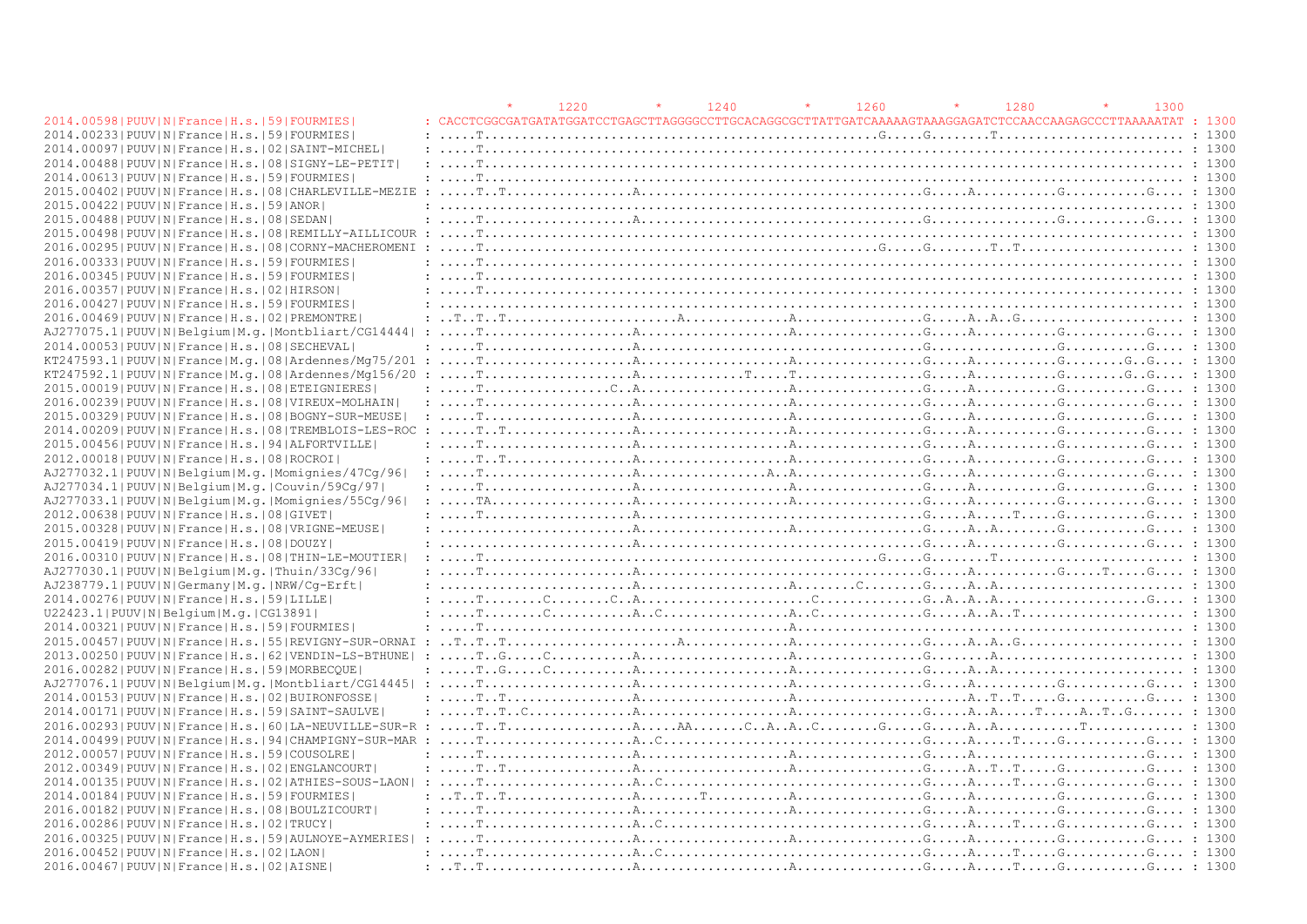|                                                                                                  |                                                                                                                                                                                                                                                                                                                                                                                                                                                             | 1220 | 1240 | 1260 | 1280 | 1300 |        |
|--------------------------------------------------------------------------------------------------|-------------------------------------------------------------------------------------------------------------------------------------------------------------------------------------------------------------------------------------------------------------------------------------------------------------------------------------------------------------------------------------------------------------------------------------------------------------|------|------|------|------|------|--------|
| 2014.00598   PUUV   N   France   H.s.   59   FOURMIES                                            |                                                                                                                                                                                                                                                                                                                                                                                                                                                             |      |      |      |      |      | : 1300 |
| 2015.00657 PUUV N France H.s. 02 CILLY                                                           | $: \ldots, \mathbb{T}, \ldots, \ldots, \mathbb{C}, \ldots, \ldots, \mathbb{A}, \ldots, \mathbb{A}, \ldots, \mathbb{A}, \ldots, \mathbb{A}, \ldots, \mathbb{A}, \ldots, \mathbb{A}, \ldots, \mathbb{A}, \ldots, \mathbb{A}, \ldots, \mathbb{A}, \ldots, \mathbb{A}, \ldots, \mathbb{A}, \ldots, \mathbb{A}, \ldots, \mathbb{A}, \ldots, \mathbb{A}, \ldots, \mathbb{A}, \ldots, \mathbb{A}, \ldots, \mathbb{A}, \ldots, \mathbb{A}, \ldots, \mathbb{A}, \ld$ |      |      |      |      |      |        |
| 2015.00526   PUUV   N   France   H.s.   08   MONTHERME                                           |                                                                                                                                                                                                                                                                                                                                                                                                                                                             |      |      |      |      |      |        |
| 2015.00045 PUUV N France H.s. 59 FOURMIES                                                        |                                                                                                                                                                                                                                                                                                                                                                                                                                                             |      |      |      |      |      |        |
| 2015.00430   PUUV   N   France   H.s.   02   MONTCORNET                                          |                                                                                                                                                                                                                                                                                                                                                                                                                                                             |      |      |      |      |      |        |
| 2016.00311 PUUV N France H.s. 02 LAON                                                            | $: \ldots, \text{T}, \ldots, \ldots, \text{C}, \ldots, \text{C}, \ldots, \text{C}, \ldots, \text{C}, \ldots, \text{C}, \ldots, \text{C}, \ldots, \text{C}, \ldots, \text{C}, \ldots, \text{C}, \ldots, \text{C}, \ldots, \text{C}, \ldots, \text{C}, \ldots, \text{C}, \ldots, \text{C}, \ldots, \text{C}, \ldots, \text{C}, \ldots, \text{C}, \ldots, \text{C}, \ldots, \text{C}, \ldots, \text{C}, \ldots, \text{C}, \ldots, \text{C}, \ldots, \text{C},$ |      |      |      |      |      |        |
| AJ277031.1 PUUV N Belgium M.g. Montbliart/23Cq/96                                                |                                                                                                                                                                                                                                                                                                                                                                                                                                                             |      |      |      |      |      |        |
| 2016.00326  PUUV   N   France   H.s.   02   LAON                                                 |                                                                                                                                                                                                                                                                                                                                                                                                                                                             |      |      |      |      |      |        |
| 2016.00353 PUUV N France H.s. 02 CESSIERES                                                       |                                                                                                                                                                                                                                                                                                                                                                                                                                                             |      |      |      |      |      |        |
| 2012.00061   PUUV   N   France   H.s.   02   LANISCOURT                                          | $: \ldots, \text{T}, \ldots, \ldots, \text{C}, \ldots, \text{C}, \ldots, \text{C}, \ldots, \text{C}, \ldots, \text{C}, \ldots, \text{C}, \ldots, \text{C}, \ldots, \text{C}, \ldots, \text{C}, \ldots, \text{C}, \ldots, \text{C}, \ldots, \text{C}, \ldots, \text{C}, \ldots, \text{C}, \ldots, \text{C}, \ldots, \text{C}, \ldots, \text{C}, \ldots, \text{C}, \ldots, \text{C}, \ldots, \text{C}, \ldots, \text{C}, \ldots, \text{C}, \ldots, \text{C},$ |      |      |      |      |      |        |
| 2014.00174   PUUV   N   France   H.s.   02   ST-ERME-OUTRE-ET- :                                 |                                                                                                                                                                                                                                                                                                                                                                                                                                                             |      |      |      |      |      |        |
| 2016.00268   PUUV   N   France   H.s.   02   PRESLES-ET-THIERN<br>$\cdot$ .                      |                                                                                                                                                                                                                                                                                                                                                                                                                                                             |      |      |      |      |      |        |
| 2015.00660   PUUV   N   France   H.s.   02   VIC-SUR-AISNE                                       |                                                                                                                                                                                                                                                                                                                                                                                                                                                             |      |      |      |      |      |        |
| 2012.00025 PUUV N France H.s. 51 SAINTE-MENEHOULD                                                |                                                                                                                                                                                                                                                                                                                                                                                                                                                             |      |      |      |      |      |        |
| 2015.00665  PUUV   N   France   H.s.   51   REIMS                                                | $: \ldots, G, T, \ldots, C, \ldots, \ldots, A, C, A, \ldots, \ldots, A, A, \ldots, \ldots, G, G, G, A, A, A, A, A, T, \ldots, \ldots, T, \ldots, \ldots, 1300$                                                                                                                                                                                                                                                                                              |      |      |      |      |      |        |
|                                                                                                  |                                                                                                                                                                                                                                                                                                                                                                                                                                                             |      |      |      |      |      |        |
| 2012.00123  PUUV   N   France   H.s.   55   BAR-LE-DUC                                           | $\ldots$ $\ldots$ $\ldots$ $\ldots$ $\ldots$ $\ldots$ $\ldots$ $\ldots$ $\ldots$ $\ldots$ $\ldots$ $\ldots$ $\ldots$ $\ldots$ $\ldots$ $\ldots$ $\ldots$ $\ldots$ $\ldots$ $\ldots$ $\ldots$ $\ldots$ $\ldots$ $\ldots$ $\ldots$ $\ldots$ $\ldots$ $\ldots$ $\ldots$ $\ldots$ $\ldots$ $\ldots$ $\ldots$ $\ldots$ $\ldots$ $\ldots$ $\ldots$                                                                                                                |      |      |      |      |      |        |
| 2012.00278   PUUV   N   France   H.s.   51   REIMS                                               |                                                                                                                                                                                                                                                                                                                                                                                                                                                             |      |      |      |      |      |        |
| 2015.00185 PUUV N France H.s. 68 FELLERING                                                       | 1.300                                                                                                                                                                                                                                                                                                                                                                                                                                                       |      |      |      |      |      |        |
| KJ994776.1  PUUV   N   Germany   M.g.   Mu / 07 / 1219   2007                                    |                                                                                                                                                                                                                                                                                                                                                                                                                                                             |      |      |      |      |      |        |
| 2012.00086 PUUV N France H.s 58 CHEVROCHES                                                       |                                                                                                                                                                                                                                                                                                                                                                                                                                                             |      |      |      |      |      |        |
|                                                                                                  |                                                                                                                                                                                                                                                                                                                                                                                                                                                             |      |      |      |      |      |        |
| $KT247594.1 PUUV N France M,q. 45 Orleans/Mq23/2010$                                             |                                                                                                                                                                                                                                                                                                                                                                                                                                                             |      |      |      |      |      |        |
|                                                                                                  |                                                                                                                                                                                                                                                                                                                                                                                                                                                             |      |      |      |      |      |        |
| 2012.00301 PUUV N France H.s. 25 MOUTHE                                                          |                                                                                                                                                                                                                                                                                                                                                                                                                                                             |      |      |      |      |      |        |
|                                                                                                  |                                                                                                                                                                                                                                                                                                                                                                                                                                                             |      |      |      |      |      |        |
| KT247597.1 PUUV N France M.q. 39 Jura/Mq214/2010                                                 |                                                                                                                                                                                                                                                                                                                                                                                                                                                             |      |      |      |      |      |        |
| KT247596.2 PUUV N France M.q. 39 Jura/Mq2/2010                                                   |                                                                                                                                                                                                                                                                                                                                                                                                                                                             |      |      |      |      |      |        |
| 2012.00102 PUUV N France H.s. 39 COISERETTE                                                      |                                                                                                                                                                                                                                                                                                                                                                                                                                                             |      |      |      |      |      |        |
| 2012.00536  PUUV  N   France   H.s.   39   LA-PESSE                                              |                                                                                                                                                                                                                                                                                                                                                                                                                                                             |      |      |      |      |      |        |
| 2014.00622 PUUV N France H.s.   39 ARBOIS                                                        |                                                                                                                                                                                                                                                                                                                                                                                                                                                             |      |      |      |      |      |        |
| 2015.00567 PUUV N France H.s. 70 RIOZ                                                            |                                                                                                                                                                                                                                                                                                                                                                                                                                                             |      |      |      |      |      |        |
| 2014.00637 PUUV N France H.s. 25 SAULES                                                          | $: $ T $G$ T $C$                                                                                                                                                                                                                                                                                                                                                                                                                                            |      |      |      |      |      |        |
| 2012.00396 PUUV   N   France   H.s.   39   SAINT-CLAUDE                                          |                                                                                                                                                                                                                                                                                                                                                                                                                                                             |      |      |      |      |      |        |
|                                                                                                  |                                                                                                                                                                                                                                                                                                                                                                                                                                                             |      |      |      |      |      |        |
| 2014.00120 PUUV N France H.s. 38 LE-MOUTARET<br>2015.00153 PUUV N France H.s. 73 GREZY-SUR-ISERE | $\ldots$ $\ldots$ $\ldots$ $\ldots$ $\ldots$ $\ldots$ $\ldots$ $\ldots$ $\ldots$ $\ldots$ $\ldots$ $\ldots$ $\ldots$ $\ldots$ $\ldots$ $\ldots$ $\ldots$ $\ldots$ $\ldots$ $\ldots$ $\ldots$ $\ldots$ $\ldots$ $\ldots$ $\ldots$ $\ldots$ $\ldots$ $\ldots$ $\ldots$ $\ldots$ $\ldots$ $\ldots$ $\ldots$ $\ldots$ $\ldots$ $\ldots$ $\ldots$                                                                                                                |      |      |      |      |      |        |
|                                                                                                  |                                                                                                                                                                                                                                                                                                                                                                                                                                                             |      |      |      |      |      |        |
| 2015.00504   PUUV   N   France   H.s.   70   RONCHAMP                                            | $\ldots$ $\ldots$ $\ldots$ $\ldots$ $\ldots$ $\ldots$ $\ldots$ $\ldots$ $\ldots$ $\ldots$ $\ldots$ $\ldots$ $\ldots$ $\ldots$ $\ldots$ $\ldots$ $\ldots$ $\ldots$ $\ldots$ $\ldots$ $\ldots$ $\ldots$ $\ldots$ $\ldots$ $\ldots$ $\ldots$ $\ldots$ $\ldots$ $\ldots$ $\ldots$ $\ldots$ $\ldots$ $\ldots$ $\ldots$ $\ldots$ $\ldots$ $\ldots$                                                                                                                |      |      |      |      |      |        |
| 2016.00275   PUUV   N   France   H.s.   21   JALLANGES                                           |                                                                                                                                                                                                                                                                                                                                                                                                                                                             |      |      |      |      |      |        |
| 2016.00320 PUUV N France H.s. 25 SAINT-VIT                                                       | $\ldots$ $\ldots$ $\ldots$ $\ldots$ $\ldots$ $\ldots$ $\ldots$ $\ldots$ $\ldots$ $\ldots$ $\ldots$ $\ldots$ $\ldots$ $\ldots$ $\ldots$ $\ldots$ $\ldots$ $\ldots$ $\ldots$ $\ldots$ $\ldots$ $\ldots$ $\ldots$ $\ldots$ $\ldots$ $\ldots$ $\ldots$ $\ldots$ $\ldots$ $\ldots$ $\ldots$ $\ldots$ $\ldots$ $\ldots$ $\ldots$ $\ldots$ $\ldots$                                                                                                                |      |      |      |      |      |        |
| 2015.00410 PUUV N France H.s. 70 ANGIREY                                                         |                                                                                                                                                                                                                                                                                                                                                                                                                                                             |      |      |      |      |      |        |
| DO016430.2   PUUV   N   Germany   M.g.   Bavaria/CG33/04                                         |                                                                                                                                                                                                                                                                                                                                                                                                                                                             |      |      |      |      |      |        |
| DO016432.2   PUUV   N   Germany   M.q.   Bavaria/CG41/04                                         | $\ldots$ $\ldots$ $\ldots$ $\ldots$ $\ldots$ $\ldots$ $\ldots$ $\ldots$ $\ldots$ $\ldots$ $\ldots$ $\ldots$ $\ldots$ $\ldots$ $\ldots$ $\ldots$ $\ldots$ $\ldots$ $\ldots$ $\ldots$ $\ldots$ $\ldots$ $\ldots$ $\ldots$ $\ldots$ $\ldots$ $\ldots$ $\ldots$ $\ldots$ $\ldots$ $\ldots$ $\ldots$ $\ldots$ $\ldots$ $\ldots$ $\ldots$ $\ldots$                                                                                                                |      |      |      |      |      |        |
| AY954723.2   PUUV   N   Germany   M.g.   Bavaria-CG34/04                                         |                                                                                                                                                                                                                                                                                                                                                                                                                                                             |      |      |      |      |      |        |
| AY954722.2   PUUV   N   Germany   M. g.   Bavaria-CG9/04                                         | $\ldots$ $T \ldots G \ldots T \ldots C \ldots C \ldots A \ldots A \ldots A \ldots A \ldots A \ldots A \ldots C \ldots C \ldots C \ldots C \ldots A \ldots A \ldots A \ldots T \ldots T \ldots G \ldots \ldots G \ldots \ldots$                                                                                                                                                                                                                              |      |      |      |      |      |        |
| 2012.00402   PUUV   N   France   H.s.   60   GOUVIEUX                                            |                                                                                                                                                                                                                                                                                                                                                                                                                                                             |      |      |      |      |      |        |
| 2014.00540 PUUV N France H.s. 60 CHAMBLY                                                         |                                                                                                                                                                                                                                                                                                                                                                                                                                                             |      |      |      |      |      |        |
| AJ314600.1 PUUV N Balkan M.q. Balkan-1                                                           | $\ldots$ $\ldots$ $\ldots$ $\ldots$ $\ldots$ $\ldots$ $\ldots$ $\ldots$ $\ldots$ $\ldots$ $\ldots$ $\ldots$ $\ldots$ $\ldots$ $\ldots$ $\ldots$ $\ldots$ $\ldots$ $\ldots$ $\ldots$ $\ldots$ $\ldots$ $\ldots$ $\ldots$ $\ldots$ $\ldots$ $\ldots$ $\ldots$ $\ldots$ $\ldots$ $\ldots$ $\ldots$ $\ldots$ $\ldots$ $\ldots$ $\ldots$ $\ldots$                                                                                                                |      |      |      |      |      |        |
| AJ314601.1 PUUV N Balkan M.g. Balkan-2                                                           |                                                                                                                                                                                                                                                                                                                                                                                                                                                             |      |      |      |      |      |        |
| FN377821.1 PUUV N Hungary M.g. Mg9/HungaryTR17/00                                                | $: \ldots$ $\overline{T} \ldots \overline{T} \ldots \overline{T} \ldots \overline{T} \ldots \ldots$ $: \ldots$ $: \ldots$ $\Delta \ldots \overline{C} \ldots \overline{A} \ldots \overline{C} \ldots \overline{C} \ldots \overline{C} \ldots \overline{C} \ldots \ldots \overline{C} \ldots \ldots \ldots \overline{A} \ldots \overline{T} \ldots \ldots \overline{C} \ldots \ldots \ldots \overline{C} \ldots \ldots \ldots$                               |      |      |      |      |      |        |
| FN377822.1 PUUV N Hungary M.g. Mg23/HungaryTR17/00                                               | $\ldots$ , $\ldots$ , $\ldots$ , $\ldots$ , $\ldots$ , $\ldots$ $\ldots$ $\ldots$ $\ldots$ $\ldots$ $\ldots$ $\ldots$ $\ldots$ $\ldots$ $\ldots$ $\ldots$ $\ldots$ $\ldots$ $\ldots$ $\ldots$ $\ldots$ $\ldots$ $\ldots$ $\ldots$ $\ldots$ $\ldots$ $\ldots$ $\ldots$ $\ldots$ $\ldots$ $\ldots$ $\ldots$ $\ldots$ $\ldots$ $\ldots$                                                                                                                        |      |      |      |      |      |        |
| GQ339473.1 PUUV N Sweden M.g. Kiviniemi/Mg3/05                                                   |                                                                                                                                                                                                                                                                                                                                                                                                                                                             |      |      |      |      |      |        |
| GO339474.1 PUUV N Sweden M.g. Kiviniemi/Mg5/05                                                   |                                                                                                                                                                                                                                                                                                                                                                                                                                                             |      |      |      |      |      |        |
| GQ339475.1 PUUV N Sweden M.g. Kiviniemi/Mg6/05                                                   |                                                                                                                                                                                                                                                                                                                                                                                                                                                             |      |      |      |      |      |        |
| GO339476.1 PUUV N Sweden M.g. Aijajarvi/Mg7/05                                                   |                                                                                                                                                                                                                                                                                                                                                                                                                                                             |      |      |      |      |      |        |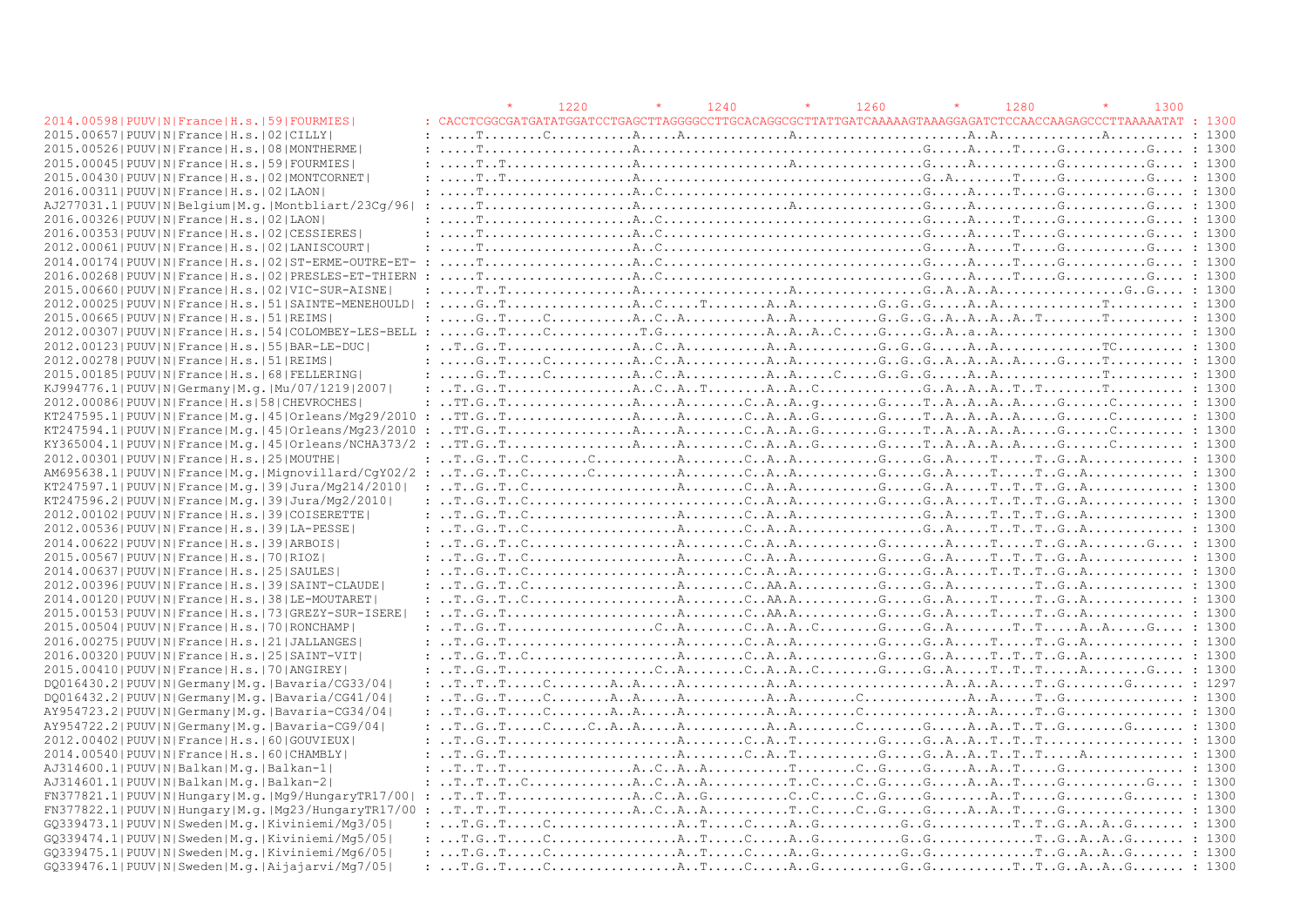#### 2014.00598| PUUV|N|France|H.s.|59|FOURMIES|

|                                                  |  | 1220 | 1240 | 1260 | 1280                                                                                                                                                                                                                                                      | 1300 |  |
|--------------------------------------------------|--|------|------|------|-----------------------------------------------------------------------------------------------------------------------------------------------------------------------------------------------------------------------------------------------------------|------|--|
| 2014.00598 PUUV N France H.s. 59 FOURMIES        |  |      |      |      |                                                                                                                                                                                                                                                           |      |  |
| GQ339477.1 PUUV N Sweden M.g. Aijajarvi/Mg9/05   |  |      |      |      |                                                                                                                                                                                                                                                           |      |  |
| GQ339478.1 PUUV N Sweden M.g. Jockfall/Mg12/05   |  |      |      |      |                                                                                                                                                                                                                                                           |      |  |
| GQ339482.1 PUUV N Sweden M.g. Kalvudden/Mg22/05  |  |      |      |      |                                                                                                                                                                                                                                                           |      |  |
| GQ339479.1 PUUV N Sweden M.q. Moskosel/Mq17/05   |  |      |      |      |                                                                                                                                                                                                                                                           |      |  |
| GQ339481.1 PUUV N Sweden M.q. Ljustrask/Mq20/05  |  |      |      |      |                                                                                                                                                                                                                                                           |      |  |
| GQ339480.1 PUUV N Sweden M.g. Gyttjea/Mg19/05    |  |      |      |      |                                                                                                                                                                                                                                                           |      |  |
| AY526219.1 PUUV N Sweden Human Umea/hu           |  |      |      |      |                                                                                                                                                                                                                                                           |      |  |
| AJ223380.1 PUUV N Sweden M.g. Tavelsjo/Cg81/94   |  |      |      |      |                                                                                                                                                                                                                                                           |      |  |
| U14137.1 PUUV N Bosnia-H. M.q. Vranica           |  |      |      |      |                                                                                                                                                                                                                                                           |      |  |
| AJ223371.1 PUUV N Sweden M.g. Huggberget/Cg36/94 |  |      |      |      |                                                                                                                                                                                                                                                           |      |  |
| Z48586.1 PUUV N Sweden M.g. Vindeln/L20Cg/83     |  |      |      |      |                                                                                                                                                                                                                                                           |      |  |
| AJ223374.1 PUUV N Sweden M.g. Mellansel/Cg47/94  |  |      |      |      |                                                                                                                                                                                                                                                           |      |  |
| AJ223375.1 PUUV N Sweden M.g. Mellansel/Cg49/94  |  |      |      |      |                                                                                                                                                                                                                                                           |      |  |
| AJ238791.1 PUUV N Denmark M.q. Fyn/19            |  |      |      |      |                                                                                                                                                                                                                                                           |      |  |
| AJ278092.1 PUUV N Denmark M.q. Fyn47             |  |      |      |      |                                                                                                                                                                                                                                                           |      |  |
| AJ278093.1 PUUV N Denmark M.g. Fyn131            |  |      |      |      |                                                                                                                                                                                                                                                           |      |  |
| AJ223368.1 PUUV N Norway M.g. Eidsvoll/1124v     |  |      |      |      |                                                                                                                                                                                                                                                           |      |  |
| AJ223369.1 PUUV N Norway M.g. Eidsvoll/Cq1138/87 |  |      |      |      |                                                                                                                                                                                                                                                           |      |  |
| JN657228.1 PUUV N Latvia M.g. Jelgava/Mg149/2008 |  |      |      |      |                                                                                                                                                                                                                                                           |      |  |
| KX757839.1 PUUV N Lithuania M.g. LT15/164 2015   |  |      |      |      |                                                                                                                                                                                                                                                           |      |  |
| KX757840.1 PUUV N Lithuania M.g. LT15/174 2015   |  |      |      |      |                                                                                                                                                                                                                                                           |      |  |
| KX815394.1 PUUV N Poland M.g. KS13/855 2009      |  |      |      |      |                                                                                                                                                                                                                                                           |      |  |
| KX757841.1 PUUV N Lithuania M.g. LT15/201 2015   |  |      |      |      |                                                                                                                                                                                                                                                           |      |  |
| AJ314598.1 PUUV N Russia M.q. Baltic/49Cq/00     |  |      |      |      |                                                                                                                                                                                                                                                           |      |  |
| AJ314599.1 PUUV N Russia M.g. Baltic/205Cg/00    |  |      |      |      |                                                                                                                                                                                                                                                           |      |  |
| JN657229.1 PUUV N Latvia M.g. Madona/Mg99/2008   |  |      |      |      |                                                                                                                                                                                                                                                           |      |  |
| JN657232.1 PUUV N Latvia M.g. Madona/Mg233/2008  |  |      |      |      |                                                                                                                                                                                                                                                           |      |  |
| JN657230.1 PUUV N Latvia M.g. Jelgava/Mg136/2008 |  |      |      |      |                                                                                                                                                                                                                                                           |      |  |
| JN657231.1 PUUV N Latvia M.g. Jelgava/Mg140/2008 |  |      |      |      |                                                                                                                                                                                                                                                           |      |  |
| Z30707.1 PUUV N Russia M.g. Udmurtia/458Cg/88    |  |      |      |      |                                                                                                                                                                                                                                                           |      |  |
| Z30706.1 PUUV N Russia M.g. Udmurtia/444Cg/88    |  |      |      |      |                                                                                                                                                                                                                                                           |      |  |
| Z84204.1 PUUV N Russia M.g. Kazan                |  |      |      |      |                                                                                                                                                                                                                                                           |      |  |
| Z30708.1 PUUV N Russia M.g. Udmurtia/338Cg/92    |  |      |      |      |                                                                                                                                                                                                                                                           |      |  |
| Z21497.1 PUUV N Russia M.g. Udmurtia/894Cg/91    |  |      |      |      |                                                                                                                                                                                                                                                           |      |  |
| AB433843.2 PUUV N Russia M.g. Samara 49/CG/2005  |  |      |      |      |                                                                                                                                                                                                                                                           |      |  |
| AB433845.2 PUUV N Russia M.g. Samara 94/CG/2005  |  |      |      |      |                                                                                                                                                                                                                                                           |      |  |
| L11347.1 PUUV N Russia Human P360                |  |      |      |      | $: T. T. A. T. T. . A. . C. . A. . C. . G. . G. A. A. A. G. : 1300$                                                                                                                                                                                       |      |  |
| AB297665.2 PUUV N Russia M.g. DTK/Ufa-97 1997    |  |      |      |      |                                                                                                                                                                                                                                                           |      |  |
| M32750.1 PUUV N Russia M.g. CG1820               |  |      |      |      |                                                                                                                                                                                                                                                           |      |  |
| AF442613.1 PUUV N Russia M.q. CG17/Baskiria-2001 |  |      |      |      |                                                                                                                                                                                                                                                           |      |  |
| KX815395.1 PUUV N Poland M.g. KS14/118 2009      |  |      |      |      |                                                                                                                                                                                                                                                           |      |  |
| GQ339483.1 PUUV N Sweden M.g. Bergsjobo/Mg25/05  |  |      |      |      | $: T. A. A. A. G. . A. T. A. . C. . A. G. . A. G. G. A. . A. . A. . A. T. G. T. G. T. : 1300$                                                                                                                                                             |      |  |
| AJ223377.1 PUUV N Sweden M.g. Solleftea/Cq6/95   |  |      |      |      |                                                                                                                                                                                                                                                           |      |  |
| GQ339484.1 PUUV N Sweden M.g. Faboviken/Mg26/05  |  |      |      |      | $: T. A. . A. A. . A. . G. . A. T. G. . C. . A. . A. . G. G. . G. A. . A. . A. A. A. G. T. G. . T. : 1300$                                                                                                                                                |      |  |
| GQ339485.1 PUUV N Sweden M.q. Mangelbo/Mg1/05    |  |      |      |      |                                                                                                                                                                                                                                                           |      |  |
| GQ339486.1 PUUV N Sweden M.q. Munga/Mg2/05       |  |      |      |      |                                                                                                                                                                                                                                                           |      |  |
| GQ339487.1 PUUV N Sweden M.g. Munga/Mg16/05      |  |      |      |      |                                                                                                                                                                                                                                                           |      |  |
| AJ223376.1 PUUV N Sweden M.g. Solleftea/Cq3/95   |  |      |      |      | $: \ldots A \ldots A \ldots \ldots \ldots C \ldots A \ldots A \ldots G \ldots T \ldots A \ldots A \ldots G \ldots C \ldots G \ldots G \ldots A \ldots A \ldots A \ldots \ldots T \ldots G \ldots T \ldots G \ldots T \ldots G \ldots T \ldots G \ldots T$ |      |  |
| AF367071.1 PUUV N Russia M.r. CRF366             |  |      |      |      |                                                                                                                                                                                                                                                           |      |  |
| AF367064.1 PUUV N Russia M.q. CG144              |  |      |      |      |                                                                                                                                                                                                                                                           |      |  |
| AF367065.1 PUUV N Russia M.g. CG168              |  |      |      |      |                                                                                                                                                                                                                                                           |      |  |
| AF367068.1 PUUV N Russia M.q. CG315              |  |      |      |      |                                                                                                                                                                                                                                                           |      |  |
| AF367069 11 PHHVINIRussialM r ICRF161            |  |      |      |      |                                                                                                                                                                                                                                                           |      |  |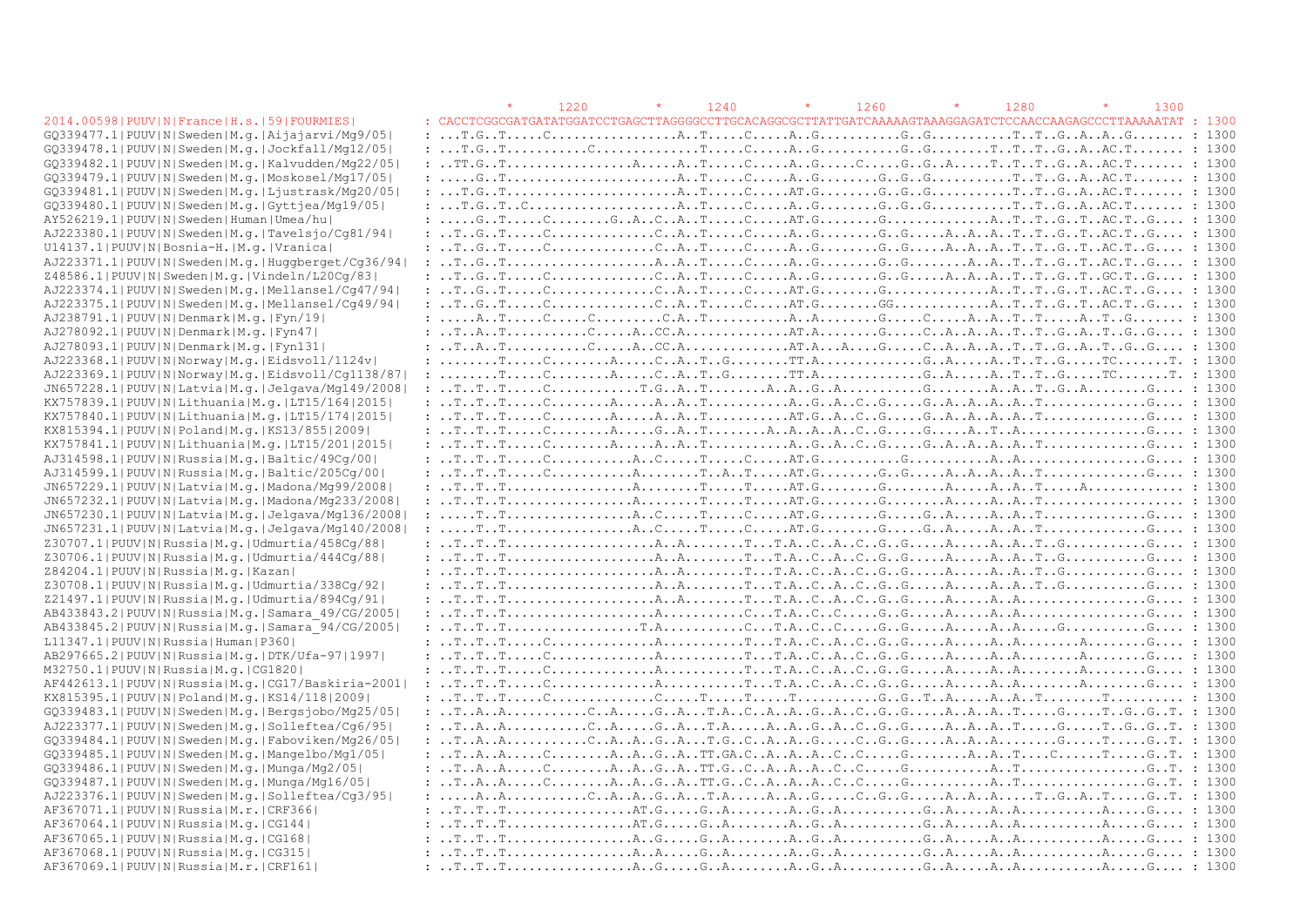|                                                        |                                                                                                                                                                                                                                                                                                                                                              | 1220 | $\star$ | 1240 | $\star$ | 1260 | 1280 | 1300 |        |
|--------------------------------------------------------|--------------------------------------------------------------------------------------------------------------------------------------------------------------------------------------------------------------------------------------------------------------------------------------------------------------------------------------------------------------|------|---------|------|---------|------|------|------|--------|
| 2014.00598   PUUV   N   France   H.s.   59   FOURMIES  |                                                                                                                                                                                                                                                                                                                                                              |      |         |      |         |      |      |      |        |
| AF367070.1 PUUV N Russia M.r. CRF308                   |                                                                                                                                                                                                                                                                                                                                                              |      |         |      |         |      |      |      |        |
| AF367066.1 PUUV N Russia M.g.   CG215                  |                                                                                                                                                                                                                                                                                                                                                              |      |         |      |         |      |      |      |        |
| AF367067.1  PUUV   N   Russia   M.q.   CG222           |                                                                                                                                                                                                                                                                                                                                                              |      |         |      |         |      |      |      |        |
| Z46942.1 PUUV N Finland M.g. Puumala/1324Cq/79         |                                                                                                                                                                                                                                                                                                                                                              |      |         |      |         |      |      |      |        |
| Z30702.1 PUUV N Finland M.g. Evo/12Cq/93               |                                                                                                                                                                                                                                                                                                                                                              |      |         |      |         |      |      |      |        |
| Z30703.1 PUUV N Finland M.g. Evo/13Cq/93               |                                                                                                                                                                                                                                                                                                                                                              |      |         |      |         |      |      |      |        |
| Z30704.1 PUUV N Finland M.g. Evo/14Cq/93               |                                                                                                                                                                                                                                                                                                                                                              |      |         |      |         |      |      |      |        |
| Z30705.1 PUUV N Finland M.g. Evo/15Cq/93               |                                                                                                                                                                                                                                                                                                                                                              |      |         |      |         |      |      |      |        |
| Z69985.1 PUUV N Finland M.g. Virrat/25Cq/95            | $: \ldots, \text{T, T, T, \ldots, \ldots, \ldots, A, \ldots, A, \ldots, \ldots, A, G, A, \ldots, G, G, \ldots, A, A, A, A, A, T, G, \ldots, A, \ldots, G, \ldots, I}$ 1300                                                                                                                                                                                   |      |         |      |         |      |      |      |        |
| JN831947.1 PUUV N Finland Pieksamaki/human lung/20     | $\mathbf{r}$                                                                                                                                                                                                                                                                                                                                                 |      |         |      |         |      |      |      |        |
| JN831943.1 PUUV N Finland Pieksamaki/Mq7/2008          |                                                                                                                                                                                                                                                                                                                                                              |      |         |      |         |      |      |      |        |
| JN831950.1 PUUV N Finland Pieksamaki/human kidney/:    |                                                                                                                                                                                                                                                                                                                                                              |      |         |      |         |      |      |      |        |
| JQ319166.1 PUUV N Finland Konnevesi/Mq 014B/2005       |                                                                                                                                                                                                                                                                                                                                                              |      |         |      |         |      |      |      |        |
| JQ319169.1 PUUV N Finland Konnevesi/Mq 027B/2005       | $: \ldots$ $: \ldots$ $: \ldots$ $: \ldots$ $: \ldots$ $: \ldots$ $: \ldots$ $: \ldots$ $: \ldots$ $: \ldots$ $: \ldots$ $: \ldots$ $: \ldots$ $: \ldots$ $: \ldots$ $: \ldots$ $: \ldots$ $: \ldots$ $: \ldots$ $: \ldots$ $: \ldots$ $: \ldots$ $: \ldots$ $: \ldots$ $: \ldots$ $: \ldots$ $: \ldots$ $: \ldots$ $: \ldots$ $: \ldots$ $: \ldots$ $: \ld$ |      |         |      |         |      |      |      |        |
| JQ319167.1 PUUV N Finland Konnevesi/Mq 015B/2005       |                                                                                                                                                                                                                                                                                                                                                              |      |         |      |         |      |      |      |        |
| JQ319164.1 PUUV N Finland Konnevesi/Mq 06B/2005        |                                                                                                                                                                                                                                                                                                                                                              |      |         |      |         |      |      |      |        |
| JQ319165.1 PUUV N Finland Konnevesi/Mq 09B/2005        |                                                                                                                                                                                                                                                                                                                                                              |      |         |      |         |      |      |      |        |
| JQ319170.1 PUUV N Finland Konnevesi/Mq 074B/2005       |                                                                                                                                                                                                                                                                                                                                                              |      |         |      |         |      |      |      |        |
| JQ319171.1 PUUV N Finland Konnevesi/Mq M114B/2005      |                                                                                                                                                                                                                                                                                                                                                              |      |         |      |         |      |      |      |        |
| AJ238788.1 PUUV N Russia M.q. Karhumaki                |                                                                                                                                                                                                                                                                                                                                                              |      |         |      |         |      |      |      |        |
| AJ238789.1 PUUV N Russia M.q. Kolodozero               |                                                                                                                                                                                                                                                                                                                                                              |      |         |      |         |      |      |      |        |
| $AJ314597.1 PUUV N Finland M,q. Pallasjarvi/63Cq/98$ : |                                                                                                                                                                                                                                                                                                                                                              |      |         |      |         |      |      |      | : 1300 |
| NC 005224.1 PUUV N Finland M.q. Sotkamo-revu-NCBI2 :   |                                                                                                                                                                                                                                                                                                                                                              |      |         |      |         |      |      |      |        |
| AJ238790.1 PUUV N Russia M.g. Gomselga                 |                                                                                                                                                                                                                                                                                                                                                              |      |         |      |         |      |      |      |        |
|                                                        |                                                                                                                                                                                                                                                                                                                                                              |      |         |      |         |      |      |      |        |
| AB010730.1 Hokkaido-V N Japan M.r. Kamiiso-8Cr-95      |                                                                                                                                                                                                                                                                                                                                                              |      |         |      |         |      |      |      |        |
| JX046487.1 Muju-V N South-Korea M.r. 11-5 2011         | $: \ldots . G. . T. \ldots . C. \ldots . \ldots . G. . A C. . T. G. \ldots . T. G. . C. . G. . G. . G. . G. . G. . G. . A. . A. . T. \ldots . A. . C. T. \ldots . T. : 1300$                                                                                                                                                                                 |      |         |      |         |      |      |      |        |
| JX046484.1 Muju-V N South-Korea M.r. 11-4 2011         | $: \ldots . G. . T. \ldots . C. \ldots . \ldots . G. . A C. . T. G. \ldots . T. G. . C. . G. . G. . G. . G. \ldots . A. . A. . T. \ldots . A. . C. T. \ldots . T. : 1300$                                                                                                                                                                                    |      |         |      |         |      |      |      |        |
| JX028273.1 Muju-V N South-Korea M.r. 11-1 2011         |                                                                                                                                                                                                                                                                                                                                                              |      |         |      |         |      |      |      |        |
| DQ138128.1 Muju-V N South-Korea E.r. 00-18             |                                                                                                                                                                                                                                                                                                                                                              |      |         |      |         |      |      |      |        |
| DO138140.1 Muju-V N South-Korea E.r. 99-27             | : $GGGGAAC.T.AAT.GCGGAATGAC.TT.$ : 1300                                                                                                                                                                                                                                                                                                                      |      |         |      |         |      |      |      |        |
| DQ138133.1 Muju-V N South-Korea E.r. 96-1              | $: \ldots . G. G. G. \ldots . \ldots . \ldots . G. AAC.T.A. \ldots . A T. G. \ldots . C \ldots . G. G. A \ldots . A \ldots . T. G. A \ldots . T. \ldots . T. \ldots . T. \; : \; 1300$                                                                                                                                                                       |      |         |      |         |      |      |      |        |
| DQ138142.1 Muju-V N South-Korea E.r. 99-28             | $: \ldots. G. G. \ldots. \ldots. \ldots. G. AAC.T.A. \ldots. AT.G. \ldots. C. \ldots. G. A. \ldots. A. \ldots. T. G. A. \ldots. T. \ldots. T. : 1300$                                                                                                                                                                                                        |      |         |      |         |      |      |      |        |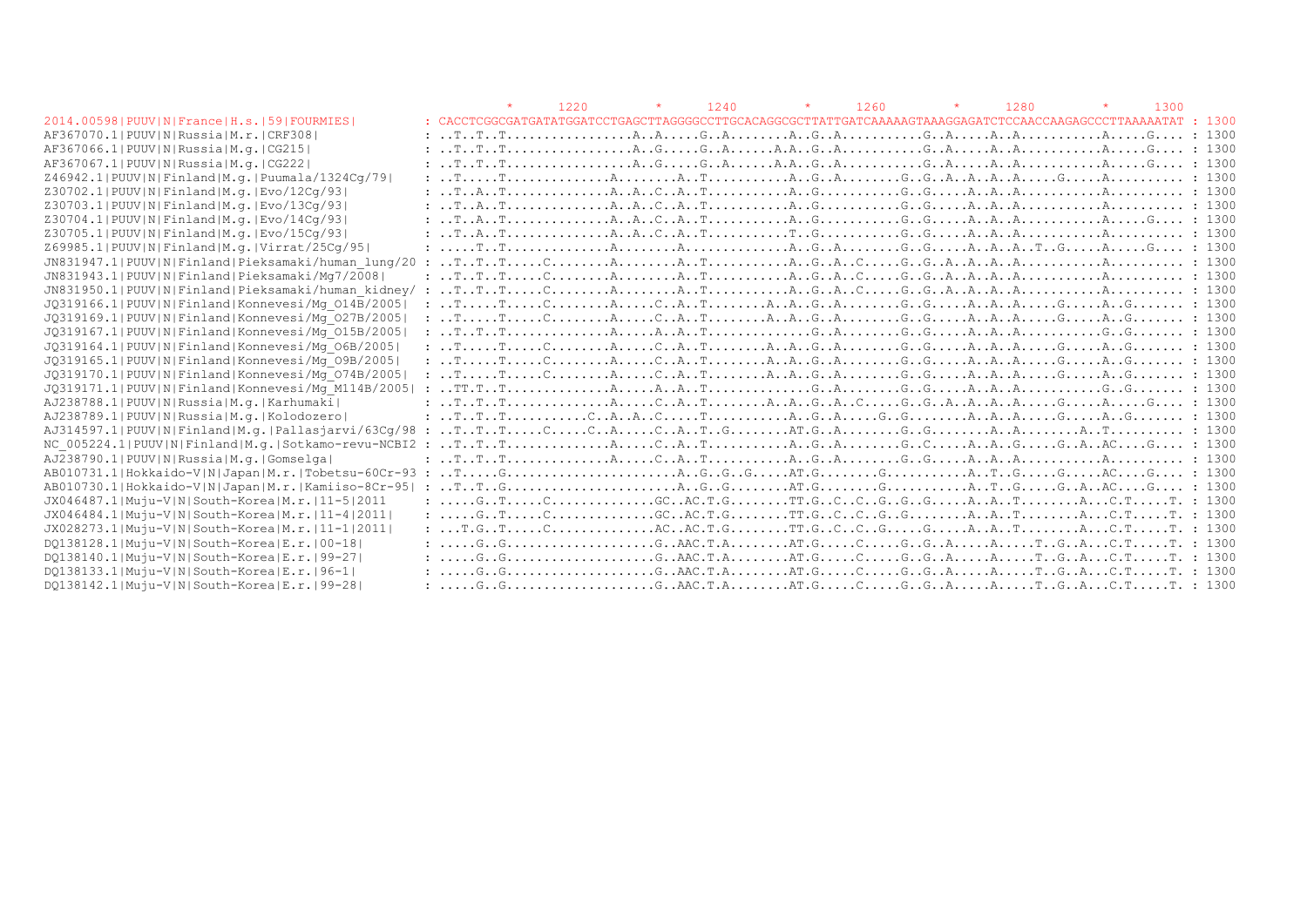|  |                                                    | 2014.00598 PUUV N France H.s. 59 FOURMIES                      |                      | <b>GA</b>                             | $\cdot$ :            | 1302 |
|--|----------------------------------------------------|----------------------------------------------------------------|----------------------|---------------------------------------|----------------------|------|
|  |                                                    | 2014.00233 PUUV N France H.s. 59 FOURMIES                      | :                    | $\ddot{\phantom{0}}$                  | $\ddot{\cdot}$       | 1302 |
|  |                                                    | 2014.00097 PUUV N France H.s. 02 SAINT-MICHEL                  |                      | $\mathbb{R}^2 \rightarrow \mathbb{R}$ | $\ddot{\cdot}$       | 1302 |
|  |                                                    | 2014.00488   PUUV   N   France   H.s.   08   SIGNY-LE-PETIT    | $\ddot{\cdot}$       | $\ddot{\phantom{0}}$                  | $\ddot{\cdot}$       | 1302 |
|  |                                                    | 2014.00613  PUUV   N   France   H.s.   59   FOURMIES           | $\ddot{\cdot}$       | $\ddot{\phantom{a}}$                  | $\ddot{\cdot}$       | 1302 |
|  |                                                    | 2015.00402   PUUV   N   France   H.s.   08   CHARLEVILLE-MEZIE | $\ddot{\phantom{a}}$ | $\ddot{\phantom{a}}$                  | $\ddot{\phantom{a}}$ | 1302 |
|  | 2015.00422   PUUV   N   France   H.s.   59   ANOR  |                                                                |                      | $\ddot{\phantom{0}}$                  | $\ddot{\cdot}$       | 1302 |
|  | 2015.00488   PUUV   N   France   H.s.   08   SEDAN |                                                                | $\ddot{\cdot}$       | $\ddot{\phantom{0}}$                  | $\ddot{\cdot}$       | 1302 |
|  |                                                    | 2015.00498 PUUV N France H.s. 08 REMILLY-AILLICOUR :           |                      | $\ddot{\phantom{a}}$                  | $\ddot{\cdot}$       | 1302 |
|  |                                                    | 2016.00295 PUUV N France H.s. 08 CORNY-MACHEROMENI             | $\ddot{\phantom{a}}$ | $\ddot{\phantom{a}}$                  | $\ddot{\cdot}$       | 1302 |
|  |                                                    | 2016.00333  PUUV   N   France   H.s.   59   FOURMIES           | $\ddot{\cdot}$       | $\ddot{\phantom{a}}$                  | $\ddot{\cdot}$       | 1302 |
|  |                                                    | 2016.00345 PUUV N France H.s. 59 FOURMIES                      | $\ddot{\cdot}$       | $\ddot{\phantom{0}}$                  | $\ddot{\cdot}$       | 1302 |
|  | 2016.00357 PUUV N France H.s. 02 HIRSON            |                                                                | $\ddot{\cdot}$       | $\ddot{\phantom{0}}$                  | $\ddot{\phantom{a}}$ | 1302 |
|  |                                                    | 2016.00427   PUUV   N   France   H.s.   59   FOURMIES          | $\ddot{\cdot}$       | $\ddot{\phantom{a}}$                  | $\ddot{\cdot}$       | 1302 |
|  |                                                    | 2016.00469 PUUV N France H.s. 02 PREMONTRE                     | $\ddot{\phantom{a}}$ | $\ddotsc$                             | :                    | 1302 |
|  |                                                    |                                                                |                      |                                       |                      | 1302 |
|  |                                                    | AJ277075.1 PUUV N Belgium M.g. Montbliart/CG14444              |                      | $\mathbb{R}^2$                        | $\ddot{\cdot}$       |      |
|  |                                                    | 2014.00053 PUUV N France H.s. 08 SECHEVAL                      | $\ddot{\phantom{a}}$ | $\ddot{\phantom{a}}$                  | :                    | 1302 |
|  |                                                    | $KT247593.1 PUUV N France M.q. 08 Ardennes/Mq75/201$           | $\ddot{\cdot}$       | $\ddot{\phantom{a}}$                  | $\ddot{\cdot}$       | 1302 |
|  |                                                    | $KT247592.1 PUUV N France M,q. 08 Ardennes/Mq156/20$           | $\ddot{\cdot}$       | $\ddot{\phantom{0}}$                  | $\ddot{\cdot}$       | 1302 |
|  |                                                    | 2015.00019 PUUV N France H.s. 08 ETEIGNIERES                   | $\ddot{\cdot}$       | $\ddot{\phantom{0}}$                  | :                    | 1302 |
|  |                                                    | 2016.00239 PUUV N France H.s. 08 VIREUX-MOLHAIN                |                      | $\mathbf{1}$                          | $\ddot{\cdot}$       | 1302 |
|  |                                                    | 2015.00329 PUUV N France H.s. 08 BOGNY-SUR-MEUSE               | $\ddot{\cdot}$       | $\ddot{\phantom{a}}$                  | $\ddot{\phantom{a}}$ | 1302 |
|  |                                                    | 2014.00209 PUUV N France H.s. 08 TREMBLOIS-LES-ROC             | $\ddot{\cdot}$       | Α.                                    | $\ddot{\cdot}$       | 1302 |
|  |                                                    | 2015.00456 PUUV N France H.s. 94 ALFORTVILLE                   | $\ddot{\phantom{a}}$ | $\ddotsc$                             | $\ddot{\cdot}$       | 1302 |
|  | 2012.00018 PUUV N France H.s. 08 ROCROI            |                                                                |                      | : A.                                  | $\ddot{\cdot}$       | 1302 |
|  |                                                    | AJ277032.1 PUUV N Belgium M.g. Momignies/47Cg/96               | $\ddot{\phantom{a}}$ | $\ddotsc$                             | $\ddot{\cdot}$       | 1302 |
|  |                                                    | AJ277034.1 PUUV N Belgium M.g. Couvin/59Cg/97                  | $\ddot{\cdot}$       | $\ddot{\phantom{a}}$                  | $\ddot{\cdot}$       | 1302 |
|  |                                                    | AJ277033.1 PUUV N Belgium M.g. Momignies/55Cg/96               | $\ddot{\cdot}$       | $\ddotsc$                             | :                    | 1302 |
|  | 2012.00638   PUUV   N   France   H.s.   08   GIVET |                                                                | $\ddot{\phantom{a}}$ | $\ddot{\phantom{0}}$                  | $\ddot{\cdot}$       | 1302 |
|  |                                                    | 2015.00328   PUUV   N   France   H.s.   08   VRIGNE-MEUSE      | $\ddot{\cdot}$       | $\ddot{\phantom{a}}$                  | $\ddot{\phantom{a}}$ | 1302 |
|  | 2015.00419 PUUV N France H.s. 08 DOUZY             |                                                                | $\ddot{\cdot}$       | $\ddot{\phantom{a}}$                  | $\ddot{\phantom{a}}$ | 1302 |
|  |                                                    | 2016.00310   PUUV   N   France   H.s.   08   THIN-LE-MOUTIER   | $\ddot{\cdot}$       | $\ddot{\phantom{a}}$                  | $\ddot{\cdot}$       | 1302 |
|  |                                                    | AJ277030.1 PUUV N Belgium M.g. Thuin/33Cg/96                   | $\ddot{\phantom{a}}$ | $\ddot{\phantom{0}}$                  | $\ddot{\cdot}$       | 1302 |
|  |                                                    | AJ238779.1 PUUV N Germany M.g. NRW/Cg-Erft                     | $\ddot{\phantom{a}}$ | $\ddot{\phantom{a}}$                  | $\ddot{\cdot}$       | 1302 |
|  | 2014.00276 PUUV N France H.s. 59 LILLE             |                                                                | $\ddot{\phantom{a}}$ | $\ddot{\phantom{0}}$                  | $\ddot{\cdot}$       | 1302 |
|  | U22423.1 PUUV N Belgium M.g. CG13891               |                                                                | $\ddot{\phantom{0}}$ | Α.                                    | $\ddot{\cdot}$       | 1302 |
|  |                                                    | 2014.00321 PUUV N France H.s. 59 FOURMIES                      | $\ddot{\cdot}$       | $\ddotsc$                             | $\ddot{\cdot}$       | 1302 |
|  |                                                    | 2015.00457 PUUV N France H.s. 55 REVIGNY-SUR-ORNAI             |                      | $\mathcal{L}^{\text{max}}$            | $\cdot$ :            | 1302 |
|  |                                                    | 2013.00250 PUUV N France H.s. 62 VENDIN-LS-BTHUNE              |                      | : A.                                  | $\ddot{\cdot}$       | 1302 |
|  |                                                    | 2016.00282   PUUV   N   France   H.s.   59   MORBECQUE         |                      | $\ddotsc$                             | $\ddot{\cdot}$       | 1302 |
|  |                                                    | AJ277076.1 PUUV N Belgium M.g. Montbliart/CG14445              |                      | $\mathbb{R}^n$                        | $\ddot{\cdot}$       | 1302 |
|  |                                                    | 2014.00153 PUUV N France H.s. 02 BUIRONFOSSE                   | $\ddot{\cdot}$       |                                       | :                    | 1302 |
|  |                                                    |                                                                |                      | $\ddot{\phantom{0}}$                  |                      |      |
|  |                                                    | 2014.00171   PUUV   N   France   H.s.   59   SAINT-SAULVE      | $\ddot{\cdot}$       | $\ddot{\phantom{0}}$                  | $\ddot{\cdot}$       | 1302 |
|  |                                                    | 2016.00293 PUUV N France H.s. 60 LA-NEUVILLE-SUR-R :           |                      |                                       | $\sim$               | 1302 |
|  |                                                    | 2014.00499 PUUV N France H.s. 94 CHAMPIGNY-SUR-MAR :           |                      | $\ddot{\phantom{a}}$                  | $\cdot$ :            | 1302 |
|  |                                                    | 2012.00057   PUUV   N   France   H.s.   59   COUSOLRE          |                      | $\ddot{\phantom{0}}$                  | :                    | 1302 |
|  |                                                    | 2012.00349 PUUV N France H.s. 02 ENGLANCOURT                   |                      | $\mathbb{Z}^n$ . $\mathbb{Z}^n$       | $\ddot{\phantom{a}}$ | 1302 |
|  |                                                    | 2014.00135 PUUV N France H.s. 02 ATHIES-SOUS-LAON              | $\ddot{\cdot}$       | $\ddotsc$                             | $\cdot$              | 1302 |
|  |                                                    | 2014.00184   PUUV   N   France   H.s.   59   FOURMIES          | $\ddot{\phantom{a}}$ | $\ddot{\phantom{0}}$                  | :                    | 1302 |
|  |                                                    | 2016.00182   PUUV   N   France   H.s.   08   BOULZICOURT       | $\ddot{\cdot}$       | $\ddotsc$                             | $\ddot{\cdot}$       | 1302 |
|  | 2016.00286  PUUV   N   France   H.s.   02   TRUCY  |                                                                | $\ddot{\cdot}$       | $\ddot{\phantom{0}}$                  | $\ddot{\cdot}$       | 1302 |
|  |                                                    | 2016.00325 PUUV N France H.s. 59 AULNOYE-AYMERIES              | $\ddot{\phantom{a}}$ | $\ddot{\phantom{0}}$                  | $\ddot{\cdot}$       | 1302 |
|  | 2016.00452 PUUV N France H.s. 02 LAON              |                                                                |                      | $\ddot{\phantom{a}}$                  | $\cdot$              | 1302 |
|  | 2016.00467 PUUV N France H.s. 02 AISNE             |                                                                | $\ddot{\cdot}$       | $\ddot{\phantom{0}}$                  | $\ddot{\cdot}$       | 1302 |
|  |                                                    |                                                                |                      |                                       |                      |      |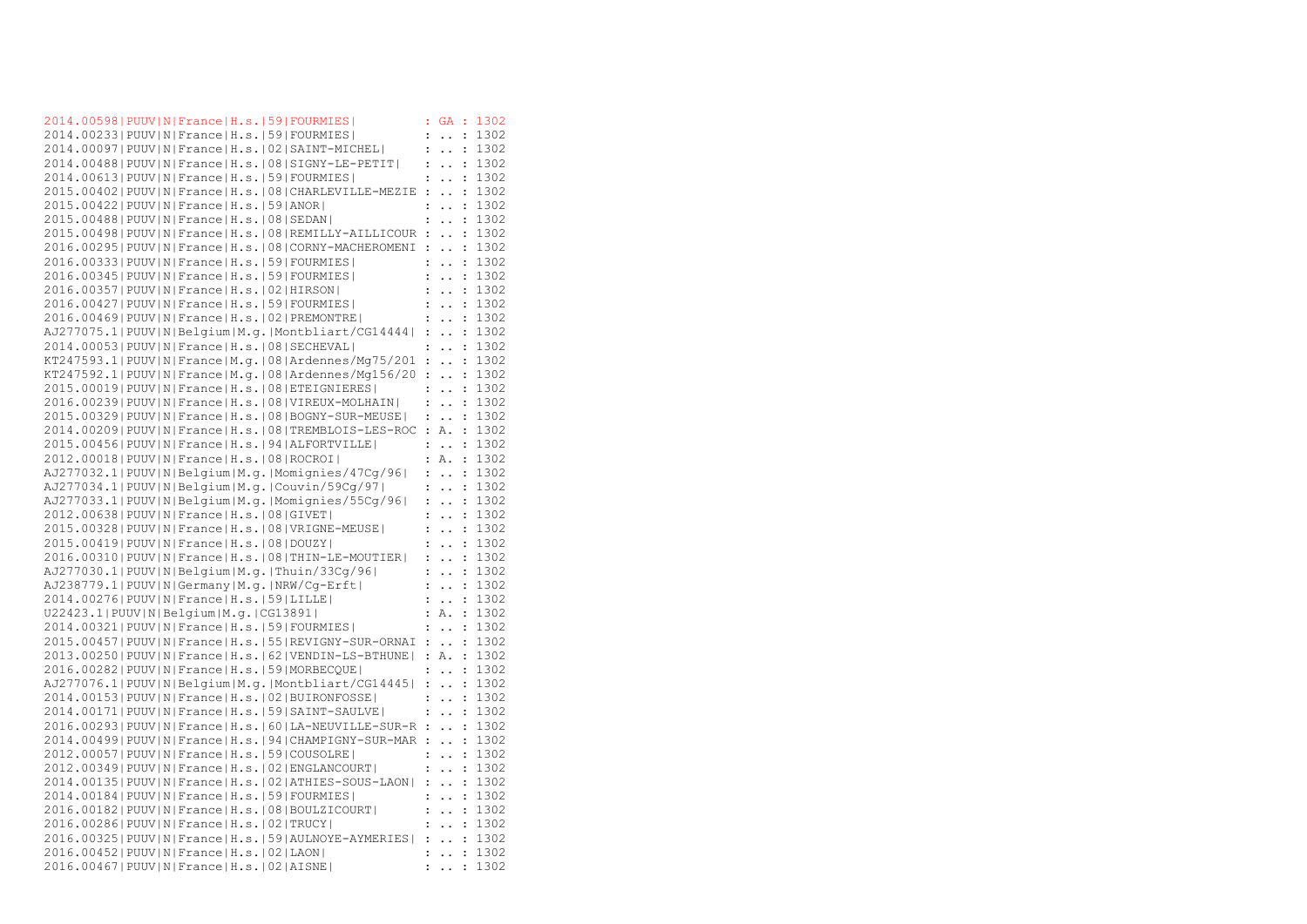| 2014.00598 PUUV N France H.s. 59 FOURMIES                      | ÷                    | GA                                     | ÷                    | 1302 |
|----------------------------------------------------------------|----------------------|----------------------------------------|----------------------|------|
| 2015.00657 PUUV N France H.s. 02 CILLY                         | $\ddot{\cdot}$       | Α.                                     | :                    | 1302 |
| 2015.00526 PUUV N France H.s. 08 MONTHERME                     | $\ddot{\phantom{a}}$ | Α.                                     | $\ddot{\cdot}$       | 1302 |
| 2015.00045 PUUV N France H.s. 59 FOURMIES                      | :                    | $\ddot{\phantom{a}}$                   | $\ddot{\cdot}$       | 1302 |
| 2015.00430 PUUV N France H.s. 02 MONTCORNET                    | :                    | $\ddot{\phantom{a}}$                   | $\ddot{\cdot}$       | 1302 |
| 2016.00311 PUUV N France H.s. 02 LAON                          | $\ddot{\cdot}$       | $\ddot{\phantom{0}}$                   | $\ddot{\cdot}$       | 1302 |
| $AJ277031.1 PUUV N Belqium M,q. Montbliart/23Cq/96 $           | :                    | $\ddot{\phantom{0}}$                   | :                    | 1302 |
| 2016.00326 PUUV N France H.s. 02 LAON                          | $\ddot{\cdot}$       | $\ddot{\phantom{a}}$                   | $\ddot{\cdot}$       | 1302 |
| 2016.00353 PUUV N France H.s. 02 CESSIERES                     | $\ddot{\cdot}$       | $\ddot{\phantom{a}}$                   | $\ddot{\cdot}$       | 1302 |
| 2012.00061 PUUV N France H.s. 02 LANISCOURT                    | :                    | $\ddot{\phantom{a}}$                   | $\ddot{\cdot}$       | 1302 |
| 2014.00174   PUUV   N   France   H.s.   02   ST-ERME-OUTRE-ET- | $\ddot{\cdot}$       | $\ddot{\phantom{0}}$                   | $\ddot{\cdot}$       | 1302 |
| 2016.00268   PUUV   N   France   H.s.   02   PRESLES-ET-THIERN | $\ddot{\phantom{a}}$ | $\ddot{\phantom{a}}$                   | $\ddot{\cdot}$       | 1302 |
| 2015.00660   PUUV   N   France   H.s.   02   VIC-SUR-AISNE     | $\ddot{\cdot}$       | $\ddot{\phantom{0}}$                   | $\ddot{\cdot}$       | 1302 |
| 2012.00025 PUUV N France H.s. 51 SAINTE-MENEHOULD              | :                    | $\ddot{\phantom{a}}$                   | $\ddot{\cdot}$       | 1302 |
|                                                                |                      |                                        |                      |      |
| 2015.00665 PUUV N France H.s. 51 REIMS                         | $\ddot{\cdot}$       | $\ddot{\phantom{a}}$                   | :                    | 1302 |
| 2012.00307 PUUV N France H.s. 54 COLOMBEY-LES-BELL             | $\ddot{\phantom{a}}$ | $\ddot{\phantom{0}}$                   | $\ddot{\cdot}$       | 1302 |
| 2012.00123 PUUV N France H.s. 55 BAR-LE-DUC                    | $\ddot{\phantom{a}}$ | $\ddot{\phantom{a}}$                   | $\ddot{\phantom{a}}$ | 1302 |
| 2012.00278 PUUV N France H.s. 51 REIMS                         | $\ddot{\cdot}$       | $\ddot{\phantom{a}}$                   | :                    | 1302 |
| 2015.00185 PUUV N France H.s. 68 FELLERING                     | $\ddot{\cdot}$       | $\ddot{\phantom{0}}$                   | $\ddot{\phantom{a}}$ | 1302 |
| KJ994776.1  PUUV   N   Germany   M.g.   Mu/07/1219   2007      | $\ddot{\cdot}$       | $\ddot{\phantom{a}}$                   | :                    | 1302 |
| 2012.00086 PUUV N France H.s 58 CHEVROCHES                     | $\mathcal{L}$        | $\ddotsc$                              | $\ddot{\cdot}$       | 1302 |
| $KT247595.1 PUUV N France M,q. 45 Orleans/Mq29/2010$           | :                    | $\ddot{\phantom{a}}$                   | :                    | 1302 |
| $KT247594.1 PUUV N France M,q. 45 Orleans/Mq23/2010$           | :                    | $\ddot{\phantom{0}}$                   | :                    | 1302 |
| $KY365004.1 PUUV N France M.q. 45 Orleans/NCHA373/2$           | $\ddot{\cdot}$       | $\ddot{\phantom{0}}$                   | $\ddot{\phantom{a}}$ | 1302 |
| 2012.00301 PUUV N France H.s. 25 MOUTHE                        | $\ddot{\cdot}$       | $\ddot{\phantom{a}}$                   | :                    | 1302 |
| AM695638.1 PUUV N France M.g. Mignovillard/CgY02/2             | $\ddot{\cdot}$       | $\ddot{\phantom{0}}$                   | :                    | 1302 |
| $KT247597.1$  PUUV N France M.q. 39 Jura/Mq214/2010            | $\ddot{\cdot}$       | $\ddot{\phantom{0}}$                   | :                    | 1302 |
| $KT247596.2$  PUUV N France M.q. 39 Jura/Mg2/2010              | $\ddot{\phantom{a}}$ | $\ddot{\phantom{a}}$                   | :                    | 1302 |
| 2012.00102 PUUV N France H.s. 39 COISERETTE                    | $\ddot{\phantom{a}}$ | Α.                                     | $\ddot{\cdot}$       | 1302 |
| 2012.00536 PUUV N France H.s. 39 LA-PESSE                      | $\ddot{\phantom{a}}$ | Α.                                     | $\ddot{\cdot}$       | 1302 |
| 2014.00622 PUUV N France H.s. 39 ARBOIS                        | $\ddot{\cdot}$       | $\ddot{\phantom{a}}$                   | :                    | 1302 |
| 2015.00567 PUUV N France H.s. 70 RIOZ                          | $\ddot{\cdot}$       | $\ddot{\phantom{0}}$                   | $\ddot{\cdot}$       | 1302 |
| 2014.00637 PUUV N France H.s. 25 SAULES                        | $\ddot{\phantom{a}}$ | $\ddot{\phantom{a}}$                   | :                    | 1302 |
| 2012.00396 PUUV N France H.s. 39 SAINT-CLAUDE                  | $\mathcal{L}$        | $\ddot{\phantom{0}}$                   | $\ddot{\phantom{a}}$ | 1302 |
| 2014.00120   PUUV   N   France   H.s.   38   LE-MOUTARET       | $\ddot{\phantom{a}}$ | $\ddot{\phantom{a}}$                   | $\ddot{\cdot}$       | 1302 |
| 2015.00153 PUUV N France H.s. 73 GREZY-SUR-ISERE               | $\ddot{\cdot}$       | $\ddot{\phantom{a}}$                   | $\ddot{\cdot}$       | 1302 |
| 2015.00504   PUUV   N   France   H.s.   70   RONCHAMP          | $\ddot{\phantom{a}}$ | $\ddot{\phantom{0}}$                   | $\ddot{\phantom{a}}$ | 1302 |
| 2016.00275 PUUV N France H.s. 21 JALLANGES                     | $\ddot{\cdot}$       | $\ddot{\phantom{0}}$                   | $\ddot{\cdot}$       | 1302 |
| 2016.00320 PUUV N France H.s. 25 SAINT-VIT                     | $\ddot{\phantom{a}}$ | $\ddot{\phantom{0}}$                   | $\ddot{\cdot}$       | 1302 |
| 2015.00410   PUUV   N   France   H.s.   70   ANGIREY           | $\ddot{\cdot}$       | $\ddot{\phantom{0}}$                   | $\ddot{\phantom{a}}$ | 1302 |
| DQ016430.2 PUUV N Germany M.g. Bavaria/CG33/04                 | $\ddot{\phantom{a}}$ | $\ddot{\phantom{0}}$                   | $\ddot{\cdot}$       | 1299 |
| DQ016432.2 PUUV N Germany M.g. Bavaria/CG41/04                 | $\mathbf{r}$         | $\ddot{\phantom{0}}$                   | $\ddot{\cdot}$       | 1302 |
|                                                                | $\ddot{\cdot}$       | $\ddot{\phantom{a}}$                   | $\ddot{\phantom{a}}$ | 1302 |
| AY954723.2 PUUV N Germany M.g. Bavaria-CG34/04                 |                      |                                        |                      |      |
| AY954722.2   PUUV   N   Germany   M.g.   Bavaria-CG9/04        | $\ddot{\cdot}$       | $\ddot{\phantom{0}}$                   | $\ddot{\cdot}$       | 1302 |
| 2012.00402 PUUV N France H.s. 60 GOUVIEUX                      | $\ddot{\cdot}$       | $\ddot{\phantom{0}}$                   | $\ddot{\cdot}$       | 1302 |
| 2014.00540 PUUV N France H.s. 60 CHAMBLY                       | $\ddot{\cdot}$       | Α.                                     | :                    | 1302 |
| AJ314600.1 PUUV N Balkan M.g. Balkan-1                         |                      | $\mathbb{Z}^n$ . In the $\mathbb{Z}^n$ | $\ddot{\phantom{a}}$ | 1302 |
| AJ314601.1 PUUV N Balkan M.g. Balkan-2                         |                      | $\ddot{\phantom{0}}$                   | $\ddot{\cdot}$       | 1302 |
| FN377821.1 PUUV N Hungary M.g. Mg9/HungaryTR17/00              | $\ddot{\cdot}$       | $\ddot{\phantom{0}}$                   | :                    | 1302 |
| FN377822.1   PUUV   N   Hungary   M.g.   Mg23/HungaryTR17/00   | $\ddot{\cdot}$       | $\ddot{\phantom{a}}$ .                 | $\ddot{\phantom{a}}$ | 1302 |
| $GQ339473.1 PUUV N Sweden M,q. Kiviniemi/Mq3/05 $              | $\ddot{\cdot}$       | AG :                                   |                      | 1302 |
| $GQ339474.1 PUUV N Sweden M,q. Kiviniemi/Mq5/05 $              | $\ddot{\cdot}$       | Α.                                     | $\ddot{\cdot}$       | 1302 |
| $GQ339475.1 PUUV N Sweden M,q. Kiviniemi/Mq6/05 $              | $\ddot{\cdot}$       | Α.                                     | $\ddot{\cdot}$       | 1302 |
| GQ339476.1 PUUV N Sweden M.g. Aijajarvi/Mg7/05                 | $\ddot{\cdot}$       | AG :                                   |                      | 1302 |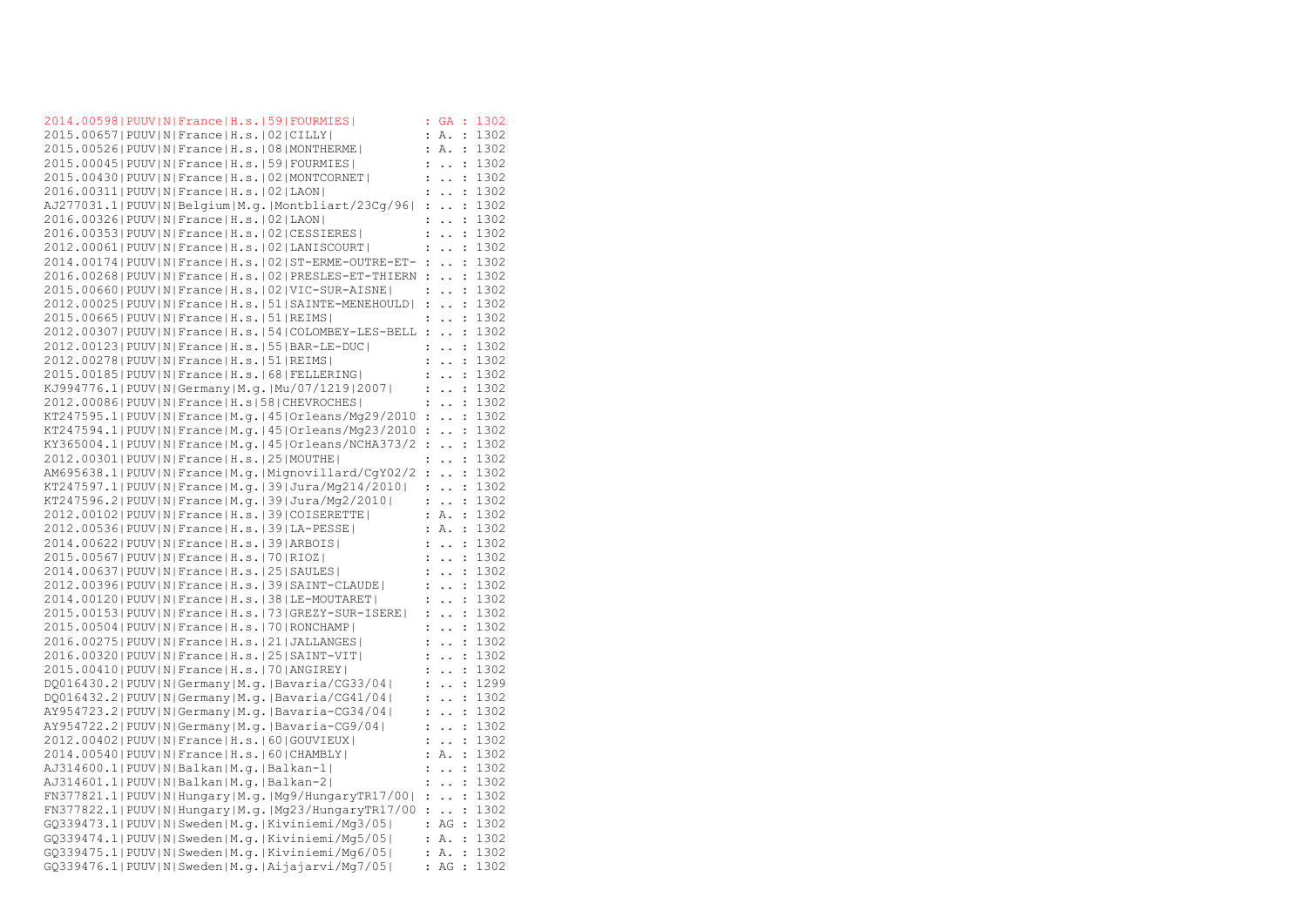|                                               | 2014.00598   PUUV   N   France   H.s.   59   FOURMIES   | ÷                    | GA                     | ÷                    | 1302 |
|-----------------------------------------------|---------------------------------------------------------|----------------------|------------------------|----------------------|------|
|                                               | GQ339477.1 PUUV N Sweden M.g. Aijajarvi/Mg9/05          | $\ddot{\cdot}$       | ΑG                     | $\ddot{\cdot}$       | 1302 |
|                                               | GQ339478.1 PUUV N Sweden M.g. Jockfall/Mg12/05          | $\ddot{\cdot}$       | AG                     | $\cdot$              | 1302 |
|                                               | $GQ339482.1 PUV N Sweden M,q. Kalvudden/Mq22/05 $       | $\ddot{\cdot}$       | AG                     | $\ddot{\phantom{a}}$ | 1302 |
|                                               | GQ339479.1 PUUV N Sweden M.q. Moskosel/Mq17/05          | $\ddot{\cdot}$       | AG                     | $\ddot{\phantom{a}}$ | 1302 |
|                                               | GQ339481.1 PUUV N Sweden M.g. Ljustrask/Mg20/05         | $\ddot{\cdot}$       | AG                     | $\ddot{\cdot}$       | 1302 |
|                                               | GQ339480.1 PUUV N Sweden M.g. Gyttjea/Mg19/05           |                      | ΑG                     | $\ddot{\phantom{a}}$ | 1302 |
|                                               | AY526219.1 PUUV N Sweden Human Umea/hu                  | $\ddot{\cdot}$       | AG                     | $\ddot{\cdot}$       | 1302 |
|                                               | AJ223380.1 PUUV N Sweden M.g. Tavelsjo/Cg81/94          | $\ddot{\cdot}$       | AG                     | $\ddot{\phantom{a}}$ | 1302 |
|                                               | U14137.1 PUUV N Bosnia-H. M.q. Vranica                  | $\ddot{\cdot}$       | AG                     | $\ddot{\cdot}$       | 1302 |
|                                               | AJ223371.1 PUUV N Sweden M.g. Huggberget/Cg36/94        | $\ddot{\cdot}$       | AG                     | $\ddot{\phantom{a}}$ | 1302 |
|                                               | Z48586.1 PUUV N Sweden M.q. Vindeln/L20Cq/83            | $\ddot{\cdot}$       | ΑG                     | $\ddot{\phantom{a}}$ | 1302 |
|                                               | AJ223374.1 PUUV N Sweden M.g. Mellansel/Cg47/94         | $\ddot{\cdot}$       | AG                     | $\ddot{\cdot}$       | 1302 |
|                                               | AJ223375.1 PUUV N Sweden M.g. Mellansel/Cg49/94         | $\ddot{\cdot}$       | AG                     | $\ddot{\cdot}$       | 1302 |
|                                               |                                                         |                      |                        |                      |      |
| AJ238791.1 PUUV N Denmark M.q. Fyn/19         |                                                         | $\ddot{\cdot}$       | $\ddot{\phantom{0}}$   | $\ddot{\cdot}$       | 1302 |
| AJ278092.1 PUUV N Denmark M.q. Fyn47          |                                                         | $\ddot{\cdot}$       | $\ddot{\phantom{0}}$   | $\ddot{\cdot}$       | 1302 |
| AJ278093.1 PUUV N Denmark M.q. Fyn131         |                                                         | $\ddot{\cdot}$       | $\ddot{\phantom{0}}$   | $\ddot{\cdot}$       | 1302 |
|                                               | AJ223368.1 PUUV N Norway M.g. Eidsvoll/1124v            | $\ddot{\cdot}$       | $\ddot{\phantom{a}}$   | $\ddot{\cdot}$       | 1302 |
|                                               | AJ223369.1 PUUV N Norway M.g. Eidsvoll/Cq1138/87        | $\ddot{\cdot}$       | Α.                     | :                    | 1302 |
|                                               | JN657228.1 PUUV N Latvia M.g. Jelgava/Mg149/2008        | $\ddot{\cdot}$       | Α.                     | $\ddot{\cdot}$       | 1302 |
|                                               | KX757839.1 PUUV N Lithuania M.g. LT15/164 2015          | $\ddot{\cdot}$       | $\ddot{\phantom{a}}$   | $\ddot{\cdot}$       | 1302 |
|                                               | KX757840.1 PUUV N Lithuania M.g. LT15/174 2015          | $\ddot{\cdot}$       | $\ddot{\phantom{a}}$   | $\ddot{\cdot}$       | 1302 |
|                                               | KX815394.1 PUUV N Poland M.q. KS13/855 2009             | $\ddot{\cdot}$       | $\ddot{\phantom{a}}$   | :                    | 1302 |
|                                               | KX757841.1 PUUV N Lithuania M.g. LT15/201 2015          | $\ddot{\cdot}$       | $\ddot{\phantom{0}}$   | :                    | 1302 |
|                                               | AJ314598.1 PUUV N Russia M.g. Baltic/49Cq/00            | $\ddot{\cdot}$       | $\ddot{\phantom{0}}$   | $\ddot{\cdot}$       | 1302 |
|                                               | AJ314599.1 PUUV N Russia M.g. Baltic/205Cg/00           | $\ddot{\cdot}$       | $\ddot{\phantom{1}}$ . | :                    | 1302 |
|                                               | JN657229.1 PUUV N Latvia M.g. Madona/Mg99/2008          | $\ddot{\cdot}$       | Α.                     | $\ddot{\phantom{a}}$ | 1302 |
|                                               | JN657232.1 PUUV N Latvia M.g. Madona/Mg233/2008         | $\ddot{\cdot}$       | Α.                     | $\ddot{\cdot}$       | 1302 |
|                                               | JN657230.1 PUUV N Latvia M.g. Jelgava/Mg136/2008        | $\ddot{\cdot}$       | $\ddotsc$              | $\ddot{\cdot}$       | 1302 |
|                                               | JN657231.1 PUUV N Latvia M.g. Jelgava/Mg140/2008        | $\ddot{\cdot}$       | $\ddot{\phantom{a}}$   | $\ddot{\phantom{a}}$ | 1302 |
|                                               | Z30707.1 PUUV N Russia M.g. Udmurtia/458Cg/88           | $\ddot{\cdot}$       | $\ddot{\phantom{0}}$   | $\ddot{\cdot}$       | 1302 |
|                                               | Z30706.1   PUUV   N   Russia   M.g.   Udmurtia/444Cg/88 | $\ddot{\cdot}$       | $\ddot{\phantom{a}}$   | $\colon$             | 1302 |
| Z84204.1 PUUV N Russia M.g. Kazan             |                                                         | $\ddot{\phantom{a}}$ | $\ddot{\phantom{0}}$   | :                    | 1302 |
|                                               | Z30708.1   PUUV   N   Russia   M.g.   Udmurtia/338Cg/92 | $\ddot{\cdot}$       | $\ddot{\phantom{0}}$   | $\ddot{\cdot}$       | 1302 |
|                                               | Z21497.1 PUUV N Russia M.g. Udmurtia/894Cg/91           | $\ddot{\cdot}$       | $\ddot{\phantom{a}}$   | $\ddot{\phantom{a}}$ | 1302 |
|                                               | AB433843.2 PUUV N Russia M.g. Samara 49/CG/2005         | $\ddot{\cdot}$       | $\ddot{\phantom{0}}$   | :                    | 1302 |
|                                               |                                                         | $\ddot{\cdot}$       |                        |                      | 1302 |
|                                               | AB433845.2 PUUV N Russia M.g. Samara 94/CG/2005         |                      | $\ddot{\phantom{0}}$   | $\ddot{\cdot}$       |      |
| L11347.1 PUUV N Russia Human P360             |                                                         | $\ddot{\cdot}$       | $\ddot{\phantom{a}}$   | $\ddot{\cdot}$       | 1302 |
|                                               | AB297665.2 PUUV N Russia M.g. DTK/Ufa-97 1997           | $\ddot{\cdot}$       | $\ddot{\phantom{0}}$   | :                    | 1302 |
| M32750.1 PUUV N Russia M.g. CG1820            |                                                         |                      | $\ddot{\phantom{a}}$   | :                    | 1302 |
|                                               | AF442613.1 PUUV N Russia M.g. CG17/Baskiria-2001        | $\ddot{\cdot}$       | $\ddot{\phantom{0}}$   | :                    | 1302 |
|                                               | KX815395.1 PUUV N Poland M.g. KS14/118 2009             | $\ddot{\cdot}$       | Α.                     | $\ddot{\cdot}$       | 1302 |
|                                               | $GQ339483.1 PUUV N Sweden M.q. Bergsjobo/Mq25/05 $      | $\ddot{\cdot}$       | AG                     | $\ddot{\cdot}$       | 1302 |
|                                               | AJ223377.1 PUUV N Sweden M.g. Solleftea/Cq6/95          | $\ddot{\cdot}$       | AG                     | $\ddot{\cdot}$       | 1302 |
|                                               | GQ339484.1 PUUV N Sweden M.g. Faboviken/Mg26/05         | $\ddot{\cdot}$       | Α.                     | $\ddot{\cdot}$       | 1302 |
|                                               | $GQ339485.1$  PUUV N Sweden M.g. Mangelbo/Mg1/05        | :                    | $\ddot{\phantom{0}}$   | $\ddot{\cdot}$       | 1302 |
|                                               | GQ339486.1 PUUV N Sweden M.g. Munga/Mg2/05              | $\ddot{\cdot}$       | $\ddot{\phantom{0}}$   | $\colon$             | 1302 |
|                                               | GQ339487.1 PUUV N Sweden M.g. Munga/Mg16/05             | :                    | $\ddot{\phantom{0}}$   | :                    | 1302 |
|                                               | AJ223376.1 PUUV N Sweden M.g. Solleftea/Cg3/95          | $\ddot{\cdot}$       | Α.                     | :                    | 1302 |
| AF367071.1 PUUV N Russia M.r. CRF366          |                                                         | $\ddot{\cdot}$       | Α.                     | :                    | 1302 |
| AF367064.1 PUUV N Russia M.g. CG144           |                                                         | $\ddot{\cdot}$       | Α.                     | $\ddot{\cdot}$       | 1302 |
| AF367065.1 PUUV N Russia M.g. CG168           |                                                         | $\ddot{\cdot}$       | Α.                     | :                    | 1302 |
| AF367068.1  PUUV   N   Russia   M.g.   CG315  |                                                         | $\ddot{\cdot}$       | Α.                     | :                    | 1302 |
| AF367069.1  PUUV   N   Russia   M.r.   CRF161 |                                                         | :                    | Α.                     | :                    | 1302 |
|                                               |                                                         |                      |                        |                      |      |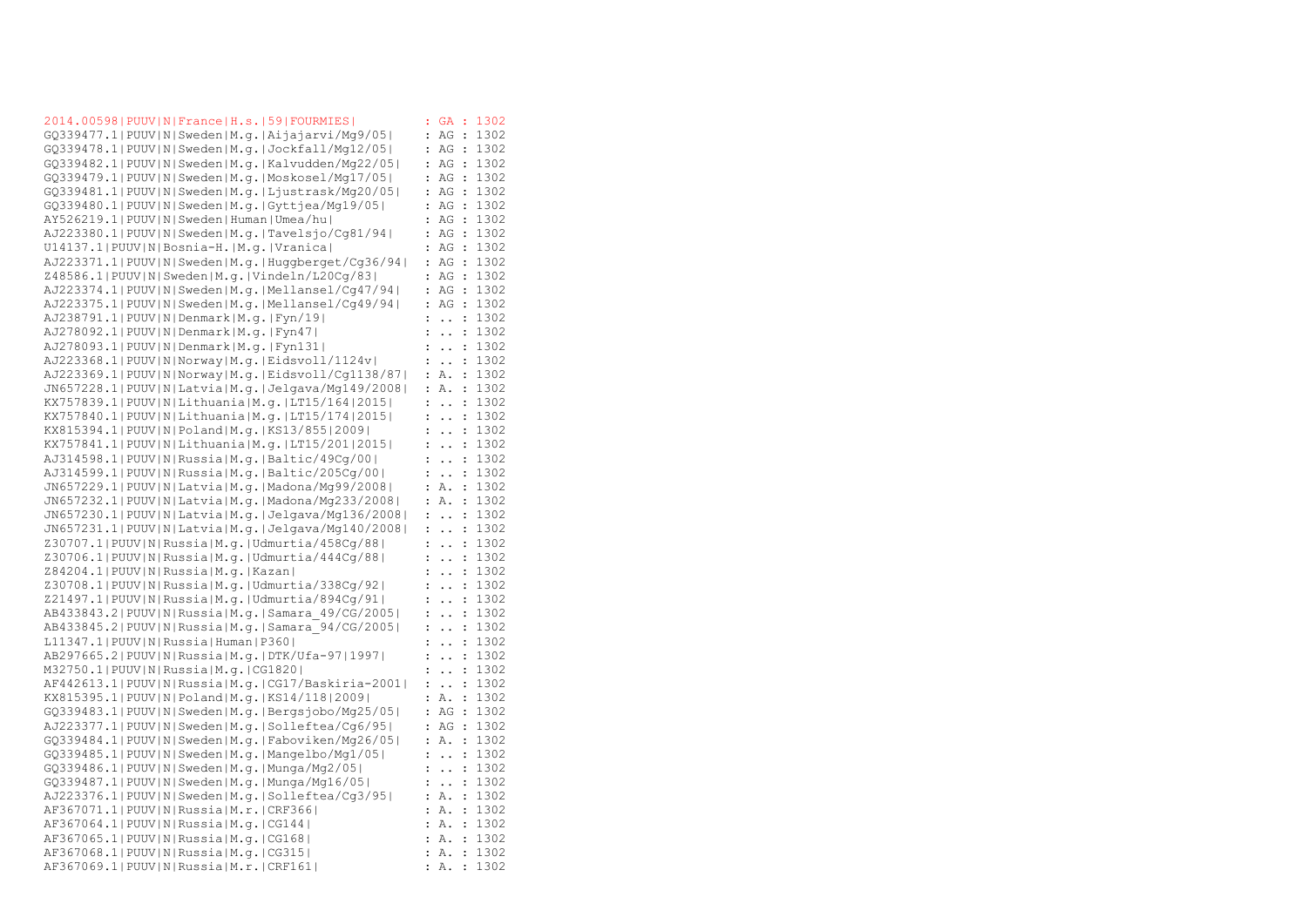| 2014.00598   PUUV   N   France   H.s.   59   FOURMIES    |                | <b>GA</b>            |                      | : 1302 |
|----------------------------------------------------------|----------------|----------------------|----------------------|--------|
| AF367070.1  PUUV   N   Russia   M.r.   CRF308            |                | Α.                   | $\ddot{\phantom{a}}$ | 1302   |
| AF367066.1 PUUV N Russia M.q. CG215                      |                | Α.                   | $\ddot{\phantom{a}}$ | 1302   |
| AF367067.1  PUUV   N   Russia   M. g.   CG222            |                | Α.                   | $\cdot$              | 1302   |
| Z46942.1 PUUV N Finland M.g. Puumala/1324Cq/79           |                | Α.                   | $\ddot{\phantom{a}}$ | 1302   |
| Z30702.1 PUUV N Finland M.g. Evo/12Cq/93                 |                | Α.                   | $\ddot{\cdot}$       | 1302   |
| Z30703.1 PUUV N Finland M.g. Evo/13Cq/93                 |                | Α.                   | $\ddot{\phantom{a}}$ | 1302   |
| Z30704.1  PUUV   N   Finland   M. q.   Evo/14Cq/93       |                | Α.                   | $\ddot{\cdot}$       | 1302   |
| Z30705.1 PUUV N Finland M.g. Evo/15Cq/93                 |                | Α.                   | $\ddot{\phantom{a}}$ | 1302   |
| Z69985.1  PUUV   N   Finland   M.g.   Virrat / 25Cq / 95 |                | Α.                   | $\ddot{\cdot}$       | 1302   |
| JN831947.1 PUUV N Finland Pieksamaki/human lung/20       |                | <b>A.</b>            | $\cdot$              | 1302   |
| JN831943.1 PUUV N Finland Pieksamaki/Mg7/2008            |                | Α.                   | $\ddot{\cdot}$       | 1302   |
| JN831950.1 PUUV N Finland Pieksamaki/human kidney/       |                | : A.                 | $\cdot$              | 1302   |
| JQ319166.1 PUUV N Finland Konnevesi/Mq 014B/2005         |                | : A.                 | $\cdot$              | 1302   |
| JQ319169.1 PUUV N Finland Konnevesi/Mq 027B/2005         |                | Α.                   | $\ddot{\cdot}$       | 1302   |
| JQ319167.1 PUUV N Finland Konnevesi/Mq 015B/2005         | ÷              | Α.                   | $\ddot{\cdot}$       | 1302   |
| JQ319164.1 PUUV N Finland Konnevesi/Mq 06B/2005          | ÷              | Α.                   | $\ddot{\cdot}$       | 1302   |
| JQ319165.1 PUUV N Finland Konnevesi/Mq 09B/2005          | ÷              | Α.                   | $\cdot$              | 1302   |
| JQ319170.1 PUUV N Finland Konnevesi/Mq 074B/2005         | ÷              | Α.                   | $\ddot{\phantom{a}}$ | 1302   |
| JQ319171.1 PUUV N Finland Konnevesi/Mq M114B/2005        |                | Α.                   | $\ddot{\cdot}$       | 1302   |
| AJ238788.1 PUUV N Russia M.q. Karhumaki                  |                | Α.                   | $\ddot{\cdot}$       | 1302   |
| AJ238789.1 PUUV N Russia M.q. Kolodozero                 |                | Α.                   | $\ddot{\phantom{a}}$ | 1302   |
| AJ314597.1 PUUV N Finland M.q. Pallasjarvi/63Cq/98       | $\ddot{\cdot}$ | Α.                   | $\mathbf{r}$         | 1302   |
| NC 005224.1 PUUV N Finland M.q. Sotkamo-revu-NCBI2       | $\ddot{\cdot}$ | Α.                   | $\cdot$              | 1302   |
| AJ238790.1 PUUV N Russia M.g. Gomselga                   |                | Α.                   | $\ddot{\phantom{a}}$ | 1302   |
| AB010731.1 Hokkaido-V N Japan M.r. Tobetsu-60Cr-93       |                | $\ddot{\phantom{a}}$ | $\ddot{\phantom{a}}$ | 1302   |
| AB010730.1 Hokkaido-V N Japan M.r. Kamiiso-8Cr-95        |                | $\ddot{\phantom{a}}$ | $\ddot{\phantom{a}}$ | 1302   |
| JX046487.1 Muju-V N South-Korea M.r. 11-5 2011           | ÷              | Α.                   | $\ddot{\cdot}$       | 1302   |
| JX046484.1 Muju-V N South-Korea M.r.   11-4  2011        |                | Α.                   | $\ddot{\phantom{a}}$ | 1302   |
| JX028273.1 Muju-V N South-Korea M.r. 11-1 2011           |                | : A.                 | $\ddot{\phantom{a}}$ | 1302   |
| $DQ138128.1$  Muju-V N South-Korea E.r. 00-18            |                | AG                   | $\cdot$ :            | 1302   |
| DO138140.1 Muju-V N South-Korea E.r. 99-27               |                | AG                   | $\cdot$ :            | 1302   |
| DO138133.1 Muju-V N South-Korea E.r. 96-1                | ÷              | AG                   | $\cdot$              | 1302   |
| DO138142.1 Muju-V N South-Korea E.r. 99-28               | ÷              | AG                   | $\cdot$              | 1302   |